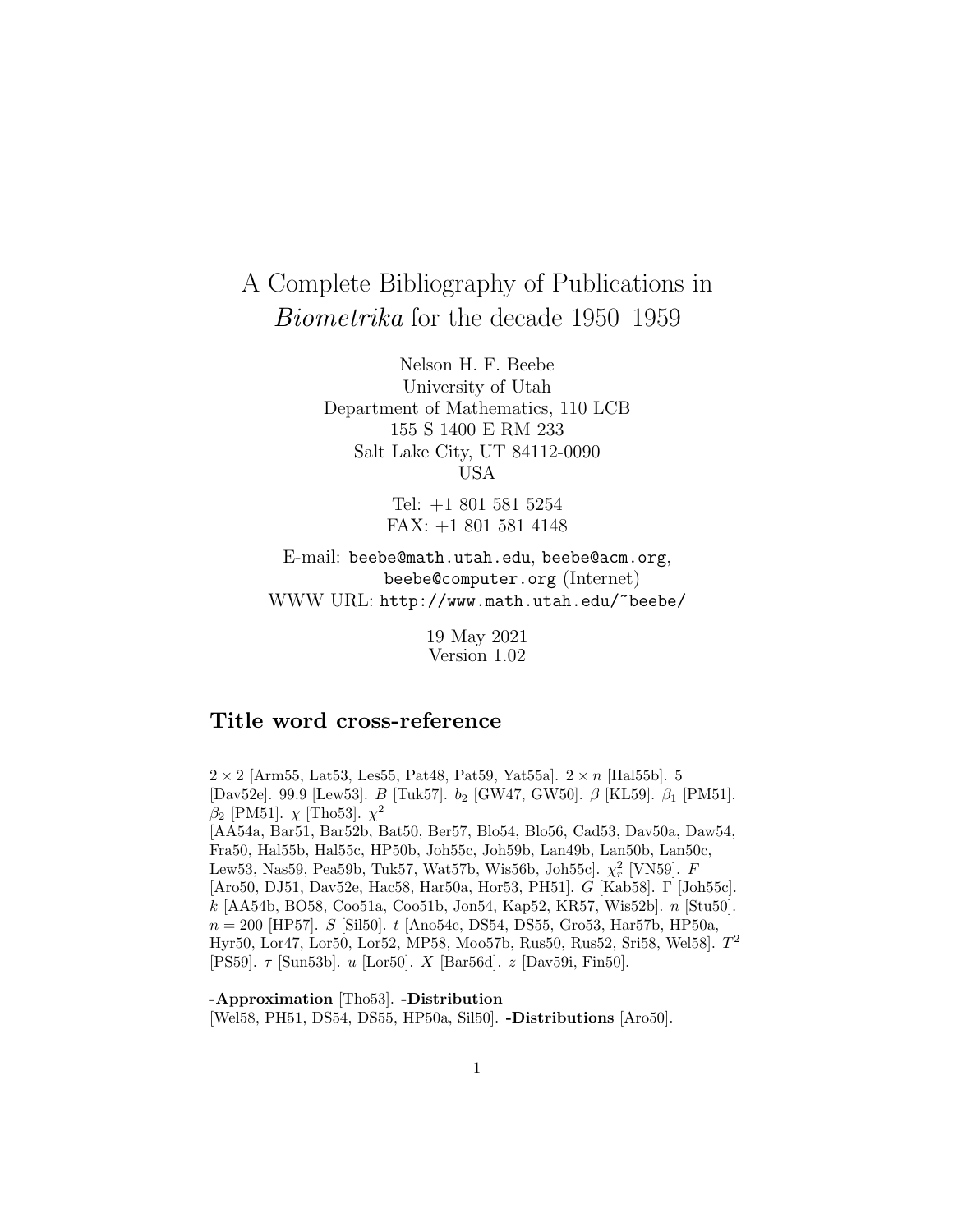**-Function** [Daw54, Joh55c, KL59]. **-Funktsii** [Joh55c]. **-Integral** [HP50b]. **-Probability** [Joh55c]. **-Ratio** [Hac58, Har50a, Dav52e]. **-sample** [Jon54]. **-statistics** [AA54b, Coo51a, Coo51b, Kap52, Wis52b]. **-Test** [Ano54c, Bar56d, Lor52, VN59, DJ51, Hor53, Dav59i, Fin50, Lor47, Lor50, Moo57b, Rus50, Rus52, Sri58]. **-tests** [Gro53].

**1** [Con59]. **1950** [Stu52]. **1977** [Efr79].

**Absenteeism** [AS54, Nas59]. **Absolute** [Kam53a]. **abstract** [Tuk58]. **Abundances** [Gru51]. **Academy** [Ano57l]. **Accident** [Gre50, Joh57d, MPW53, Tan58]. **Accidents** [Bar53c, MPW52, Nas59]. **According** [Dar53]. **Accuracy** [Jam56]. **Acheson** [Cox53b]. **Ackoff** [Doi59]. **Action** [Ash58]. **Adams** [Dav56b]. **Addendum** [Ano50a, Bar53b]. **Additional** [Bra64, Bra54]. **Additivity** [Cox58a]. **adequacy** [Pat57]. **Adjusted** [HG58]. **Admitting** [Huz55]. **Advanced** [Pea59a, Dav54a]. **against** [Jon54]. **Age** [Wau55]. **Age-Dependent** [Wau55]. **Agricultural** [Fin58a]. **Alan** [Pea59a]. **Algebra** [Arc58, Mal59a]. **Allen** [Dav57c]. **Allied** [BDM58, Dav56d]. **allo** [Smi59a]. **Allometry** [KH50]. **Allowing** [Hea56]. **Alternate** [Bat50]. **Alternative** [Dav50a, Fin58b, Wel51]. **Alternatives** [Bar59a, Bar59b, BDM58, BD58a, Jon54]. **Amalgamation** [Mil59]. **Amendments** [Saw79]. **American** [Bow59]. **among** [Gur57]. **Amongst** [ZSP58]. **Analogue** [Som59, DS55]. **analysi** [Olk53]. **Analysis** [AS57, Ano56d, Ans58, AS54, Ash58, Bai53b, Bak50, Bar50b, Bar51, Bar58a, Ber57, Box55, BT52, Bra54, Bra64, Bul58, Cox53a, DJ51, Dav51b, DO51, Fos55a, Fuc52, HG58, Ham53, Har50c, Hea53, Jam54, Jen55, Jen58, Joh52b, Jow57, JW59, Law59, Les57, MPW53, Mal59d, Mar52b, McM55, Moo58b, Mos53, Nel51, PH51, Pil56, PB59, Pre53, Ray56, RM56, Rud52, Sch53, Sch69, Wat55, WH56, Wil55a, Wil57, Wil52b, Wil52c, Yat55b, Bra55, KR57, Rao59, Sri59, Joh51, Ano57c, Ans58, Dav52b, Dav59b, Dur59a, Edw59, Lew57, Lew58, Moo56b, Pow58, Wis52a, Jen59]. **Analytic** [Dav59a]. **Anderson** [Ans58, Dav54d, Mos59]. **Andrew** [Fos56, Vaj59b]. **Angular** [Har56, Har57a, Jen54a, Ste53]. **Animal** [Gru51, Mor51b]. **Any** [Gay50a, Gay51, Sil51]. **Apodemus** [HP52]. **Apparent** [Wal50]. **Applicability** [Ske58]. **Application** [BH54, Dav56e, Dur59c, GW50, HM59, Lan50c, Pea56, Som59, Stu51, Yat55a, GW47]. **Applications** [BO59, BO61, Cox58b, Dav51b, Dav55c, Kab58, Kam53a, LCC53, Mor51a, Tho55a, Coo51b, Dav55a, Dav58a, Dur55, Moo53a, Vaj59a]. **Applied** [Mal59d, Ray56, Pea52a]. **Appraisal** [Bar58a]. **Approach** [Wel51, Dav57c]. **Approximate** [AA54a, Bar53d, Bar53e, Bar55a, Bul57, Cox53c, Dan56, Dro58, KL59, Que49]. **Approximating** [Cad53, Law56a]. **Approximation** [Bar51, Bha59, Bro56b, Cad52a, McF56, MP58, Pea59b, Tho53]. **Approximations** [DS55, Joh52a, Pea52b, SK57, Tuk55, Tuk57]. **Area**

[Ano55m]. **Area-Ordinate** [Ano55m]. **Argument** [Ans57, PM51]. **Arising**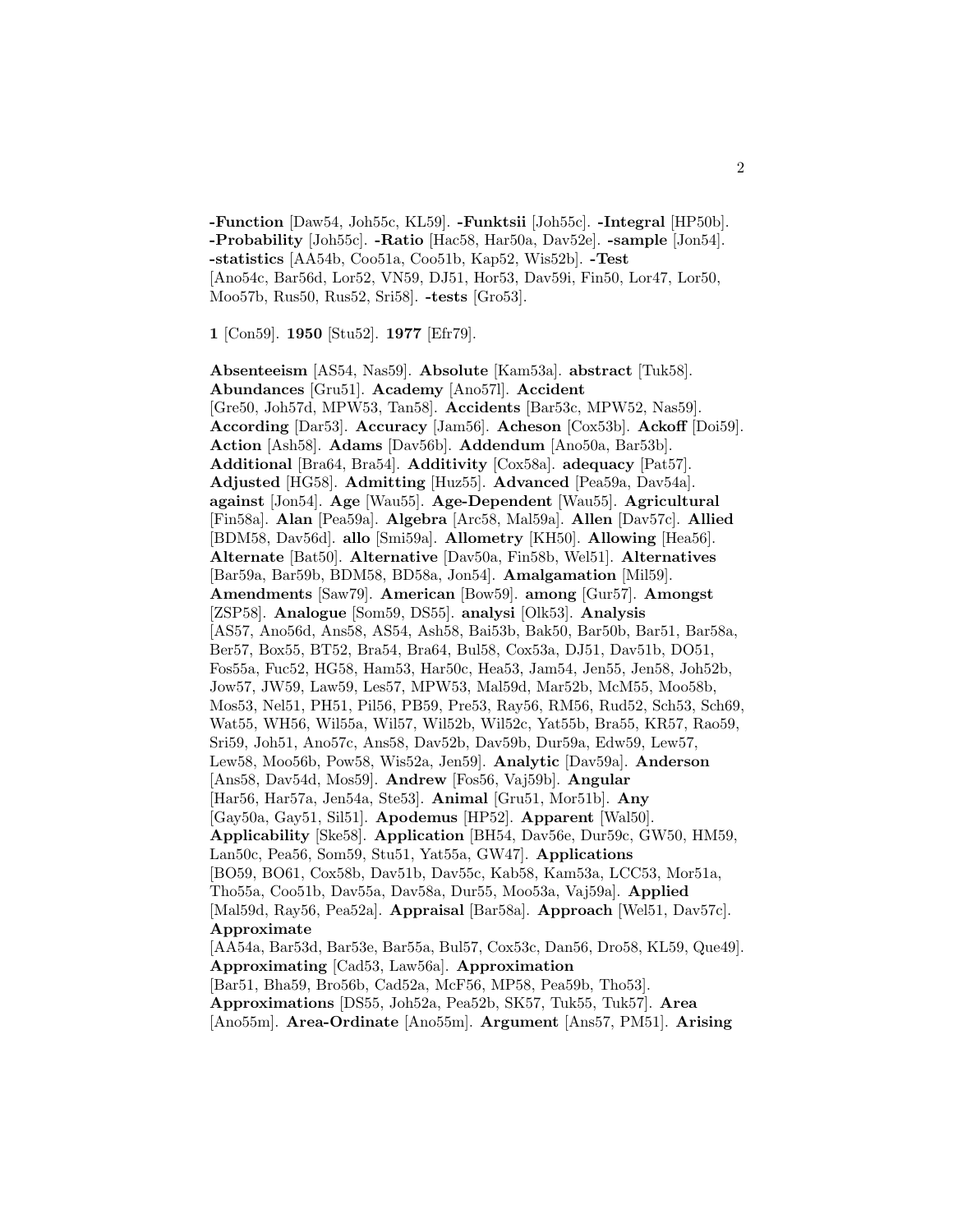[Irw54, IK54, Lan49a, Lan50a]. **Arithmetic** [Pla58]. **Arnoff** [Doi59]. **Arranged** [Dar57a]. **Arrangements** [Cox54a]. **Art** [Stu56b]. **Ascertaining** [Gib50]. **Aspects** [Ans58, Ban51, Mal59d]. **Assay** [AB54, Hea53, Hea53]. **Assigning** [Hui55]. **Associated** [MT57, Mac58, Cox53a]. **Association** [Stu53, Wil52c, Wis54b]. **Assumptions** [Hoo58]. **Astronomy** [Dav57b]. **Asymptotic** [Der56, Fin58b, VN59]. **Asymptotische** [Dav52d]. **Aurelia** [Les57]. **Author** [Ano55a]. **auto** [Mur51]. **auto-regressive** [Mur51]. **Autocorrelated** [Hut56, Wal50]. **Autocorrelation** [Ken54a, Wis55]. **Autocorrelations** [MP54]. **Autoregression** [Pat58]. **Autoregressive** [Ghu50, Jen54b, Jen56, Wis56a]. **Average** [Dur59b, Wis56a]. **Axis** [LD53].

**B** [Bar56d, Bar57g, Dav58d, Joh51, Joh58f, Kal57, Ken55]. **Back** [Ano50b, Ano50c, Ano51a, Ano51b, Ano52a, Ano52b, Ano53a, Ano53b, Ano54a, Ano54b, Ano55b, Ano55c, Ano55d, Ano56a, Ano56b, Ano57a, Ano57b, Ano58a, Ano58b, Ano59a, Ano59b]. **Bacteria** [Pow55]. **Bacterial** [Mac53]. **Bailey** [Fos55c, Moo58c, Whi55]. **Balanced** [Ban50, Pat52, Sil57, VN59]. **Balking** [Hai57]. **Bancroft** [Smi55b, Dav54d]. **Bartlett** [Whi51, Dav55a]. **Based** [BCT56, Bro56a, Cha55, Dav53b, DO51, Hab55, Kam54a, Lon51b, Pea50a, Pea51c, SK57, Sun53a, Lor50, Moo57b]. **Basic** [Dav56b]. **Basis** [Pea56]. **Bayes** [BB58]. **be** [Ban50, Mau58b]. **Beginnings** [Ken56, Pen59]. **Behavioral** [Dav57a]. **Behaviour** [Dar56]. **Behrens** [Bar50a]. **Bell** [Joh54b]. **Bennett** [Box55]. **Berkeley** [Dav50b, Dav52c, Dav57b]. **Bers** [Mal59d]. **Bessel** [Bar55b]. **Best** [Nag50, ZSP58, Rao53]. **Beta** [Aro50, Cad52a, FR57, Fos57, Fos58, HF51, Wis50]. **Beta-Function** [HF51]. **Between** [Bar53c, Ber57, Bos56, Dar53, Dar57a, Gay50b, GR54, Gro51, Han55a, Has57, Her58a, Her58b, Joh59b, MPW52, Pat48, Pat59, Sil51, Tan53, Tat55, Wal50, Wis54c, Har57b, Lie54, Pal57, Sun54]. **Beverton** [Dav59g]. **Bi** [Coo51a]. **Bi-variate** [Coo51a]. **Bias** [Bar55a, Dur59c, Ken54a, MP54, Que56, Tuk58]. **Bibliography** [Ano58e, Doi57, Men58]. **Bickley** [Bar55b]. **Binary** [Cox58b]. **Binomial** [Ans50, AP54, Ans56, Arm58, Bai56c, Bla56, Blo54, Blo56, Bra58, CR58, HF51, Joh57a, Joh58d, Lin57a, Moo55c, Ram59, Sam55, Ste57, Stu57, BO58, Dar59b]. **Binomials** [Bai53b]. **Bio** [Hea53]. **Bio-Assay** [Hea53]. **Bioassay** [AC55]. **Biological** [Bar57e, Cra53a, Hea53, Les58]. **Biology** [Dav57b, Dav59h, Smi55b]. **Biomathematics** [Ken55]. **Biometric** [Dav54a]. **Biometrika** [Ano51c, Ano55i]. **Biometry** [Smi55a]. **Birth** [Dar53, Dar56, Wau55]. **Bits** [Bar52c]. **Bivariate** [Bro57, Cad51, Hyr52, Lan57, Coo51b, DS54]. **Bizley** [Bar58b]. **Blackwell** [Mor56]. **Bliss** [Hea53, Smi55a, Dav59h]. **Block** [Ano56d, Ban50, BT52, Bra54, Bra64, GF57, Sil57, VN59, Wil55a, Bra55]. **Blocks** [Mil59, Pea57a]. **Book** [Ano57e, Ano57d, Ano57f, Ano57c, Ans58, Arc58, Arm54, BS57, Bai58, Ban58, Bar53a, Bar56a, Bar57b, Bar55b, Bar56c, Bar56d, Bar57f, Bar57g, Bar58a, Bar58d, Bar58b, Bar58c, Bar59f, Bar59c,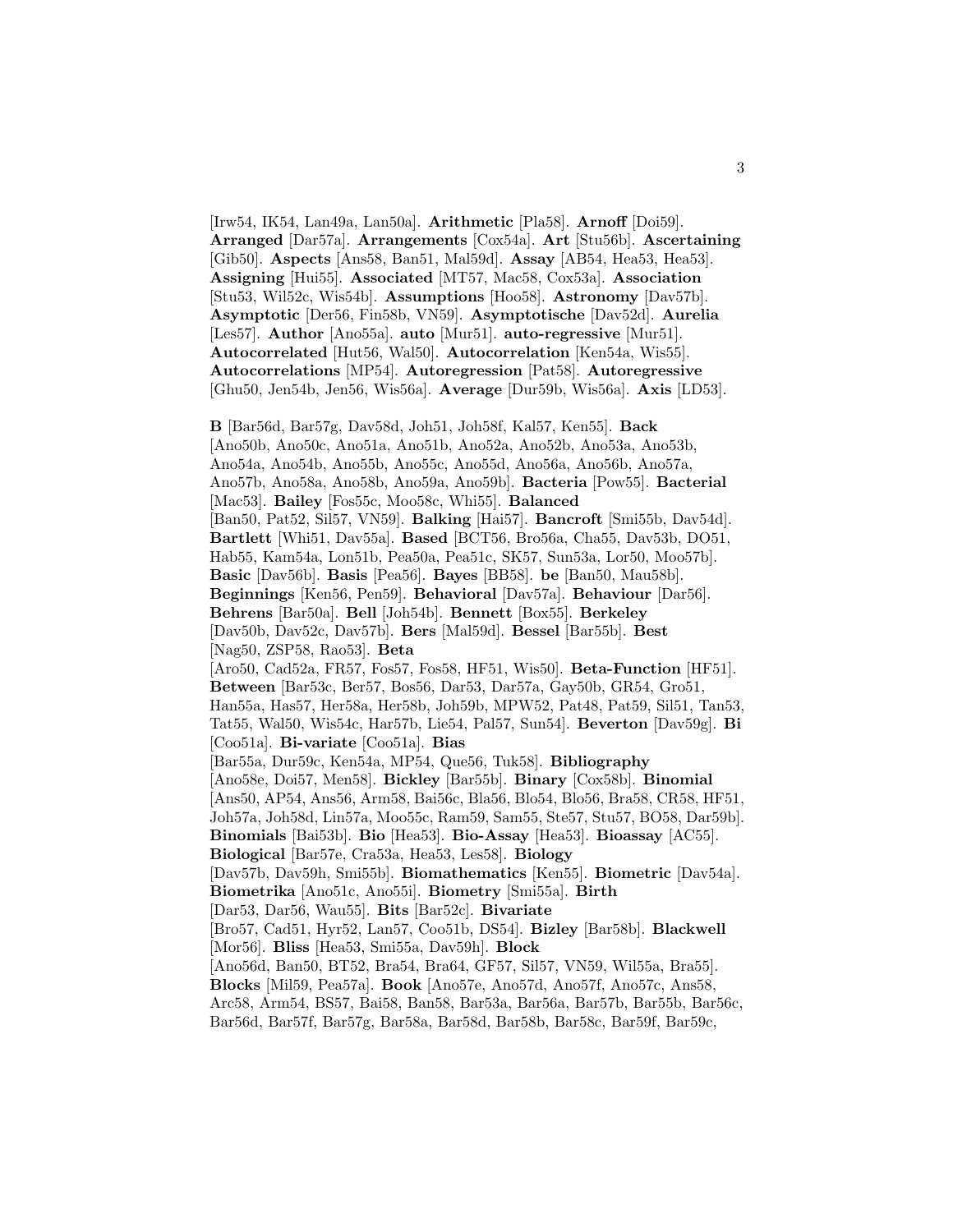Bar59e, Bar59d, Bea50, Bea51, Boo57, Bow59, Box55, Bro56c, Bur59, Car59, Cor58, Cox53b, Cox53a, Dav50c, Dav50b, Dav51a, Dav52a, Dav52b, Dav52d, Dav52c, Dav54d, Dav54a, Dav54e, Dav54b, Dav54c, Dav55c, Dav55a, Dav55b, Dav56a, Dav56b, Dav56c, Dav57d, Dav57c, Dav57b, Dav57a, Dav58a, Dav58c, Dav58d, Dav58b, Dav59e, Dav59b, Dav59c, Dav59a, Dav59f, Dav59g, Dav59h, Dav59d, Doi59, Dur53, Dur55, Dur59a, Edw59, Ela59, Est59, Fin58a, Fos55a, Fos55b, Fos56, Gum58, Hea53, Jen55, Jen58, Jen59, Joh51, Joh54b, Joh54a, Joh54c, Joh55a, Joh55b, Joh55c, Joh56, Joh58a, Joh58b, Joh58c]. **Book** [Joh59a, Jon56, Kal57, Ken55, Ken59, Kes57, Kes58, Lew57, Lew58, Mal59b, Mal59c, Mal59a, Mal59d, McM55, McM57, Moo53a, Moo55b, Moo55c, Moo55a, Moo56a, Moo56b, Moo57a, Moo58b, Moo58a, Moo58c, Mor51a, Mor56, Mor57, Mos53, Mos59, Owe58, Owe59, Pea56, Pea51a, Pea51b, Pea52a, Pea59a, Pen59, Pow58, Smi51, Smi55a, Smi55b, Smi56, Smi59a, Stu52, Stu54, Stu56b, Stu56a, Stu58, Vaj59b, Vaj59a, Wat57a, Wel54, Wel58, Whi51, Wil54, Wil58a, Wis52a, Wis54b, Wis59b, Wis59a]. **Books** [Ano55n, Ano56h, Ano56i, Ano57i, Ano57j, Ano58f, Ano58g, Ano59f, Ano59g]. **Boole** [Dav59c]. **Booth** [Fos56]. **Bootstrap** [Efr79]. **Both** [Mal56]. **Bound** [RG58]. **Bounds** [Chu55b, RG57, RG61, Stu56c, Tho55b]. **Brambilla** [Dav58c]. **Brand** [Pow58]. **Bross** [Joh54a]. **Buckland** [Gum58]. **Bureau** [Ano55o, Ano56j, Ano57k, Har53, Pea54]. **Burington** [Dav59d]. **Buros** [Stu52]. **Bush** [Jon56]. **Business** [Stu56a, Vaj59b, Dav56b]. **Busy** [Con59].

**C** [Arc58, Ban58, Bar56a, Bar59c, Bar59e, Box55, Bro56c, Dav54a, Dav56b, Dav56c, Dav59e, Dav59a, Dav59f, Dav59h, Dav59d, Doi59, Hea53, Mal59d, Moo58b, Pea52a, Smi55a, Wel54, Wil58a]. **Calculating** [TW54, Les55]. **Calculation** [GW47, GW50, Hal55b, Joh55c]. **Calculus** [BS57, Ken56, RK50, Dav59c]. **Calhoun** [Smi55a]. **Cambridge** [Wel54]. **can** [Mau58b]. **Canonical** [Law59, Mar52b]. **Capture** [Gil56, Ham53, LC51, Les52, LCC53, Mor52]. **Capture-Mark-Recapture** [Mor52]. **Capture-Recapture** [Gil56, Ham53, LC51, Les52]. **Cardpack** [Dav52a, Dav56a]. **Cards** [Ken57b]. **Carlo** [Mor57]. **Carolina** [DO51]. **Carried** [Les57]. **Case** [AS57, Cle59, Sun53b]. **cases** [DS54]. **categories** [KR57]. **Caudatum** [Les57]. **Caused** [Cha55]. **Cedric** [Ken55]. **Censored** [Coh55, Coh57, DJ54, Gru52, Gup52, MH58, Moo56c, Saw58a, Saw58b, Saw59, Saw79]. **Census** [Dar59a, Dar58]. **Censuses** [Smi51, Stu54]. **Central** [AA54a, MP58, PH51, Pea59b, San59, Tuk57, Wel58]. **Certain** [Ano53c, Ano55g, Ano55m, Bar52a, Cox54a, Dav54f, DO51, Dra52, Gan56, Kha59, Lan49b, Lan50b, Les58, Mar52a, Nai50, Ray56, Sil51, DS54, DS55, Olk53]. **Chain** [Ano56c, Bai53b, Bai56c, Dar59c, Gan55b]. **Chain-Binomial** [Bai56c]. **Chain-Binomials** [Bai53b]. **Chains** [Bar52b, Der56, Gan56, Goo55, Goo57, Goo58, Hoe54]. **Chance** [Bai53b, Bai56c, Dav56a, Dav52a]. **Chances** [BB58]. **Change** [Cha55, Pag55b, Pag57]. **Changes** [Stu56a]. **Chapters** [BS57]. **Characteristic** [Her58a, Lei58a]. **Charles** [BS57]. **Charlier** [BD52, She51].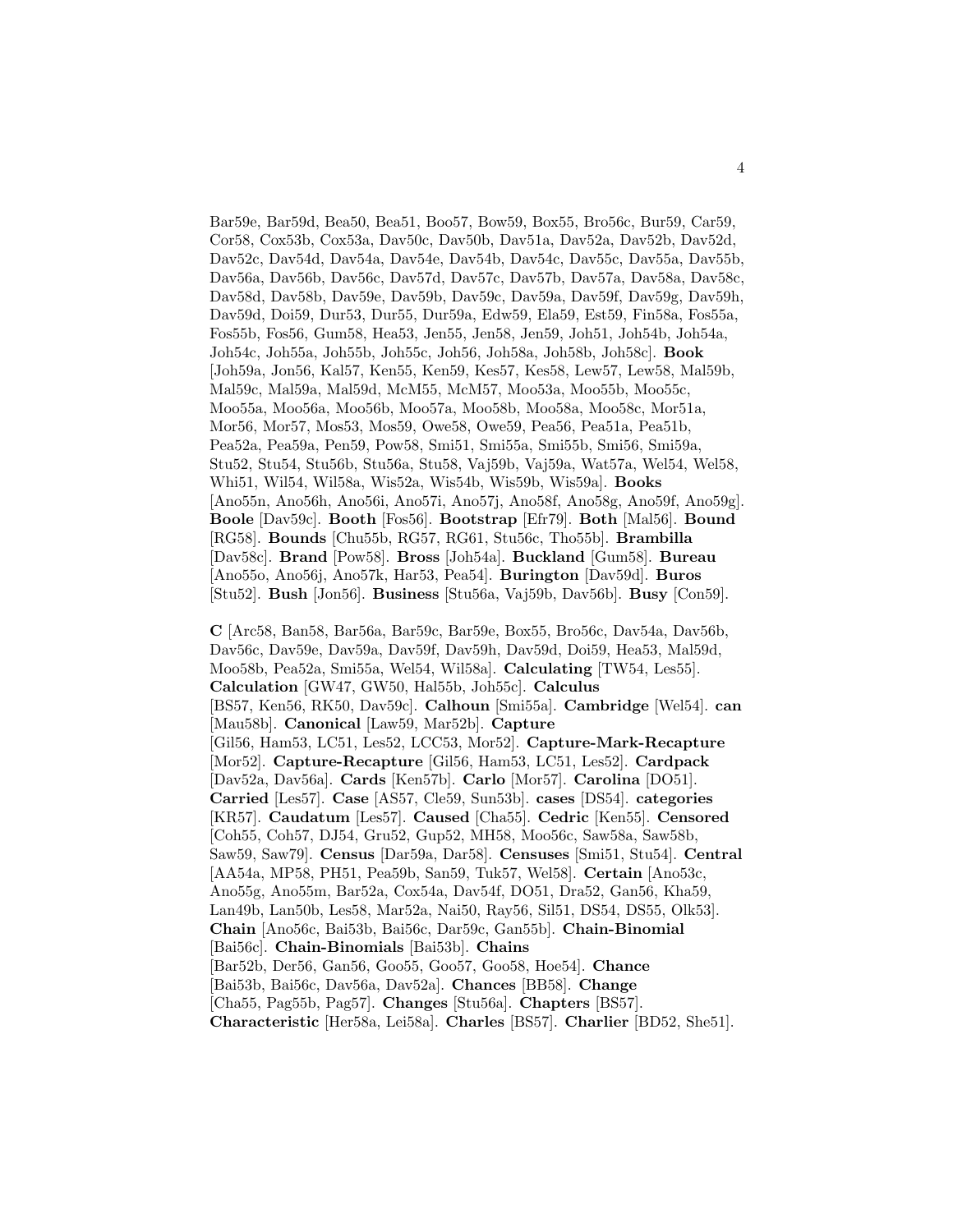**Chart** [HF51]. **Charts** [Pag55a, PH51]. **Chayes** [Bar58a]. **Chemical** [Box55, McM57]. **Chemistry** [Box55]. **Chessboard** [Dav52a, Dav56a]. **Chi** [San59]. **Chi-Square** [San59]. **Ching** [Smi56]. **Choice** [Dav52a, ZSP58, Dav56a]. **Chun** [Smi56]. **Churchman** [Doi59]. **Circle** [Dan52, WW56]. **Circulant** [Goo50]. **Circular** [Dan52, Wat56b, Wat56a]. **Class** [Bar56e, Rao53, RS56, Sil57, Sim55]. **Classical** [BS57]. **Classification** [RB58, Stu55b]. **Classifications** [Joh58f]. **Clew** [Joh59a]. **Climatology** [Dav59h]. **closed** [Dar58]. **Cochran** [Joh51, Joh58a, Dav54c]. **Coefficient** [Ano55h, BC58, Ber58, Cox54b, DK58a, Gay51, Har54, Har56, Har57a, Hil54, Jen54a, LD53, San58, Stu51, Sun53b, Har57b]. **Coefficients** [CM51, Dan56, FHP57, Hoo58, Que57, Rei56, Wat56b, Wis52b, Moo55c]. **Collecting** [Cox57a]. **Colonies** [Mac53]. **Combination** [Lan49a, Lan50a, Pea50a, Pea51c, Tan58, Yat55a]. **Combinations** [Hui55, MM59]. **Combinatorial** [Dav50d, Dav59b]. **Come** [Dav50d]. **Comment** [Bar57c]. **Commerce** [Ano55o, Ano56j, Ano57k, Har53, Pea54, Dav58b]. **Common** [BDS54, BO58]. **Community** [RM55]. **compare** [Fin50]. **Comparing** [Bar56d, Bir53, Suk58, Dar59b]. **Comparison** [Bos56, Coc50, Dar59c, Jam51, Joh50, Joh52b, Pea52b, Stu53, Tay50, TW54, Wel51, Wil57, Ber57]. **Comparisons** [BT52, Bra54, Bra64, Dav59j, HG58, Mau58b, vdH52, Bra55]. **Competing** [LG58, LG59]. **Competitive** [Bar57e]. **Compilation** [Joh55b]. **Complete** [Mil59]. **Complex** [Bar56c, Est59, Woo56]. **Components** [Bul57, Nel54, Pre53]. **Composite** [Rao53]. **Composition** [Cha55]. **Compound** [Gur57, Hyr52, Hyr50]. **Computation** [GW47, GW50, Lor54b]. **Computer** [Moo58a]. **Concentration** [AC55]. **Concept** [Lin57a]. **Concepts** [Dav56b]. **Concerning** [Cha50, Eva53]. **Concise** [Bar59c]. **Concomitant** [Cox57a, Cox57b]. **Concordance** [Bos56, Stu51]. **Concurrence** [Toc52b]. **Concurrent** [Wil53]. **Conditioned** [Wau58, Wau59]. **Conditions** [Ano56c, Ash58, Gan55b, Gan56, Wis56a, BD52]. **Confidence** [Bar53d, Bar53e, Bar55a, BH54, Bul57, Bul58, Cle59, Cro56, Cro58a, CG59, Hui55, Joh57c, RG57, RG58, RG61, Ste54, Tuk58]. **Confusum** [CS57]. **Connexion** [Joh59b]. **Consecutive** [Dar57a]. **Considerations** [Joh58f]. **Considered** [Lan57]. **Consistency** [Cha54, Pat57]. **Constants** [HP51]. **Construction** [Pat52, WW56]. **Contagious** [Bat50, Eva53, Tho54]. **Container** [CS57]. **Contingencies** [Joh55a, Joh58b]. **Contingency** [Daw54, FH51, Lan57, Nas59, Som59, Ste51a, Stu53, Wil52c, Arm55, Lat53, Les55]. **Continued** [She54]. **Continuous** [Bar50b, BM55, HM59, Mor50a, Pag54, Sil51, Tat55]. **Contour** [Wis50]. **Contrasts** [Sch53, Sch69]. **Contribuito** [Smi59a]. **Contributions** [RG57, RG58, RG61, Pea51a]. **Control** [Cox53b, FH54, Lan52, Lon51b, Moo58d, Moo59, Pag55a, Moo57a]. **Controls** [Hea56]. **Convergent** [Ano55e, Wis54a]. **Converging** [Wis50]. **Cook** [Joh55a, Joh58b]. **Coombs** [Bar56a]. **Cornell** [Dav57d]. **Corporation**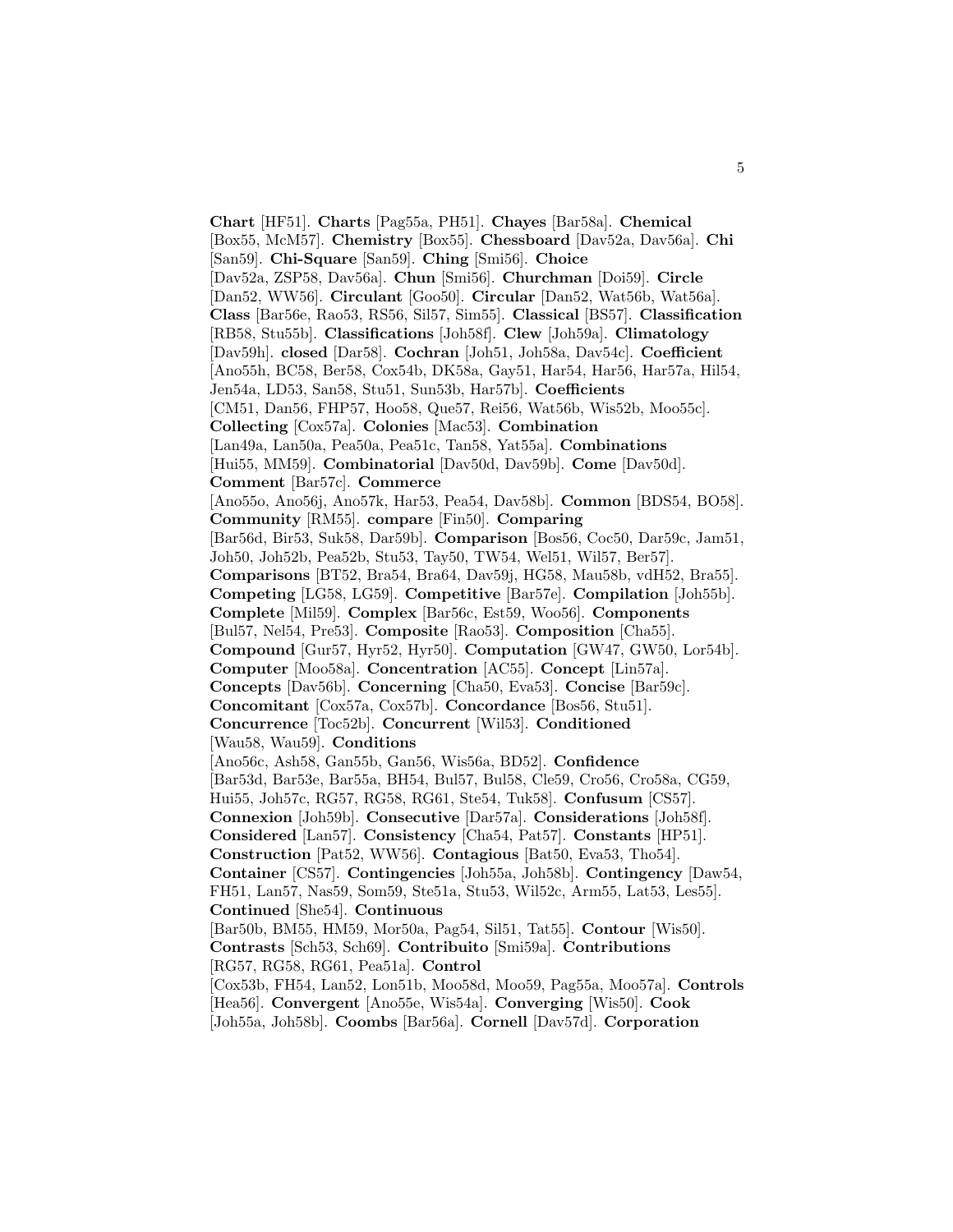[Moo55a]. **Corrected** [May52]. **Correction** [Bar55a, Har50b, vdH52]. **Corrections** [DW51a, Kup52, Saw79, Sch69]. **Correlated** [But56, Lei58b, Wil52d]. **Correlation** [Ano57e, Ber58, Cha50, CM51, Dan56, DK58a, Dav50c, DKS51, DW50, DW51a, DW51b, Dur57, FHP57, Gay51, Gib50, Han55a, Han55b, Han57, Har54, Har56, Har57a, Hoo58, Jen54a, KH50, Law56b, LD53, Lei58a, Moh55, Mor51c, Que57, Rei56, San58, Som59, Stu56c, Sun53b, Tat55, Wal50, Wat55, Wat56b, WH56, Har57b, Que49]. **Correlational** [Dur59a]. **Corrigenda** [Ait59, Ano53c, Ano53d, Ano54d, Ano54c, Ano55g, Ano55h, Ano55e, Ano55f, Ano56d, Ano56c, Ano60, BD57a, Blo56, BO61, Cox57a, Cro58a, GW50, Goo57, Joh58d, Kam58, Lan50a, Lan50b, LG59, Lor52, May58, Moo59, Pat59, Pea51c, RG61, Rub65, Saw58a, She59a, She61, Smi59b, Wau59]. **Corrigendum** [Bra64]. **Costs** [Moo58b]. **Counting** [Lan52]. **Counts** [Mac53]. **Course** [Ans58, Pea51b, Pen59]. **Covariance** [HG58, Law56b]. **Coverage** [GT56]. **Covering** [Dan52]. **Cowden** [Moo57a]. **Cox** [Joh51, Joh58a, Mal59c]. **Criteria** [Coo57, Law56a]. **Criterion** [BCT56]. **Critical** [Hui58, Rao53, TWJ56]. **Cronbach** [Ban58]. **Crops** [Owe59]. **Cross** [Has57, Joh58f]. **Cross-Classifications** [Joh58f]. **Cross-Infection** [Has57]. **Crossing** [Tan51]. **Cubes** [MT57, Mac58]. **Cubic** [Bar59d]. **Cumulants** [Jam55, Kup52, Smi59b, Smi59c, Coo51a, Kap52, Sil50, Stu50]. **Cumulative** [Ano55e, HP50b, HF51, Wis54a]. **Curtiss** [Lew58]. **Curve** [Pat58, PL59]. **Curves** [Hut56, PM51, BD52]. **Cut** [Har50a].

**D** [Arc58, Arm54, Dav59d, Fos56, Hea53, Joh54b, Joh54a, Mal59c, Moo57a, Moo58a, Mor56, Pea56, Smi55a, Stu58, Wel54, Whi51]. **D.** [Bar57c]. **Dams** [Gan55a]. **Data**

[AS54, Ash58, Bai51, Bro56a, DJ54, Gue53, HM54, Har51, Hut56, Lan49a, Lan50a, LC51, Les52, LCC53, Les57, MPW53, MH58, Roy56, Dav58d]. **Dates** [Ano55i]. **David** [Wil54]. **Davies** [McM55, McM57]. **Davis** [Bar56a]. **Death** [Dar59a, Dar53, Dar56, LC51, Mor52, Wau55]. **Death-Rate** [LC51]. **Death-Rates** [Mor52]. **Decision**

[Bar53a, Bar54a, BDS54, Dar59b, Joh54a, Bar56a]. **Decisions**

[Ban58, Mor56]. **definite** [BD52]. **Degrees** [Tho53, Wis56b]. **Delay** [Tan51].

**Demand** [Fos55a]. **Demografia** [Car59]. **Demography** [Joh56]. **Density**

[Ker58, Wis55, Pat57]. **Denumerable** [Der56]. **Department**

[Ano55o, Ano56j, Ano57k, Har53, Pea54]. **Departure** [Bar57a]. **Dependence** [Ans57]. **Dependent** [Gab59, Wau55]. **Dept** [Dav58b]. **Derivation**

[Lan49b, Lan50b, Ske58]. **Derived** [GW47, GW50, PH51, Ste51b]. **Deriving** [Rao53]. **Description** [Ber57]. **Design**

[AC55, Ano56d, BH54, BL59, Cox53a, Cox54a, Cox57a, Cox57b, GF57, Joh51, Joh54c, MM59, Mos53, Pea56, Toc52a, VN59, Wil55a, Joh54a, McM55]. **Designs**

[Ban50, Ban51, Big59, Bos56, Box52, BT52, Bra54, Bra64, But56, Cox51, Dav58b, Joh59a, Pat52, Ray56, Sil57, Wil57, Wil52d, Bra55, Joh51, Joh58a].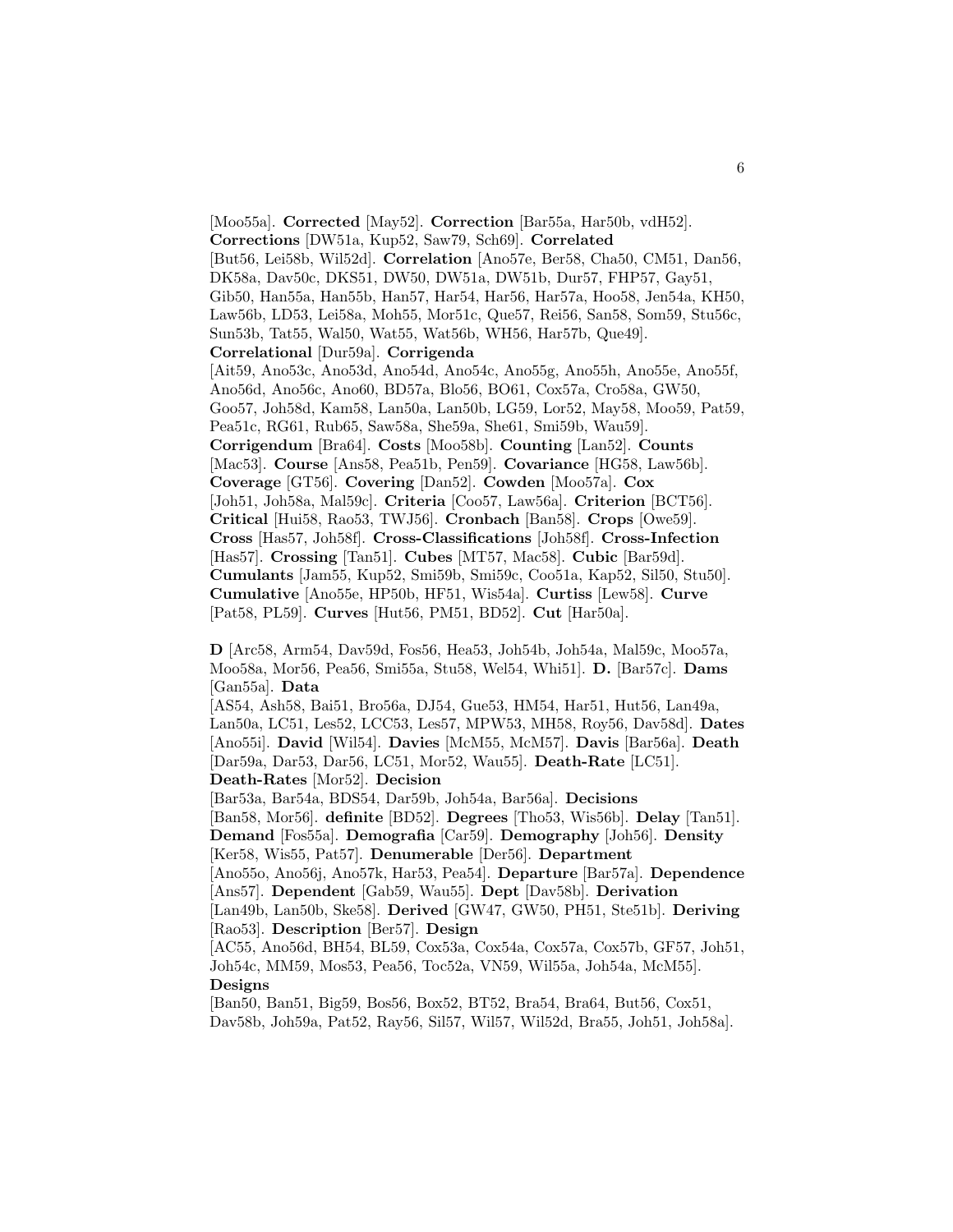**Determination** [Les59]. **Determined** [Joh57c]. **Deterministic** [RM55]. **Deviate** [Dav56f, Nai52, PT59, Pil59]. **Deviates** [Moo55a]. **Deviation** [Cad54, Cro58b, DHP54, Gup52, Joh57a, Joh58d, Joh58e, Kam54a, Kam54b, Lor52, Ram58, Tho55b, Lor47]. **Deviations** [Cha50, LD53]. **Dichotomized** [Tat55]. **Dicing** [Dav55d]. **Dictionary** [Her58b, Gum58]. **Difference** [Dar57a, Gay50b, GR54, Gro51, Kam53b, Kam53c, Kam58, Pat48, Pat59, Que53, Ram58]. **Differences** [Dar53, Kam54a, Ram59, SK57, Wil58a, Mur51, Dav59c]. **Differential** [Mal59d, Phi59, Ste51b]. **Digital** [Moo58a]. **Digits** [Moo55a]. **Dimensional** [Hei55]. **Dimensions** [Har57c, Dav59a]. **Direct** [Ano55e, Wis54a]. **Discontinuous** [DJ50, Ker58, Pea50a, Pea51c, Ram58, Ste50, Toc50]. **Discovery** [Ken59]. **Discrete** [Lan49a, Lan49b, Lan50a, Lan50b, Mar52a]. **Discriminant** [Wil55b]. **Discrimination** [Rud52]. **Discussion** [TW54]. **Diseases** [Fre53, Irw54]. **Disorientation** [MT57, Mac58]. **Dispersal** [Ske51]. **Dispersion** [Bat50, Cad53, CS55, Dar57b, Kat53, Nai50, SK57]. **Distance** [Bul58]. **Distributed** [Gru51, MH58, Dav59i]. **Distribution** [AA54a, Ano53c, Ano55g, BP59, Bar57a, Bat50, Ber57, Bha59, Bra58, Cad52b, Cle59, CR58, CS57, Cro58b, Dan52, Dan56, DKS51, Dav54f, DHP54, Der56, Dra52, Fin52, FR57, Fos57, Fos58, Gab59, Gay50a, Gay51, Hac58, HP52, HS56, HP57, HP50b, HF51, HP51, Her58b, Hil54, Hyr50, Irw54, Joh52a, Joh57a, Joh58d, Kab58, Kam53a, Kam54a, Kam56, Ken57a, Lan57, Law56a, Lei58a, Lew53, MP58, Moo52, Moo56c, Pal57, PH51, Pea52b, Pea59a, Pea59b, Pil52, Pil56, PT59, PB59, Sam55, San59, She59b, Sim55, Ske58, Ste50, Ste51b, Stu51, Suk58, Tay56, Tuk57, Wal56, Wat56b, Wat56a, Win57, Wis54c, Woo56, Coo51a, DS54, DS55, HP50a, Jon54, She51, Sil50, Wel58]. **Distribution-Free** [Kam56, Jon54]. **Distributions** [Ano53c, Ans50, Aro50, Bar56e, Blo54, Blo56, Cad53, Chu55a, Coh53, Coh55, Dra52, Dro58, Eva53, Gru52, Gur57, Hab55, Har57c, Huz55, Hyr52, IK54, Jen54b, Jen56, Joh59b, Kha59, Lan49a, Lan49b, Lan50a, Lan50b, Les59, Mal56, Mar52a, MH58, Pat54, Pea50a, Pea51c, Pre53, Que59, Ram58, Ram59, SK57, Ste57, Stu55b, Tho51b, Tho54, Wat57b, BO58, Har57b, Mul51]. **Diversity** [Her58a]. **Dixon** [Ano57c, Wis52a]. **Dlya** [Joh55c]. **Doctrine** [BB58]. **Doob** [Dav54e]. **Doolittle** [Gue53]. **Doses** [AC55]. **Double** [Cox52]. **Drawn** [Gay50a, Gay51, GW47, GW50]. **DuBois** [Dur59a]. **Duncan** [Cox53b]. **duration** [Tha57]. **Dwight** [Dav58d]. **Dynamics** [Dav59g, Mal59d].

**Each** [Ste52]. **Early** [Lie54, Wil56a, Tha57]. **Ecology** [Eva53, Ske52, Tho55a]. **Econometrics** [Dav57b, Fos55a, Dur53]. **Edgeworth** [BD52, Pea59c]. **Editorial** [Ano52c]. **Educational** [Dav57d]. **Edwin** [Mal59d]. **Effect** [Bar51, Coo57, DJ51, Hor53, Mac53, Que57, Sri58, Sri59, Fin50]. **Effects** [Cox58a]. **Efficiencies** [Fin58b, Nai50]. **Efficiency** [BM55, Har59, She50, She51, Sun54, VN59, Wil58a]. **Efficient** [Dur59b].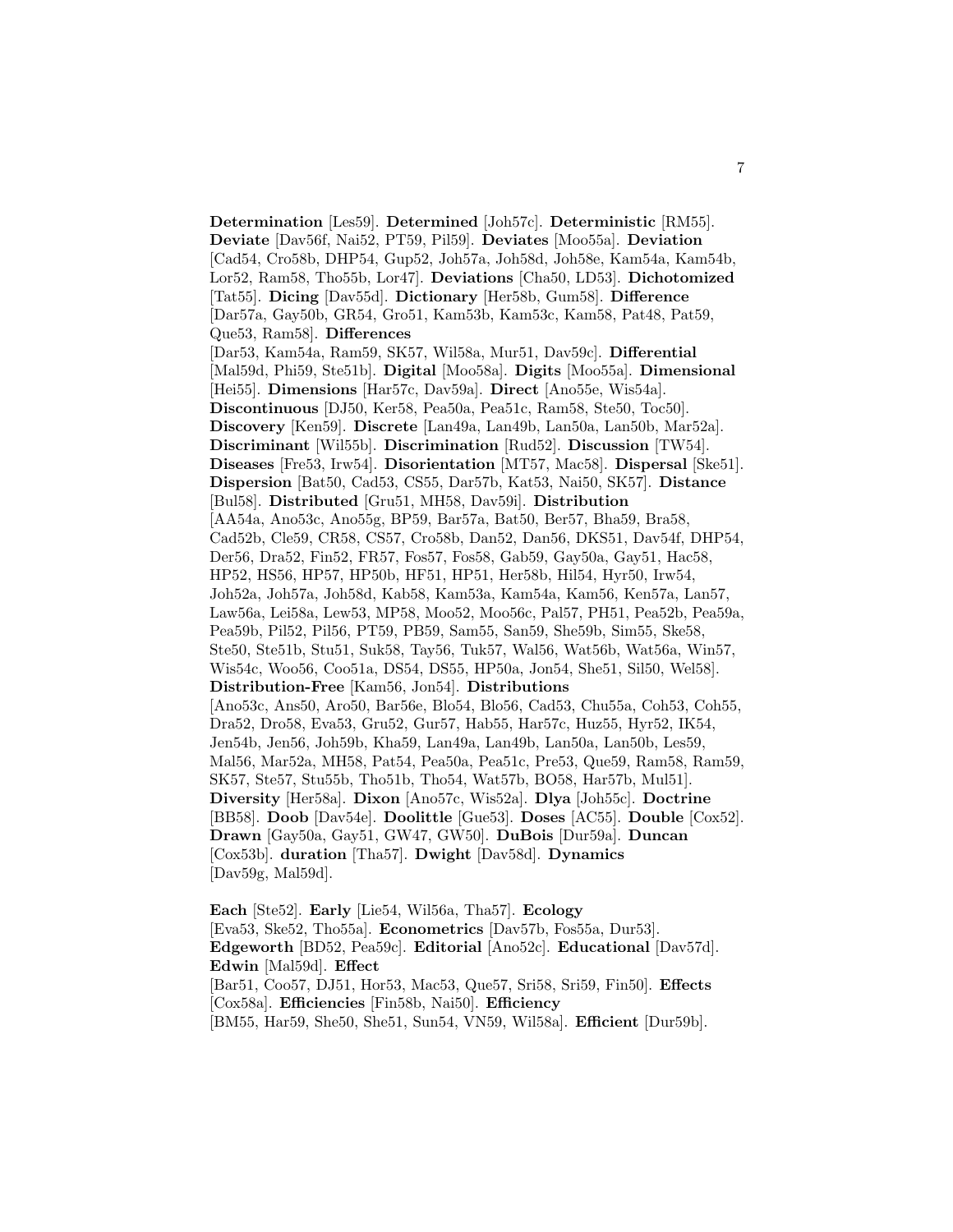**Einführung** [Bar57f]. **Elasticity** [Mal59d]. **Electrical** [Joh54b]. **Elementary** [Bar58a, Dav56e, Wel54, Arm54, Boo57, Dav56b, Mal59a]. **Ellinger** [Stu56b]. **Elliptic** [Win57]. **Empirical** [Hac58]. **Engineering** [Moo53a, Joh54b]. **Entry** [Ste51a]. **Epidemic** [Bai50, Bai53a, Has54, RM55, Whi55, Fos55c]. **Epidemics** [Bai53b, Moo58c]. **Equality** [Bar58e]. **Equally** [Gue54]. **Equation** [Fin58b]. **Equations** [BH54, Cha54, Coh57, Dur57, LC51, Mal59d, Phi59, Ste51b, Wil58b, Bar59d]. **Equidistant** [Har51]. **Equivalence** [Bar58e]. **Errata** [DK58b]. **Error** [Cur57, Ehr50, GF57, Med56]. **Essay** [BB58]. **Essentials** [Dav57d]. **Estimate** [BC58, Ber57, HS56, Nag50]. **Estimates** [Ban50, Kam54a]. **Estimating** [Ans56, Bai51, Bai56a, Bai56b, Ber57, CM51, Coh53, Coh57, Cra53a, Cra53b, Ghu50, GR54, LD53, LC51, Nai50, Sun54]. **Estimation** [AB54, Arm58, Big59, Cha55, CR58, Cox52, Dav57e, Dow53, DK51b, Dur59b, Dur59c, Ehr50, Fin52, Goo53, Gul55, Gup52, Gut58, HM54, Ken54a, LC51, Les52, LCC53, Lin53, Llo52, Llo59, Lon51a, MP54, MH58, Moo52, Moo56c, Mor52, Olk58, Phi59, Que56, Saw59, Stu53, Stu55a, Stu57, Bra55, Dar58, Dar59a]. **Estimator** [Ano56c, Bar56e, Dar56, Gan55b, Pat50]. **Estimators** [Fin58b, Joh50, She58, She59a, She59b, She61]. **Evaluation** [Dav53a]. **Events** [Bar56b, Bar58e, CS53]. **Evidence** [Eva53, Dav51a]. **Evolutionary** [Whi51]. **Exact** [FH51, Han55a, Han55b, Huz55, Kup52, Lan50c, Tay56, Wil52b, Les55, Mul51]. **Examination** [Bro56a]. **Example** [LCC53]. **examples** [Lor54a]. **Exercises** [Bai58, Dav54b]. **Existence** [Bla56]. **Expansion** [Ano55e, Wis54a]. **Expectation** [CG59]. **Expectations** [Lan50c, Nas59]. **Expected** [Gru51]. **Experiment** [Cox53a, Cox54a, Dav58b]. **Experimental** [Big59, BH54, But56, Cox51, Cox57a, Cox57b, Eva53, Pea56, Ray56, Wil52d, Joh51, Joh58a, Joh59a, Pea56]. **Experimentation** [Wil58b]. **Experimenting** [Pea57a]. **Experiments** [BL59, Cur57, Lan52, Les57, MM59, Pat52, Tay50, Wil52a, Yat55b, Joh51, Joh54c, Mal59c, McM55, Mos53]. **Exploited** [Dav59g]. **Exponential** [AP54, Bar57a, Har59, Pat58, PL59]. **Exponentially** [MH58]. **Expressed** [PM51]. **Expression** [Daw54, Has54]. **Extended** [May52]. **Extension** [Joh59b, Lah53, Sil57, Toc50, Lat53]. **Extrema** [BO59, BO61]. **Extreme** [Dav56f, Dro58, Lie54, Nai52, PT59, Pil59, Rub56a].

## **F**

[Dav57d, Dav59c, Est59, Joh55a, Joh58b, Jon56, Smi51, Stu54, Wil54, Wil58a]. **Factor** [Bar51, Box52]. **Factorial** [Dav58b, Joh54c, MM59, Wil52a, Wis54c]. **Factors** [Dav58b, Tho53]. **Factory** [Moo58b]. **Failure** [MH58]. **Familiar** [Chu55a]. **Families** [Bai56a, Bai56b]. **Family** [Mar52a]. **Features** [Pow55]. **Federer** [Pea56]. **Fejezetek** [BS57]. **Felix** [Bar58a]. **Feller** [Dav58a, Mor51a]. **Fernordnung** [Fuc54]. **Fiducial** [Ans57, Ste54, Ste50]. **Field** [Cra53a, HP52]. **Finite**

[AL53, Ani55, Ani56, Dav59c, Ken52a, Mil59, Olk58, Wis52b, Wis59a].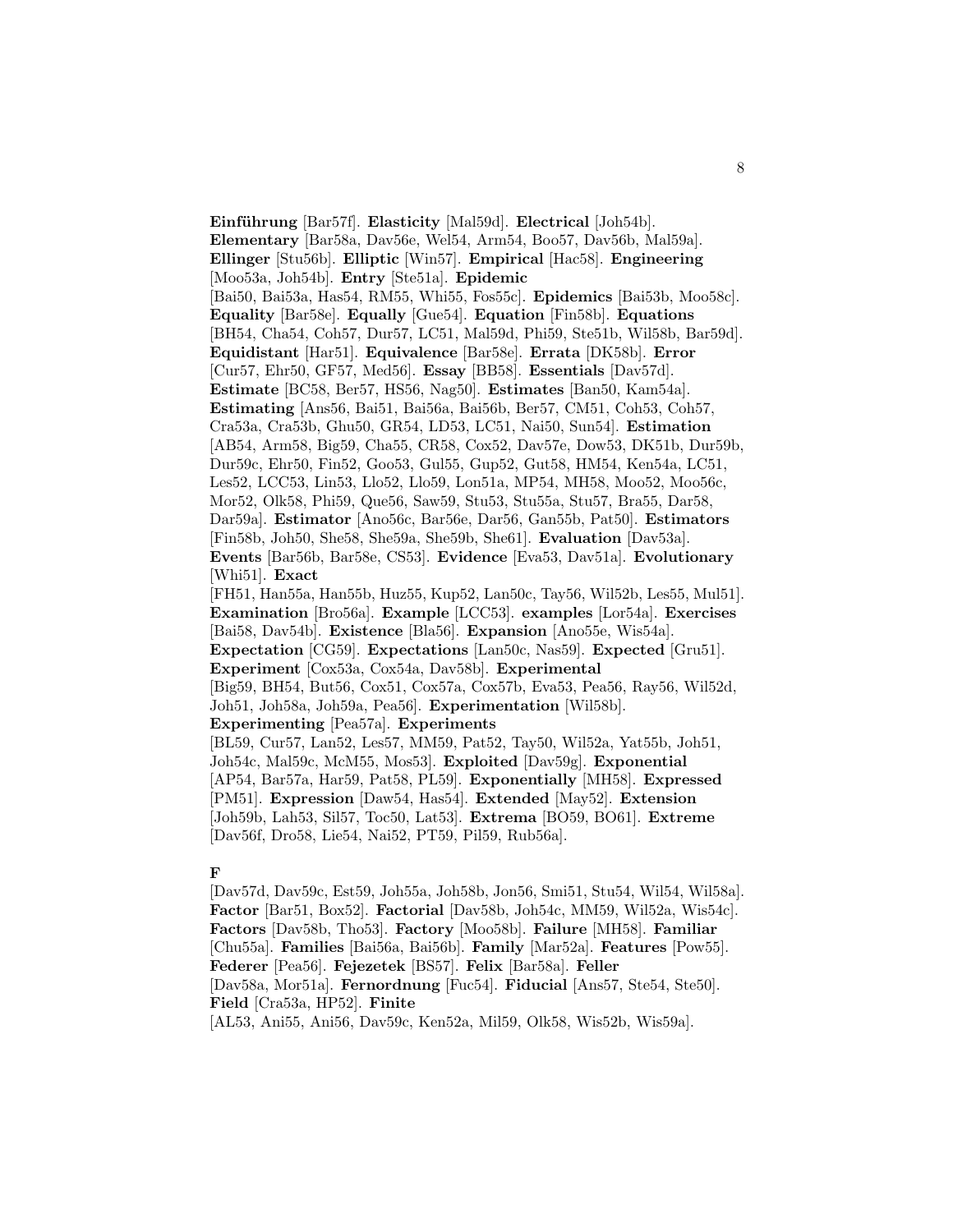**Finney** [Hea53, Pea56, Hea53, Lat53]. **First** [Box52, Pen59, Stu50, Pea51b]. **Fish** [Dav59g]. **Fisher** [Bar50a, Bar57b, Hyr50, Pea51a, Tuk57]. **Fisher-Behrens** [Bar50a]. **Fisz** [Ela59]. **Fit** [FH51, Pat54, Wal56, Wat57b, Whi52]. **Fitting** [Bra58, Gru52, Gue53, Gue54, Gue56, Har51, Har59, Hut56, Pat58, WM53, PL59]. **Fixed** [Hoo58]. **fluctuations** [Pat57]. **Flying** [Cra53b]. **Forestry** [Fin58a]. **Form** [Dav50a, Har50b, Lan57]. **Forms** [Ait50, Ait59, BO59, BO61, Huz55, Lei58b, Nel51]. **Formula** [Pla54]. **Formulae** [AA54a, DJ54, Dro58, Har50b, Bar55b]. **Formulas** [Moo53a]. **Forsythe** [Mal59d]. **Fortet** [Mal59d]. **Foundations** [Dav52d]. **Fraction** [She54]. **Fractional** [Dav58b]. **Francesco** [Dav58c]. **Frank** [Wis52a]. **Franklin** [Box55]. **Franz** [Mal59a]. **Fraser** [Stu58]. **Free** [Kam56, Suk58, Jon54]. **Freedom** [Tho53, Wis56b]. **Frequencies** [Goo53, Gru51, Tan58]. **Frequency** [Bar52a, Bar53b, Coh53, Gay51, Pat54]. **Front** [Ano50d, Ano50e, Ano51d, Ano51e, Ano52d, Ano52e, Ano53e, Ano53f, Ano54e, Ano54f, Ano55j, Ano55k, Ano55l, Ano56e, Ano56f, Ano57g, Ano57h, Ano58c, Ano58d, Ano59c, Ano59d]. **Fulfilment** [Joh57b]. **Function** [Ano55m, Aro50, Ber57, Cad52a, DJ51, Dav53b, Daw54, Gil56, HF51, Joh55c, Lei58a, Lev59, Pat48, Pat59, PH51, Wis50, Wis55, KL59, Sri58]. **Functional** [Bar57d, Edw59, Ken51, Ken52b, Lin53, Wil55b]. **Functions** [Bar54a, Bar55b, Bar56c, DK51a, DK53, DK55, DK58b, Joh52b, Kab58, Lei58b, Sim55, Wal56, Wil55b, Hyr50, Bar53a, Est59]. **Fundamental** [DJ54]. **Fundamentals** [Mal59b]. **Funktsii** [Joh55c]. **Furnish** [Ban50]. **Further** [Cox58b, Dav51b, Har57a, Hui58, MPW53, May54, May58, RG57, RG58, RG61, TW54, TWJ56].

**G** [Ano57e, Ans58, Ban58, Bar55b, Cor58, Dav50c, Dav54b, Dav54c, Dav55c, Dav57d, Gum58, Joh51, Joh58a, Mal59d, Moo55b, Pea59a, Pen59, Smi59a, Stu56b, Wel58, Whi51, Wis59a]. **Galton** [Hod55]. **Gambler** [Moh55]. **Games** [Mor56]. **gaming** [Dav55d]. **Gas** [Mal59d]. **Gass** [Vaj59a]. **Gause** [Les57]. **Geary** [Lah53]. **General** [Bai53a, Bro54, Has54, Law56a, Sun53b, Fos55c, Lor54a]. **Generalization** [AS57, PS59, DS54]. **Generalizations** [RM56]. **Generalized** [Ano56d, FR57, Fos57, Fos58, Gur57, Ram59, RK50, Wil55a, AA54b]. **Generating** [Lei58b]. **Generation** [Pow55]. **Genetics** [Kal57, Smi56, Owe59]. **Geometric** [Cle59]. **Geometry** [Dav59a, DK51b, Win57]. **George** [Dav59c, Dav59a, Mal59d]. **Gerhard** [Dur53]. **Gertrude** [Joh51]. **Gesetze** [Dav52d]. **GI** [Con59]. **GI/M/1** [Con59]. **Gini** [Kam53c]. **Girshick** [Mor56]. **Given** [Dav50d, Saw59]. **Gleser** [Ban58]. **Goldschmidt** [Kal57]. **Good** [Dav51a]. **Goodier** [Mal59d]. **Goodman** [Bar59f]. **Goodness** [FH51, Pat54, Wal56, Wat57b]. **Goodness-Of-Fit** [Wat57b]. **Gowen** [Smi55b]. **Gram** [BD52, She51]. **Gram-Charlier** [BD52, She51]. **Graphical** [Pre53, Roy56]. **Greenberg** [Her58a]. **Greenwood** [McK51]. **Grenander** [Jen58]. **Gross** [Rei56]. **Group**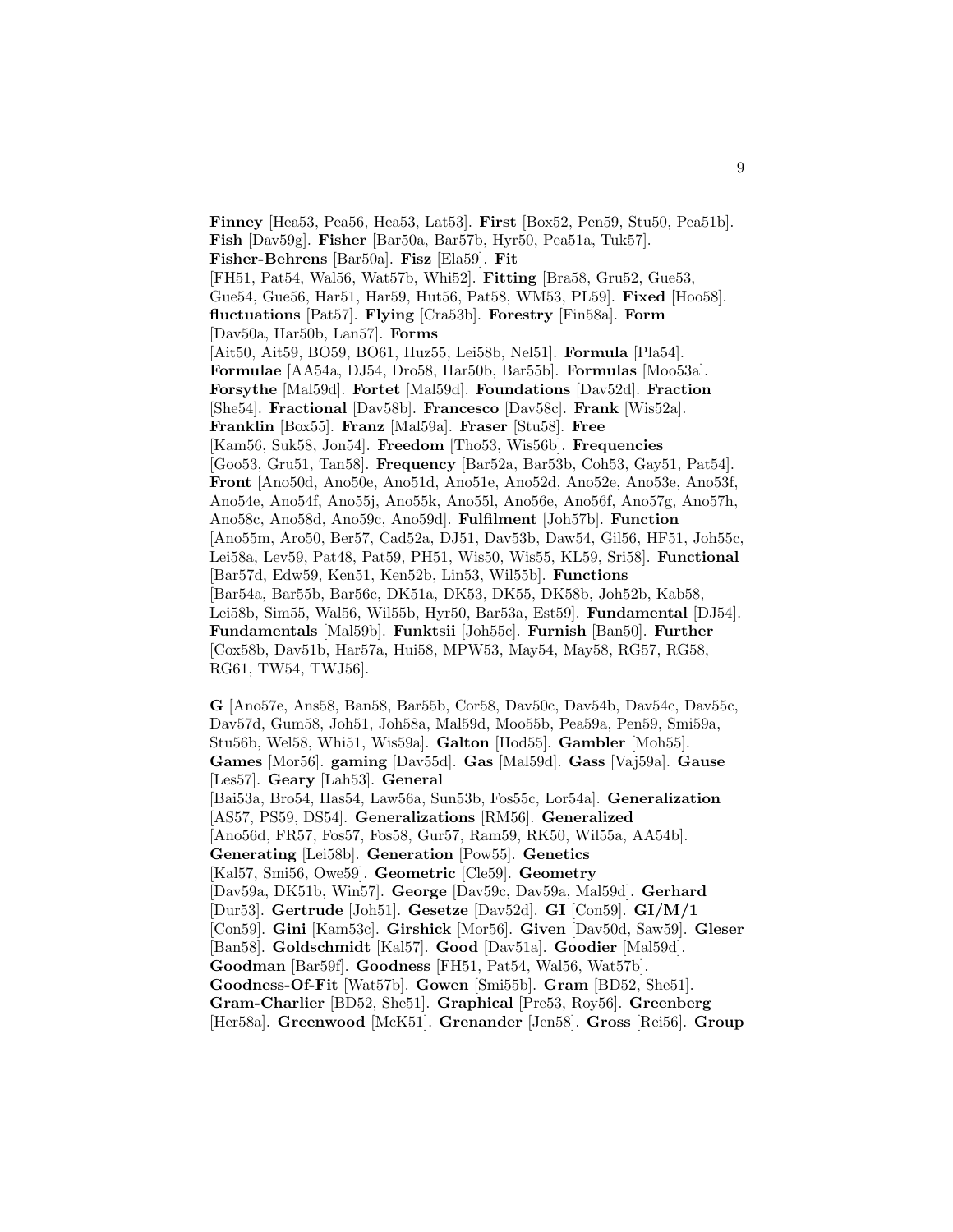[Hor53]. **Grouped** [Gru52, HM54]. **Grouping** [Gue54, Gue56, Kup52]. **Groups** [Has57, Jam51]. **Growing** [Dar53]. **Growth** [HP52, Whi51]. **Gupta** [Bar59e]. **Gwyther** [Bar59e].

**H** [Bar56a, Bar58d, Bar58c, Bar59e, Bar59d, Bea50, Bea51, Cox53a, Dav55c, Dav56c, Dav59a, Dav59g, Dur59a, Jen59, Joh51, Joh55a, Joh55b, Joh58b, Lew58, Mal59b, Moo56a, Moo58b, Mor57, Owe58, Pea52a, Wil58a]. **H.** [Joh58f]. **Hack** [Joh58f]. **Hald** [Moo53a, Moo53a]. **Hall** [Mal59d]. **Handbook** [Stu56a, Dav59d]. **Hankel** [Lor54a, Lor54b]. **Hansen** [Dav55c]. **Harley** [DK58a]. **Harold** [Ano57f]. **Harry** [Dav57c]. **Hartley** [Mul51, PL59]. **Hartley-Khamis** [Mul51]. **Having** [Gro51]. **Haycocks** [Moo56a]. **Hazelwood** [Wis59a]. **Health** [Dav57b]. **Helen** [Fos55b]. **Herbert** [Dav58d]. **Heredity** [Owe58]. **Herman** [Fos55a, Jen55]. **Heterogeneity** [GF57, Har50a, Lon51a]. **Heterogeneous** [Cur57, Ehr50]. **Heteromorphic** [Jow57]. **Hewitt** [Mal59d]. **Higher** [Coh53, Jen56]. **History** [BB58, Ken56, Ken57b, Lor58, Pla58, Roy56, Wil56a, Dav55d, Tha57]. **Hodge** [Mal59d]. **Hoel** [Moo55b]. **Hogben** [Dav52a, Dav56a]. **Hohn** [Mal59a]. **Holt** [Dav59g]. **Homogeneity** [Bar59a, Bar59b, Hal55b, Hor53, Stu55b]. **Hooker** [Joh55a, Joh58b]. **Hotelling** [PS59]. **Household** [Bai53b]. **Housing** [Bow59]. **Hsu** [DO51]. **Hugh** [Joh55b]. **Hungarian** [Ano57l]. **Hurwitz** [Dav55c]. **Hutchinson** [Owe59]. **Hypergeometric** [Ano55e, Wis54a]. **Hypotheses** [Bha59, Bro55, Gho55, Jam54, Jen54b, Jen56, Rao53, Rao59]. **Hypothesis** [Bat50, Bro56a, Jen54b, Dav52b]. **Hypothesis-Testing** [Dav52b]. **Hyrenius** [Bar58c].

**II** [Bra64, Dav55c, Dav57b, Bai56b, Bar59b, Bar53e, BD58a, Ber57, Bra54, Dar59a, DK51a, DW51b, Fos57, Jen56, Ken52b, Ken56, Les52, Lor54b, WH56]. **III** [Dav57b, Bar55a, Bra55, DK51a, Fos58, HP52, Joh58e, LCC53, Roy56]. **Immigration** [Dar59a]. **Importance** [Her58b]. **Important** [Rao53]. **Improvement** [Owe59]. **Inaccurately** [Lon51b]. **Inadmissible** [Cox54a]. **Including** [She54]. **Incomplete** [Aro50, Ban50, BT52, Bra54, Bra64, Cad52a, HF51, Joh55c, Kam53a, Sil57, VN59, Wil57, Wis50, Bra55, KL59]. **Increase** [GT56]. **Increased** [GT56]. **Incubated** [Mac53]. **Independence** [Ait50, Ait59, Mor50b, Nel51]. **Independent** [AL53, Ani55, Ani56, Wal50]. **Index** [Ano55a, Ano55p, Bat50, Dar57b, Her58a, Kat53]. **Indicators** [Stu56a]. **Individual** [Pow55, Wil58a]. **Industrial** [Cox53b, Dav57b, MPW52, McM55]. **Industry** [Box55, Joh59a, McM57, Vaj59b]. **Inefficiency** [Chu55a]. **Inequalities** [She54]. **Infection** [Bai53b, Bai56c, Has57]. **Infectious** [Bai56a, Bai56b, Irw54]. **Inference** [Ano57f, Bar57b, Dav59e, Fos55b]. **Information** [Ano50f, Ano51f, Ano52f, Ano53g, Ano54g, Ano55q, Ano56k, Ano57m, Ano58h, Ano59h, Bar52c, Lin57a]. **Insects** [Cra53b]. **Inspection** [Pag54]. **Institute** [Ano57l]. **Integral** [AA54a, Cad51, Chu55b, DJ50,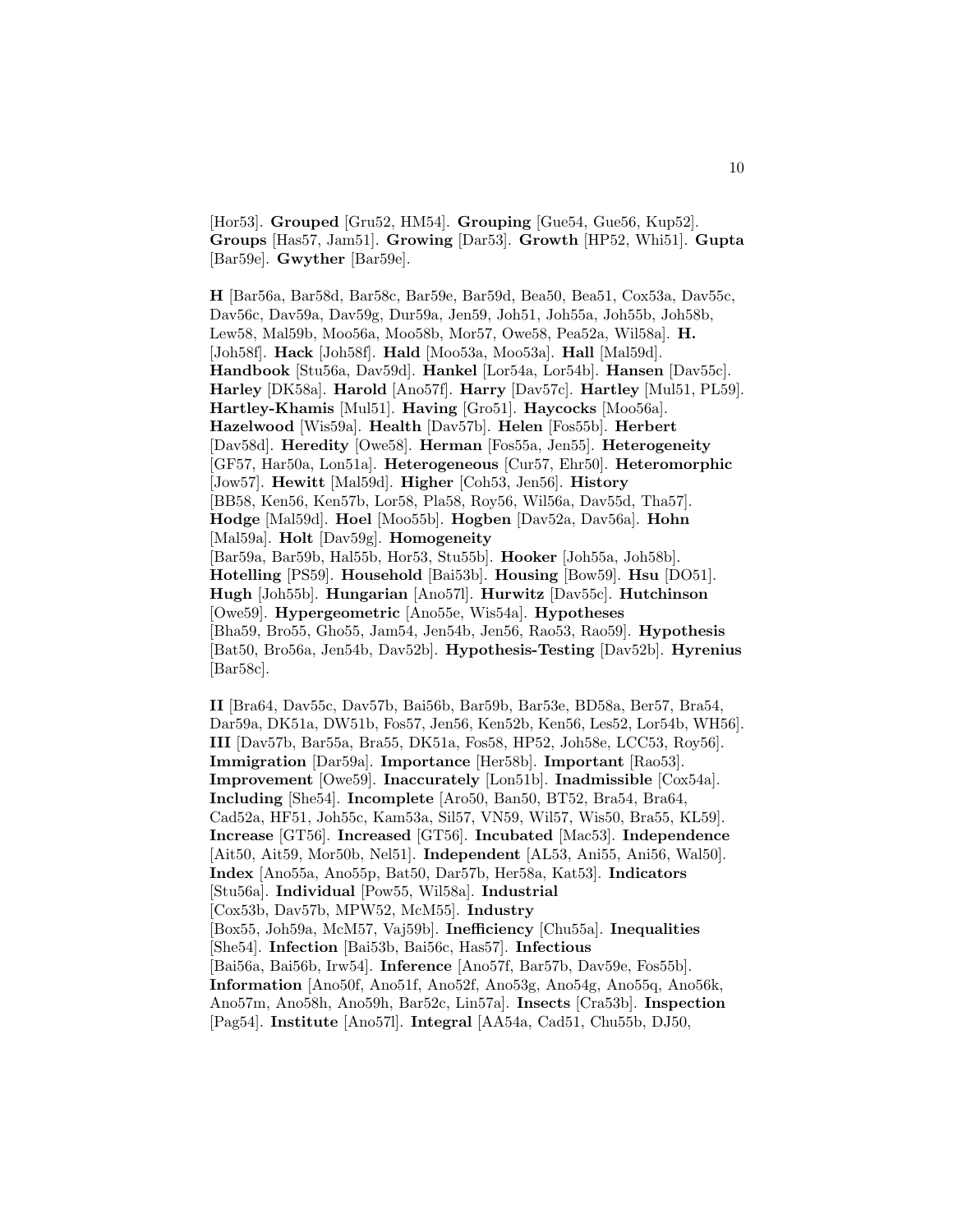Dav53a, Har54, HP50b, Joh52a, Mal59e, McF56, She54, Wis50, DS55, HP50a]. **Integrals** [Dav58d, Pla54]. **Integration** [Dav59f]. **Interactions** [Wil52a]. **Interference** [Tan53]. **Intermediate** [Bar58b]. **Internal** [Har59]. **Interpolations** [Tuk55]. **Interpretation** [Cox58a, Nel54, Wil52a]. **Interrelations** [Gur57, Sil51]. **Interval** [CR58]. **Intervals** [Bar53c, Bar53d, Bar53e, Bar55a, Bul58, Cro56, Cro58a, CG59, Joh57c, MPW52, Pal57, Ste57]. **Intra** [Bai53b]. **Intra-Household** [Bai53b]. **Introduction** [Ans58, Dav55a, Dav58a, Dav59b, RM56, Ano57c, Dav59e, Doi59, Edw59, Joh56, Moo55b, Wis52a]. **Invariants** [Huz55]. **Inventories** [Wis59b]. **Inverse** [Ano55e, Wis50, Wis54a]. **Inversion** [GP51, Goo50]. **Inverting** [RS56]. **Investigation** [Hac58, PL59]. **Investigations** [Moo56a]. **Investment** [Stu56b]. **Involved** [Med56]. **Involving** [Pat52, Yat55b, Rao59]. **Irrationalzahlen** [Wat57a]. **Irving** [Mal59d]. **Irwin** [Joh54a]. **Isolated** [Has57]. **Iterative** [TW54]. **IV** [Dav57b, DK53, Wil56a]. **IX** [BB58].

**J** [Ano57c, Bar59e, Cox53b, Dav50b, Dav51a, Dav52c, Dav54e, Dav56b, Dav59e, Dav59c, Dav59g, Hea53, Joh54a, Mal59d, Moo57a, Moo58c, Pea56, Pea51b, Smi55b, Wel54, Wel58, Whi51, Wis52a]. **Jackknife** [Efr79, Mil74]. **Jacobians** [DO51, Olk53]. **Janko** [Joh58c]. **Jaroslav** [Joh58c]. **Jeffreys** [Ano57f]. **Jerzy** [Dav57b]. **John** [Dav59b, Lew58, Ano56g, Pea57b]. **Johnson** [Bea50, Bea51, Bai58, Les59]. **Joins** [Wis54c]. **Joint** [Wat56b, Coo51a]. **Jordan** [BS57, BS57]. **Joseph** [Fos55b, Owe59]. **Judges** [Bos56]. **Judging** [Sch53, Sch69]. **Jump** [JW59]. **Jureen** [Fos55a]. **Justification** [Bar52a, Bar53b].

**Kalmus** [Owe58]. **Kaplan** [Bar56c]. **Kaplansky** [Mal59d]. **Karl** [Ken59, Hal57]. **Karoly** [BS57]. **Kempthorne** [Smi55b, Mos53]. **Kendall** [Ans58, Dav54b, Gum58, Pea59a, Ano57e, Cor58, Dav50c, Hab55, Sil50, Stu56c, Whi51]. **Khamis** [Mul51]. **Khintchine** [Dav52d]. **Kingdom** [Cor58]. **Kitagawa** [Joh54c]. **Klasszikus** [BS57]. **Known** [ZSP58, Mal56]. **Kolmogorov** [Dav52d, Ano57d, Joh55c]. **Kopal** [Moo56b]. **Krisen** [Stu52]. **Kurtosis** [Box53b].

#### **L**

[Bai58, Ban58, Bar56a, Bar56d, Bar57f, Bar57g, Bar58b, Bea50, Bea51, Bow59, Box55, Dav52a, Dav54d, Dav54e, Dav56c, Dav59f, DO51, Doi59, Joh55a, Joh58b, Kes58, Lew57, McM55, McM57, Moo58b, Pow58, Smi55b, Wis59a]. **Lag** [Gib50]. **Lancelot** [Dav56a]. **Large** [AC55, Wis56b, Bra55, Tuk58]. **Large-Sample** [AC55, Bra55]. **Largest** [Mau58b, Pil56, PB59]. **Lars** [Fos55a]. **Latent** [Bai56a, Bai56b, Law56b]. **Latin** [Cox58a]. **Learning** [Jon56]. **Least** [Dow53, DW50, DW51a, DW51b, Han57, Llo52, Pla50]. **Least-Squares** [Dow53, Llo52]. **Lecture** [Efr79]. **Lectures** [DO51, Bar56c]. **Leimanis** [Mal59d]. **Leipnik** [Ken57a]. **Length** [Her58b]. **Leonard** [Doi59, Pea52a]. **Lesnickeho** [Fin58a]. **Lev** [Fos55b]. **Levels**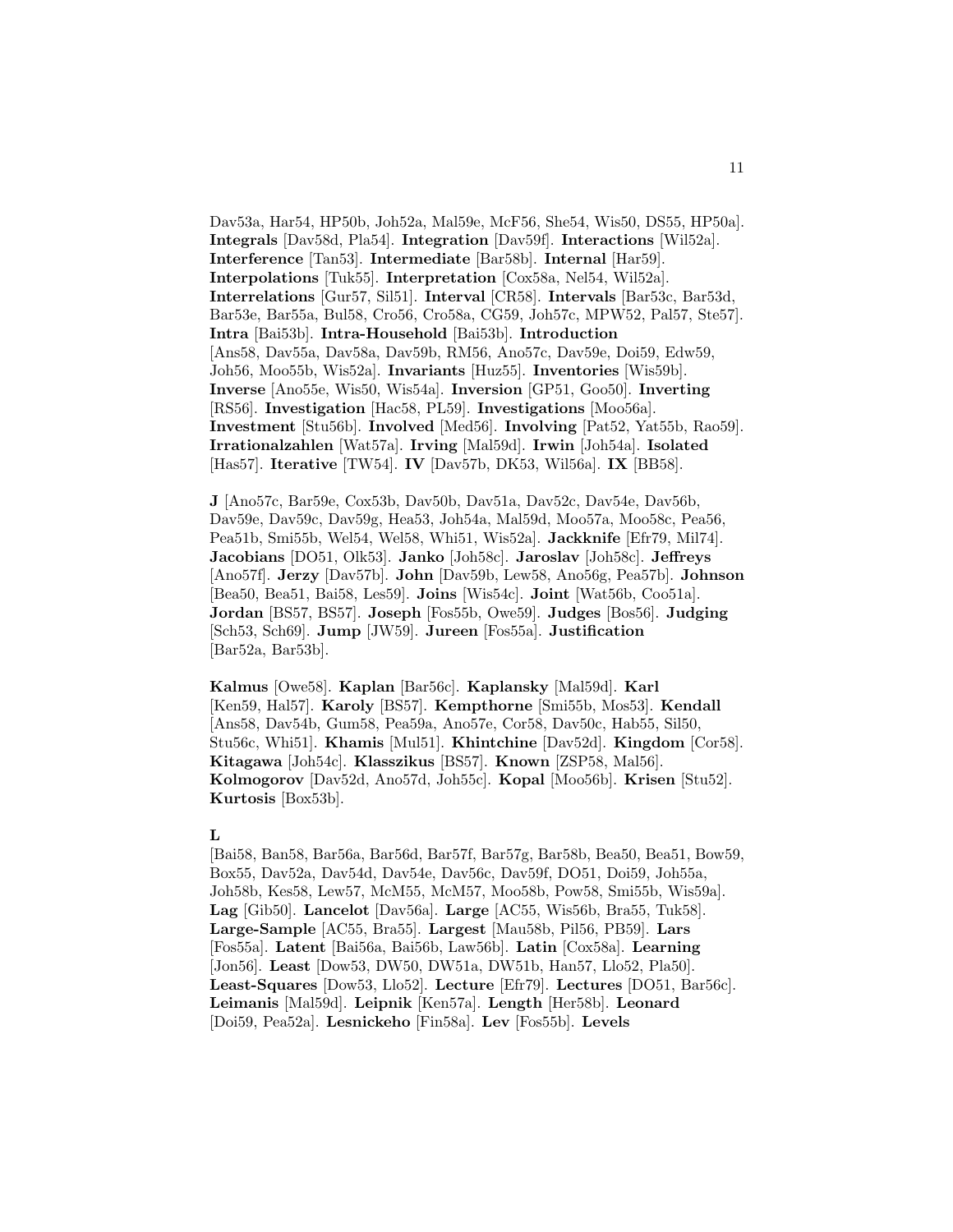[Aro50, Dav58b]. **Li** [Dav59e, Smi56]. **Lieberman** [Wel58]. **Life** [Men58, MH58, Joh55a, Joh58b]. **Light** [Hai59]. **Likelihood** [Ano56c, Bar56e, Ber57, Cha54, Gan55b, Gil56, Goo55, Goo57, Goo58, HS56, Law56a, LC51, She50, She58, She59a, She61, Yat55b]. **Limit** [RK50]. **Limit-Theorem** [RK50]. **Limits** [Bul57, Cle59, Hui55, Ste54, Ste50]. **Lindley** [Wel54, Bar57c]. **Line** [BD56, IK54, Wis54c]. **Linear** [Bar57d, BL59, BF58, Gho55, Hui55, Jam54, Jen54b, Jen56, Nai50, Sil51, Ste51b, Tay56, Wil55b, Rao59, Arc58, Vaj59a]. **linearization** [KL59]. **Lines** [Pag55a, Toc52b, Wil53]. **Linguistic** [Her58a]. **Linguistics** [Her58b]. **Lipman** [Mal59d]. **Literary** [Fuc54, Lor58, Wil56a]. **Local** [Jow55, Jow57]. **Location** [CS55, HM54, Llo52]. **Loeve** [Dav55b]. **Log** [Gru51]. **Log-Normally** [Gru51]. **Logarithmic** [Ans50]. **Logic** [Ken59]. **Lognormal** [Bro56b, Tho51b]. **Long** [HP52]. **Long-Tailed** [HP52]. **Longley** [Joh55a, Joh58b]. **Longley-Cook** [Joh55a, Joh58b]. **Look** [Efr79]. **Lush** [Smi55b]. **Lyle** [Moo58b].

**M** [Ano57e, Ans58, Bar56a, Bar58b, Con59, Cor58, Cox53a, Dav50c, Dav54b, Dav55c, Dav55a, Dav55b, Ela59, Fos55b, Gum58, Jen58, Jen59, Joh51, Joh54c, Joh58a, Kes58, Mal59b, Mor56, Stu56a, Whi51, Wil58a, Wis59b]. **Made** [Ban50, Mau58b]. **Madow** [Dav55c]. **Maguire** [Bar53c]. **Mainland** [Arm54]. **Maintenance** [Wis59b]. **Major** [LD53, McK51]. **Manifold** [Som59]. **Mann** [Joh51]. **Many** [Chu55a]. **Marginal** [Stu55b, Les55]. **Mark** [Mor52]. **Marked** [Cra53b, Gul55]. **Markoff** [Goo57, Wau59, Dar59c, Goo55, Goo58, Hoe54, Pat57]. **Markov** [Ano56c, Der56, Gan55b, Gan56, Wau58]. **Marriott** [Wil58a]. **Marshall** [Mal59d]. **Massey** [Ano57c, Wis52a]. **Matched** [Coc50]. **Mathematical** [Dav50b, Dav52c, Dav57b, Dav58d, Ela59, Fuc52, Her58a, Mal59d, Moo55b, Moo55c, Moo58c, Mor51b, Pea51a, Ano57l]. **Mathematics** [Mal59d, Smi55b]. **Mathematische** [Ano60, Bar57f, Ela59, Bar57g]. **Matrices** [Goo50, Law56b, RS56, Kes58]. **Matrix** [DO51, Mal59a, Pil56, PB59, Olk53]. **Matter** [Ano50b, Ano50c, Ano50d, Ano50e, Ano51a, Ano51b, Ano51d, Ano51e, Ano52a, Ano52b, Ano52d, Ano52e, Ano53a, Ano53b, Ano53e, Ano53f, Ano54a, Ano54b, Ano54e, Ano54f, Ano55b, Ano55c, Ano55d, Ano55j, Ano55k, Ano55l, Ano56a, Ano56b, Ano56e, Ano56f, Ano57a, Ano57b, Ano57g, Ano57h, Ano58a, Ano58b, Ano58c, Ano58d, Ano59a, Ano59b, Ano59c, Ano59d]. **Maurice** [Pea59a]. **Maxima** [Cha54, Pal57]. **Maximum** [Ani55, Ani56, Ano56c, Bar56e, Ber57, Gan55b, HS56, Har57c, Har50a, LC51, She50, She58, She59a, She61, Yat55b, Dav52e]. **Maximum-Likelihood** [Bar56e, Gan55b, HS56]. **Maximum-Minimum** [Har57c]. **May** [Ban50, Dav59d]. **McCracken** [Moo58a]. **Mean** [Ano55h, BP59, Cad54, Cox54b, Cro58b, Dav56f, Gup52, Has54, Joh57a, Joh58d, Joh58e, Kam53b, Kam53c, Kam54b, Kam58, Mau58b, Moo56c, Nai52, Pat50, PT59, Pil59, Pla58, Ram58, Ram59, Ste51a, Tay56, Wel51, Wil56b]. **Means** [BDS54, Dav57e, Gay50b, GR54, Gro51, HG58, Hor53, Hyr52, Jam56,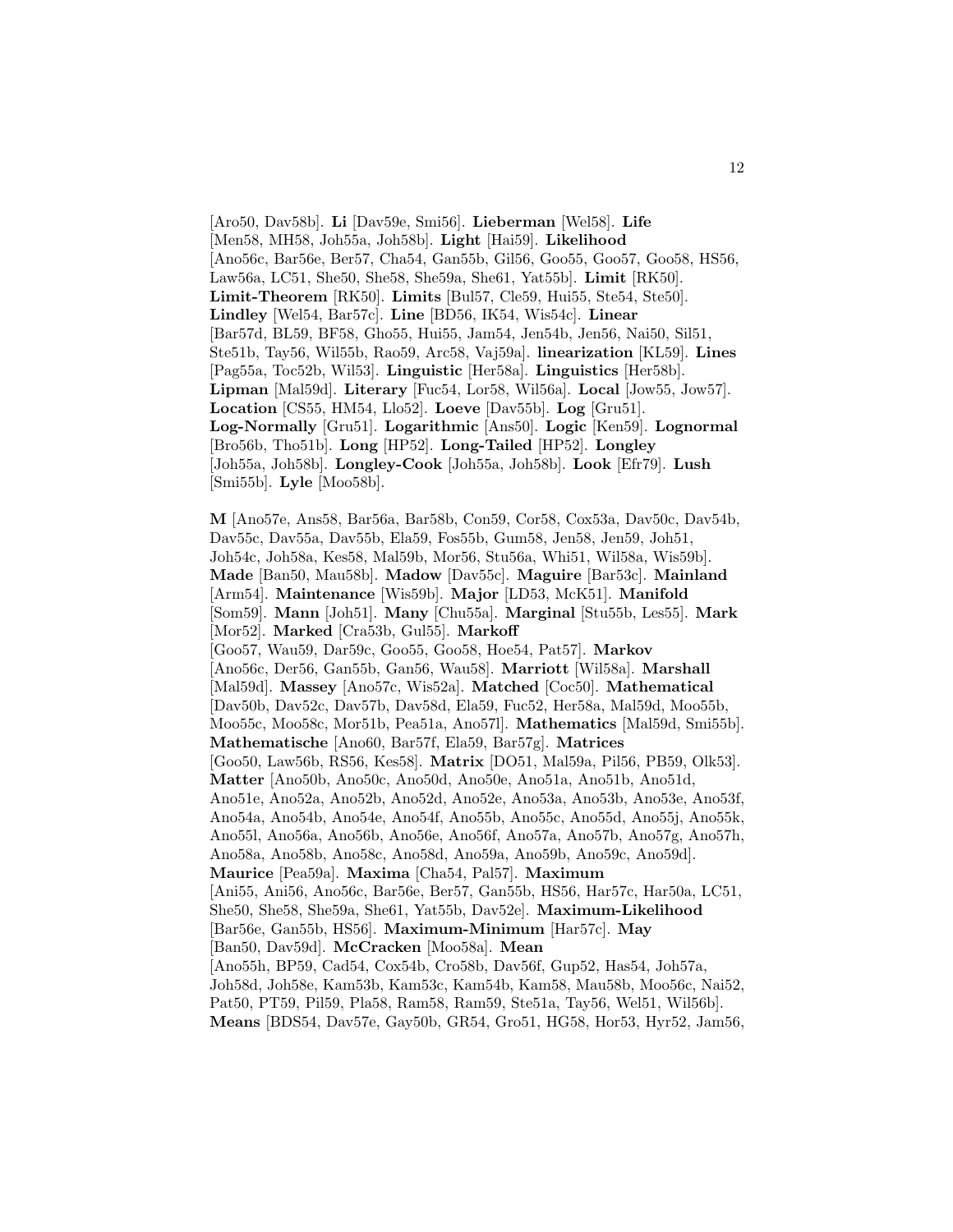LC51, Les52, LCC53, Mau58a, Mil59, TW54, TWJ56]. **Measles** [Bai56a, Bai56b]. **Measure** [PM51]. **Measured** [Lon51b]. **Measurements** [Ken54b, Cox53a]. **Measures** [Cad53, SK57]. **Measuring** [Stu56a]. **Median** [Chu55a]. **Medical** [Arm54]. **Meijer** [Kab58]. **Members** [Dar57a, Gul55]. **Method** [BT52, Bra54, Bra64, Cra53a, Dur59c, Ghu50, Gib50, Gue53, Hea53, Hui55, Law56a, LD53, LC51, Les52, LCC53, Pre53, Que53, Rao53, Sch53, Sch69, She50, Sun53a, vdH52, Bra55, Les55, PL59, She51]. **Methodenlehre** [Mos59]. **Methodology** [Stu52]. **Methods** [Bar57b, Bra58, Bur59, CM51, Dav54a, Dav55c, Dav55a, Efr79, Fin58a, Gue54, Gue56, Joh54b, Les58, McM57, Moo57a, Smi51, Stu54, Stu58, TW54, Vaj59a, Lor54b, Ano57e, Boo57, Bro56c, Dav50c, Fos56, Mor57, Lew57]. **Metoder** [Bar58c]. **Metody** [Fin58a]. **Meyer** [Mor57]. **Miller** [Bar59e, Dav59f, Wel54]. **Million** [Moo55a]. **Mills** [Bro56c]. **Minima** [Dav57e]. **Minimum** [Bar56e, Ber57, Har57c]. **Minorsky** [Mal59d]. **Miss** [DK58a]. **Missing** [Big59, Har51]. **Mitome** [Joh54c]. **mittels** [Bar56d]. **Mixed** [Big59, Hoo58, MH58]. **Mixed-Up** [Big59]. **Mixtures** [Ash58]. **Mobile** [Bai51]. **Model** [Bar58a, Cox58b, Jen54b, Jen56, LG58, Les58, LG59, RM55, Pat57]. **Models** [Bar57e, Dur59b, Hei55, Joh52b, Jon56, Mal57]. **Modifications** [Que53]. **modified** [Lor50]. **Moment** [Gay51, GW47, GW50, HP51, Kam53c, Ken52a, Lei58b, Mal56, She58, She59a, She59b, She61, Som59, Wis52b, Mul51]. **Moment-Problem** [Mal56, Mul51]. **Moment-Statistics** [Ken52a]. **Moments** [Ani56, Ano54d, BG59, Coh53, Coo57, Dou56, GW47, GW50, Kam53a, Kam54b, Ken57a, Kup52, Rub54, Rub56a, Saw58a, Saw58b, Saw79, She50, Sun53b, Tho51b, Wis54c, She51]. **Monographs** [Ano59e]. **Monomial** [Lev59]. **Monomial-Monomial** [Lev59]. **Monte** [Mor57]. **Moore** [Pen59]. **Morgan** [Lor58]. **Morphological** [Dav59f]. **Morse** [Wis59b]. **Mortality** [Moo56a]. **Mortimer** [Joh56]. **most** [Bla56]. **Mosteller** [Jon56]. **Moulton** [Dav59c]. **Mouse** [HP52]. **Moving** [Dav55e, Dur59b, Wis56a]. **Moving-Average** [Dur59b, Wis56a]. **Moyal** [Whi51]. **Mr** [Pea59c]. **Multi** [Box52]. **Multi-Factor** [Box52]. **Multiple** [AS57, BD57a, BD57b, BDS54, Dar59a, HG58, Jen59, Mor51c, Dar58, KR57]. **Multiple-Recapture** [Dar59a, Dar58]. **Multivariate** [Ans58, BF58, Cha50, Dav53a, DO51, Jam54, Kam53a, Olk58, Pil56, PB59, Pla54, RM56, RG57, RG58, RG61, Wat56a, Wil52b, Woo56, DS55, Olk53, Rao59, Dur59a]. **Murdoch** [Arc58]. **Myslivec** [Fin58a].

**N** [Ano57d, Ans58, Bai58, Bea50, Bea51, Box55, Dav52d, Dav55c, Joh55c, Mal59d, Moo58c, Wil54, Wis59a]. **Nahordnung** [Fuc54]. **Nair** [San58]. **National** [Ano55o, Ano56j, Ano57k, Har53, Pea54]. **natural** [Stu50]. **Nature** [Cor58]. **Negative** [Ans50, BO58, Blo54, Blo56, Bra58, Nel54, Sam55]. **Neiswanger** [Boo57]. **Nepolnoi** [Joh55c]. **Neyman** [Dav57b, Bat50, Dav50b, Dav52c, Pea51b, Ske58, Toc50]. **Neyman-Pearson** [Toc50]. **Nielsen** [Lew57]. **Nievergelt** [Bar56d]. **Night** [Wil58a].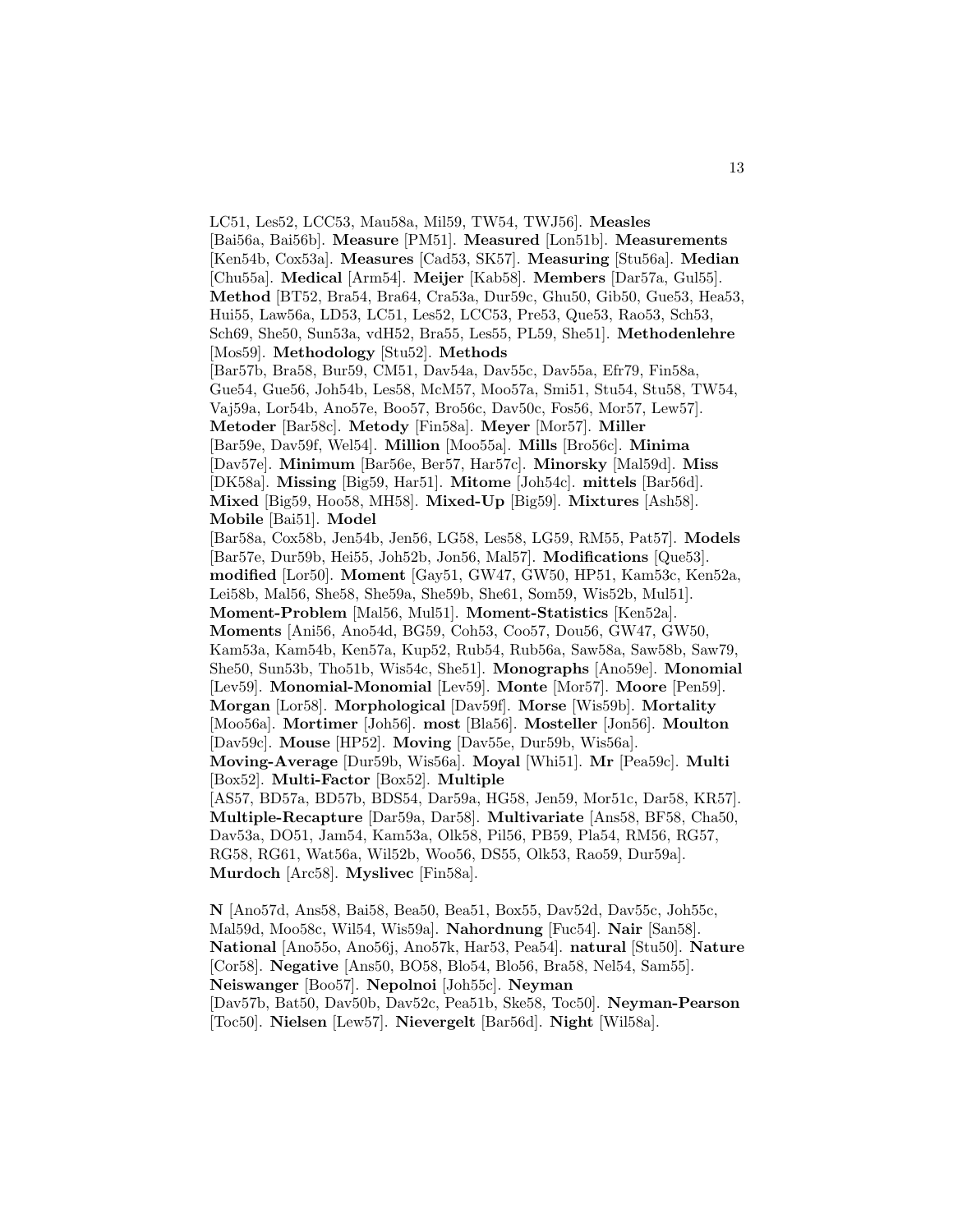**Night-Vision** [Wil58a]. **Non** [AA54a, Ano55g, Ano55h, BDM58, BD58a, Box53a, BL59, Cox54b, Cox58a, DJ51, Dav54f, Gay50a, Gay50b, Gay51, Gro53, Hac58, Hea56, Hil54, Hyr52, Jen56, Mal57, MP58, PH51, Pea59b, RM56, San59, Tuk57, Wel58, Fin50, Sri58, Sri59, Stu58]. **Non-Additivity** [Cox58a]. **Non-Central** [AA54a, MP58, PH51, Pea59b, San59, Tuk57, Wel58]. **Non-Linear** [BL59]. **Non-Normal** [Ano55g, Ano55h, Cox54b, Dav54f, Gay50a, Gay50b, Gay51, Hac58, Hil54, Hyr52]. **Non-Normality** [Box53a, DJ51, Gro53, Fin50, Sri58, Sri59]. **Non-Null** [Jen56, Mal57]. **Non-Parametric** [RM56, Stu58]. **Non-Randomness** [BDM58, BD58a]. **Non-Zero** [Hea56]. **noncentral** [Har57b]. **Nonlinear** [Mal59d]. **Nonparametric** [Ano58e, Dav57a]. **Normal** [Ait50, Ait59, AL53, Ani55, Ani56, Ano53c, Ano54d, Ano55g, Ano55h, Ano55m, BP59, BDS54, Ber57, BG59, Cad51, Chu55b, Coh55, Coh57, Cox54b, Dan52, Dav53a, Dav54f, DHP54, Dav57e, Dra52, Gay50a, Gay50b, Gay51, GW47, GW50, Gro51, Gru52, Gup52, Hac58, HP57, HP51, Hil54, Hyr52, Kam53a, Lan57, Lei58b, Mau58a, McF56, Moo55a, Moo56c, Nai50, Pea52b, Pla54, Pre53, Rub54, Rub56a, Rub56b, Saw58a, Saw58b, Saw59, Saw79, She54, Tay56, Tuk55, Wal56, Wat57b, Woo56, ZSP58, Hyr50, Rub65]. **Normality** [Box53a, DJ51, GW47, GW50, Fin50, Gro53, Sri58, Sri59]. **Normally** [Gru51]. **Normit** [Ber57]. **North** [DO51]. **not-quite** [Tuk58]. **Notation** [Cha50, Kap52]. **Note** [Ano52c, Ano58e, Ano59e, Bar53c, Bar54b, Bar57d, Box53b, Cha54, Cox56, Dar59c, Dar59b, Dav53a, Dav55e, Dav56d, Dow53, Dur59c, Fin52, Fra50, FH51, GP51, Gut58, HG58, Har54, Joh57a, Joh58d, Kat53, Ken54a, Ken57b, Ker58, Lei58a, Llo59, Mal56, Mar52a, Med56, Mer55, Mur51, Nel51, Olk53, Pea59b, Pea59c, Rei56, RG58, Roy56, Tho54, Toc52a, Wat56a, Whi55, Wil56a, Yat55a, Dav55d, Fos55c, Sil50, Tha57]. **Notes** [MPW53, Mor50a, Pea50b, Que56]. **Null** [Jen56, Mal57, Jen54b, Jen56]. **Number** [AL53, Ani55, Ani56, Der56, Gab59, GT56, Ste52]. **Numbers** [Hal55a, Les52, Mil59, Pal57, Wis56b, Stu50]. **Numerical** [Arm58, Les58, Lew57, Mal59d, Fos56, Lew58, Moo56b]. **Nuzialita** [Smi59a]. **O** [McM55, McM57, Mos53, Mos59, Smi55b, Wat57a]. **Observations**

[Ban51, Big59, But56, Gue54, Gue56, Jam51, Que59, Wal50, Wil52d]. **Observed** [Dav57e]. **Obtained** [LC51, Les52, LCC53, Pat54]. **Occupancy** [BD59]. **Occur** [MS59]. **Occurrence** [Bar58e, Her58b]. **Occurring** [Bar56b, Bar58e, Pag55b]. **Occurs** [Pag57]. **Odd** [Bar52c]. **O'Doherty** [Wil58a]. **Olson** [Dav59f]. **One** [RM55, RB58, Tat55, Bar53e, Mal56]. **One-Way** [RB58]. **Only** [Bai56a, Mau58b]. **Operation** [Moo58b]. **Operations** [Doi59]. **Optimal** [Joh57b]. **Optimum** [Som54]. **Order** [Ano54d, BG59, Box52, Dar57a, Hod55, Jen56, Llo52, Rub54, Rub56a, Sun53a]. **Ordered** [Bar59a, Bar59b, Dow53, Hab55, Moo56c, Som59, Jon54]. **Ordinate** [Ano55m]. **Organic** [KH50]. **Organisms** [Pea57a]. **Orthogonal** [Ban50, WM53]. **Oscar** [Stu52]. **Osgood** [Est59]. **Other**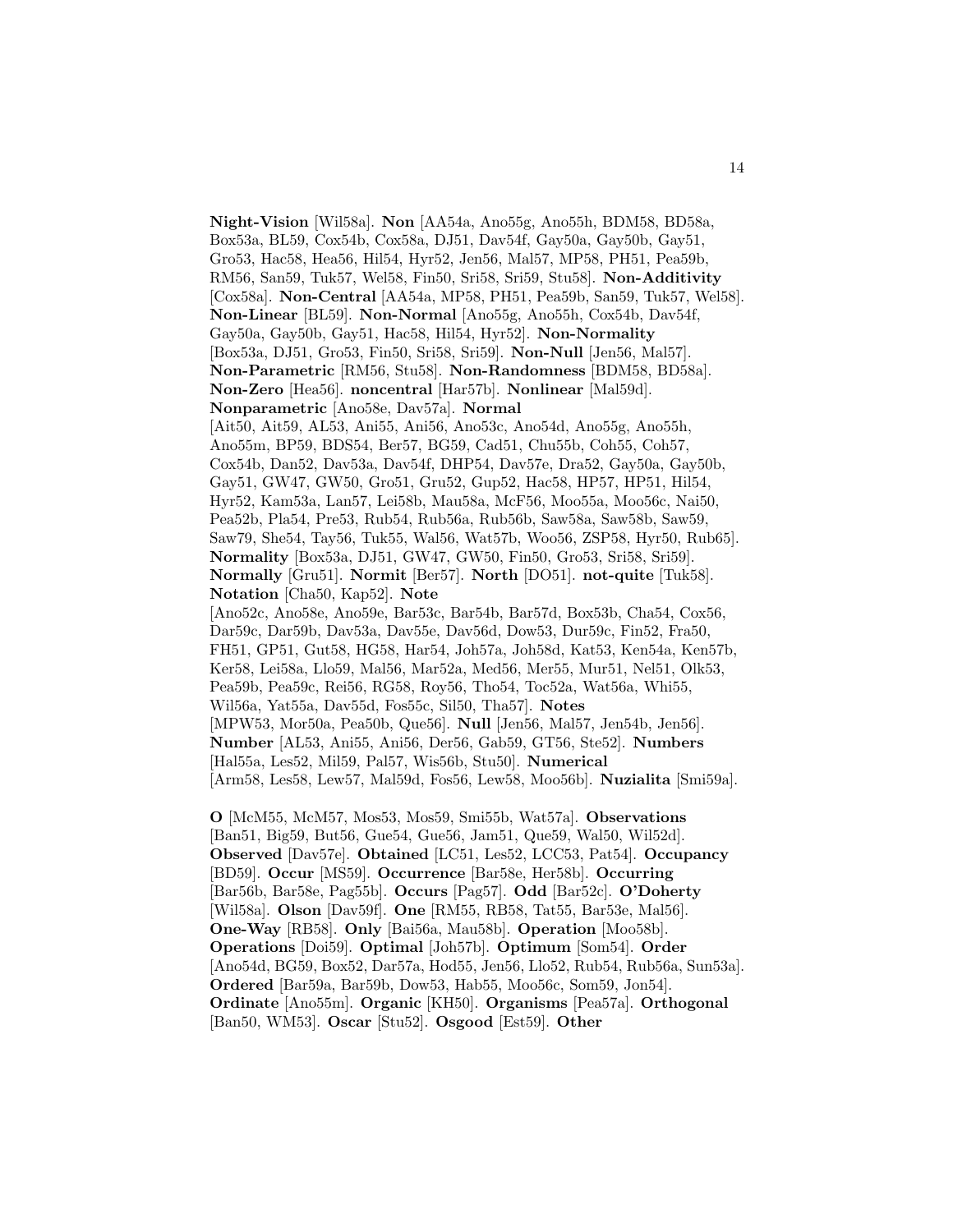[Ano55n, Ano56h, Ano56i, Ano57i, Ano57j, Ano58f, Ano58g, Ano59f, Ano59g, Dav58d, FH51, Joh55a, Joh58b, Moo56a]. **Otherwise** [Has57]. **Outcome** [Whi55]. **Outline** [Smi55a]. **Overflow** [Hai59]. **Overlapping** [Mac53].

**P** [Bar59e, Dur59a, Joh55a, Joh58b, Mal59d, Moo58b, Pen59, Wel54]. **P.** [DO51]. **Paired** [Bos56, BT52, Bra54, Bra64, Dav59j, Wil57, vdH52, Bra55]. **Pairs** [Mau58b, Tay50]. **Pandurang** [Dur55]. **Panizzon** [Smi59a]. **Paper** [Bar53c, Mac58, Whi55]. **Papers** [Lie54]. **Paradox** [Bar57c, Lin57b, Stu55a]. **Parallel** [Hai58]. **Paramecium** [Les57]. **Parameter** [Ano56c, Arm58, Bar53e, CR58, Gan55b, Moo52, Pag55b, Pag57, Ste50, Ste57]. **Parameters** [Coh53, Dur59b, Fin52, Ghu50, Goo53, Gul55, HM54, LC51, Les52, LCC53, Les59, Llo52, MH58, Phi59, Saw59]. **Parametric** [Joh52b, RM56, Stu58]. **Part** [Ber57, DK53, DJ54, DK55, DW51a, Gru51, Ken51, Ken52b]. **Partial** [AL53, Ani55, Ani56, Goo59, Mal59d, Mor51c, Rei56, Som59]. **Partially** [Hab55]. **Partition** [Lan49b, Lan50b, Lan50c]. **Partitions** [Bar59e]. **Parts** [DK51a]. **Pattern** [Ske52]. **Patterned** [RS56]. **Paul** [Mal59d, Moo55b]. **Pearson** [Bar53c, Coh53, Hal57, Joh58e, PM51, Toc50]. **Peck** [Wis59a]. **Pedestrians** [May54, May58, Tan51]. **Percentage** [AA54a, Ano53d, Dav56f, FR57, Fos57, Fos58, May52, Nai52, Pil59, DS55]. **Percentages** [Coc50]. **Period** [Con59]. **Periodic** [CS53, Dav59h]. **Periodogram** [Bar50b]. **Periodograms** [BM55]. **Periods** [Bai56a, Bai56b]. **Perks** [Moo56a]. **Perron** [Wat57a]. **Personnel** [Ban58]. **Peter** [Dav52b, Jen55]. **Petrographic** [Bar58a]. **Phenomena** [Mor50a]. **Philip** [Wis59b]. **Physics** [Dav57b, Whi51]. **Pillai** [Bar59c]. **Pirenne** [Wil58a]. **Place** [Lor52, Lor47]. **Plane** [Ano55f, Whi54]. **Planning** [Mal59c]. **Plant** [Tho51a]. **Plantation** [Fre53]. **Plasticity** [Mal59d]. **play** [Tha57]. **Playing** [Ken57b]. **Plot** [Cur57, Tay50, Whi56]. **Point** [Pag55b, Pag57, Tho55a]. **Points** [AA54a, Ano53d, BD56, Dav56f, FR57, Fos57, Fos58, IK54, Lew53, May52, Nai52, Pac59, PM51, Pil59, Tuk57, Dav52e, DS55]. **Poisons** [Ash58]. **Poisson** [Blo56, Bir53, Blo54, Cox53c, Cro58b, CG59, Dar57b, Dou56, HP50b, Joh59b, Kat53, Moo52, Pat57, Ram59, Ste57]. **Poisson-Markoff** [Pat57]. **Polynomial** [WM53]. **Polynomials** [Gue53, Gue54, Gue56, Har51]. **Pooling** [Lan50c]. **Popper** [Ken59]. **Population** [BG59, Cha55, Dar53, Dav50d, Ehr52, Goo53, GT56, Gru51, Gul55, Gup52, Hil54, Jam51, Jam54, Joh58e, Ken52a, LC51, Les52, LCC53, Mau58b, Saw58a, Saw58b, Saw59, Saw79, Sil51, Whi51, Dar58, Wis52b, Joh55b, Smi56]. **Populations** [Ano54d, Ano55g, Ano55h, AP54, Bai51, BDS54, Bir53, Coh57, Cox54b, Cra53a, Cra53b, Dav54f, Dav57e, Gro51, Hac58, Les57, Mau58a, Olk58, Pea52b, Rub54, Ske51, Tho51a, ZSP58, Dar59b, Fin50, Dav59g]. **positive** [BD52]. **Power** [Bat50, Cad53, Dar57b, DJ51, Dav53b, Dou56, HP52, Joh52b, Kha59, Lor50, Pat48, Pat59, PH51, Sun54, Bra55, Sri58, Sri59]. **Power-Series** [Kha59]. **Powerful** [Bla56]. **Practical** [Ban51, LCC53]. **Predatory** [Bar57e]. **Prefatory** [Mer55]. **Present** [Lon51a]. **Presentation**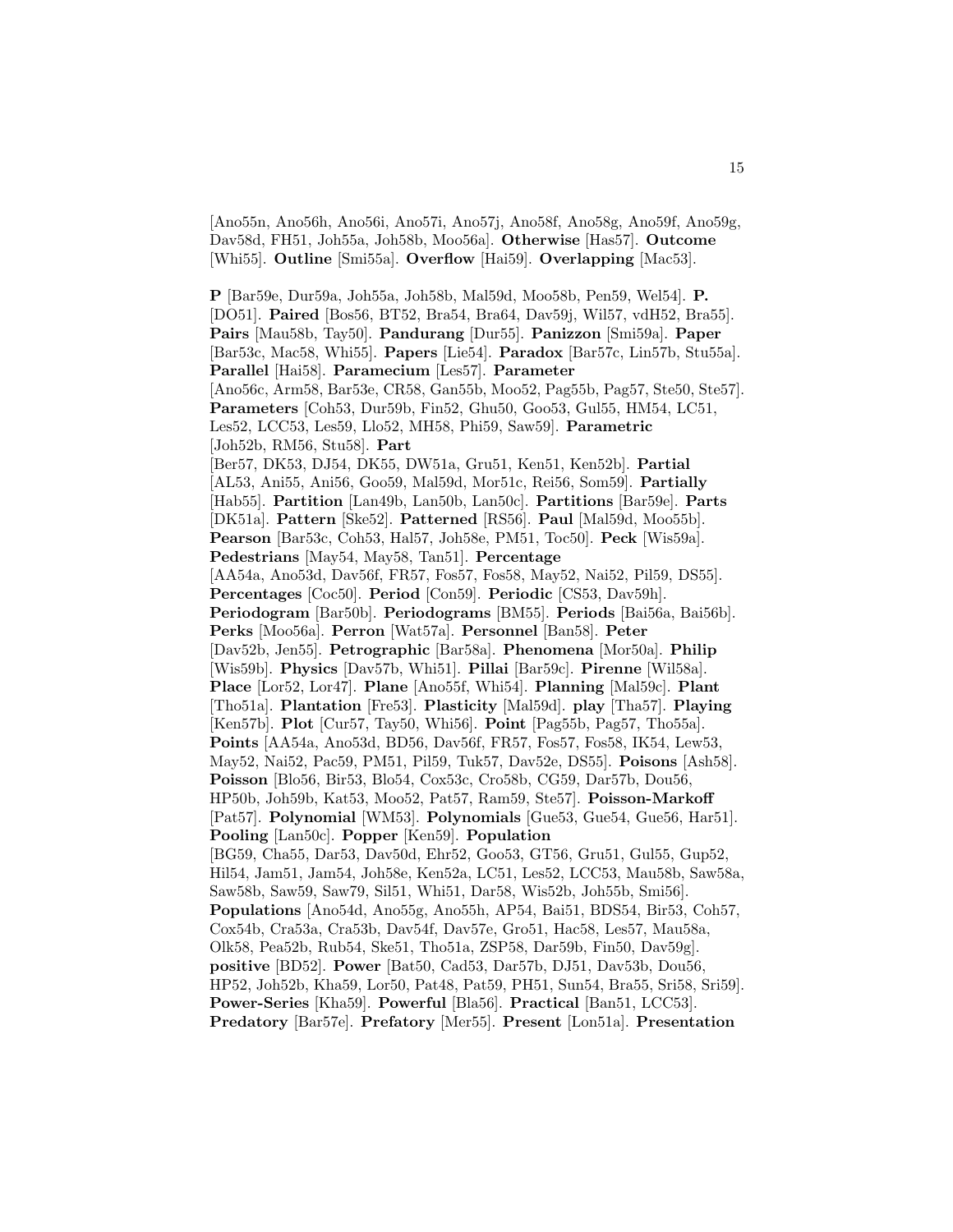[Roy56]. **Primer** [Wil54]. **Principle** [Pla58]. **Principles** [Pen59]. **Probabilities** [Ano55e, Lan49a, Lan50a, RK50, Wis54a, Yat55a, Wis56b]. **Probability** [AA54a, Ano55m, BS57, BB58, Bar52b, DJ50, Dav56e, Dav57b, Dav58a, Dav59d, Ela59, Har54, IK54, Joh52a, Joh55c, Ken56, Ken57b, Ker58, Les59, Lor58, Mal59d, Mal59e, Pea51b, Pla58, Roy56, Wil56a, Dav55d, DS55, HP50a, Les55, Tha57, Dav50b, Dav52d, Dav52c, Dav57b, Ano57d, Bar58b, Dav51a, Dav55b, Mor51a]. **Probit** [AS57, Hea53]. **Probits** [Bla50, Hea56]. **Problem** [AB54, BB58, Gut58, Hal55a, Har57c, Lan50c, Llo59, Mal56, Moh55, Tan53, Tan58, Toc52a, TWJ56, Mul51, Tha57]. **Probleme** [Mos59]. **Problems** [Dav54b, Dav57b, FH51, Gan55a, Kab58, Ken54b, Lon51a, Pag57, Som54, Rao59]. **Procedure** [BDS54]. **Procedures** [Arm57, BM55, Bir53, GR54, Moo58d, Moo59]. **Proceedings** [Dav50b, Dav52c, Dav57b]. **Process** [Con59, Dar56, Wau55]. **Processes** [Ano55f, Bir53, CS54, Dar53, Dav55a, Hei55, Pat54, Smi59b, Smi59c, Tho55a, Wau58, Wau59, Whi51, Whi54, Wis56a, Whi51, Bar56a, Dav54e]. **Product** [Gay51, Rub56a, Som59]. **Product-Moment** [Gay51, Som59]. **Production** [McM57, Moo58b]. **Products** [Bro56b]. **Programming** [Vaj59b, Vaj59a, Moo58a]. **Proneness** [Gre50, Joh57d]. **Proof** [DK58a]. **Properties** [Ano53c, Bak50, Dra52, Gra52, Har56, Har57a, Jow55, Jow57, Kha59, Lan57, LG58, Les58, LG59, Moo58d, Moo59, Sun53a]. **Property** [Sil57]. **Proportion** [Cro56, Cro58a]. **Proportions** [Pat48, Pat59]. **Protozoa** [Les57]. **Provisioning** [Gan55a]. **Psychological** [Ban58]. **Psychometry** [Dav57b]. **Publication** [Ano55i]. **Publications** [Ano55o, Ano56j, Ano57k, Ano57l, Har53, Pea54].

**Quadratic** [Ait50, Ait59, BO59, BO61, Lei58b, Nag50, Nel51]. **Quadrivariate** [McF56]. **Quality** [Lon51b, Moo57a, Moo58d, Moo59, Cox53b]. **Quantal** [Ash58, Yat55b]. **Quantiles** [Cad52b]. **Quantitative** [AB54, Her58b]. **Quantum** [Bro55, Bro56a]. **Quenouille** [Cox53a, Cox53a, Dur59c, Jen59, Mal59b, Pea59c]. **Questions** [DKS51, Pea50a, Pea51c]. **Queueing** [Con59, Hai57, Wis59a]. **Queues**

[Doi57, Hai58, HM59, Tan53, Wis59b]. **Quick** [BC58, CS55, Cox56]. **Quickly** [Ano55e, Wis50, Wis54a]. **quite** [Tuk58]. **Quota** [Joh57b]. **Quotient** [Bro54]. **Quotients** [Bro56b].

#### **R**

[Bar56a, Bar59f, Dav54d, Dav54a, Dav56b, Dav59e, Dav59f, Dav59g, Dav59d, Gum58, Joh58f, Jon56, Kal57, Ken59, Kes58, Mal59c, Pea51a, Wis59a]. **Raised** [Pea50a, Pea51c]. **Rand** [Moo55a]. **Random** [AC55, Dar57a, Gan56, Gay50a, Gay51, GW47, GW50, Gra52, HM59, Joh52b, MT57, Mac58, MS59, Moo55a, Pal57, Que59, Ske51, Dav59i]. **Randomization** [Ano56d, Joh58f, Wil55a]. **Randomized** [Ano56d, Bla56, GF57, Wil55a]. **Randomly** [Bar58e, MS59]. **Randomness**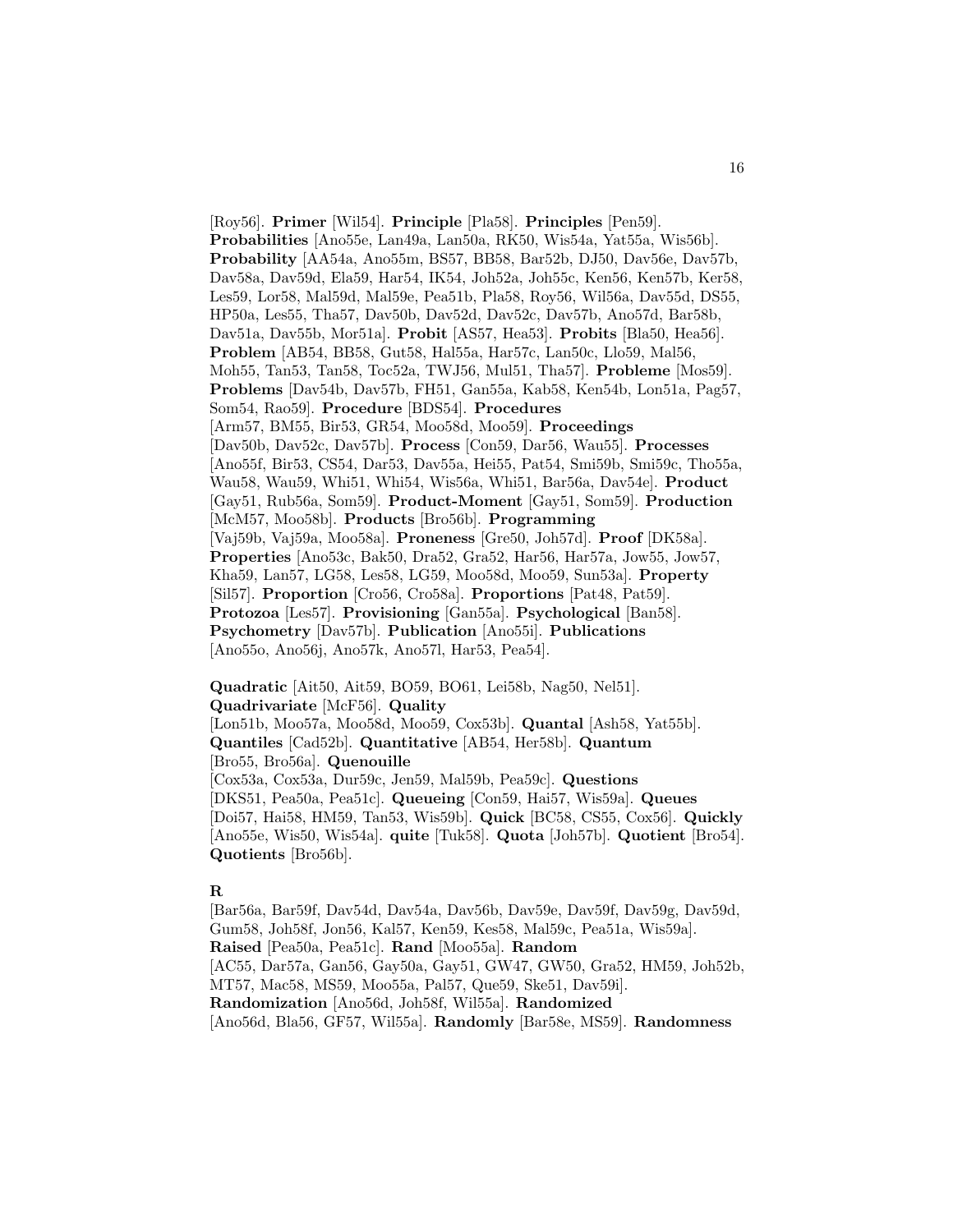[Bar54b, Bar56b, BD56, BDM58, BD58a, Moo53b, Tho51a]. **Range** [AL53, Ano53d, Ano55g, Ano55h, BCT56, Cox54b, Dav51b, Dav53b, Dav54f, DHP54, HP57, Har50c, HP51, Joh52a, LD53, Lor52, May52, Pac59, Pat50, Pea50b, Pea52b, Pil52, Rub56a, Tho53, Tho55b, Tuk55, Lor47, Lor50, Moo57b]. **Ranges** [Dav55e]. **Rank** [Ber58, BT52, Bra54, Bra55, Bra64, Coo57, DKS51, FHP57, Hod55, Mor51c, Som59, Stu56c, Sun53b, Ano57e, Dav50c]. **Rank-Order** [Hod55]. **Rankers** [Ehr52]. **Ranking** [BDS54, Mal57, Mau58a, Stu51]. **Rao** [Dav54a]. **Rapid** [CM51, Gib50, Hal55b, LD53]. **Rate** [Bar58e, LC51]. **Rates** [Mor52]. **Ratio** [DHP54, Gay50a, Goo55, Goo57, Goo58, Hac58, Har50a, Kam53b, Kam58, Law56a, Med56, Olk58, Tho55b, Dav52e]. **Ratios** [Ano55m, Dur59c, Jam51, Jam54, Jam56]. **Real** [Est59, Mil59]. **Realizations** [Dar59c]. **Reasoning** [Mal59b]. **Recapture** [Bai51, Dar59a, Gil56, Ham53, LC51, Les52, LCC53, Mor52, Dar58]. **Received** [Ano55n, Ano56h, Ano56i, Ano57i, Ano57j, Ano58f, Ano58g, Ano59f, Ano59g]. **Reciprocals** [Ano55m]. **Rectangular** [Bro54, Fre53]. **Reduced** [LD53]. **Reduction** [Dur59c, Pla54]. **Reference** [Dav55a, Joh58e, McM57, Nas59]. **Regarding** [Ano58e, Ano59e, Joh58f]. **Region** [BH54]. **Regions** [Box53b, Rao53]. **Regression** [BC58, Cox58b, Dav59h, DW50, DW51a, DW51b, Dur57, Fin58b, Han57, Har59, Hil54, Hut56, Ken51, Ken52b, Som59, Toc52b, Wat55, WH56, Wil53, Wil58b, KR57, Moo58b]. **regressive** [Mur51]. **Regular** [Gan56]. **Rejection** [BCT56]. **Related** [Ano58e, Har57c, Men58, Tuk55]. **Relation** [Bro57, Con59, Har57b, Her58a, Her58b, Lie54, Sun54]. **Relations** [Ans56, BF58]. **Relationship** [Ken51, Ken52b, Lin53]. **Relationships** [Bar57d, Wil55b]. **Remark** [Ber58]. **Remarks** [Ste54]. **Removal** [Cha55]. **Renewal** [CS54, Smi59b, Smi59c]. **Repetitions** [Wil57]. **Requiring** [MM59]. **Research** [Ano59e, Dav57b, Fin58a, McM57, Wis54b, Dav54d, Dav54a, Doi59]. **Residuals** [Mor50b, Wal56]. **Resnikoff** [Wel58]. **Resort** [Coh53]. **Response** [Ans56, Hea56]. **Responses** [AS57, Ash58]. **Restricted** [Arm57]. **Result** [Joh57d]. **Resulting** [Ano53c, Dra52]. **Results** [May54, May58, Bra55]. **Review** [Ano57e, Ano57d, Ano57f, Ano57c, Ans58, Arc58, Arm54, BS57, Bai58, Ban58, Bar53a, Bar56a, Bar57b, Bar55b, Bar56c, Bar56d, Bar57f, Bar57g, Bar58a, Bar58d, Bar58b, Bar58c, Bar59f, Bar59c, Bar59e, Bar59d, Bea50, Bea51, Boo57, Bow59, Box55, Bro56c, Bur59, Car59, Cor58, Cox53b, Cox53a, Dav50c, Dav50b, Dav51a, Dav52a, Dav52b, Dav52c, Dav54d, Dav54a, Dav54e, Dav54b, Dav54c, Dav55c, Dav55a, Dav55b, Dav56a, Dav56b, Dav56c, Dav57d, Dav57c, Dav57b, Dav57a, Dav58a, Dav58c, Dav58d, Dav58b, Dav59e, Dav59b, Dav59c, Dav59a, Dav59f, Dav59g, Dav59h, Dav59d, Doi59, Dur53, Dur55, Dur59a, Edw59, Ela59, Est59, Fin58a, Fos55a, Fos55b, Fos56, Gum58, Hea53, Jen55, Jen58, Jen59, Joh54b, Joh54a, Joh54c, Joh55a, Joh55b, Joh55c, Joh56, Joh58a, Joh58b, Joh58c, Joh59a, Jon56]. **Review**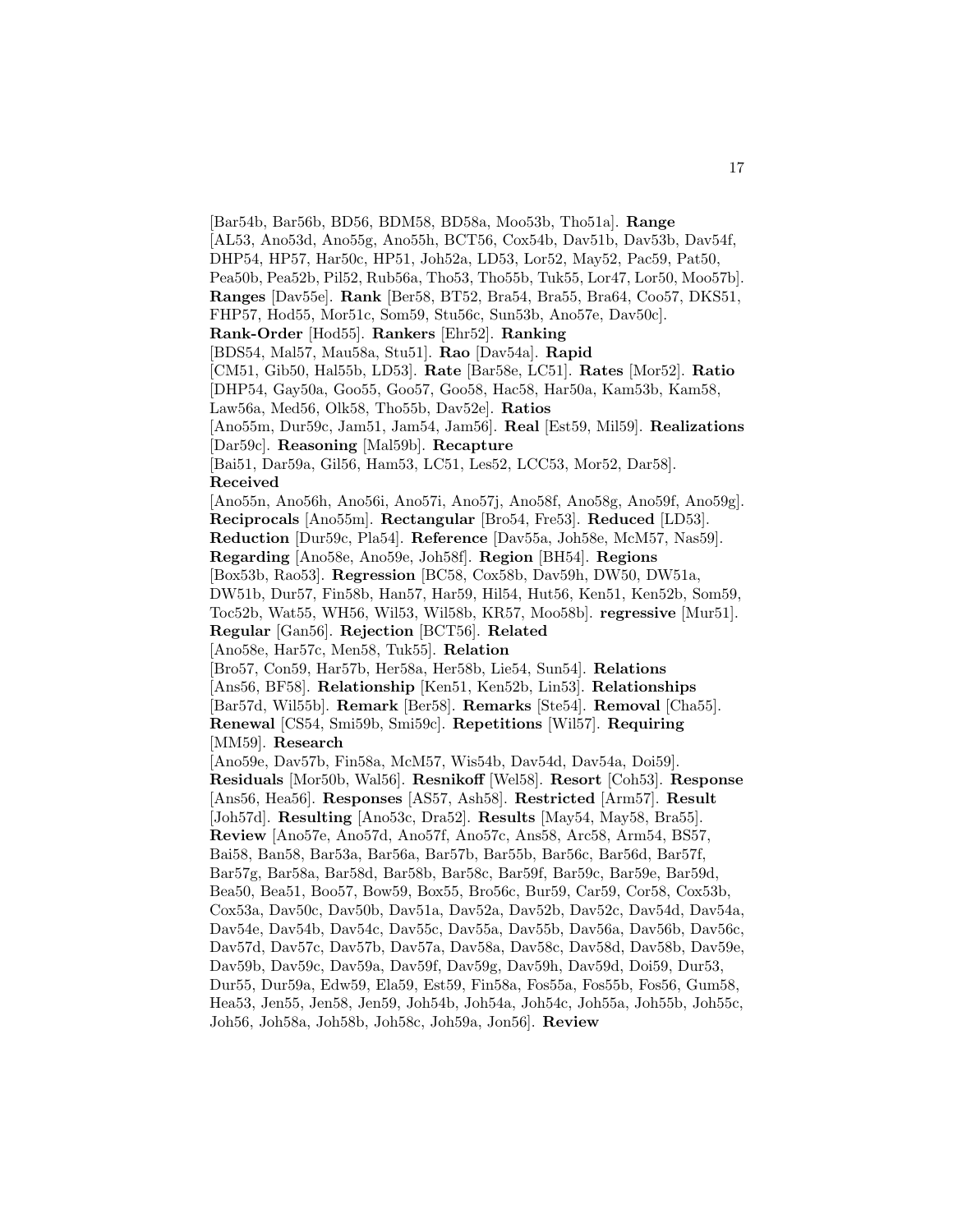[Kal57, Ken55, Ken59, Kes57, Kes58, Lew57, Lew58, Mal59b, Mal59c, Mal59a, Mal59d, McM55, McM57, Mil74, Moo53a, Moo55b, Moo55c, Moo55a, Moo56a, Moo56b, Moo57a, Moo58b, Moo58a, Moo58c, Mor51a, Mor56, Mor57, Mos53, Mos59, Owe58, Owe59, Pea56, Pea51a, Pea51b, Pea52a, Pea59a, Pen59, Pow58, Smi51, Smi55a, Smi55b, Smi56, Smi59a, Stu52, Stu54, Stu56b, Stu56a, Stu58, Vaj59b, Vaj59a, Wat57a, Wel54, Wel58, Whi51, Wil54, Wil58a, Wis52a, Wis54b, Wis59b, Wis59a]. **Reviews** [Dav52d, Joh51, Stu52]. **Revised** [Dav56f]. **Richard** [Stu56a]. **Richter** [Bar58d]. **Riemann** [Win57]. **Rietz** [Efr79]. **Ring** [BD58b]. **Riordan** [Dav59b]. **Risks** [Med56]. **Road** [May54, May58, Tan51]. **Robert** [Mal59d]. **Roberts** [Dav57c]. **Ronald** [Bar57b]. **Root** [Kam53b, Kam58, Pil56]. **Roots** [Cha54, Law56b, PB59]. **Rosenblatt** [Jen58]. **Rosenbloom** [Mal59d]. **Rowe** [Dav59a]. **Roy** [Ans58]. **Royal** [Moo55c]. **Ruin** [Moh55]. **Rule** [Ans57]. **Runs** [BD57a, BD57b, BD58b, Goo58, Gra52, Moo58d, Moo59, BD58a]. **Russell** [Doi59].

**S** [Ans58, Bar59c, Bur59, Dav55a, Dav57a, Dav59g, Dav59d, Stu58, Whi51]. **Sacle** [Tho53]. **Salmon** [Dav59a]. **Salzer** [Bar59d]. **Same** [Ste52]. **Sample** [AC55, Bar56e, BDS54, Bha59, Chu55a, Dan52, Dav50d, DHP54, Dav56f, GT56, Gru51, Gup52, Kam56, Lon51a, Nai52, PT59, Pil59, Rao53, Saw58a, Saw58b, Saw59, Saw79, Suk58, Tho53, Bra55, Gro53, Jon54, Moo57b, Dav55c]. **Samples** [Ano54d, Ano55h, Bar56d, Cad52b, Coc50, Coh55, Coh57, Cox54b, Fuc54, Gay50a, Gay50b, Gay51, GW47, GW50, Gil56, Hac58, HP57, HP51, Hil54, Joh58e, Ken52a, Nai50, Pea52b, Rub54, Rub56a, Saw58a, Saw58b, Saw79, Sil51, Ste52, Wil56b, Hyr50, Tuk58, Wis52b]. **Sampling** [Ans50, Ans57, Bar52b, Cox52, Ehr52, FH54, HS56, Hoo58, Hyr52, Joh57b, Jow55, Lin57a, Mor52, Som54, Sun53a, Coo51a, Kap52, Dav54c, Dur55, Smi51, Stu54]. **Saul** [Vaj59a]. **Scale** [HM54, Llo52]. **Scaling** [Bur59]. **Scheme** [Jen54b]. **Schemes** [Jen56, Lin57a, MM59, Pag54]. **Schmetterer** [Bar57f]. **Schools** [Pen59]. **Science** [Dav56b]. **Sciences** [Ano57l, Wis54b, Dav57a]. **Scientific** [Bar57b, Ken59, Ano57f, Vaj59b]. **Scores** [Rub56b, Wil52c, Rub65]. **Second** [Dav52c, Kam54a, Mac58, RK50]. **Secondary** [Cha50]. **Segments** [Wis54c]. **Selecting** [Cox57b]. **Selection** [Mau58b]. **Selective** [Cha55]. **Sequence** [BDM58, BD58a, Gab59]. **Sequences** [CS53, Pat52]. **Sequential** [Ano54c, AP54, Arm57, Arm58, Bak50, Bar52a, Bar53b, Bar56b, BD59, Bha59, Med56, Moo53b, Ray56, Tay56, Rus50, Rus52]. **Sequentially** [Joh57c]. **Serial** [Dan56, DW50, DW51a, DW51b, Dur57, Gib50, Han55b, Han57, Jen54a, Lei58a, Mor50b, Wat55, Wat56b, WH56]. **Serial-Correlation** [Lei58a]. **Serially** [But56, Lei58b, Wil52d]. **Series** [Ans50, BM55, Bar58e, Dar57a, Dav52b, Ghu50, Gra52, Gut58, Han55a, Jow55, Jow57, Kha59, Pal57, Rud52, Wal50, Wal56, Whi52, Wis50, Mur51, Que49, Jen55, Jen58, Jen59, Kes57]. **Set** [BH54, Bro56a, Mil59, Toc52b, Yat55a]. **Sets** [Ken54b]. **Seventh**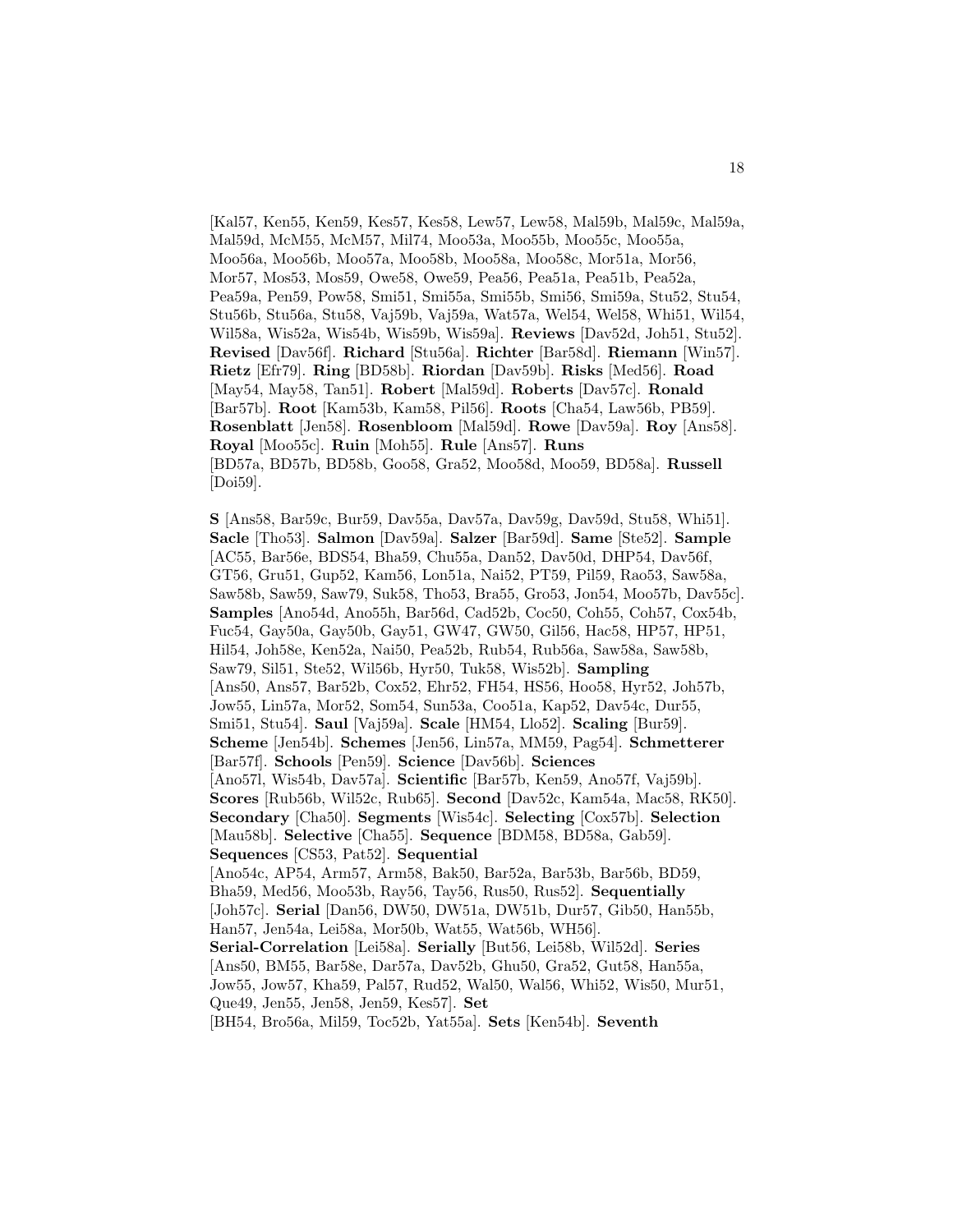[GW47, GW50]. **Several** [Big59, CS53, Dar59c, Jam51, Wel51]. **Sheppard** [Har50b]. **Sherman** [Bar54b]. **Short** [DK58a, Har50a]. **Short-Cut** [Har50a]. **Shorter** [Ste57]. **Sided** [Ano54c, Rus52]. **Siegel** [Dav57a]. **Sign** [Bar56d, CS55]. **Significance** [Aro50, Bai56c, Bar52c, Bar57d, FH51, Gay50b, Gro51, Hal55a, Law56b, Law59, Mar52b, WW56, Wil53, Wil55b, Arm55, Lat53]. **Significant** [Stu56a]. **Signs** [Rei56]. **Similar** [Ash58, Rao53]. **Simple** [Ano53c, Ano56c, Ash58, Bai50, Bha59, Cox53c, Dar53, Dar56, Dra52, Gan55b, Has54, Lon51a, Rao53, RM55, Les55]. **Simplified** [Bar54a, Bra58, Daw54, Goo58, Har50b]. **Simultaneous** [BH54, Dur57, Gho55, Ste51b, Wil58b]. **Single** [Bro56a, DHP54]. **Singly** [Saw59]. **Singularity** [Stu57]. **Situations** [BL59]. **Six** [PB59]. **Size** [Bai51, Bai53a, Bha59, Dar57a, Gay50a, Gay51, Whi56]. **Sizes** [Bar56e, Tho53]. **Skew** [Sim55]. **Slutskii** [Joh55c]. **Small** [Ano55h, Cad52b, Cox54b, Hal55a, Lan50c, Nas59, Pea52b, Tho53, Les55]. **Smallest** [Pil56]. **Smith** [Ken55]. **Smooth** [Fra50]. **Smoothed** [Gra52]. **Smoothing** [BM55]. **Smoothly** [Jow57]. **Snyder** [Stu56a]. **Social** [Dav56b]. **Society** [Moo55c]. **Solution** [Bar59d, BH54, Coh57, Gut58, Mul51, Tho51b]. **solutions** [Tha57]. **Solving** [BB58, Ste51b]. **Some** [Ano56c, Ans58, Bak50, Ban51, Bir53, Cox51, Cox53c, CS55, DKS51, Dav53b, Der56, Gan55a, Gan55b, Gra52, Gur57, Har56, Huz55, Kab58, Kam53a, Lan57, Les57, MT57, Mal59d, May54, May58, MM59, Moo58d, Moo59, Pea50b, Pla50, Pow55, Ram58, Rao59, RM56, SK57, Som54, Ste54, Tho51a, Whi51, Wil52b, Bra55]. **Sources** [Cor58]. **Sozialwissenschaften** [Mos59]. **Space** [Bar56b, Rao53]. **Spaced** [Gue54, Gue56]. **Spaces** [Kes58]. **Spatial** [Tho55a, Ske52]. **Spearman** [Ber58]. **Special** [Dav55a, Joh58e, McM57, Nas59, DS54]. **Species** [Dar53, Goo53, GT56, Gru51, LG58, LG59]. **Specimens** [Cra53b]. **Spectra** [Bar50b, BM55]. **Spectral** [Wal56, Wis55]. **Sphere** [WW56]. **Spiegelman** [Joh56]. **Split** [Cur57, Tay50]. **Split-Plot** [Cur57, Tay50]. **Spread** [Fre53]. **Sprowls** [Dav56b]. **Square** [Cox58a, Kam53b, Kam58, San59]. **Squares** [Dow53, DW50, DW51a, DW51b, Han57, Llo52, Pla50, Rub56b, Rub65]. **Stage** [GR54]. **Standard** [DHP54, Gup52, Kam54a, Lor52, PM51, Que59, Tho55b, Lor47]. **Standardization** [Bar51]. **Standards** [Ano55o, Ano56j, Ano57k, Har53, Pea54]. **States** [Der56]. **Stationarity** [Wis56a]. **Stationary** [Ano55f, Hei55, Jen55, Jen58, Jow55, Wal56, Whi54]. **Statistic** [Bar54b, Stu56c]. **Statistica** [Dav58c]. **Statistical** [Ait50, Ait59, Ano57c, Ano59e, Ans58, Bar52c, Bar57c, Bar58a, Boo57, Cad54, Dav54a, Dav54b, DJ54, Dav56b, Dav59e, Dro58, Fin58a, GW47, GW50, Gum58, Har57c, Hea53, Joh58c, Jow57, Lan52, Lin57b, Lor58, Mal59b, Mor56, Nel51, Pat50, Pea56, Pen59, Pre53, Ske52, Stu55a, Wel54, Whi51, Wil54, Wil56a, Wis52a, Wis54b, Moo53a, Bai58, Bar53a, Bar57b, Box55, Bro56c, Dav54d, Fos55b, Jen58, Joh54b, McM57, Moo53a, Moo57a, Stu52, Wis54b]. **Statisticians** [Bar59c]. **Statisticke** [Fin58a, Joh58c]. **Statistics**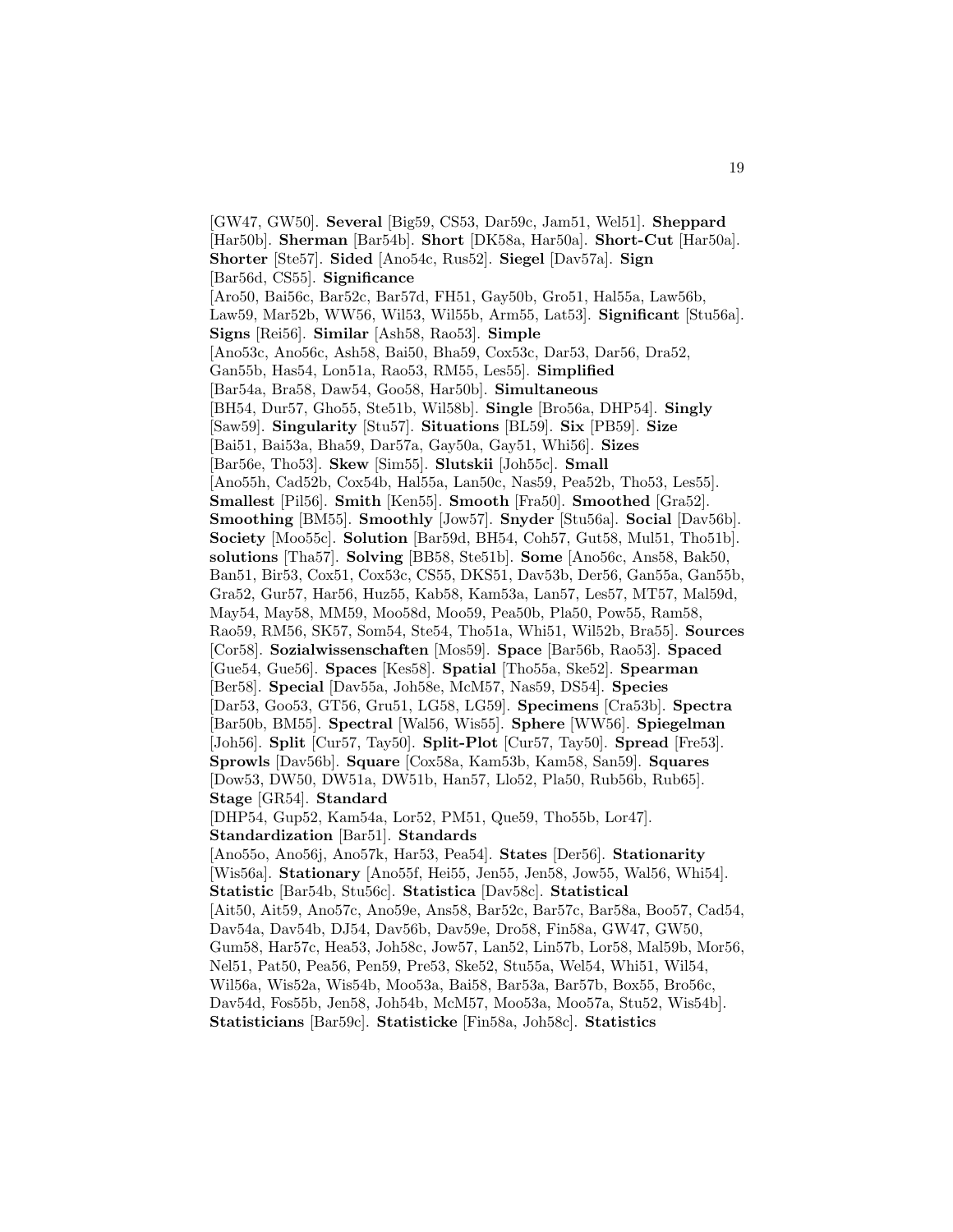[Ano54d, Ano58e, BB58, BDM58, BG59, BO59, BO61, Cor58, Dav50b, Dav52c, Dav56e, Dav56b, Dav57b, Dav57a, Dav59d, Ela59, Hea53, Huz55, Joh55b, Jow55, Kab58, Ken52a, Ken56, Ken57b, Llo52, Lor54b, Lor58, MT57, Mac58, Nai50, Pea59a, Pla58, Roy56, Rub54, Rub56a, Sil51, Wil56a, AA54b, Coo51a, Coo51b, Dav55d, Kap52, Lor54a, Tha57, Wis52b, Dav57b, Arm54, Bar59f, Cox53b, Dav54b, Dav57d, Moo55b, Pea51a, Pea51b, Pea52a, Smi55a, Stu58, Bea50, Bea51, Dav56c, Dav57c, Smi55b]. **Statistik** [Ela59, Ano60, Bar57f, Bar57g]. **Statistika** [Bar58c]. **Statistischen** [Mos59]. **Steps** [MS59]. **Stichproben** [Bar56d]. **Stochastic** [Bai50, Bai53a, Dav55a, Has54, Has57, Hei55, Jow55, Jow57, LG58, Les58, LG59, Mor50a, Pat54, Phi59, Whi51, Whi55, Wis56a, Fos55c, Dav54e, Jon56]. **Stratum** [Ste52]. **Strength** [Lie54]. **Strengths** [Stu53]. **Strictly** [CS53]. **Structural** [Bro57, BF58]. **Structure** [Ken51, Ken52b]. **Stuart** [Pea59a]. **Student** [DS54, DS55, Hyr50, Win57]. **Student'-Fisher** [Hyr50]. **Studentized** [Ano53d, Dav56f, May52, Nai52, Pac59, Pil52, PT59, Pil59]. **Students** [Dav56b]. **Studies** [Arm58, BB58, Dav55d, Ken56, Ken57b, Lor58, Pla58, Roy56, Ske52, Tha57, Wil56a]. **Studio** [Smi59a]. **Study** [Fos55a, Her58b, Irw54, Jen55, Lor58, Wil56a]. **Studying** [Les58]. **Style** [Fuc52, Lor58, Wil56a]. **Subject** [Ano55p]. **Subscripts** [Cha50]. **Subsonic** [Mal59d]. **Substitutes** [Hal55c]. **Successes** [Gab59]. **Successive** [Kam53b, Kam58, Pal57, SK57]. **Sufficiency** [Ano56c, Gan55b, Gan56]. **Sufficient** [Huz55]. **Sukhatme** [Dur55]. **Sum** [Hui58, Rub56b, Rub65]. **Sums** [AL53, Ani55, Ani56]. **Superposition** [CS53, CS54]. **Survey** [Dav55c, MM59]. **Surveys** [Dur55, Mal59d, Smi51, Stu54, Mal59d]. **Survival** [HP52]. **Susceptibles** [Bai56a, Bai56b]. **Sylvaticus** [HP52]. **Symmetric** [Chu55a, DK51a, DK53, DK55, DK58b, Lev59, McF56]. **Symmetrical** [Cad52a]. **symmetrically** [Dav59i]. **Symposium** [Dav50b, Dav52c, Dav57b, Whi51, Mor57, Whi51]. **System** [Joh58f, Les59]. **Systematic** [Cox51, Nai50, Sil51, Sun53a, Wil56b]. **Systems** [Bar57e, Dur57, Hab55, Les58, Lon51b, Phi59].

**T** [Ans58, Ban58, Bar58b, Dav54d, Joh54c, Moo58c, Pea56, Smi55b]. **Table** [Daw54, Hal55b, HP50a, Lan57, Pac59, Pat48, Pat59, Ste51a, Lat53, Bar59d, Moo55c]. **Tables** [AA54b, Ano53d, Ano55m, Arm55, BP59, Bar56d, Bar59c, Ber57, Bra54, Bra64, DK51a, DK53, Dav54b, DK55, DK58b, Dou56, HP50b, Joh55c, Joh58c, Lev59, May52, Moo53a, Nai52, Nas59, PM51, Que59, Som59, Ste53, Stu53, TW54, Wil52c, Yat55a, DS54, Les55, Dav59d, Moo55c, Wel54, Wis54b, Wis59a, Bar59e, Dav58d, Joh54c, Wel58]. **Tablitsi** [Joh55c]. **Tabulky** [Joh58c]. **Tafeln** [Bar56d]. **Tailed** [HP52]. **Tau** [Hab55]. **Taus** [Goo59]. **Tavole** [Smi59a]. **Taylor** [Edw59]. **Teach** [Bar59f]. **Techniques** [AS54, Pen59, Dav54c]. **Tensile** [Lie54]. **Tensor** [Kap52]. **Term** [vdH52]. **Terminals** [Mal56]. **Terms** [Gum58]. **Test** [Ano54c, Bar54b, Bar56b, Bar59a, Bar59b, Bar52b, Bar56d, BDM58, BD58a, Bat50, Bla56, DJ51, Fra50, Goo55, Goo57, Gro51, Hal55b, Han55a, Har50a, Hod55, Hoe54, Hor53, Kam56, Lor52,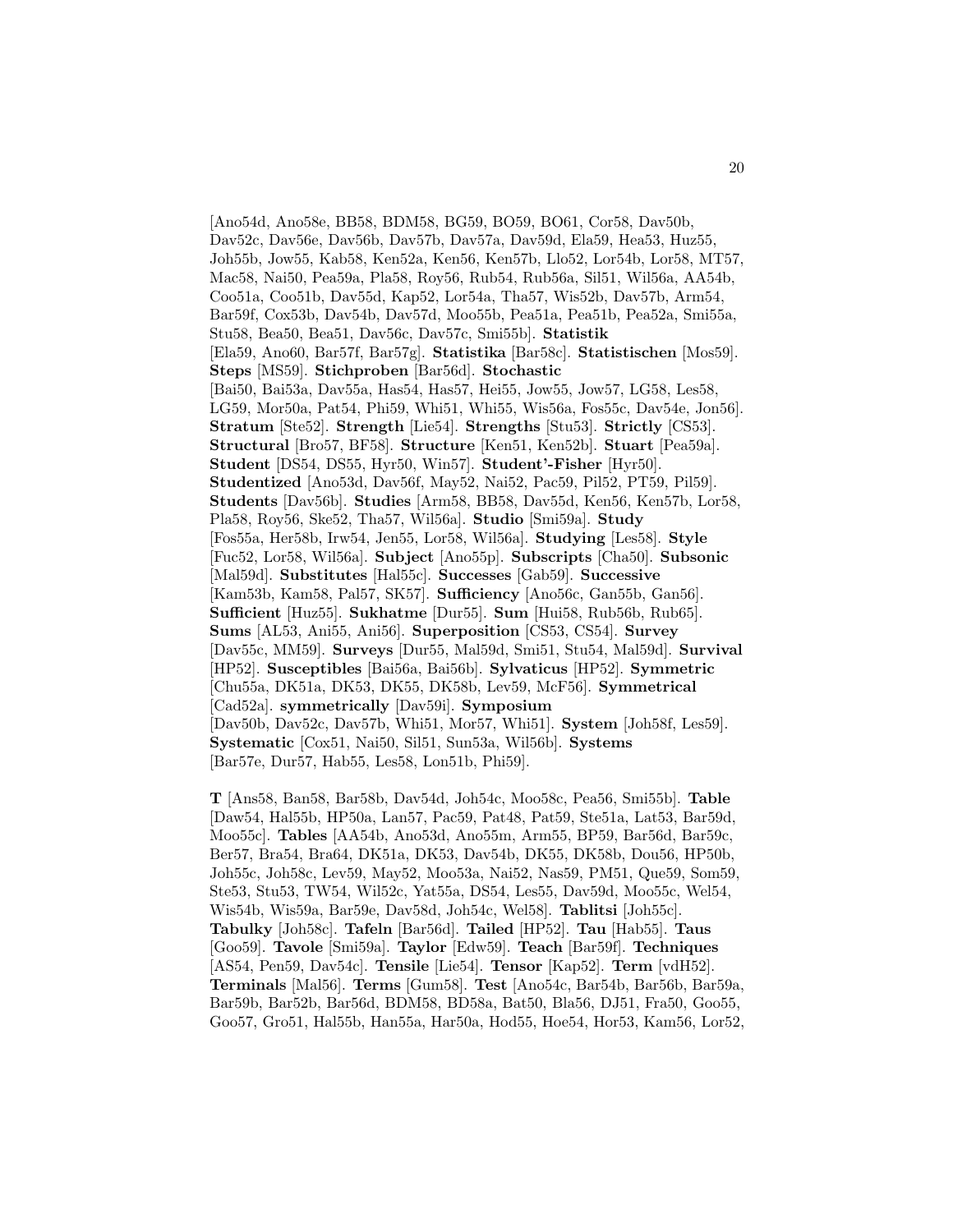Med56, MH58, Moo53b, Mor50b, Nas59, Pag55b, Pat48, Pat59, Stu55b, Suk58, VN59, Wal56, Wat57b, Yat55a, Bar50a, Dar59b, Dav59i, Fin50, Jon54, Lor47, Lor50, Moo57b, Rus50, Rus52, Sri58, Sri59]. **Testing** [Bar57a, Bos56, DW50, DW51a, DW51b, Dur57, Han57, Men58, Dav52b]. **Tests** [AP54, Bai56c, Bak50, Ban58, Bar52a, Bar53b, BP59, Bar57d, BD56, Bar58e, Bha59, Box53a, Box53b, Cox53c, CS55, Cox56, Dav50d, Dav53b, Dav56d, FHP57, GW47, GW50, Gho55, Goo58, Goo59, Han55b, Jam54, Jen54b, Jen56, Lat53, Law56b, Law59, Mar52b, Pat50, Pea50a, PH51, Pea51c, Rao53, Sun54, Tay56, Tho51a, WW56, Whi52, Wil52b, Wil53, Wil55b, Arm55, Gro53, Que49, Toc50, Bha59]. **Tetley** [Bea50, Bea51]. **Textbook** [Bar58b]. **Texts** [Fuc54]. **Their** [Ano55m, Bla50, Que57, Coo51a, Joh55b]. **Theorem** [Cha50, DK58a, Dav56e, GP51, Lah53, RK50]. **Theorems** [Ano56c, Gan55b, Pla50]. **Theoretical** [Bar57e, Dav54b, Joh58f, Ske51, Kal57]. **Theory** [Ans50, Bai56c, Bar52b, Cox56, DKS51, Dav52d, Dav54d, Dav55c, Dav57b, Dav58a, Der56, Doi57, Dur55, Gan55a, HM59, Joh57d, Kam54a, May54, May58, Moo53a, Moo58c, Mor51a, Mor51b, Pea56, Pea59a, Tat55, Lor54a, Toc50, Dav57b, Dav55c, Dav55b, Pea59a, Bur59, Mor56]. **There** [Dar59a]. **Third** [Dav57b, Kam53c]. **Thomas** [BB58]. **Thrall** [Bar56a, Kes58]. **Three** [Bai56b, Dav59a, ZSP58, Dar59b]. **three-decision** [Dar59b]. **Ties** [Coo57]. **Time** [Bar53c, Bar56b, BM55, Bar58e, Dav52b, Ghu50, Han55a, HM59, Jen58, MPW52, MH58, MS59, Rud52, Wal56, Whi52, Que49, Jen55, Jen59]. **Time-Series** [Ghu50, Rud52, Que49, Jen55, Jen59]. **Times** [Pow55]. **Tintner** [Dur53]. **Tippett** [Dav56c, Moo58b, Pea52a]. **Tolerance** [Fin52]. **Topics** [Ano58e, Men58]. **Torgerson** [Bur59]. **Tornheim** [Kes58]. **Total** [Bai53a, Les52]. **totals** [Les55]. **Tournaments** [Dav59j]. **Traffic** [Hai59, May54, May58]. **Transform** [Lor54b, Lor54a]. **Transformation** [DJ50, Har56, Har57a, Jen54a, Mal59e, San58, Ste53, Pea59c]. **Transformations** [Ano53c, Blo54, Blo56, DO51, Dra52, Que57, Yat55b, Olk53]. **Transformed** [Jam55, Har57b]. **Transonic** [Mal59d]. **Trapping** [Mor51b]. **Treatise** [Dav59a]. **Treatment** [But56, Cad54, Cox54a, DJ54, FH51, MM59, Fos55c]. **Treatments** [Pat52, Tay50, Yat55b]. **Trend** [CS55]. **Trials** [Gab59]. **Triangular** [Bro54]. **Tribolium** [CS57]. **Trigonometrical** [Kes57]. **Tropical** [Owe59]. **Truncated** [Bra58, Coh53, Coh55, Coh57, Gru52, Moo52, Sam55, Tho51b]. **Two** [Ano54c, Bai56a, Bar56d, Bar58e, BDM58, BD58a, BDS54, Coo51b, Cox58b, Dav50d, Dav58b, Gay50b, GR54, Gro51, Hac58, Hai58, Har57c, Has57, Hei55, Hui58, Kam54a, Kam56, Ken54b, LG58, LG59, Lie54, Mau58a, Pat48, Pat59, Pea52b, RB58, Stu55b, Suk58, Tan53, Tat55, TW54, TWJ56, Yat55b, Dar59b, Fin50, Gro53, Moo57b, Pre53, Rus52]. **Two-Dimensional** [Hei55]. **Two-Means** [TWJ56]. **Two-Sample** [BDS54, Kam56, Gro53, Moo57b].

**Two-Sided** [Ano54c, Rus52]. **Two-Stage** [GR54]. **Two-Way**

[RB58, Stu55b]. **Type** [Lon51a, Ske58, Wis56a, Joh58e, Pea59c, She51].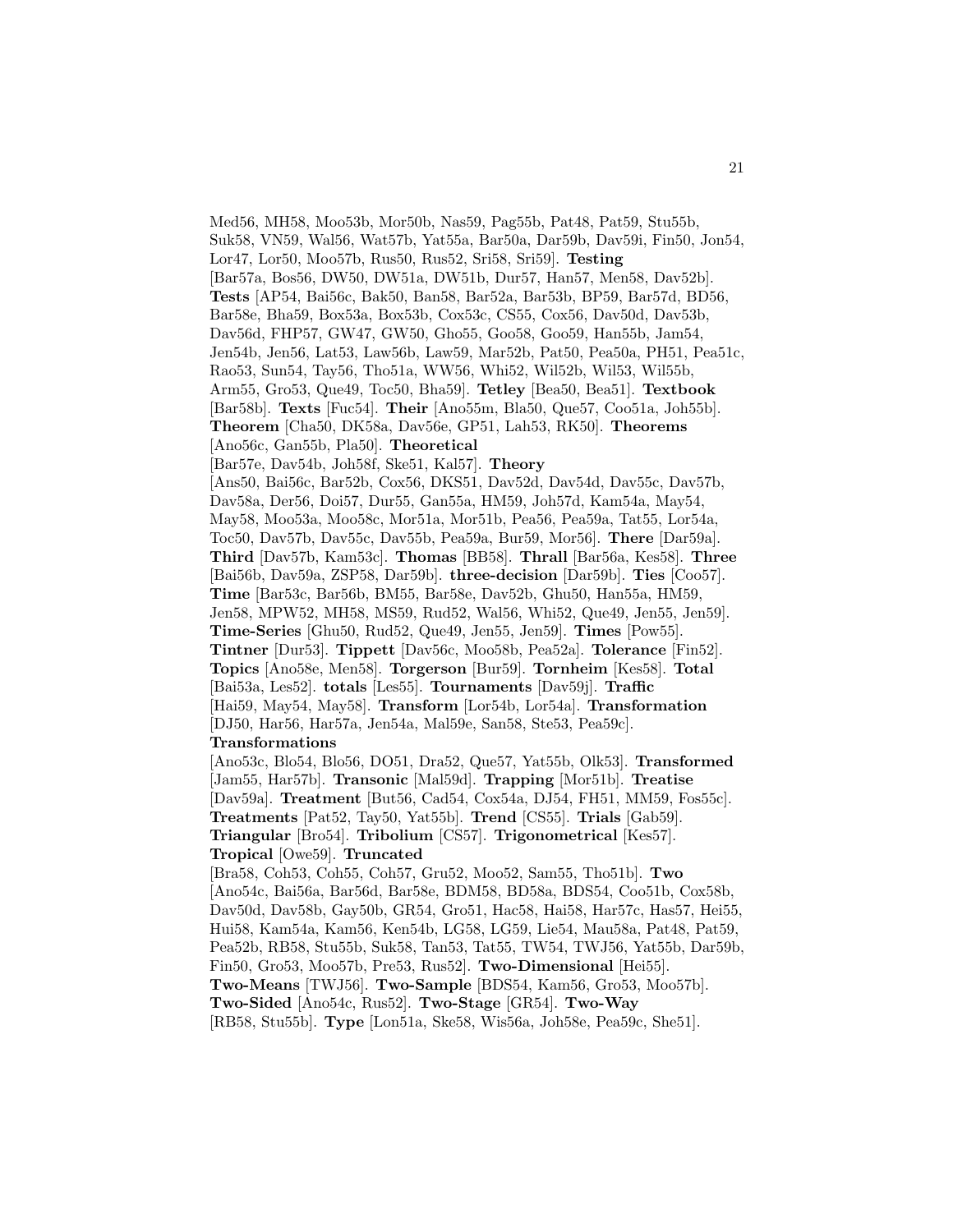**U** [Jen58]. **U.S.** [Dav58b, Ano55o, Ano56j, Ano57k, Har53, Pea54]. **Unbiased** [Bar56e, Bla56, Ehr50, Nag50]. **Uncertain** [AC55]. **Uncontrolled** [Ash58]. **Undergraduates** [Arc58]. **Unequal** [Gro51, Hor53]. **Unequally** [Gue56]. **Uniformly** [Bla56]. **Unimodal** [Mal56, BD52]. **Uniqueness** [Bla56, Joh57d]. **United** [Cor58]. **Univariate** [Jam54]. **Universal** [GW47, GW50]. **Universe** [GW47, GW50]. **Universes** [Gay50a, Gay51, Hyr52]. **Universities** [Pen59]. **University** [DO51]. **Unknown** [Ano56c, Bar53e, BDS54, Gan55b, Jam51, Jam54, Mau58a, Pag55b, Pag57]. **Upon** [BCT56, Que57]. **Upper** [Dav52e, Dav56f, FR57, Fos57, Fos58, May52, Pac59, Pil59, Tuk57]. **Use**

[Bar54b, Ber57, Bla50, Cox57a, Cox57b, Har50c, Lor52, Lor54b, Pat50, Pat58, Pea50b, Wil52c, Yat55b, Bai53b, Lor47, Lor54a]. **used** [Fin50]. **Useful** [DO51, Olk53]. **Uses** [Bow59]. **Using** [Cha50, Jow57, Llo52]. **Utilization** [Cra53b].

**V** [Bar57c, Dav57c, Dav57b, Dur55, Joh59a, Wel54, DK55, Ken57b]. **Vacancies** [Fre53]. **Vaclav** [Fin58a]. **Valoszinusegszamitasbol** [BS57]. **Values** [Dro58, Har51, Hui58, Lie54, TWJ56, Wel51]. **Variable** [Bai53b, Bai56c, Cox57a, Cox57b, CG59, DJ50, Bar56c]. **Variables** [Dar57a, FH54, Lei58b, Lon51b, Moo56c, Que57, Tat55, Woo56, Dav59i, Est59]. **Variance** [Ani55, Bar56e, BDS54, Bul57, Bul58, DJ51, Dav51b, Daw54, Gay50a, Har50a, Har50c, Hoo58, Joh52b, Nag50, Nel51, Nel54, Pat50, PH51, Ray56, RM56, Sch53, Sch69, Ste51a, Stu56c, Stu57, Whi56, Wil56b, Sri59]. **Variances** [Box53a, But56, Cur57, Ehr50, GF57, Gro51, Hor53, Hui55, Hui58, Jam51, Jam54, Mau58a, RB58, Suk58, ZSP58, Fin50]. **Variate** [Bro54, Jam55, Kam54a, Que53, Coo51a, Mur51]. **Variate-Difference** [Que53]. **Variates** [Ait50, Ait59, AL53, Ani55, Ani56, Cox53c, Hoo58, Toc50]. **Variation** [Ano55h, Cox54b, HP52, Whi56, Owe58]. **Vazsonyi** [Vaj59b]. **Vector** [Kes58, Pow58]. **Vergleich** [Bar56d]. **Veroyatnosti** [Joh55c]. **VI** [Tha57]. **Vichisleniya** [Joh55c]. **VII** [Pla58]. **VIII** [Lor58]. **Vision** [Wil58a]. **Vol** [Dav55c, Mal59d]. **Vol.** [Dav57b]. **Volume** [Ano50f, Ano51f, Ano52f, Ano53g, Ano54g, Ano55q, Ano56k, Ano57m, Ano58h, Ano59h, Mor51a, Pea59a]. **Vyzkumnictivi** [Fin58a].

**W** [Ans58, Bar55b, Boo57, Dav54c, Dav55c, Dav57c, Dav58a, Est59, Gum58, Joh58a, Moo56a, Mor51a, Pea56, Smi55a, Smi55b]. **Waerden** [Bar56d, Bar57g]. **Wahrscheinlichkeitsrechnung** [Ano60, Dav52d, Ela59]. **Wahrscheinlichkeitstheorie** [Bar58d]. **Wald** [Bar53a, BP59]. **Walk** [HM59, MS59]. **Walker** [Fos55b]. **Walks** [Gan56]. **Wallis** [Dav57c]. **Wandering** [HP52, HP52]. **Warning** [Pag55a]. **Warren** [Bur59]. **Waugh** [Dav54b]. **Way** [RB58, Stu55b]. **Weighing** [Ban50, Ban51]. **Weighted** [Bla50, Gue53, Hea56, Jam56, Mil59]. **Weighting** [Dav51a]. **West** [Doi59]. **Whether** [Dav50d]. **Which**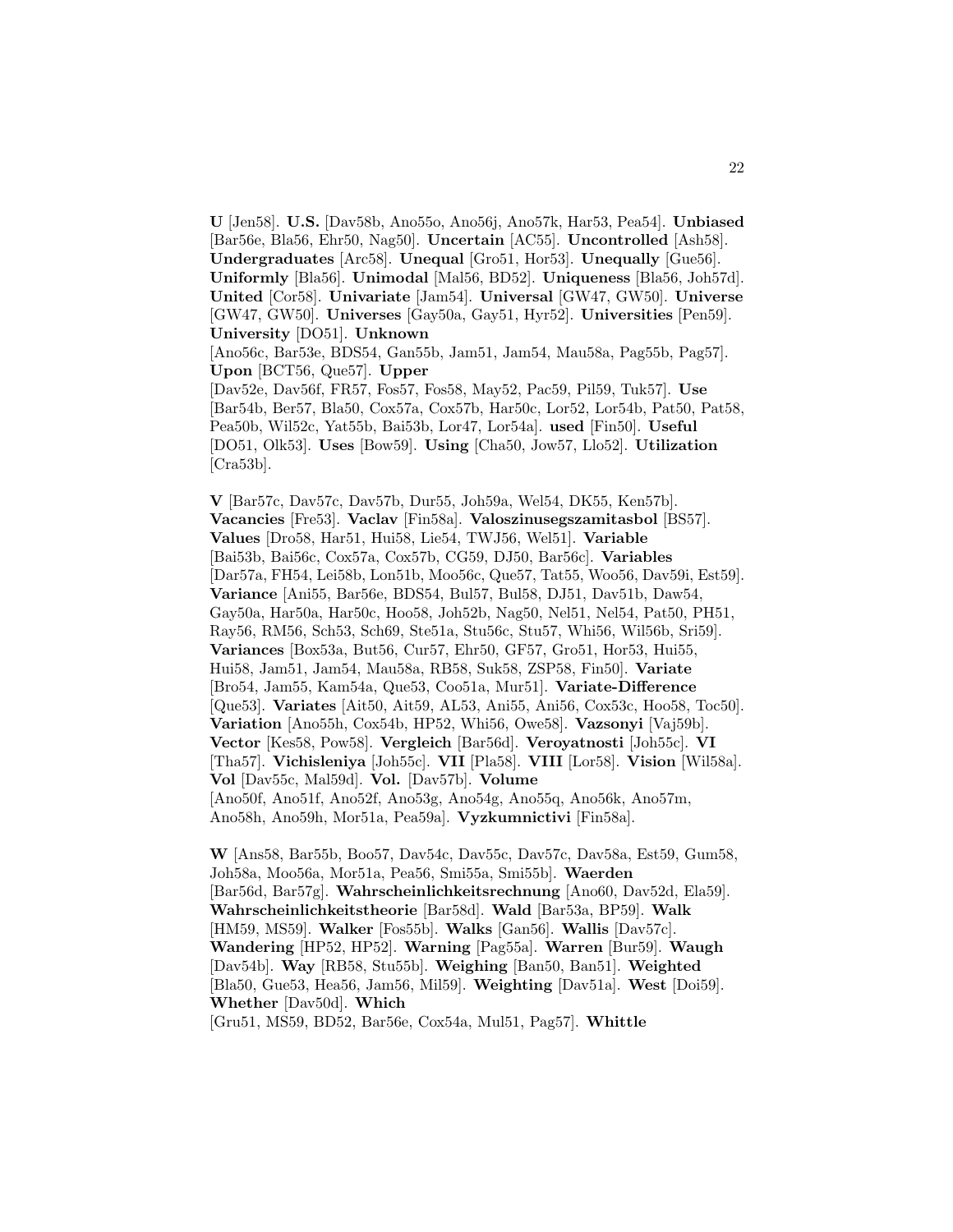[Dav52b, Fos55c, Jen55]. **Wilcoxon** [BDM58, Dav56d]. **Wilfred** [Ano57c, Bar56c, Wis52a]. **William** [Joh51]. **Winnick** [Bow59]. **Wishart** [Ano56g, Pea57b, Ste51b]. **without** [Coh53]. **Wold** [Fos55a, Jen55]. **Wolfenden** [Joh55b]. **Word** [Her58b]. **Wynn** [Bar53c].

**Yates** [Smi51, Stu54]. **Yield** [Whi56]. **Yourself** [Bar59f]. **Yule** [Cha50, Her58a, Jen54b].

**Z** [Moo56b]. **Zeichentest** [Bar56d]. **Zemedelskeho** [Fin58a]. **Zero** [Hea56]. **zum** [Bar56d]. **zweier** [Bar56d]. **Zygmund** [Kes57].

## **References**

**Abdel-Aty:1954:AFP**

[AA54a] S. H. Abdel-Aty. Approximate formulae for the percentage points and the probability integral of the non-central  $\chi^2$  distribution. *Biometrika*, 41(3/4):538–540, December 1954. CODEN BIOKAX. ISSN 0006- 3444 (print), 1464-3510 (electronic). URL http://www.jstor.org/ stable/2332731.

#### **Abdel-Aty:1954:TGS**

[AA54b] S. H. Abdel-Aty. Tables of generalized k-statistics. *Biometrika*, 41(1/2):253–260, June 1954. CODEN BIOKAX. ISSN 0006- 3444 (print), 1464-3510 (electronic). URL http://www.jstor.org/ stable/2333021.

## **Aitchison:1954:EPQ**

[AB54] J. Aitchison and J. A. C. Brown. An estimation problem in quantitative assay. *Biometrika*,  $41(3/4):338-343$ , December 1954. CODEN BIOKAX. ISSN 0006-3444 (print), 1464-3510 (electronic). URL http: //www.jstor.org/stable/2332714.

#### **Andrews:1955:LSB**

[AC55] Fred C. Andrews and Herman Chernoff. A large-sample bioassay design with random doses and uncertain concentration. Biometrika, 42(3/4):307–315, December 1955. CODEN BIOKAX. ISSN 0006- 3444 (print), 1464-3510 (electronic). URL http://www.jstor.org/ stable/2333380.

## **Aitken:1950:SIQ**

[Ait50] A. C. Aitken. On the statistical independence of quadratic forms in normal variates. *Biometrika*,  $37(1/2):93-96$ , June 1950. CODEN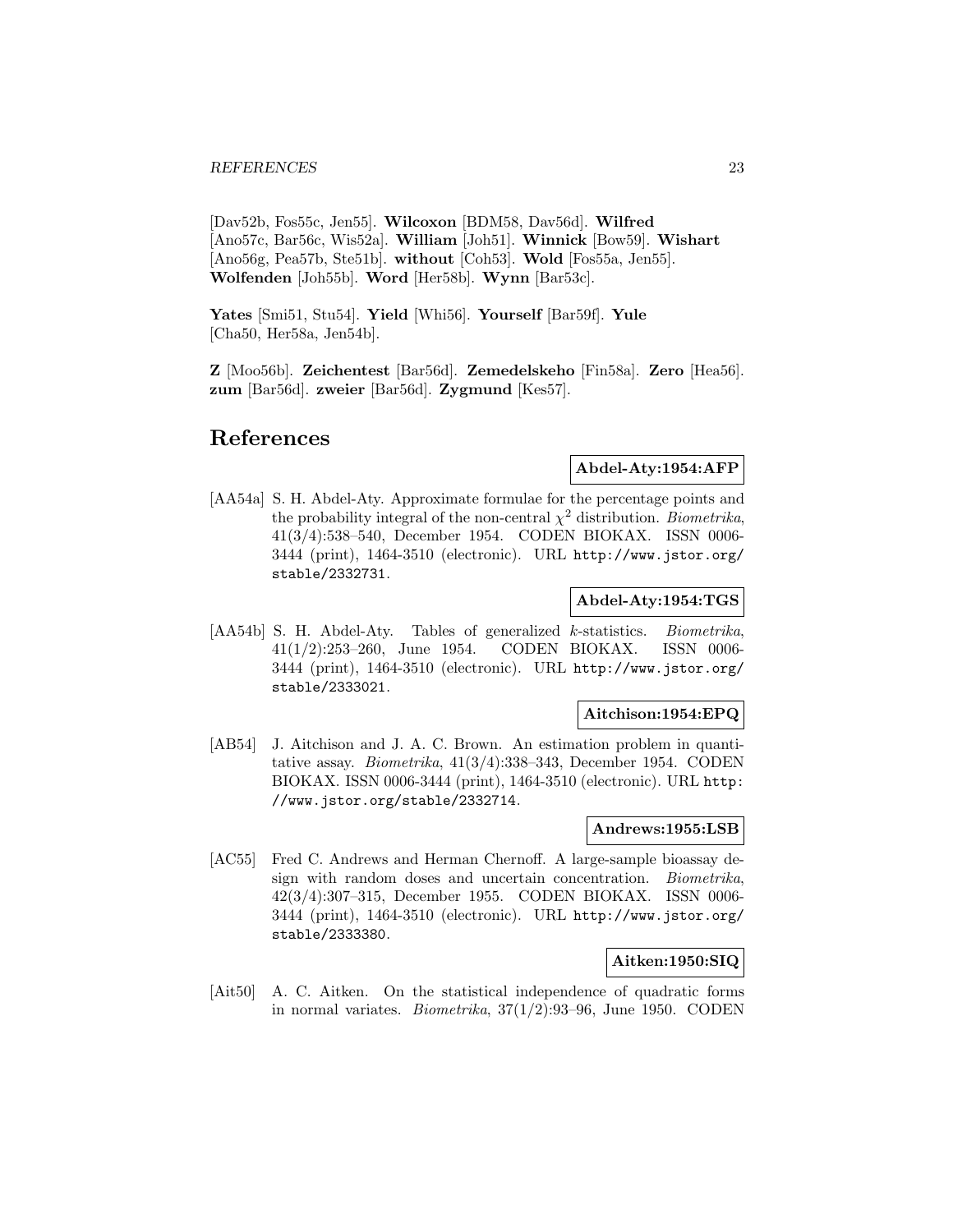BIOKAX. ISSN 0006-3444 (print), 1464-3510 (electronic). URL http: //www.jstor.org/stable/2332151. See note [Nel51] and corrigenda [Ait59].

## **Aitken:1959:CSI**

[Ait59] A. C. Aitken. Corrigenda: "On the Statistical Independence of Quadratic Forms in Normal Variates". Biometrika, 46(1/2):279, June 1959. CODEN BIOKAX. ISSN 0006-3444 (print), 1464-3510 (electronic). URL http://www.jstor.org/stable/2332856. See [Ait59].

## **Anis:1953:RPS**

[AL53] A. A. Anis and E. H. Lloyd. On the range of partial sums of a finite number of independent normal variates. Biometrika, 40(1/2):35–42, June 1953. CODEN BIOKAX. ISSN 0006-3444 (print), 1464-3510 (electronic). URL http://www.jstor.org/stable/2333093.

#### **Anis:1955:VMP**

[Ani55] A. A. Anis. The variance of the maximum of partial sums of a finite number of independent normal variates. Biometrika,  $42(1/2):96-101$ , June 1955. CODEN BIOKAX. ISSN 0006-3444 (print), 1464-3510 (electronic). URL http://www.jstor.org/stable/2333425.

## **Anis:1956:MMP**

[Ani56] A. A. Anis. On the moments of the maximum of partial sums of a finite number of independent normal variates. *Biometrika*,  $43(1/2)$ : 79–84, June 1956. CODEN BIOKAX. ISSN 0006-3444 (print), 1464- 3510 (electronic). URL http://www.jstor.org/stable/2333579.

#### **Anonymous:1950:A**

[Ano50a] Anonymous. Addendum. Biometrika, 37(1/2):129, June 1950. CO-DEN BIOKAX. ISSN 0006-3444 (print), 1464-3510 (electronic). URL http://www.jstor.org/stable/2332155.

#### **Anonymous:1950:BMa**

[Ano50b] Anonymous. Back matter. Biometrika, 37(1/2):??, June 1950. CO-DEN BIOKAX. ISSN 0006-3444 (print), 1464-3510 (electronic). URL http://www.jstor.org/stable/2332170.

#### **Anonymous:1950:BMb**

[Ano50c] Anonymous. Back matter. Biometrika, 37(3/4):??, December 1950. CODEN BIOKAX. ISSN 0006-3444 (print), 1464-3510 (electronic). URL http://www.jstor.org/stable/2332402.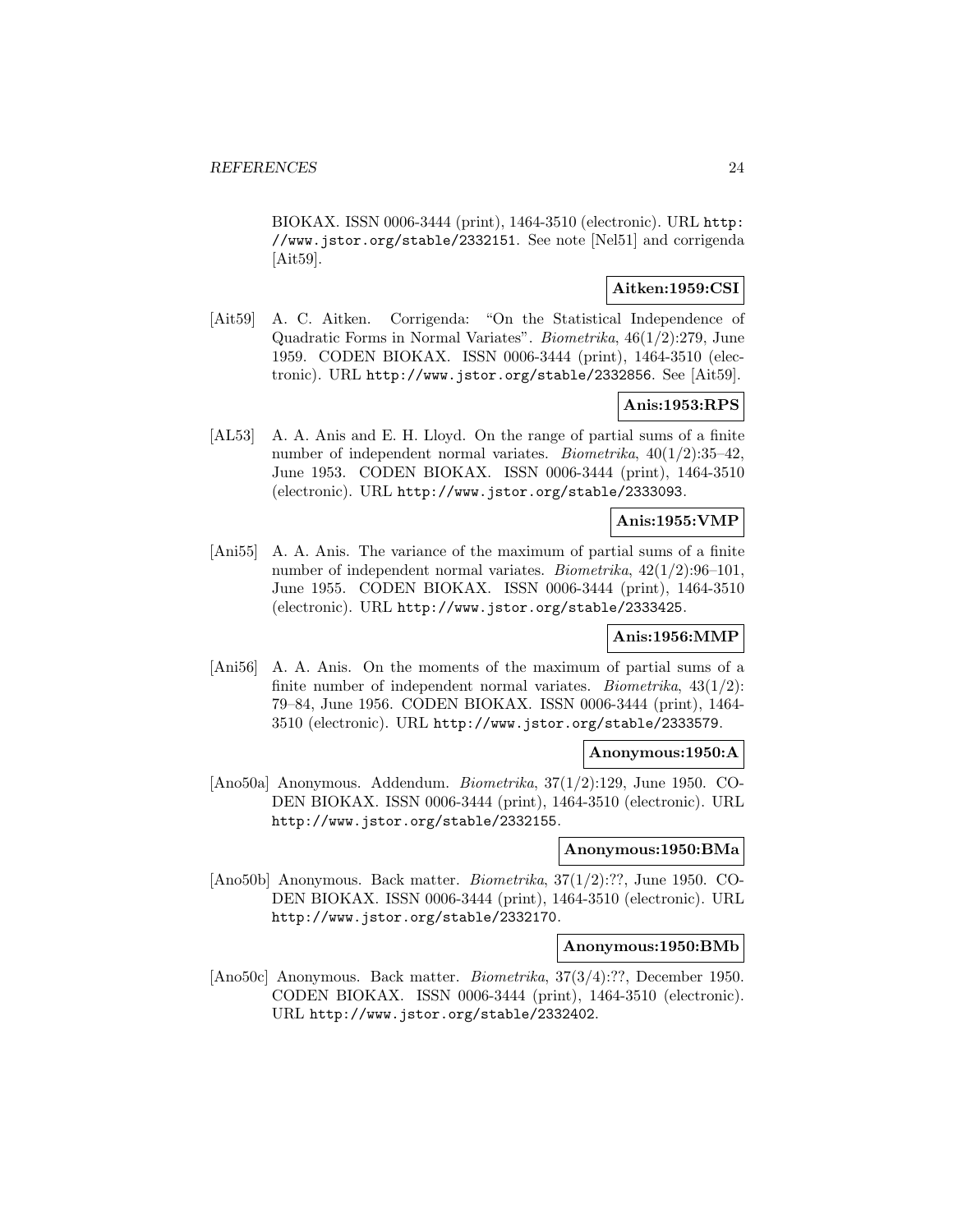#### **Anonymous:1950:FMa**

[Ano50d] Anonymous. Front matter. *Biometrika*, 37(1/2):??, June 1950. CO-DEN BIOKAX. ISSN 0006-3444 (print), 1464-3510 (electronic). URL http://www.jstor.org/stable/2332140.

## **Anonymous:1950:FMb**

[Ano50e] Anonymous. Front matter. Biometrika, 37(3/4):??, December 1950. CODEN BIOKAX. ISSN 0006-3444 (print), 1464-3510 (electronic). URL http://www.jstor.org/stable/2332370.

## **Anonymous:1950:VI**

[Ano50f] Anonymous. Volume information. Biometrika, 37(3/4):i–vii, December 1950. CODEN BIOKAX. ISSN 0006-3444 (print), 1464-3510 (electronic). URL http://www.jstor.org/stable/2332369.

### **Anonymous:1951:BMa**

[Ano51a] Anonymous. Back matter. Biometrika, 38(1/2):??, June 1951. CO-DEN BIOKAX. ISSN 0006-3444 (print), 1464-3510 (electronic). URL http://www.jstor.org/stable/2332339.

## **Anonymous:1951:BMb**

[Ano51b] Anonymous. Back matter. Biometrika, 38(3/4):??, December 1951. CODEN BIOKAX. ISSN 0006-3444 (print), 1464-3510 (electronic). URL http://www.jstor.org/stable/2332602.

#### **Anonymous:1951:B**

[Ano51c] Anonymous. Biometrika: 1901–1951. Biometrika, 38(3/4):267–268, December 1951. CODEN BIOKAX. ISSN 0006-3444 (print), 1464- 3510 (electronic). URL http://www.jstor.org/stable/2332573.

#### **Anonymous:1951:FMa**

[Ano51d] Anonymous. Front matter. Biometrika, 38(1/2):??, June 1951. CO-DEN BIOKAX. ISSN 0006-3444 (print), 1464-3510 (electronic). URL http://www.jstor.org/stable/2332310.

## **Anonymous:1951:FMb**

[Ano51e] Anonymous. Front matter. Biometrika, 38(3/4):??, December 1951. CODEN BIOKAX. ISSN 0006-3444 (print), 1464-3510 (electronic). URL http://www.jstor.org/stable/2332572.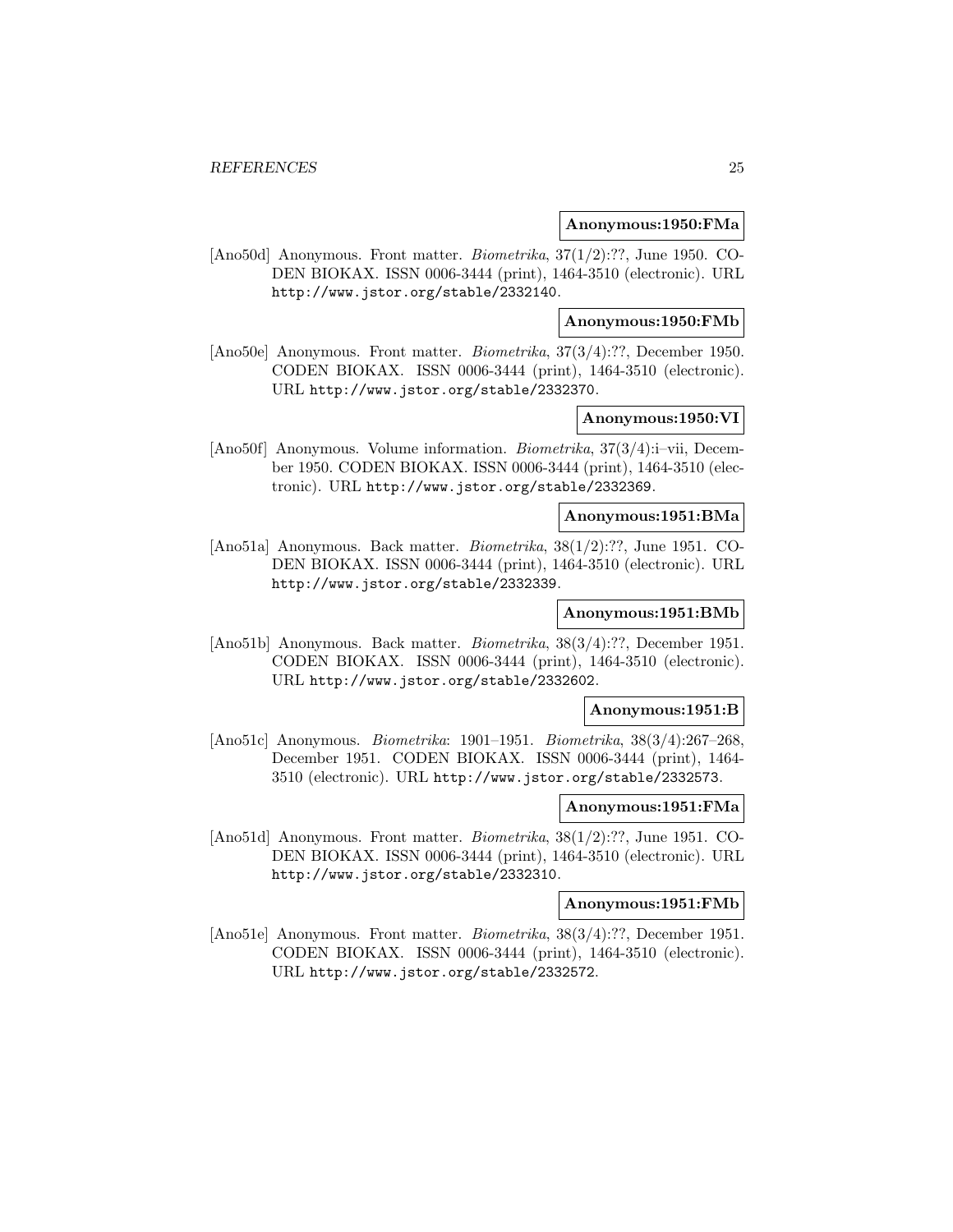#### **Anonymous:1951:VI**

[Ano51f] Anonymous. Volume information. *Biometrika*, 38(3/4):i–vii, December 1951. CODEN BIOKAX. ISSN 0006-3444 (print), 1464-3510 (electronic). URL http://www.jstor.org/stable/2332571.

#### **Anonymous:1952:BMa**

[Ano52a] Anonymous. Back matter. Biometrika, 39(1/2):??, April 1952. CO-DEN BIOKAX. ISSN 0006-3444 (print), 1464-3510 (electronic). URL http://www.jstor.org/stable/2332491.

## **Anonymous:1952:BMb**

[Ano52b] Anonymous. Back matter. Biometrika, 39(3/4):??, December 1952. CODEN BIOKAX. ISSN 0006-3444 (print), 1464-3510 (electronic). URL http://www.jstor.org/stable/2334046.

#### **Anonymous:1952:EN**

[Ano52c] Anonymous. Editorial note. Biometrika, 39(1/2):215, April 1952. CODEN BIOKAX. ISSN 0006-3444 (print), 1464-3510 (electronic). URL http://www.jstor.org/stable/2332490.

## **Anonymous:1952:FMa**

[Ano52d] Anonymous. Front matter. *Biometrika*, 39(1/2):i–viii, April 1952. CODEN BIOKAX. ISSN 0006-3444 (print), 1464-3510 (electronic). URL http://www.jstor.org/stable/2332457.

#### **Anonymous:1952:FMb**

[Ano52e] Anonymous. Front matter. Biometrika, 39(3/4):??, December 1952. CODEN BIOKAX. ISSN 0006-3444 (print), 1464-3510 (electronic). URL http://www.jstor.org/stable/2334017.

#### **Anonymous:1952:VI**

[Ano52f] Anonymous. Volume information. Biometrika, 39(3/4):i–viii, December 1952. CODEN BIOKAX. ISSN 0006-3444 (print), 1464-3510 (electronic). URL http://www.jstor.org/stable/2334016.

#### **Anonymous:1953:BMa**

[Ano53a] Anonymous. Back matter. Biometrika, 40(1/2):??, June 1953. CO-DEN BIOKAX. ISSN 0006-3444 (print), 1464-3510 (electronic). URL http://www.jstor.org/stable/2333123.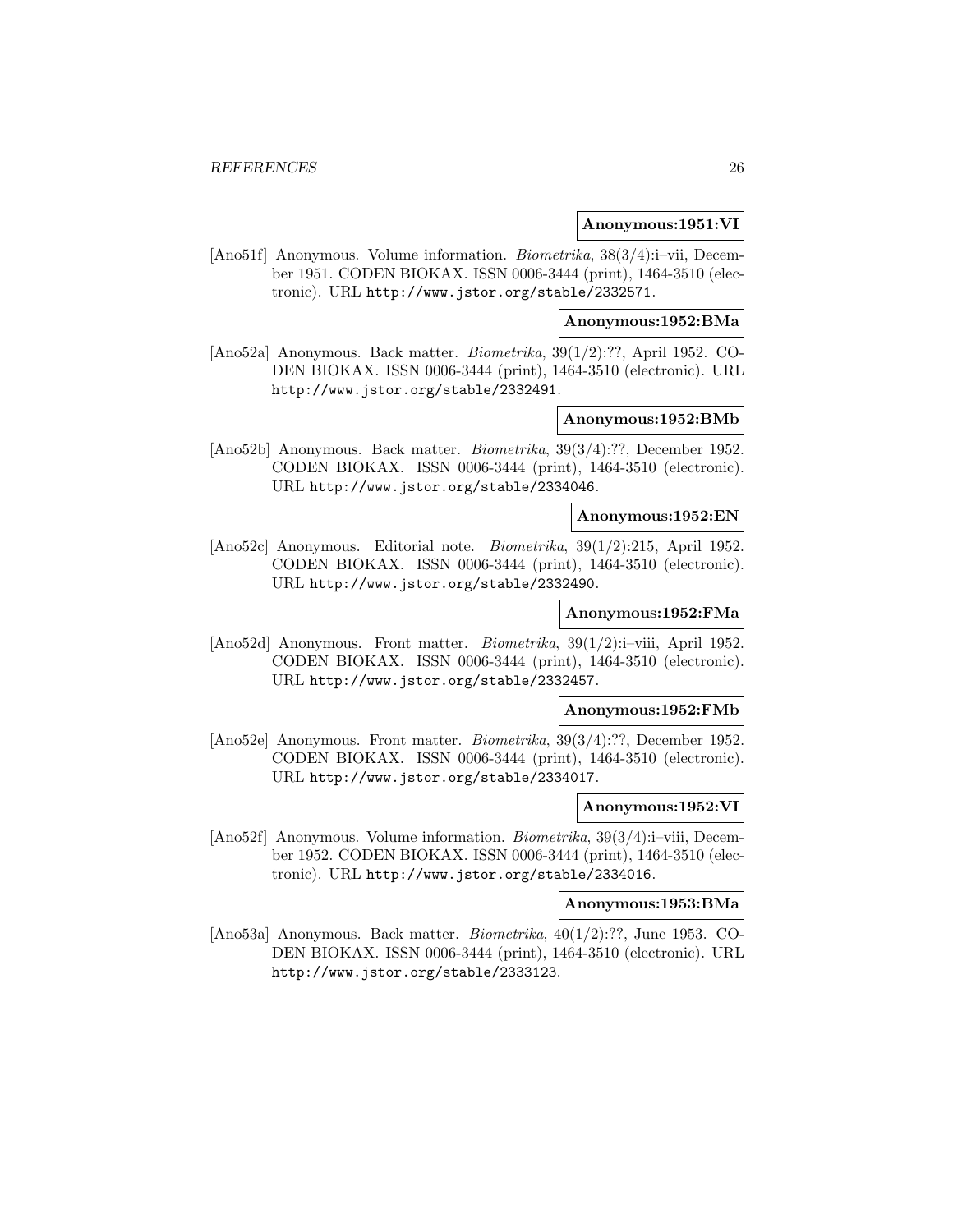#### **Anonymous:1953:BMb**

[Ano53b] Anonymous. Back matter. *Biometrika*,  $40(3/4)$ :??, December 1953. CODEN BIOKAX. ISSN 0006-3444 (print), 1464-3510 (electronic). URL http://www.jstor.org/stable/2333375.

## **Anonymous:1953:CPD**

[Ano53c] Anonymous. Corrigenda: "Properties of Distributions Resulting from Certain Simple Transformations of the Normal Distribution". Biometrika, 40(1/2):236, June 1953. CODEN BIOKAX. ISSN 0006- 3444 (print), 1464-3510 (electronic). URL http://www.jstor.org/ stable/2333122. See [Dra52].

#### **Anonymous:1953:CTP**

[Ano53d] Anonymous. Corrigenda: "Tables of Percentage Points of the 'Studentized' Range". Biometrika, 40(1/2):236, June 1953. CODEN BIOKAX. ISSN 0006-3444 (print), 1464-3510 (electronic). URL http://www. jstor.org/stable/2333121. See [Nai52].

## **Anonymous:1953:FMa**

[Ano53e] Anonymous. Front matter. Biometrika, 40(1/2):??, June 1953. CO-DEN BIOKAX. ISSN 0006-3444 (print), 1464-3510 (electronic). URL http://www.jstor.org/stable/2333089.

## **Anonymous:1953:FMb**

[Ano53f] Anonymous. Front matter. *Biometrika*,  $40(3/4)$ :??, December 1953. CODEN BIOKAX. ISSN 0006-3444 (print), 1464-3510 (electronic). URL http://www.jstor.org/stable/2333343.

#### **Anonymous:1953:VI**

[Ano53g] Anonymous. Volume information. *Biometrika*, 40(3/4):i–viii, December 1953. CODEN BIOKAX. ISSN 0006-3444 (print), 1464-3510 (electronic). URL http://www.jstor.org/stable/2333342.

#### **Anonymous:1954:BMa**

[Ano54a] Anonymous. Back matter. Biometrika, 41(1/2):??, June 1954. CO-DEN BIOKAX. ISSN 0006-3444 (print), 1464-3510 (electronic). URL http://www.jstor.org/stable/2333039.

#### **Anonymous:1954:BMb**

[Ano54b] Anonymous. Back matter. Biometrika, 41(3/4):??, December 1954. CODEN BIOKAX. ISSN 0006-3444 (print), 1464-3510 (electronic). URL http://www.jstor.org/stable/2332745.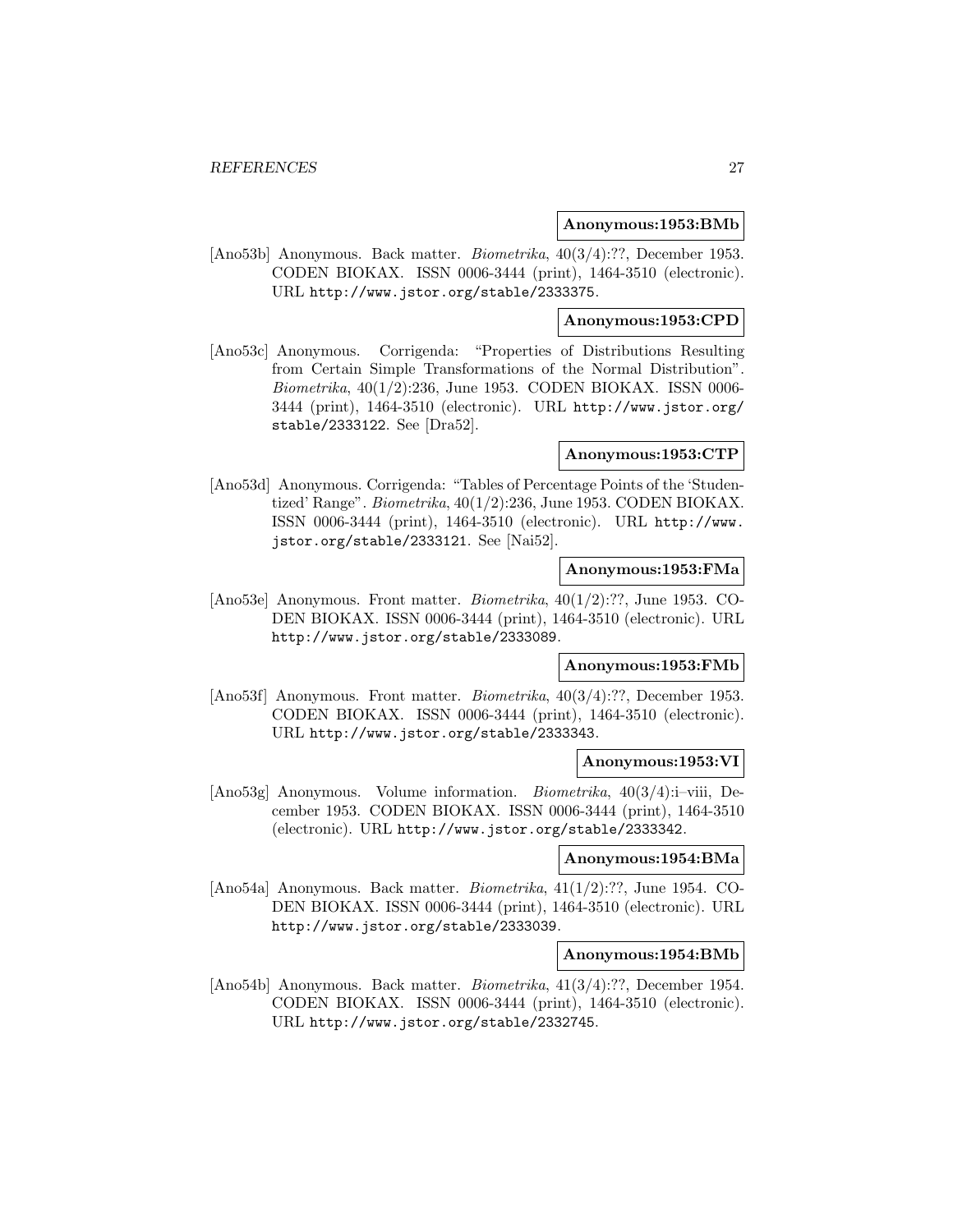#### **Anonymous:1954:CTS**

[Ano54c] Anonymous. Corrigenda: "On a Two-Sided Sequential t-Test". Biometrika, 41(3/4):??, December 1954. CODEN BIOKAX. ISSN 0006-3444 (print), 1464-3510 (electronic). URL http://www.jstor. org/stable/2332707. See [Rus52].

## **Anonymous:1954:CMO**

[Ano54d] Anonymous. Corrigenda: "On the Moments of Order Statistics in Samples from Normal Populations". Biometrika, 41(3/4):??, December 1954. CODEN BIOKAX. ISSN 0006-3444 (print), 1464-3510 (electronic). URL http://www.jstor.org/stable/2332708. See [Rub54].

## **Anonymous:1954:FMa**

[Ano54e] Anonymous. Front matter. Biometrika, 41(1/2):??, June 1954. CO-DEN BIOKAX. ISSN 0006-3444 (print), 1464-3510 (electronic). URL http://www.jstor.org/stable/2333000.

#### **Anonymous:1954:FMb**

[Ano54f] Anonymous. Front matter. Biometrika, 41(3/4):??, December 1954. CODEN BIOKAX. ISSN 0006-3444 (print), 1464-3510 (electronic). URL http://www.jstor.org/stable/2332706.

## **Anonymous:1954:VI**

[Ano54g] Anonymous. Volume information. *Biometrika*,  $41(3/4)$ :i–viii, December 1954. CODEN BIOKAX. ISSN 0006-3444 (print), 1464-3510 (electronic). URL http://www.jstor.org/stable/2332705.

## **Anonymous:1955:AI**

[Ano55a] Anonymous. Author index. Biometrika, 42(??):1–22, 1955. CODEN BIOKAX. ISSN 0006-3444 (print), 1464-3510 (electronic). URL http: //www.jstor.org/stable/2331624.

## **Anonymous:1955:BMa**

[Ano55b] Anonymous. Back matter. Biometrika, 42(??):??, 1955. CODEN BIOKAX. ISSN 0006-3444 (print), 1464-3510 (electronic). URL http: //www.jstor.org/stable/2331626.

#### **Anonymous:1955:BMb**

[Ano55c] Anonymous. Back matter. Biometrika, 42(1/2):??, June 1955. CO-DEN BIOKAX. ISSN 0006-3444 (print), 1464-3510 (electronic). URL http://www.jstor.org/stable/2333462.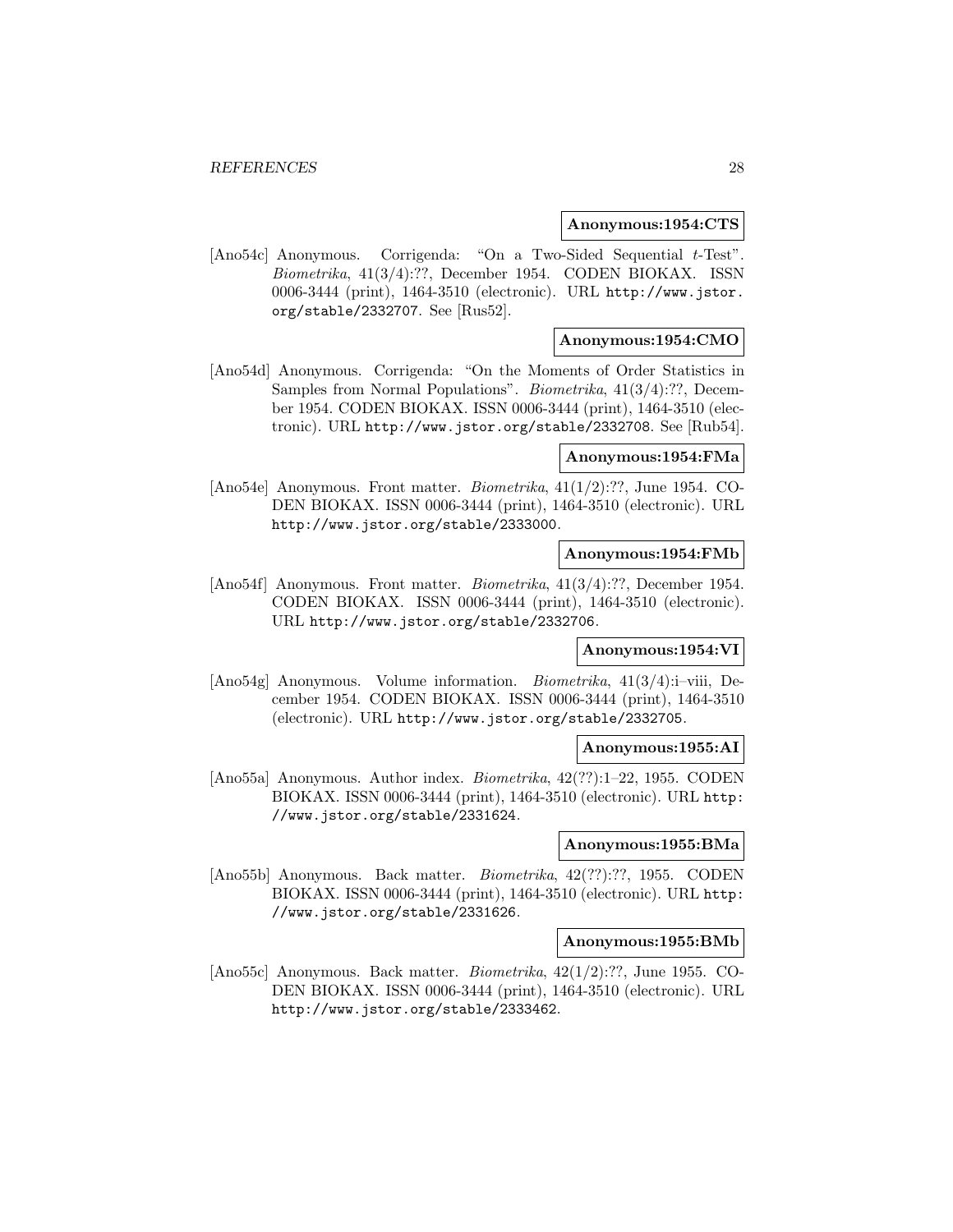#### **Anonymous:1955:BMc**

[Ano55d] Anonymous. Back matter. Biometrika, 42(3/4):??, December 1955. CODEN BIOKAX. ISSN 0006-3444 (print), 1464-3510 (electronic). URL http://www.jstor.org/stable/2333417.

#### **Anonymous:1955:CQC**

[Ano55e] Anonymous. Corrigenda: "A Quickly Convergent Expansion for Cumulative Hypergeometric Probabilities, Direct and Inverse". Biometrika,  $42(1/2):277$ , June 1955. CODEN BIOKAX. ISSN 0006-3444 (print), 1464-3510 (electronic). URL http://www.jstor.org/ stable/2333458. See [Wis54a].

#### **Anonymous:1955:CSP**

[Ano55f] Anonymous. Corrigenda: "On Stationary Processes in the Plane". Biometrika, 42(1/2):277, June 1955. CODEN BIOKAX. ISSN 0006- 3444 (print), 1464-3510 (electronic). URL http://www.jstor.org/ stable/2333459. See [Whi54].

#### **Anonymous:1955:CDR**

[Ano55g] Anonymous. Corrigenda: "The Distribution of Range in Certain Non-Normal Populations". Biometrika, 42(1/2):277, June 1955. CODEN BIOKAX. ISSN 0006-3444 (print), 1464-3510 (electronic). URL http: //www.jstor.org/stable/2333460. See [Dav54f].

#### **Anonymous:1955:CMC**

[Ano55h] Anonymous. Corrigenda: "The Mean and Coefficient of Variation of Range in Small Samples from Non-Normal Populations". Biometrika, 42(1/2):277, June 1955. CODEN BIOKAX. ISSN 0006- 3444 (print), 1464-3510 (electronic). URL http://www.jstor.org/ stable/2333461. See [Cox54b].

## **Anonymous:1955:DPB**

[Ano55i] Anonymous. Dates of publication of Biometrika. Biometrika, 42(??): ??, 1955. CODEN BIOKAX. ISSN 0006-3444 (print), 1464-3510 (electronic). URL http://www.jstor.org/stable/2331623.

## **Anonymous:1955:FMa**

[Ano55j] Anonymous. Front matter. Biometrika, 42(??):??, 1955. CODEN BIOKAX. ISSN 0006-3444 (print), 1464-3510 (electronic). URL http: //www.jstor.org/stable/2331621.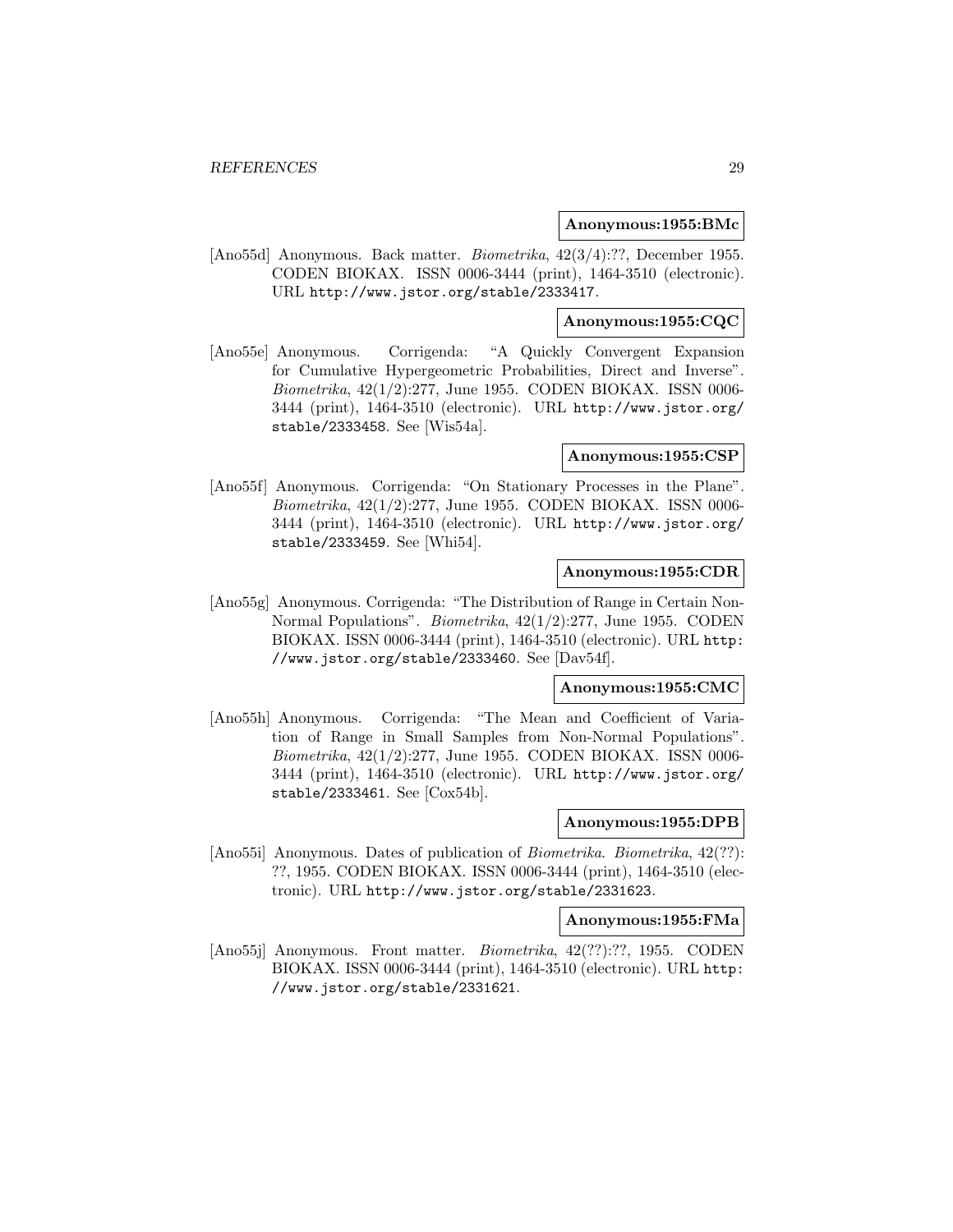#### **Anonymous:1955:FMb**

[Ano55k] Anonymous. Front matter. Biometrika, 42(1/2):??, June 1955. CO-DEN BIOKAX. ISSN 0006-3444 (print), 1464-3510 (electronic). URL http://www.jstor.org/stable/2333418.

#### **Anonymous:1955:FMc**

[Ano55l] Anonymous. Front matter. Biometrika, 42(3/4):??, December 1955. CODEN BIOKAX. ISSN 0006-3444 (print), 1464-3510 (electronic). URL http://www.jstor.org/stable/2333377.

## **Anonymous:1955:NPF**

[Ano55m] Anonymous. The normal probability function: Tables of certain areaordinate ratios and of their reciprocals. *Biometrika*,  $42(1/2):217-222$ , June 1955. CODEN BIOKAX. ISSN 0006-3444 (print), 1464-3510 (electronic). URL http://www.jstor.org/stable/2333438.

#### **Anonymous:1955:OBR**

[Ano55n] Anonymous. Other books received. Biometrika, 42(3/4):544, December 1955. CODEN BIOKAX. ISSN 0006-3444 (print), 1464-3510 (electronic). URL http://www.jstor.org/stable/2333416.

#### **Anonymous:1955:PID**

[Ano55o] Anonymous. Publications of U.S. Department of Commerce, National Bureau of Standards. Biometrika,  $42(1/2):276-277$ , June 1955. CO-DEN BIOKAX. ISSN 0006-3444 (print), 1464-3510 (electronic). URL http://www.jstor.org/stable/2333457.

#### **Anonymous:1955:SI**

[Ano55p] Anonymous. Subject index. Biometrika, 42(??):23–59, 1955. CODEN BIOKAX. ISSN 0006-3444 (print), 1464-3510 (electronic). URL http: //www.jstor.org/stable/2331625.

## **Anonymous:1955:VI**

[Ano55q] Anonymous. Volume information. *Biometrika*, 42(3/4):i–viii, December 1955. CODEN BIOKAX. ISSN 0006-3444 (print), 1464-3510 (electronic). URL http://www.jstor.org/stable/2333376.

#### **Anonymous:1956:BMa**

[Ano56a] Anonymous. Back matter. Biometrika, 43(1/2):??, June 1956. CO-DEN BIOKAX. ISSN 0006-3444 (print), 1464-3510 (electronic). URL http://www.jstor.org/stable/2333614.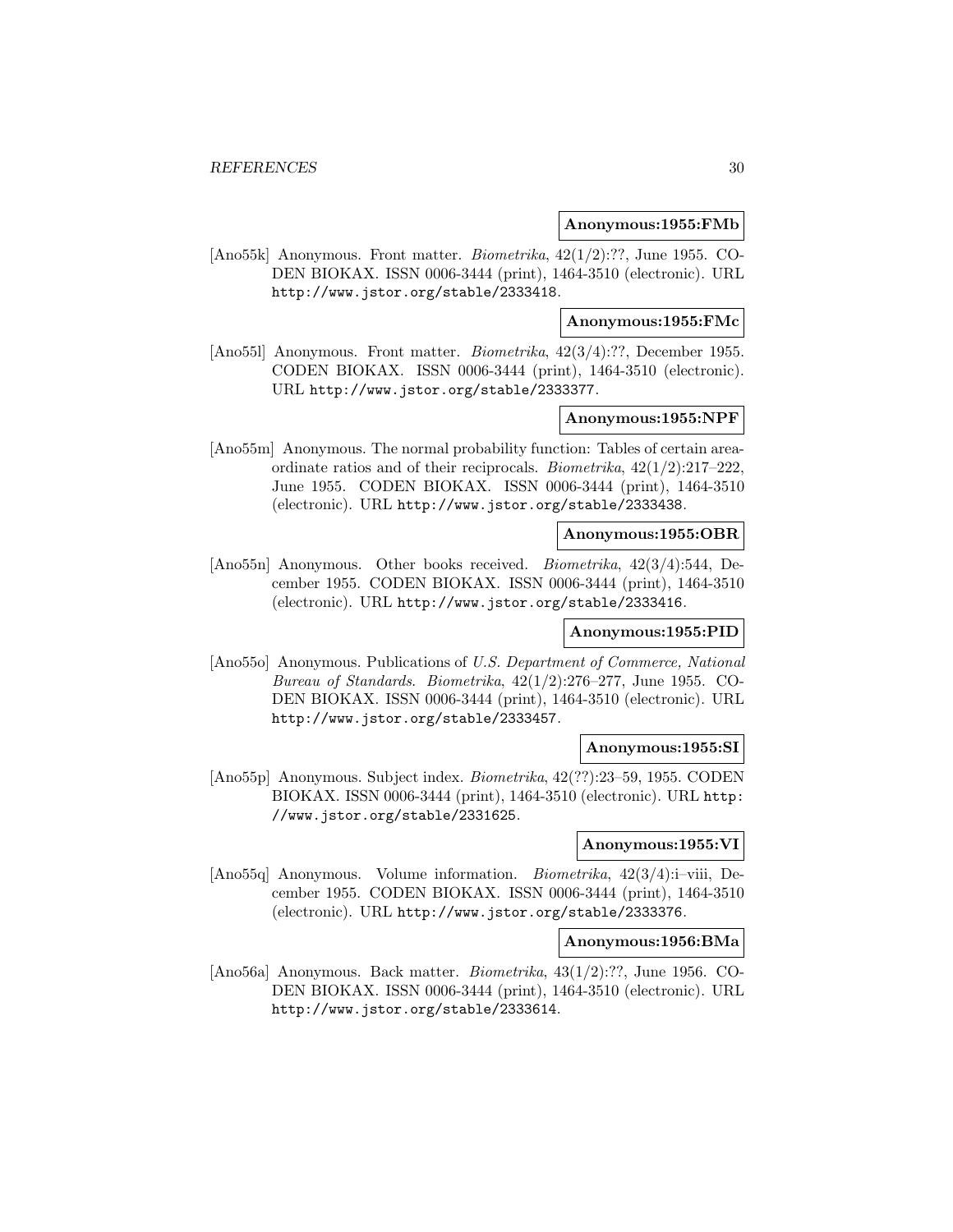#### **Anonymous:1956:BMb**

[Ano56b] Anonymous. Back matter. Biometrika, 43(3/4):??, December 1956. CODEN BIOKAX. ISSN 0006-3444 (print), 1464-3510 (electronic). URL http://www.jstor.org/stable/2332950.

## **Anonymous:1956:CST**

[Ano56c] Anonymous. Corrigenda: "Some Theorems and Sufficiency Conditions for the Maximum Likelihood Estimator of an Unknown Parameter in a Simple Markov Chain". Biometrika, 43(3/4):496–498, December 1956. CODEN BIOKAX. ISSN 0006-3444 (print), 1464-3510 (electronic). URL http://www.jstor.org/stable/2332948. See [Gan55b].

#### **Anonymous:1956:CRA**

[Ano56d] Anonymous. Corrigenda: "The Randomization Analysis of a Generalized Randomized Block Design". Biometrika, 43(1/2):235, June 1956. CODEN BIOKAX. ISSN 0006-3444 (print), 1464-3510 (electronic). URL http://www.jstor.org/stable/2333604. See [Wil55a].

## **Anonymous:1956:FMa**

[Ano56e] Anonymous. Front matter. Biometrika, 43(1/2):??, June 1956. CO-DEN BIOKAX. ISSN 0006-3444 (print), 1464-3510 (electronic). URL http://www.jstor.org/stable/2333572.

## **Anonymous:1956:FMb**

[Ano56f] Anonymous. Front matter. Biometrika, 43(3/4):??, December 1956. CODEN BIOKAX. ISSN 0006-3444 (print), 1464-3510 (electronic). URL http://www.jstor.org/stable/2332902.

#### **Anonymous:1956:JW**

[Ano56g] Anonymous. John Wishart. Biometrika, 43(3/4):498, December 1956. CODEN BIOKAX. ISSN 0006-3444 (print), 1464-3510 (electronic). URL http://www.jstor.org/stable/2332949.

#### **Anonymous:1956:OBRa**

[Ano56h] Anonymous. Other books received. Biometrika, 43(1/2):240, June 1956. CODEN BIOKAX. ISSN 0006-3444 (print), 1464-3510 (electronic). URL http://www.jstor.org/stable/2333613.

#### **Anonymous:1956:OBRb**

[Ano56i] Anonymous. Other books received. Biometrika, 43(3/4):495, December 1956. CODEN BIOKAX. ISSN 0006-3444 (print), 1464-3510 (electronic). URL http://www.jstor.org/stable/2332947.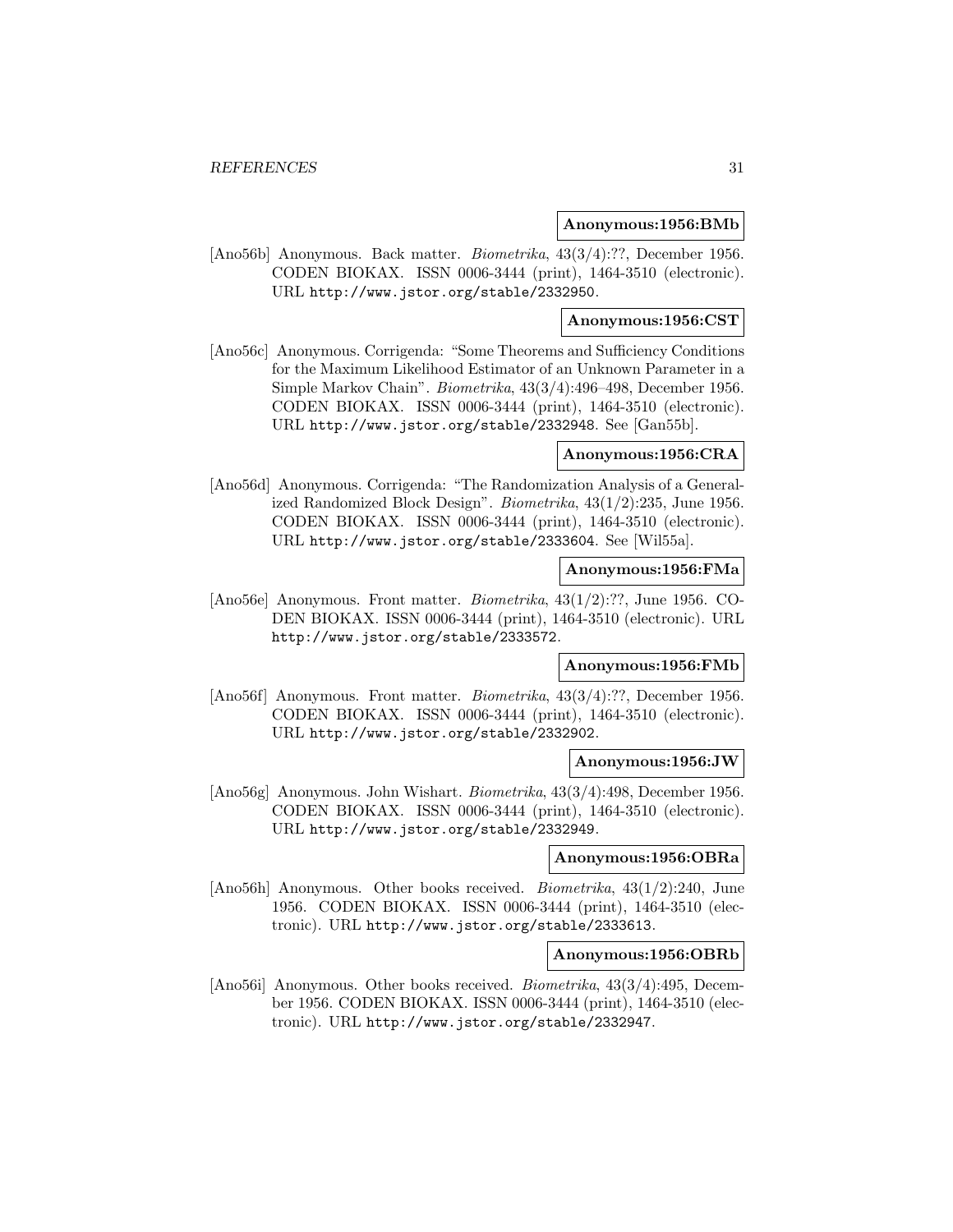#### **Anonymous:1956:PID**

[Ano56j] Anonymous. Publications of the U.S. Department of Commerce, National Bureau of Standards. Biometrika, 43(3/4):494, December 1956. CODEN BIOKAX. ISSN 0006-3444 (print), 1464-3510 (electronic). URL http://www.jstor.org/stable/2332946.

## **Anonymous:1956:VI**

[Ano56k] Anonymous. Volume information. *Biometrika*, 43(3/4):i–viii, December 1956. CODEN BIOKAX. ISSN 0006-3444 (print), 1464-3510 (electronic). URL http://www.jstor.org/stable/2332901.

## **Anonymous:1957:BMa**

[Ano57a] Anonymous. Back matter. Biometrika, 44(1/2):??, June 1957. CO-DEN BIOKAX. ISSN 0006-3444 (print), 1464-3510 (electronic). URL http://www.jstor.org/stable/2333291.

#### **Anonymous:1957:BMb**

[Ano57b] Anonymous. Back matter. Biometrika, 44(3/4):??, December 1957. CODEN BIOKAX. ISSN 0006-3444 (print), 1464-3510 (electronic). URL http://www.jstor.org/stable/2332900.

#### **Anonymous:1957:BRBc**

[Ano57c] Anonymous. Book review: Introduction to Statistical Analysis. by Wilfred J. Dixon; J. Massey. Biometrika, 44(3/4):539, December 1957. CODEN BIOKAX. ISSN 0006-3444 (print), 1464-3510 (electronic). URL http://www.jstor.org/stable/2332898.

#### **Anonymous:1957:BRBa**

[Ano57d] Anonymous. Book review: Probability by A. N. Kolmogorov. Biometrika, 44(1/2):298, June 1957. CODEN BIOKAX. ISSN 0006- 3444 (print), 1464-3510 (electronic). URL http://www.jstor.org/ stable/2333283.

#### **Anonymous:1957:BRB**

[Ano57e] Anonymous. Book review: Rank Correlation Methods by M. G. Kendall. Biometrika, 44(1/2):298, June 1957. CODEN BIOKAX. ISSN 0006-3444 (print), 1464-3510 (electronic). URL http://www. jstor.org/stable/2333282.

#### **Anonymous:1957:BRBb**

[Ano57f] Anonymous. Book review: Scientific Inference by Harold Jeffreys. Biometrika, 44(3/4):538–539, December 1957. CODEN BIOKAX.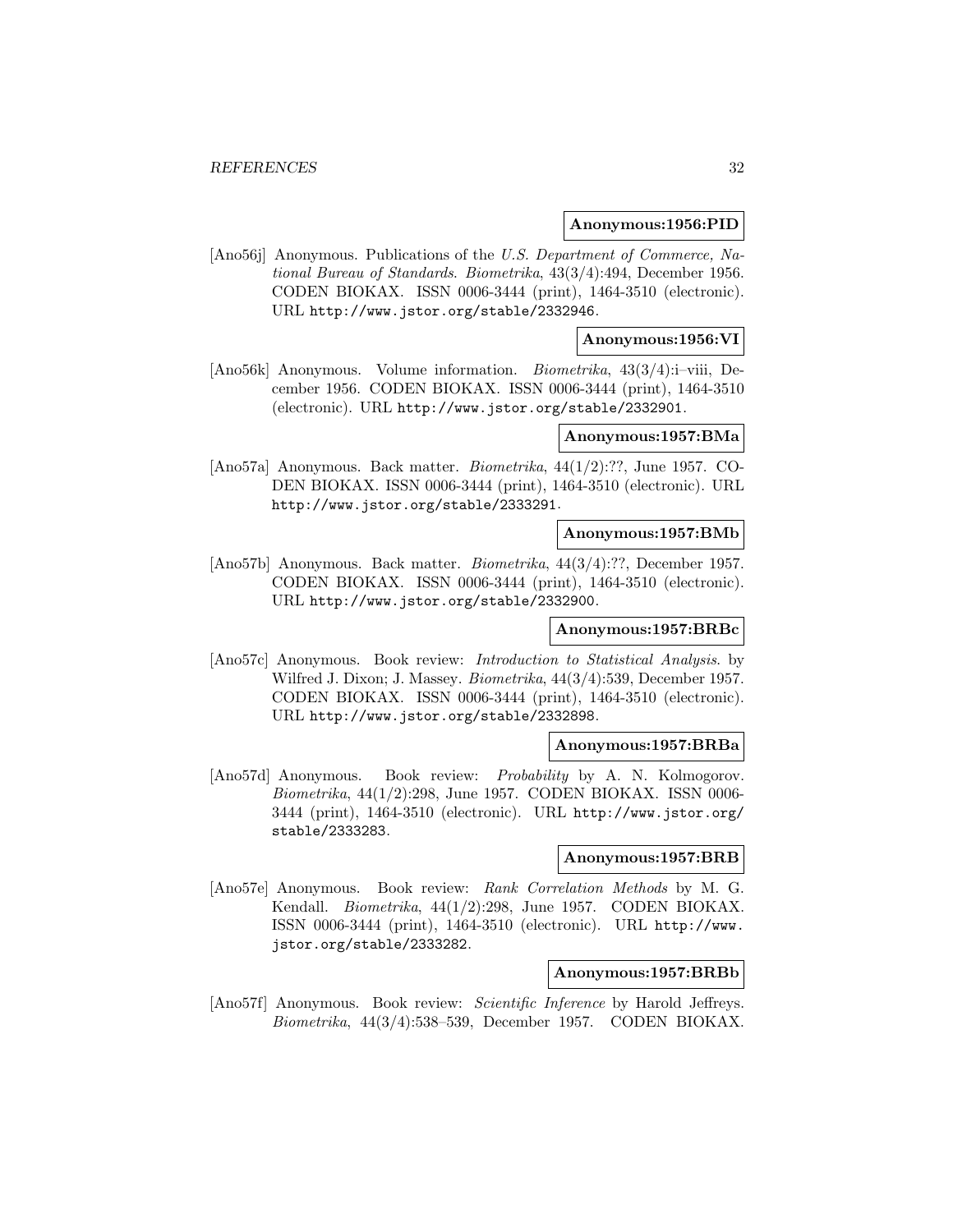ISSN 0006-3444 (print), 1464-3510 (electronic). URL http://www. jstor.org/stable/2332897.

#### **Anonymous:1957:FMa**

[Ano57g] Anonymous. Front matter. Biometrika, 44(1/2):??, June 1957. CO-DEN BIOKAX. ISSN 0006-3444 (print), 1464-3510 (electronic). URL http://www.jstor.org/stable/2333235.

## **Anonymous:1957:FMb**

[Ano57h] Anonymous. Front matter. *Biometrika*,  $44(3/4)$ :??, December 1957. CODEN BIOKAX. ISSN 0006-3444 (print), 1464-3510 (electronic). URL http://www.jstor.org/stable/2332862.

## **Anonymous:1957:OBRa**

[Ano57i] Anonymous. Other books received. Biometrika, 44(1/2):302, June 1957. CODEN BIOKAX. ISSN 0006-3444 (print), 1464-3510 (electronic). URL http://www.jstor.org/stable/2333290.

#### **Anonymous:1957:OBRb**

[Ano57j] Anonymous. Other books received. Biometrika, 44(3/4):540, December 1957. CODEN BIOKAX. ISSN 0006-3444 (print), 1464-3510 (electronic). URL http://www.jstor.org/stable/2332899.

#### **Anonymous:1957:PID**

[Ano57k] Anonymous. Publications of the U.S. Department of Commerce, National Bureau of Standards. Biometrika, 44(1/2):300–301, June 1957. CODEN BIOKAX. ISSN 0006-3444 (print), 1464-3510 (electronic). URL http://www.jstor.org/stable/2333288.

## **Anonymous:1957:PMI**

[Ano57l] Anonymous. Publications of the Mathematical Institute of the Hungarian Academy of Sciences. Biometrika, 44(1/2):299, June 1957. CO-DEN BIOKAX. ISSN 0006-3444 (print), 1464-3510 (electronic). URL http://www.jstor.org/stable/2333286.

#### **Anonymous:1957:VI**

[Ano57m] Anonymous. Volume information. Biometrika, 44(3/4):i–viii, December 1957. CODEN BIOKAX. ISSN 0006-3444 (print), 1464-3510 (electronic). URL http://www.jstor.org/stable/2332861.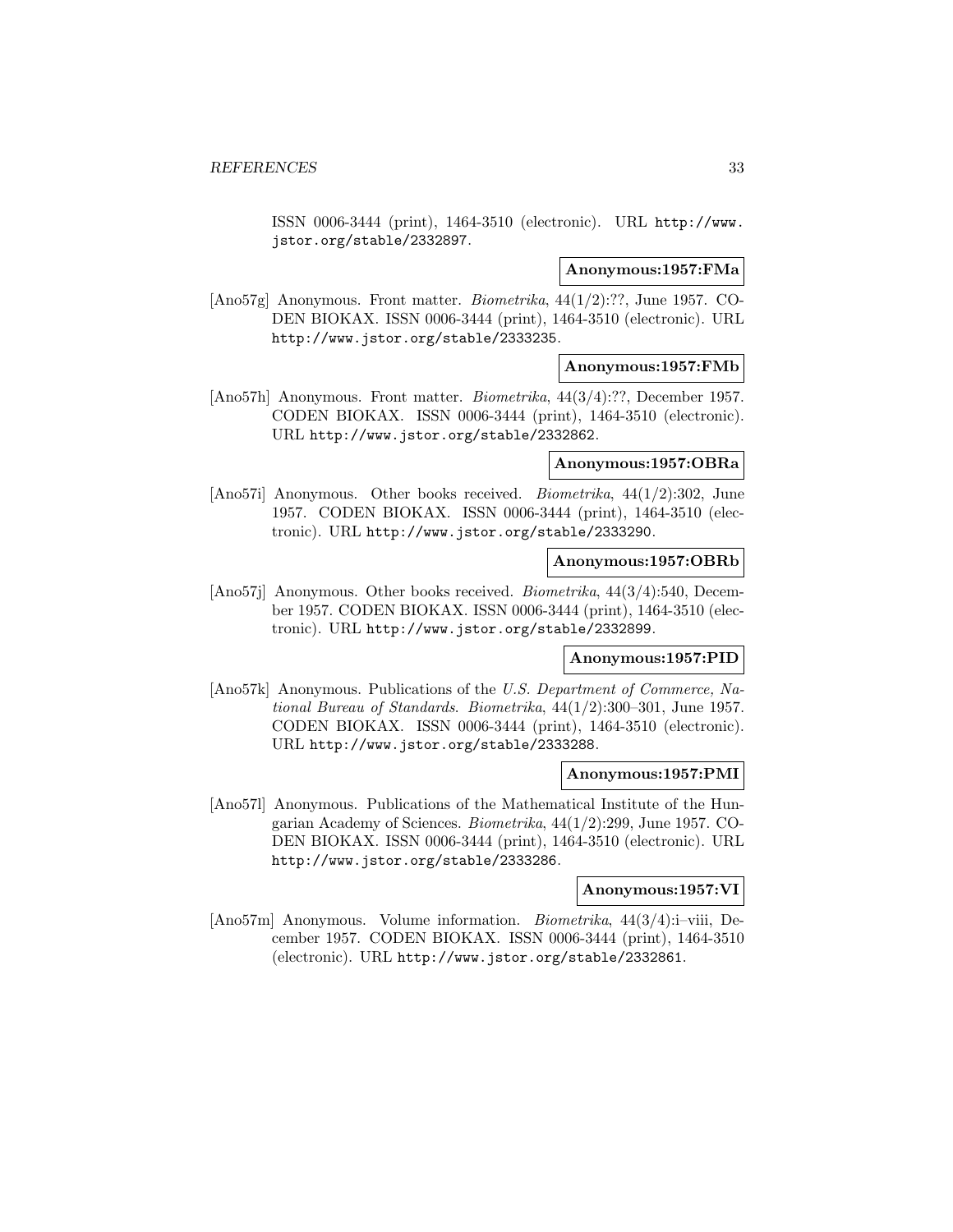#### **Anonymous:1958:BMa**

[Ano58a] Anonymous. Back matter. Biometrika, 45(1/2):??, June 1958. CO-DEN BIOKAX. ISSN 0006-3444 (print), 1464-3510 (electronic). URL http://www.jstor.org/stable/2333088.

#### **Anonymous:1958:BMb**

[Ano58b] Anonymous. Back matter. Biometrika, 45(3/4):??, December 1958. CODEN BIOKAX. ISSN 0006-3444 (print), 1464-3510 (electronic). URL http://www.jstor.org/stable/2333234.

## **Anonymous:1958:FMa**

[Ano58c] Anonymous. Front matter. Biometrika, 45(1/2):??, June 1958. CO-DEN BIOKAX. ISSN 0006-3444 (print), 1464-3510 (electronic). URL http://www.jstor.org/stable/2333040.

## **Anonymous:1958:FMb**

[Ano58d] Anonymous. Front matter. Biometrika, 45(3/4):??, December 1958. CODEN BIOKAX. ISSN 0006-3444 (print), 1464-3510 (electronic). URL http://www.jstor.org/stable/2333179.

## **Anonymous:1958:NRB**

[Ano58e] Anonymous. Note regarding bibliography of nonparametric statistics and related topics. Biometrika, 45(3/4):599, December 1958. CODEN BIOKAX. ISSN 0006-3444 (print), 1464-3510 (electronic). URL http: //www.jstor.org/stable/2333232.

#### **Anonymous:1958:OBRa**

[Ano58f] Anonymous. Other books received. Biometrika, 45(1/2):290, June 1958. CODEN BIOKAX. ISSN 0006-3444 (print), 1464-3510 (electronic). URL http://www.jstor.org/stable/2333084.

## **Anonymous:1958:OBRb**

[Ano58g] Anonymous. Other books received. Biometrika, 45(3/4):600, December 1958. CODEN BIOKAX. ISSN 0006-3444 (print), 1464-3510 (electronic). URL http://www.jstor.org/stable/2333233.

## **Anonymous:1958:VI**

[Ano58h] Anonymous. Volume information. *Biometrika*, 45(3/4):i–viii, December 1958. CODEN BIOKAX. ISSN 0006-3444 (print), 1464-3510 (electronic). URL http://www.jstor.org/stable/2333178.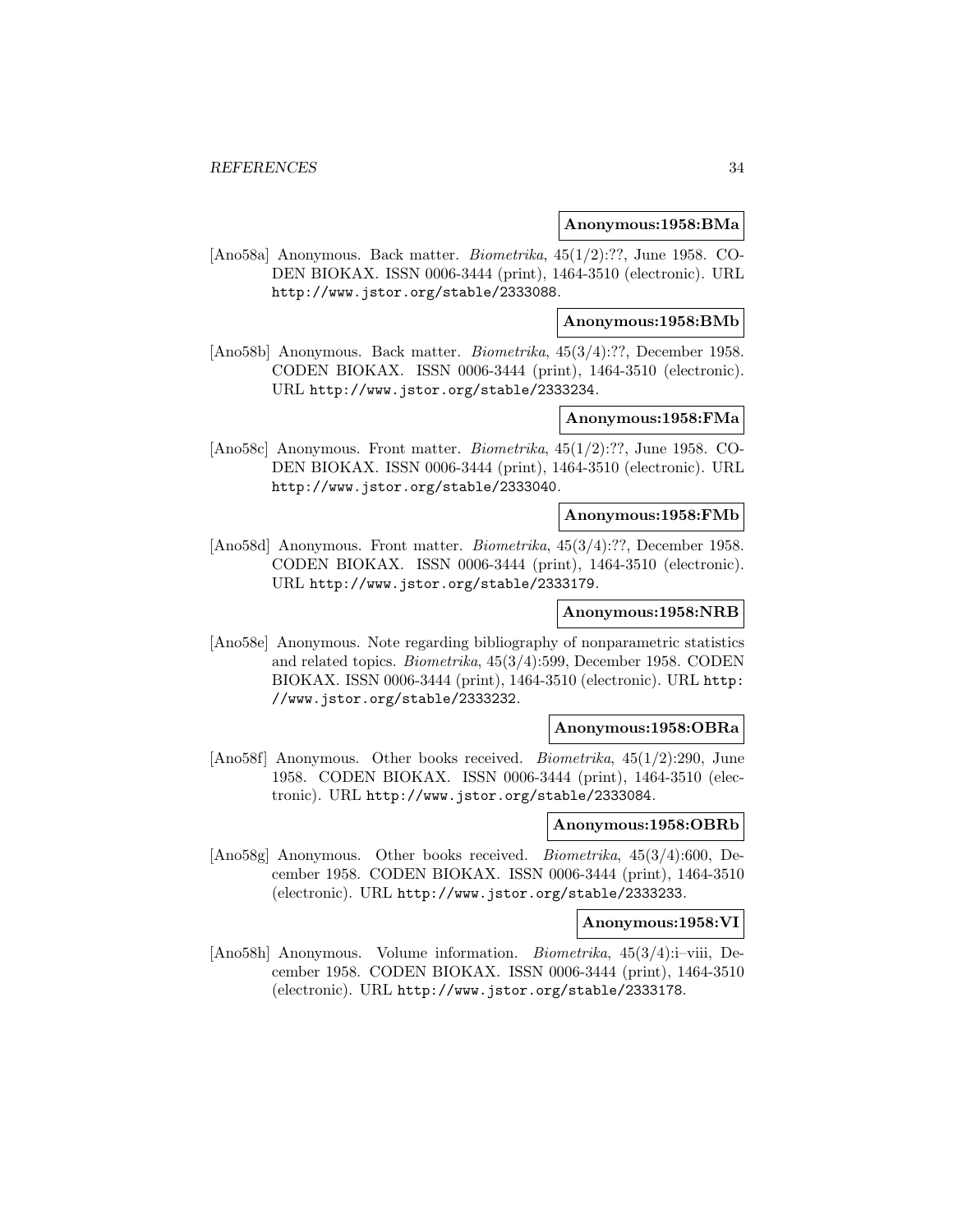#### **Anonymous:1959:BMa**

[Ano59a] Anonymous. Back matter. Biometrika, 46(1/2):??, June 1959. CO-DEN BIOKAX. ISSN 0006-3444 (print), 1464-3510 (electronic). URL http://www.jstor.org/stable/2332860.

#### **Anonymous:1959:BMb**

[Ano59b] Anonymous. Back matter. Biometrika, 46(3/4):??, December 1959. CODEN BIOKAX. ISSN 0006-3444 (print), 1464-3510 (electronic). URL http://www.jstor.org/stable/2333571.

## **Anonymous:1959:FMa**

[Ano59c] Anonymous. Front matter. Biometrika, 46(1/2):??, June 1959. CO-DEN BIOKAX. ISSN 0006-3444 (print), 1464-3510 (electronic). URL http://www.jstor.org/stable/2332803.

## **Anonymous:1959:FMb**

[Ano59d] Anonymous. Front matter. *Biometrika*,  $46(3/4)$ :??, December 1959. CODEN BIOKAX. ISSN 0006-3444 (print), 1464-3510 (electronic). URL http://www.jstor.org/stable/2333524.

## **Anonymous:1959:NRS**

[Ano59e] Anonymous. Note regarding statistical research monographs. Biometrika, 46(1/2):264, June 1959. CODEN BIOKAX. ISSN 0006- 3444 (print), 1464-3510 (electronic). URL http://www.jstor.org/ stable/2332834.

#### **Anonymous:1959:OBRa**

[Ano59f] Anonymous. Other books received. *Biometrika*, 46(1/2):277–278, June 1959. CODEN BIOKAX. ISSN 0006-3444 (print), 1464-3510 (electronic). URL http://www.jstor.org/stable/2332855.

## **Anonymous:1959:OBRb**

[Ano59g] Anonymous. Other books received. Biometrika, 46(3/4):501, December 1959. CODEN BIOKAX. ISSN 0006-3444 (print), 1464-3510 (electronic). URL http://www.jstor.org/stable/2333567.

## **Anonymous:1959:VI**

[Ano59h] Anonymous. Volume information. Biometrika, 46(3/4):i–viii, December 1959. CODEN BIOKAX. ISSN 0006-3444 (print), 1464-3510 (electronic). URL http://www.jstor.org/stable/2333523.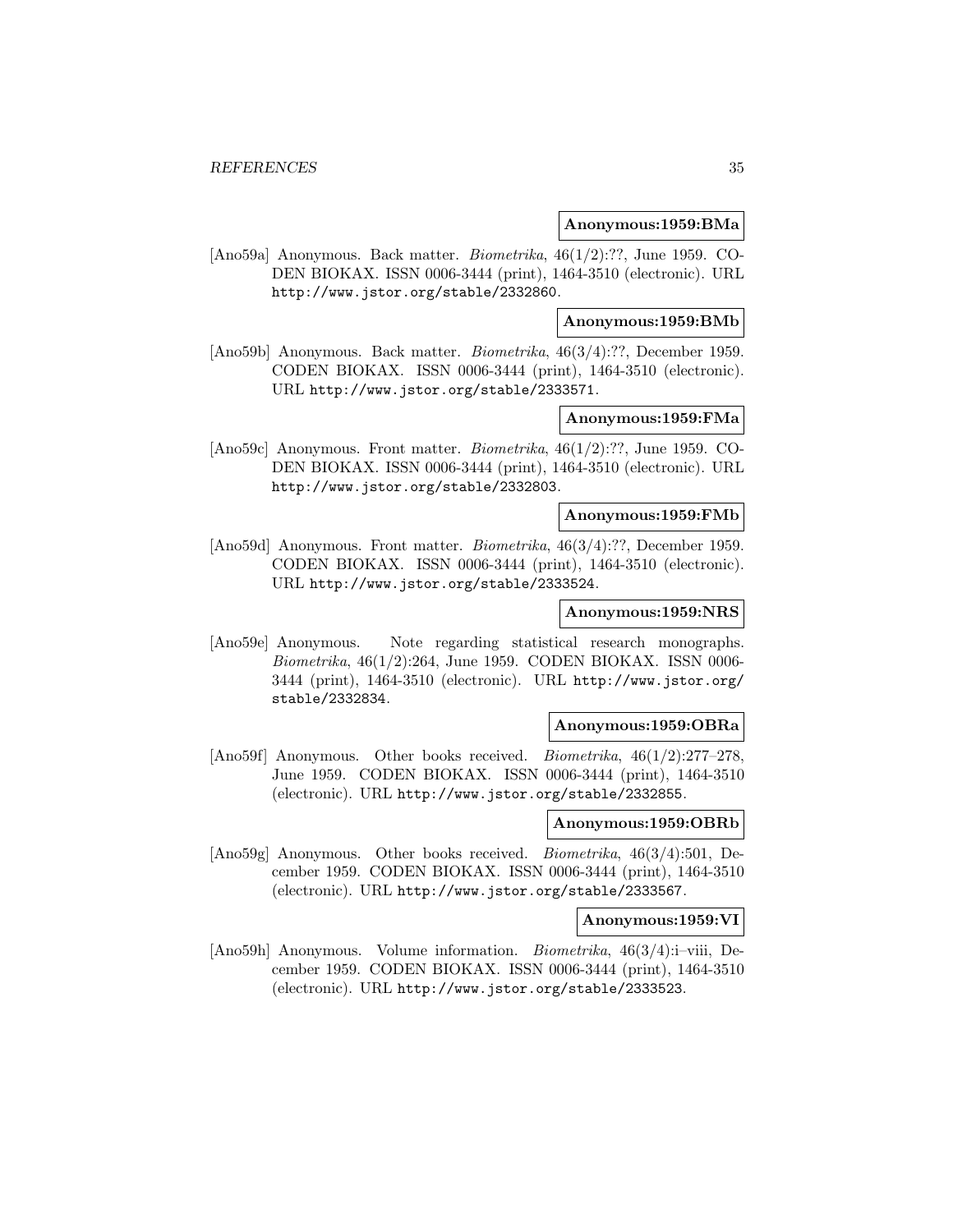#### **Anonymous:1960:CWM**

[Ano60] Anonymous. Corrigenda: Wahrscheinlichkeitsrechnung und Mathematische Statistik. Biometrika, 47(1/2):216, June 1960. CODEN BIOKAX. ISSN 0006-3444 (print), 1464-3510 (electronic). URL http: //www.jstor.org/stable/2332997. See [Ela59].

#### **Anscombe:1950:STN**

[Ans50] F. J. Anscombe. Sampling theory of the negative binomial and logarithmic series distributions. Biometrika, 37(3/4):358–382, December 1950. CODEN BIOKAX. ISSN 0006-3444 (print), 1464-3510 (electronic). URL http://www.jstor.org/stable/2332388.

#### **Anscombe:1956:EBR**

[Ans56] F. J. Anscombe. On estimating binomial response relations. Biometrika, 43(3/4):461–464, December 1956. CODEN BIOKAX. ISSN 0006-3444 (print), 1464-3510 (electronic). URL http://www. jstor.org/stable/2332926.

## **Anscombe:1957:DFA**

[Ans57] F. J. Anscombe. Dependence of the fiducial argument on the sampling rule. Biometrika, 44(3/4):464–469, December 1957. CODEN BIOKAX. ISSN 0006-3444 (print), 1464-3510 (electronic). URL http: //www.jstor.org/stable/2332877.

## **Anscombe:1958:BRB**

[Ans58] F. J. Anscombe. Book review: A Course in Multivariate Analysis, by M. G. Kendall; An Introduction to Multivariate Statistical Analysis. by T. W. Anderson; Some Aspects of Multivariate Analysis. by S. N. Roy. Biometrika, 45(3/4):594–595, December 1958. CODEN BIOKAX. ISSN 0006-3444 (print), 1464-3510 (electronic). URL http: //www.jstor.org/stable/2333223.

#### **Anscombe:1954:STB**

[AP54] F. J. Anscombe and E. S. Page. Sequential tests for binomial and exponential populations. Biometrika, 41(1/2):252–253, June 1954. CO-DEN BIOKAX. ISSN 0006-3444 (print), 1464-3510 (electronic). URL http://www.jstor.org/stable/2333020.

#### **Archbold:1958:BRB**

[Arc58] J. W. Archbold. Book review: *Linear Algebra for Undergraduates*, by D. C. Murdoch. Biometrika, 45(3/4):598–599, December 1958. CO-DEN BIOKAX. ISSN 0006-3444 (print), 1464-3510 (electronic). URL http://www.jstor.org/stable/2333230.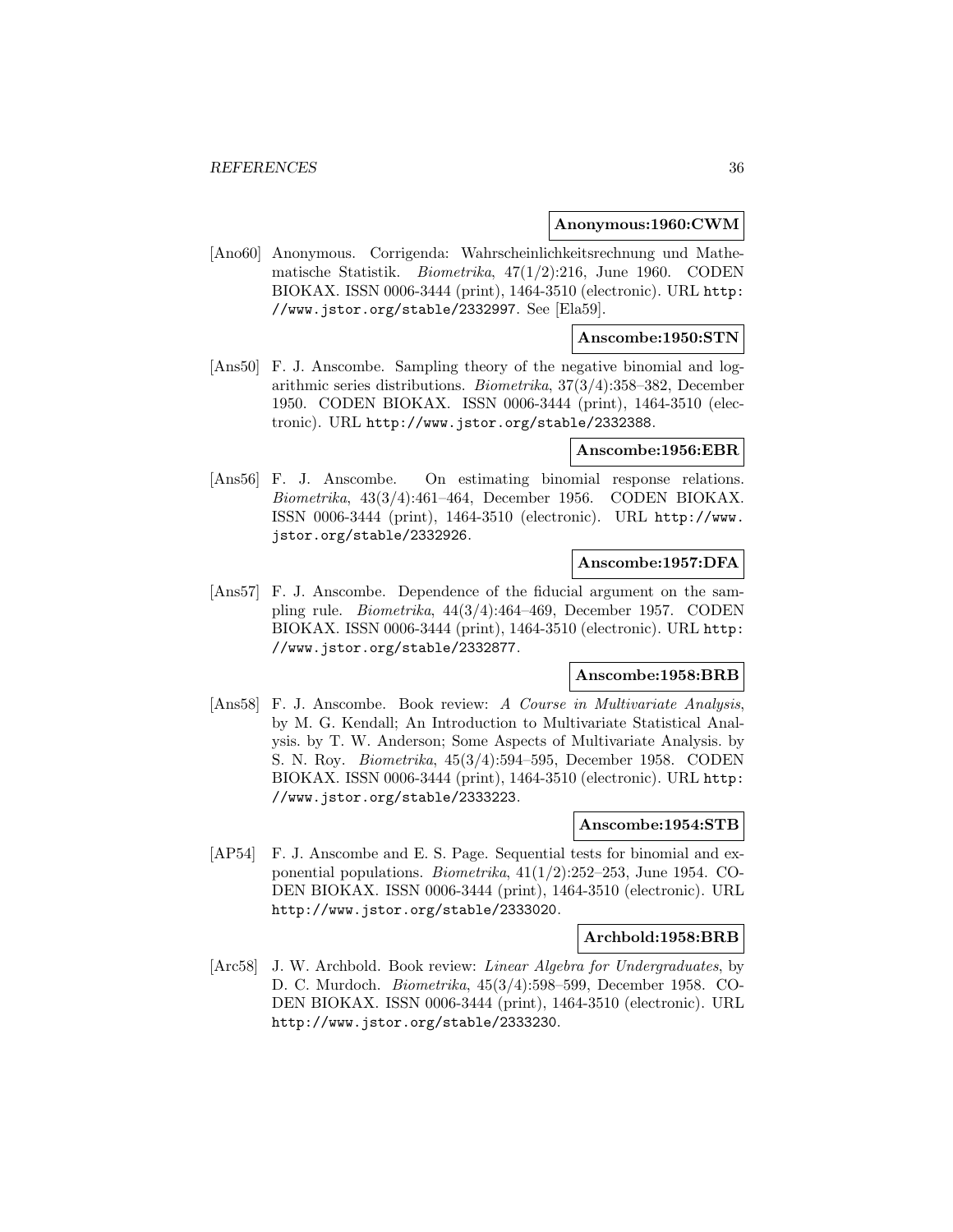### **Armitage:1954:BRB**

[Arm54] P. Armitage. Book review: Elementary Medical Statistics by D. Mainland. Biometrika, 41(1/2):281, June 1954. CODEN BIOKAX. ISSN 0006-3444 (print), 1464-3510 (electronic). URL http://www.jstor. org/stable/2333029.

## **Armsen:1955:TST**

[Arm55] P. Armsen. Tables for significance tests of  $2 \times 2$  contingency tables. Biometrika, 42(3/4):494–511, December 1955. CODEN BIOKAX. ISSN 0006-3444 (print), 1464-3510 (electronic). URL http://www. jstor.org/stable/2333395.

### **Armitage:1957:RSP**

[Arm57] P. Armitage. Restricted sequential procedures. Biometrika, 44(1/2):9– 26, June 1957. CODEN BIOKAX. ISSN 0006-3444 (print), 1464-3510 (electronic). URL http://www.jstor.org/stable/2333237.

### **Armitage:1958:NSS**

[Arm58] P. Armitage. Numerical studies in the sequential estimation of a binomial parameter. Biometrika, 45(1/2):1–15, June 1958. CODEN BIOKAX. ISSN 0006-3444 (print), 1464-3510 (electronic). URL http: //www.jstor.org/stable/2333041.

# **Aroian:1950:LSI**

[Aro50] Leo A. Aroian. On the levels of significance of the incomplete beta function and the F-distributions. Biometrika, 37(3/4):219–223, December 1950. CODEN BIOKAX. ISSN 0006-3444 (print), 1464-3510 (electronic). URL http://www.jstor.org/stable/2332374.

#### **Arbous:1954:NTA**

[AS54] A. G. Arbous and H. S. Sichel. New techniques for the analysis of absenteeism data. Biometrika, 41(1/2):77–90, June 1954. CODEN BIOKAX. ISSN 0006-3444 (print), 1464-3510 (electronic). URL http: //www.jstor.org/stable/2333007.

## **Aitchison:1957:GPA**

[AS57] J. Aitchison and S. D. Silvey. The generalization of probit analysis to the case of multiple responses. *Biometrika*,  $44(1/2):131-140$ , June 1957. CODEN BIOKAX. ISSN 0006-3444 (print), 1464-3510 (electronic). URL http://www.jstor.org/stable/2333245.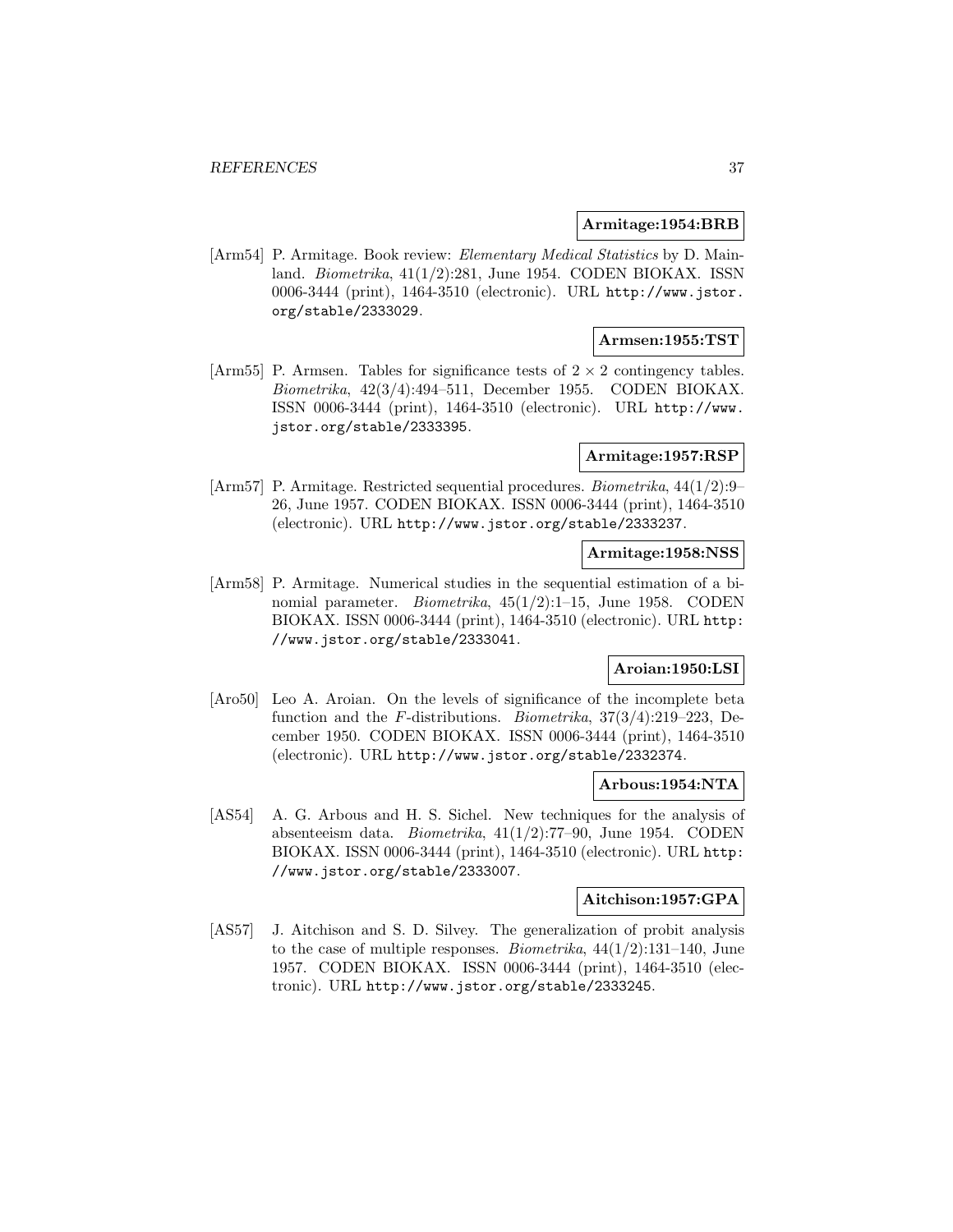### **Ashford:1958:QRM**

[Ash58] J. R. Ashford. Quantal responses to mixtures of poisons under conditions of simple similar action — the analysis of uncontrolled data. Biometrika, 45(1/2):74–88, June 1958. CODEN BIOKAX. ISSN 0006- 3444 (print), 1464-3510 (electronic). URL http://www.jstor.org/ stable/2333047.

### **Bailey:1950:SSE**

[Bai50] Norman T. J. Bailey. A simple stochastic epidemic. Biometrika, 37(3/4):193–202, December 1950. CODEN BIOKAX. ISSN 0006- 3444 (print), 1464-3510 (electronic). URL http://www.jstor.org/ stable/2332371.

# **Bailey:1951:ESM**

[Bai51] Norman T. J. Bailey. On estimating the size of mobile populations from recapture data. Biometrika, 38(3/4):293–306, December 1951. CODEN BIOKAX. ISSN 0006-3444 (print), 1464-3510 (electronic). URL http://www.jstor.org/stable/2332575.

# **Bailey:1953:TSG**

[Bai53a] Norman T. J. Bailey. The total size of a general stochastic epidemic. Biometrika, 40(1/2):177–185, June 1953. CODEN BIOKAX. ISSN 0006-3444 (print), 1464-3510 (electronic). URL http://www.jstor. org/stable/2333107.

## **Bailey:1953:UCB**

[Bai53b] Norman T. J. Bailey. The use of chain-binomials with a variable chance of infection for the analysis of intra-household epidemics. Biometrika, 40(3/4):279–286, December 1953. CODEN BIOKAX. ISSN 0006- 3444 (print), 1464-3510 (electronic). URL http://www.jstor.org/ stable/2333346.

## **Bailey:1956:ELIa**

[Bai56a] Norman T. J. Bailey. On estimating the latent and infectious periods of measles: I. Families with two susceptibles only. Biometrika, 43(1/2): 15–22, June 1956. CODEN BIOKAX. ISSN 0006-3444 (print), 1464- 3510 (electronic). URL http://www.jstor.org/stable/2333574.

## **Bailey:1956:ELIb**

[Bai56b] Norman T. J. Bailey. On estimating the latent and infectious periods of measles: II. Families with three or more susceptibles. Biometrika,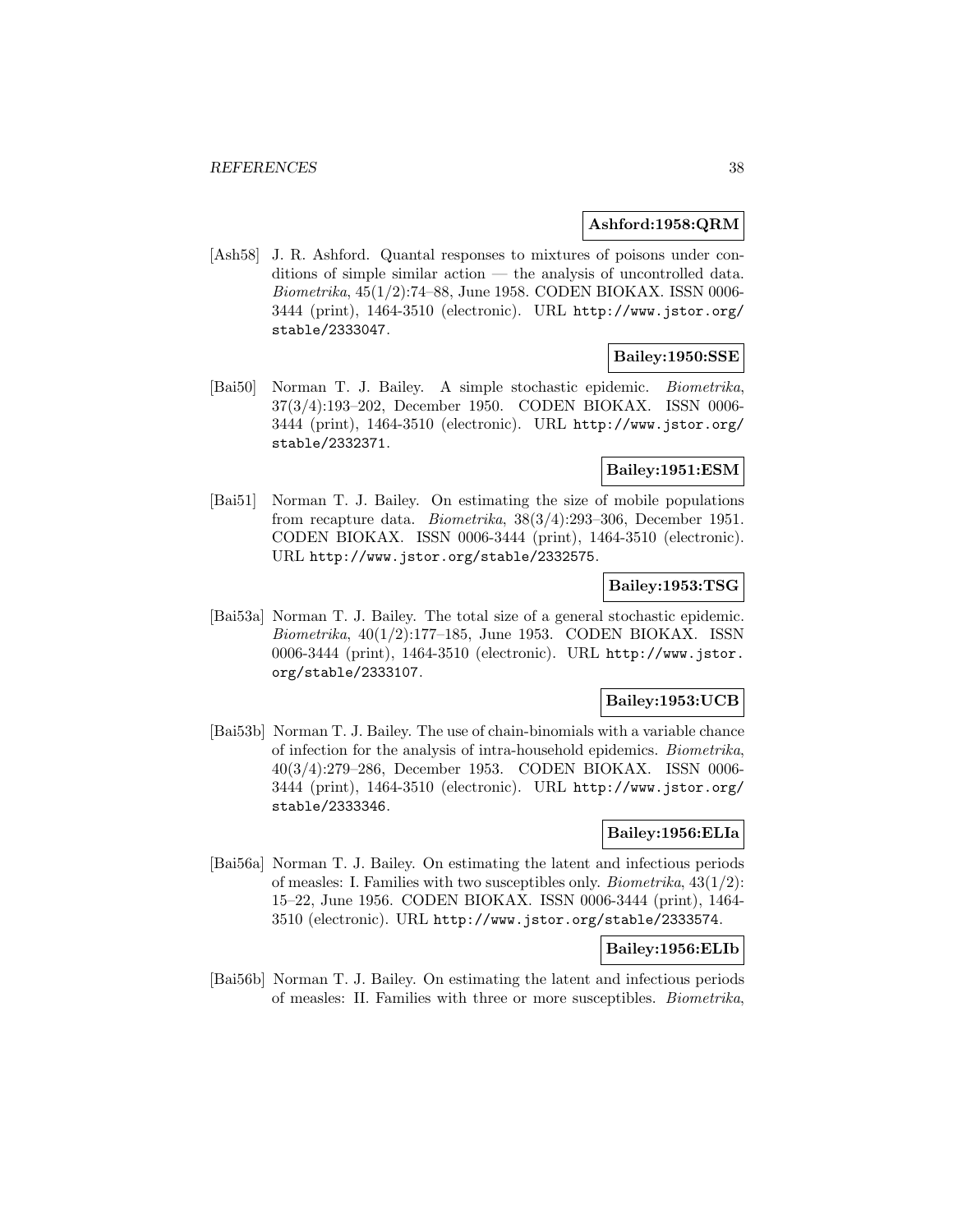43(3/4):322–331, December 1956. CODEN BIOKAX. ISSN 0006- 3444 (print), 1464-3510 (electronic). URL http://www.jstor.org/ stable/2332910.

# **Bailey:1956:STV**

[Bai56c] Norman T. J. Bailey. Significance tests for a variable chance of infection in chain-binomial theory. Biometrika, 43(3/4):332–336, December 1956. CODEN BIOKAX. ISSN 0006-3444 (print), 1464-3510 (electronic). URL http://www.jstor.org/stable/2332911.

## **Bailey:1958:BRB**

[Bai58] Norman T. J. Bailey. Book review: Statistical Exercises, by N. L. Johnson. Biometrika, 45(3/4):595–596, December 1958. CODEN BIOKAX. ISSN 0006-3444 (print), 1464-3510 (electronic). URL http://www. jstor.org/stable/2333224.

## **Baker:1950:PST**

[Bak50] A. G. Baker. Properties of some tests in sequential analysis. Biometrika, 37(3/4):334–346, December 1950. CODEN BIOKAX. ISSN 0006-3444 (print), 1464-3510 (electronic). URL http://www. jstor.org/stable/2332386.

## **Banerjee:1950:HBI**

[Ban50] K. S. Banerjee. How balanced incomplete block designs May be made to furnish orthogonal estimates in weighing designs. Biometrika, 37(1/2):50–58, June 1950. CODEN BIOKAX. ISSN 0006-3444 (print), 1464-3510 (electronic). URL http://www.jstor.org/ stable/2332146.

#### **Banerjee:1951:SOP**

[Ban51] K. S. Banerjee. Some observations on the practical aspects of weighing designs. Biometrika, 38(1/2):248–251, June 1951. CODEN BIOKAX. ISSN 0006-3444 (print), 1464-3510 (electronic). URL http://www. jstor.org/stable/2332330.

# **Banks:1958:BRB**

[Ban58] Charlotte Banks. Book review: Psychological Tests and Personnel Decisions, by L. T. Cronbach; G. C. Gleser. Biometrika, 45(1/2):284– 286, June 1958. CODEN BIOKAX. ISSN 0006-3444 (print), 1464-3510 (electronic). URL http://www.jstor.org/stable/2333075.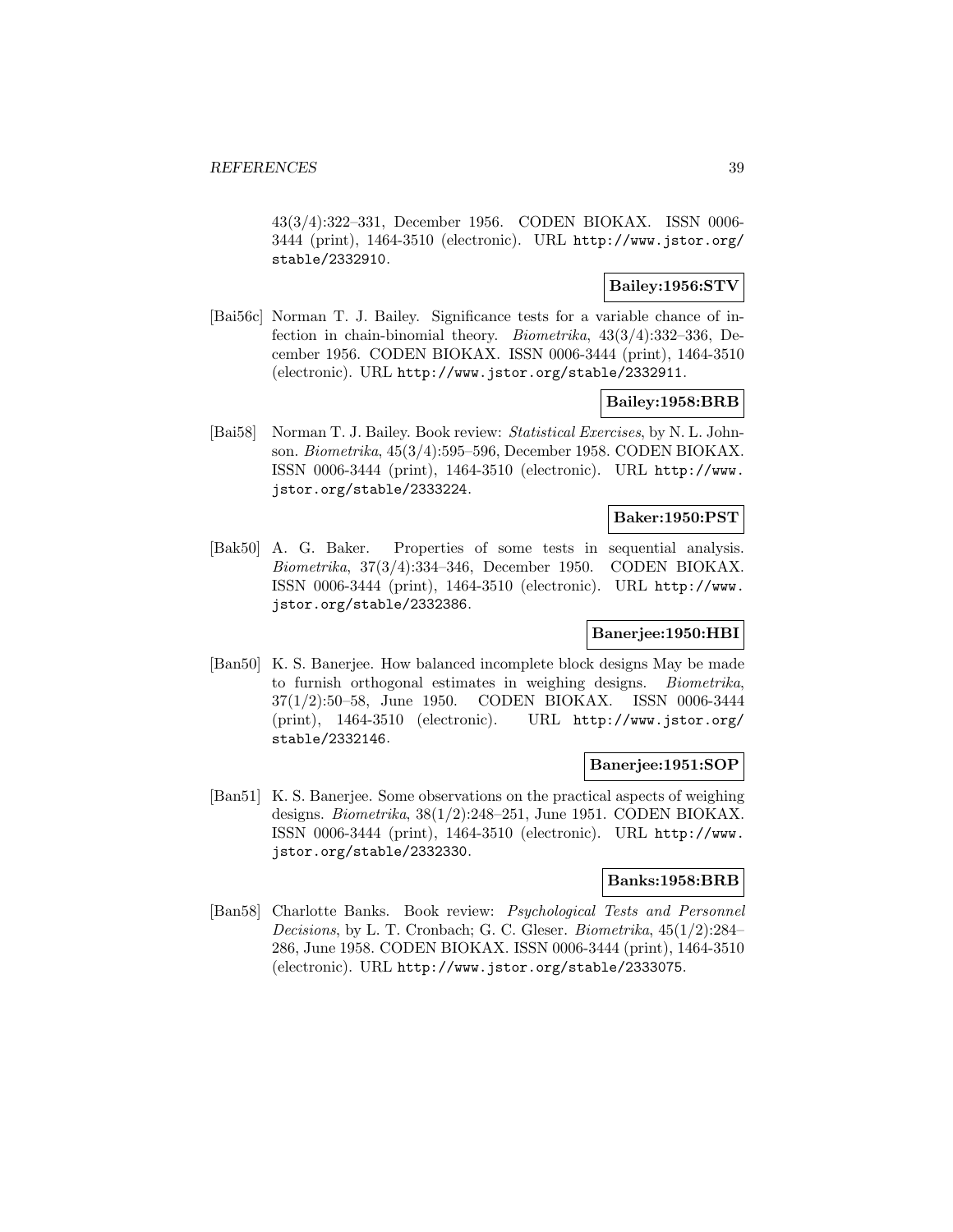### **Barnard:1950:FBT**

[Bar50a] G. A. Barnard. On the Fisher-Behrens test. Biometrika, 37(3/4):203– 207, December 1950. CODEN BIOKAX. ISSN 0006-3444 (print), 1464- 3510 (electronic). URL http://www.jstor.org/stable/2332372.

### **Bartlett:1950:PAC**

[Bar50b] M. S. Bartlett. Periodogram analysis and continuous spectra. Biometrika, 37(1/2):1–16, June 1950. CODEN BIOKAX. ISSN 0006- 3444 (print), 1464-3510 (electronic). URL http://www.jstor.org/ stable/2332141.

# **Bartlett:1951:ESA**

[Bar51] M. S. Bartlett. The effect of standardization on a  $\chi^2$  approximation in factor analysis. Biometrika, 38(3/4):337–344, December 1951. CO-DEN BIOKAX. ISSN 0006-3444 (print), 1464-3510 (electronic). URL http://www.jstor.org/stable/2332580. With an appendix by W. Ledermann.

# **Barnard:1952:FJC**

[Bar52a] G. A. Barnard. The frequency justification of certain sequential tests. Biometrika, 39(1/2):144–150, April 1952. CODEN BIOKAX. ISSN 0006-3444 (print), 1464-3510 (electronic). URL http://www.jstor. org/stable/2332473.

## **Bartlett:1952:STT**

[Bar52b] M. S. Bartlett. A sampling test of the  $\chi^2$  theory for probability chains. Biometrika, 39(1/2):118–121, April 1952. CODEN BIOKAX. ISSN 0006-3444 (print), 1464-3510 (electronic). URL http://www.jstor. org/stable/2332469.

### **Bartlett:1952:SSO**

[Bar52c] M. S. Bartlett. The statistical significance of odd bits of information. Biometrika, 39(3/4):228–237, December 1952. CODEN BIOKAX. ISSN 0006-3444 (print), 1464-3510 (electronic). URL http://www. jstor.org/stable/2334019.

## **Barnard:1953:BRB**

[Bar53a] G. A. Barnard. Book review: Statistical Decision Functions, by A. Wald. Biometrika, 40(3/4):475–477, December 1953. CODEN BIOKAX. ISSN 0006-3444 (print), 1464-3510 (electronic). URL http: //www.jstor.org/stable/2333373.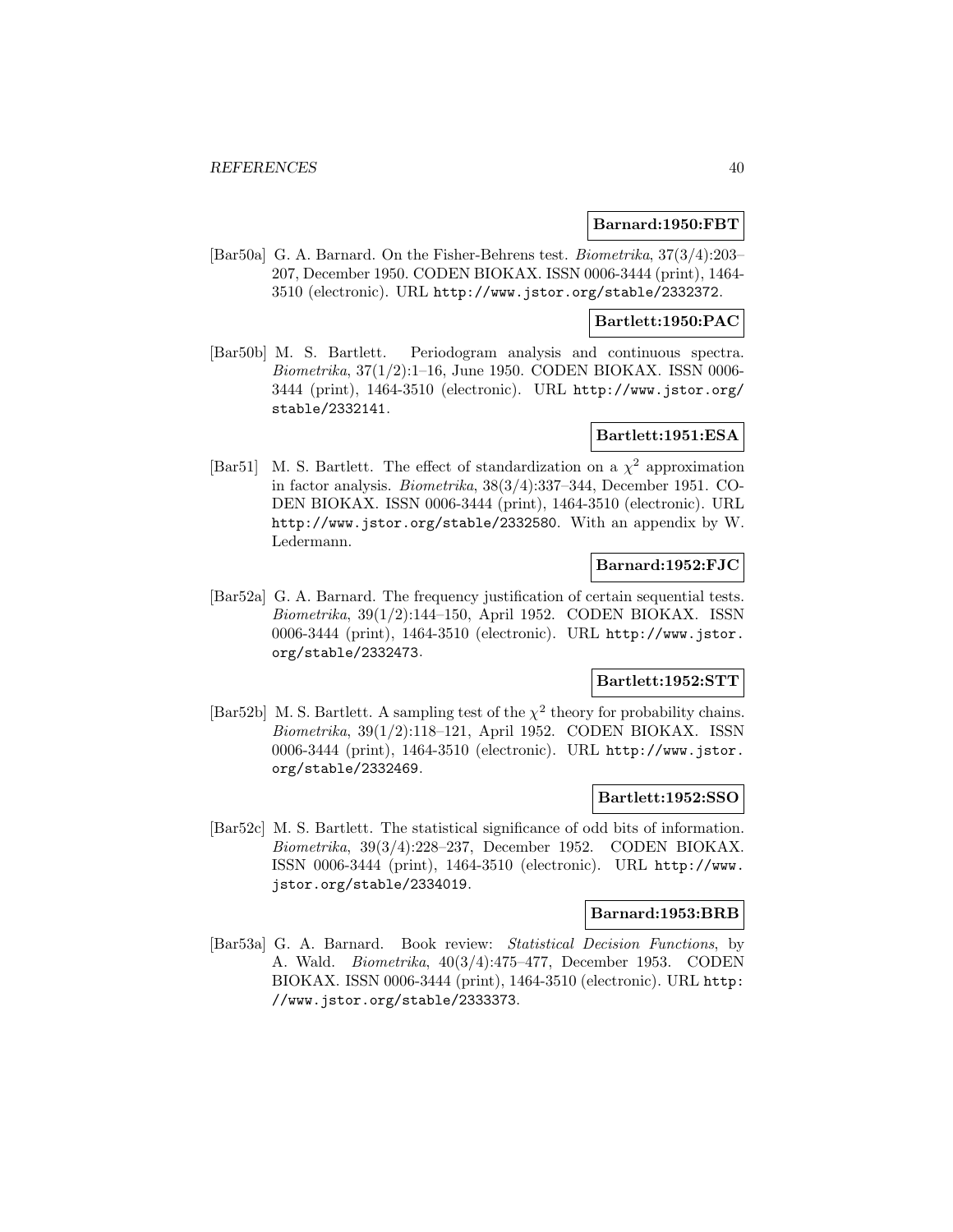#### **Barnard:1953:FJS**

[Bar53b] G. A. Barnard. The frequency justification of sequential tests addendum. Biometrika, 40(3/4):468–469, December 1953. CODEN BIOKAX. ISSN 0006-3444 (print), 1464-3510 (electronic). URL http: //www.jstor.org/stable/2333368.

## **Barnard:1953:TIB**

[Bar53c] G. A. Barnard. Time intervals between accidents – a note on Maguire, Pearson and Wynn's paper. *Biometrika*,  $40(1/2):212-213$ , June 1953. CODEN BIOKAX. ISSN 0006-3444 (print), 1464-3510 (electronic). URL http://www.jstor.org/stable/2333109.

### **Bartlett:1953:ACIa**

[Bar53d] M. S. Bartlett. Approximate confidence intervals. Biometrika, 40(1/2): 12–19, June 1953. CODEN BIOKAX. ISSN 0006-3444 (print), 1464- 3510 (electronic). URL http://www.jstor.org/stable/2333091.

#### **Bartlett:1953:ACIb**

[Bar53e] M. S. Bartlett. Approximate confidence intervals. II. More than one unknown parameter. Biometrika, 40(3/4):306–317, December 1953. CODEN BIOKAX. ISSN 0006-3444 (print), 1464-3510 (electronic). URL http://www.jstor.org/stable/2333349.

## **Barnard:1954:SDF**

[Bar54a] G. A. Barnard. Simplified decision functions. Biometrika, 41(1/2):241– 251, June 1954. CODEN BIOKAX. ISSN 0006-3444 (print), 1464-3510 (electronic). URL http://www.jstor.org/stable/2333019.

#### **Bartholomew:1954:NUS**

[Bar54b] D. J. Bartholomew. Note on the use of Sherman's statistic as a test for randomness. Biometrika, 41(3/4):556–558, December 1954. CODEN BIOKAX. ISSN 0006-3444 (print), 1464-3510 (electronic). URL http: //www.jstor.org/stable/2332738.

### **Bartlett:1955:ACI**

[Bar55a] M. S. Bartlett. Approximate confidence intervals: III. A bias correction. Biometrika, 42(1/2):201–204, June 1955. CODEN BIOKAX. ISSN 0006-3444 (print), 1464-3510 (electronic). URL http://www. jstor.org/stable/2333436.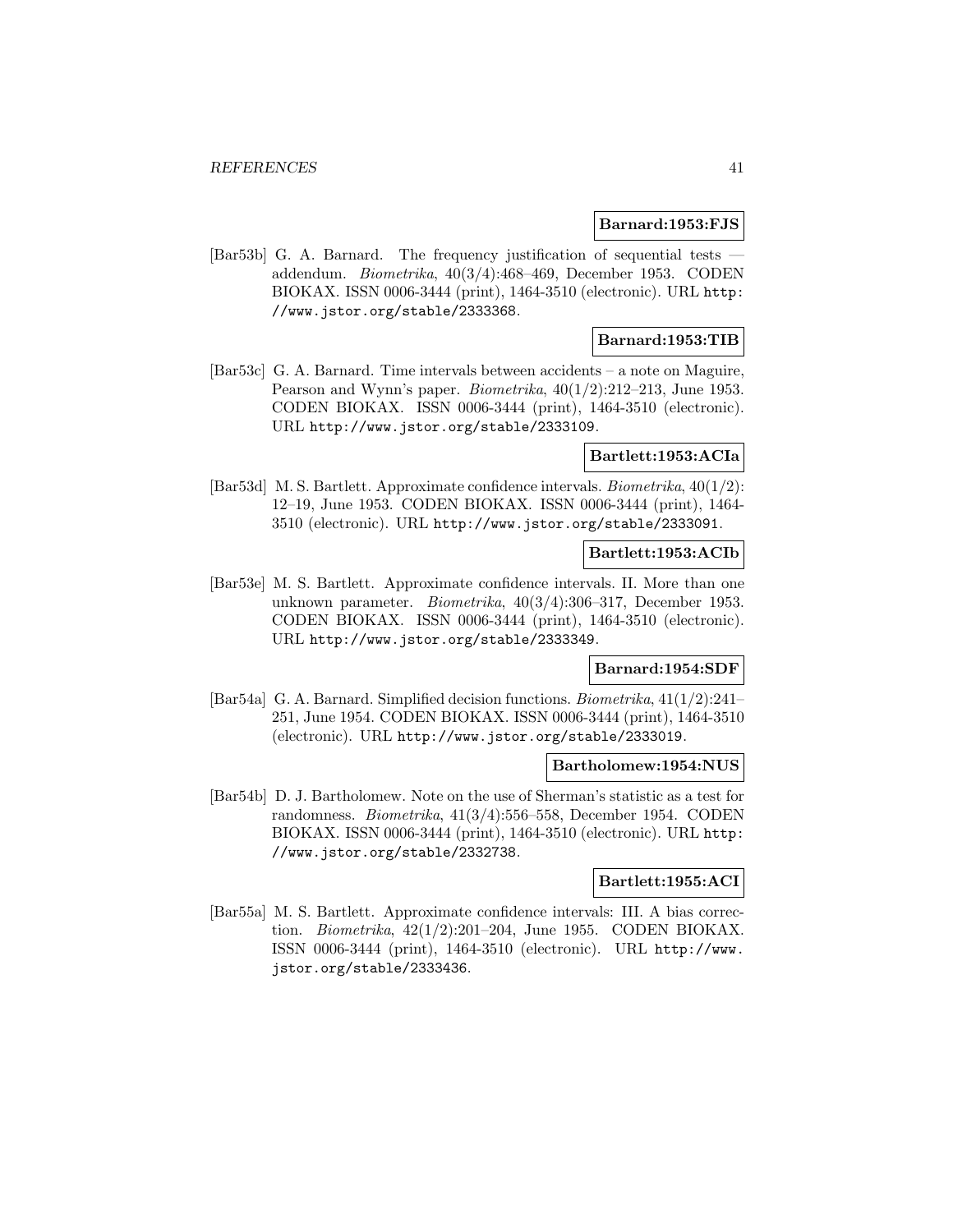#### **Barton:1955:BRB**

[Bar55b] D. E. Barton. Book review: Bessel Functions and Formulae, by W. G. Bickley. Biometrika, 42(1/2):275, June 1955. CODEN BIOKAX. ISSN 0006-3444 (print), 1464-3510 (electronic). URL http://www.jstor. org/stable/2333456.

# **Barnard:1956:BRB**

[Bar56a] G. A. Barnard. Book review: Decision Processes by R. M. Thrall; C. H. Coombs; R. L. Davis. Biometrika, 43(1/2):236–237, June 1956. CODEN BIOKAX. ISSN 0006-3444 (print), 1464-3510 (electronic). URL http://www.jstor.org/stable/2333606.

#### **Bartholomew:1956:STR**

[Bar56b] D. J. Bartholomew. A sequential test of randomness for events occurring in time or space. *Biometrika*,  $43(1/2):64-78$ , June 1956. CODEN BIOKAX. ISSN 0006-3444 (print), 1464-3510 (electronic). URL http: //www.jstor.org/stable/2333578.

## **Barton:1956:BRBa**

[Bar56c] D. E. Barton. Book review: Lectures on Functions of a Complex Variable by Wilfred Kaplan. Biometrika, 43(1/2):239, June 1956. CODEN BIOKAX. ISSN 0006-3444 (print), 1464-3510 (electronic). URL http: //www.jstor.org/stable/2333612.

## **Barton:1956:BRBb**

[Bar56d] D. E. Barton. Book review: Tafeln zum Vergleich zweier Stichproben mittels X-Test und Zeichentest (Tables for Comparing Two Samples by X-Test and Sign Test), by B. L. Van Der Waerden; E. Nievergelt. Biometrika, 43(3/4):493–494, December 1956. CODEN BIOKAX. ISSN 0006-3444 (print), 1464-3510 (electronic). URL http://www. jstor.org/stable/2332945.

# **Barton:1956:CDW**

[Bar56e] D. E. Barton. A class of distributions for which the maximumlikelihood estimator is unbiased and of minimum variance for all sample sizes. Biometrika, 43(1/2):200–202, June 1956. CODEN BIOKAX. ISSN 0006-3444 (print), 1464-3510 (electronic). URL http://www. jstor.org/stable/2333592.

### **Bartholomew:1957:TDE**

[Bar57a] D. J. Bartholomew. Testing for departure from the exponential distribution. Biometrika, 44(1/2):253–257, June 1957. CODEN BIOKAX.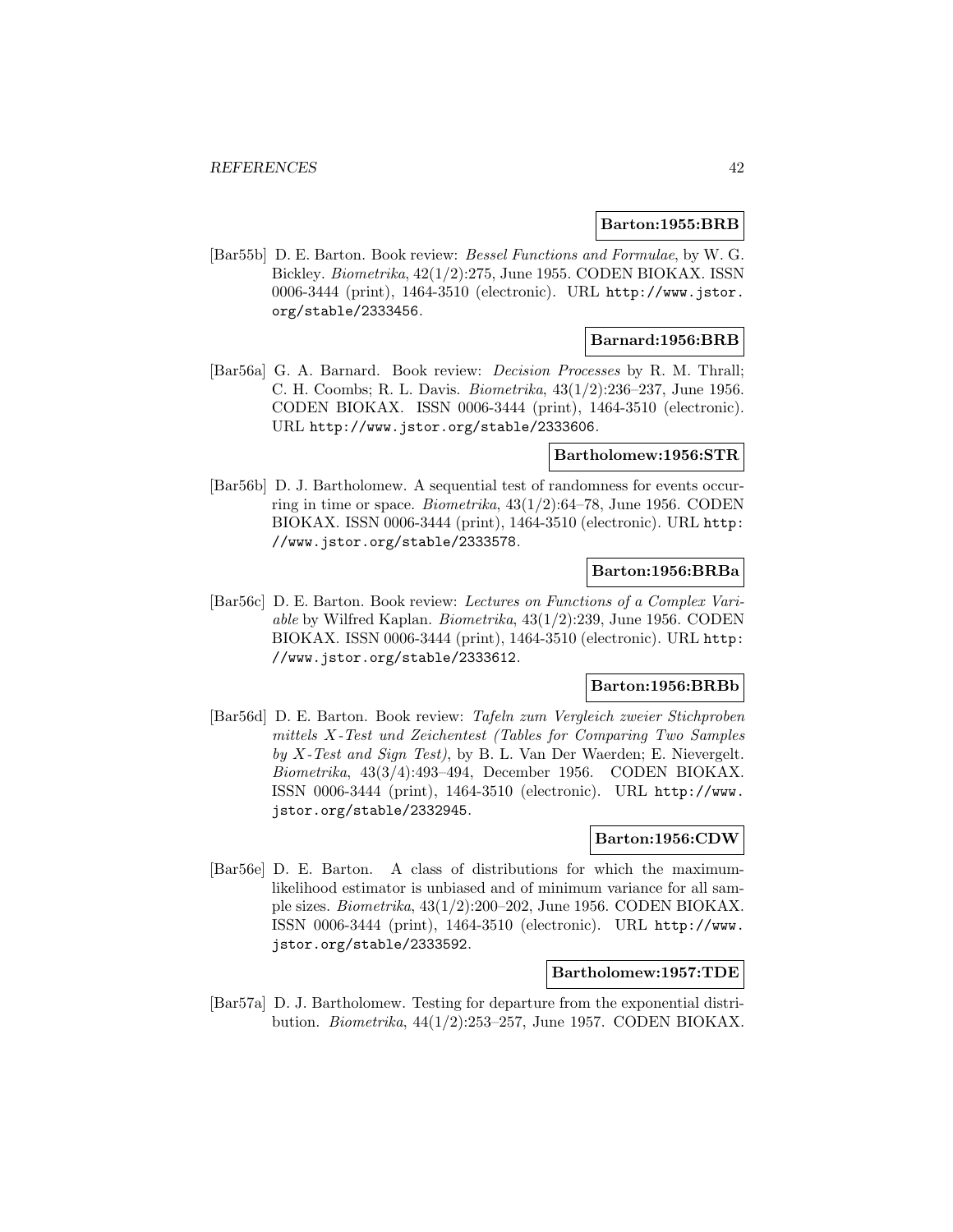ISSN 0006-3444 (print), 1464-3510 (electronic). URL http://www. jstor.org/stable/2333259.

## **Bartlett:1957:BRB**

[Bar57b] M. S. Bartlett. Book review: Statistical Methods and Scientific Inference by Ronald A. Fisher. *Biometrika*,  $44(1/2):293-295$ , June 1957. CODEN BIOKAX. ISSN 0006-3444 (print), 1464-3510 (electronic). URL http://www.jstor.org/stable/2333276.

## **Bartlett:1957:CDV**

[Bar57c] M. S. Bartlett. A comment on D. V. Lindley's statistical paradox. Biometrika, 44(3/4):533–534, December 1957. CODEN BIOKAX. ISSN 0006-3444 (print), 1464-3510 (electronic). URL http://www. jstor.org/stable/2332888.

## **Bartlett:1957:NTS**

[Bar57d] M. S. Bartlett. A note on tests of significance for linear functional relationships. Biometrika, 44(1/2):268–269, June 1957. CODEN BIOKAX. ISSN 0006-3444 (print), 1464-3510 (electronic). URL http: //www.jstor.org/stable/2333265.

# **Bartlett:1957:TMC**

[Bar57e] M. S. Bartlett. On theoretical models for competitive and predatory biological systems. Biometrika, 44(1/2):27–42, June 1957. CODEN BIOKAX. ISSN 0006-3444 (print), 1464-3510 (electronic). URL http: //www.jstor.org/stable/2333238.

## **Barton:1957:BRBa**

[Bar57f] D. E. Barton. Book review: *Einführung in die Mathematische Statis*tik by L. Schmetterer. Biometrika, 44(1/2):293, June 1957. CODEN BIOKAX. ISSN 0006-3444 (print), 1464-3510 (electronic). URL http: //www.jstor.org/stable/2333275.

### **Barton:1957:BRBb**

[Bar57g] D. E. Barton. Book review: Mathematische Statistik, by B. L. Van der Waerden. Biometrika, 44(3/4):536–537, December 1957. CODEN BIOKAX. ISSN 0006-3444 (print), 1464-3510 (electronic). URL http: //www.jstor.org/stable/2332893.

## **Barton:1958:BRBa**

[Bar58a] D. E. Barton. Book review: Petrographic Model Analysis–An Elementary Statistical Appraisal, by Felix Chayes. Biometrika, 45(3/4):591,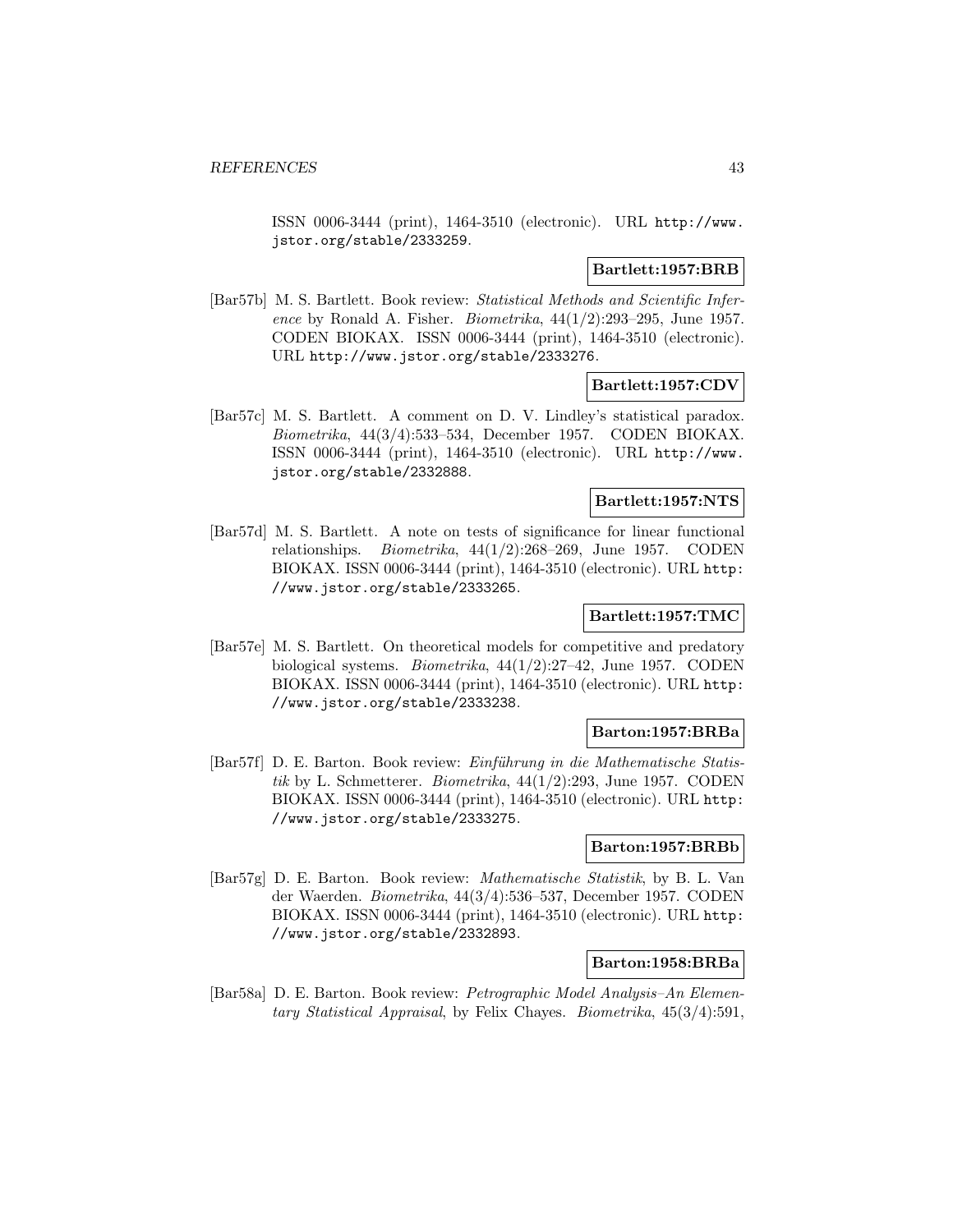December 1958. CODEN BIOKAX. ISSN 0006-3444 (print), 1464- 3510 (electronic). URL http://www.jstor.org/stable/2333217.

#### **Barton:1958:BRBc**

[Bar58b] D. E. Barton. Book review: Probability, An Intermediate Textbook, by M. T. L. Bizley. Biometrika, 45(3/4):593, December 1958. CODEN BIOKAX. ISSN 0006-3444 (print), 1464-3510 (electronic). URL http: //www.jstor.org/stable/2333221.

### **Barton:1958:BRBd**

[Bar58c] D. E. Barton. Book review: Statistika Metoder, by H. Hyrenius. Biometrika, 45(3/4):593–594, December 1958. CODEN BIOKAX. ISSN 0006-3444 (print), 1464-3510 (electronic). URL http://www. jstor.org/stable/2333222.

### **Barton:1958:BRBb**

[Bar58d] D. E. Barton. Book review: Wahrscheinlichkeitstheorie, by H. Richter. Biometrika, 45(3/4):592, December 1958. CODEN BIOKAX. ISSN 0006-3444 (print), 1464-3510 (electronic). URL http://www.jstor. org/stable/2333219.

## **Barton:1958:ETT**

[Bar58e] D. E. Barton. On the equivalence of two tests of equality of rate of occurrence in two series of events occurring randomly in time. Biometrika, 45(1/2):267–268, June 1958. CODEN BIOKAX. ISSN 0006-3444 (print), 1464-3510 (electronic). URL http://www.jstor. org/stable/2333066.

### **Bartholomew:1959:THOa**

[Bar59a] D. J. Bartholomew. A test of homogeneity for ordered alternatives. Biometrika, 46(1/2):36–48, June 1959. CODEN BIOKAX. ISSN 0006- 3444 (print), 1464-3510 (electronic). URL http://www.jstor.org/ stable/2332806.

### **Bartholomew:1959:THOb**

[Bar59b] D. J. Bartholomew. A test of homogeneity for ordered alternatives. II. Biometrika, 46(3/4):328–335, December 1959. CODEN BIOKAX. ISSN 0006-3444 (print), 1464-3510 (electronic). URL http://www. jstor.org/stable/2333530.

## **Barton:1959:BRBb**

[Bar59c] D. E. Barton. Book review: Concise Tables for Statisticians, by K. C. S. Pillai. Biometrika, 46(1/2):270, June 1959. CODEN BIOKAX.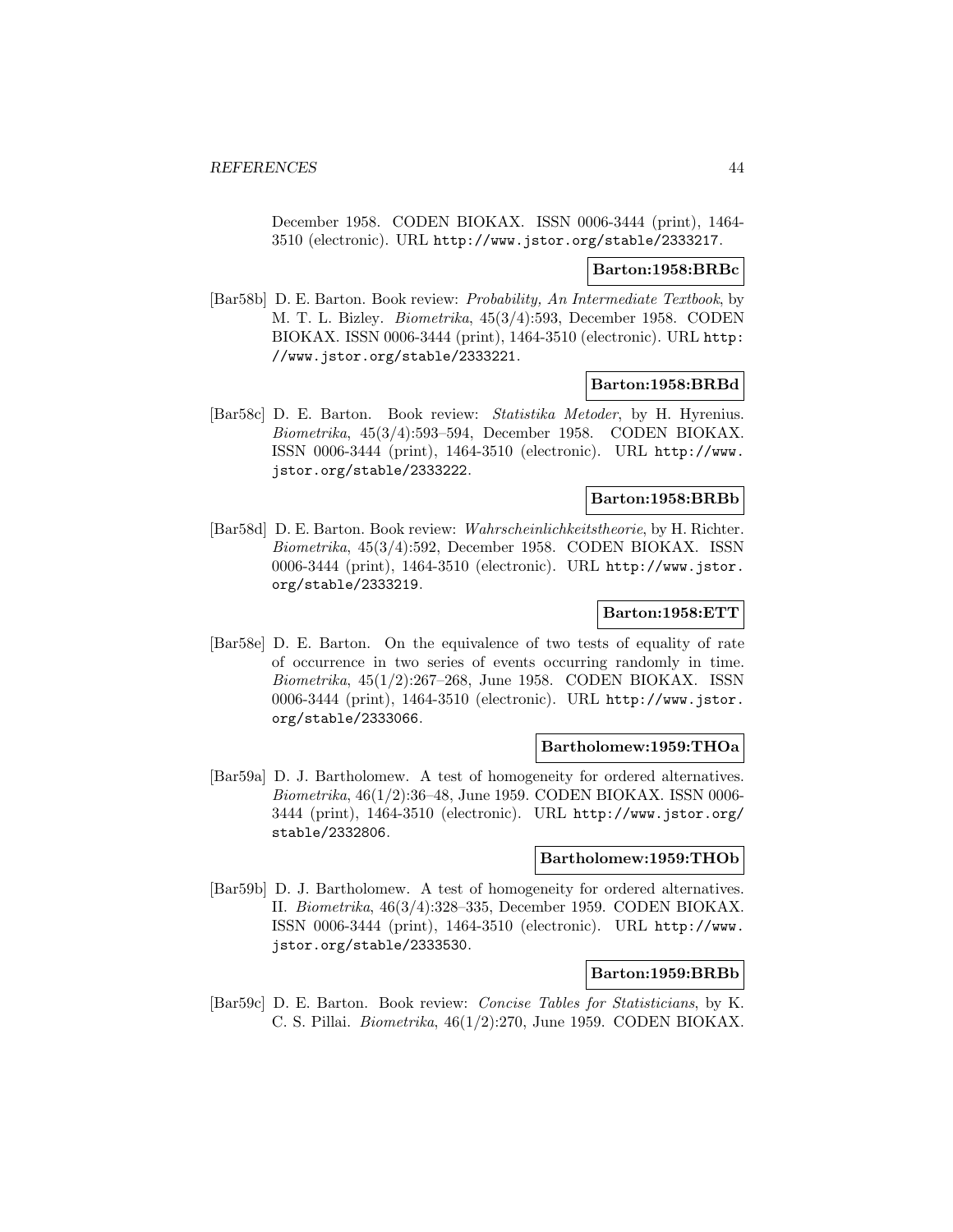ISSN 0006-3444 (print), 1464-3510 (electronic). URL http://www. jstor.org/stable/2332842.

## **Barton:1959:BRBd**

[Bar59d] D. E. Barton. Book review: Table for the Solution of Cubic Equations, by H. E. Salzer. Biometrika, 46(3/4):499, December 1959. CODEN BIOKAX. ISSN 0006-3444 (print), 1464-3510 (electronic). URL http: //www.jstor.org/stable/2333565.

### **Barton:1959:BRBc**

[Bar59e] D. E. Barton. Book review: Tables of Partitions, by H. Gupta; C. E. Gwyther; J. C. P. Miller. Biometrika, 46(3/4):498–499, December 1959. CODEN BIOKAX. ISSN 0006-3444 (print), 1464-3510 (electronic). URL http://www.jstor.org/stable/2333564.

### **Barton:1959:BRBa**

[Bar59f] D. E. Barton. Book review: Teach Yourself Statistics, by R. Goodman. Biometrika, 46(1/2):269–270, June 1959. CODEN BIOKAX. ISSN 0006-3444 (print), 1464-3510 (electronic). URL http://www.jstor. org/stable/2332841.

# **Bateman:1950:PID**

[Bat50] G. I. Bateman. The power of the  $\chi^2$  index of dispersion test when Neyman's contagious distribution is the alternate hypothesis. Biometrika, 37(1/2):59–63, June 1950. CODEN BIOKAX. ISSN 0006- 3444 (print), 1464-3510 (electronic). URL http://www.jstor.org/ stable/2332147.

## **Barnard:1958:SHP**

[BB58] G. A. Barnard and Thomas Bayes. Studies in the history of probability and statistics: IX. Thomas Bayes's essay towards solving a problem in the doctrine of chances. Biometrika, 45(3/4):293–315, December 1958. CODEN BIOKAX. ISSN 0006-3444 (print), 1464-3510 (electronic). URL http://www.jstor.org/stable/2333180.

## **Barton:1958:QER**

[BC58] D. E. Barton and D. J. Casley. A quick estimate of the regression coefficient. Biometrika, 45(3/4):431–435, December 1958. CODEN BIOKAX. ISSN 0006-3444 (print), 1464-3510 (electronic). URL http: //www.jstor.org/stable/2333190.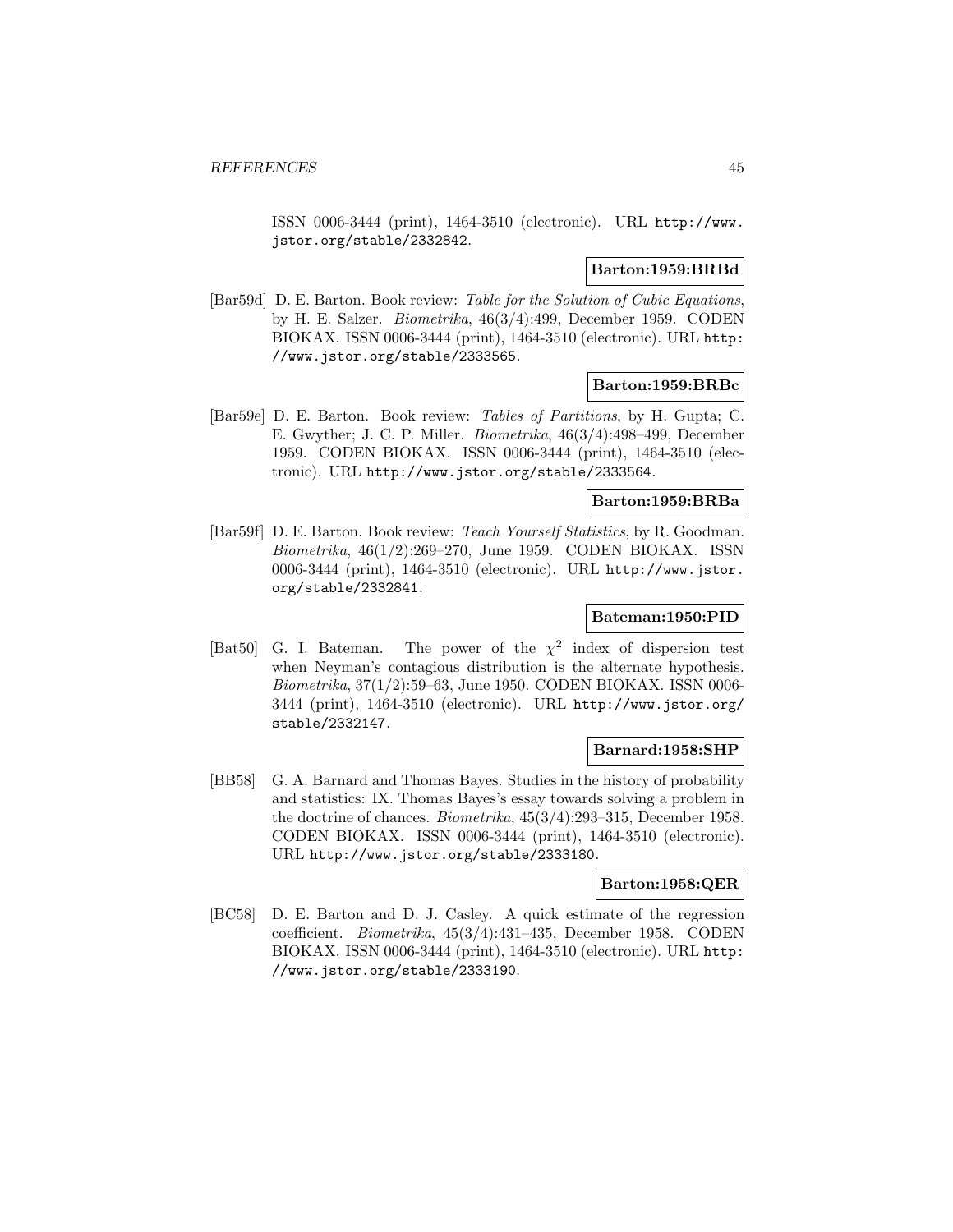### **Bliss:1956:RCB**

[BCT56] C. I. Bliss, W. G. Cochran, and J. W. Tukey. A rejection criterion based upon the range. Biometrika, 43(3/4):418–422, December 1956. CODEN BIOKAX. ISSN 0006-3444 (print), 1464-3510 (electronic). URL http://www.jstor.org/stable/2332919.

## **Barton:1952:CUW**

[BD52] D. E. Barton and K. E. Dennis. The conditions under which Gram-Charlier and Edgeworth curves are positive definite and unimodal. Biometrika, 39(3/4):425–427, December 1952. CODEN BIOKAX. ISSN 0006-3444 (print), 1464-3510 (electronic). URL http://www. jstor.org/stable/2334037.

### **Barton:1956:TRP**

[BD56] D. E. Barton and F. N. David. Tests for randomness of points on a line. Biometrika, 43(1/2):104–112, June 1956. CODEN BIOKAX. ISSN 0006-3444 (print), 1464-3510 (electronic). URL http://www. jstor.org/stable/2333583.

## **Barton:1957:CMR**

[BD57a] D. E. Barton and F. N. David. Corrigenda: "Multiple Runs". Biometrika, 44(3/4):534, December 1957. CODEN BIOKAX. ISSN 0006-3444 (print), 1464-3510 (electronic). URL http://www.jstor. org/stable/2332890. See [BD57b].

#### **Barton:1957:MR**

[BD57b] D. E. Barton and F. N. David. Multiple runs. Biometrika, 44(1/2): 168–178, June 1957. CODEN BIOKAX. ISSN 0006-3444 (print), 1464- 3510 (electronic). URL http://www.jstor.org/stable/2333249. See corrigenda [BD57a].

## **Barton:1958:NRSb**

[BD58a] D. E. Barton and F. N. David. Non-randomness in a sequence of two alternatives: II. Runs test. *Biometrika*,  $45(1/2)$ :253–256, June 1958. CODEN BIOKAX. ISSN 0006-3444 (print), 1464-3510 (electronic). URL http://www.jstor.org/stable/2333062.

#### **Barton:1958:RR**

[BD58b] D. E. Barton and F. N. David. Runs in a ring. Biometrika, 45 (3/4):572–578, December 1958. CODEN BIOKAX. ISSN 0006- 3444 (print), 1464-3510 (electronic). URL http://www.jstor.org/ stable/2333207.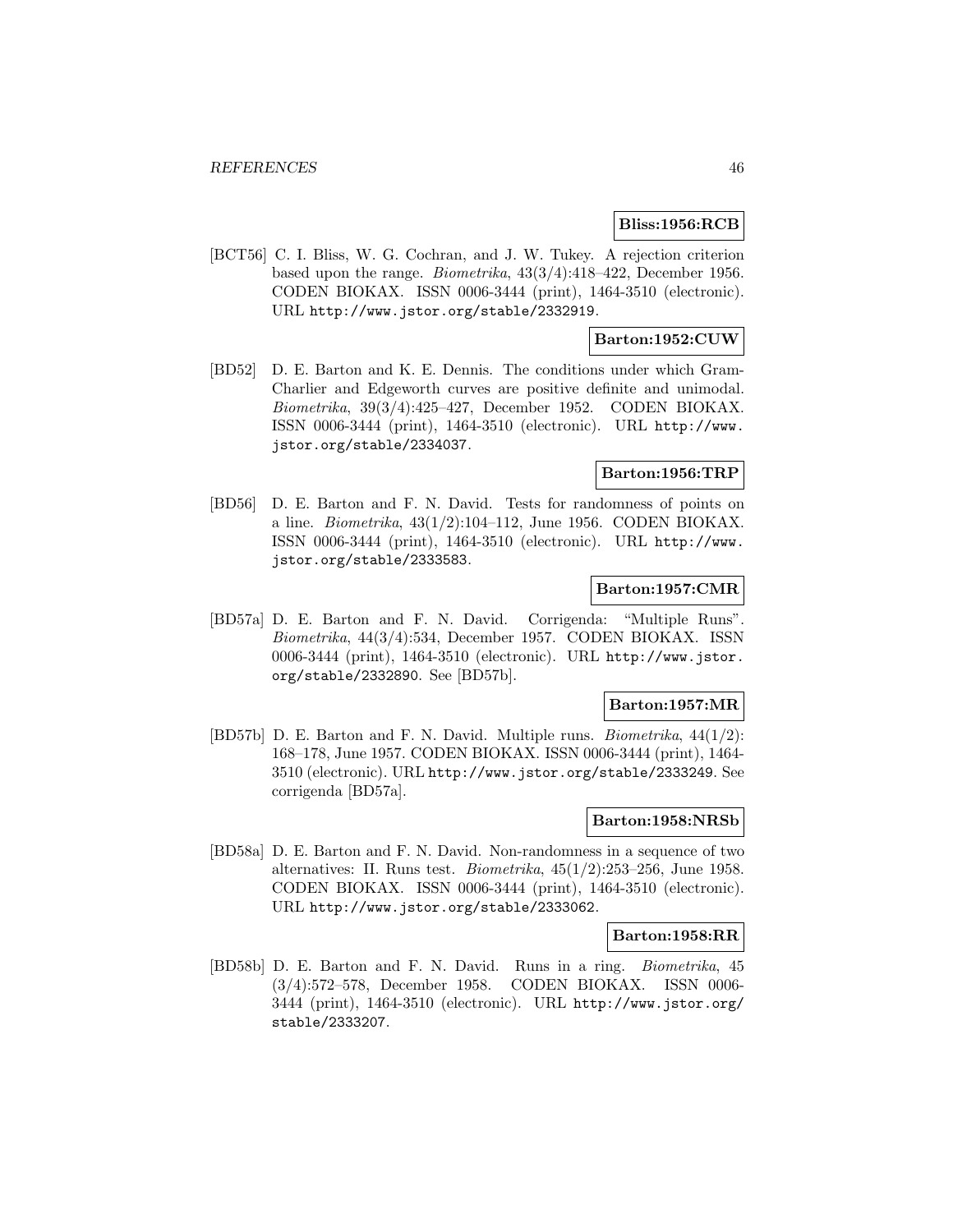### **Barton:1959:SO**

[BD59] D. E. Barton and F. N. David. Sequential occupancy. Biometrika, 46(1/2):218–223, June 1959. CODEN BIOKAX. ISSN 0006- 3444 (print), 1464-3510 (electronic). URL http://www.jstor.org/ stable/2332824.

## **Barton:1958:NRSa**

[BDM58] D. E. Barton, F. N. David, and C. L. Mallows. Non-randomness in a sequence of two alternatives: I. Wilcoxon's and allied test statistics. Biometrika, 45(1/2):166–180, June 1958. CODEN BIOKAX. ISSN 0006-3444 (print), 1464-3510 (electronic). URL http://www.jstor. org/stable/2333054.

## **Bechhofer:1954:TSM**

[BDS54] Robert E. Bechhofer, Charles W. Dunnett, and Milton Sobel. A twosample multiple decision procedure for ranking means of normal populations with a common unknown variance. *Biometrika*,  $41(1/2)$ :170– 176, June 1954. CODEN BIOKAX. ISSN 0006-3444 (print), 1464-3510 (electronic). URL http://www.jstor.org/stable/2333014.

## **Beard:1950:BRB**

[Bea50] R. E. Beard. Book review: Statistics, by N. L. Johnson; H. Tetley. Biometrika, 37(3/4):453–454, December 1950. CODEN BIOKAX. ISSN 0006-3444 (print), 1464-3510 (electronic). URL http://www. jstor.org/stable/2332401.

### **Beard:1951:BRB**

[Bea51] R. E. Beard. Book review: Statistics, by N. L. Johnson; H. Tetley. Biometrika, 38(3/4):484–485, December 1951. CODEN BIOKAX. ISSN 0006-3444 (print), 1464-3510 (electronic). URL http://www. jstor.org/stable/2332600.

## **Berkson:1957:TUE**

[Ber57] Joseph Berkson. Tables for use in estimating the normal distribution function by normit analysis: Part I. Description and use of tables. Part II. Comparison between minimum normit  $\chi^2$  estimate and the maximum likelihood estimate. Biometrika, 44(3/4):411–435, December 1957. CODEN BIOKAX. ISSN 0006-3444 (print), 1464-3510 (electronic). URL http://www.jstor.org/stable/2332873.

# **Bergstrom:1958:RSR**

[Ber58] Harald Bergstrom. A remark on Spearman's rank correlation coefficient. *Biometrika*,  $45(1/2):273-274$ , June 1958. CODEN BIOKAX.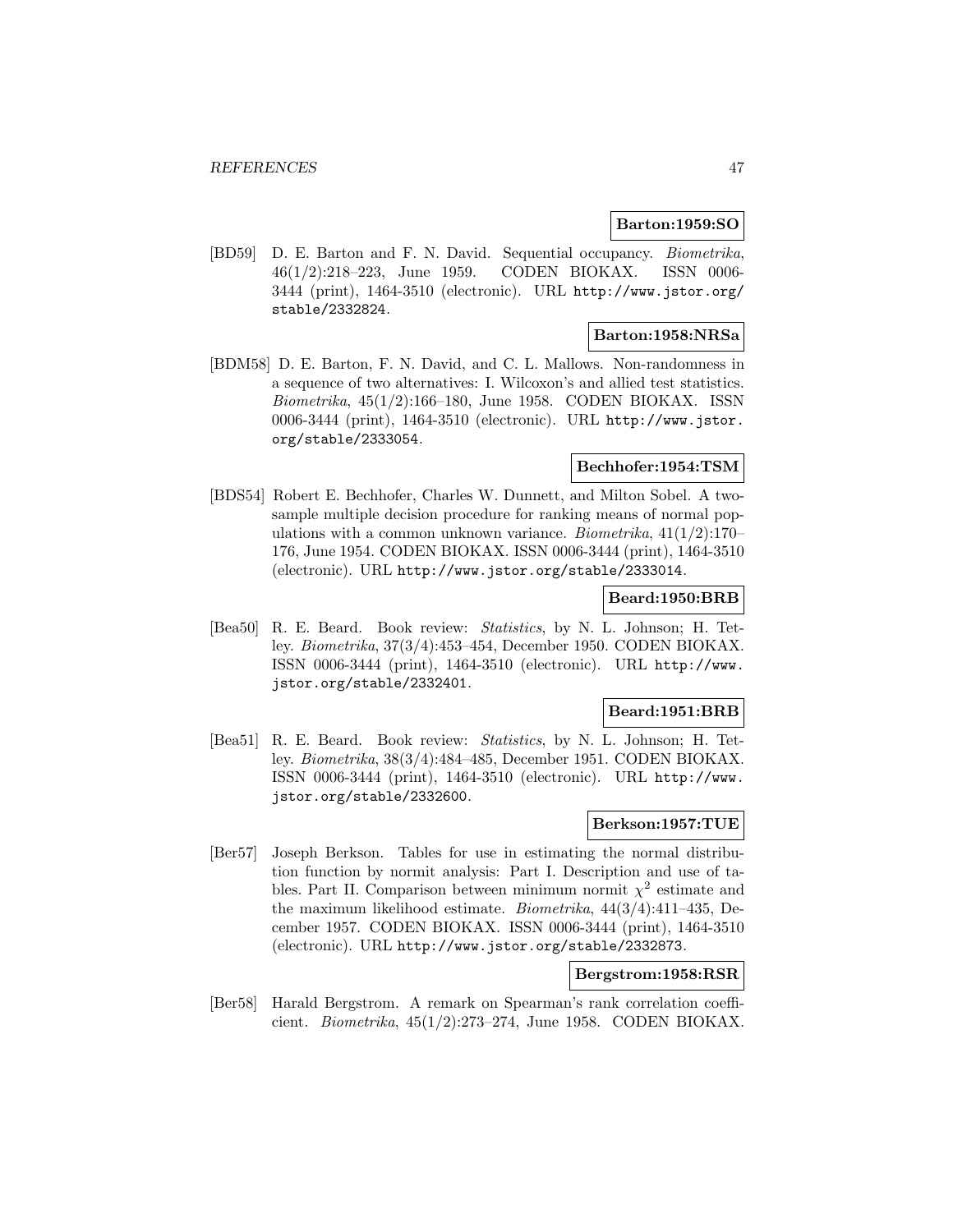ISSN 0006-3444 (print), 1464-3510 (electronic). URL http://www. jstor.org/stable/2333069.

### **Brown:1958:MLS**

[BF58] R. L. Brown and F. Fereday. Multivariate linear structural relations. Biometrika, 45(1/2):136–153, June 1958. CODEN BIOKAX. ISSN 0006-3444 (print), 1464-3510 (electronic). URL http://www.jstor. org/stable/2333052.

# **Bose:1959:MOS**

[BG59] R. C. Bose and Shanti S. Gupta. Moments of order statistics from a normal population. Biometrika, 46(3/4):433–440, December 1959. CODEN BIOKAX. ISSN 0006-3444 (print), 1464-3510 (electronic). URL http://www.jstor.org/stable/2333540.

## **Box:1954:CRS**

[BH54] G. E. P. Box and J. S. Hunter. A confidence region for the solution of a set of simultaneous equations with an application to experimental design. Biometrika, 41(1/2):190–199, June 1954. CODEN BIOKAX. ISSN 0006-3444 (print), 1464-3510 (electronic). URL http://www. jstor.org/stable/2333016.

# **Bhate:1959:ADS**

[Bha59] D. H. Bhate. Approximation to the distribution of sample size for sequential tests: I. Tests of simple hypotheses. *Biometrika*,  $46(1/2)$ : 130–138, June 1959. CODEN BIOKAX. ISSN 0006-3444 (print), 1464- 3510 (electronic). URL http://www.jstor.org/stable/2332815.

## **Biggers:1959:EMM**

[Big59] J. D. Biggers. The estimation of missing and mixed-up observations in several experimental designs. Biometrika, 46(1/2):91–105, June 1959. CODEN BIOKAX. ISSN 0006-3444 (print), 1464-3510 (electronic). URL http://www.jstor.org/stable/2332811.

# **Birnbaum:1953:SPC**

[Bir53] Allan Birnbaum. Some procedures for comparing Poisson processes or populations. Biometrika, 40(3/4):447–449, December 1953. CODEN BIOKAX. ISSN 0006-3444 (print), 1464-3510 (electronic). URL http: //www.jstor.org/stable/2333360.

## **Box:1959:DEN**

[BL59] G. E. P. Box and H. L. Lucas. Design of experiments in non-linear situations. *Biometrika*,  $46(1/2)$ :77–90, June 1959. CODEN BIOKAX.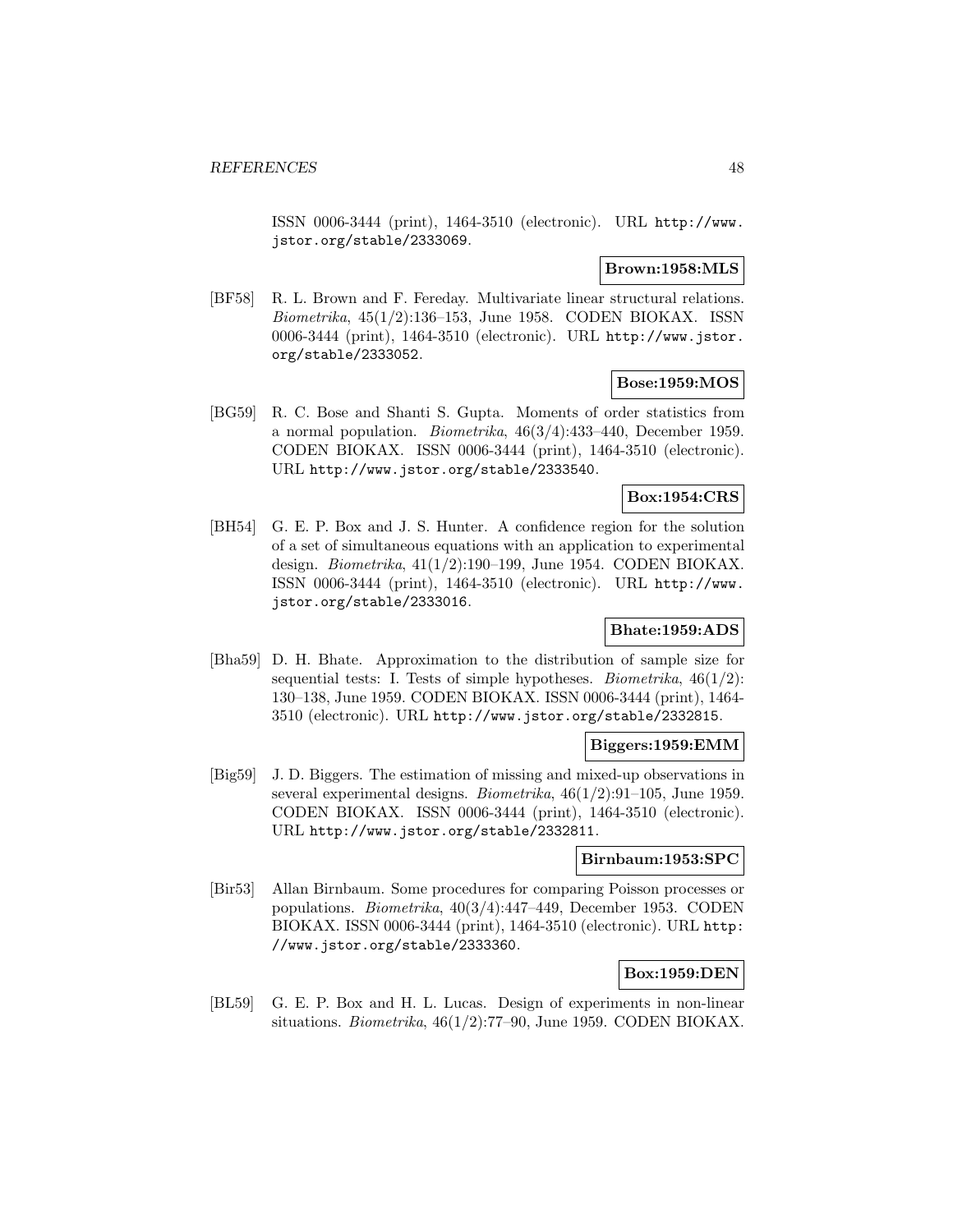ISSN 0006-3444 (print), 1464-3510 (electronic). URL http://www. jstor.org/stable/2332810.

## **Black:1950:WPT**

[Bla50] A. N. Black. Weighted probits and their use. Biometrika, 37(1/2):158– 167, June 1950. CODEN BIOKAX. ISSN 0006-3444 (print), 1464-3510 (electronic). URL http://www.jstor.org/stable/2332159.

# **Blank:1956:EUU**

[Bla56] A. A. Blank. Existence and uniqueness of a uniformly most powerful randomized unbiased test for the binomial. Biometrika, 43(3/4):465– 466, December 1956. CODEN BIOKAX. ISSN 0006-3444 (print), 1464- 3510 (electronic). URL http://www.jstor.org/stable/2332927.

## **Blom:1954:TBN**

[Blo54] Gunnar Blom. Transformations of the binomial, negative binomial, Poisson and  $\chi^2$  distributions. *Biometrika*, 41(3/4):302–316, December 1954. CODEN BIOKAX. ISSN 0006-3444 (print), 1464-3510 (electronic). URL http://www.jstor.org/stable/2332711. See corrigenda [Blo56].

# **Blom:1956:CTB**

[Blo56] Gunnar Blom. Corrigenda: "Transformations of the Binomial, Negative Binomial, Poisson and  $\chi^2$  Distributions". *Biometrika*, 43(1/2): 235, June 1956. CODEN BIOKAX. ISSN 0006-3444 (print), 1464- 3510 (electronic). URL http://www.jstor.org/stable/2333603. See [Blo54].

## **Bartlett:1955:EPS**

[BM55] M. S. Bartlett and J. Medhi. On the efficiency of procedures for smoothing periodograms from time series with continuous spectra. Biometrika, 42(1/2):143–150, June 1955. CODEN BIOKAX. ISSN 0006-3444 (print), 1464-3510 (electronic). URL http://www.jstor. org/stable/2333431.

## **Bliss:1958:NBD**

[BO58] C. I. Bliss and A. R. G. Owen. Negative binomial distributions with a common k. Biometrika,  $45(1/2)$ :37–58, June 1958. CODEN BIOKAX. ISSN 0006-3444 (print), 1464-3510 (electronic). URL http://www. jstor.org/stable/2333044.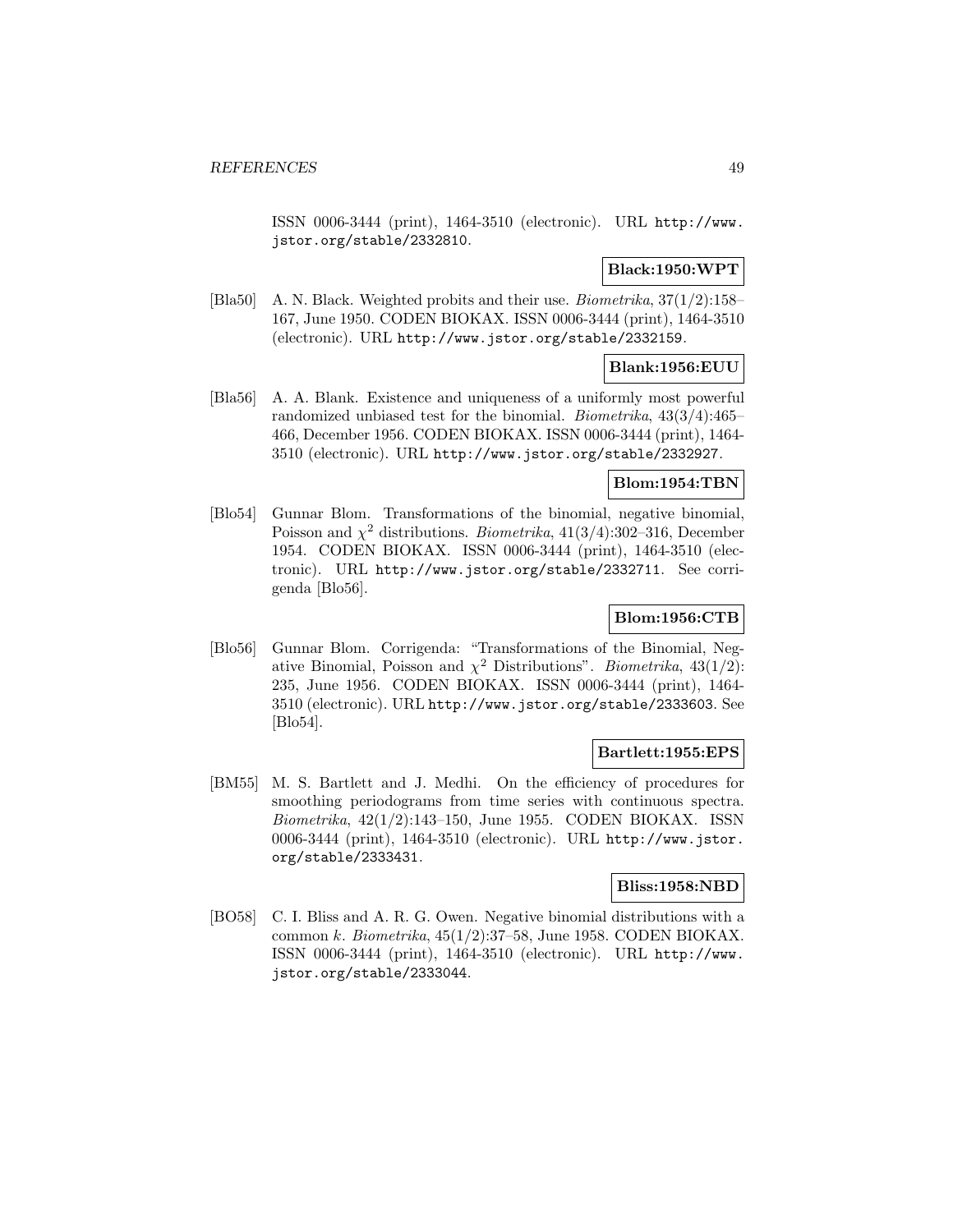## **Bush:1959:EQF**

[BO59] K. A. Bush and I. Olkin. Extrema of quadratic forms with applications to statistics. Biometrika, 46(3/4):483–486, December 1959. CODEN BIOKAX. ISSN 0006-3444 (print), 1464-3510 (electronic). URL http: //www.jstor.org/stable/2333549. See corrigenda [BO61].

# **Bush:1961:CEQ**

[BO61] K. A. Bush and I. Olkin. Corrigenda: "Extrema of Quadratic Forms with Applications to Statistics". *Biometrika*,  $48(3/4):474-475$ , December 1961. CODEN BIOKAX. ISSN 0006-3444 (print), 1464-3510 (electronic). URL http://www.jstor.org/stable/2332777. See [BO59].

## **Booker:1957:BRB**

[Boo57] H. S. Booker. Book review: Elementary Statistical Methods by W. A. Neiswanger. Biometrika, 44(1/2):296–297, June 1957. CODEN BIOKAX. ISSN 0006-3444 (print), 1464-3510 (electronic). URL http: //www.jstor.org/stable/2333279.

## **Bose:1956:PCD**

[Bos56] R. C. Bose. Paired comparison designs for testing concordance between judges. Biometrika, 43(1/2):113–121, June 1956. CODEN BIOKAX. ISSN 0006-3444 (print), 1464-3510 (electronic). URL http://www. jstor.org/stable/2333584.

### **Bowley:1959:BRB**

[Bow59] Marian Bowley. Book review: American Housing and Its Uses, by L. Winnick. Biometrika, 46(1/2):273, June 1959. CODEN BIOKAX. ISSN 0006-3444 (print), 1464-3510 (electronic). URL http://www. jstor.org/stable/2332849.

## **Box:1952:MFD**

[Box52] G. E. P. Box. Multi-factor designs of first order. *Biometrika*,  $39(1/2)$ : 49–57, April 1952. CODEN BIOKAX. ISSN 0006-3444 (print), 1464- 3510 (electronic). URL http://www.jstor.org/stable/2332462.

## **Box:1953:NNT**

[Box53a] G. E. P. Box. Non-normality and tests on variances. Biometrika, 40(3/4):318–335, December 1953. CODEN BIOKAX. ISSN 0006- 3444 (print), 1464-3510 (electronic). URL http://www.jstor.org/ stable/2333350.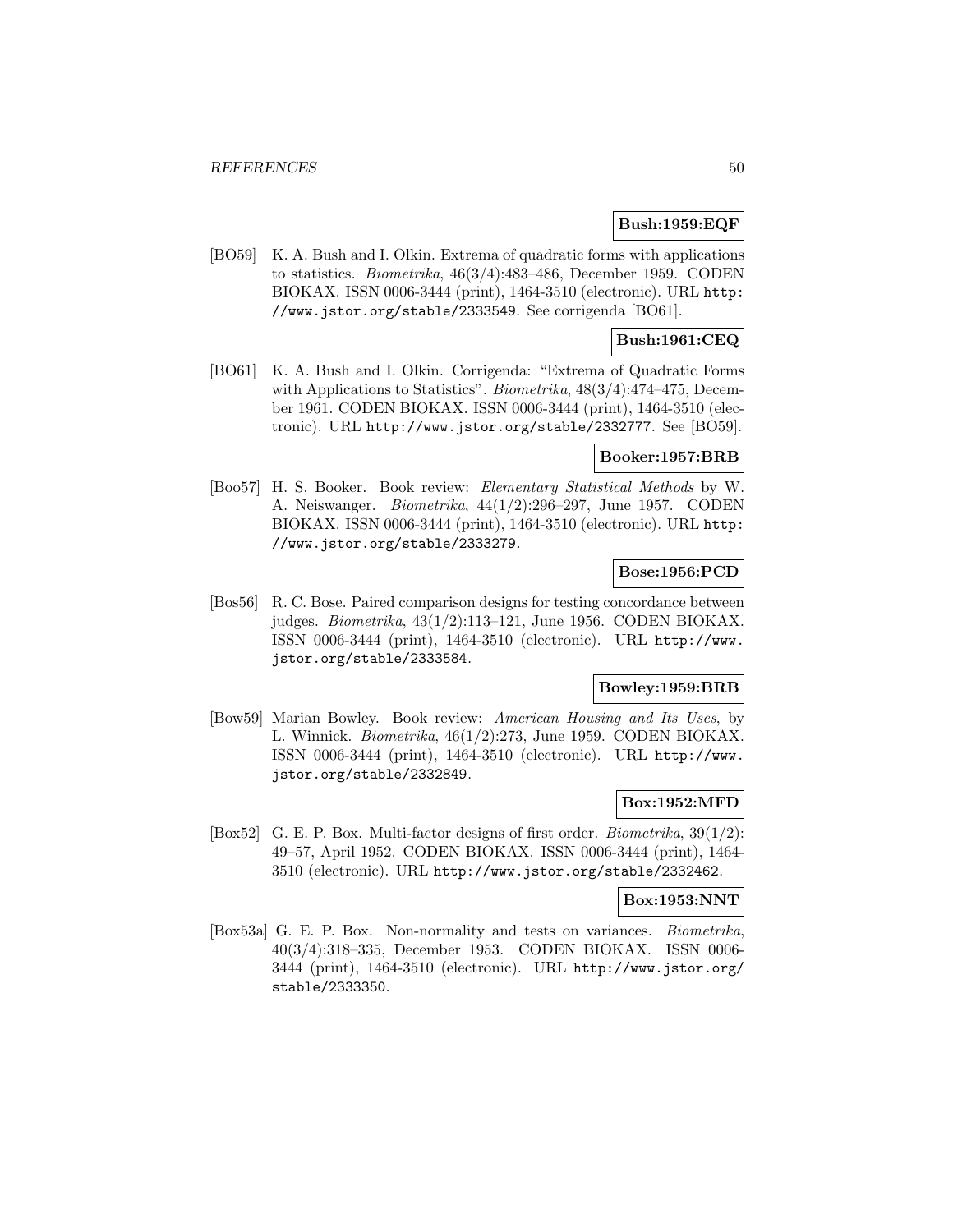## **Box:1953:NRT**

[Box53b] G. E. P. Box. A note on regions for tests of kurtosis. Biometrika, 40(3/4):465–468, December 1953. CODEN BIOKAX. ISSN 0006- 3444 (print), 1464-3510 (electronic). URL http://www.jstor.org/ stable/2333367.

# **Box:1955:BRB**

[Box55] G. E. P. Box. Book review: Statistical Analysis in Chemistry and the Chemical Industry, by C. A. Bennett; N. L. Franklin. Biometrika, 42(3/4):542, December 1955. CODEN BIOKAX. ISSN 0006- 3444 (print), 1464-3510 (electronic). URL http://www.jstor.org/ stable/2333413.

## **Barraclough:1959:TWT**

[BP59] Elizabeth D. Barraclough and E. S. Page. Tables for Wald tests for the mean of a normal distribution. *Biometrika*,  $46(1/2):169-177$ , June 1959. CODEN BIOKAX. ISSN 0006-3444 (print), 1464-3510 (electronic). URL http://www.jstor.org/stable/2332819.

# **Bradley:1954:RAI**

[Bra54] Ralph Allan Bradley. Rank analysis of incomplete block designs: II. Additional tables for the method of paired comparisons. Biometrika, 41(3/4):502–537, December 1954. CODEN BIOKAX. ISSN 0006- 3444 (print), 1464-3510 (electronic). URL http://www.jstor.org/ stable/2332730. See corrigenda [Bra64].

## **Bradley:1955:RAI**

[Bra55] Ralph Allan Bradley. Rank analysis of incomplete block designs. III. Some large-sample results on estimation and power for a method of paired comparisons. Biometrika, 42(3/4):450–470, December 1955. CODEN BIOKAX. ISSN 0006-3444 (print), 1464-3510 (electronic). URL http://www.jstor.org/stable/2333391.

## **Brass:1958:SMF**

[Bra58] W. Brass. Simplified methods of fitting the truncated negative binomial distribution. Biometrika, 45(1/2):59–68, June 1958. CODEN BIOKAX. ISSN 0006-3444 (print), 1464-3510 (electronic). URL http: //www.jstor.org/stable/2333045.

## **Bradley:1964:CRA**

[Bra64] Ralph A. Bradley. Corrigendum: "The Rank Analysis of Incomplete Block Designs. II. Additional Tables for the Method of Paired Comparisons". *Biometrika*,  $51(1/2)$ :288, June 1964. CODEN BIOKAX. ISSN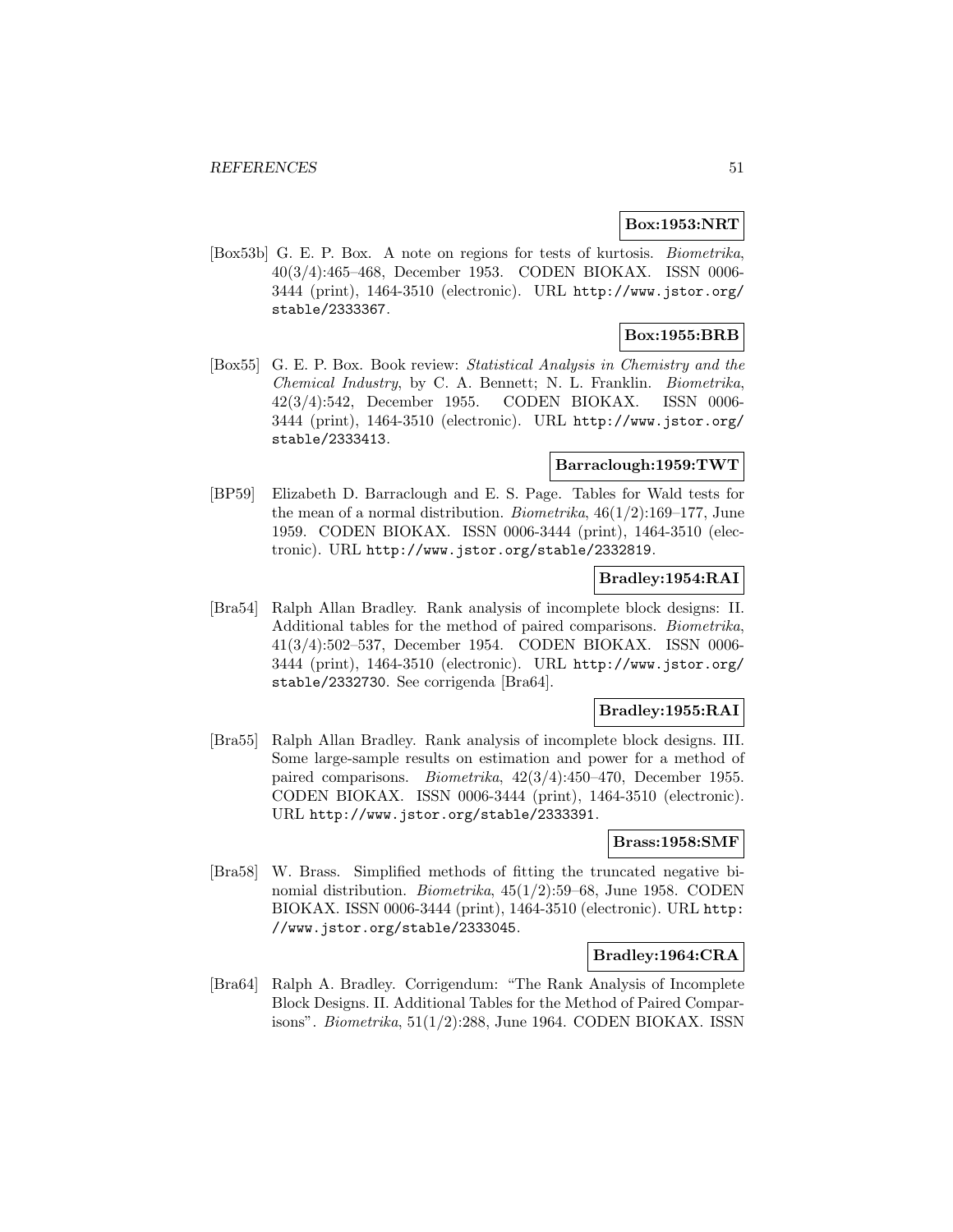0006-3444 (print), 1464-3510 (electronic). URL http://www.jstor. org/stable/2334226. See [Bra54].

### **Broadbent:1954:QRT**

[Bro54] S. R. Broadbent. The quotient of a rectangular or triangular and a general variate. Biometrika, 41(3/4):330–337, December 1954. CO-DEN BIOKAX. ISSN 0006-3444 (print), 1464-3510 (electronic). URL http://www.jstor.org/stable/2332713.

# **Broadbent:1955:QH**

[Bro55] S. R. Broadbent. Quantum hypotheses. Biometrika, 42(1/2):45–57, June 1955. CODEN BIOKAX. ISSN 0006-3444 (print), 1464-3510 (electronic). URL http://www.jstor.org/stable/2333421.

## **Broadbent:1956:EQH**

[Bro56a] S. R. Broadbent. Examination of a quantum hypothesis based on a single set of data. *Biometrika*,  $43(1/2):32-44$ , June 1956. CODEN BIOKAX. ISSN 0006-3444 (print), 1464-3510 (electronic). URL http: //www.jstor.org/stable/2333576.

## **Broadbent:1956:LAP**

[Bro56b] S. R. Broadbent. Lognormal approximation to products and quotients. Biometrika, 43(3/4):404–417, December 1956. CODEN BIOKAX. ISSN 0006-3444 (print), 1464-3510 (electronic). URL http://www. jstor.org/stable/2332918.

### **Brown:1956:BRB**

[Bro56c] Frederick Brown. Book review: Statistical Methods, by Frederick C. Mills. Biometrika, 43(3/4):492–493, December 1956. CODEN BIOKAX. ISSN 0006-3444 (print), 1464-3510 (electronic). URL http: //www.jstor.org/stable/2332941.

# **Brown:1957:BSR**

[Bro57] R. L. Brown. Bivariate structural relation. Biometrika, 44(1/2):84– 96, June 1957. CODEN BIOKAX. ISSN 0006-3444 (print), 1464-3510 (electronic). URL http://www.jstor.org/stable/2333242.

## **B:1957:BRB**

[BS57] Cedric A. B. and Piri Smith. Book review: Fejezetek a Klasszikus Valoszinusegszamitasbol. (Chapters on the Classical Probability Calculus) by Jordan Karoly; Charles Jordan. Biometrika, 44(3/4):536, December 1957. CODEN BIOKAX. ISSN 0006-3444 (print), 1464-3510 (electronic). URL http://www.jstor.org/stable/2332892.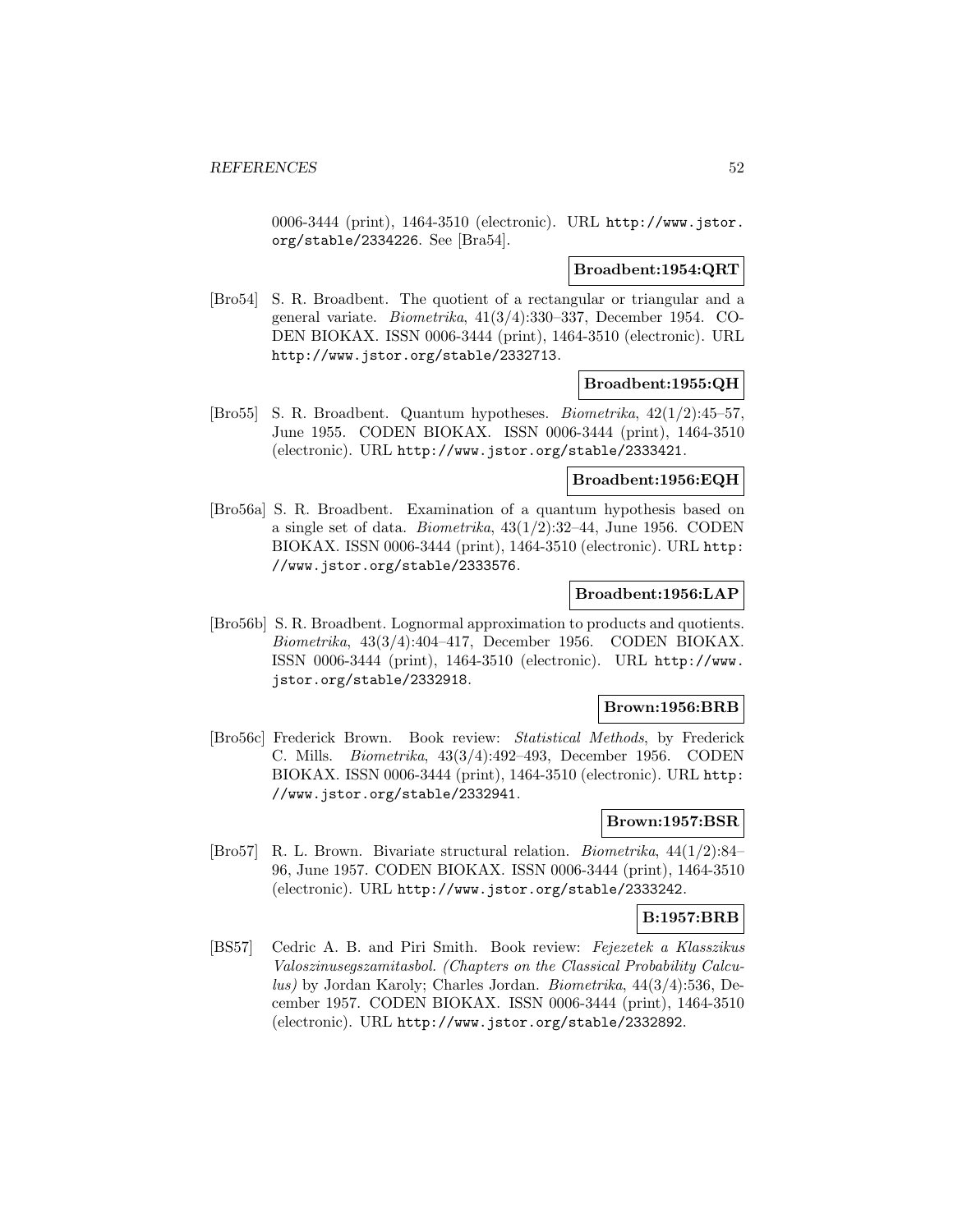## **Bradley:1952:RAI**

[BT52] Ralph Allan Bradley and Milton E. Terry. Rank analysis of incomplete block designs: I. The method of paired comparisons. Biometrika, 39(3/4):324–345, December 1952. CODEN BIOKAX. ISSN 0006- 3444 (print), 1464-3510 (electronic). URL http://www.jstor.org/ stable/2334029.

## **Bulmer:1957:ACL**

[Bul57] M. G. Bulmer. Approximate confidence limits for components of variance. Biometrika, 44(1/2):159–167, June 1957. CODEN BIOKAX. ISSN 0006-3444 (print), 1464-3510 (electronic). URL http://www. jstor.org/stable/2333248.

## **Bulmer:1958:CID**

[Bul58] M. G. Bulmer. Confidence intervals for distance in the analysis of variance. Biometrika, 45(3/4):360–369, December 1958. CODEN BIOKAX. ISSN 0006-3444 (print), 1464-3510 (electronic). URL http: //www.jstor.org/stable/2333184.

# **Burt:1959:BRB**

[Bur59] Cyril Burt. Book review: Theory and Methods of Scaling, by Warren S. Torgerson. Biometrika, 46(3/4):493, December 1959. CODEN BIOKAX. ISSN 0006-3444 (print), 1464-3510 (electronic). URL http: //www.jstor.org/stable/2333553.

### **Butcher:1956:TVE**

[But56] J. C. Butcher. Treatment variances for experimental designs with serially correlated observations. *Biometrika*,  $43(1/2):208-212$ , June 1956. CODEN BIOKAX. ISSN 0006-3444 (print), 1464-3510 (electronic). URL http://www.jstor.org/stable/2333596.

# **Cadwell:1951:BNI**

[Cad51] J. H. Cadwell. The bivariate normal integral. Biometrika, 38(3/4):475– 479, December 1951. CODEN BIOKAX. ISSN 0006-3444 (print), 1464- 3510 (electronic). URL http://www.jstor.org/stable/2332596.

## **Cadwell:1952:ASI**

[Cad52a] J. H. Cadwell. An approximation to the symmetrical incomplete beta function. Biometrika, 39(1/2):204–207, April 1952. CODEN BIOKAX. ISSN 0006-3444 (print), 1464-3510 (electronic). URL http://www. jstor.org/stable/2332483.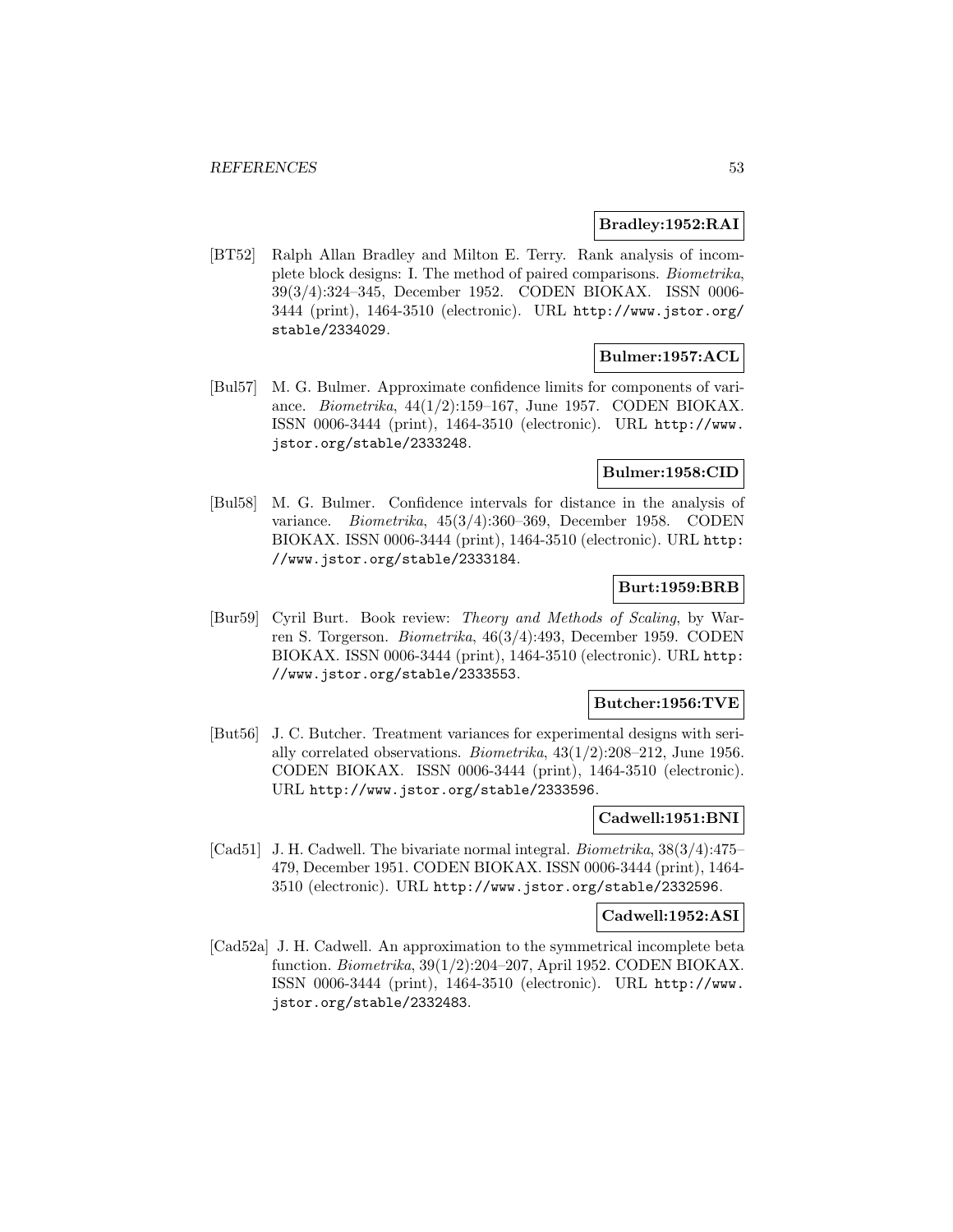### **Cadwell:1952:DQS**

[Cad52b] J. H. Cadwell. The distribution of quantiles of small samples. Biometrika, 39(1/2):207–211, April 1952. CODEN BIOKAX. ISSN 0006-3444 (print), 1464-3510 (electronic). URL http://www.jstor. org/stable/2332484.

## **Cadwell:1953:ADM**

[Cad53] J. H. Cadwell. Approximating to the distributions of measures of dispersion by a power of  $\chi^2$ . Biometrika, 40(3/4):336-346, December 1953. CODEN BIOKAX. ISSN 0006-3444 (print), 1464-3510 (electronic). URL http://www.jstor.org/stable/2333351.

## **Cadwell:1954:STM**

[Cad54] J. H. Cadwell. The statistical treatment of mean deviation. Biometrika, 41(1/2):12–18, June 1954. CODEN BIOKAX. ISSN 0006- 3444 (print), 1464-3510 (electronic). URL http://www.jstor.org/ stable/2333002.

### **Carrier:1959:BRB**

[Car59] N. H. Carrier. Book review: *Demografia. Biometrika*,  $46(1/2):272-273$ , June 1959. CODEN BIOKAX. ISSN 0006-3444 (print), 1464-3510 (electronic). URL http://www.jstor.org/stable/2332848.

# **Crow:1959:CIE**

[CG59] Edwin L. Crow and Robert S. Gardner. Confidence intervals for the expectation of a Poisson variable. Biometrika, 46(3/4):441–453, December 1959. CODEN BIOKAX. ISSN 0006-3444 (print), 1464-3510 (electronic). URL http://www.jstor.org/stable/2333541.

#### **Chandler:1950:TCS**

[Cha50] K. N. Chandler. On a theorem concerning the secondary subscripts of deviations in multivariate correlation using Yule's notation. Biometrika, 37(3/4):451–452, December 1950. CODEN BIOKAX. ISSN 0006-3444 (print), 1464-3510 (electronic). URL http://www. jstor.org/stable/2332398.

#### **Chanda:1954:NCM**

[Cha54] K. C. Chanda. A note on the consistency and maxima of the roots of likelihood equations. Biometrika, 41(1/2):56–61, June 1954. CODEN BIOKAX. ISSN 0006-3444 (print), 1464-3510 (electronic). URL http: //www.jstor.org/stable/2333005.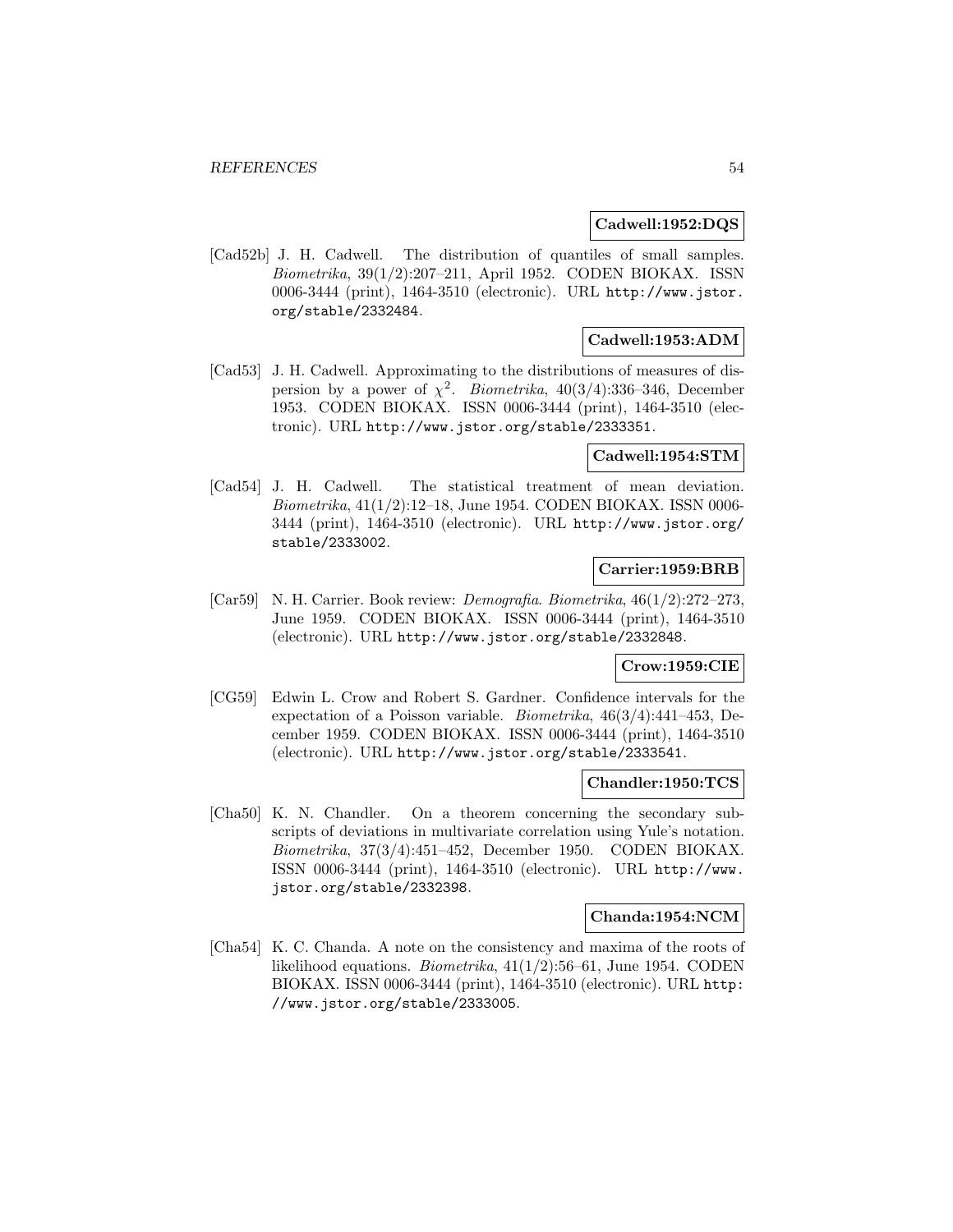#### **Chapman:1955:PEB**

[Cha55] Douglas G. Chapman. Population estimation based on change of composition caused by a selective removal. *Biometrika*,  $42(3/4):279-290$ , December 1955. CODEN BIOKAX. ISSN 0006-3444 (print), 1464- 3510 (electronic). URL http://www.jstor.org/stable/2333378.

## **Chu:1955:ISM**

[Chu55a] John T. Chu. The 'inefficiency' of the sample median for many familiar symmetric distributions. Biometrika, 42(3/4):520–521, December 1955. CODEN BIOKAX. ISSN 0006-3444 (print), 1464-3510 (electronic). URL http://www.jstor.org/stable/2333399.

## **Chu:1955:BNI**

[Chu55b] John T. Chu. On bounds for the normal integral. Biometrika, 42(1/2): 263–265, June 1955. CODEN BIOKAX. ISSN 0006-3444 (print), 1464- 3510 (electronic). URL http://www.jstor.org/stable/2333443.

### **Clemans:1959:CLC**

[Cle59] Kermit G. Clemans. Confidence limits in the case of the geometric distribution. *Biometrika*,  $46(1/2)$ :260–264, June 1959. CODEN BIOKAX. ISSN 0006-3444 (print), 1464-3510 (electronic). URL http: //www.jstor.org/stable/2332833.

## **Chown:1951:RME**

[CM51] L. N. Chown and P. A. P. Moran. Rapid methods for estimating correlation coefficients. Biometrika, 38(3/4):464–467, December 1951. CODEN BIOKAX. ISSN 0006-3444 (print), 1464-3510 (electronic). URL http://www.jstor.org/stable/2332592.

#### **Cochran:1950:CPM**

[Coc50] W. G. Cochran. The comparison of percentages in matched samples. Biometrika, 37(3/4):256–266, December 1950. CODEN BIOKAX. ISSN 0006-3444 (print), 1464-3510 (electronic). URL http://www. jstor.org/stable/2332378.

## **Cohen:1953:EPT**

[Coh53] A. C. Cohen, Jr. Estimating parameters in truncated Pearson frequency distributions without resort to higher moments. Biometrika, 40(1/2):50–57, June 1953. CODEN BIOKAX. ISSN 0006-3444 (print), 1464-3510 (electronic). URL http://www.jstor.org/ stable/2333096.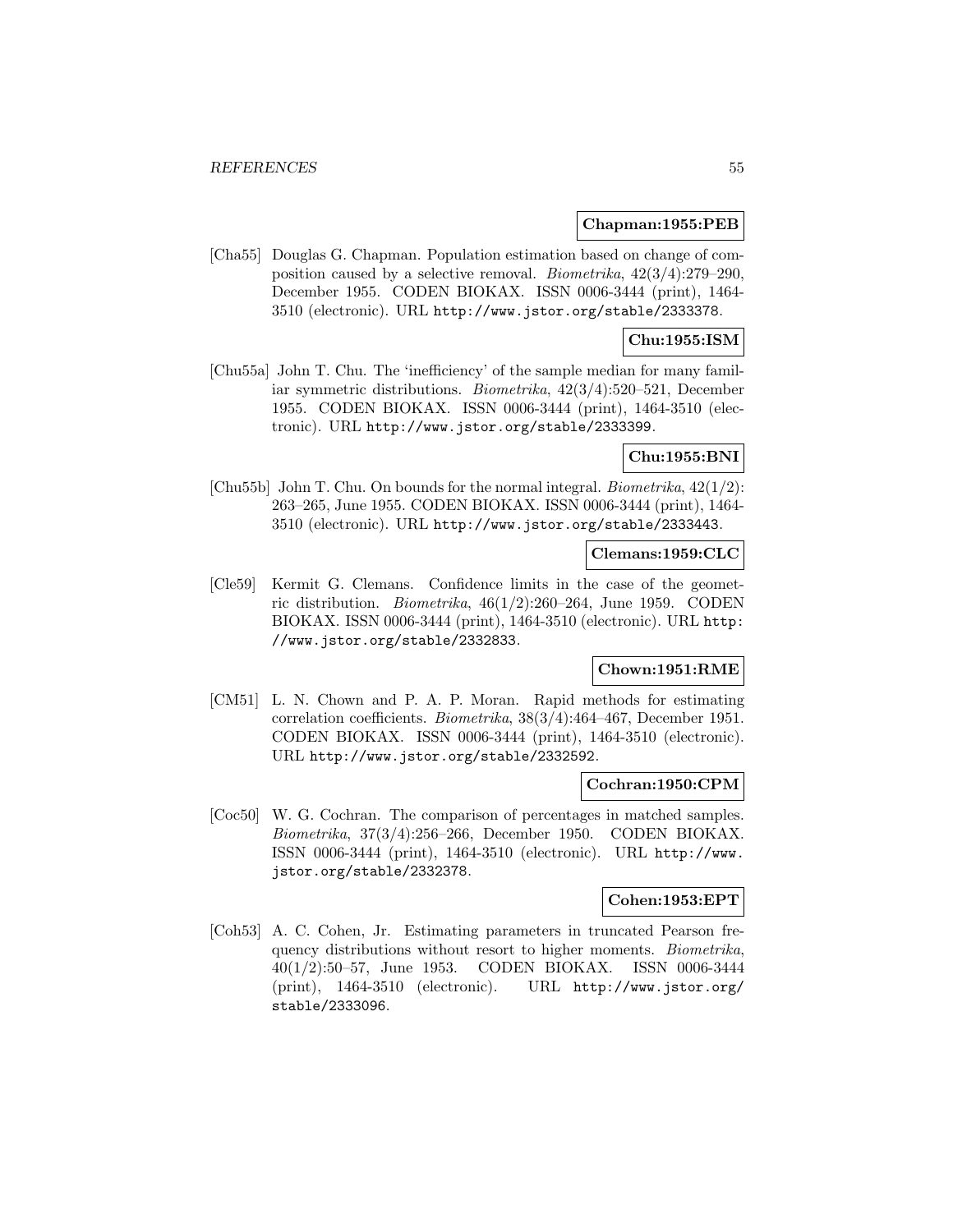### **Cohen:1955:CST**

[Coh55] A. Clifford Cohen, Jr. Censored samples from truncated normal distributions. Biometrika, 42(3/4):516–519, December 1955. CODEN BIOKAX. ISSN 0006-3444 (print), 1464-3510 (electronic). URL http: //www.jstor.org/stable/2333397.

# **Cohen:1957:SEE**

[Coh57] A. Clifford Cohen, Jr. On the solution of estimating equations for truncated and censored samples from normal populations. Biometrika, 44(1/2):225–236, June 1957. CODEN BIOKAX. ISSN 0006- 3444 (print), 1464-3510 (electronic). URL http://www.jstor.org/ stable/2333256.

## **Conolly:1959:BPR**

[Con59] B. W. Conolly. The busy period in relation to the queueing process GI/M/1. Biometrika, 46(1/2):246–251, June 1959. CODEN BIOKAX. ISSN 0006-3444 (print), 1464-3510 (electronic). URL http://www. jstor.org/stable/2332831.

# **Cook:1951:BVS**

[Coo51a] M. B. Cook. Bi-variate k-statistics and cumulants of their joint sampling distribution. Biometrika, 38(1/2):179–195, June 1951. CODEN BIOKAX. ISSN 0006-3444 (print), 1464-3510 (electronic). URL http: //www.jstor.org/stable/2332327.

### **Cook:1951:TAB**

[Coo51b] M. B. Cook. Two applications of bivariate k-statistics. Biometrika, 38(3/4):368–376, December 1951. CODEN BIOKAX. ISSN 0006- 3444 (print), 1464-3510 (electronic). URL http://www.jstor.org/ stable/2332582.

#### **Cooper:1957:ETM**

[Coo57] B. E. Cooper. The effect of ties on the moments of rank criteria. Biometrika, 44(3/4):526–527, December 1957. CODEN BIOKAX. ISSN 0006-3444 (print), 1464-3510 (electronic). URL http://www. jstor.org/stable/2332884.

#### **Corlett:1958:BRB**

[Cor58] W. J. Corlett. Book review: Sources and Nature of the Statistics of the United Kingdom, by M. G. Kendall. Biometrika, 45(3/4):590–591, December 1958. CODEN BIOKAX. ISSN 0006-3444 (print), 1464- 3510 (electronic). URL http://www.jstor.org/stable/2333216.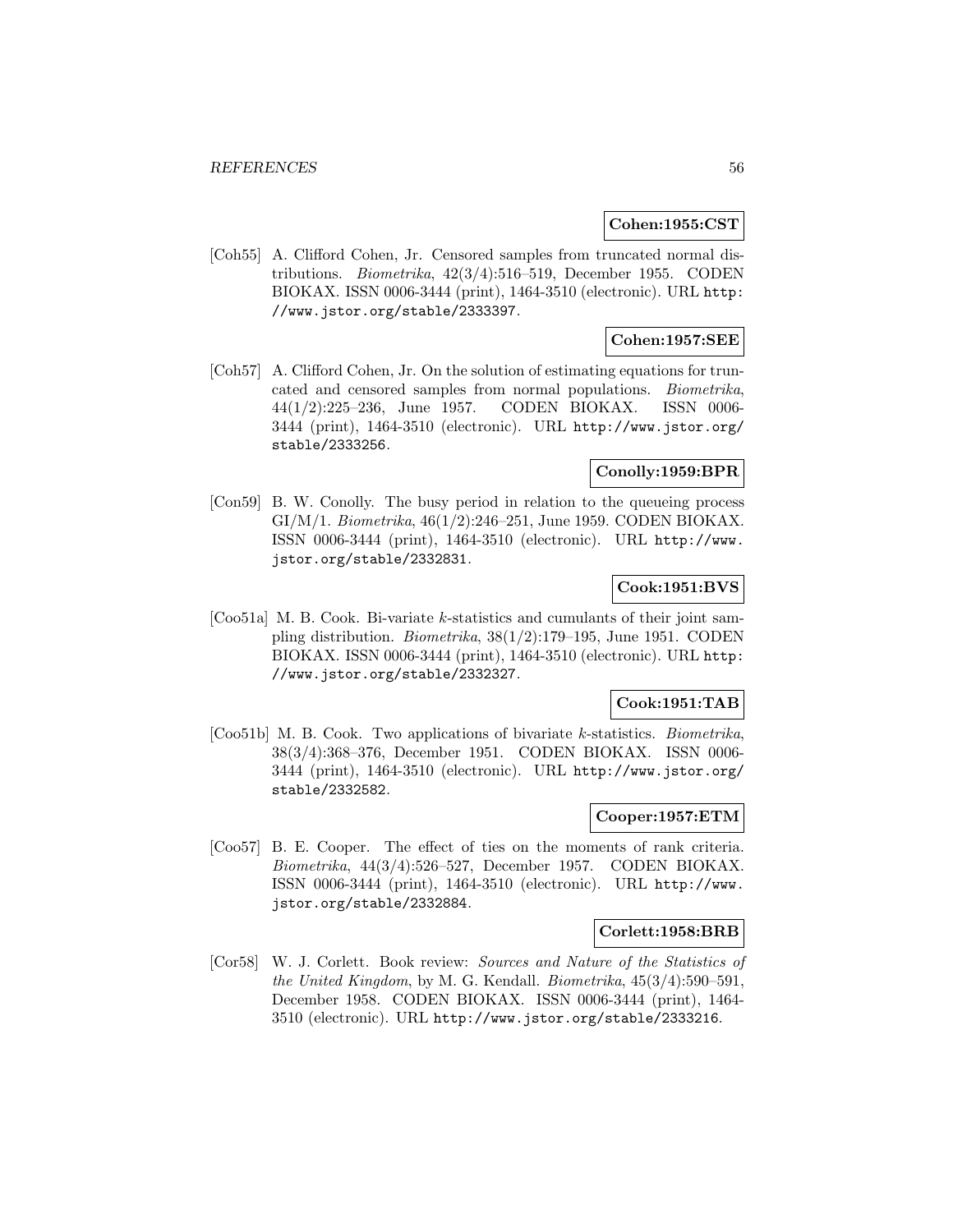## **Cox:1951:SSE**

[Cox51] D. R. Cox. Some systematic experimental designs. Biometrika, 38(3/4):312–323, December 1951. CODEN BIOKAX. ISSN 0006- 3444 (print), 1464-3510 (electronic). URL http://www.jstor.org/ stable/2332577.

# **Cox:1952:EDS**

[Cox52] D. R. Cox. Estimation by double sampling. Biometrika, 39(3/4):217– 227, December 1952. CODEN BIOKAX. ISSN 0006-3444 (print), 1464- 3510 (electronic). URL http://www.jstor.org/stable/2334018.

## **Cox:1953:BRBb**

[Cox53a] D. R. Cox. Book review: Associated Measurements, by M. H. Quenouille; The Design and Analysis of Experiment. by M. H. Quenouille. Biometrika, 40(3/4):471–472, December 1953. CODEN BIOKAX. ISSN 0006-3444 (print), 1464-3510 (electronic). URL http://www. jstor.org/stable/2333370.

## **Cox:1953:BRBa**

[Cox53b] D. R. Cox. Book review: Quality Control and Industrial Statistics, by Acheson J. Duncan. Biometrika, 40(1/2):234–235, June 1953. CODEN BIOKAX. ISSN 0006-3444 (print), 1464-3510 (electronic). URL http: //www.jstor.org/stable/2333120.

# **Cox:1953:SSA**

[Cox53c] D. R. Cox. Some simple approximate tests for Poisson variates. Biometrika, 40(3/4):354–360, December 1953. CODEN BIOKAX. ISSN 0006-3444 (print), 1464-3510 (electronic). URL http://www. jstor.org/stable/2333353.

## **Cox:1954:DEW**

[Cox54a] D. R. Cox. The design of an experiment in which certain treatment arrangements are inadmissible. Biometrika, 41(3/4):287–295, December 1954. CODEN BIOKAX. ISSN 0006-3444 (print), 1464-3510 (electronic). URL http://www.jstor.org/stable/2332709.

#### **Cox:1954:MCV**

[Cox54b] D. R. Cox. The mean and coefficient of variation of range in small samples from non-normal populations. Biometrika, 41(3/4):469–481, December 1954. CODEN BIOKAX. ISSN 0006-3444 (print), 1464- 3510 (electronic). URL http://www.jstor.org/stable/2332727. See corrigenda [Ano55h].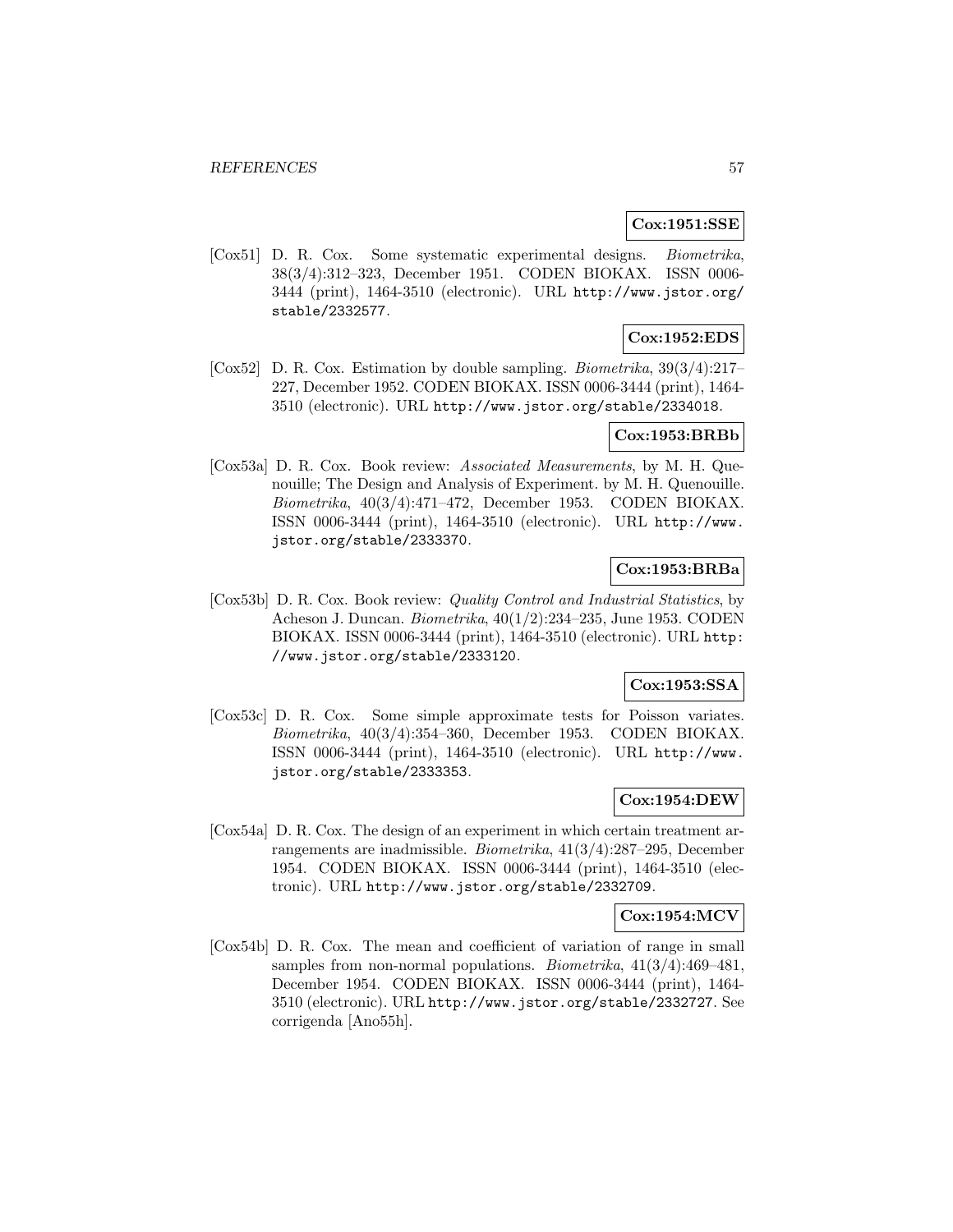## **Cox:1956:NTQ**

[Cox56] D. R. Cox. A note on the theory of quick tests. Biometrika, 43 (3/4):478–480, December 1956. CODEN BIOKAX. ISSN 0006- 3444 (print), 1464-3510 (electronic). URL http://www.jstor.org/ stable/2332931.

# **Cox:1957:CUC**

[Cox57a] D. R. Cox. Corrigenda: "The Use of a Concomitant Variable in Collecting an Experimental Design". Biometrika, 44(3/4):534, December 1957. CODEN BIOKAX. ISSN 0006-3444 (print), 1464- 3510 (electronic). URL http://www.jstor.org/stable/2332889. See  $[Cox57b]$ .

# **Cox:1957:UCV**

[Cox57b] D. R. Cox. The use of a concomitant variable in selecting an experimental design. Biometrika, 44(1/2):150–158, June 1957. CODEN BIOKAX. ISSN 0006-3444 (print), 1464-3510 (electronic). URL http: //www.jstor.org/stable/2333247. See corrigenda [Cox57a].

# **Cox:1958:IEN**

[Cox58a] D. R. Cox. The interpretation of the effects of non-additivity in the Latin square. *Biometrika*,  $45(1/2):69-73$ , June 1958. CODEN BIOKAX. ISSN 0006-3444 (print), 1464-3510 (electronic). URL http: //www.jstor.org/stable/2333046.

## **Cox:1958:TFA**

[Cox58b] D. R. Cox. Two further applications of a model for binary regression. Biometrika, 45(3/4):562–565, December 1958. CODEN BIOKAX. ISSN 0006-3444 (print), 1464-3510 (electronic). URL http://www. jstor.org/stable/2333203.

## **Clunies-Ross:1958:IEP**

[CR58] C. W. Clunies-Ross. Interval estimation for the parameter of a binomial distribution. Biometrika, 45(1/2):275–279, June 1958. CODEN BIOKAX. ISSN 0006-3444 (print), 1464-3510 (electronic). URL http: //www.jstor.org/stable/2333070.

#### **Craig:1953:MEB**

[Cra53a] C. C. Craig. On a method of estimating biological populations in the field. Biometrika, 40(1/2):216–218, June 1953. CODEN BIOKAX. ISSN 0006-3444 (print), 1464-3510 (electronic). URL http://www. jstor.org/stable/2333111.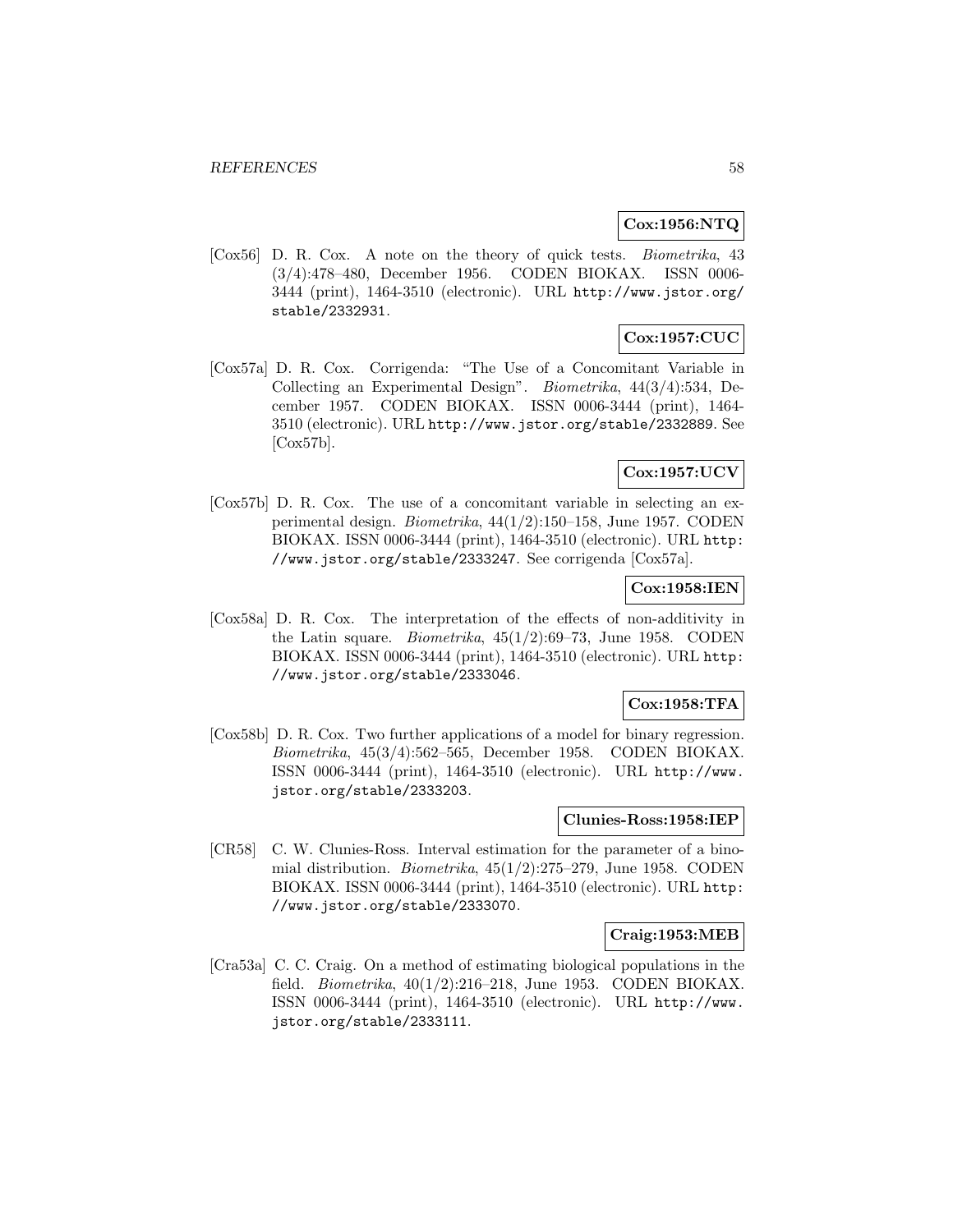## **Craig:1953:UMS**

[Cra53b] C. C. Craig. On the utilization of marked specimens in estimating populations of flying insects. *Biometrika*,  $40(1/2):170-176$ , June 1953. CODEN BIOKAX. ISSN 0006-3444 (print), 1464-3510 (electronic). URL http://www.jstor.org/stable/2333106.

## **Crow:1956:CIP**

[Cro56] Edwin L. Crow. Confidence intervals for a proportion. Biometrika, 43(3/4):423–435, December 1956. CODEN BIOKAX. ISSN 0006- 3444 (print), 1464-3510 (electronic). URL http://www.jstor.org/ stable/2332920. See corrigenda [Cro58a].

## **Crow:1958:CCI**

[Cro58a] Edwin L. Crow. Corrigenda: "Confidence Intervals for a Proportion". Biometrika, 45(1/2):291, June 1958. CODEN BIOKAX. ISSN 0006- 3444 (print), 1464-3510 (electronic). URL http://www.jstor.org/ stable/2333086. See [Cro56].

## **Crow:1958:MDP**

[Cro58b] Edwin L. Crow. The mean deviation of the Poisson distribution. Biometrika, 45(3/4):556–559, December 1958. CODEN BIOKAX. ISSN 0006-3444 (print), 1464-3510 (electronic). URL http://www. jstor.org/stable/2333201.

## **Cox:1953:SSS**

[CS53] D. R. Cox and W. L. Smith. The superposition of several strictly periodic sequences of events. Biometrika, 40(1/2):1–11, June 1953. CODEN BIOKAX. ISSN 0006-3444 (print), 1464-3510 (electronic). URL http://www.jstor.org/stable/2333090.

### **Cox:1954:SRP**

[CS54] D. R. Cox and Walter L. Smith. On the superposition of renewal processes. Biometrika, 41(1/2):91–99, June 1954. CODEN BIOKAX. ISSN 0006-3444 (print), 1464-3510 (electronic). URL http://www. jstor.org/stable/2333008.

## **Cox:1955:SQS**

[CS55] D. R. Cox and A. Stuart. Some quick sign tests for trend in location and dispersion. Biometrika, 42(1/2):80–95, June 1955. CODEN BIOKAX. ISSN 0006-3444 (print), 1464-3510 (electronic). URL http://www. jstor.org/stable/2333424.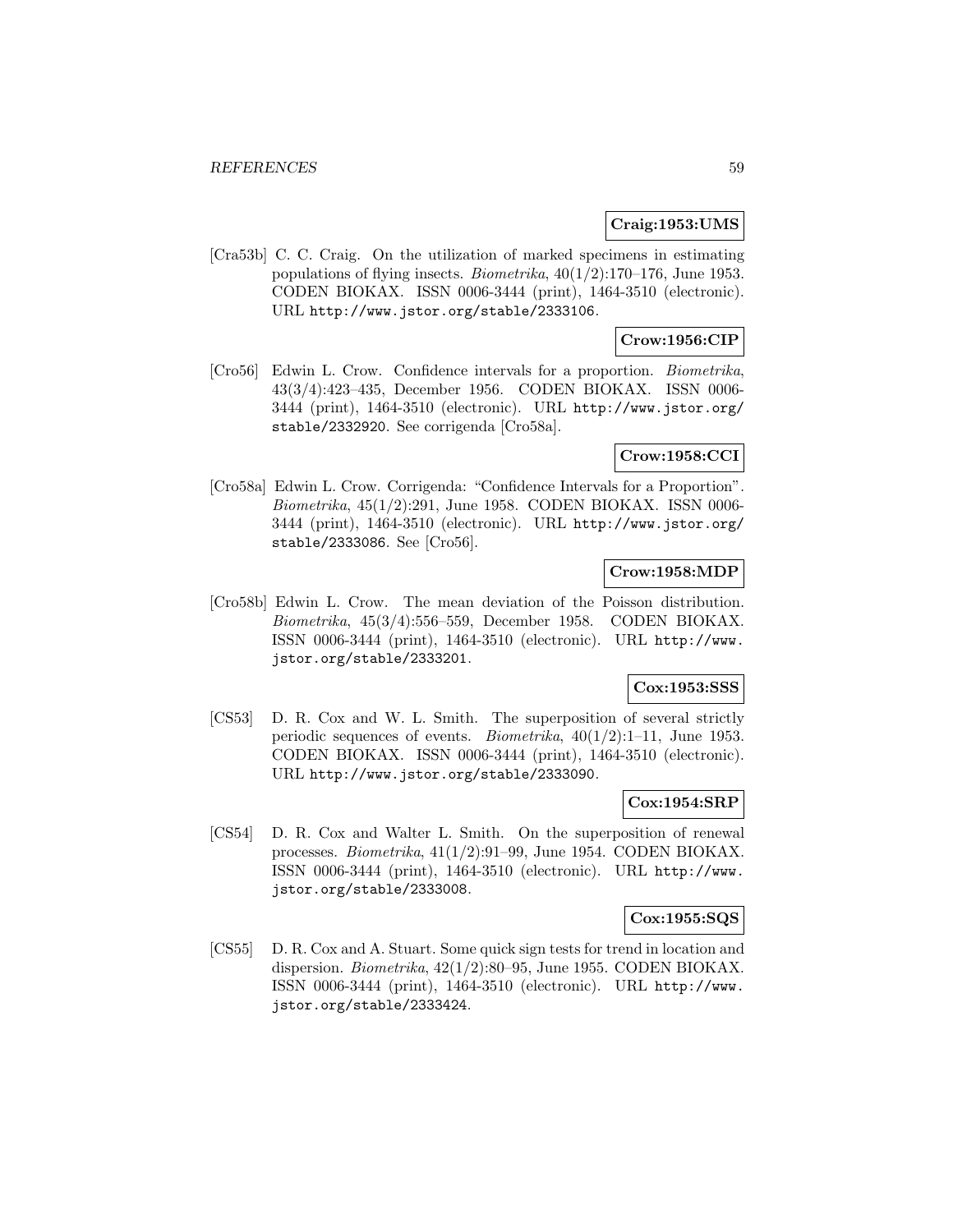## **Cox:1957:DBC**

[CS57] D. R. Cox and W. L. Smith. On the distribution of Tribolium Confusum in a container. Biometrika, 44(3/4):328–335, December 1957. CODEN BIOKAX. ISSN 0006-3444 (print), 1464-3510 (electronic). URL http: //www.jstor.org/stable/2332865.

## **Curnow:1957:HEV**

[Cur57] R. N. Curnow. Heterogeneous error variances in split-plot experiments. Biometrika, 44(3/4):378–383, December 1957. CODEN BIOKAX. ISSN 0006-3444 (print), 1464-3510 (electronic). URL http://www. jstor.org/stable/2332870.

## **Daniels:1952:CCS**

[Dan52] H. E. Daniels. The covering circle of a sample from a circular normal distribution. Biometrika, 39(1/2):137–143, April 1952. CODEN BIOKAX. ISSN 0006-3444 (print), 1464-3510 (electronic). URL http: //www.jstor.org/stable/2332472.

## **Daniels:1956:ADS**

[Dan56] H. E. Daniels. The approximate distribution of serial correlation coefficients. Biometrika, 43(1/2):169–185, June 1956. CODEN BIOKAX. ISSN 0006-3444 (print), 1464-3510 (electronic). URL http://www. jstor.org/stable/2333590.

## **Darwin:1953:PDB**

[Dar53] J. H. Darwin. Population differences between species growing according to simple birth and death processes. Biometrika, 40(3/4):370–382, December 1953. CODEN BIOKAX. ISSN 0006-3444 (print), 1464- 3510 (electronic). URL http://www.jstor.org/stable/2333355.

#### **Darwin:1956:BES**

[Dar56] J. H. Darwin. The behaviour of an estimator for a simple birth and death process. Biometrika, 43(1/2):23–31, June 1956. CODEN BIOKAX. ISSN 0006-3444 (print), 1464-3510 (electronic). URL http: //www.jstor.org/stable/2333575.

#### **Darwin:1957:DBC**

[Dar57a] J. H. Darwin. The difference between consecutive members of a series of random variables arranged in order of size. Biometrika, 44(1/2):211– 218, June 1957. CODEN BIOKAX. ISSN 0006-3444 (print), 1464-3510 (electronic). URL http://www.jstor.org/stable/2333254.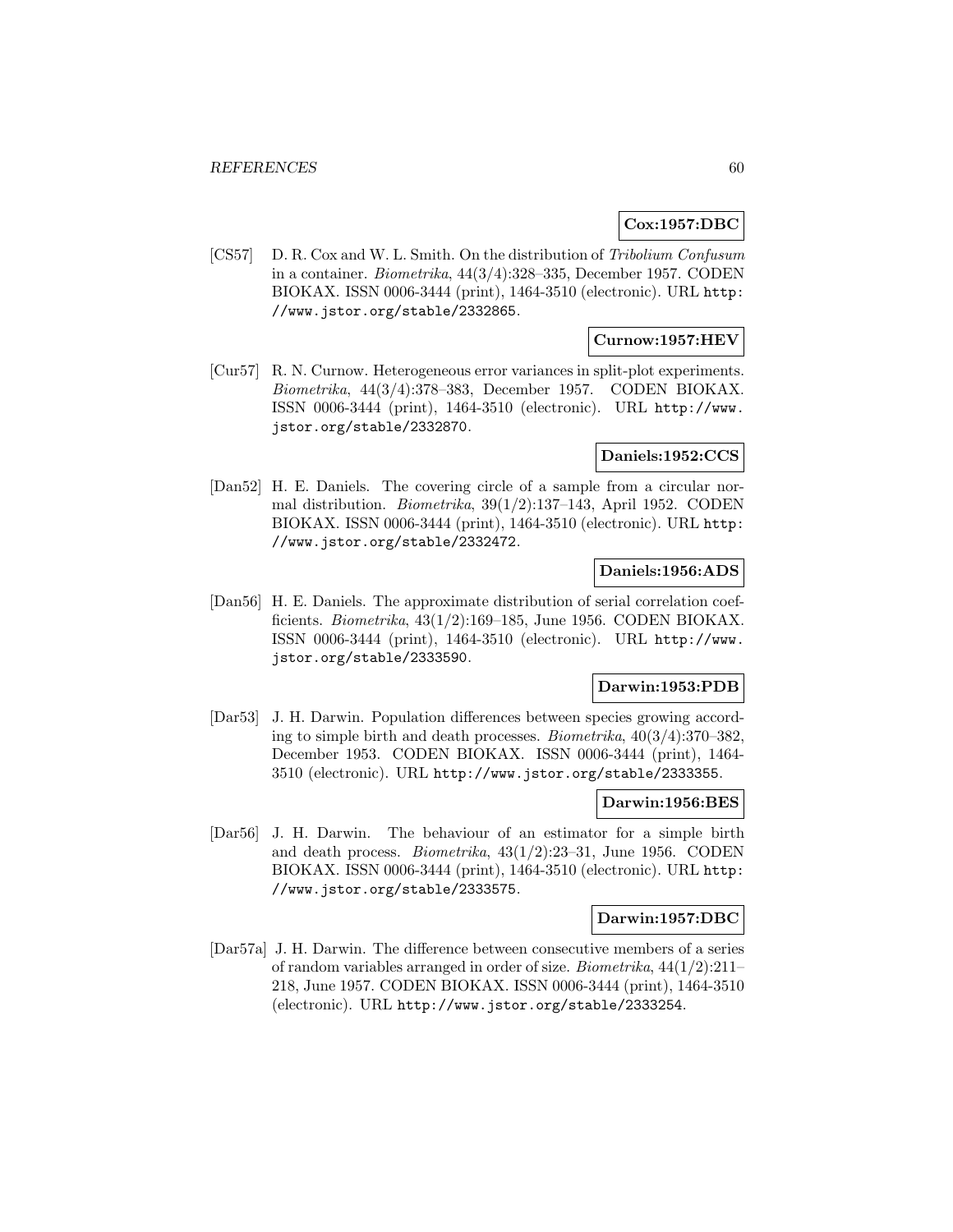#### **Darwin:1957:PPI**

[Dar57b] J. H. Darwin. The power of the Poisson index of dispersion. Biometrika, 44(1/2):286–289, June 1957. CODEN BIOKAX. ISSN 0006-3444 (print), 1464-3510 (electronic). URL http://www.jstor. org/stable/2333273.

# **Darroch:1958:MRC**

[Dar58] J. N. Darroch. The multiple-recapture census. I. Estimation of a closed population. Biometrika, 45(3/4):343–359, December 1958. CODEN BIOKAX. ISSN 0006-3444 (print), 1464-3510 (electronic). URL http: //www.jstor.org/stable/2333183.

### **Darroch:1959:MRC**

[Dar59a] J. N. Darroch. The multiple-recapture census: II. Estimation when there is immigration or death. Biometrika, 46(3/4):336–351, December 1959. CODEN BIOKAX. ISSN 0006-3444 (print), 1464-3510 (electronic). URL http://www.jstor.org/stable/2333531.

## **Darwin:1959:NTD**

[Dar59b] J. H. Darwin. Note on a three-decision test for comparing two binomial populations. *Biometrika*,  $46(1/2):106-113$ , June 1959. CODEN BIOKAX. ISSN 0006-3444 (print), 1464-3510 (electronic). URL http: //www.jstor.org/stable/2332812.

## **Darwin:1959:NCS**

[Dar59c] J. H. Darwin. Note on the comparison of several realizations of a Markoff chain. Biometrika, 46(3/4):412–419, December 1959. CODEN BIOKAX. ISSN 0006-3444 (print), 1464-3510 (electronic). URL http: //www.jstor.org/stable/2333537.

## **David:1950:AF**

[Dav50a] F. N. David. An alternative form of  $\chi^2$ . Biometrika, 37(3/4):448-451, December 1950. CODEN BIOKAX. ISSN 0006-3444 (print), 1464- 3510 (electronic). URL http://www.jstor.org/stable/2332397.

### **David:1950:BRBb**

[Dav50b] F. N. David. Book review: Proceedings of the Berkeley Symposium on Mathematical Statistics and Probability, by J. Neyman. Biometrika, 37(1/2):190–191, June 1950. CODEN BIOKAX. ISSN 0006-3444 (print), 1464-3510 (electronic). URL http://www.jstor. org/stable/2332169.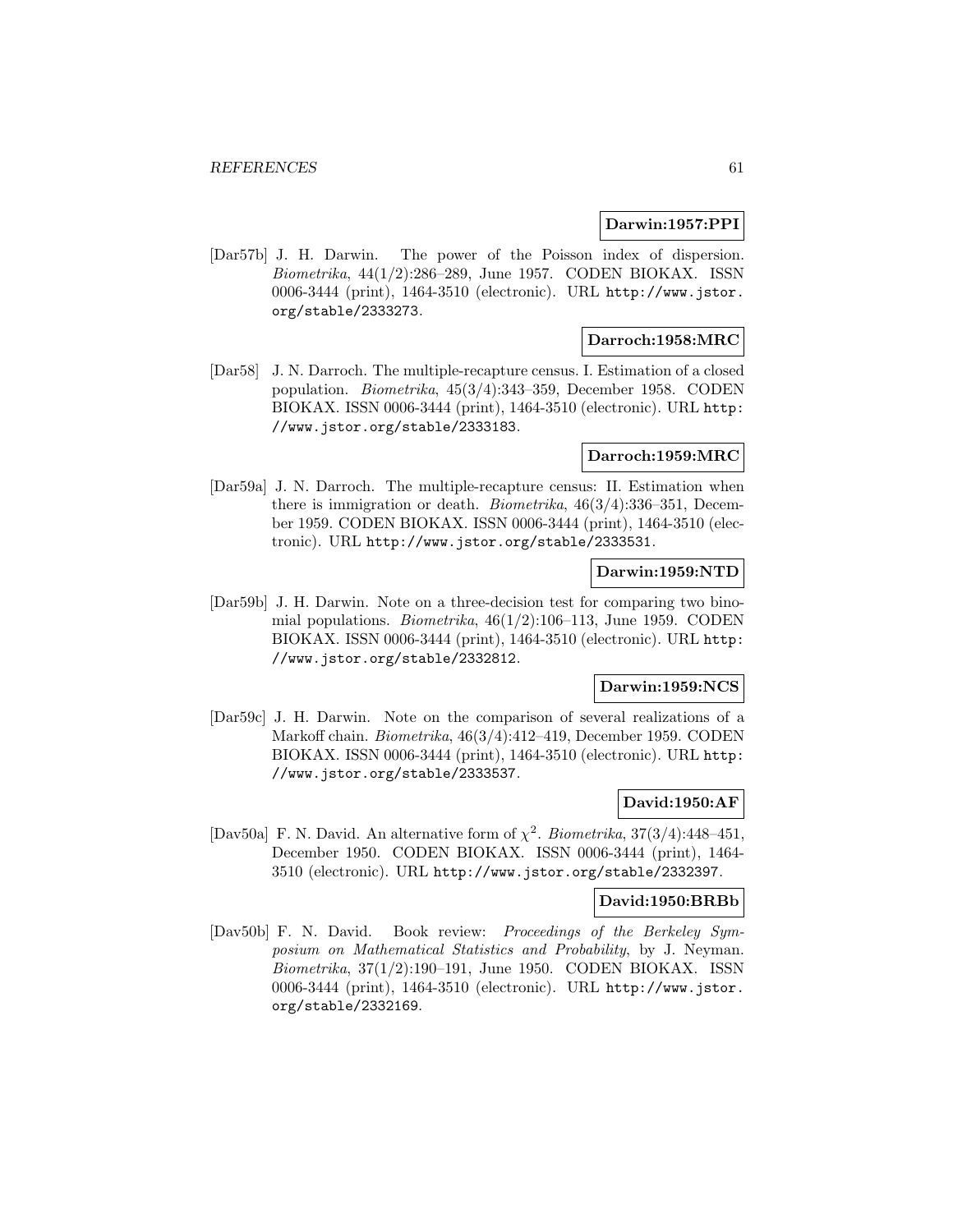#### **David:1950:BRBa**

[Dav50c] F. N. David. Book review: Rank Correlation Methods, by M. G. Kendall. Biometrika, 37(1/2):190, June 1950. CODEN BIOKAX. ISSN 0006-3444 (print), 1464-3510 (electronic). URL http://www. jstor.org/stable/2332168.

# **David:1950:TCT**

[Dav50d] F. N. David. Two combinatorial tests of whether a sample has come from a given population. *Biometrika*,  $37(1/2)$ :97–110, June 1950. CO-DEN BIOKAX. ISSN 0006-3444 (print), 1464-3510 (electronic). URL http://www.jstor.org/stable/2332152.

## **David:1951:BRB**

[Dav51a] F. N. David. Book review: Probability and the Weighting of Evidence, by I. J. Good. Biometrika, 38(3/4):485, December 1951. CODEN BIOKAX. ISSN 0006-3444 (print), 1464-3510 (electronic). URL http: //www.jstor.org/stable/2332601.

## **David:1951:FAR**

[Dav51b] H. A. David. Further applications of range to the analysis of variance. Biometrika, 38(3/4):393–409, December 1951. CODEN BIOKAX. ISSN 0006-3444 (print), 1464-3510 (electronic). URL http://www. jstor.org/stable/2332585.

## **David:1952:BRBa**

[Dav52a] F. N. David. Book review: Chance and Choice by Cardpack and Chessboard, by L. Hogben. Biometrika, 39(1/2):213, April 1952. CODEN BIOKAX. ISSN 0006-3444 (print), 1464-3510 (electronic). URL http: //www.jstor.org/stable/2332486.

### **David:1952:BRBb**

[Dav52b] F. N. David. Book review: Hypothesis-Testing in Time Series Analysis, by Peter Whittle. Biometrika, 39(1/2):213–214, April 1952. CO-DEN BIOKAX. ISSN 0006-3444 (print), 1464-3510 (electronic). URL http://www.jstor.org/stable/2332487.

### **David:1952:BRBd**

[Dav52c] F. N. David. Book review: Proceedings of the Second Berkeley Symposium on Mathematical Statistics and Probability, by J. Neyman. Biometrika, 39(3/4):440, December 1952. CODEN BIOKAX. ISSN 0006-3444 (print), 1464-3510 (electronic). URL http://www.jstor. org/stable/2334042.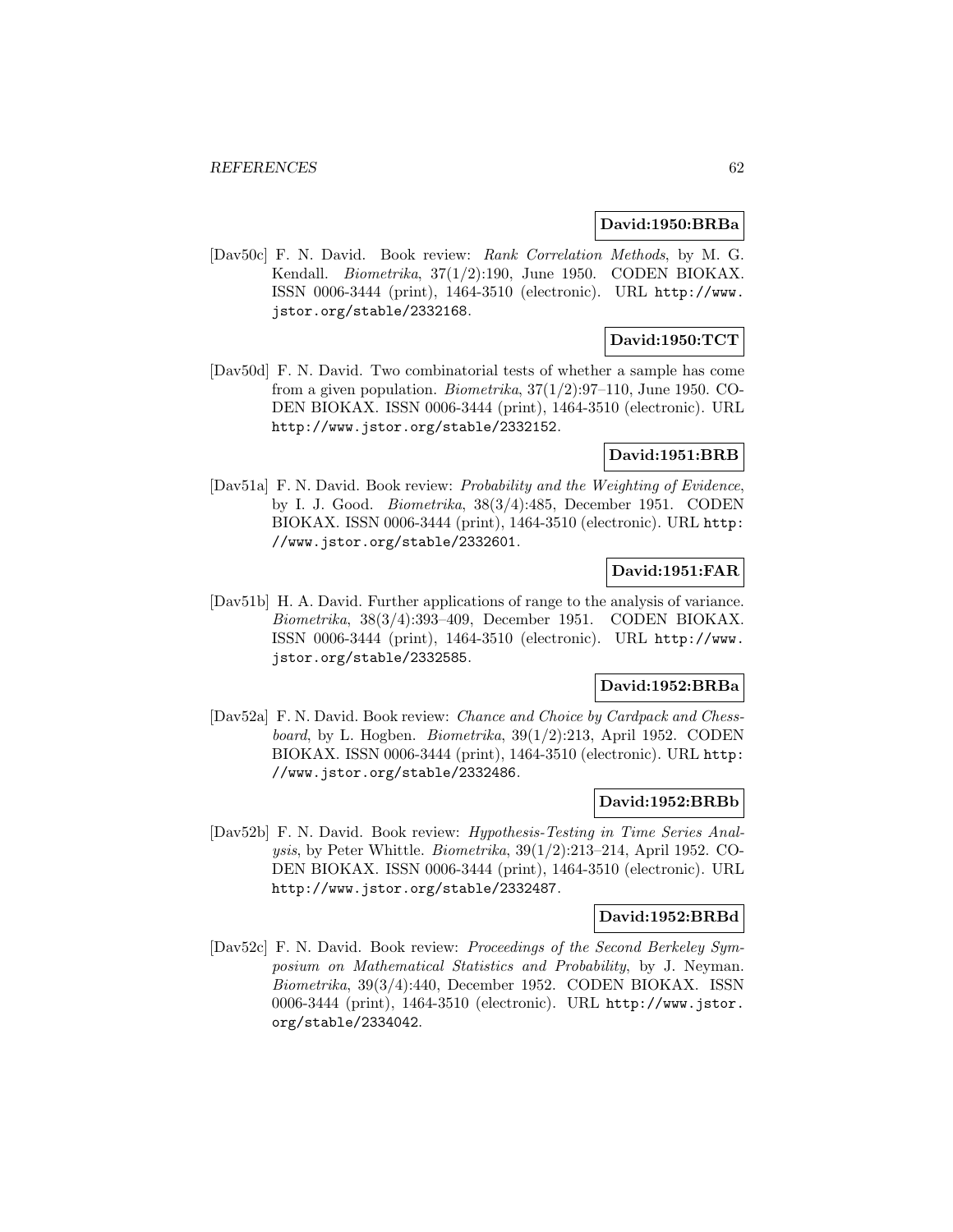#### **David:1952:BRBc**

[Dav52d] F. N. David. Book reviews: Foundations of the Theory of Probability, by A. N. Kolmogorov; Asymptotische Gesetze der Wahrscheinlichkeitsrechnung, by A. Khintchine. Biometrika, 39(1/2):214, April 1952. CODEN BIOKAX. ISSN 0006-3444 (print), 1464-3510 (electronic). URL http://www.jstor.org/stable/2332488.

## **David:1952:UPM**

[Dav52e] H. A. David. Upper 5 and 1% points of the maximum F-ratio. Biometrika, 39(3/4):422–424, December 1952. CODEN BIOKAX. ISSN 0006-3444 (print), 1464-3510 (electronic). URL http://www. jstor.org/stable/2334036.

## **David:1953:NEM**

[Dav53a] F. N. David. A note on the evaluation of the multivariate normal integral. Biometrika, 40(3/4):458–459, December 1953. CODEN BIOKAX. ISSN 0006-3444 (print), 1464-3510 (electronic). URL http: //www.jstor.org/stable/2333365.

## **David:1953:PFS**

[Dav53b] H. A. David. The power function of some tests based on range. Biometrika, 40(3/4):347–353, December 1953. CODEN BIOKAX. ISSN 0006-3444 (print), 1464-3510 (electronic). URL http://www. jstor.org/stable/2333352.

#### **David:1954:BRBb**

[Dav54a] F. N. David. Book review: Advanced Statistical Methods in Biometric Research by C. R. Rao. Biometrika, 41(1/2):283–284, June 1954. CO-DEN BIOKAX. ISSN 0006-3444 (print), 1464-3510 (electronic). URL http://www.jstor.org/stable/2333034.

## **David:1954:BRBd**

[Dav54b] F. N. David. Book review: Exercises in Theoretical Statistics, by M. G. Kendall; Statistical Tables and Problems. by A. E. Waugh. Biometrika, 41(3/4):565, December 1954. CODEN BIOKAX. ISSN 0006-3444 (print), 1464-3510 (electronic). URL http://www.jstor. org/stable/2332741.

### **David:1954:BRBe**

[Dav54c] F. N. David. Book review: Sampling Techniques, by W. G. Cochran. Biometrika, 41(3/4):565–566, December 1954. CODEN BIOKAX.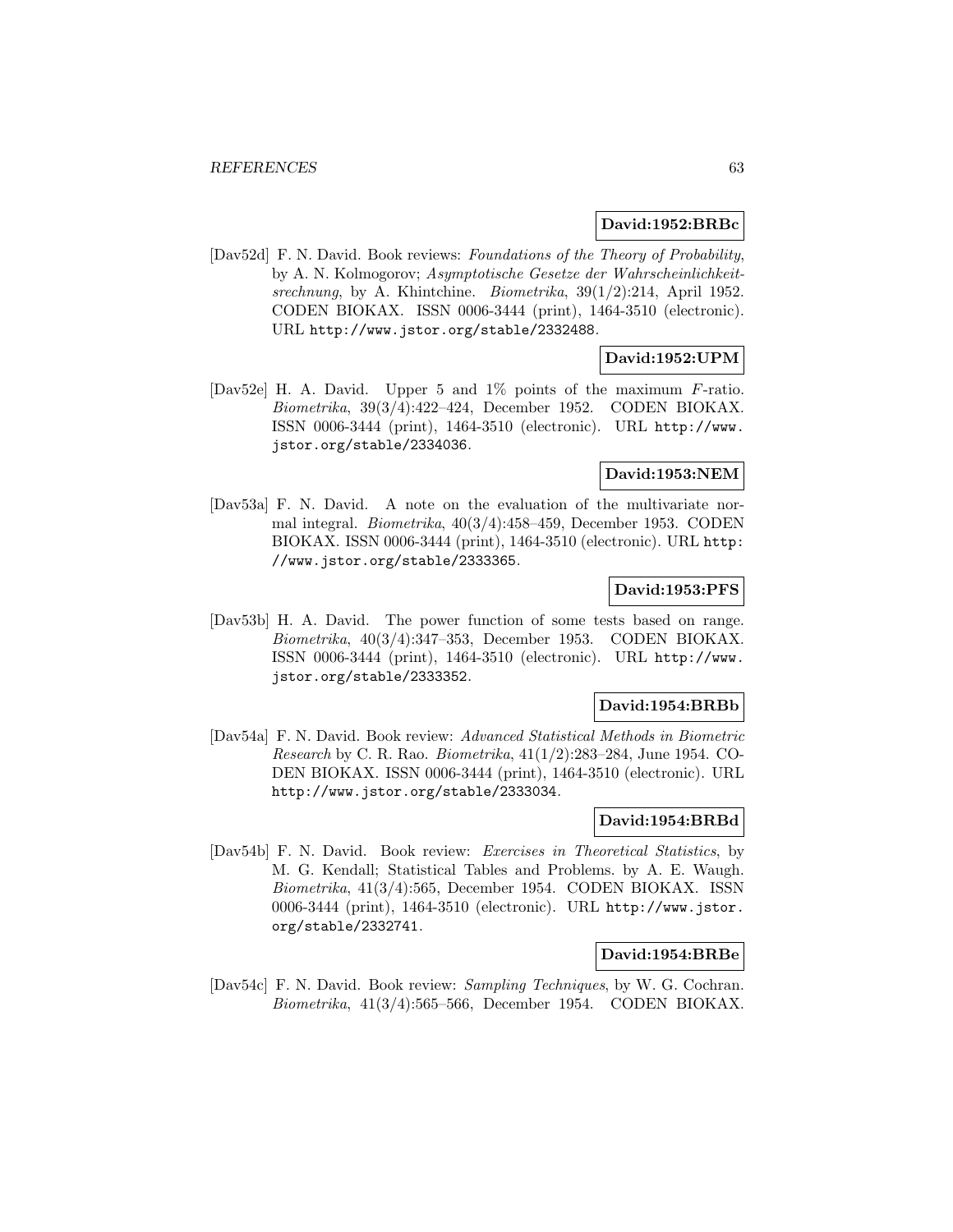ISSN 0006-3444 (print), 1464-3510 (electronic). URL http://www. jstor.org/stable/2332742.

### **David:1954:BRBa**

[Dav54d] F. N. David. Book review: Statistical Theory in Research by R. L. Anderson; T. A. Bancroft. Biometrika, 41(1/2):283, June 1954. CO-DEN BIOKAX. ISSN 0006-3444 (print), 1464-3510 (electronic). URL http://www.jstor.org/stable/2333033.

### **David:1954:BRBc**

[Dav54e] F. N. David. Book review: Stochastic Processes by J. L. Doob. Biometrika, 41(1/2):284–285, June 1954. CODEN BIOKAX. ISSN 0006-3444 (print), 1464-3510 (electronic). URL http://www.jstor. org/stable/2333036.

## **David:1954:DRC**

[Dav54f] H. A. David. The distribution of range in certain non-normal populations. Biometrika, 41(3/4):463–468, December 1954. CODEN BIOKAX. ISSN 0006-3444 (print), 1464-3510 (electronic). URL http: //www.jstor.org/stable/2332726. See corrigenda [Ano55g].

# **David:1955:BRBb**

[Dav55a] F. N. David. Book review: An Introduction to Stochastic Processes with Special Reference to Methods and Applications, by M. S. Bartlett. Biometrika, 42(3/4):539, December 1955. CODEN BIOKAX. ISSN 0006-3444 (print), 1464-3510 (electronic). URL http://www.jstor. org/stable/2333408.

## **David:1955:BRBc**

[Dav55b] F. N. David. Book review: Probability Theory, by M. Loeve. Biometrika, 42(3/4):540, December 1955. CODEN BIOKAX. ISSN 0006-3444 (print), 1464-3510 (electronic). URL http://www.jstor. org/stable/2333409.

#### **David:1955:BRBa**

[Dav55c] F. N. David. Book review: Sample Survey Methods and Theory: Vol. I, Methods and Applications: Vol. II, Theory by M. H. Hansen; W. N. Hurwitz; W. G. Madow. Biometrika, 42(1/2):272–273, June 1955. CODEN BIOKAX. ISSN 0006-3444 (print), 1464-3510 (electronic). URL http://www.jstor.org/stable/2333451.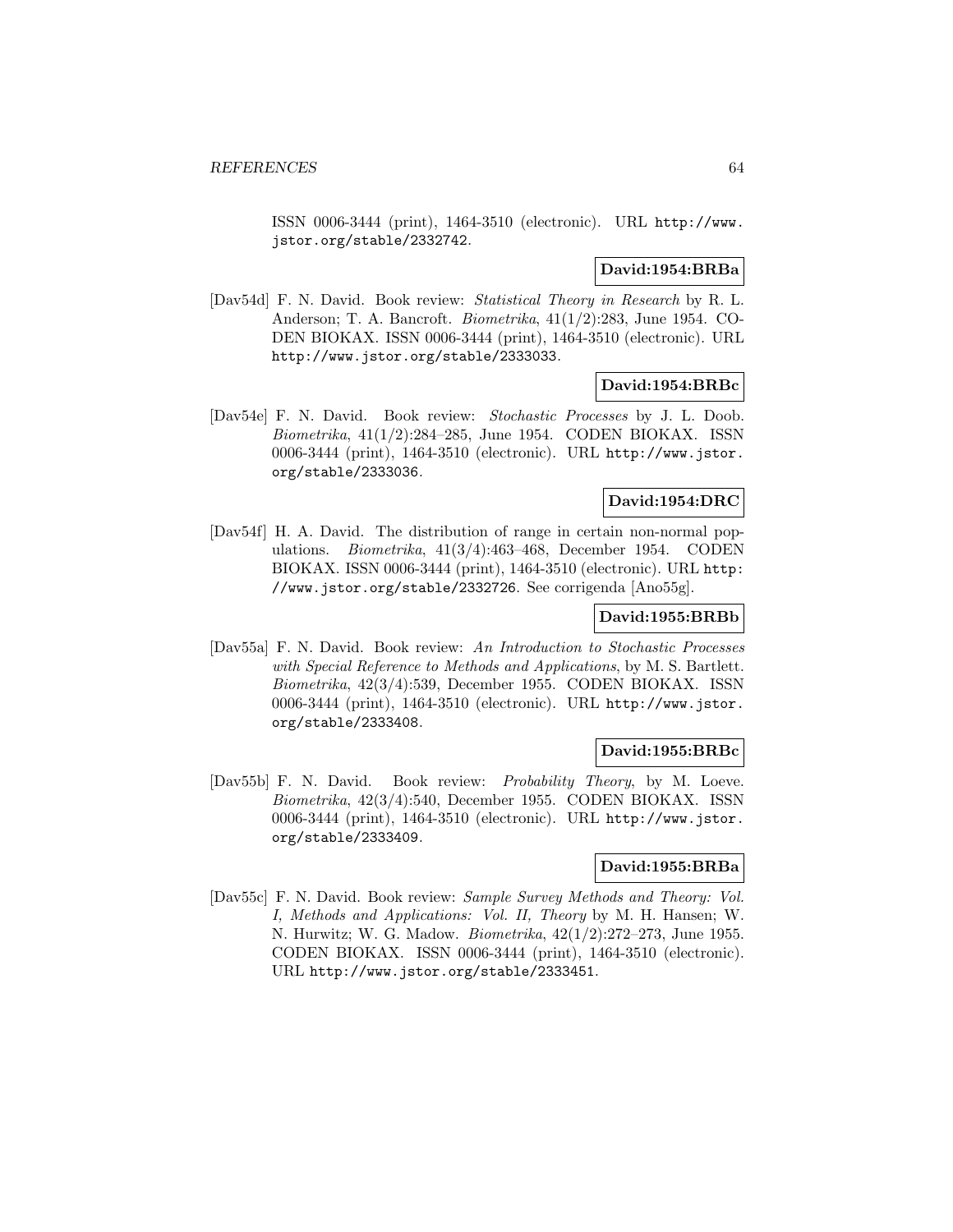## **David:1955:SHP**

[Dav55d] F. N. David. Studies in the history of probability and statistics. I. Dicing and gaming (a note on the history of probability). Biometrika, 42(1/2):1–15, June 1955. CODEN BIOKAX. ISSN 0006- 3444 (print), 1464-3510 (electronic). URL http://www.jstor.org/ stable/2333419.

## **David:1955:NMR**

[Dav55e] H. A. David. A note on moving ranges. Biometrika, 42(3/4):512–515, December 1955. CODEN BIOKAX. ISSN 0006-3444 (print), 1464- 3510 (electronic). URL http://www.jstor.org/stable/2333396.

### **David:1956:BRBa**

[Dav56a] F. N. David. Book review: Choice and Chance by Cardpack and Chessboard by Lancelot Hogben. Biometrika, 43(1/2):236, June 1956. CO-DEN BIOKAX. ISSN 0006-3444 (print), 1464-3510 (electronic). URL http://www.jstor.org/stable/2333605.

## **David:1956:BRBb**

[Dav56b] F. N. David. Book review: Elementary Statistics for Students of Social Science and Business, by R. C. Sprowls; Basic Statistical Concepts. by J. K. Adams. Biometrika, 43(3/4):490–491, December 1956. CODEN BIOKAX. ISSN 0006-3444 (print), 1464-3510 (electronic). URL http: //www.jstor.org/stable/2332938.

#### **David:1956:BRBc**

[Dav56c] F. N. David. Book review: Statistics, by L. H. C. Tippett. Biometrika, 43(3/4):493, December 1956. CODEN BIOKAX. ISSN 0006-3444 (print), 1464-3510 (electronic). URL http://www.jstor. org/stable/2332944.

# **David:1956:NWA**

[Dav56d] F. N. David. A note on Wilcoxon's and allied tests. Biometrika, 43(3/4):485–488, December 1956. CODEN BIOKAX. ISSN 0006- 3444 (print), 1464-3510 (electronic). URL http://www.jstor.org/ stable/2332934.

## **David:1956:ASE**

[Dav56e] H. A. David. On the application to statistics of an elementary theorem in probability. Biometrika, 43(1/2):85–91, June 1956. CODEN BIOKAX. ISSN 0006-3444 (print), 1464-3510 (electronic). URL http: //www.jstor.org/stable/2333580.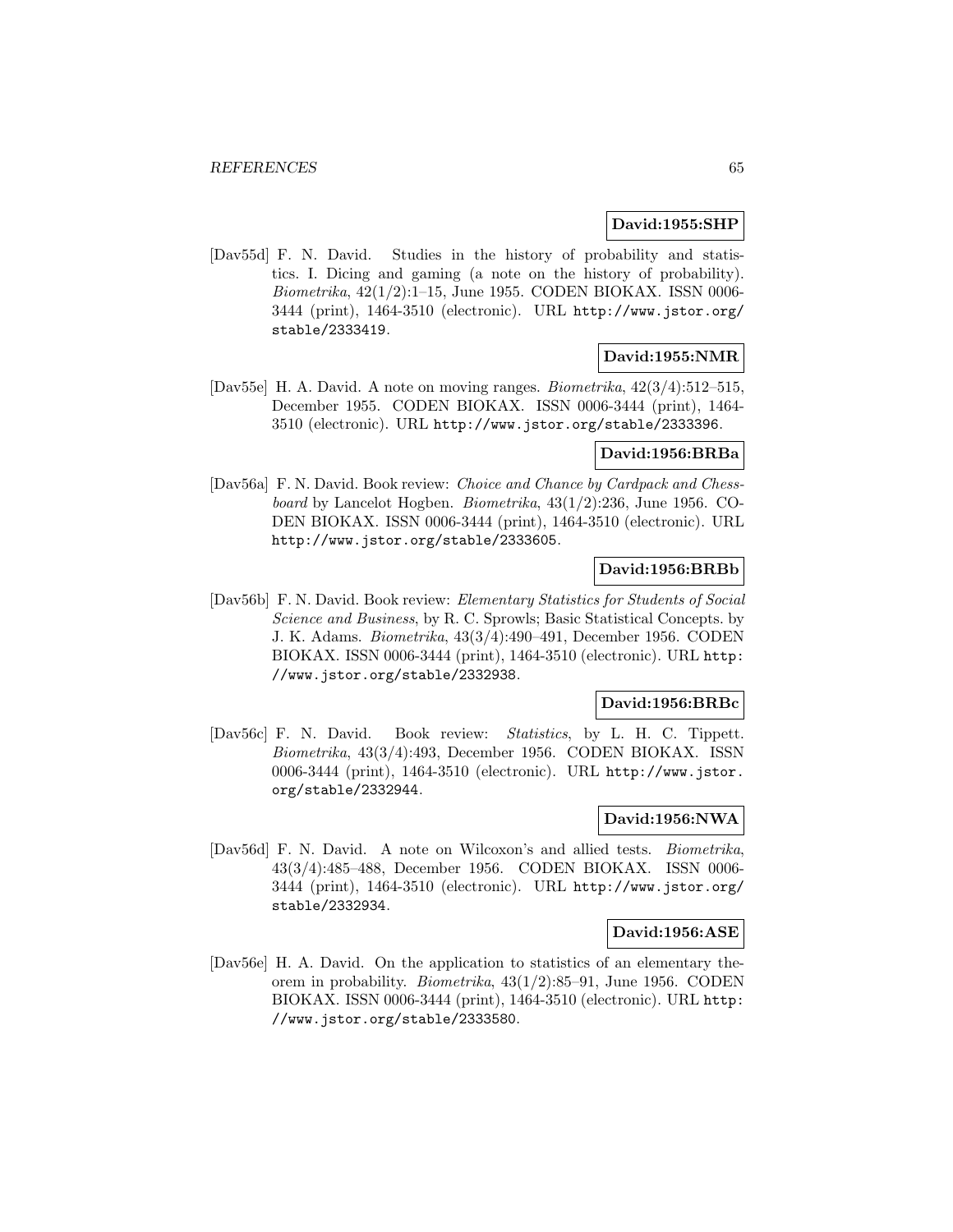### **David:1956:RUP**

[Dav56f] H. A. David. Revised upper percentage points of the extreme Studentized deviate from the sample mean. Biometrika, 43(3/4):449–451, December 1956. CODEN BIOKAX. ISSN 0006-3444 (print), 1464- 3510 (electronic). URL http://www.jstor.org/stable/2332922.

## **David:1957:BRBd**

[Dav57a] F. N. David. Book review: Nonparametric Statistics for the Behavioral Sciences, by S. Siegel. Biometrika, 44(3/4):538, December 1957. CODEN BIOKAX. ISSN 0006-3444 (print), 1464-3510 (electronic). URL http://www.jstor.org/stable/2332896.

## **David:1957:BRBc**

[Dav57b] F. N. David. Book review: Proceedings of the Third Berkeley Symposium on Mathematical Statistics and Probability by Jerzy Neyman; Vol. I. Theory of Statistics. Vol. II. Probability Theory. Vol. III. Astronomy and Physics. Vol. IV: Biology and Problems of Health. Vol. V. Econometrics, Industrial Research and Psychometry. Biometrika, 44(3/4):535–536, December 1957. CODEN BIOKAX. ISSN 0006- 3444 (print), 1464-3510 (electronic). URL http://www.jstor.org/ stable/2332891.

### **David:1957:BRBb**

[Dav57c] F. N. David. Book review: Statistics: A New Approach by W. Allen Wallis; Harry V. Roberts. Biometrika, 44(1/2):297–298, June 1957. CODEN BIOKAX. ISSN 0006-3444 (print), 1464-3510 (electronic). URL http://www.jstor.org/stable/2333280.

### **David:1957:BRBa**

[Dav57d] F. N. David. Book review: The Essentials of Educational Statistics by F. G. Cornell. Biometrika, 44(1/2):296, June 1957. CODEN BIOKAX. ISSN 0006-3444 (print), 1464-3510 (electronic). URL http://www. jstor.org/stable/2333278.

### **David:1957:EMN**

[Dav57e] H. A. David. Estimation of means of normal populations from observed minima. Biometrika, 44(1/2):282–286, June 1957. CODEN BIOKAX. ISSN 0006-3444 (print), 1464-3510 (electronic). URL http: //www.jstor.org/stable/2333272.

## **David:1958:BRBa**

[Dav58a] F. N. David. Book review: An Introduction to Probability Theory and its Applications, by W. Feller. Biometrika, 45(1/2):287, June 1958.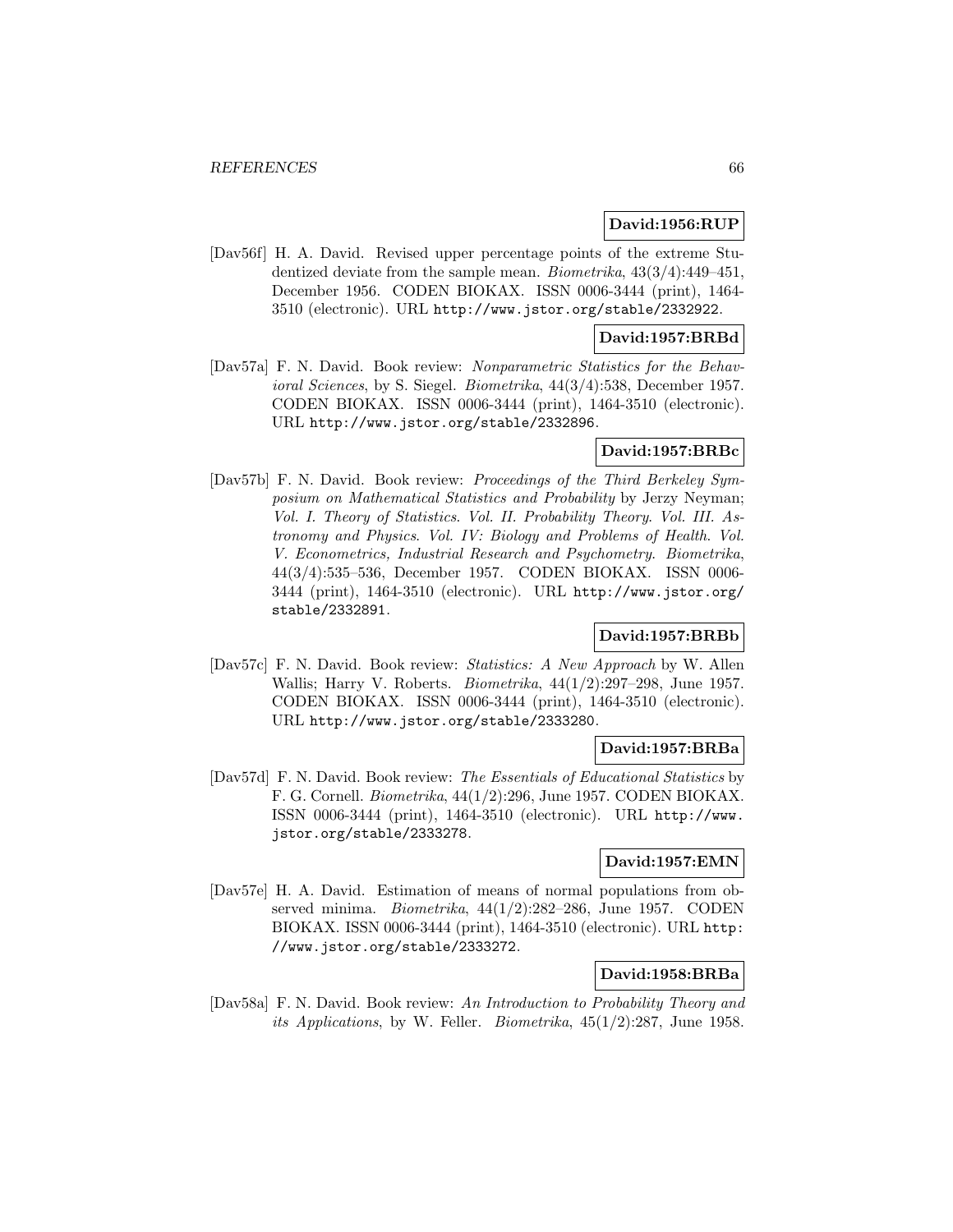CODEN BIOKAX. ISSN 0006-3444 (print), 1464-3510 (electronic). URL http://www.jstor.org/stable/2333079.

## **David:1958:BRBd**

[Dav58b] F. N. David. Book review: Fractional Factorial Experiment Designs for Factors at Two Levels by U.S. Dept. of Commerce. Biometrika, 45(3/4):598, December 1958. CODEN BIOKAX. ISSN 0006- 3444 (print), 1464-3510 (electronic). URL http://www.jstor.org/ stable/2333228.

## **David:1958:BRBb**

[Dav58c] F. N. David. Book review: Statistica, by Francesco Brambilla. Biometrika, 45(3/4):592, December 1958. CODEN BIOKAX. ISSN 0006-3444 (print), 1464-3510 (electronic). URL http://www.jstor. org/stable/2333220.

## **David:1958:BRBc**

[Dav58d] F. N. David. Book review: Tables of Integrals and Other Mathematical Data, by Herbert B. Dwight. Biometrika, 45(3/4):597, December 1958. CODEN BIOKAX. ISSN 0006-3444 (print), 1464-3510 (electronic). URL http://www.jstor.org/stable/2333227.

## **David:1959:BRBd**

[Dav59a] F. N. David. Book review: A Treatise on the Analytic Geometry of Three Dimensions, by George Salmon; C. H. Rowe. Biometrika, 46(1/2):271–272, June 1959. CODEN BIOKAX. ISSN 0006- 3444 (print), 1464-3510 (electronic). URL http://www.jstor.org/ stable/2332846.

#### **David:1959:BRBb**

[Dav59b] F. N. David. Book review: An Introduction to Combinatorial Analysis, by John Riordan. Biometrika, 46(1/2):271, June 1959. CODEN BIOKAX. ISSN 0006-3444 (print), 1464-3510 (electronic). URL http: //www.jstor.org/stable/2332844.

## **David:1959:BRBc**

[Dav59c] F. N. David. Book review: Calculus of Finite Differences, by George Boole; J. F. Moulton. Biometrika, 46(1/2):271, June 1959. CODEN BIOKAX. ISSN 0006-3444 (print), 1464-3510 (electronic). URL http: //www.jstor.org/stable/2332845.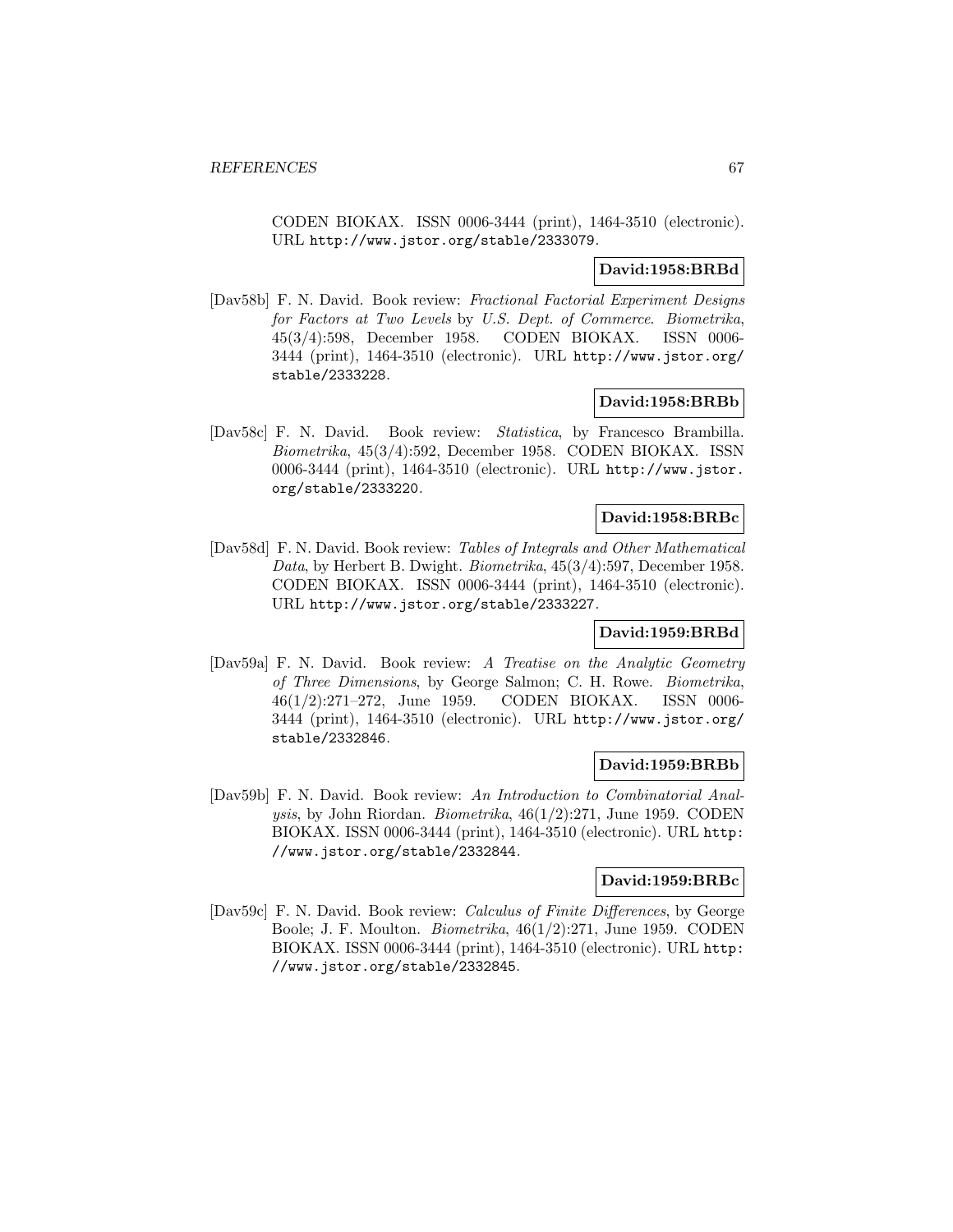#### **David:1959:BRBh**

[Dav59d] F. N. David. Book review: Handbook of Probability and Statistics with Tables, by R. S. Burington; D. C. May. Biometrika,  $46(3/4):497$ , December 1959. CODEN BIOKAX. ISSN 0006-3444 (print), 1464- 3510 (electronic). URL http://www.jstor.org/stable/2333561.

#### **David:1959:BRBa**

[Dav59e] F. N. David. Book review: Introduction to Statistical Inference, by J. C. R. Li. Biometrika, 46(1/2):269, June 1959. CODEN BIOKAX. ISSN 0006-3444 (print), 1464-3510 (electronic). URL http://www. jstor.org/stable/2332840.

#### **David:1959:BRBe**

[Dav59f] F. N. David. Book review: Morphological Integration, by E. C. Olson; R. L. Miller. Biometrika, 46(1/2):273–274, June 1959. CODEN BIOKAX. ISSN 0006-3444 (print), 1464-3510 (electronic). URL http: //www.jstor.org/stable/2332851.

## **David:1959:BRBf**

[Dav59g] F. N. David. Book review: On the Dynamics of Exploited Fish Populations, by R. J. H. Beverton; S. J. Holt. Biometrika,  $46(3/4):495$ , December 1959. CODEN BIOKAX. ISSN 0006-3444 (print), 1464- 3510 (electronic). URL http://www.jstor.org/stable/2333556.

#### **David:1959:BRBg**

[Dav59h] F. N. David. Book review: Periodic Regression in Biology and Climatology, by C. I. Bliss. Biometrika, 46(3/4):495, December 1959. CODEN BIOKAX. ISSN 0006-3444 (print), 1464-3510 (electronic). URL http://www.jstor.org/stable/2333558.

#### **David:1959:TSD**

[Dav59i] F. N. David. The z-test and symmetrically distributed random variables. Biometrika, 46(1/2):123–129, June 1959. CODEN BIOKAX. ISSN 0006-3444 (print), 1464-3510 (electronic). URL http://www. jstor.org/stable/2332814.

#### **David:1959:TPC**

[Dav59j] H. A. David. Tournaments and paired comparisons. Biometrika, 46(1/2):139–149, June 1959. CODEN BIOKAX. ISSN 0006- 3444 (print), 1464-3510 (electronic). URL http://www.jstor.org/ stable/2332816.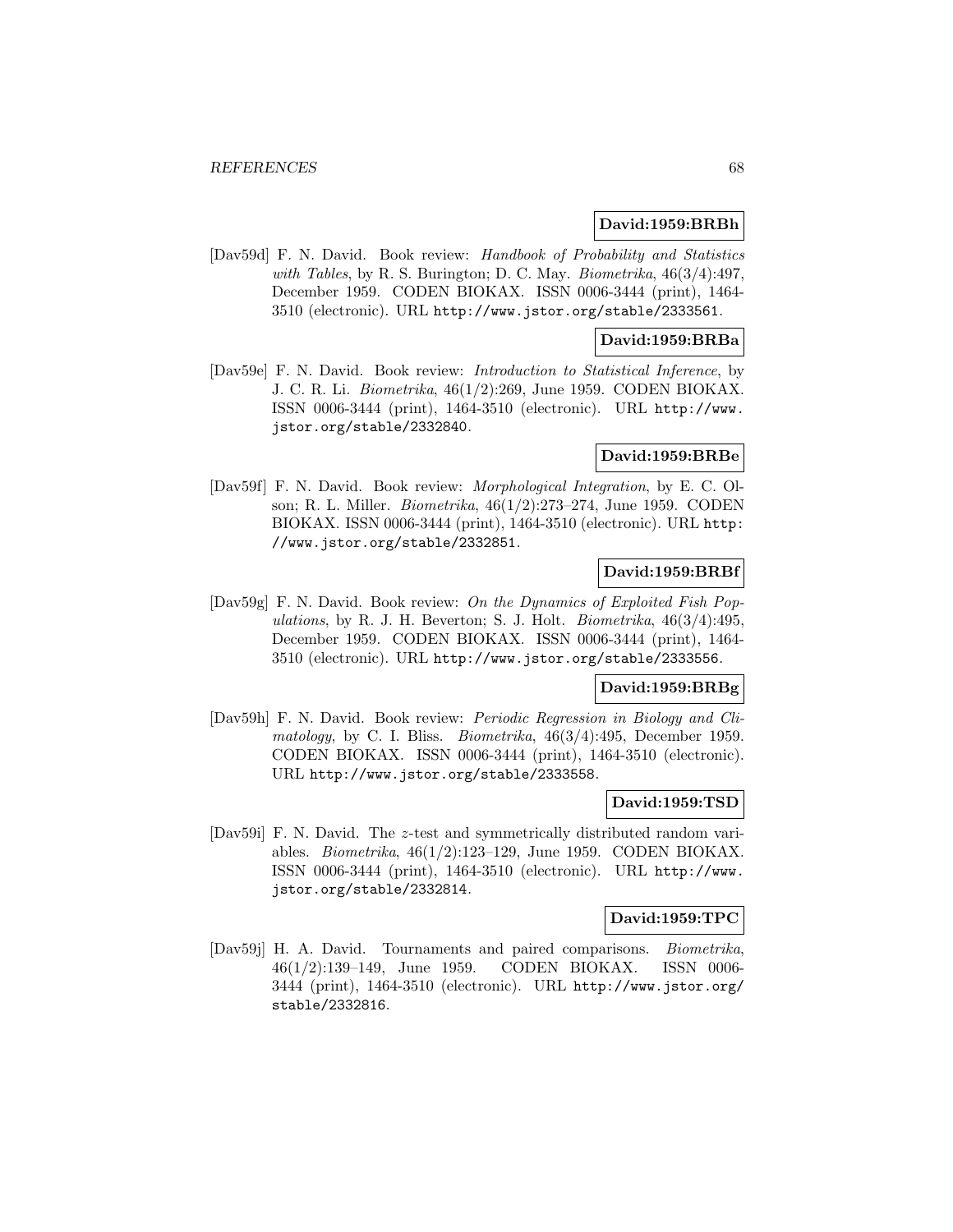#### **Dawson:1954:SEV**

[Daw54] Reed B. Dawson, Jr. A simplified expression for the variance of the  $\chi^2$ function on a contingency table. *Biometrika*,  $41(1/2):280$ , June 1954. CODEN BIOKAX. ISSN 0006-3444 (print), 1464-3510 (electronic). URL http://www.jstor.org/stable/2333028.

## **Derman:1956:SAD**

[Der56] Cyrus Derman. Some asymptotic distribution theory for Markov chains with a denumerable number of states. *Biometrika*,  $43(3/4):285-294$ , December 1956. CODEN BIOKAX. ISSN 0006-3444 (print), 1464- 3510 (electronic). URL http://www.jstor.org/stable/2332907.

## **David:1954:DRS**

[DHP54] H. A. David, H. O. Hartley, and E. S. Pearson. The distribution of the ratio, in a single normal sample, of range to standard deviation. Biometrika, 41(3/4):482–493, December 1954. CODEN BIOKAX. ISSN 0006-3444 (print), 1464-3510 (electronic). URL http://www. jstor.org/stable/2332728.

# **David:1950:PIT**

[DJ50] F. N. David and N. L. Johnson. The probability integral transformation when the variable is discontinuous. *Biometrika*,  $37(1/2)$ :42-49, June 1950. CODEN BIOKAX. ISSN 0006-3444 (print), 1464-3510 (electronic). URL http://www.jstor.org/stable/2332145.

#### **David:1951:ENN**

[DJ51] F. N. David and N. L. Johnson. The effect of non-normality on the power function of the F-test in the analysis of variance. Biometrika, 38(1/2):43–57, June 1951. CODEN BIOKAX. ISSN 0006- 3444 (print), 1464-3510 (electronic). URL http://www.jstor.org/ stable/2332316.

# **David:1954:STC**

[DJ54] F. N. David and N. L. Johnson. Statistical treatment of censored data. Part I. Fundamental formulae. Biometrika, 41(1/2):228–240, June 1954. CODEN BIOKAX. ISSN 0006-3444 (print), 1464-3510 (electronic). URL http://www.jstor.org/stable/2333018.

## **David:1951:TSF**

[DK51a] F. N. David and M. G. Kendall. Tables of symmetric functions. Parts II and III. Biometrika, 38(3/4):435–462, December 1951. CODEN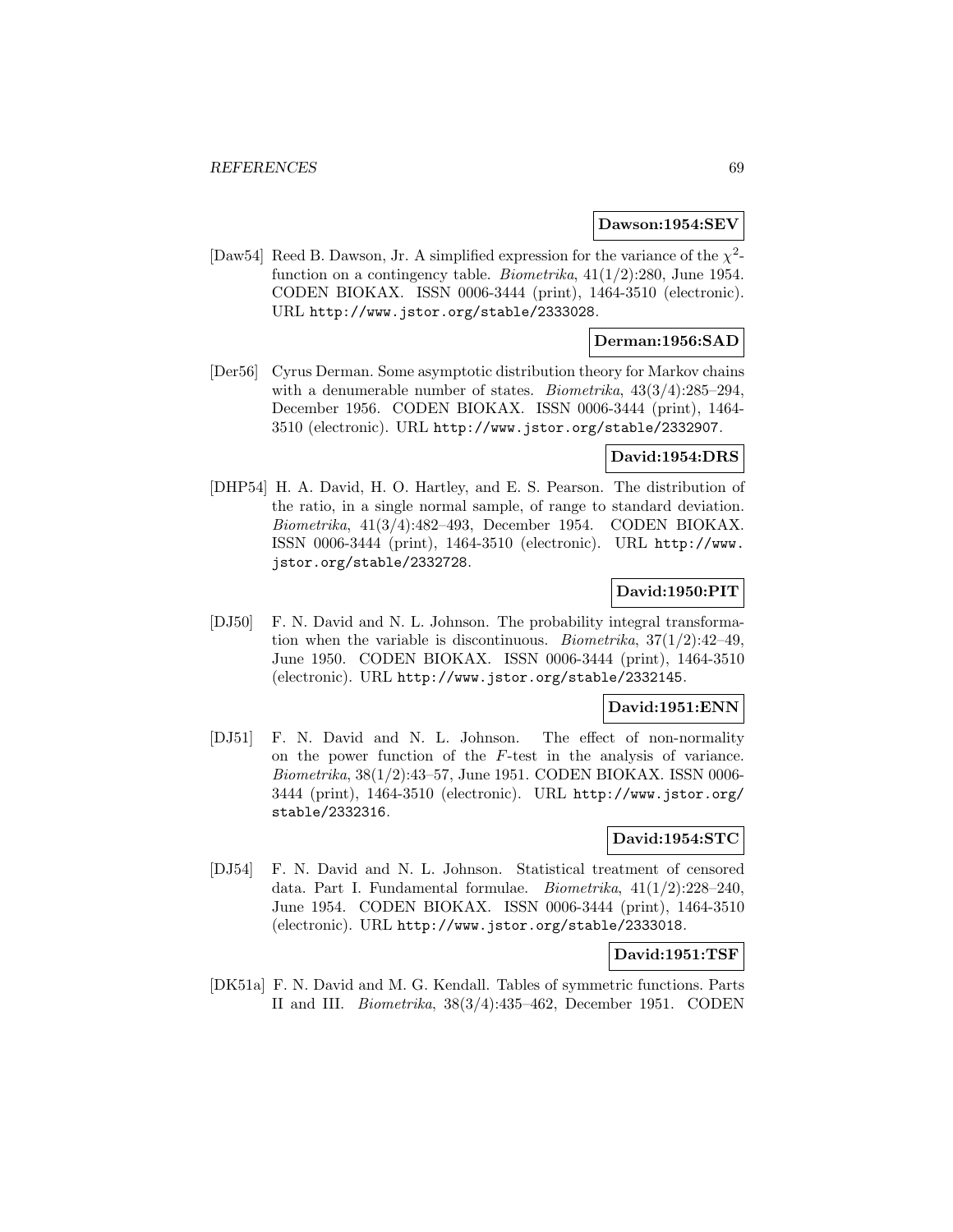BIOKAX. ISSN 0006-3444 (print), 1464-3510 (electronic). URL http: //www.jstor.org/stable/2332590.

# **Durbin:1951:GE**

[DK51b] J. Durbin and M. G. Kendall. The geometry of estimation. Biometrika, 38(1/2):150–158, June 1951. CODEN BIOKAX. ISSN 0006- 3444 (print), 1464-3510 (electronic). URL http://www.jstor.org/ stable/2332324.

# **David:1953:TSF**

[DK53] F. N. David and M. G. Kendall. Tables of symmetric functions. Part IV. Biometrika, 40(3/4):427–446, December 1953. CODEN BIOKAX. ISSN 0006-3444 (print), 1464-3510 (electronic). URL http://www. jstor.org/stable/2333359.

### **David:1955:TSF**

[DK55] F. N. David and M. G. Kendall. Tables of symmetric functions. Part V. Biometrika, 42(1/2):223–242, June 1955. CODEN BIOKAX. ISSN 0006-3444 (print), 1464-3510 (electronic). URL http://www.jstor. org/stable/2333439. See errata [DK58b].

## **Daniels:1958:SPM**

[DK58a] H. E. Daniels and M. G. Kendall. Short proof of miss Harley's theorem on the correlation coefficient. Biometrika, 45(3/4):571–572, December 1958. CODEN BIOKAX. ISSN 0006-3444 (print), 1464-3510 (electronic). URL http://www.jstor.org/stable/2333206.

#### **David:1958:TSF**

[DK58b] F. N. David and M. G. Kendall. Tables of symmetric functions errata. Biometrika, 45(1/2):292, June 1958. CODEN BIOKAX. ISSN 0006-3444 (print), 1464-3510 (electronic). URL http://www.jstor. org/stable/2333087. See [DK55].

# **David:1951:SQD**

[DKS51] S. T. David, M. G. Kendall, and A. Stuart. Some questions of distribution in the theory of rank correlation. Biometrika,  $38(1/2)$ :131–140, June 1951. CODEN BIOKAX. ISSN 0006-3444 (print), 1464-3510 (electronic). URL http://www.jstor.org/stable/2332322.

### **Deemer:1951:JCM**

[DO51] Walter L. Deemer and Ingram Olkin. The Jacobians of certain matrix transformations useful in multivariate analysis: Based on lectures of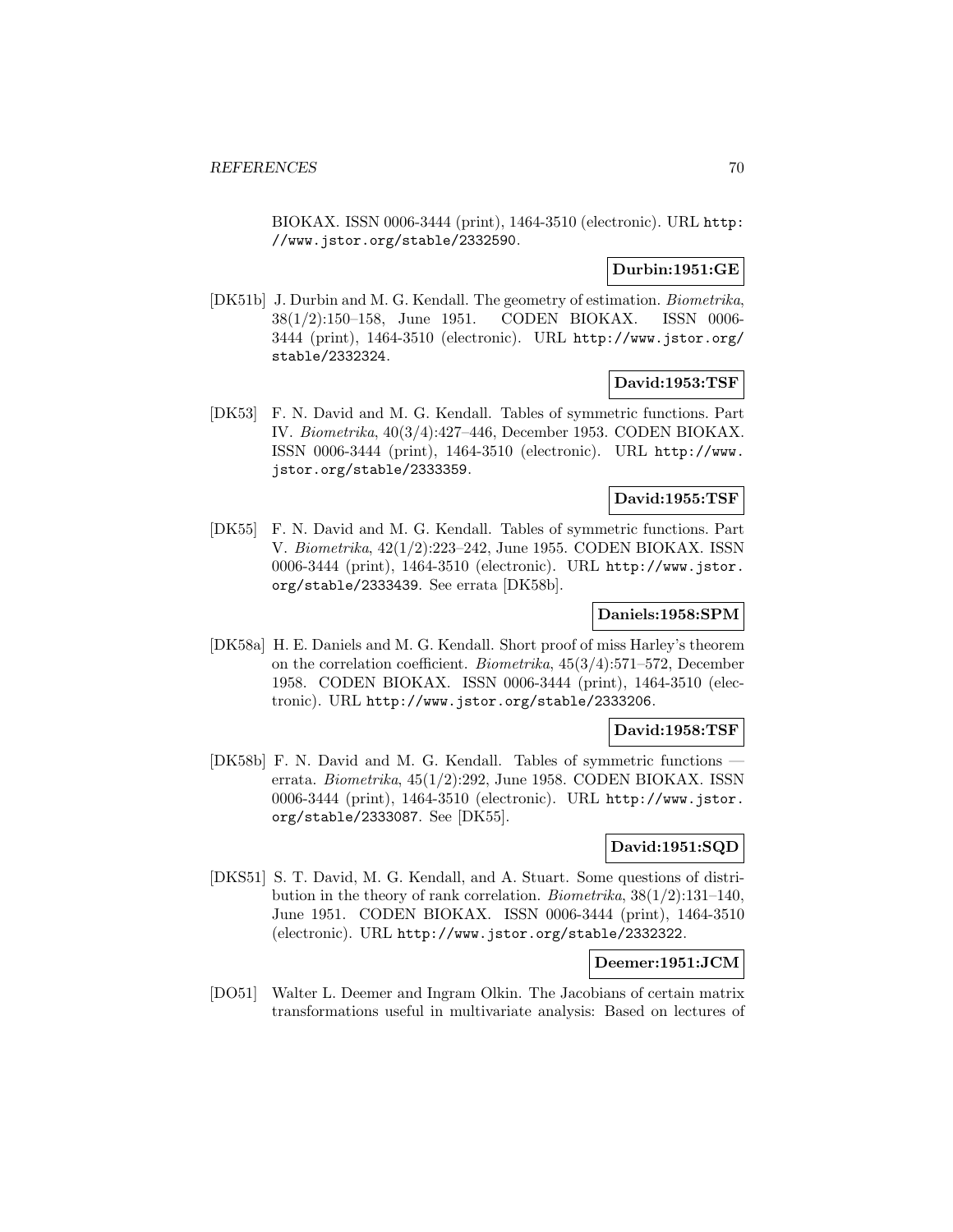P. L. Hsu at the University of North Carolina, 1947. Biometrika, 38(3/4):345–367, December 1951. CODEN BIOKAX. ISSN 0006- 3444 (print), 1464-3510 (electronic). URL http://www.jstor.org/ stable/2332581. Based on lectures of P. L. Hsu at the University of North Carolina, 1947.

# **Doig:1957:BTQ**

[Doi57] Alison Doig. A bibliography on the theory of queues. Biometrika, 44(3/4):490–514, December 1957. CODEN BIOKAX. ISSN 0006- 3444 (print), 1464-3510 (electronic). URL http://www.jstor.org/ stable/2332880.

# **Doig:1959:BRB**

[Doi59] Alison Doig. Book review: Introduction to Operations Research, by C. West Churchman; Russell L. Ackoff; E. Leonard Arnoff. Biometrika, 46(1/2):274–275, June 1959. CODEN BIOKAX. ISSN 0006-3444 (print), 1464-3510 (electronic). URL http://www.jstor. org/stable/2332853.

# **Douglas:1956:TPP**

[Dou56] J. B. Douglas. Tables of Poisson power moments. Biometrika, 43(3/4): 489, December 1956. CODEN BIOKAX. ISSN 0006-3444 (print), 1464- 3510 (electronic). URL http://www.jstor.org/stable/2332936.

## **Downton:1953:NOL**

[Dow53] F. Downton. A note on ordered least-squares estimation. Biometrika, 40(3/4):457–458, December 1953. CODEN BIOKAX. ISSN 0006- 3444 (print), 1464-3510 (electronic). URL http://www.jstor.org/ stable/2333364.

## **Draper:1952:PDR**

[Dra52] J. Draper. Properties of distributions resulting from certain simple transformations of the normal distribution. Biometrika, 39(3/4):290– 301, December 1952. CODEN BIOKAX. ISSN 0006-3444 (print), 1464- 3510 (electronic). URL http://www.jstor.org/stable/2334025. See corrigenda [Ano53c].

#### **Dronkers:1958:AFS**

[Dro58] J. J. Dronkers. Approximate formulae for the statistical distributions of extreme values. Biometrika, 45(3/4):447–470, December 1958. CO-DEN BIOKAX. ISSN 0006-3444 (print), 1464-3510 (electronic). URL http://www.jstor.org/stable/2333192.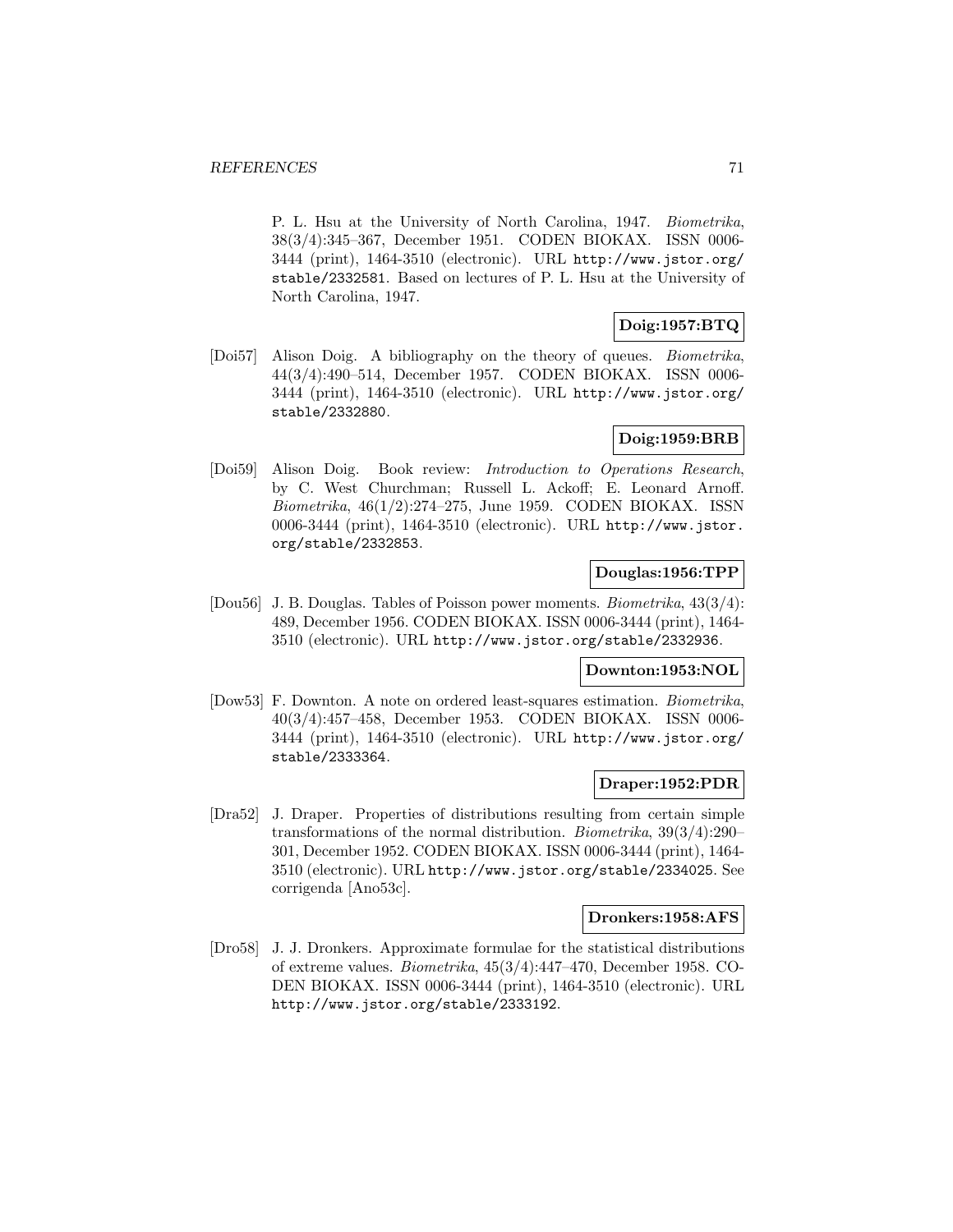#### **Dunnett:1954:BGS**

[DS54] Charles W. Dunnett and Milton Sobel. A bivariate generalization of Student's t-distribution, with tables for certain special cases. Biometrika, 41(1/2):153–169, June 1954. CODEN BIOKAX. ISSN 0006-3444 (print), 1464-3510 (electronic). URL http://www.jstor. org/stable/2333013.

# **Dunnett:1955:API**

[DS55] C. W. Dunnett and M. Sobel. Approximations to the probability integral and certain percentage points of a multivariate analogue of Student's t-distribution. Biometrika, 42(1/2):258–260, June 1955. CO-DEN BIOKAX. ISSN 0006-3444 (print), 1464-3510 (electronic). URL http://www.jstor.org/stable/2333441.

## **Durbin:1953:BRB**

[Dur53] J. Durbin. Book review: Econometrics, by Gerhard Tintner. Biometrika, 40(1/2):234, June 1953. CODEN BIOKAX. ISSN 0006- 3444 (print), 1464-3510 (electronic). URL http://www.jstor.org/ stable/2333119.

### **Durbin:1955:BRB**

[Dur55] J. Durbin. Book review: Sampling Theory of Surveys with Applications, by Pandurang V. Sukhatme. Biometrika, 42(1/2):273–274, June 1955. CODEN BIOKAX. ISSN 0006-3444 (print), 1464-3510 (electronic). URL http://www.jstor.org/stable/2333452.

#### **Durbin:1957:TSC**

[Dur57] J. Durbin. Testing for serial correlation in systems of simultaneous regression equations. Biometrika, 44(3/4):370–377, December 1957. CODEN BIOKAX. ISSN 0006-3444 (print), 1464-3510 (electronic). URL http://www.jstor.org/stable/2332869.

### **Durbin:1959:BRB**

[Dur59a] J. Durbin. Book review: Multivariate Correlational Analysis, by P. H. DuBois. Biometrika, 46(1/2):268–269, June 1959. CODEN BIOKAX. ISSN 0006-3444 (print), 1464-3510 (electronic). URL http://www. jstor.org/stable/2332839.

### **Durbin:1959:EEP**

[Dur59b] J. Durbin. Efficient estimation of parameters in moving-average models. Biometrika, 46(3/4):306–316, December 1959. CODEN BIOKAX.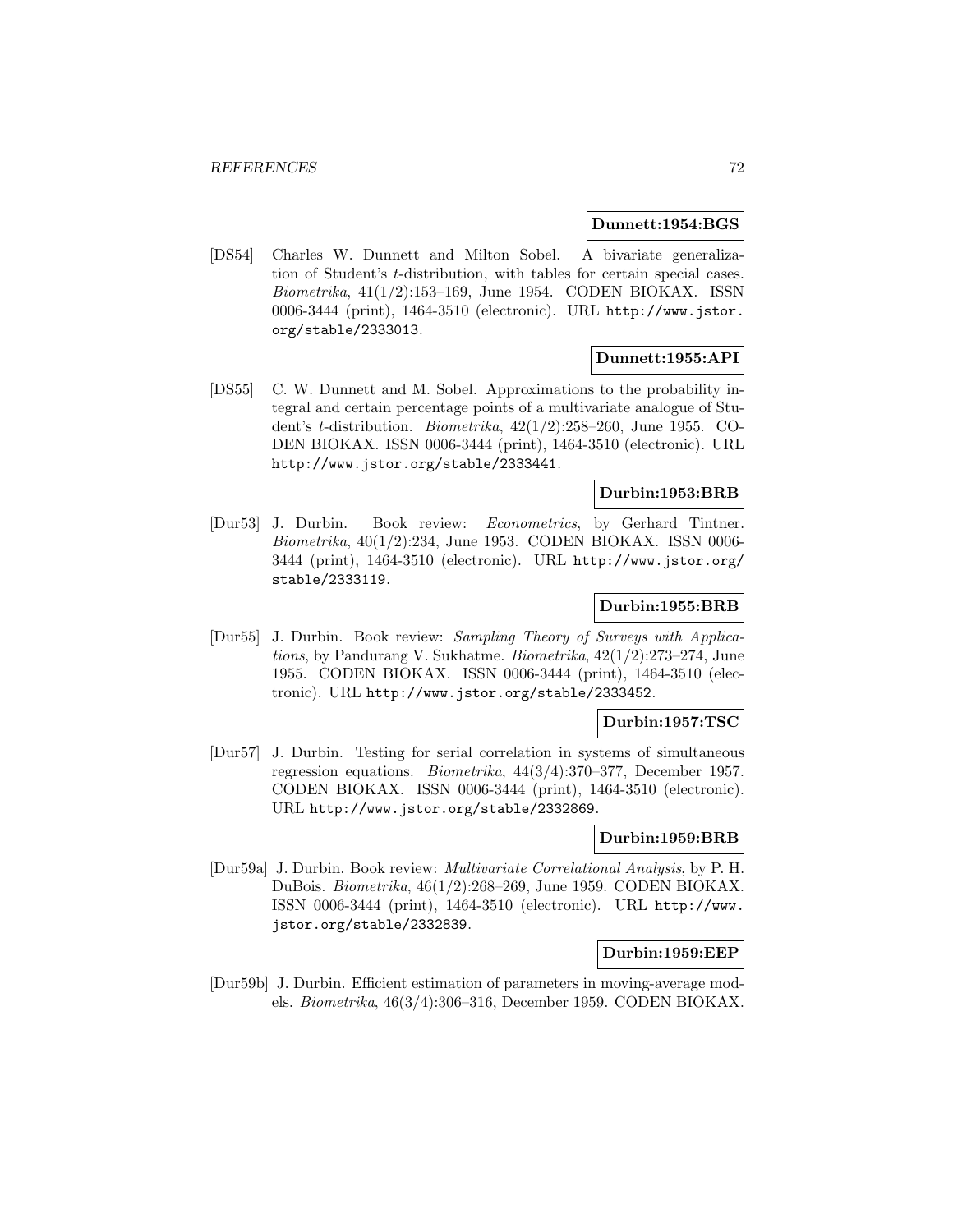ISSN 0006-3444 (print), 1464-3510 (electronic). URL http://www. jstor.org/stable/2333528.

# **Durbin:1959:NAQ**

[Dur59c] J. Durbin. A note on the application of Quenouille's method of bias reduction to the estimation of ratios. *Biometrika*,  $46(3/4):477-480$ , December 1959. CODEN BIOKAX. ISSN 0006-3444 (print), 1464- 3510 (electronic). URL http://www.jstor.org/stable/2333547.

## **Durbin:1950:TSC**

[DW50] J. Durbin and G. S. Watson. Testing for serial correlation in least squares regression: I. Biometrika, 37(3/4):409–428, December 1950. CODEN BIOKAX. ISSN 0006-3444 (print), 1464-3510 (electronic). URL http://www.jstor.org/stable/2332391. See corrections [DW51a].

# **Durbin:1951:CPT**

[DW51a] J. Durbin and G. S. Watson. Corrections to Part I: "Testing for Serial Correlation in Least Squares Regression: I". Biometrika, 38(1/2):177– 178, June 1951. CODEN BIOKAX. ISSN 0006-3444 (print), 1464- 3510 (electronic). URL http://www.jstor.org/stable/2332326. See [DW50].

# **Durbin:1951:TSC**

[DW51b] J. Durbin and G. S. Watson. Testing for serial correlation in least squares regression. II. *Biometrika*,  $38(1/2):159-177$ , June 1951. CO-DEN BIOKAX. ISSN 0006-3444 (print), 1464-3510 (electronic). URL http://www.jstor.org/stable/2332325.

#### **Edwards:1959:BRB**

[Edw59] R. E. Edwards. Book review: Introduction to Functional Analysis, by A. E. Taylor. Biometrika, 46(3/4):497–498, December 1959. CODEN BIOKAX. ISSN 0006-3444 (print), 1464-3510 (electronic). URL http: //www.jstor.org/stable/2333563.

## **Efron:1979:RLB**

[Efr79] B. Efron. The 1977 Rietz Lecture: Bootstrap methods: Another look at the jackknife. Annals of Statistics, 7(1):1–26, January 1979. CO-DEN ASTSC7. ISSN 0090-5364 (print), 2168-8966 (electronic). URL http://www.jstor.org/stable/2958830. See [Que49, Que56, Tuk58, Mil74].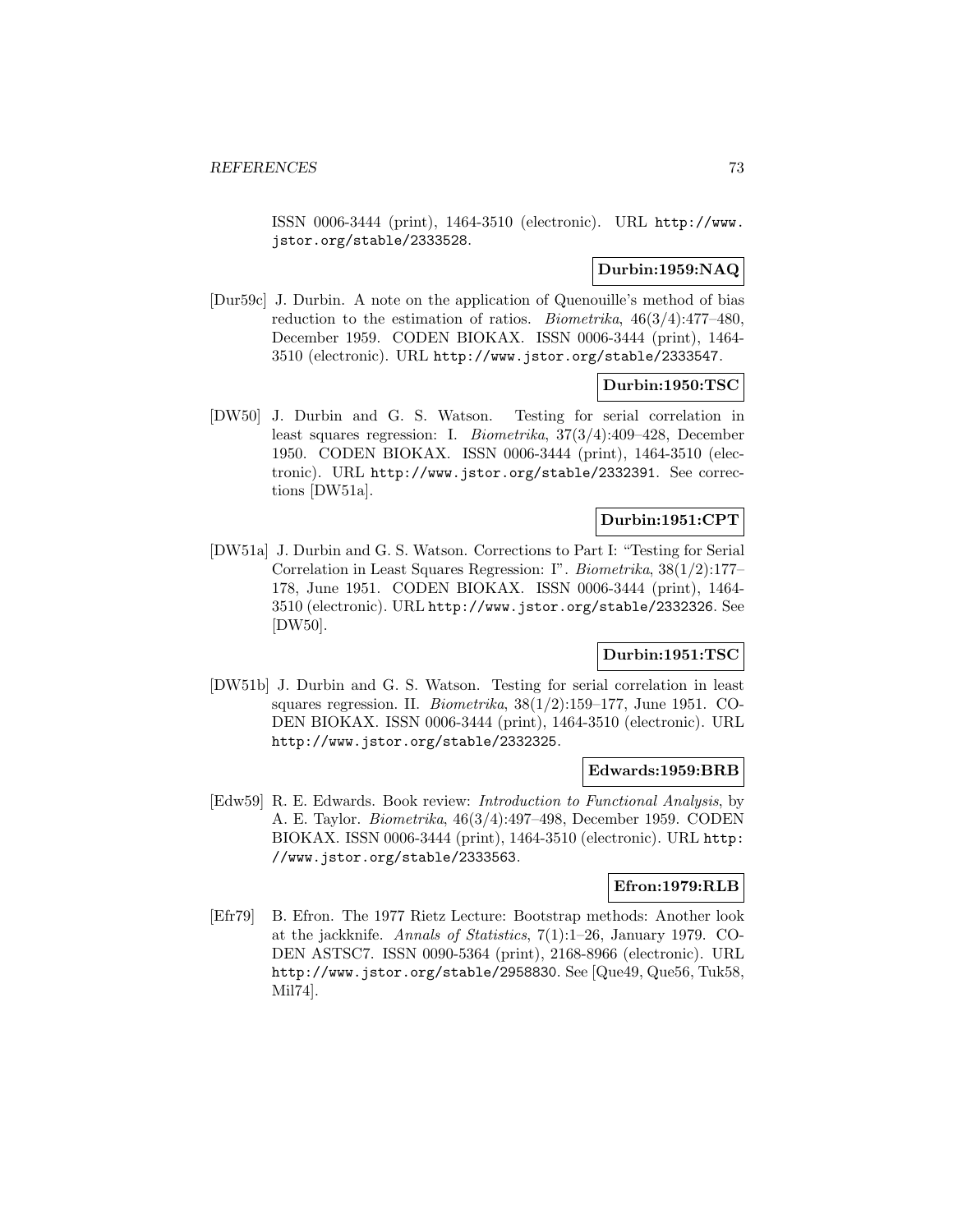#### **Ehrenberg:1950:UEH**

[Ehr50] A. S. C. Ehrenberg. The unbiased estimation of heterogeneous error variances. Biometrika, 37(3/4):347–357, December 1950. CODEN BIOKAX. ISSN 0006-3444 (print), 1464-3510 (electronic). URL http: //www.jstor.org/stable/2332387.

### **Ehrenberg:1952:SPR**

[Ehr52] A. S. C. Ehrenberg. On sampling from a population of rankers. Biometrika, 39(1/2):82–87, April 1952. CODEN BIOKAX. ISSN 0006-3444 (print), 1464-3510 (electronic). URL http://www.jstor. org/stable/2332465.

#### **Elandt:1959:BRB**

[Ela59] Regina C. Elandt. Book review: Wahrscheinlichkeitsrechnung und Mathematische Statistik (Probability and Mathematical Statistics), by M. Fisz. Biometrika, 46(3/4):494, December 1959. CODEN BIOKAX. ISSN 0006-3444 (print), 1464-3510 (electronic). URL http://www. jstor.org/stable/2333555. See corrigenda [Ano60].

#### **Estermann:1959:BRB**

[Est59] T. Estermann. Book review: Functions of Real and Complex Variables, by W. F. Osgood. Biometrika,  $46(1/2):270$ , June 1959. CODEN BIOKAX. ISSN 0006-3444 (print), 1464-3510 (electronic). URL http: //www.jstor.org/stable/2332843.

## **Evans:1953:EEC**

[Eva53] D. A. Evans. Experimental evidence concerning contagious distributions in ecology. *Biometrika*,  $40(1/2)$ :186–211, June 1953. CODEN BIOKAX. ISSN 0006-3444 (print), 1464-3510 (electronic). URL http: //www.jstor.org/stable/2333108.

# **Freeman:1951:NET**

[FH51] G. H. Freeman and J. H. Halton. Note on an exact treatment of contingency, goodness of fit and other problems of significance. Biometrika, 38(1/2):141–149, June 1951. CODEN BIOKAX. ISSN 0006-3444 (print), 1464-3510 (electronic). URL http://www.jstor. org/stable/2332323.

## **Fieller:1954:SCV**

[FH54] E. C. Fieller and H. O. Hartley. Sampling with control variables. Biometrika, 41(3/4):494–501, December 1954. CODEN BIOKAX.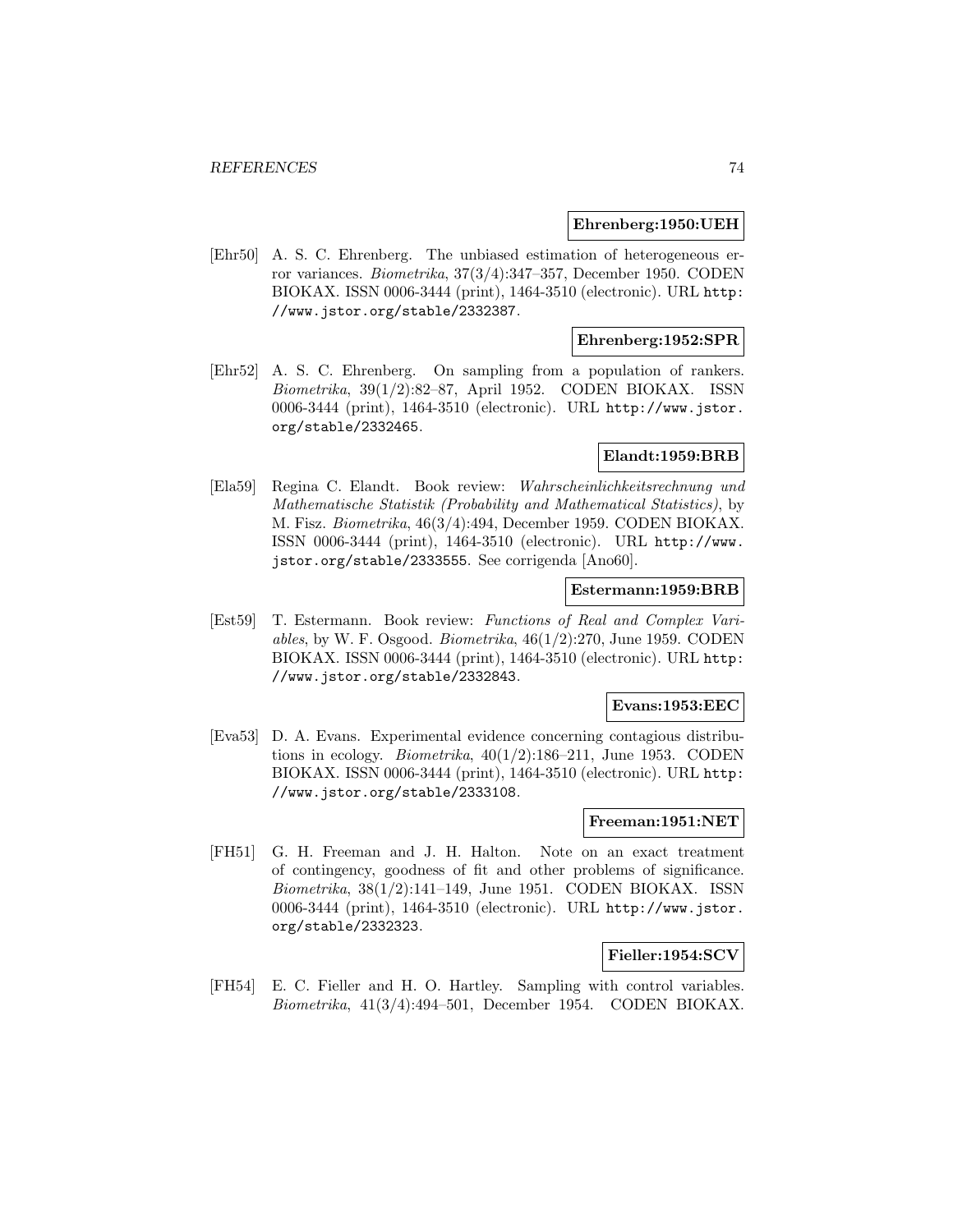ISSN 0006-3444 (print), 1464-3510 (electronic). URL http://www. jstor.org/stable/2332729.

# **Fieller:1957:TRC**

[FHP57] E. C. Fieller, H. O. Hartley, and E. S. Pearson. Tests for rank correlation coefficients. I. Biometrika, 44(3/4):470–481, December 1957. CODEN BIOKAX. ISSN 0006-3444 (print), 1464-3510 (electronic). URL http://www.jstor.org/stable/2332878.

# **Finch:1950:ENN**

[Fin50] D. J. Finch. The effect of non-normality on the z-test, when used to compare the variances in two populations. *Biometrika*,  $37(1/2)$ :186– 189, June 1950. CODEN BIOKAX. ISSN 0006-3444 (print), 1464-3510 (electronic). URL http://www.jstor.org/stable/2332166.

# **Finney:1952:NEP**

[Fin52] D. J. Finney. A note on 'the estimation of the parameters of tolerance distributions'. Biometrika, 39(3/4):439, December 1952. CO-DEN BIOKAX. ISSN 0006-3444 (print), 1464-3510 (electronic). URL http://www.jstor.org/stable/2334041.

## **Finney:1958:BRB**

[Fin58a] D. J. Finney. Book review: Statisticke Metody Zemedelskeho a Lesnickeho Vyzkumnictivi. [Statistical Methods of Agricultural and Forestry Research], by Vaclav Myslivec. Biometrika, 45(1/2):287, June 1958. CODEN BIOKAX. ISSN 0006-3444 (print), 1464-3510 (electronic). URL http://www.jstor.org/stable/2333078.

## **Finney:1958:EAE**

[Fin58b] D. J. Finney. The efficiencies of alternative estimators for an asymptotic regression equation. Biometrika, 45(3/4):370–388, December 1958. CODEN BIOKAX. ISSN 0006-3444 (print), 1464-3510 (electronic). URL http://www.jstor.org/stable/2333185.

#### **Foster:1955:BRBa**

[Fos55a] F. G. Foster. Book review: Demand Analysis. A Study in Econometrics, by Herman Wold; Lars Jureen. Biometrika, 42(3/4):538, December 1955. CODEN BIOKAX. ISSN 0006-3444 (print), 1464-3510 (electronic). URL http://www.jstor.org/stable/2333406.

# **Foster:1955:BRBb**

[Fos55b] F. G. Foster. Book review: Statistical Inference, by Helen M. Walker; Joseph Lev. Biometrika, 42(3/4):540–541, December 1955. CODEN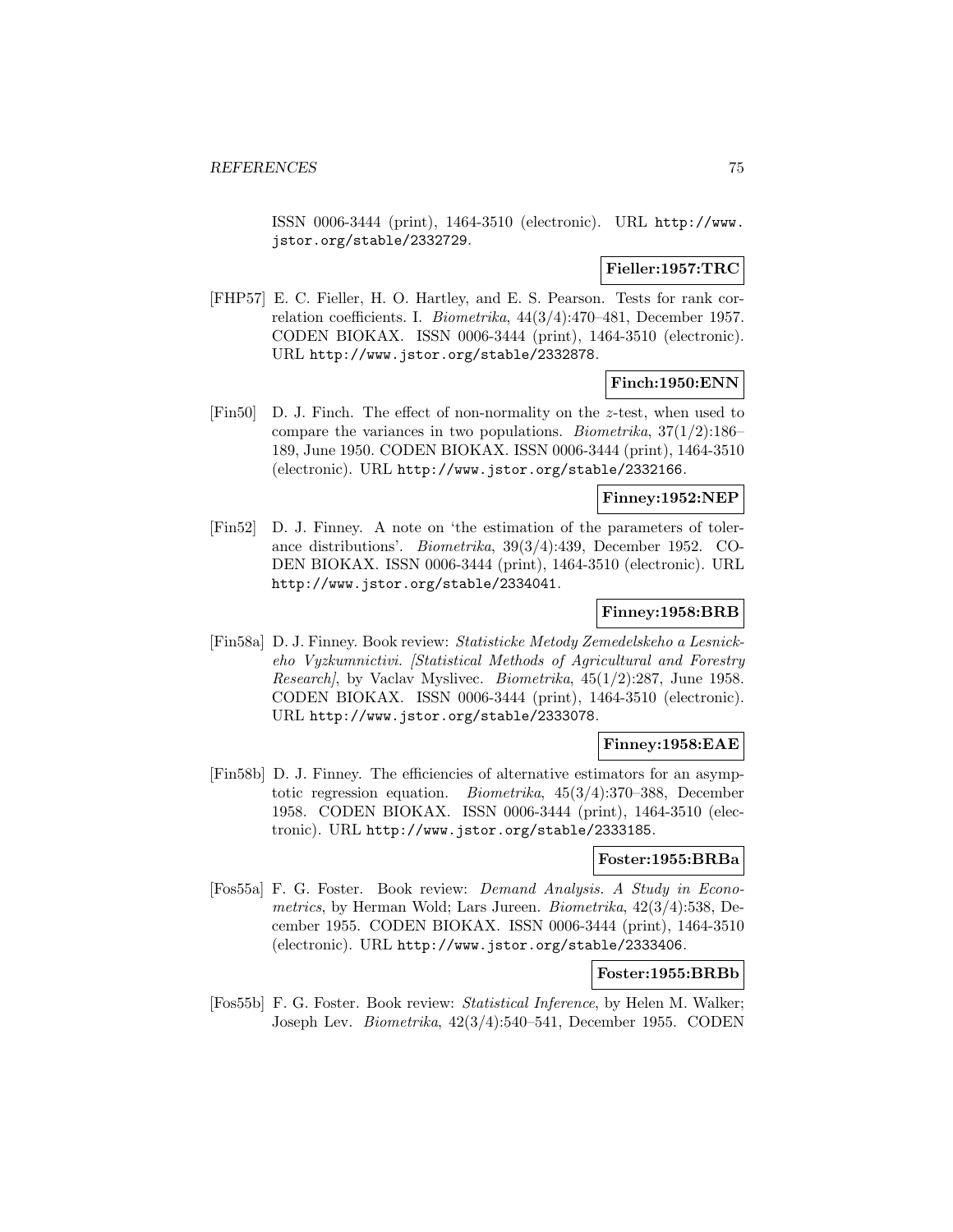BIOKAX. ISSN 0006-3444 (print), 1464-3510 (electronic). URL http: //www.jstor.org/stable/2333410.

#### **Foster:1955:NBW**

[Fos55c] F. G. Foster. A note on Bailey's and Whittle's treatment of a general stochastic epidemic. Biometrika, 42(1/2):123–125, June 1955. CODEN BIOKAX. ISSN 0006-3444 (print), 1464-3510 (electronic). URL http: //www.jstor.org/stable/2333428.

# **Foster:1956:BRB**

[Fos56] F. G. Foster. Book review: Numerical Methods by Andrew D. Booth. Biometrika, 43(1/2):238–239, June 1956. CODEN BIOKAX. ISSN 0006-3444 (print), 1464-3510 (electronic). URL http://www.jstor. org/stable/2333610.

## **Foster:1957:UPPb**

[Fos57] F. G. Foster. Upper percentage points of the generalized beta distribution. II. Biometrika, 44(3/4):441–453, December 1957. CODEN BIOKAX. ISSN 0006-3444 (print), 1464-3510 (electronic). URL http: //www.jstor.org/stable/2332875.

#### **Foster:1958:UPP**

[Fos58] F. G. Foster. Upper percentage points of the generalized beta distribution. III. Biometrika, 45(3/4):492–503, December 1958. CODEN BIOKAX. ISSN 0006-3444 (print), 1464-3510 (electronic). URL http: //www.jstor.org/stable/2333196.

#### **Foster:1957:UPPa**

[FR57] F. G. Foster and D. H. Rees. Upper percentage points of the generalized beta distribution. I. Biometrika, 44(1/2):237–247, June 1957. CODEN BIOKAX. ISSN 0006-3444 (print), 1464-3510 (electronic). URL http: //www.jstor.org/stable/2333257.

# **Fraser:1950:NST**

[Fra50] D. A. S. Fraser. Note on the  $\chi^2$  smooth test. *Biometrika*,  $37(3/4):447-$ 448, December 1950. CODEN BIOKAX. ISSN 0006-3444 (print), 1464- 3510 (electronic). URL http://www.jstor.org/stable/2332396.

#### **Freeman:1953:SDR**

[Fre53] G. H. Freeman. Spread of diseases in a rectangular plantation with vacancies. Biometrika, 40(3/4):287–296, December 1953. CODEN BIOKAX. ISSN 0006-3444 (print), 1464-3510 (electronic). URL http: //www.jstor.org/stable/2333347.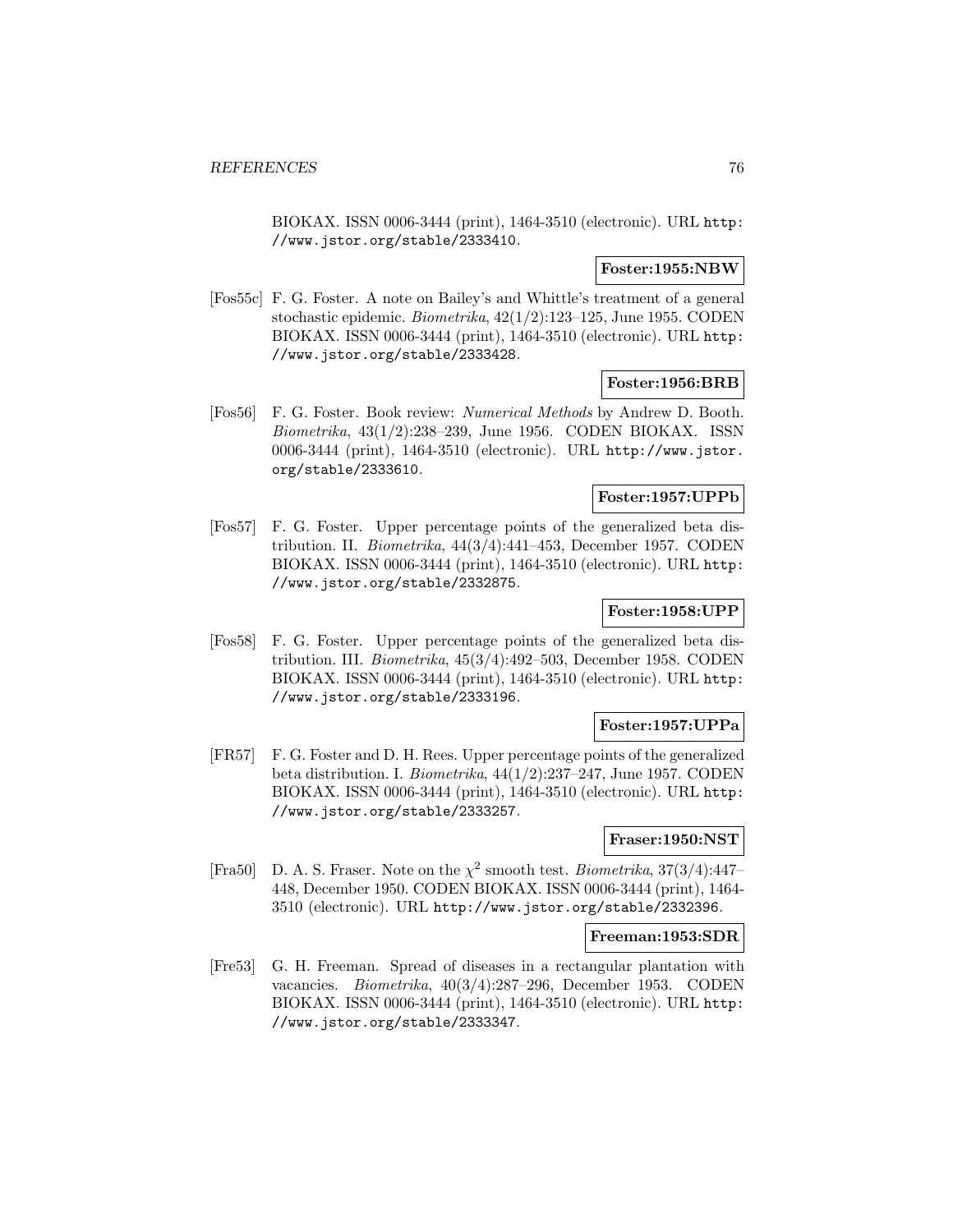#### **Fucks:1952:MAS**

[Fuc52] Wilhelm Fucks. On mathematical analysis of style. Biometrika, 39(1/2):122–129, April 1952. CODEN BIOKAX. ISSN 0006- 3444 (print), 1464-3510 (electronic). URL http://www.jstor.org/ stable/2332470.

# **Fucks:1954:NFS**

[Fuc54] Wilhelm Fucks. On Nahordnung and Fernordnung in samples of literary texts. Biometrika, 41(1/2):116–132, June 1954. CODEN BIOKAX. ISSN 0006-3444 (print), 1464-3510 (electronic). URL http://www. jstor.org/stable/2333010.

#### **Gabriel:1959:DNS**

[Gab59] K. R. Gabriel. The distribution of the number of successes in a sequence of dependent trials. Biometrika, 46(3/4):454–460, December 1959. CODEN BIOKAX. ISSN 0006-3444 (print), 1464-3510 (electronic). URL http://www.jstor.org/stable/2333542.

## **Gani:1955:SPT**

[Gan55a] J. Gani. Some problems in the theory of provisioning and of dams. Biometrika, 42(1/2):179–200, June 1955. CODEN BIOKAX. ISSN 0006-3444 (print), 1464-3510 (electronic). URL http://www.jstor. org/stable/2333435.

# **Gani:1955:STS**

[Gan55b] J. Gani. Some theorems and sufficiency conditions for the maximumlikelihood estimator of an unknown parameter in a simple Markov chain. Biometrika, 42(3/4):342–359, December 1955. CODEN BIOKAX. ISSN 0006-3444 (print), 1464-3510 (electronic). URL http: //www.jstor.org/stable/2333383. See corrigenda [Ano56c].

# **Gani:1956:SCR**

[Gan56] J. Gani. Sufficiency conditions in regular Markov chains and certain random walks. Biometrika, 43(3/4):276–284, December 1956. CODEN BIOKAX. ISSN 0006-3444 (print), 1464-3510 (electronic). URL http: //www.jstor.org/stable/2332906.

#### **Gayen:1950:DVR**

[Gay50a] A. K. Gayen. The distribution of the variance ratio in random samples of any size drawn from non-normal universes. Biometrika, 37(3/4):236– 255, December 1950. CODEN BIOKAX. ISSN 0006-3444 (print), 1464- 3510 (electronic). URL http://www.jstor.org/stable/2332377.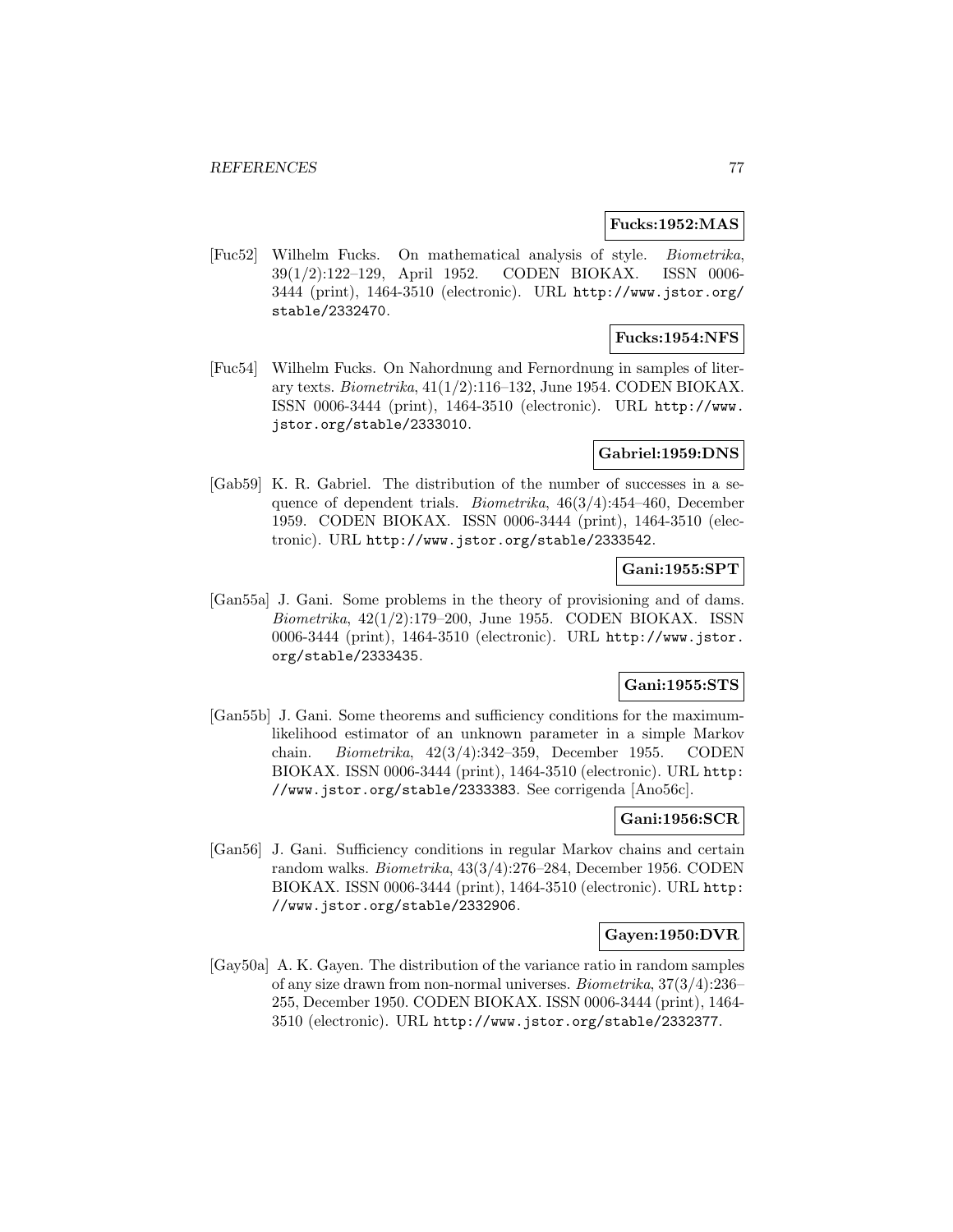#### **Gayen:1950:SDB**

[Gay50b] A. K. Gayen. Significance of difference between the means of two non-normal samples. Biometrika, 37(3/4):399–408, December 1950. CODEN BIOKAX. ISSN 0006-3444 (print), 1464-3510 (electronic). URL http://www.jstor.org/stable/2332390.

# **Gayen:1951:FDP**

[Gay51] A. K. Gayen. The frequency distribution of the product-moment correlation coefficient in random samples of any size drawn from nonnormal universes. Biometrika, 38(1/2):219–247, June 1951. CODEN BIOKAX. ISSN 0006-3444 (print), 1464-3510 (electronic). URL http: //www.jstor.org/stable/2332329.

# **Graybill:1957:HEV**

[GF57] Franklin A. Graybill and John Leroy Folks. Heterogeneity of error variances in a randomized block design. Biometrika, 44(1/2):275–277, June 1957. CODEN BIOKAX. ISSN 0006-3444 (print), 1464-3510 (electronic). URL http://www.jstor.org/stable/2333269.

# **Ghosh:1955:STL**

[Gho55] M. N. Ghosh. Simultaneous tests of linear hypotheses. Biometrika, 42(3/4):441–449, December 1955. CODEN BIOKAX. ISSN 0006- 3444 (print), 1464-3510 (electronic). URL http://www.jstor.org/ stable/2333390.

# **Ghurye:1950:MEP**

[Ghu50] S. G. Ghurye. A method of estimating the parameters of an autoregressive time-series. Biometrika, 37(1/2):173–178, June 1950. CODEN BIOKAX. ISSN 0006-3444 (print), 1464-3510 (electronic). URL http: //www.jstor.org/stable/2332161.

# **Gibson:1950:RMA**

[Gib50] Gordon D. Gibson. A rapid method for ascertaining serial lag correlation. Biometrika, 37(3/4):288–307, December 1950. CODEN BIOKAX. ISSN 0006-3444 (print), 1464-3510 (electronic). URL http: //www.jstor.org/stable/2332382.

#### **Gilbert:1956:LFC**

[Gil56] N. E. G. Gilbert. Likelihood function for capture-recapture samples. Biometrika, 43(3/4):488–489, December 1956. CODEN BIOKAX. ISSN 0006-3444 (print), 1464-3510 (electronic). URL http://www. jstor.org/stable/2332935.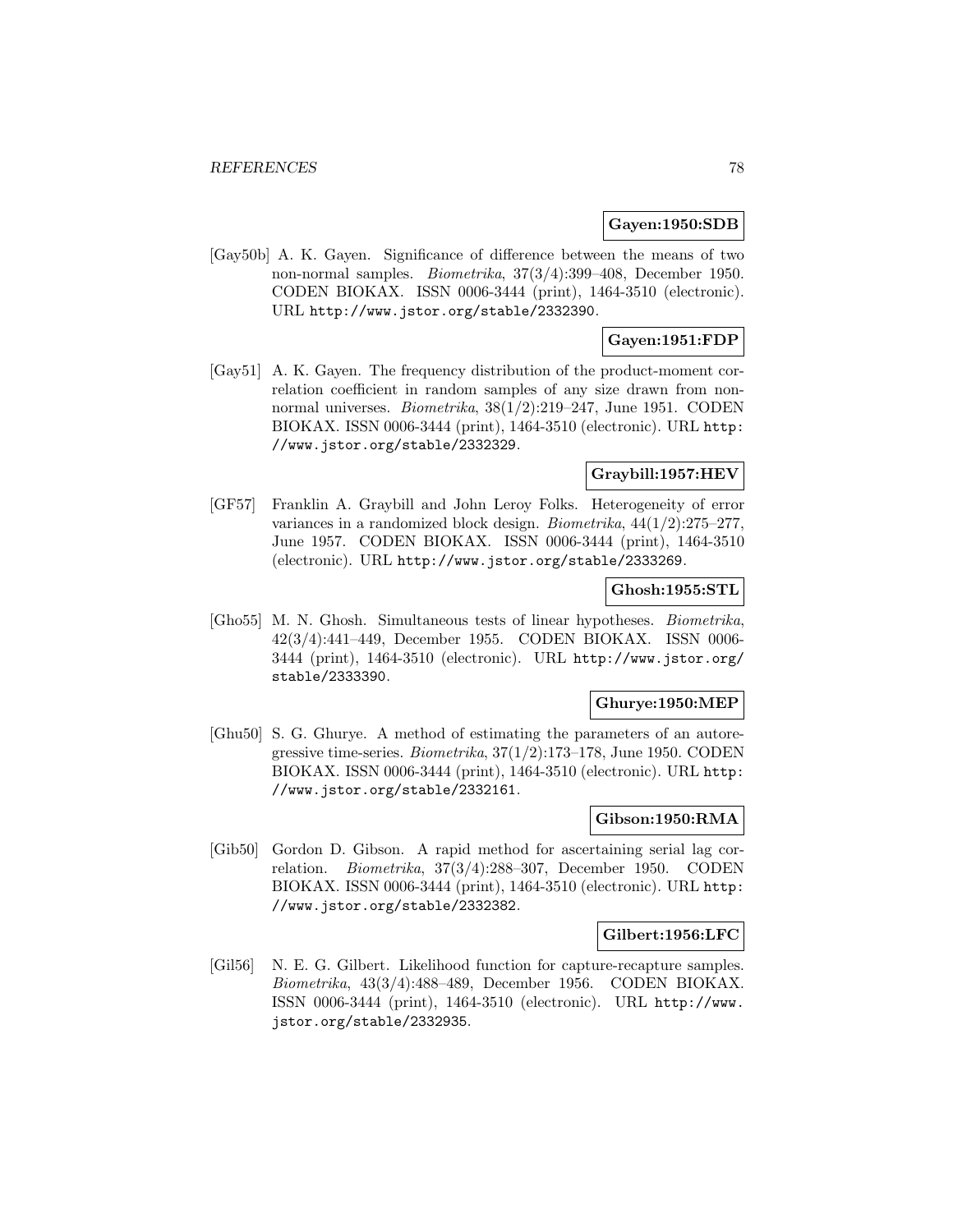# **Good:1950:ICM**

[Goo50] I. J. Good. On the inversion of circulant matrices. *Biometrika*,  $37(1/2)$ : 185–186, June 1950. CODEN BIOKAX. ISSN 0006-3444 (print), 1464- 3510 (electronic). URL http://www.jstor.org/stable/2332165.

#### **Good:1953:PFS**

[Goo53] I. J. Good. The population frequencies of species and the estimation of population parameters. Biometrika, 40(3/4):237–264, December 1953. CODEN BIOKAX. ISSN 0006-3444 (print), 1464-3510 (electronic). URL http://www.jstor.org/stable/2333344.

## **Good:1955:LRT**

[Goo55] I. J. Good. The likelihood ratio test for Markoff chains. Biometrika, 42(3/4):531–533, December 1955. CODEN BIOKAX. ISSN 0006- 3444 (print), 1464-3510 (electronic). URL http://www.jstor.org/ stable/2333404. See corrigenda [Goo57].

# **Good:1957:CLR**

[Goo57] I. J. Good. Corrigenda: "The Likelihood Ratio Test for Markoff Chains". Biometrika, 44(1/2):301, June 1957. CODEN BIOKAX. ISSN 0006-3444 (print), 1464-3510 (electronic). URL http://www. jstor.org/stable/2333289. See [Goo55].

## **Goodman:1958:SRT**

[Goo58] Leo A. Goodman. Simplified runs tests and likelihood ratio tests for Markoff chains. Biometrika, 45(1/2):181–197, June 1958. CODEN BIOKAX. ISSN 0006-3444 (print), 1464-3510 (electronic). URL http: //www.jstor.org/stable/2333055.

## **Goodman:1959:PTP**

[Goo59] Leo A. Goodman. Partial tests for partial taus. Biometrika, 46 (3/4):425–432, December 1959. CODEN BIOKAX. ISSN 0006- 3444 (print), 1464-3510 (electronic). URL http://www.jstor.org/ stable/2333539.

# **Gil-Pelaez:1951:NIT**

[GP51] J. Gil-Pelaez. Note on the inversion theorem. Biometrika, 38(3/4):481– 482, December 1951. CODEN BIOKAX. ISSN 0006-3444 (print), 1464- 3510 (electronic). URL http://www.jstor.org/stable/2332598.

# **Ghurye:1954:TSP**

[GR54] S. G. Ghurye and Herbert Robbins. Two-stage procedures for estimating the difference between means. *Biometrika*,  $41(1/2):146-152$ ,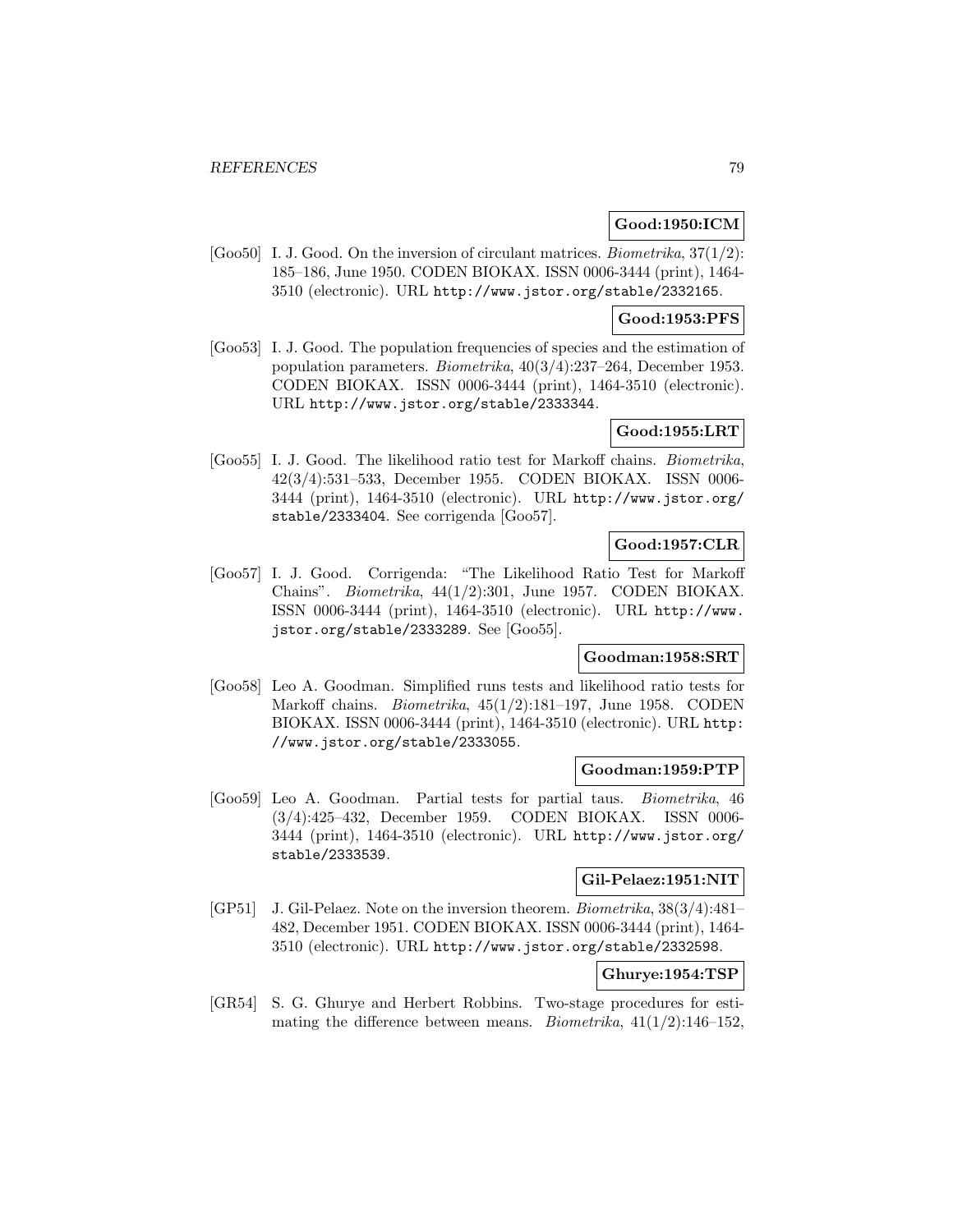June 1954. CODEN BIOKAX. ISSN 0006-3444 (print), 1464-3510 (electronic). URL http://www.jstor.org/stable/2333012.

#### **Grant:1952:SPR**

[Gra52] Alison M. Grant. Some properties of runs in smoothed random series. Biometrika, 39(1/2):198–204, April 1952. CODEN BIOKAX. ISSN 0006-3444 (print), 1464-3510 (electronic). URL http://www.jstor. org/stable/2332482.

#### **Greenwood:1950:AP**

[Gre50] Major Greenwood. Accident proneness. Biometrika, 37(1/2):24–29, June 1950. CODEN BIOKAX. ISSN 0006-3444 (print), 1464-3510 (electronic). URL http://www.jstor.org/stable/2332143.

## **Gronow:1951:TSD**

[Gro51] D. G. C. Gronow. Test for the significance of the difference between means in two normal populations having unequal variances. Biometrika, 38(1/2):252–256, June 1951. CODEN BIOKAX. ISSN 0006-3444 (print), 1464-3510 (electronic). URL http://www.jstor. org/stable/2332331.

# **Gronow:1953:NNT**

[Gro53] D. G. C. Gronow. Non-normality in two-sample t-tests. Biometrika, 40(1/2):222–225, June 1953. CODEN BIOKAX. ISSN 0006- 3444 (print), 1464-3510 (electronic). URL http://www.jstor.org/ stable/2333114.

## **Grundy:1951:EFS**

[Gru51] P. M. Grundy. The expected frequencies in a sample of an animal population in which the abundances of species are log-normally distributed. Part I. Biometrika, 38(3/4):427–434, December 1951. CO-DEN BIOKAX. ISSN 0006-3444 (print), 1464-3510 (electronic). URL http://www.jstor.org/stable/2332589.

## **Grundy:1952:FGT**

[Gru52] P. M. Grundy. The fitting of grouped truncated and grouped censored normal distributions. Biometrika, 39(3/4):252–259, December 1952. CODEN BIOKAX. ISSN 0006-3444 (print), 1464-3510 (electronic). URL http://www.jstor.org/stable/2334022.

# **Good:1956:NNS**

[GT56] I. J. Good and G. H. Toulmin. The number of new species, and the increase in population coverage, when a sample is increased.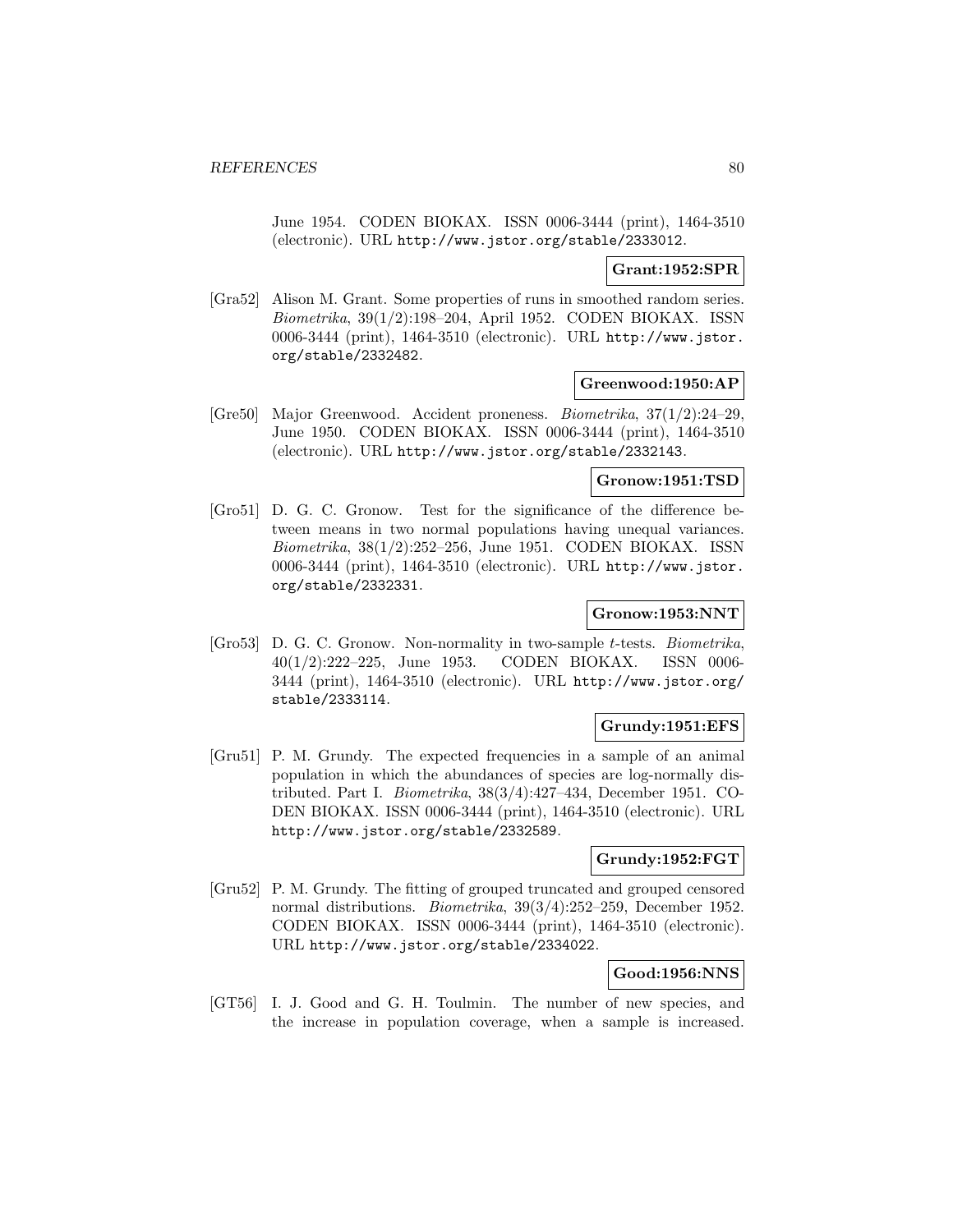Biometrika, 43(1/2):45–63, June 1956. CODEN BIOKAX. ISSN 0006- 3444 (print), 1464-3510 (electronic). URL http://www.jstor.org/ stable/2333577.

## **Guest:1953:DMF**

[Gue53] P. G. Guest. The Doolittle method and the fitting of polynomials to weighted data. *Biometrika*,  $40(1/2):229-231$ , June 1953. CODEN BIOKAX. ISSN 0006-3444 (print), 1464-3510 (electronic). URL http: //www.jstor.org/stable/2333117.

#### **Guest:1954:GMF**

[Gue54] P. G. Guest. Grouping methods in the fitting of polynomials to equally spaced observations. Biometrika, 41(1/2):62–76, June 1954. CODEN BIOKAX. ISSN 0006-3444 (print), 1464-3510 (electronic). URL http: //www.jstor.org/stable/2333006.

## **Guest:1956:GMF**

[Gue56] P. G. Guest. Grouping methods in the fitting of polynomials to unequally spaced observations. Biometrika,  $43(1/2)$ :149–160, June 1956. CODEN BIOKAX. ISSN 0006-3444 (print), 1464-3510 (electronic). URL http://www.jstor.org/stable/2333588.

## **Gulland:1955:EPP**

[Gul55] J. A. Gulland. On the estimation of population parameters from marked members. Biometrika, 42(1/2):269–270, June 1955. CODEN BIOKAX. ISSN 0006-3444 (print), 1464-3510 (electronic). URL http: //www.jstor.org/stable/2333447.

# **Gumbel:1958:BRB**

[Gum58] E. J. Gumbel. Book review: Dictionary of Statistical Terms, by M. G. Kendall; W. R. Buckland. Biometrika, 45(1/2):283, June 1958. CODEN BIOKAX. ISSN 0006-3444 (print), 1464-3510 (electronic). URL http://www.jstor.org/stable/2333073.

# **Gupta:1952:EMS**

[Gup52] A. K. Gupta. Estimation of the mean and standard deviation of a normal population from a censored sample. Biometrika, 39(3/4):260– 273, December 1952. CODEN BIOKAX. ISSN 0006-3444 (print), 1464- 3510 (electronic). URL http://www.jstor.org/stable/2334023.

# **Gurland:1957:SIA**

[Gur57] John Gurland. Some interrelations among compound and generalized distributions. *Biometrika*,  $44(1/2):265-268$ , June 1957. CODEN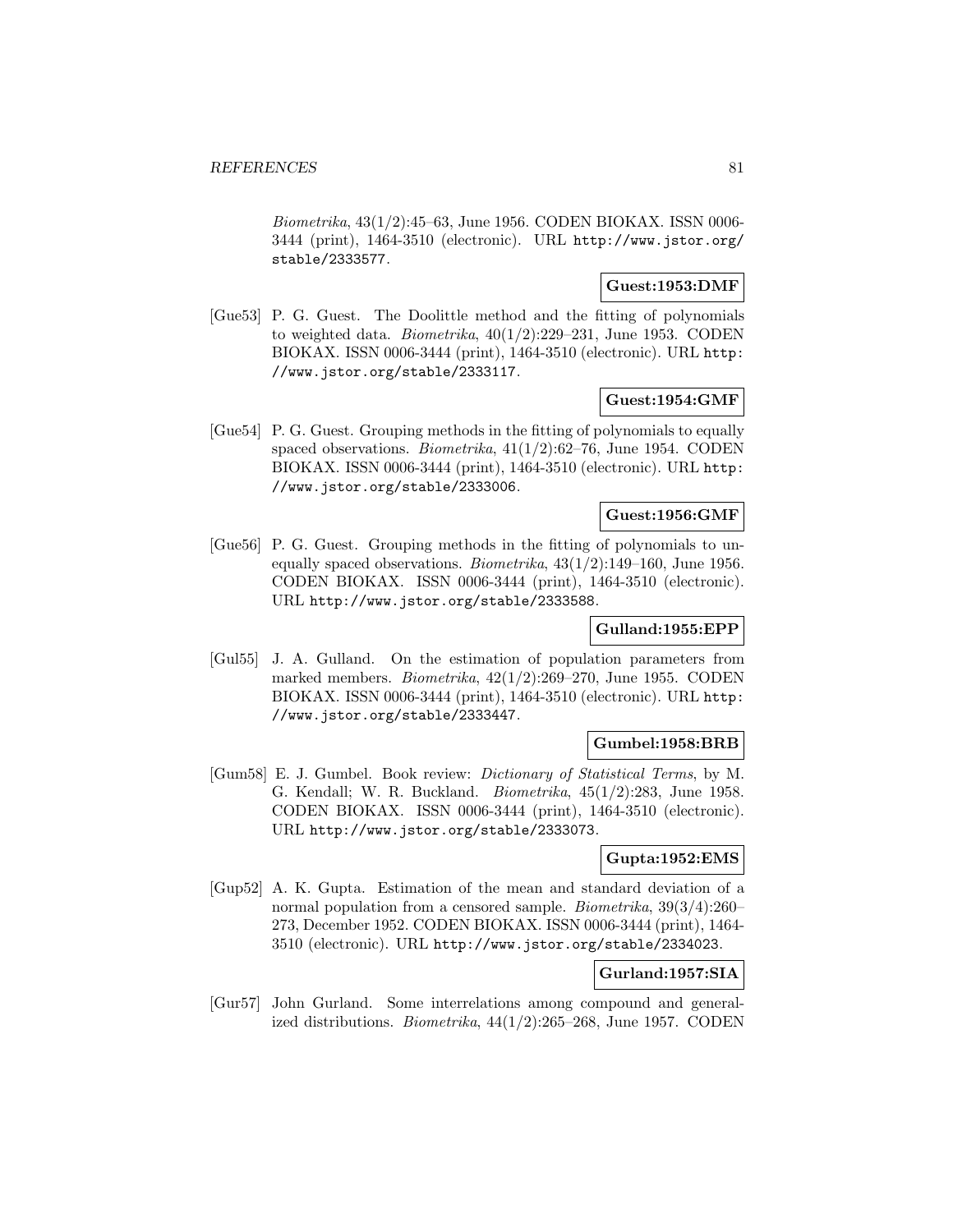BIOKAX. ISSN 0006-3444 (print), 1464-3510 (electronic). URL http: //www.jstor.org/stable/2333264.

#### **Guttman:1958:NSS**

[Gut58] Irwin Guttman. A note on a series solution of a problem in estimation. Biometrika, 45(3/4):565–567, December 1958. CODEN BIOKAX. ISSN 0006-3444 (print), 1464-3510 (electronic). URL http://www. jstor.org/stable/2333204.

# **Geary:1947:CUM**

[GW47] R. C. Geary and J. P. G. Worlledge. On the computation of universal moments of tests of statistical normality derived from samples drawn at random from a normal universe. Application to the calculation of the seventh moment of  $b_2$ . Biometrika, 34(1/2):98–110, January 1947. CO-DEN BIOKAX. ISSN 0006-3444 (print), 1464-3510 (electronic). URL http://www.jstor.org/stable/2332514. See corrigenda [GW50].

# **Geary:1950:CCU**

[GW50] R. C. Geary and J. P. G. Worlledge. Corrigenda: "On the Computation of Universal Moments of Tests of Statistical Normality Derived from Samples Drawn at Random from a Normal Universe. Application to the Calculation of the Seventh Moment of  $b_2$ ". Biometrika, 37(1/2): 189, June 1950. CODEN BIOKAX. ISSN 0006-3444 (print), 1464- 3510 (electronic). URL http://www.jstor.org/stable/2332167. See [GW47].

#### **Haberman:1955:DKT**

[Hab55] Sol Haberman. Distributions of Kendall's Tau based on partially ordered systems. Biometrika, 42(3/4):417–424, December 1955. CODEN BIOKAX. ISSN 0006-3444 (print), 1464-3510 (electronic). URL http: //www.jstor.org/stable/2333388.

# **Hack:1958:EID**

[Hac58] H. R. B. Hack. An empirical investigation into the distribution of the F-ratio in samples from two non-normal populations. Biometrika, 45(1/2):260–265, June 1958. CODEN BIOKAX. ISSN 0006- 3444 (print), 1464-3510 (electronic). URL http://www.jstor.org/ stable/2333064.

# **Haight:1957:QB**

[Hai57] Frank A. Haight. Queueing with balking. *Biometrika*,  $44(3/4)$ :360–369. December 1957. CODEN BIOKAX. ISSN 0006-3444 (print), 1464-3510 (electronic). URL http://www.jstor.org/stable/2332868.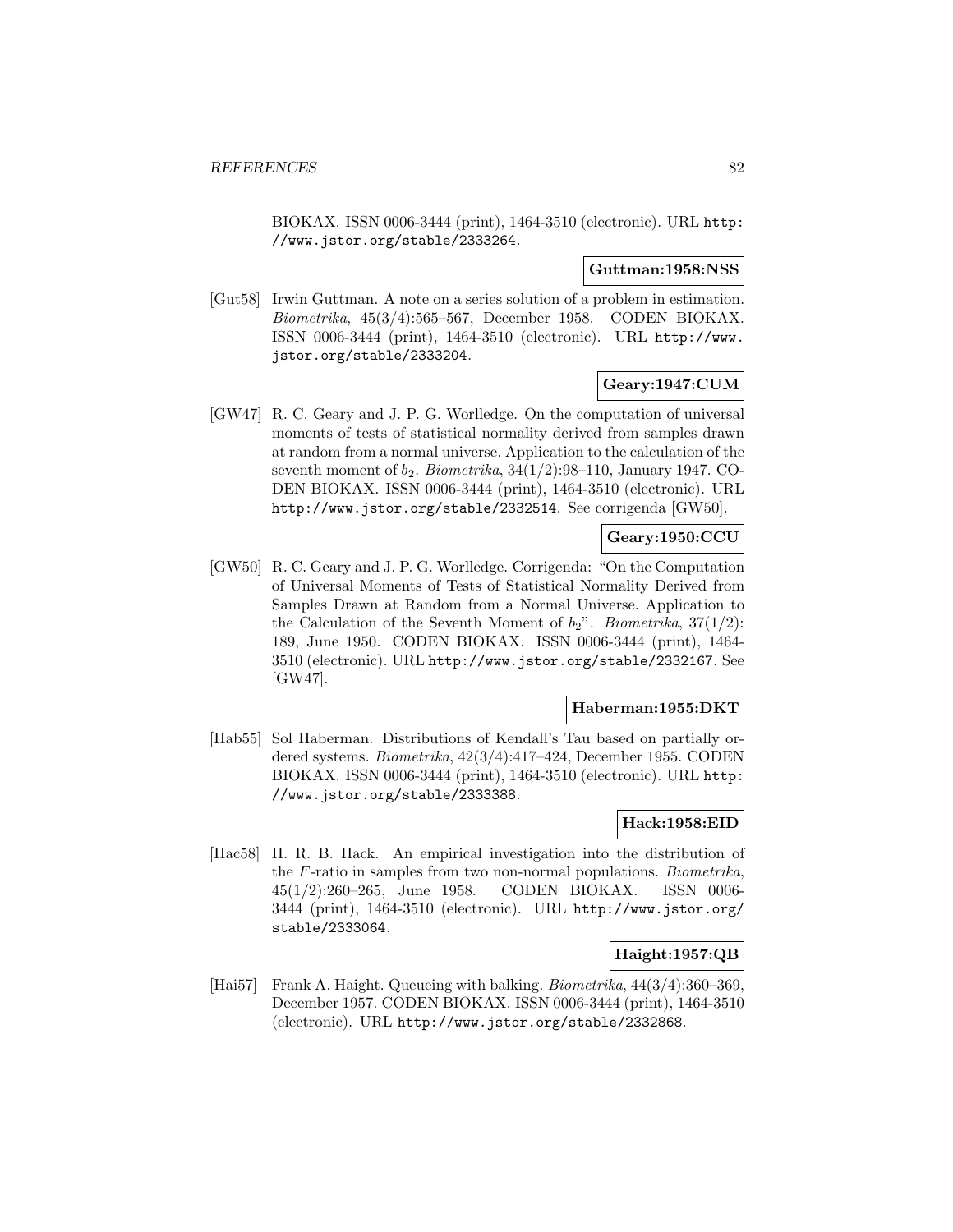## **Haight:1958:TQP**

[Hai58] Frank A. Haight. Two queues in parallel. Biometrika, 45(3/4):401–410, December 1958. CODEN BIOKAX. ISSN 0006-3444 (print), 1464-3510 (electronic). URL http://www.jstor.org/stable/2333187.

# **Haight:1959:OTL**

[Hai59] Frank A. Haight. Overflow at a traffic light. Biometrika, 46(3/4):420– 424, December 1959. CODEN BIOKAX. ISSN 0006-3444 (print), 1464- 3510 (electronic). URL http://www.jstor.org/stable/2333538.

## **Haldane:1955:PSS**

[Hal55a] J. B. S. Haldane. A problem in the significance of small numbers. Biometrika, 42(1/2):266–267, June 1955. CODEN BIOKAX. ISSN 0006-3444 (print), 1464-3510 (electronic). URL http://www.jstor. org/stable/2333445.

## **Haldane:1955:RCT**

[Hal55b] J. B. S. Haldane. The rapid calculation of  $\chi^2$  as a test of homogeneity from a  $2 \times n$  table. *Biometrika*,  $42(3/4):519-520$ , December 1955. CODEN BIOKAX. ISSN 0006-3444 (print), 1464-3510 (electronic). URL http://www.jstor.org/stable/2333398.

# **Haldane:1955:S**

[Hal55c] J. B. S. Haldane. Substitutes for  $\chi^2$ . Biometrika, 42(1/2):265–266, June 1955. CODEN BIOKAX. ISSN 0006-3444 (print), 1464-3510 (electronic). URL http://www.jstor.org/stable/2333444.

#### **Haldane:1957:KP**

[Hal57] J. B. S. Haldane. Karl Pearson, 1857–1957. Biometrika, 44(3/4):303– 313, December 1957. CODEN BIOKAX. ISSN 0006-3444 (print), 1464- 3510 (electronic). URL http://www.jstor.org/stable/2332863.

#### **Hammersley:1953:CRA**

[Ham53] J. M. Hammersley. Capture-recapture analysis. Biometrika, 40 (3/4):265–278, December 1953. CODEN BIOKAX. ISSN 0006- 3444 (print), 1464-3510 (electronic). URL http://www.jstor.org/ stable/2333345.

## **Hannan:1955:ETC**

[Han55a] E. J. Hannan. An exact test for correlation between time series. Biometrika, 42(3/4):316–326, December 1955. CODEN BIOKAX.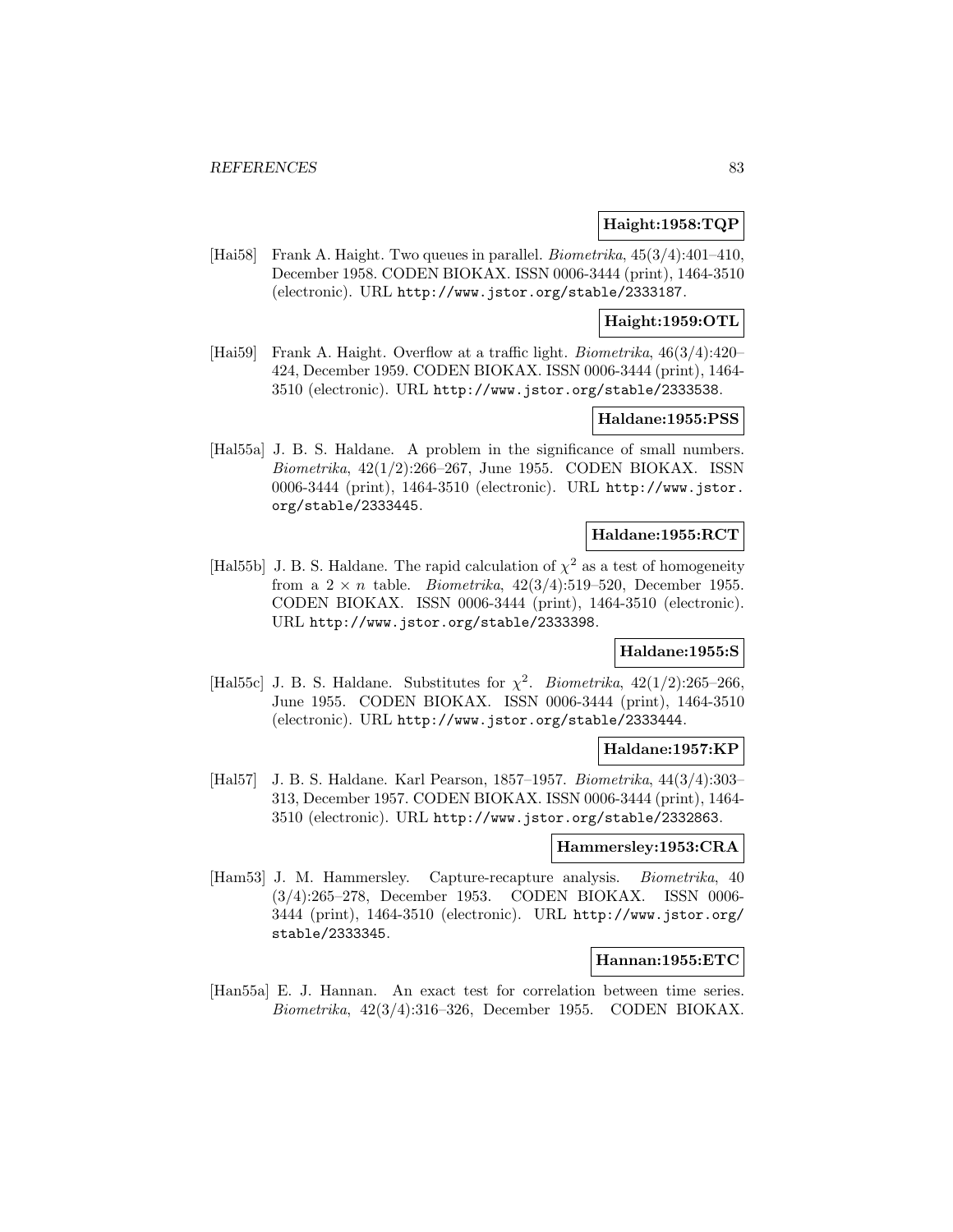ISSN 0006-3444 (print), 1464-3510 (electronic). URL http://www. jstor.org/stable/2333381.

#### **Hannan:1955:ETS**

[Han55b] E. J. Hannan. Exact tests for serial correlation. *Biometrika*,  $42(1/2)$ : 133–142, June 1955. CODEN BIOKAX. ISSN 0006-3444 (print), 1464- 3510 (electronic). URL http://www.jstor.org/stable/2333430.

# **Hannan:1957:TSC**

[Han57] E. J. Hannan. Testing for serial correlation in least squares regression. Biometrika, 44(1/2):57–66, June 1957. CODEN BIOKAX. ISSN 0006- 3444 (print), 1464-3510 (electronic). URL http://www.jstor.org/ stable/2333240.

#### **Hartley:1950:MRS**

[Har50a] H. O. Hartley. The maximum F-ratio as a short-cut test for heterogeneity of variance. Biometrika, 37(3/4):308–312, December 1950. CODEN BIOKAX. ISSN 0006-3444 (print), 1464-3510 (electronic). URL http://www.jstor.org/stable/2332383.

#### **Hartley:1950:SFS**

[Har50b] H. O. Hartley. A simplified form of Sheppard's correction formulae. Biometrika, 37(1/2):145–148, June 1950. CODEN BIOKAX. ISSN 0006-3444 (print), 1464-3510 (electronic). URL http://www.jstor. org/stable/2332157.

# **Hartley:1950:URA**

[Har50c] H. O. Hartley. The use of range in analysis of variance. Biometrika, 37(3/4):271–280, December 1950. CODEN BIOKAX. ISSN 0006- 3444 (print), 1464-3510 (electronic). URL http://www.jstor.org/ stable/2332380.

# **Hartley:1951:FPE**

[Har51] H. O. Hartley. The fitting of polynomials to equidistant data with missing values. Biometrika, 38(3/4):410–413, December 1951. CODEN BIOKAX. ISSN 0006-3444 (print), 1464-3510 (electronic). URL http: //www.jstor.org/stable/2332586.

## **Hartley:1953:PID**

[Har53] H. O. Hartley. Publications of U.S. Department of Commerce, National Bureau of Standards. Biometrika, 40(3/4):477–478, December 1953. CODEN BIOKAX. ISSN 0006-3444 (print), 1464-3510 (electronic). URL http://www.jstor.org/stable/2333374.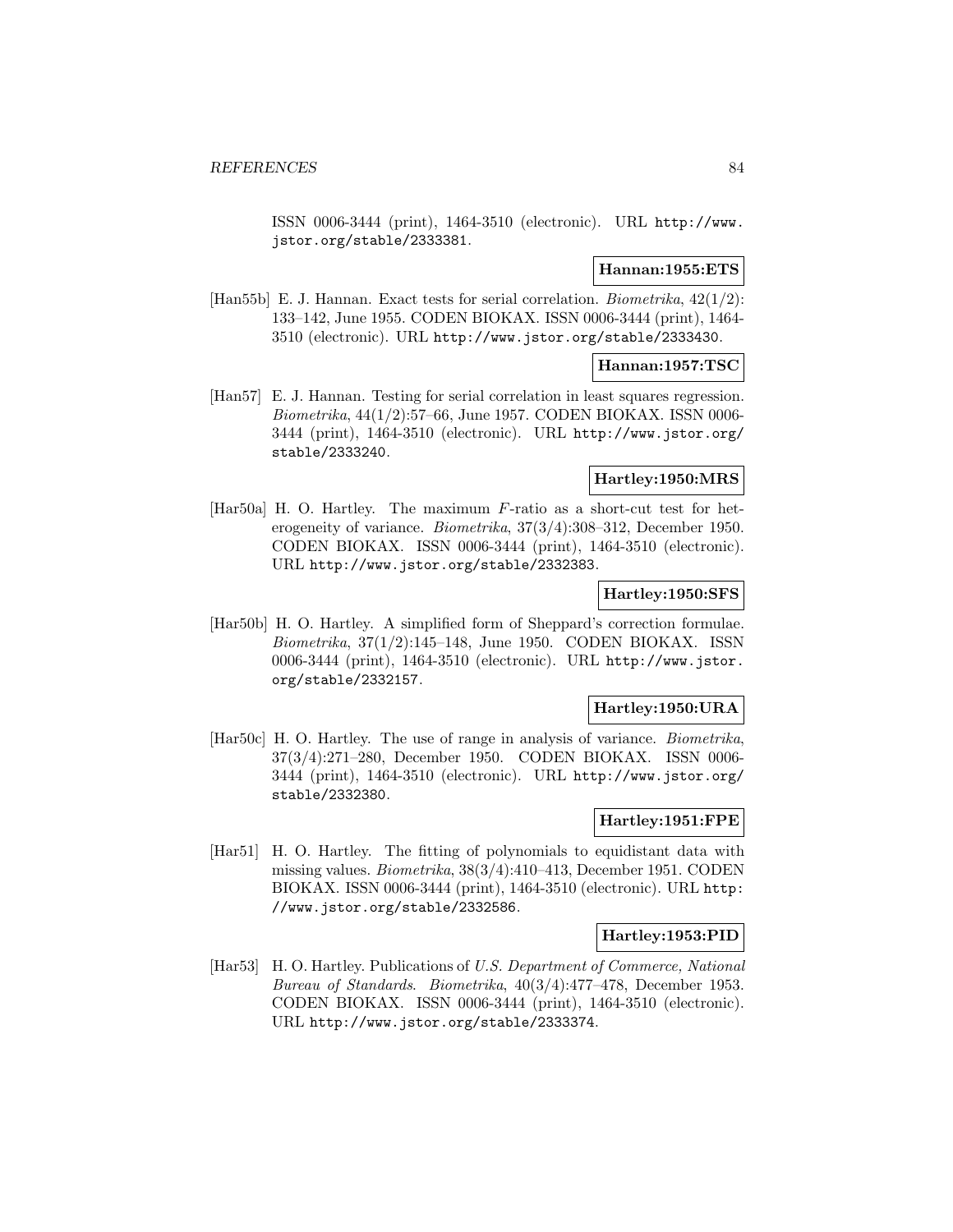#### **Harley:1954:NPI**

[Har54] B. I. Harley. A note on the probability integral of the correlation coefficient. Biometrika, 41(1/2):278–280, June 1954. CODEN BIOKAX. ISSN 0006-3444 (print), 1464-3510 (electronic). URL http://www. jstor.org/stable/2333027.

# **Harley:1956:SPA**

[Har56] B. I. Harley. Some properties of an angular transformation for the correlation coefficient. Biometrika, 43(1/2):219–224, June 1956. CO-DEN BIOKAX. ISSN 0006-3444 (print), 1464-3510 (electronic). URL http://www.jstor.org/stable/2333599.

# **Harley:1957:FPA**

[Har57a] B. I. Harley. Further properties of an angular transformation of the correlation coefficient. Biometrika, 44(1/2):273–275, June 1957. CO-DEN BIOKAX. ISSN 0006-3444 (print), 1464-3510 (electronic). URL http://www.jstor.org/stable/2333268.

# **Harley:1957:RBD**

[Har57b] B. I. Harley. Relation between the distributions of noncentral  $t$  and of a transformed correlation coefficient. Biometrika, 44(1/2):219–224, June 1957. CODEN BIOKAX. ISSN 0006-3444 (print), 1464-3510 (electronic). URL http://www.jstor.org/stable/2333255.

## **Harris:1957:MMP**

[Har57c] A. J. Harris. A maximum-minimum problem related to statistical distributions in two dimensions. Biometrika, 44(3/4):384–398, December 1957. CODEN BIOKAX. ISSN 0006-3444 (print), 1464-3510 (electronic). URL http://www.jstor.org/stable/2332871.

## **Hartley:1959:EIR**

[Har59] H. O. Hartley. The efficiency of internal regression for the fitting of the exponential regression. Biometrika, 46(3/4):293–295, December 1959. CODEN BIOKAX. ISSN 0006-3444 (print), 1464-3510 (electronic). URL http://www.jstor.org/stable/2333526.

#### **Haskey:1954:GEM**

[Has54] H. W. Haskey. A general expression for the mean in a simple stochastic epidemic. Biometrika, 41(1/2):272–275, June 1954. CODEN BIOKAX. ISSN 0006-3444 (print), 1464-3510 (electronic). URL http://www. jstor.org/stable/2333025.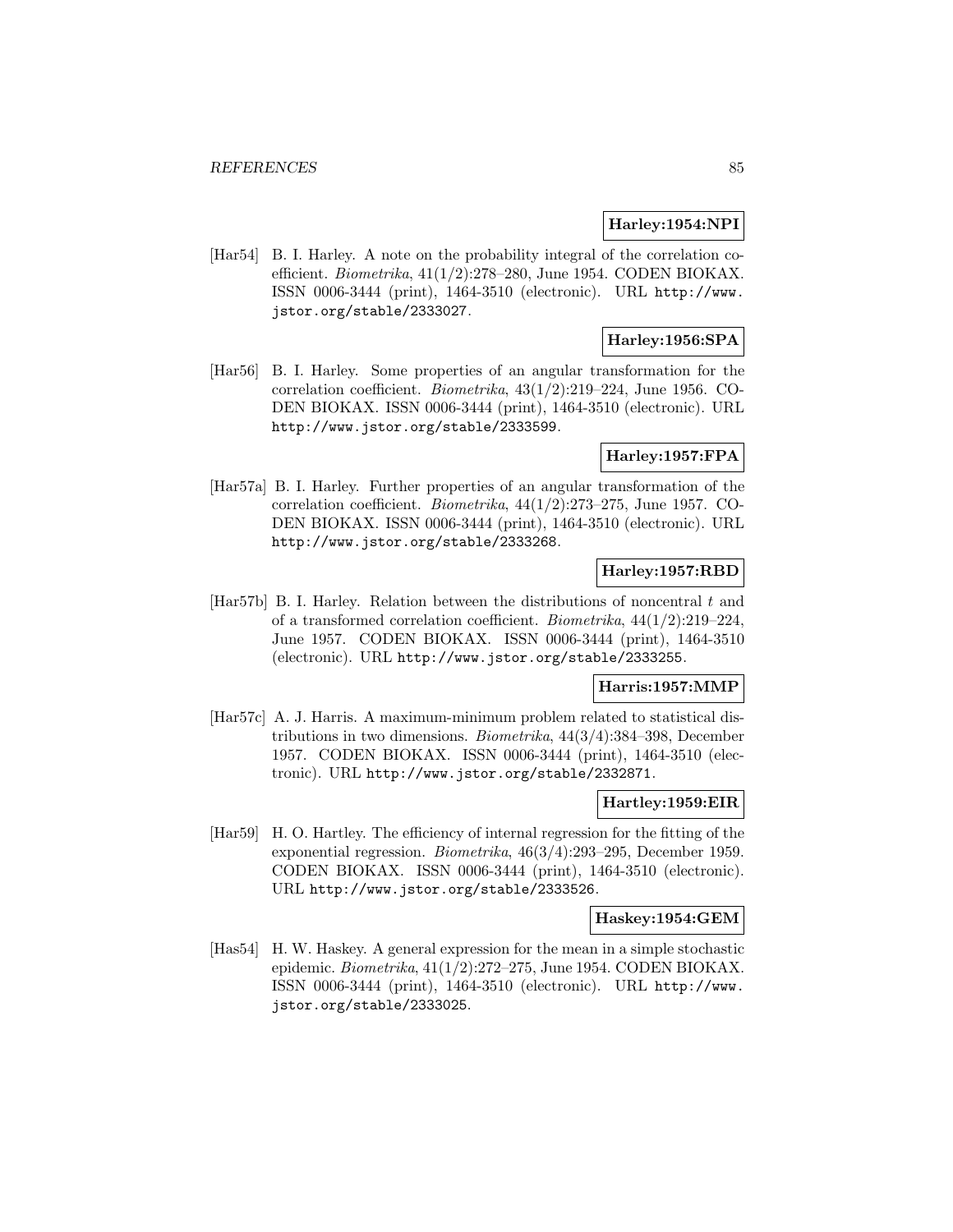## **Haskey:1957:SCI**

[Has57] H. W. Haskey. Stochastic cross-infection between two otherwise isolated groups. Biometrika, 44(1/2):193–204, June 1957. CODEN BIOKAX. ISSN 0006-3444 (print), 1464-3510 (electronic). URL http: //www.jstor.org/stable/2333252.

# **Healy:1953:BRB**

[Hea53] M. J. R. Healy. Book review: The Statistics of Bio-Assay, by C. I. Bliss; Statistical Method in Biological Assay. by D. J. Finney; Probit Analysis. by D. J. Finney. Biometrika, 40(3/4):473, December 1953. CODEN BIOKAX. ISSN 0006-3444 (print), 1464-3510 (electronic). URL http://www.jstor.org/stable/2333371.

# **Healy:1956:WPA**

[Hea56] M. J. R. Healy. Weighted probits allowing for a non-zero response in the controls. *Biometrika*,  $43(1/2):207-208$ , June 1956. CODEN BIOKAX. ISSN 0006-3444 (print), 1464-3510 (electronic). URL http: //www.jstor.org/stable/2333595.

## **Heine:1955:MTD**

[Hei55] V. Heine. Models for two-dimensional stationary stochastic processes. Biometrika, 42(1/2):170–178, June 1955. CODEN BIOKAX. ISSN 0006-3444 (print), 1464-3510 (electronic). URL http://www.jstor. org/stable/2333434.

# **Herdan:1958:MRB**

[Her58a] G. Herdan. The mathematical relation between Greenberg's index of linguistic diversity and Yule's characteristic. Biometrika, 45(1/2):268– 270, June 1958. CODEN BIOKAX. ISSN 0006-3444 (print), 1464-3510 (electronic). URL http://www.jstor.org/stable/2333067.

#### **Herdan:1958:RBD**

[Her58b] G. Herdan. The relation between the dictionary distribution and the occurrence distribution of word length and its importance for the study of quantitative linguistics. *Biometrika*,  $45(1/2):222-228$ , June 1958. CODEN BIOKAX. ISSN 0006-3444 (print), 1464-3510 (electronic). URL http://www.jstor.org/stable/2333058.

## **Hartley:1951:CIB**

[HF51] H. O. Hartley and E. R. Fitch. A chart for the incomplete beta-function and the cumulative binomial distribution. Biometrika, 38(3/4):423– 426, December 1951. CODEN BIOKAX. ISSN 0006-3444 (print), 1464- 3510 (electronic). URL http://www.jstor.org/stable/2332588.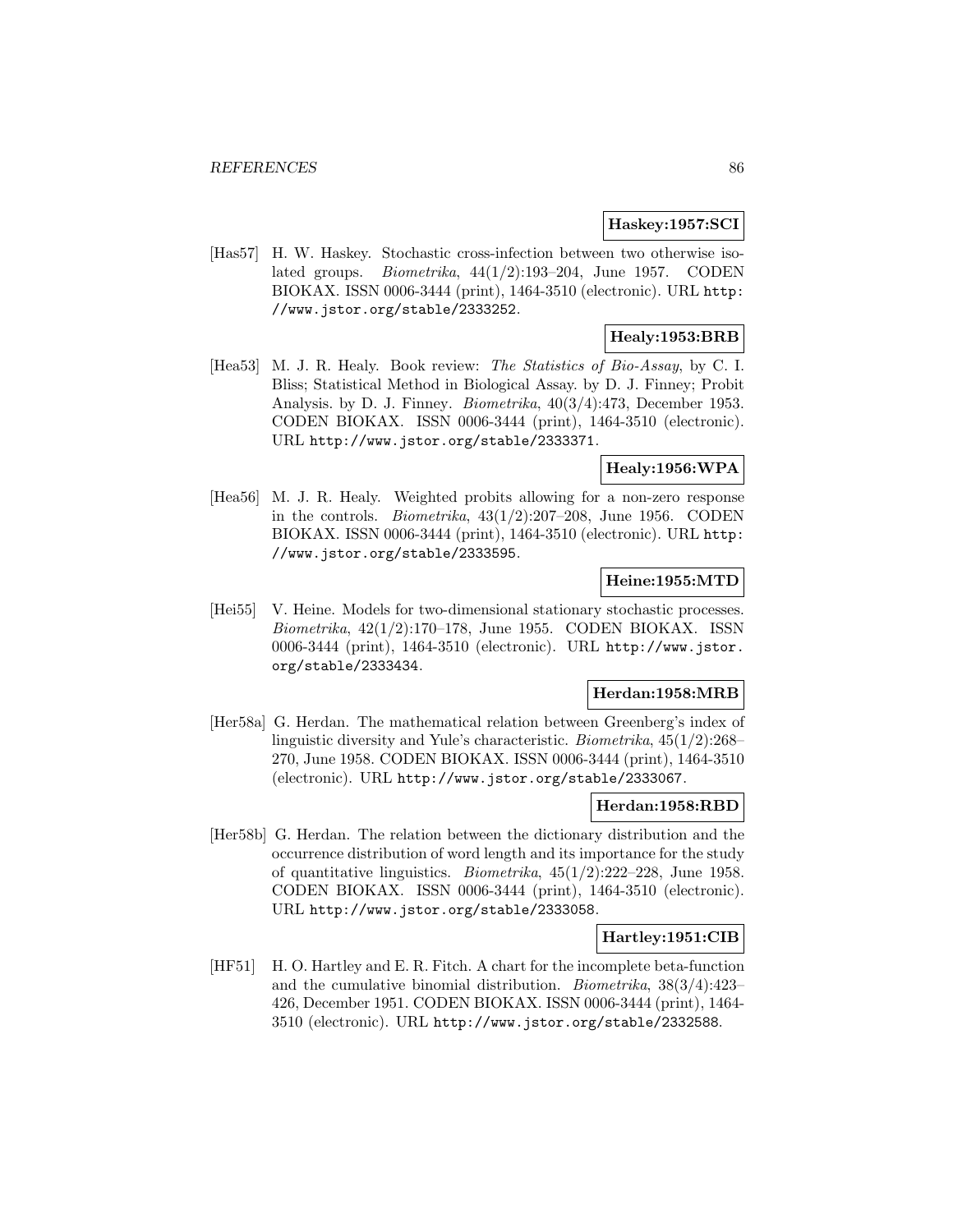#### **Halperin:1958:NMC**

[HG58] Max Halperin and S. W. Greenhouse. Note on multiple comparisons for adjusted means in the analysis of covariance. *Biometrika*,  $45(1/2)$ : 256–259, June 1958. CODEN BIOKAX. ISSN 0006-3444 (print), 1464- 3510 (electronic). URL http://www.jstor.org/stable/2333063.

## **Hill:1954:DRC**

[Hil54] I. D. Hill. The distribution of the regression coefficient in samples from a non-normal population. *Biometrika*,  $41(3/4)$ :548–552, December 1954. CODEN BIOKAX. ISSN 0006-3444 (print), 1464-3510 (electronic). URL http://www.jstor.org/stable/2332735.

### **Hammersley:1954:ELS**

[HM54] J. M. Hammersley and K. W. Morton. The estimation of location and scale parameters from grouped data. Biometrika, 41(3/4):296–301, December 1954. CODEN BIOKAX. ISSN 0006-3444 (print), 1464- 3510 (electronic). URL http://www.jstor.org/stable/2332710.

### **Heathcote:1959:RWC**

[HM59] C. R. Heathcote and J. E. Moyal. The random walk [in continuous time] and its application to the theory of queues. Biometrika, 46(3/4):400–411, December 1959. CODEN BIOKAX. ISSN 0006- 3444 (print), 1464-3510 (electronic). URL http://www.jstor.org/ stable/2333536.

# **Hodges:1955:GRO**

[Hod55] J. L. Hodges, Jr. Galton's rank-order test. Biometrika, 42(1/2):261– 262, June 1955. CODEN BIOKAX. ISSN 0006-3444 (print), 1464-3510 (electronic). URL http://www.jstor.org/stable/2333442.

#### **Hoel:1954:TMC**

[Hoe54] Paul G. Hoel. A test for Markoff chains. Biometrika, 41(3/4):430–433, December 1954. CODEN BIOKAX. ISSN 0006-3444 (print), 1464- 3510 (electronic). URL http://www.jstor.org/stable/2332723.

## **Hooper:1958:SVC**

[Hoo58] John W. Hooper. The sampling variance of correlation coefficients under assumptions of fixed and mixed variates. Biometrika, 45(3/4):471– 477, December 1958. CODEN BIOKAX. ISSN 0006-3444 (print), 1464- 3510 (electronic). URL http://www.jstor.org/stable/2333193.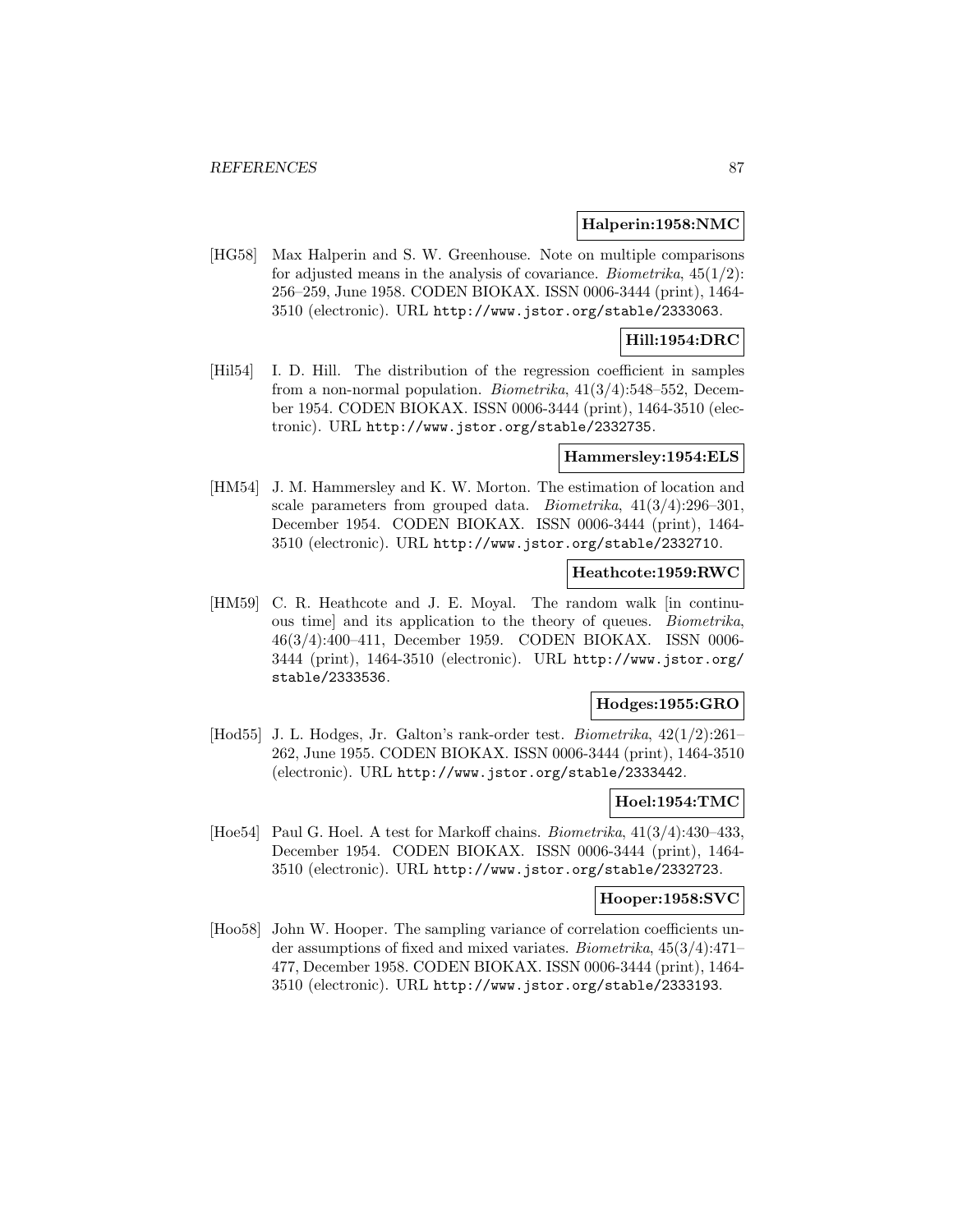#### **Horsnell:1953:EUG**

[Hor53] G. Horsnell. The effect of unequal group variances on the F-test for the homogeneity of group means. *Biometrika*,  $40(1/2):128-136$ , June 1953. CODEN BIOKAX. ISSN 0006-3444 (print), 1464-3510 (electronic). URL http://www.jstor.org/stable/2333104.

# **Hartley:1950:TPI**

[HP50a] H. O. Hartley and E. S. Pearson. Table of the probability integral of the t-distribution. Biometrika, 37(1/2):168–172, June 1950. CODEN BIOKAX. ISSN 0006-3444 (print), 1464-3510 (electronic). URL http: //www.jstor.org/stable/2332160.

## **Hartley:1950:TIC**

[HP50b] H. O. Hartley and E. S. Pearson. Tables of the  $\chi^2$ -integral and of the cumulative Poisson distribution. Biometrika, 37(3/4):313–325, December 1950. CODEN BIOKAX. ISSN 0006-3444 (print), 1464-3510 (electronic). URL http://www.jstor.org/stable/2332384.

# **Hartley:1951:MCD**

[HP51] H. O. Hartley and E. S. Pearson. Moment constants for the distribution of range in normal samples. Biometrika, 38(3/4):463–464, December 1951. CODEN BIOKAX. ISSN 0006-3444 (print), 1464-3510 (electronic). URL http://www.jstor.org/stable/2332591.

# **Hacker:1952:GSW**

[HP52] H. P. Hacker and H. S. Pearson. The growth, survival, wandering and variation of the long-tailed field mouse, Apodemus Sylvaticus. III. Wandering power and distribution. Biometrika, 39(3/4):389–413, December 1952. CODEN BIOKAX. ISSN 0006-3444 (print), 1464-3510 (electronic). URL http://www.jstor.org/stable/2334032.

## **Harley:1957:DRN**

[HP57] B. I. Harley and E. S. Pearson. The distribution of range in normal samples with  $n = 200$ . Biometrika,  $44(1/2)$ :257–260, June 1957. CO-DEN BIOKAX. ISSN 0006-3444 (print), 1464-3510 (electronic). URL http://www.jstor.org/stable/2333260.

#### **Haldane:1956:SDM**

[HS56] J. B. S. Haldane and Sheila Maynard Smith. The sampling distribution of a maximum-likelihood estimate. Biometrika, 43(1/2):96–103, June 1956. CODEN BIOKAX. ISSN 0006-3444 (print), 1464-3510 (electronic). URL http://www.jstor.org/stable/2333582.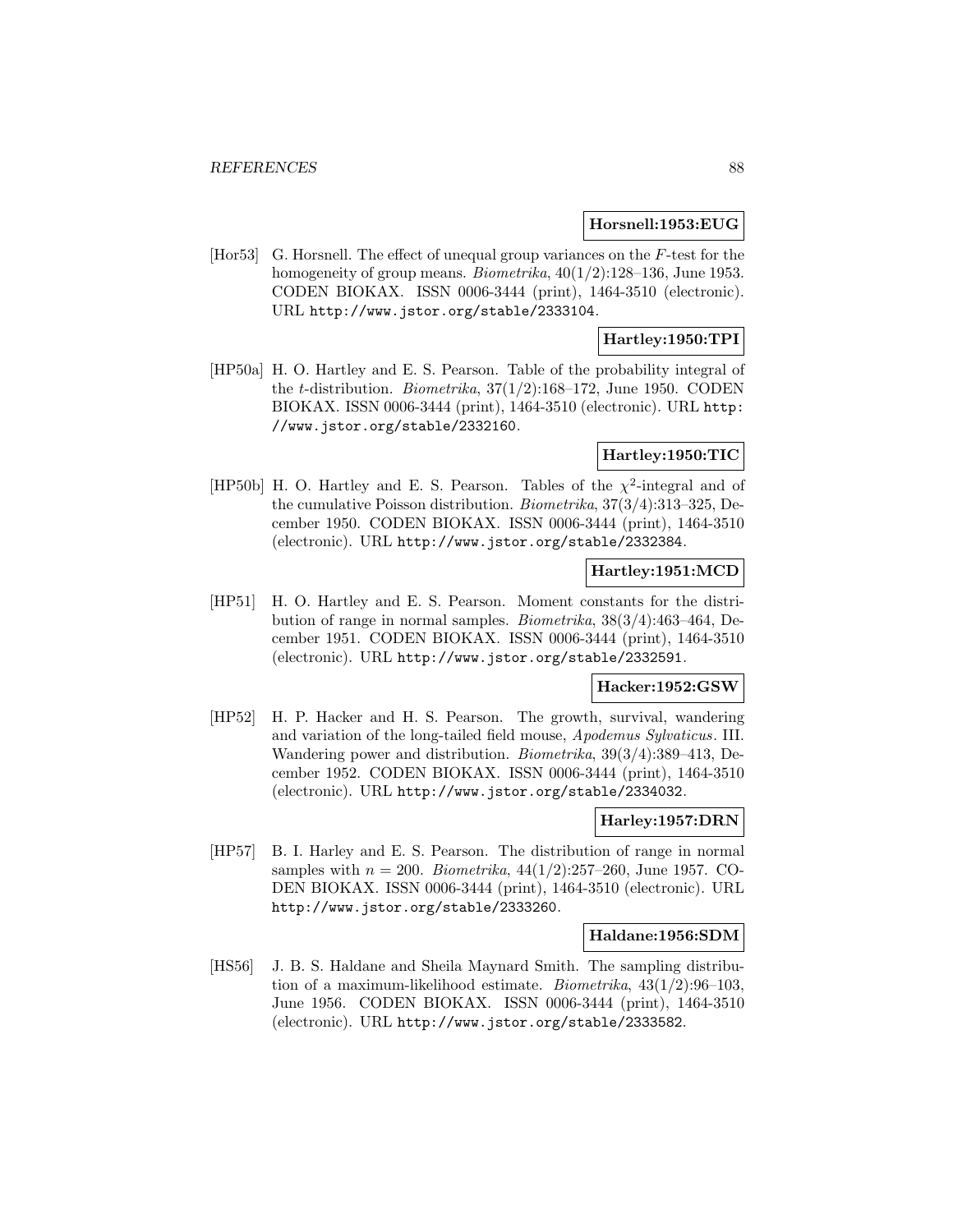#### **Huitson:1955:MAC**

[Hui55] A. Huitson. A method of assigning confidence limits to linear combinations of variances. Biometrika, 42(3/4):471–479, December 1955. CODEN BIOKAX. ISSN 0006-3444 (print), 1464-3510 (electronic). URL http://www.jstor.org/stable/2333392.

### **Huitson:1958:FCV**

[Hui58] A. Huitson. Further critical values for the sum of two variances. Biometrika, 45(1/2):279–282, June 1958. CODEN BIOKAX. ISSN 0006-3444 (print), 1464-3510 (electronic). URL http://www.jstor. org/stable/2333071.

## **Huttly:1956:FRC**

[Hut56] N. A. Huttly. The fitting of regression curves with autocorrelated data. Biometrika, 43(3/4):468–474, December 1956. CODEN BIOKAX. ISSN 0006-3444 (print), 1464-3510 (electronic). URL http://www. jstor.org/stable/2332929.

### **Huzurbazar:1955:EFS**

[Huz55] V. S. Huzurbazar. Exact forms of some invariants for distributions admitting sufficient statistics. Biometrika, 42(3/4):533–537, December 1955. CODEN BIOKAX. ISSN 0006-3444 (print), 1464-3510 (electronic). URL http://www.jstor.org/stable/2333405.

#### **Hyrenius:1950:DSF**

[Hyr50] Hannes Hyrenius. Distribution of 'Student'-Fisher's t in samples from compound normal functions. Biometrika, 37(3/4):429–442, December 1950. CODEN BIOKAX. ISSN 0006-3444 (print), 1464-3510 (electronic). URL http://www.jstor.org/stable/2332392.

#### **Hyrenius:1952:SBN**

[Hyr52] Hannes Hyrenius. Sampling from bivariate non-normal universes by means of compound normal distributions. Biometrika, 39(3/4):238– 246, December 1952. CODEN BIOKAX. ISSN 0006-3444 (print), 1464- 3510 (electronic). URL http://www.jstor.org/stable/2334020.

## **Iyer:1954:PDA**

[IK54] P. V. Krishna Iyer and M. N. Kapur. Probability distributions arising from points on a line. Biometrika, 41(3/4):553–554, December 1954. CODEN BIOKAX. ISSN 0006-3444 (print), 1464-3510 (electronic). URL http://www.jstor.org/stable/2332736.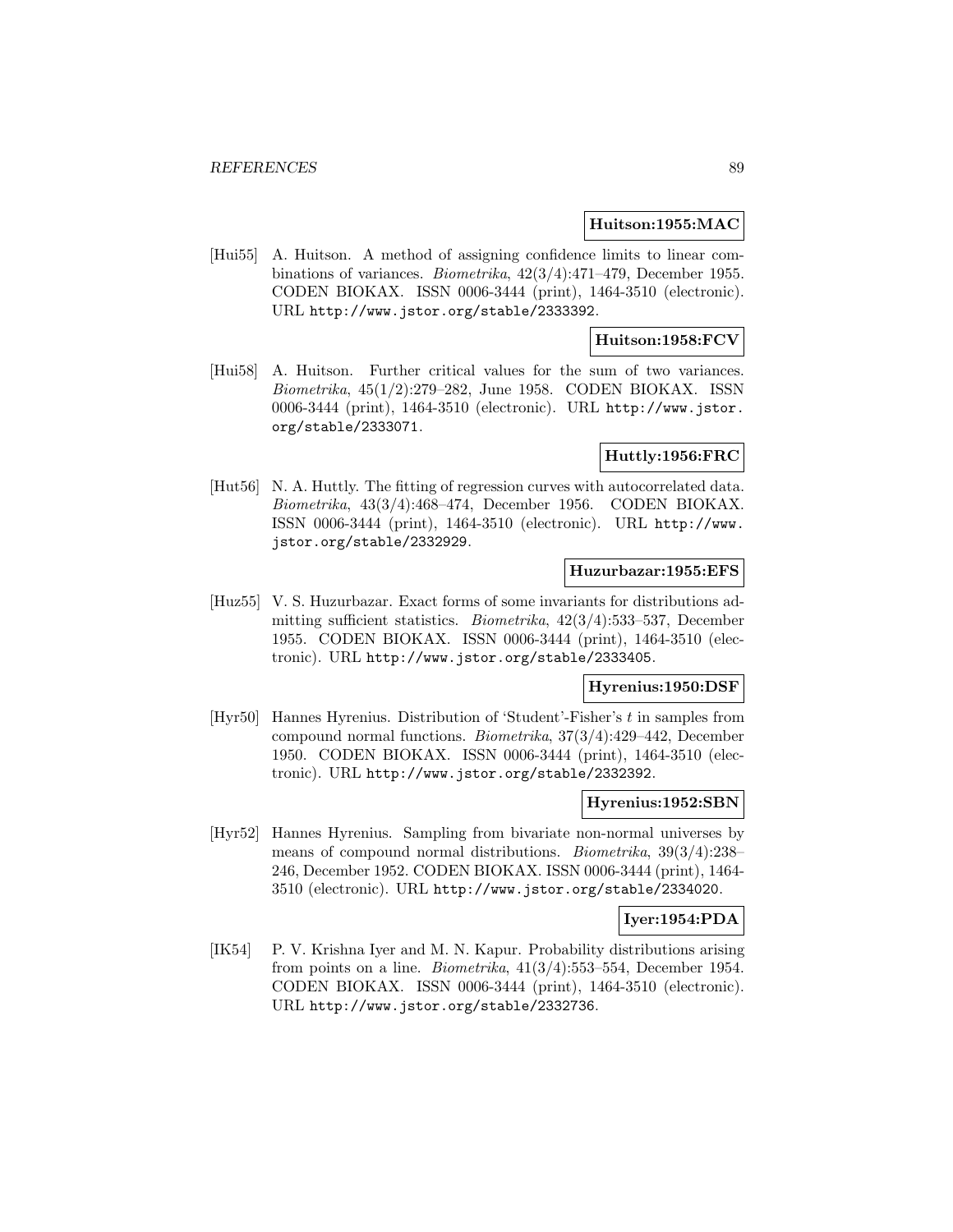## **Irwin:1954:DAS**

[Irw54] J. O. Irwin. A distribution arising in the study of infectious diseases. Biometrika, 41(1/2):266–268, June 1954. CODEN BIOKAX. ISSN 0006-3444 (print), 1464-3510 (electronic). URL http://www.jstor. org/stable/2333023.

# **James:1951:CSG**

[Jam51] G. S. James. The comparison of several groups of observations when the ratios of the population variances are unknown. Biometrika, 38(3/4):324–329, December 1951. CODEN BIOKAX. ISSN 0006- 3444 (print), 1464-3510 (electronic). URL http://www.jstor.org/ stable/2332578.

# **James:1954:TLH**

[Jam54] G. S. James. Tests of linear hypotheses in univariate and multivariate analysis when the ratios of the population variances are unknown. Biometrika, 41(1/2):19–43, June 1954. CODEN BIOKAX. ISSN 0006- 3444 (print), 1464-3510 (electronic). URL http://www.jstor.org/ stable/2333003.

## **James:1955:CTV**

[Jam55] G. S. James. Cumulants of a transformed variate. Biometrika, 42 (3/4):529–531, December 1955. CODEN BIOKAX. ISSN 0006- 3444 (print), 1464-3510 (electronic). URL http://www.jstor.org/ stable/2333403.

## **James:1956:AWM**

[Jam56] G. S. James. On the accuracy of weighted means and ratios. Biometrika, 43(3/4):304–321, December 1956. CODEN BIOKAX. ISSN 0006-3444 (print), 1464-3510 (electronic). URL http://www. jstor.org/stable/2332909.

#### **Jenkins:1954:ATS**

[Jen54a] G. M. Jenkins. An angular transformation for the serial correlation coefficient. Biometrika, 41(1/2):261–265, June 1954. CODEN BIOKAX. ISSN 0006-3444 (print), 1464-3510 (electronic). URL http://www. jstor.org/stable/2333022.

#### **Jenkins:1954:THL**

[Jen54b] G. M. Jenkins. Tests of hypotheses in the linear autoregressive model: 1. Null hypothesis distributions in the Yule scheme. Biometrika,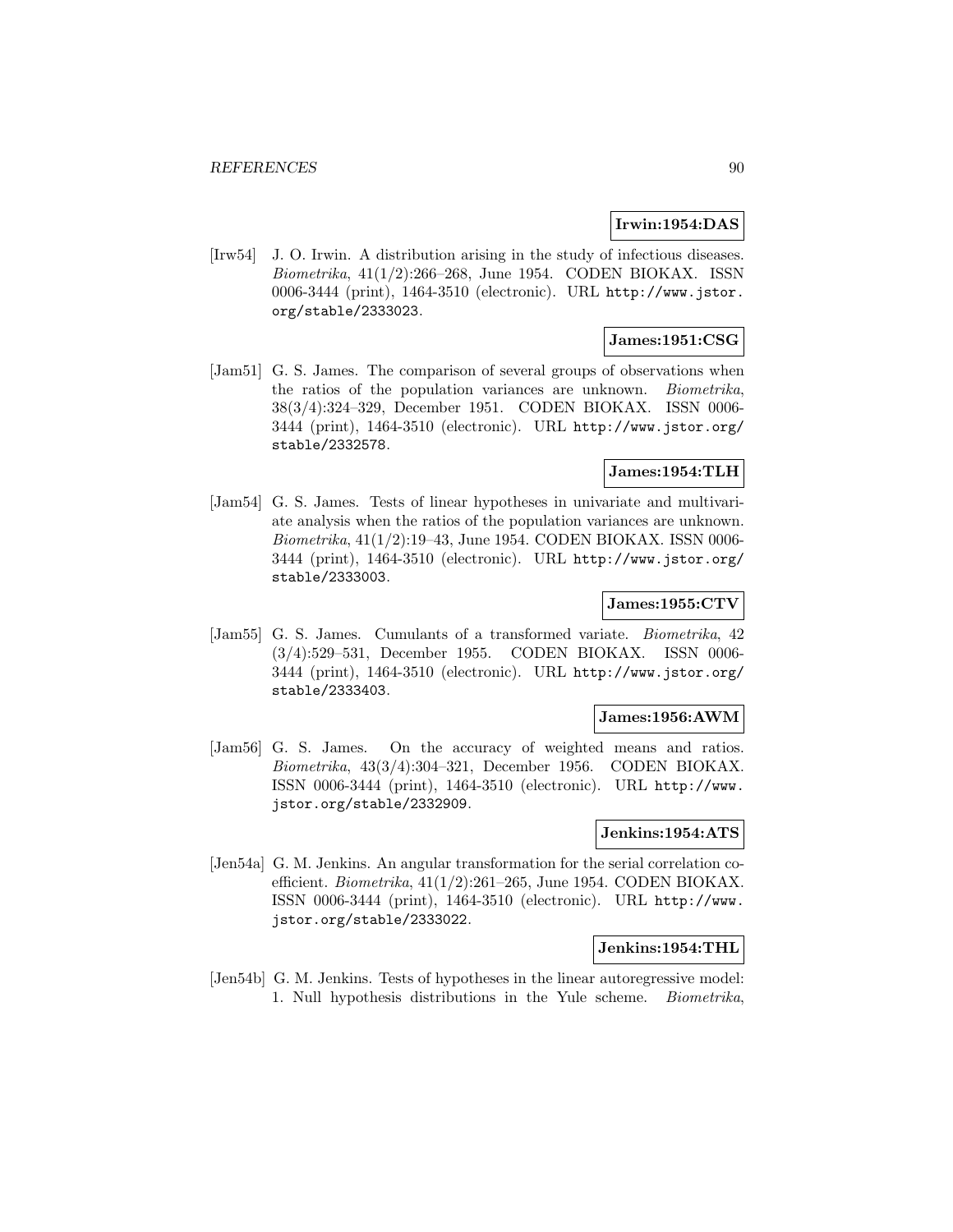41(3/4):405–419, December 1954. CODEN BIOKAX. ISSN 0006- 3444 (print), 1464-3510 (electronic). URL http://www.jstor.org/ stable/2332721.

# **Jenkins:1955:BRB**

[Jen55] G. M. Jenkins. Book review: A Study in the Analysis of Stationary Time-Series, by Herman Wold; Peter Whittle. Biometrika, 42 (3/4):538–539, December 1955. CODEN BIOKAX. ISSN 0006- 3444 (print), 1464-3510 (electronic). URL http://www.jstor.org/ stable/2333407.

# **Jenkins:1956:THL**

[Jen56] G. M. Jenkins. Tests of hypotheses in the linear autoregressive model: II. Null distributions for higher order schemes: Non-null distributions. Biometrika, 43(1/2):186–199, June 1956. CODEN BIOKAX. ISSN 0006-3444 (print), 1464-3510 (electronic). URL http://www.jstor. org/stable/2333591.

## **Jenkins:1958:BRB**

[Jen58] G. M. Jenkins. Book review: Statistical Analysis of Stationary Time Series, by U. Grenander; M. Rosenblatt. Biometrika, 45(1/2):283–284, June 1958. CODEN BIOKAX. ISSN 0006-3444 (print), 1464-3510 (electronic). URL http://www.jstor.org/stable/2333074.

# **Jenkins:1959:BRB**

[Jen59] G. M. Jenkins. Book review: Analysis of Multiple Time-Series, by M. H. Quenouille. Biometrika, 46(1/2):267, June 1959. CODEN BIOKAX. ISSN 0006-3444 (print), 1464-3510 (electronic). URL http: //www.jstor.org/stable/2332837.

## **Johnson:1950:CE**

[Joh50] N. L. Johnson. On the comparison of estimators. *Biometrika*, 37 (3/4):281–287, December 1950. CODEN BIOKAX. ISSN 0006- 3444 (print), 1464-3510 (electronic). URL http://www.jstor.org/ stable/2332381.

# **Johnson:1951:BRB**

[Joh51] N. L. Johnson. Book reviews: Experimental Designs by William G. Cochran; Gertrude M. Cox; Analysis and Design of Experiments by H. B. Mann. Biometrika, 38(1/2):260–261, June 1951. CODEN BIOKAX. ISSN 0006-3444 (print), 1464-3510 (electronic). URL http://www. jstor.org/stable/2332334.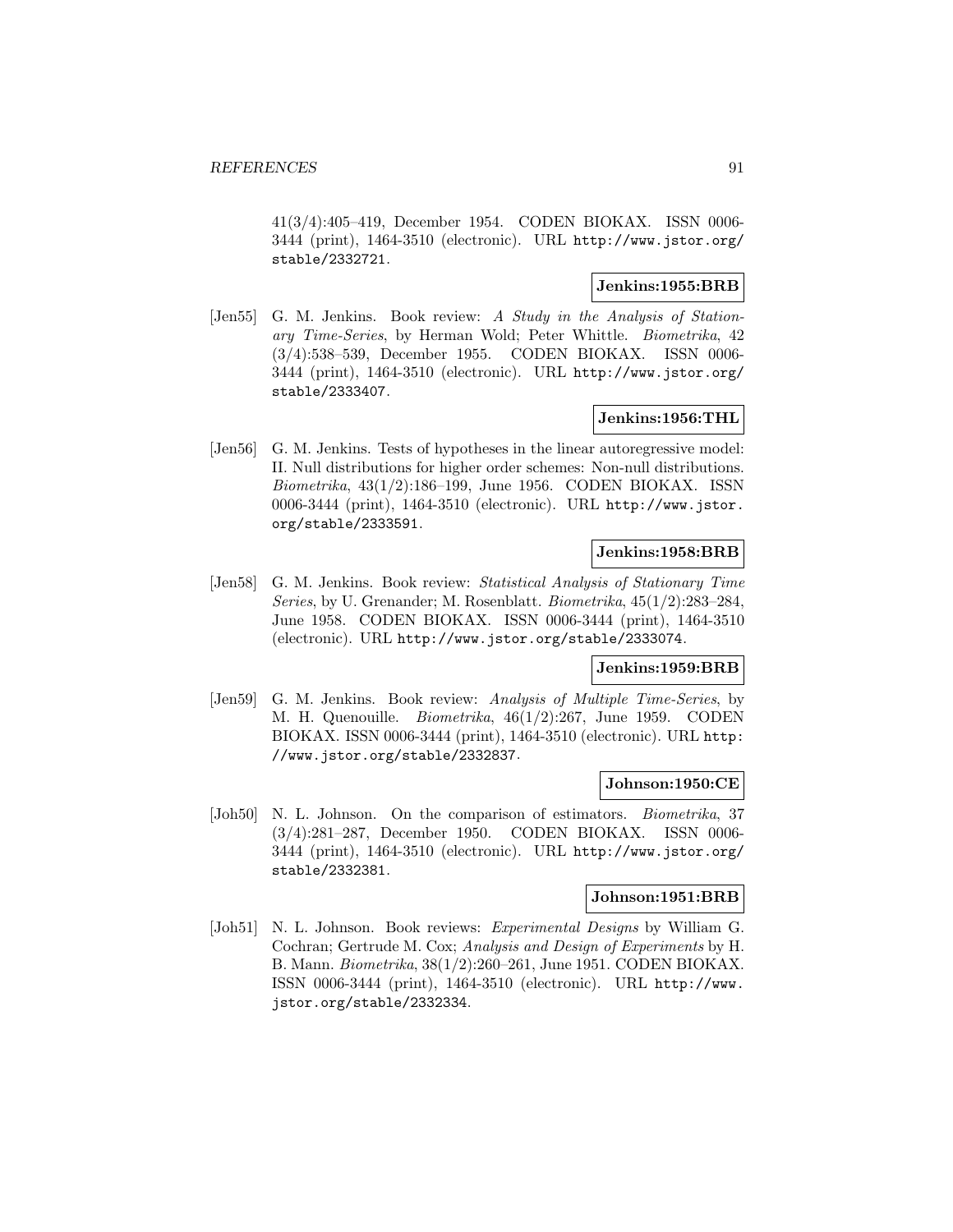#### **Johnson:1952:API**

[Joh52a] N. L. Johnson. Approximations to the probability integral of the distribution of range. Biometrika, 39(3/4):417–419, December 1952. CO-DEN BIOKAX. ISSN 0006-3444 (print), 1464-3510 (electronic). URL http://www.jstor.org/stable/2334034.

## **Johnson:1952:CAV**

[Joh52b] N. L. Johnson. Comparison of analysis of variance power functions in the parametric and random models. Biometrika, 39(3/4):427–429, December 1952. CODEN BIOKAX. ISSN 0006-3444 (print), 1464- 3510 (electronic). URL http://www.jstor.org/stable/2334038.

### **Johnson:1954:BRBb**

[Joh54a] N. L. Johnson. Book review: Design for Decision by Irwin D. J. Bross. Biometrika, 41(1/2):283, June 1954. CODEN BIOKAX. ISSN 0006-3444 (print), 1464-3510 (electronic). URL http://www.jstor. org/stable/2333032.

## **Johnson:1954:BRBa**

[Joh54b] N. L. Johnson. Book review: Statistical Methods in Electrical Engineering by D. A. Bell. *Biometrika*,  $41(1/2):282$ , June 1954. CODEN BIOKAX. ISSN 0006-3444 (print), 1464-3510 (electronic). URL http: //www.jstor.org/stable/2333031.

## **Johnson:1954:BRBc**

[Joh54c] N. L. Johnson. Book review: Tables for the Design of Factorial Experiments, by T. Kitagawa; M. Mitome. Biometrika, 41(3/4):567, December 1954. CODEN BIOKAX. ISSN 0006-3444 (print), 1464-3510 (electronic). URL http://www.jstor.org/stable/2332744.

#### **Johnson:1955:BRBa**

[Joh55a] N. L. Johnson. Book review: Life and Other Contingencies, by P. F. Hooker; L. H. Longley-Cook. Biometrika, 42(1/2):274, June 1955. CODEN BIOKAX. ISSN 0006-3444 (print), 1464-3510 (electronic). URL http://www.jstor.org/stable/2333453.

#### **Johnson:1955:BRBb**

[Joh55b] N. L. Johnson. Book review: Population Statistics and their Compilation, by Hugh H. Wolfenden. Biometrika,  $42(1/2)$ :274–275, June 1955. CODEN BIOKAX. ISSN 0006-3444 (print), 1464-3510 (electronic). URL http://www.jstor.org/stable/2333454.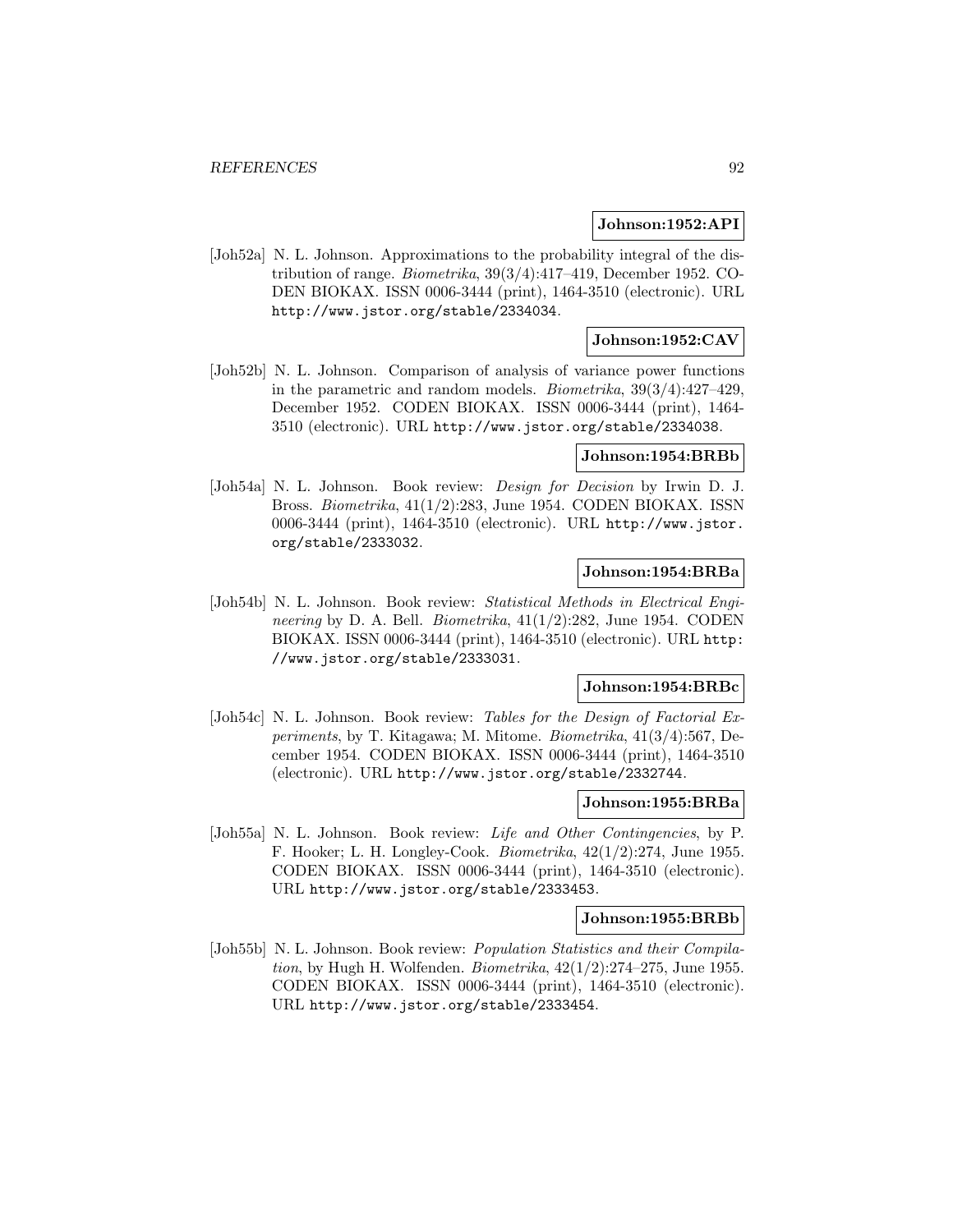#### **Johnson:1955:BRBc**

[Joh55c] N. L. Johnson. Book review: Tablitsi Dlya Vichisleniya Nepolnoi Γ-Funktsii Veroyatnosti  $\chi^2$  (Tables for the Calculation of the Incomplete  $\Gamma$ -Function and the  $\chi^2$ -Probability Function). by E. E. Slutskii; A. N. Kolmogorov. Biometrika, 42(3/4):543, December 1955. CODEN BIOKAX. ISSN 0006-3444 (print), 1464-3510 (electronic). URL http: //www.jstor.org/stable/2333415.

## **Johnson:1956:BRB**

[Joh56] N. L. Johnson. Book review: *Introduction to Demography* by Mortimer Spiegelman. Biometrika, 43(1/2):237–238, June 1956. CODEN BIOKAX. ISSN 0006-3444 (print), 1464-3510 (electronic). URL http: //www.jstor.org/stable/2333608.

# **Johnson:1957:NMD**

[Joh57a] N. L. Johnson. A note on the mean deviation of the binomial distribution. Biometrika, 44(3/4):532–533, December 1957. CODEN BIOKAX. ISSN 0006-3444 (print), 1464-3510 (electronic). URL http: //www.jstor.org/stable/2332887. See corrigenda [Joh58d].

#### **Johnson:1957:OSQ**

[Joh57b] N. L. Johnson. Optimal sampling for quota fulfilment. *Biometrika*, 44(3/4):518–523, December 1957. CODEN BIOKAX. ISSN 0006- 3444 (print), 1464-3510 (electronic). URL http://www.jstor.org/ stable/2332882.

#### **Johnson:1957:SDC**

[Joh57c] N. L. Johnson. Sequentially determined confidence intervals. Biometrika, 44(1/2):279–281, June 1957. CODEN BIOKAX. ISSN 0006-3444 (print), 1464-3510 (electronic). URL http://www.jstor. org/stable/2333271.

#### **Johnson:1957:URT**

[Joh57d] N. L. Johnson. Uniqueness of a result in the theory of accident proneness. Biometrika, 44(3/4):530–531, December 1957. CODEN BIOKAX. ISSN 0006-3444 (print), 1464-3510 (electronic). URL http: //www.jstor.org/stable/2332886.

## **Johnson:1958:BRBa**

[Joh58a] N. L. Johnson. Book review: *Experimental Designs*, by W. G. Cochran; G. M. Cox. Biometrika, 45(1/2):287, June 1958. CODEN BIOKAX.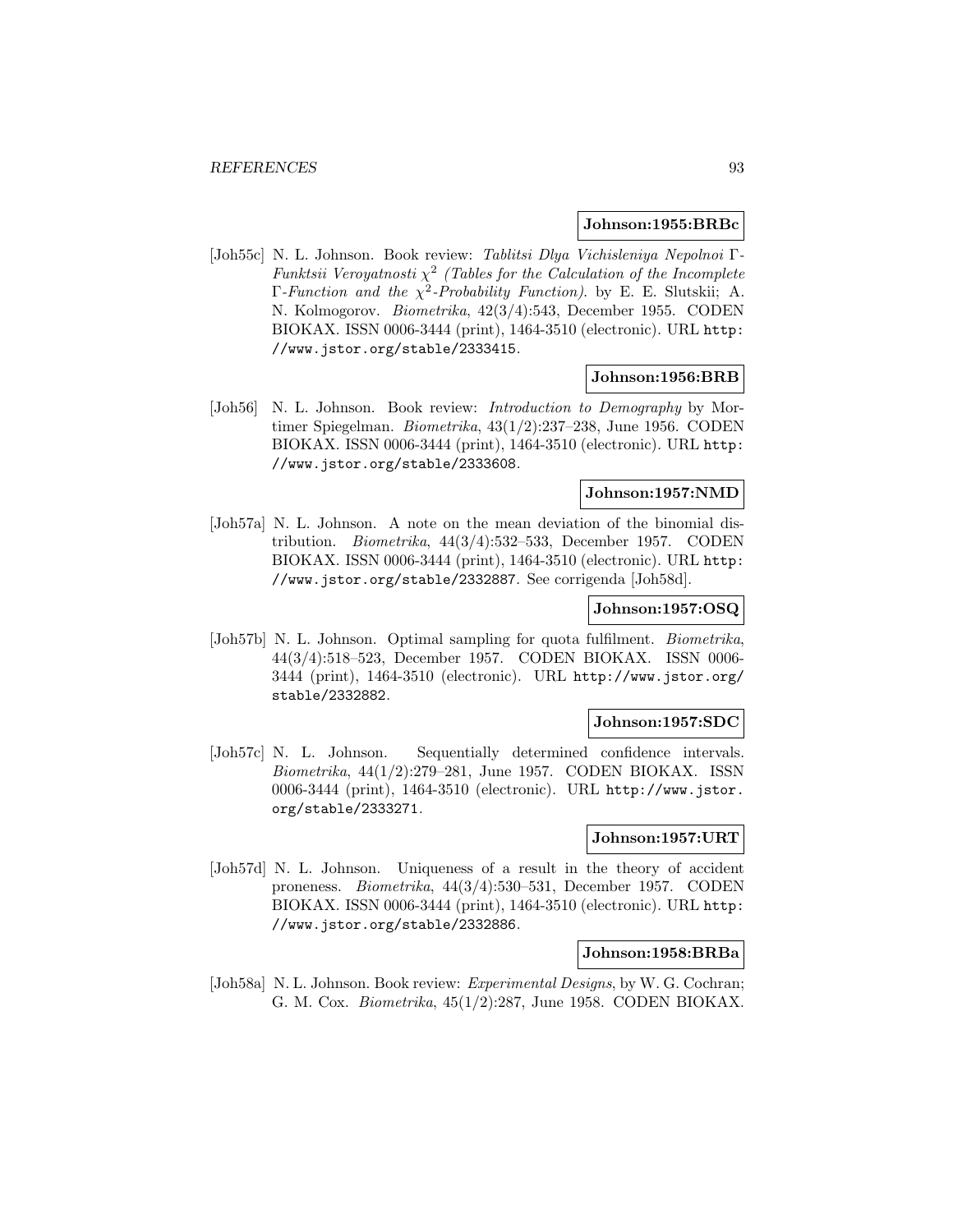ISSN 0006-3444 (print), 1464-3510 (electronic). URL http://www. jstor.org/stable/2333077.

#### **Johnson:1958:BRBb**

[Joh58b] N. L. Johnson. Book review: Life and Other Contingencies, by P. F. Hooker; L. H. Longley-Cook. Biometrika, 45(1/2):289, June 1958. CODEN BIOKAX. ISSN 0006-3444 (print), 1464-3510 (electronic). URL http://www.jstor.org/stable/2333083.

#### **Johnson:1958:BRBc**

[Joh58c] N. L. Johnson. Book review: Statisticke Tabulky. (Statistical Tables), by Jaroslav Janko. Biometrika, 45(3/4):597, December 1958. CODEN BIOKAX. ISSN 0006-3444 (print), 1464-3510 (electronic). URL http: //www.jstor.org/stable/2333226.

#### **Johnson:1958:CNM**

[Joh58d] N. L. Johnson. Corrigenda: "A Note on the Mean Deviation of the Binomial Distribution". Biometrika, 45(3/4):587, December 1958. CO-DEN BIOKAX. ISSN 0006-3444 (print), 1464-3510 (electronic). URL http://www.jstor.org/stable/2333211. See [Joh57a].

# **Johnson:1958:MDS**

[Joh58e] N. L. Johnson. The mean deviation, with special reference to samples from a Pearson Type III population. Biometrika, 45(3/4):478–483, December 1958. CODEN BIOKAX. ISSN 0006-3444 (print), 1464- 3510 (electronic). URL http://www.jstor.org/stable/2333194.

# **Johnson:1958:TCR**

[Joh58f] N. L. Johnson. Theoretical considerations regarding H. R. B. Hack's system of randomization for cross-classifications. *Biometrika*,  $45(1/2)$ : 265–266, June 1958. CODEN BIOKAX. ISSN 0006-3444 (print), 1464- 3510 (electronic). URL http://www.jstor.org/stable/2333065.

#### **Johnson:1959:BRB**

[Joh59a] N. L. Johnson. Book review: *Experimental Designs in Industry*, by V. Clew. Biometrika, 46(1/2):266, June 1959. CODEN BIOKAX. ISSN 0006-3444 (print), 1464-3510 (electronic). URL http://www.jstor. org/stable/2332836.

#### **Johnson:1959:ECB**

[Joh59b] N. L. Johnson. On an extension of the connexion between Poisson and  $\chi^2$  distributions. *Biometrika*, 46(3/4):352-363, December 1959.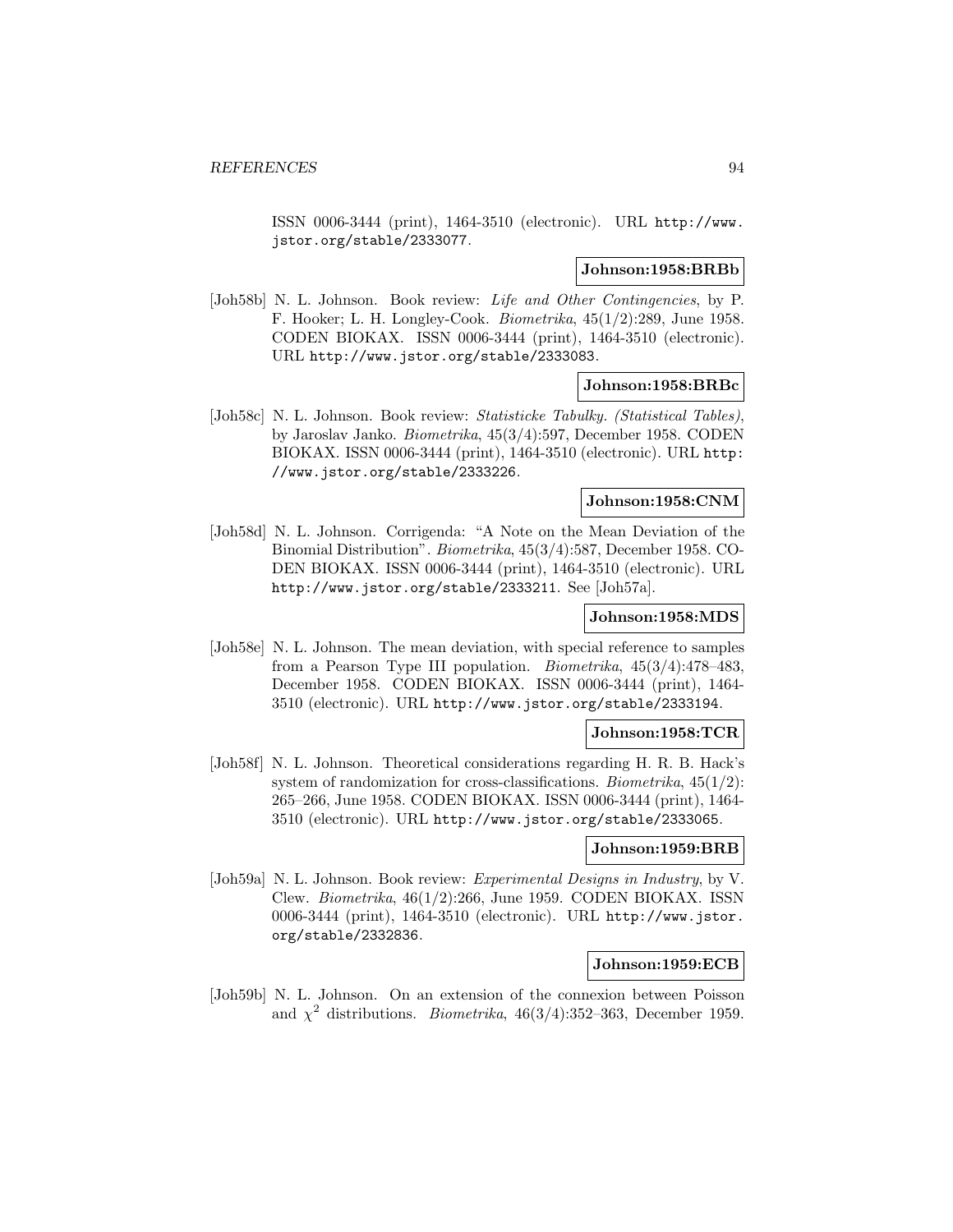CODEN BIOKAX. ISSN 0006-3444 (print), 1464-3510 (electronic). URL http://www.jstor.org/stable/2333532.

#### **Jonckheere:1954:DFS**

[Jon54] A. R. Jonckheere. A distribution-free k-sample test against ordered alternatives. *Biometrika*,  $41(1/2):133-145$ , June 1954. CODEN BIOKAX. ISSN 0006-3444 (print), 1464-3510 (electronic). URL http: //www.jstor.org/stable/2333011.

#### **Jonckheere:1956:BRB**

[Jon56] A. R. Jonckheere. Book review: Stochastic Models for Learning by R. R. Bush; F. Mosteller. Biometrika, 43(1/2):237, June 1956. CODEN BIOKAX. ISSN 0006-3444 (print), 1464-3510 (electronic). URL http: //www.jstor.org/stable/2333607.

#### **Jowett:1955:SPL**

[Jow55] G. H. Jowett. Sampling properties of local statistics in stationary stochastic series. Biometrika, 42(1/2):160–169, June 1955. CODEN BIOKAX. ISSN 0006-3444 (print), 1464-3510 (electronic). URL http: //www.jstor.org/stable/2333433.

# **Jowett:1957:SAU**

[Jow57] G. H. Jowett. Statistical analysis using local properties of smoothly heteromorphic stochastic series. Biometrika, 44(3/4):454–463, December 1957. CODEN BIOKAX. ISSN 0006-3444 (print), 1464-3510 (electronic). URL http://www.jstor.org/stable/2332876.

## **Jowett:1959:JA**

[JW59] G. H. Jowett and Wendy M. Wright. Jump analysis. Biometrika, 46(3/4):386–399, December 1959. CODEN BIOKAX. ISSN 0006- 3444 (print), 1464-3510 (electronic). URL http://www.jstor.org/ stable/2333535.

# **Kabe:1958:SAM**

[Kab58] D. G. Kabe. Some applications of Meijer–G functions to distribution problems in statistics. Biometrika, 45(3/4):578–580, December 1958. CODEN BIOKAX. ISSN 0006-3444 (print), 1464-3510 (electronic). URL http://www.jstor.org/stable/2333208.

#### **Kalmus:1957:BRB**

[Kal57] H. Kalmus. Book review: Theoretical Genetics by R. B. Goldschmidt. Biometrika, 44(1/2):298, June 1957. CODEN BIOKAX. ISSN 0006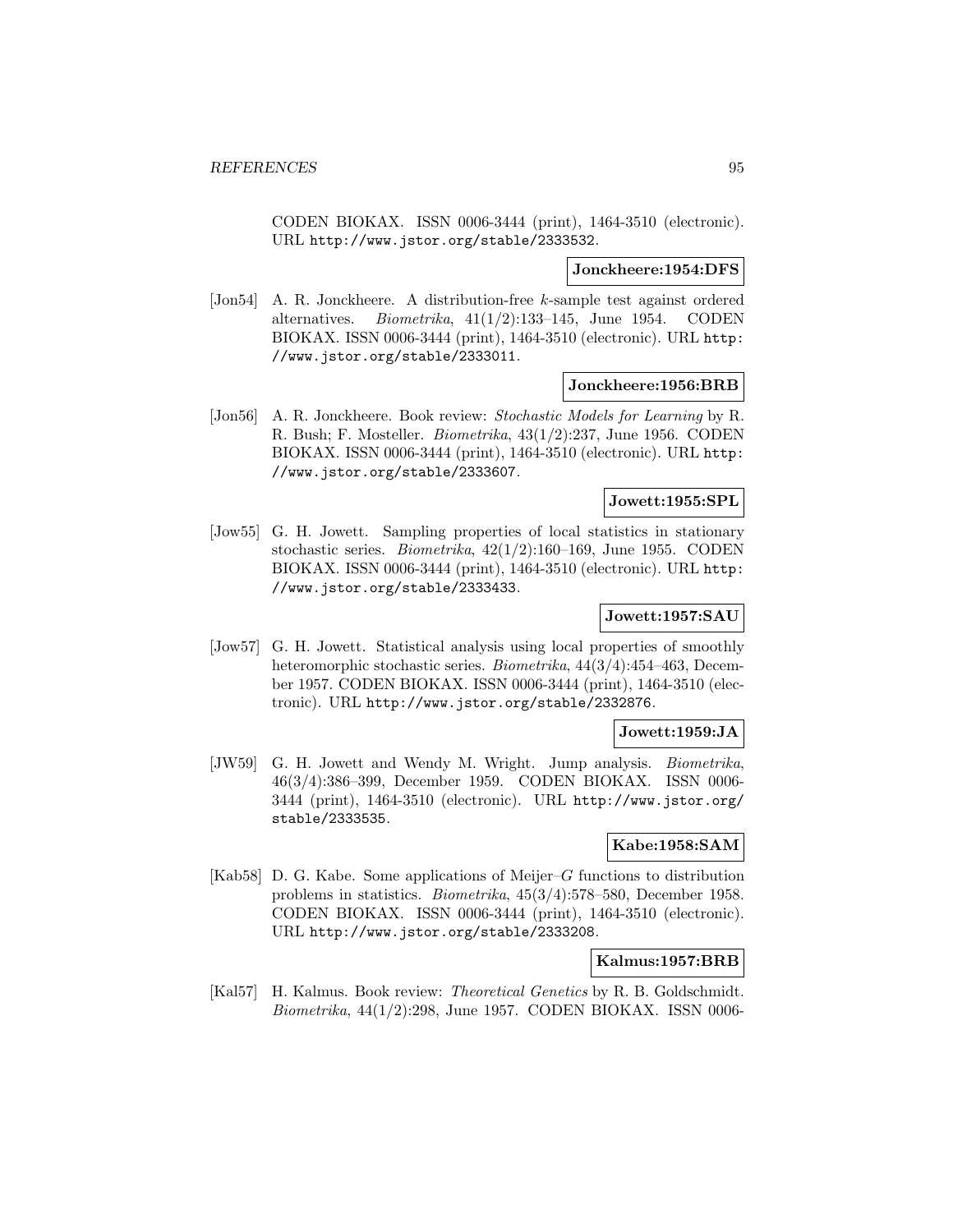3444 (print), 1464-3510 (electronic). URL http://www.jstor.org/ stable/2333281.

# **Kamat:1953:IAM**

[Kam53a] A. R. Kamat. Incomplete and absolute moments of the multivariate normal distribution with some applications. Biometrika, 40(1/2):20– 34, June 1953. CODEN BIOKAX. ISSN 0006-3444 (print), 1464-3510 (electronic). URL http://www.jstor.org/stable/2333092.

## **Kamat:1953:MSD**

[Kam53b] A. R. Kamat. On the mean successive difference and its ratio to the root mean square. Biometrika, 40(1/2):116–127, June 1953. CODEN BIOKAX. ISSN 0006-3444 (print), 1464-3510 (electronic). URL http: //www.jstor.org/stable/2333103. See corrigenda [Kam58].

#### **Kamat:1953:TMG**

[Kam53c] A. R. Kamat. The third moment of Gini's mean difference. Biometrika, 40(3/4):451–452, December 1953. CODEN BIOKAX. ISSN 0006-3444 (print), 1464-3510 (electronic). URL http://www. jstor.org/stable/2333362.

# **Kamat:1954:DTT**

[Kam54a] A. R. Kamat. Distribution theory of two estimates for standard deviation based on second variate differences. Biometrika, 41(1/2):1– 11, June 1954. CODEN BIOKAX. ISSN 0006-3444 (print), 1464-3510 (electronic). URL http://www.jstor.org/stable/2333001.

# **Kamat:1954:MMD**

[Kam54b] A. R. Kamat. Moments of the mean deviation. Biometrika, 41 (3/4):541–542, December 1954. CODEN BIOKAX. ISSN 0006- 3444 (print), 1464-3510 (electronic). URL http://www.jstor.org/ stable/2332732.

# **Kamat:1956:TSD**

[Kam56] A. R. Kamat. A two-sample distribution-free test. Biometrika, 43(3/4):377–387. Addendum 386–387, December 1956. CODEN BIOKAX. ISSN 0006-3444 (print), 1464-3510 (electronic). URL http: //www.jstor.org/stable/2332916. Addendum by D. E. Barton.

#### **Kamat:1958:CMS**

[Kam58] A. R. Kamat. Corrigenda: "On the Mean Successive Difference and its Ratio to the Root Mean Square". Biometrika, 45(3/4):587, December 1958. CODEN BIOKAX. ISSN 0006-3444 (print), 1464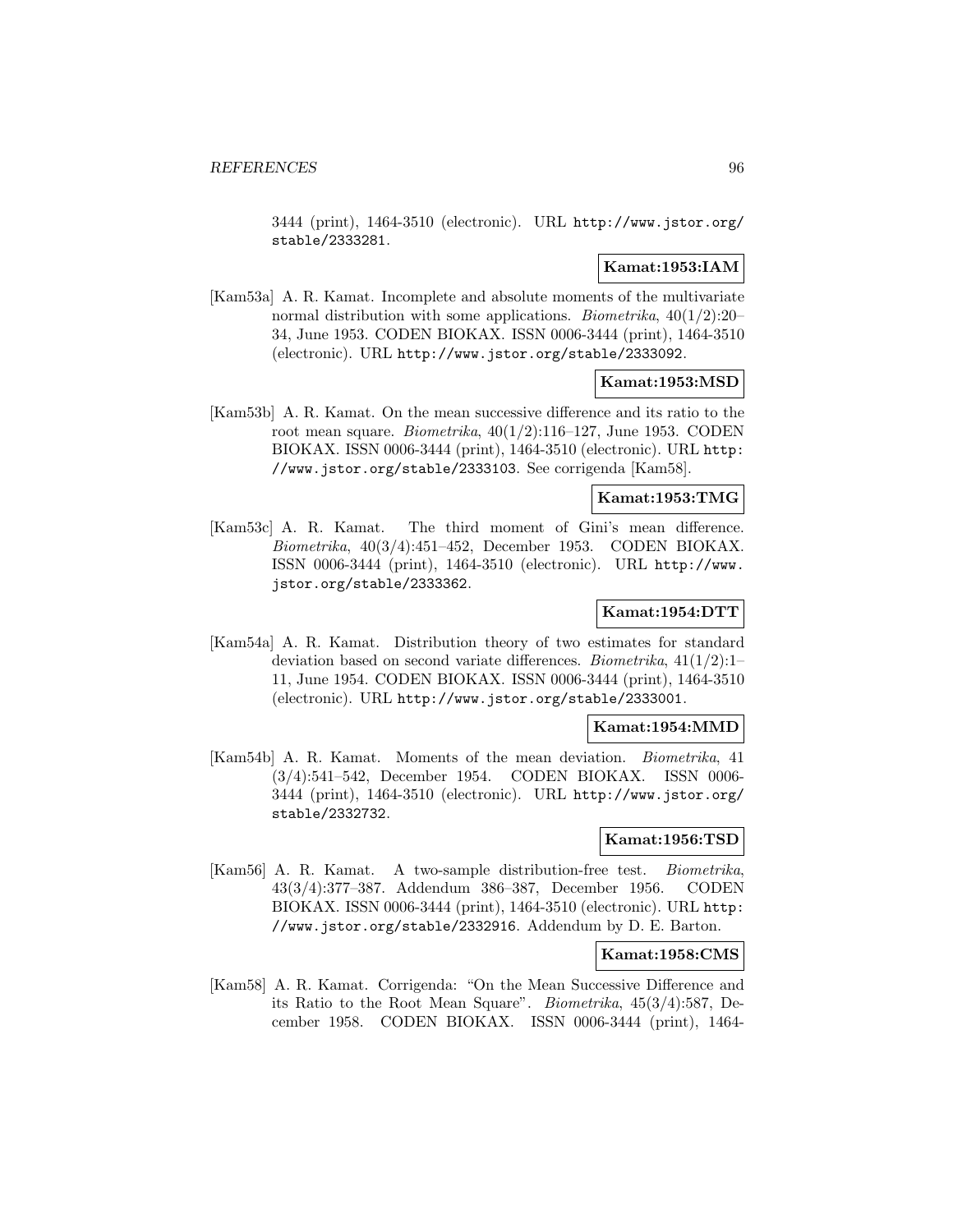3510 (electronic). URL http://www.jstor.org/stable/2333212. See [Kam53b].

## **Kaplan:1952:TNS**

[Kap52] E. L. Kaplan. Tensor notation and the sampling cumulants of kstatistics. Biometrika, 39(3/4):319–323, December 1952. CODEN BIOKAX. ISSN 0006-3444 (print), 1464-3510 (electronic). URL http: //www.jstor.org/stable/2334028.

## **Kathirgamatamby:1953:NPI**

[Kat53] N. Kathirgamatamby. Note on the Poisson index of dispersion. Biometrika, 40(1/2):225–228, June 1953. CODEN BIOKAX. ISSN 0006-3444 (print), 1464-3510 (electronic). URL http://www.jstor. org/stable/2333115.

## **Kendall:1951:RSF**

[Ken51] M. G. Kendall. Regression, structure and functional relationship. Part I. Biometrika, 38(1/2):11–25, June 1951. CODEN BIOKAX. ISSN 0006-3444 (print), 1464-3510 (electronic). URL http://www.jstor. org/stable/2332313.

# **Kendall:1952:MSS**

[Ken52a] M. G. Kendall. Moment-statistics in samples from a finite population. Biometrika, 39(1/2):14–16, April 1952. CODEN BIOKAX. ISSN 0006- 3444 (print), 1464-3510 (electronic). URL http://www.jstor.org/ stable/2332459.

#### **Kendall:1952:RSF**

[Ken52b] M. G. Kendall. Regression, structure and functional relationship. Part II. Biometrika, 39(1/2):96–108, April 1952. CODEN BIOKAX. ISSN 0006-3444 (print), 1464-3510 (electronic). URL http://www.jstor. org/stable/2332467.

## **Kendall:1954:NBE**

[Ken54a] M. G. Kendall. Note on bias in the estimation of autocorrelation. Biometrika, 41(3/4):403–404, December 1954. CODEN BIOKAX. ISSN 0006-3444 (print), 1464-3510 (electronic). URL http://www. jstor.org/stable/2332720.

#### **Kendall:1954:TPS**

[Ken54b] M. G. Kendall. Two problems in sets of measurements. Biometrika, 41(3/4):560–564, December 1954. CODEN BIOKAX. ISSN 0006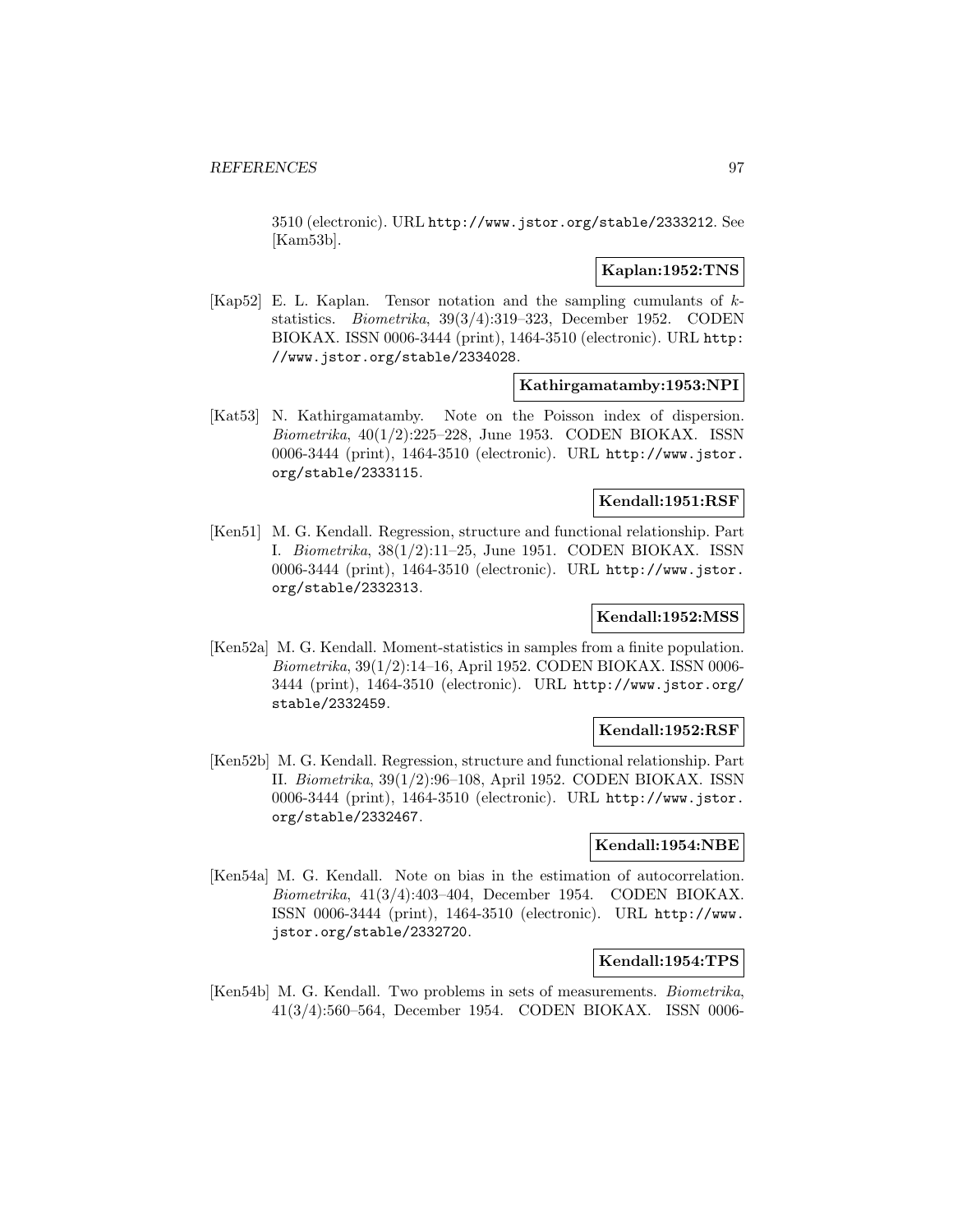3444 (print), 1464-3510 (electronic). URL http://www.jstor.org/ stable/2332740.

# **Kendall:1955:BRB**

[Ken55] M. G. Kendall. Book review: Biomathematics, by Cedric A. B. Smith. Biometrika, 42(1/2):271, June 1955. CODEN BIOKAX. ISSN 0006- 3444 (print), 1464-3510 (electronic). URL http://www.jstor.org/ stable/2333448.

## **Kendall:1956:SHP**

[Ken56] M. G. Kendall. Studies in the history of probability and statistics: II. The beginnings of a probability calculus. *Biometrika*,  $43(1/2):1-14$  (2) plates), June 1956. CODEN BIOKAX. ISSN 0006-3444 (print), 1464- 3510 (electronic). URL http://www.jstor.org/stable/2333573.

#### **Kendall:1957:MLD**

[Ken57a] M. G. Kendall. The moments of the Leipnik distribution. Biometrika, 44(1/2):270–272, June 1957. CODEN BIOKAX. ISSN 0006- 3444 (print), 1464-3510 (electronic). URL http://www.jstor.org/ stable/2333266.

# **Kendall:1957:SHP**

[Ken57b] M. G. Kendall. Studies in the history of probability and statistics. V. A note on playing cards. Biometrika, 44(1/2):260–262, June 1957. CODEN BIOKAX. ISSN 0006-3444 (print), 1464-3510 (electronic). URL http://www.jstor.org/stable/2333261.

#### **Kendall:1959:BRB**

[Ken59] M. G. Kendall. Book review: The Logic of Scientific Discovery, by Karl R. Popper. Biometrika, 46(1/2):265–266, June 1959. CODEN BIOKAX. ISSN 0006-3444 (print), 1464-3510 (electronic). URL http: //www.jstor.org/stable/2332835.

## **Kerrich:1958:NDP**

[Ker58] J. E. Kerrich. Note on a discontinuous probability density. Biometrika, 45(1/2):270–273, June 1958. CODEN BIOKAX. ISSN 0006- 3444 (print), 1464-3510 (electronic). URL http://www.jstor.org/ stable/2333068.

#### **Kestelman:1957:BRB**

[Kes57] H. Kestelman. Book review: Trigonometrical Series by A. Zygmund. Biometrika, 44(1/2):299, June 1957. CODEN BIOKAX. ISSN 0006- 3444 (print), 1464-3510 (electronic). URL http://www.jstor.org/ stable/2333285.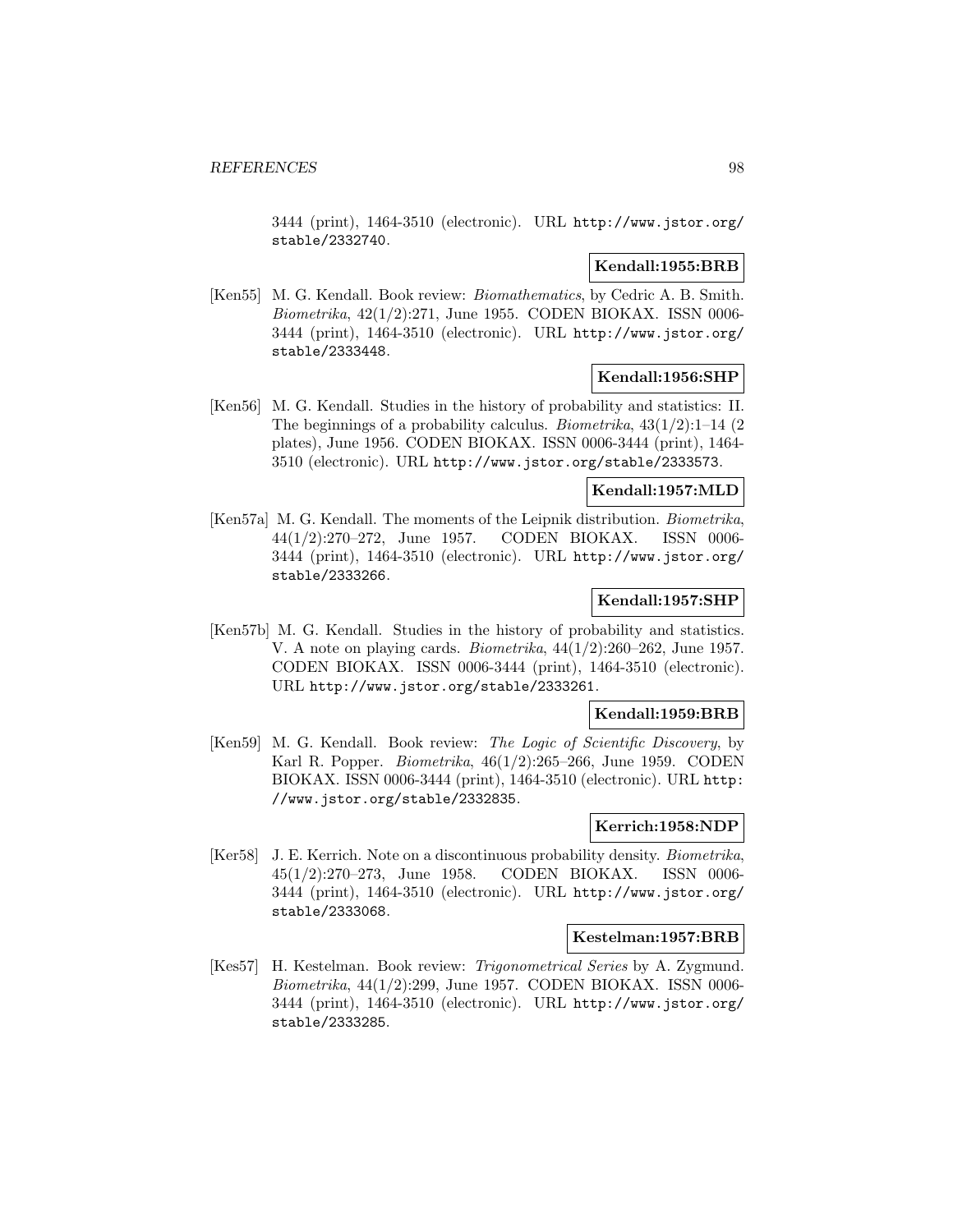## **Kestelman:1958:BRB**

[Kes58] H. Kestelman. Book review: Vector Spaces and Matrices, by R. M. Thrall; L. Tornheim. Biometrika, 45(1/2):287–288, June 1958. CO-DEN BIOKAX. ISSN 0006-3444 (print), 1464-3510 (electronic). URL http://www.jstor.org/stable/2333080.

# **Kermack:1950:OCA**

[KH50] K. A. Kermack and J. B. S. Haldane. Organic correlation and allometry. Biometrika, 37(1/2):30–41, June 1950. CODEN BIOKAX. ISSN 0006-3444 (print), 1464-3510 (electronic). URL http://www.jstor. org/stable/2332144.

## **Khatri:1959:CPP**

[Kha59] C. G. Khatri. On certain properties of power-series distributions. Biometrika, 46(3/4):486–490, December 1959. CODEN BIOKAX. ISSN 0006-3444 (print), 1464-3510 (electronic). URL http://www. jstor.org/stable/2333550.

## **Kimball:1959:ALI**

[KL59] A. W. Kimball and E. Leach. Approximate linearization of the incomplete  $\beta$ -function. *Biometrika*, 46(1/2):214–218, June 1959. CODEN BIOKAX. ISSN 0006-3444 (print), 1464-3510 (electronic). URL http: //www.jstor.org/stable/2332823.

#### **Kullback:1957:AMR**

[KR57] S. Kullback and H. M. Rosenblatt. On the analysis of multiple regression in k categories. Biometrika,  $44(1/2)$ :67–83, June 1957. CODEN BIOKAX. ISSN 0006-3444 (print), 1464-3510 (electronic). URL http: //www.jstor.org/stable/2333241.

#### **Kupperman:1952:EGC**

[Kup52] Morton Kupperman. On exact grouping corrections to moments and cumulants. Biometrika, 39(3/4):429–434, December 1952. CODEN BIOKAX. ISSN 0006-3444 (print), 1464-3510 (electronic). URL http: //www.jstor.org/stable/2334039.

#### **Laha:1953:EGT**

[Lah53] R. G. Laha. On an extension of Geary's theorem. *Biometrika*,  $40(1/2)$ : 228–229, June 1953. CODEN BIOKAX. ISSN 0006-3444 (print), 1464- 3510 (electronic). URL http://www.jstor.org/stable/2333116.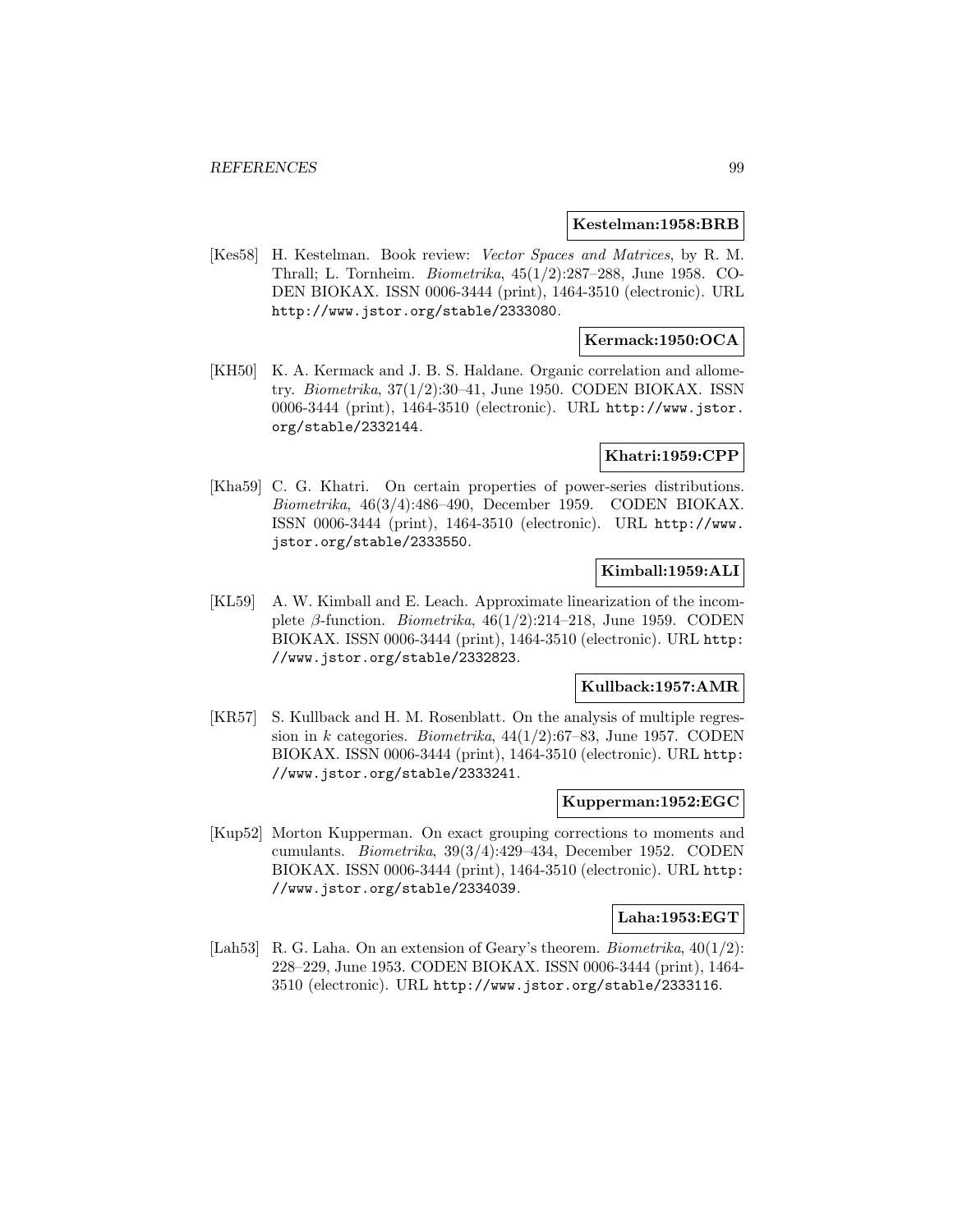#### **Lancaster:1949:CPA**

[Lan49a] H. O. Lancaster. The combination of probabilities arising from data in discrete distributions. Biometrika, 36(3/4):370–382, December 1949. CODEN BIOKAX. ISSN 0006-3444 (print), 1464-3510 (electronic). URL http://www.jstor.org/stable/2332674. See corrigenda [Lan50a].

## **Lancaster:1949:DPC**

[Lan49b] H. O. Lancaster. The derivation and partition of  $\chi^2$  in certain discrete distributions. Biometrika, 36(1/2):117–129, June 1949. CODEN BIOKAX. ISSN 0006-3444 (print), 1464-3510 (electronic). URL http: //www.jstor.org/stable/2332535. See corrigenda [Lan50b].

# **Lancaster:1950:CCP**

[Lan50a] H. O. Lancaster. Corrigenda: "The Combination of Probabilities Arising from Data in Discrete Distributions". Biometrika, 37(3/4):452, December 1950. CODEN BIOKAX. ISSN 0006-3444 (print), 1464- 3510 (electronic). URL http://www.jstor.org/stable/2332400. See [Lan49a].

# **Lancaster:1950:CDP**

[Lan50b] H. O. Lancaster. Corrigenda: "The Derivation and Partition of  $\chi^2$  in Certain Discrete Distributions". Biometrika, 37(3/4):452, December 1950. CODEN BIOKAX. ISSN 0006-3444 (print), 1464-3510 (electronic). URL http://www.jstor.org/stable/2332399. See [Lan49b].

## **Lancaster:1950:EPA**

[Lan50c] H. O. Lancaster. The exact partition of  $\chi^2$  and its application to the problem of the pooling of small expectations. Biometrika, 37(3/4):267– 270, December 1950. CODEN BIOKAX. ISSN 0006-3444 (print), 1464- 3510 (electronic). URL http://www.jstor.org/stable/2332379.

## **Lancaster:1952:SCC**

[Lan52] H. O. Lancaster. Statistical control of counting experiments. Biometrika, 39(3/4):419–422, December 1952. CODEN BIOKAX. ISSN 0006-3444 (print), 1464-3510 (electronic). URL http://www. jstor.org/stable/2334035.

#### **Lancaster:1957:SPB**

[Lan57] H. O. Lancaster. Some properties of the bivariate normal distribution considered in the form of a contingency table. Biometrika, 44(1/2):289–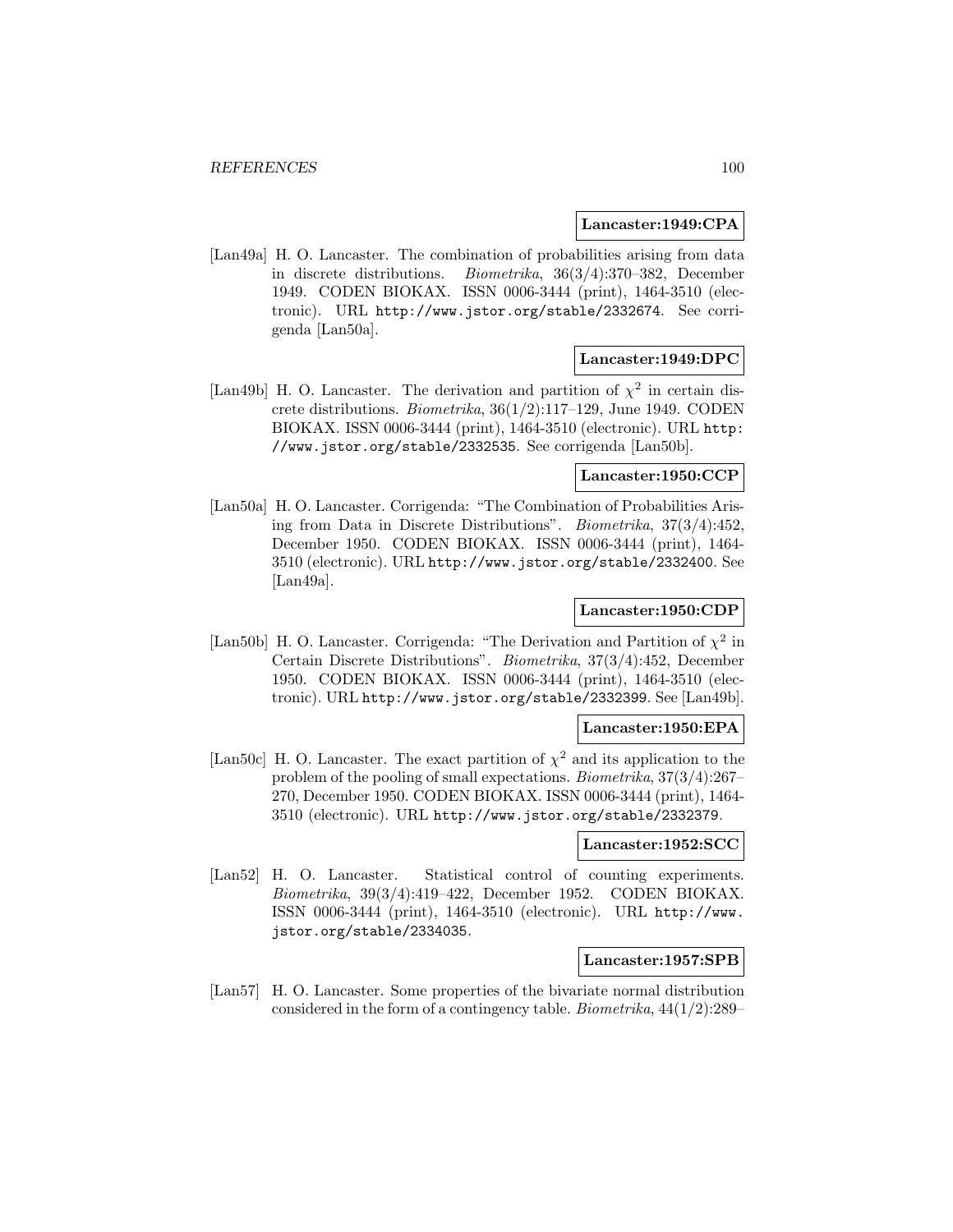292, June 1957. CODEN BIOKAX. ISSN 0006-3444 (print), 1464-3510 (electronic). URL http://www.jstor.org/stable/2333274.

#### **Latscha:1953:TSC**

[Lat53] R. Latscha. Tests of significance in a 2×2 contingency table: Extension of Finney's table. *Biometrika*,  $40(1/2)$ :74–86, June 1953. CODEN BIOKAX. ISSN 0006-3444 (print), 1464-3510 (electronic). URL http: //www.jstor.org/stable/2333099.

## **Lawley:1956:GMA**

[Law56a] D. N. Lawley. A general method for approximating to the distribution of likelihood ratio criteria. Biometrika, 43(3/4):295–303, December 1956. CODEN BIOKAX. ISSN 0006-3444 (print), 1464-3510 (electronic). URL http://www.jstor.org/stable/2332908.

#### **Lawley:1956:TSL**

[Law56b] D. N. Lawley. Tests of significance for the latent roots of covariance and correlation matrices. Biometrika, 43(1/2):128–136, June 1956. CODEN BIOKAX. ISSN 0006-3444 (print), 1464-3510 (electronic). URL http://www.jstor.org/stable/2333586.

# **Lawley:1959:TSC**

[Law59] D. N. Lawley. Tests of significance in canonical analysis. Biometrika, 46(1/2):59–66, June 1959. CODEN BIOKAX. ISSN 0006-3444 (print), 1464-3510 (electronic). URL http://www.jstor.org/ stable/2332808.

## **Leslie:1951:EPP**

[LC51] P. H. Leslie and Dennis Chitty. The estimation of population parameters from data obtained by means of the capture-recapture method: I. The maximum likelihood equations for estimating the death-rate. Biometrika, 38(3/4):269–292, December 1951. CODEN BIOKAX. ISSN 0006-3444 (print), 1464-3510 (electronic). URL http://www. jstor.org/stable/2332574.

## **Leslie:1953:EPP**

[LCC53] P. H. Leslie, Dennis Chitty, and Helen Chitty. The estimation of population parameters from data obtained by means of the capture– recapture method: III. An example of the practical applications of the method. Biometrika, 40(1/2):137–169, June 1953. CODEN BIOKAX. ISSN 0006-3444 (print), 1464-3510 (electronic). URL http://www. jstor.org/stable/2333105.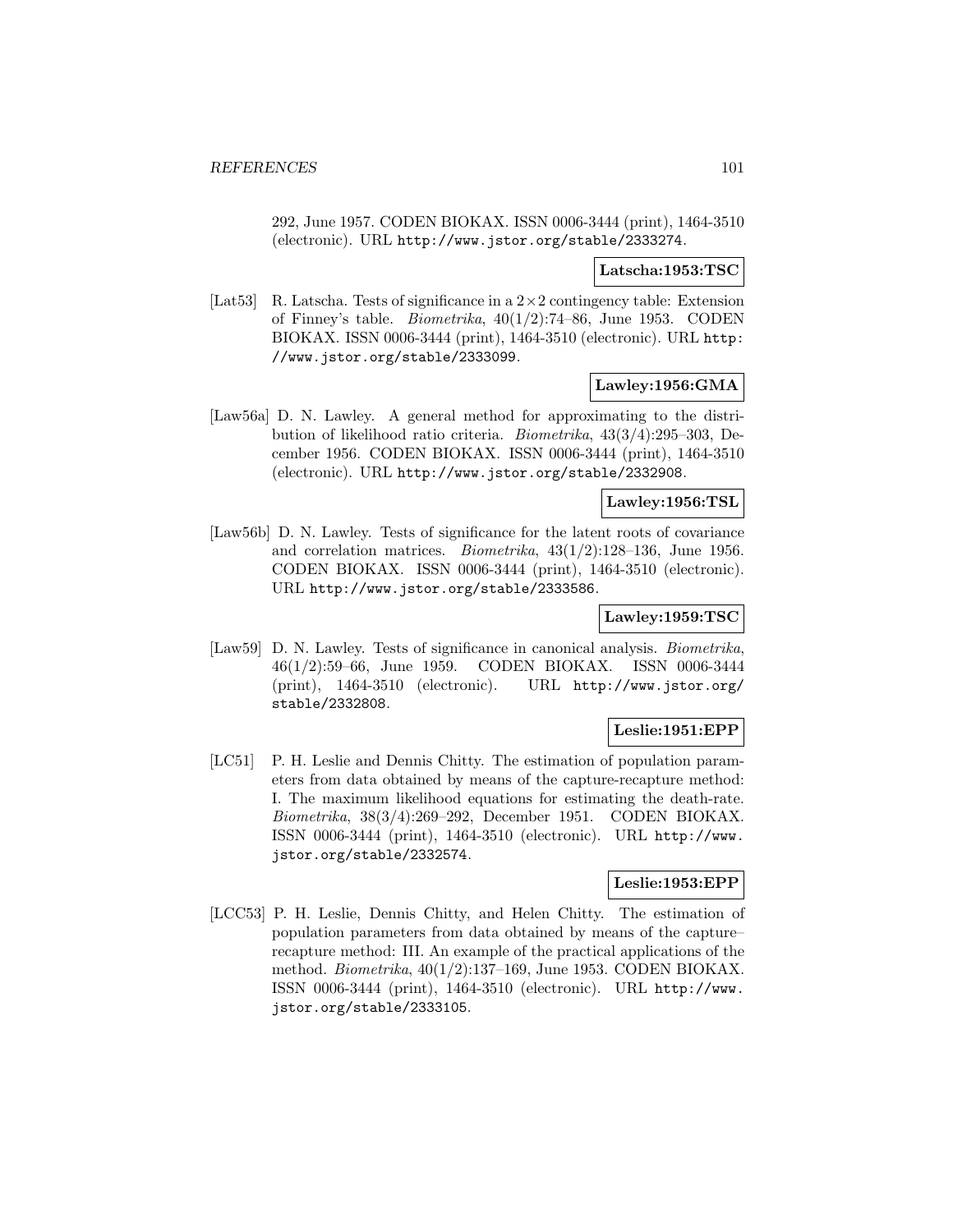#### **Leigh-Dugmore:1953:RME**

[LD53] C. H. Leigh-Dugmore. A rapid method for estimating the correlation coefficient from the range of the deviations about the reduced major axis. Biometrika, 40(1/2):218–219, June 1953. CODEN BIOKAX. ISSN 0006-3444 (print), 1464-3510 (electronic). URL http://www. jstor.org/stable/2333112.

# **Leipnik:1958:NCF**

[Lei58a] Roy Leipnik. Note on the characteristic function of a serial-correlation distribution. Biometrika, 45(3/4):559–562, December 1958. CODEN BIOKAX. ISSN 0006-3444 (print), 1464-3510 (electronic). URL http: //www.jstor.org/stable/2333202.

# **Leipnik:1958:MGF**

[Lei58b] Roy B. Leipnik. Moment generating functions of quadratic forms in serially correlated normal variables. Biometrika, 45(1/2):198–210, June 1958. CODEN BIOKAX. ISSN 0006-3444 (print), 1464-3510 (electronic). URL http://www.jstor.org/stable/2333056.

# **Leslie:1952:EPP**

[Les52] P. H. Leslie. The estimation of population parameters from data obtained by means of the capture-recapture method. II. The estimation of total numbers. Biometrika, 39(3/4):363–388, December 1952. CO-DEN BIOKAX. ISSN 0006-3444 (print), 1464-3510 (electronic). URL http://www.jstor.org/stable/2334031.

## **Leslie:1955:SMC**

[Les55] P. H. Leslie. A simple method of calculating the exact probability in  $2 \times 2$  contingency tables with small marginal totals. *Biometrika*, 42(3/4):522–523, December 1955. CODEN BIOKAX. ISSN 0006- 3444 (print), 1464-3510 (electronic). URL http://www.jstor.org/ stable/2333400.

# **Leslie:1957:ADS**

[Les57] P. H. Leslie. An analysis of the data for some experiments carried out by Gause with populations of the protozoa, Paramecium Aurelia and Paramecium Caudatum. Biometrika, 44(3/4):314–327, December 1957. CODEN BIOKAX. ISSN 0006-3444 (print), 1464-3510 (electronic). URL http://www.jstor.org/stable/2332864.

#### **Leslie:1958:SMS**

[Les58] P. H. Leslie. A stochastic model for studying the properties of certain biological systems by numerical methods. *Biometrika*,  $45(1/2):16-31$ ,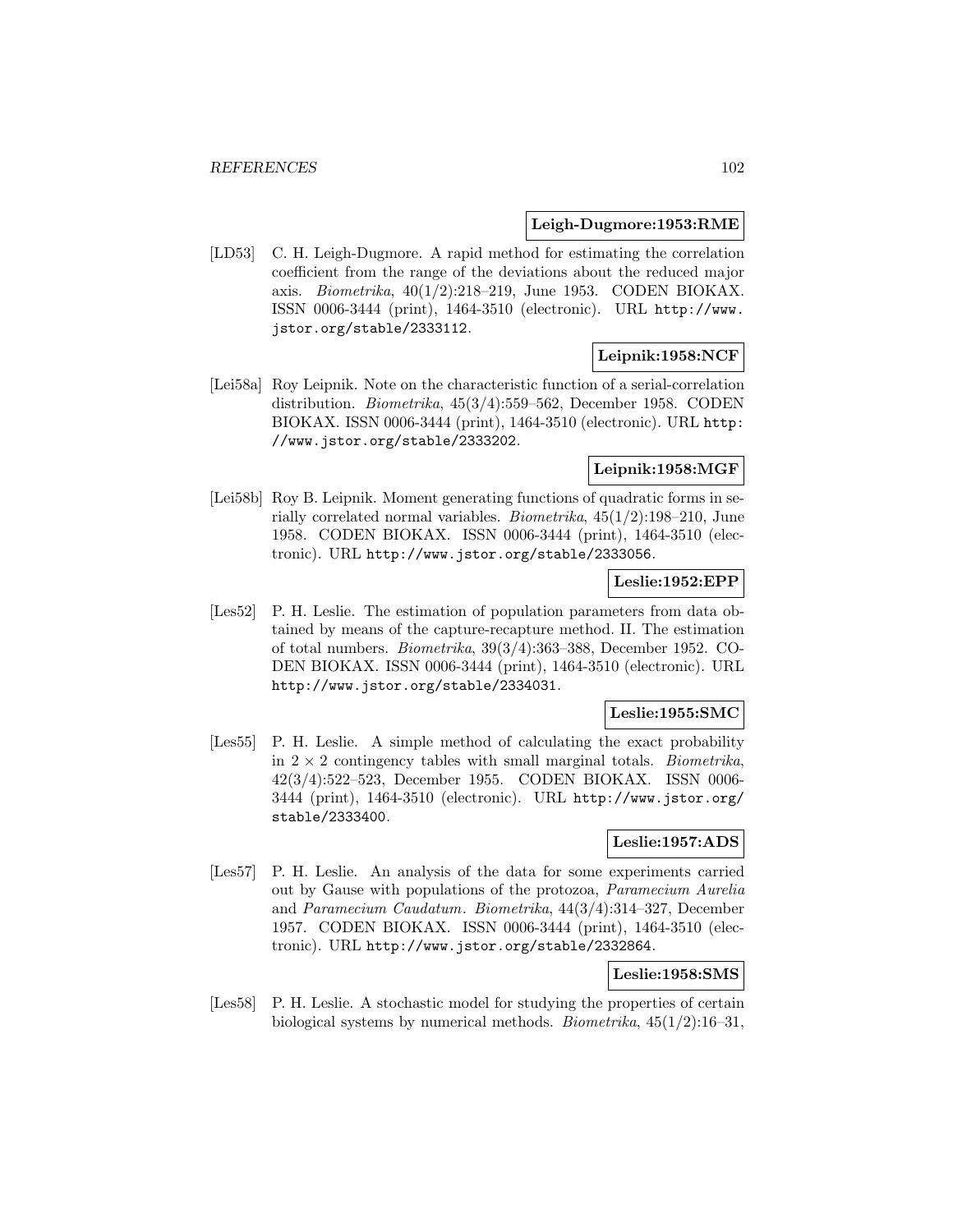June 1958. CODEN BIOKAX. ISSN 0006-3444 (print), 1464-3510 (electronic). URL http://www.jstor.org/stable/2333042.

## **Leslie:1959:DPJ**

[Les59] D. C. M. Leslie. Determination of parameters in the Johnson system of probability distributions. Biometrika, 46(1/2):229–231, June 1959. CODEN BIOKAX. ISSN 0006-3444 (print), 1464-3510 (electronic). URL http://www.jstor.org/stable/2332826.

#### **Levine:1959:MMS**

[Lev59] Jack Levine. Monomial-monomial symmetric function tables. Biometrika, 46(1/2):205–213, June 1959. CODEN BIOKAX. ISSN 0006-3444 (print), 1464-3510 (electronic). URL http://www.jstor. org/stable/2332822.

# **Lewis:1953:PD**

[Lew53] T. Lewis. 99.9 and 0.1% points of the  $\chi^2$  distribution. *Biometrika*, 40(3/4):421–426, December 1953. CODEN BIOKAX. ISSN 0006- 3444 (print), 1464-3510 (electronic). URL http://www.jstor.org/ stable/2333358.

# **Lewis:1957:BRB**

[Lew57] T. Lewis. Book review: Methods in Numerical Analysis by K. L. Nielsen. Biometrika, 44(1/2):299–300, June 1957. CODEN BIOKAX. ISSN 0006-3444 (print), 1464-3510 (electronic). URL http://www. jstor.org/stable/2333287.

## **Lewis:1958:BRB**

[Lew58] T. Lewis. Book review: Numerical Analysis, by John H. Curtiss. Biometrika, 45(3/4):599, December 1958. CODEN BIOKAX. ISSN 0006-3444 (print), 1464-3510 (electronic). URL http://www.jstor. org/stable/2333231.

# **Leslie:1958:PSM**

[LG58] P. H. Leslie and J. C. Gower. The properties of a stochastic model for two competing species. Biometrika, 45(3/4):316–330, December 1958. CODEN BIOKAX. ISSN 0006-3444 (print), 1464-3510 (electronic). URL http://www.jstor.org/stable/2333181. See corrigenda [LG59].

# **Leslie:1959:CPS**

[LG59] P. H. Leslie and J. C. Gower. Corrigenda: "The Properties of a Stochastic Model for Two Competing Species". *Biometrika*,  $46(1/2)$ :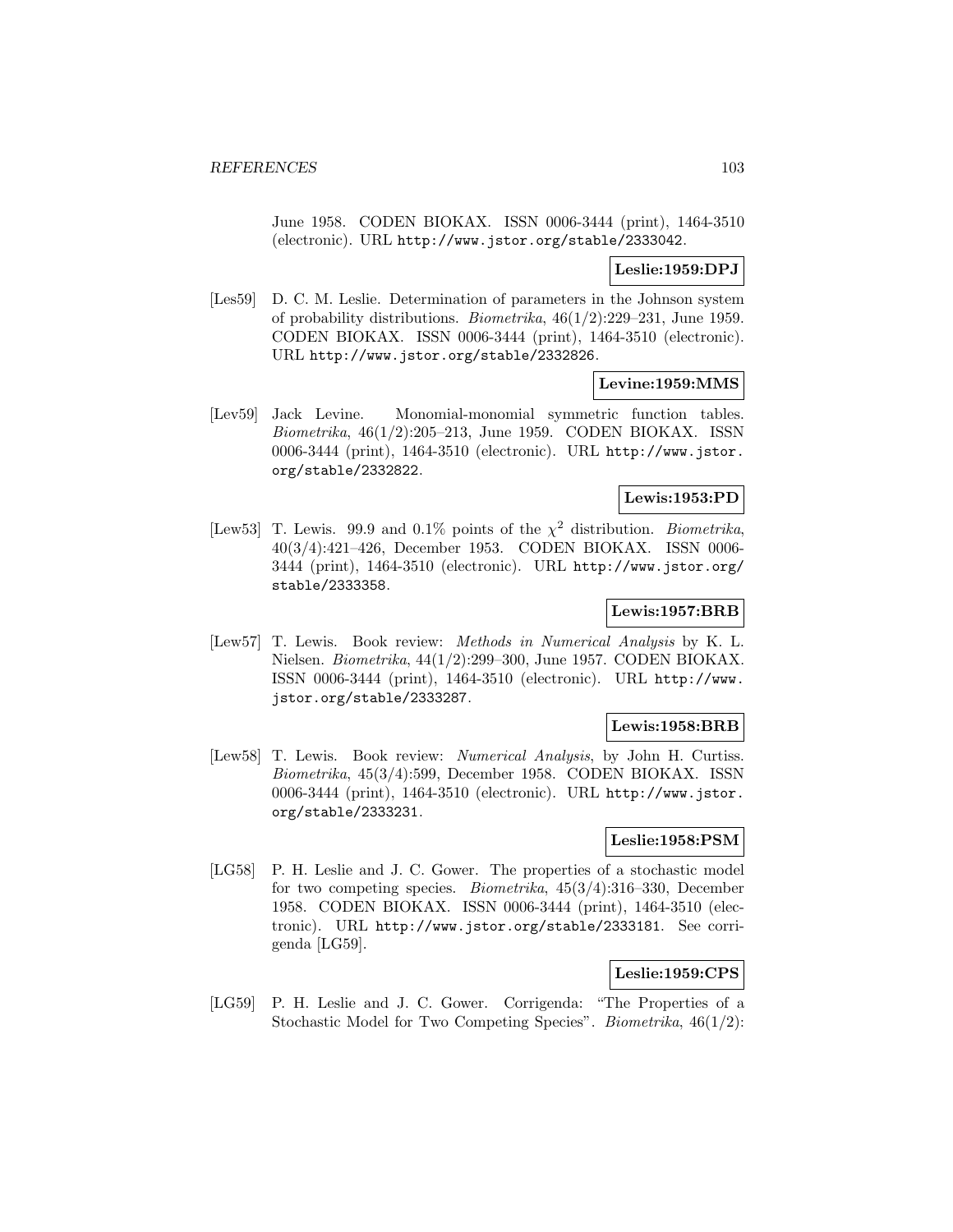279, June 1959. CODEN BIOKAX. ISSN 0006-3444 (print), 1464- 3510 (electronic). URL http://www.jstor.org/stable/2332859. See [LG58].

# **Lieblein:1954:TEP**

[Lie54] Julius Lieblein. Two early papers on the relation between extreme values and tensile strength. Biometrika, 41(3/4):559–560, December 1954. CODEN BIOKAX. ISSN 0006-3444 (print), 1464-3510 (electronic). URL http://www.jstor.org/stable/2332739.

## **Lindley:1953:EFR**

[Lin53] D. V. Lindley. Estimation of a functional relationship. *Biometrika*, 40(1/2):47–49, June 1953. CODEN BIOKAX. ISSN 0006-3444 (print), 1464-3510 (electronic). URL http://www.jstor.org/ stable/2333095.

# **Lindley:1957:BSS**

[Lin57a] D. V. Lindley. Binomial sampling schemes and the concept of information. Biometrika, 44(1/2):179–186, June 1957. CODEN BIOKAX. ISSN 0006-3444 (print), 1464-3510 (electronic). URL http://www. jstor.org/stable/2333250.

# **Lindley:1957:SP**

[Lin57b] D. V. Lindley. A statistical paradox. *Biometrika*,  $44(1/2):187-192$ , June 1957. CODEN BIOKAX. ISSN 0006-3444 (print), 1464-3510 (electronic). URL http://www.jstor.org/stable/2333251.

# **Lloyd:1952:LSE**

[Llo52] E. H. Lloyd. Least-squares estimation of location and scale parameters using order statistics. Biometrika, 39(1/2):88–95, April 1952. CODEN BIOKAX. ISSN 0006-3444 (print), 1464-3510 (electronic). URL http: //www.jstor.org/stable/2332466.

# **Lloyd:1959:NPE**

[Llo59] D. E. Lloyd. Note on a problem of estimation. *Biometrika*,  $46(1/2)$ : 231–235, June 1959. CODEN BIOKAX. ISSN 0006-3444 (print), 1464- 3510 (electronic). URL http://www.jstor.org/stable/2332827.

## **Long:1951:EPW**

[Lon51a] W. M. Long. Estimation problems when a simple type of heterogeneity is present in the sample. *Biometrika*,  $38(1/2):90-101$ , June 1951. CODEN BIOKAX. ISSN 0006-3444 (print), 1464-3510 (electronic). URL http://www.jstor.org/stable/2332319.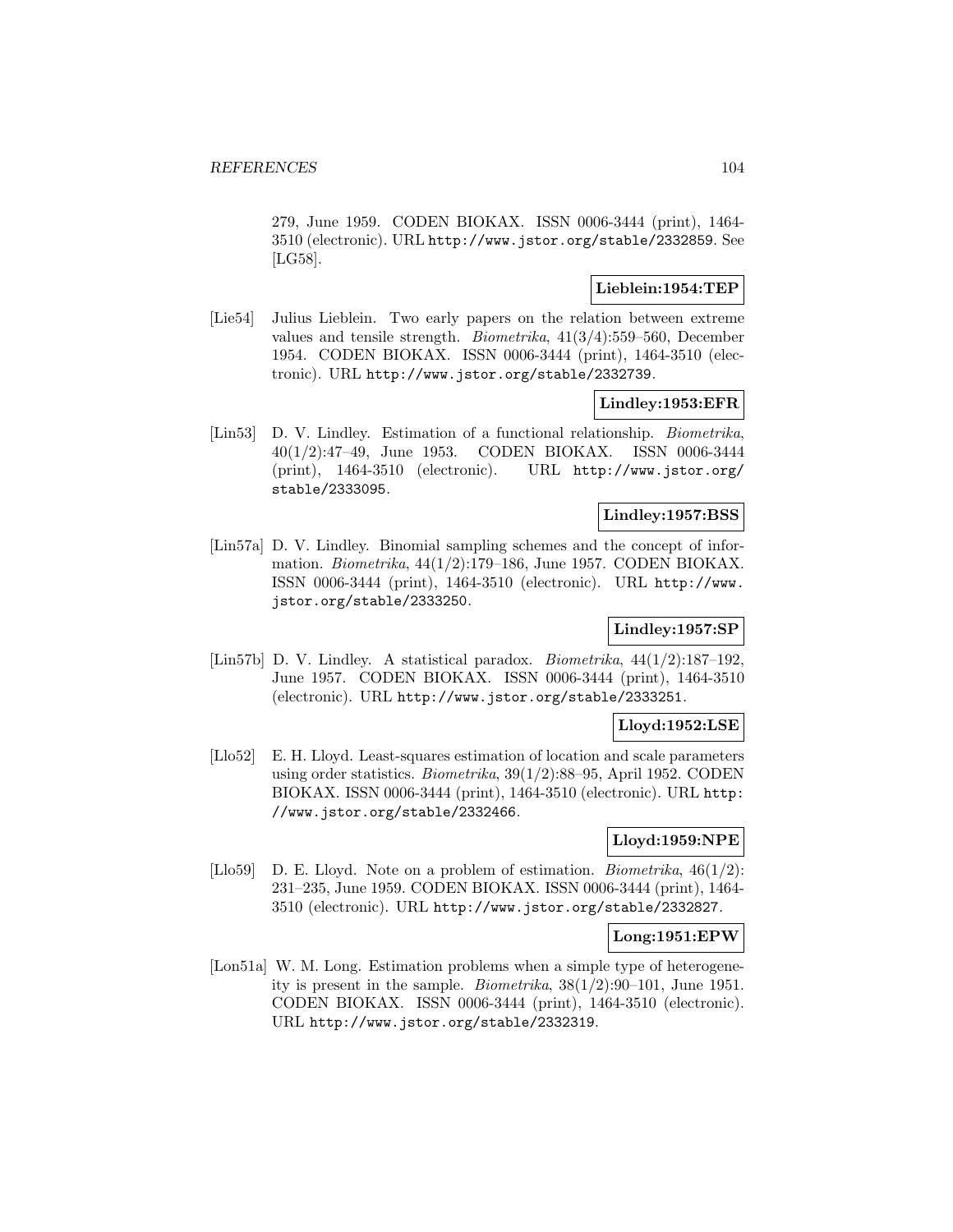#### **Long:1951:QCS**

[Lon51b] W. M. Long. Quality control systems based on inaccurately measured variables. Biometrika, 38(3/4):472–475, December 1951. CO-DEN BIOKAX. ISSN 0006-3444 (print), 1464-3510 (electronic). URL http://www.jstor.org/stable/2332595.

# **Lord:1947:URP**

[Lor47] E. Lord. The use of range in place of standard deviation in the t-test.  $Biometrika$ ,  $34(1/2):41-67$ , January 1947. CODEN BIOKAX. ISSN 0006-3444 (print), 1464-3510 (electronic). URL http://www.jstor. org/stable/2332512. See corrigenda [Lor52].

## **Lord:1950:PMT**

[Lor50] E. Lord. Power of the modified t-test ( $u$ -test) based on range. Biometrika, 37(1/2):64–77, June 1950. CODEN BIOKAX. ISSN 0006- 3444 (print), 1464-3510 (electronic). URL http://www.jstor.org/ stable/2332148.

# **Lord:1952:CUR**

[Lor52] E. Lord. Corrigenda: "The Use of Range in Place of Standard Deviation in the t-Test". Biometrika, 39(3/4):442, December 1952. CODEN BIOKAX. ISSN 0006-3444 (print), 1464-3510 (electronic). URL http: //www.jstor.org/stable/2334045. See [Lor47].

## **Lord:1954:UHTa**

[Lor54a] R. D. Lord. The use of the Hankel transform in statistics. I. General theory and examples. *Biometrika*,  $41(1/2)$ : $44-55$ , June 1954. CODEN BIOKAX. ISSN 0006-3444 (print), 1464-3510 (electronic). URL http: //www.jstor.org/stable/2333004.

# **Lord:1954:UHTb**

[Lor54b] R. D. Lord. The use of the Hankel transform in statistics. II. Methods of computation. Biometrika, 41(3/4):344–350, December 1954. CO-DEN BIOKAX. ISSN 0006-3444 (print), 1464-3510 (electronic). URL http://www.jstor.org/stable/2332715.

#### **Lord:1958:SHP**

[Lor58] R. D. Lord. Studies in the history of probability and statistics.: VIII. De Morgan and the statistical study of literary style. Biometrika, 45(1/2):282, June 1958. CODEN BIOKAX. ISSN 0006- 3444 (print), 1464-3510 (electronic). URL http://www.jstor.org/ stable/2333072.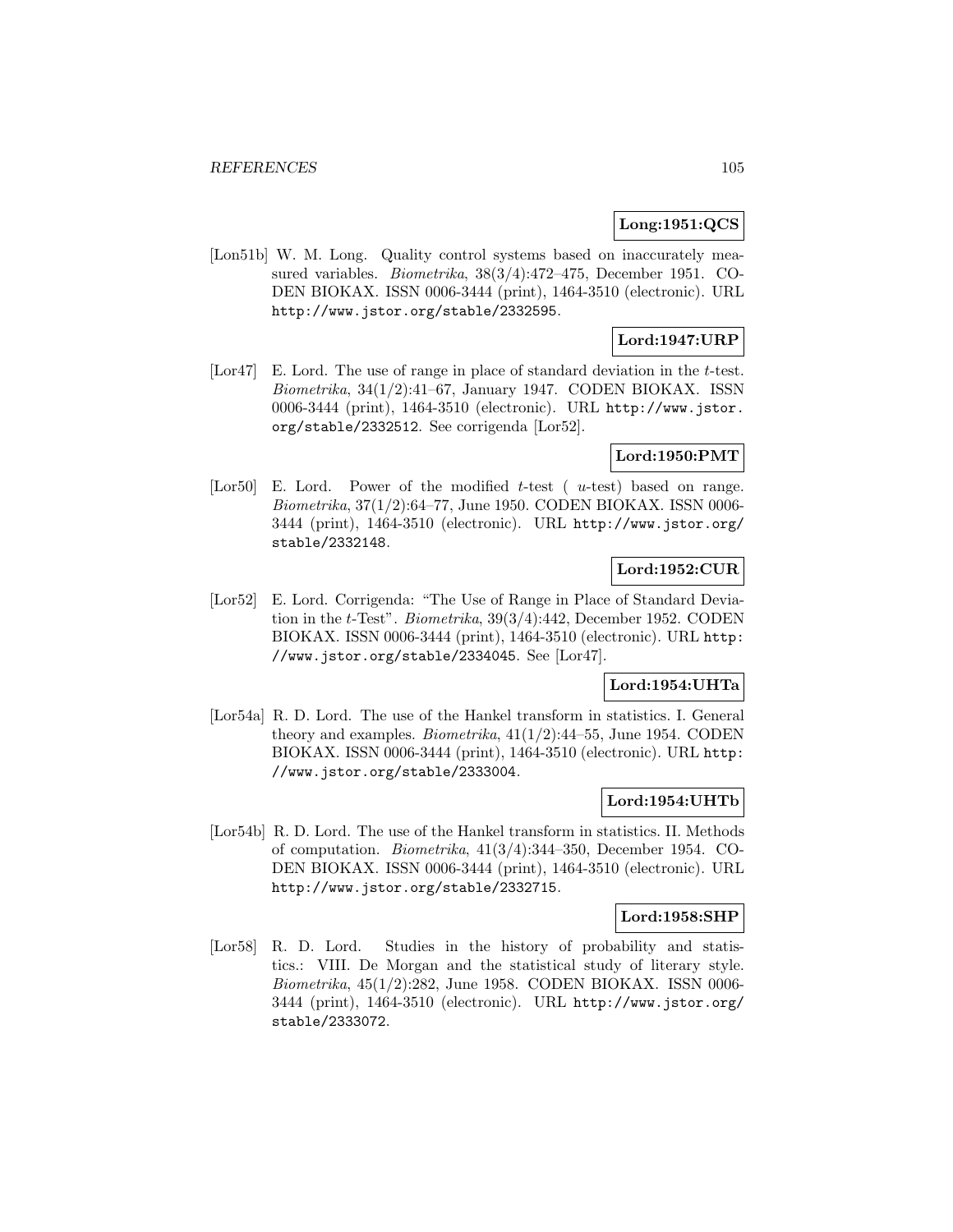## **Mack:1953:EOB**

[Mac53] C. Mack. The effect of overlapping in bacterial counts of incubated colonies. Biometrika,  $40(1/2):220-222$ , June 1953. CODEN BIOKAX. ISSN 0006-3444 (print), 1464-3510 (electronic). URL http://www. jstor.org/stable/2333113.

### **Mackenzie:1958:SPS**

[Mac58] J. K. Mackenzie. Second paper on statistics associated with the random disorientation of cubes. *Biometrika*,  $45(1/2)$ :  $229-240$ , June 1958. CODEN BIOKAX. ISSN 0006-3444 (print), 1464-3510 (electronic). URL http://www.jstor.org/stable/2333059.

#### **Mallows:1956:NMP**

[Mal56] C. L. Mallows. Note on the moment-problem for unimodal distributions when one or both terminals are known. Biometrika, 43(1/2):224– 227, June 1956. CODEN BIOKAX. ISSN 0006-3444 (print), 1464-3510 (electronic). URL http://www.jstor.org/stable/2333600.

# **Mallows:1957:NNR**

[Mal57] C. L. Mallows. Non-null ranking models. I. *Biometrika*,  $44(1/2)$ :114– 130, June 1957. CODEN BIOKAX. ISSN 0006-3444 (print), 1464-3510 (electronic). URL http://www.jstor.org/stable/2333244.

## **Mallows:1959:BRBc**

[Mal59a] C. L. Mallows. Book review: *Elementary Matrix Algebra*, by Franz E. Hohn. Biometrika, 46(3/4):497, December 1959. CODEN BIOKAX. ISSN 0006-3444 (print), 1464-3510 (electronic). URL http://www. jstor.org/stable/2333562.

#### **Mallows:1959:BRBa**

[Mal59b] C. L. Mallows. Book review: Fundamentals of Statistical Reasoning, by M. H. Quenouille. Biometrika, 46(1/2):268, June 1959. CODEN BIOKAX. ISSN 0006-3444 (print), 1464-3510 (electronic). URL http: //www.jstor.org/stable/2332838.

# **Mallows:1959:BRBb**

[Mal59c] C. L. Mallows. Book review: *Planning of Experiments*, by D. R. Cox. Biometrika, 46(3/4):492–493, December 1959. CODEN BIOKAX. ISSN 0006-3444 (print), 1464-3510 (electronic). URL http://www. jstor.org/stable/2333552.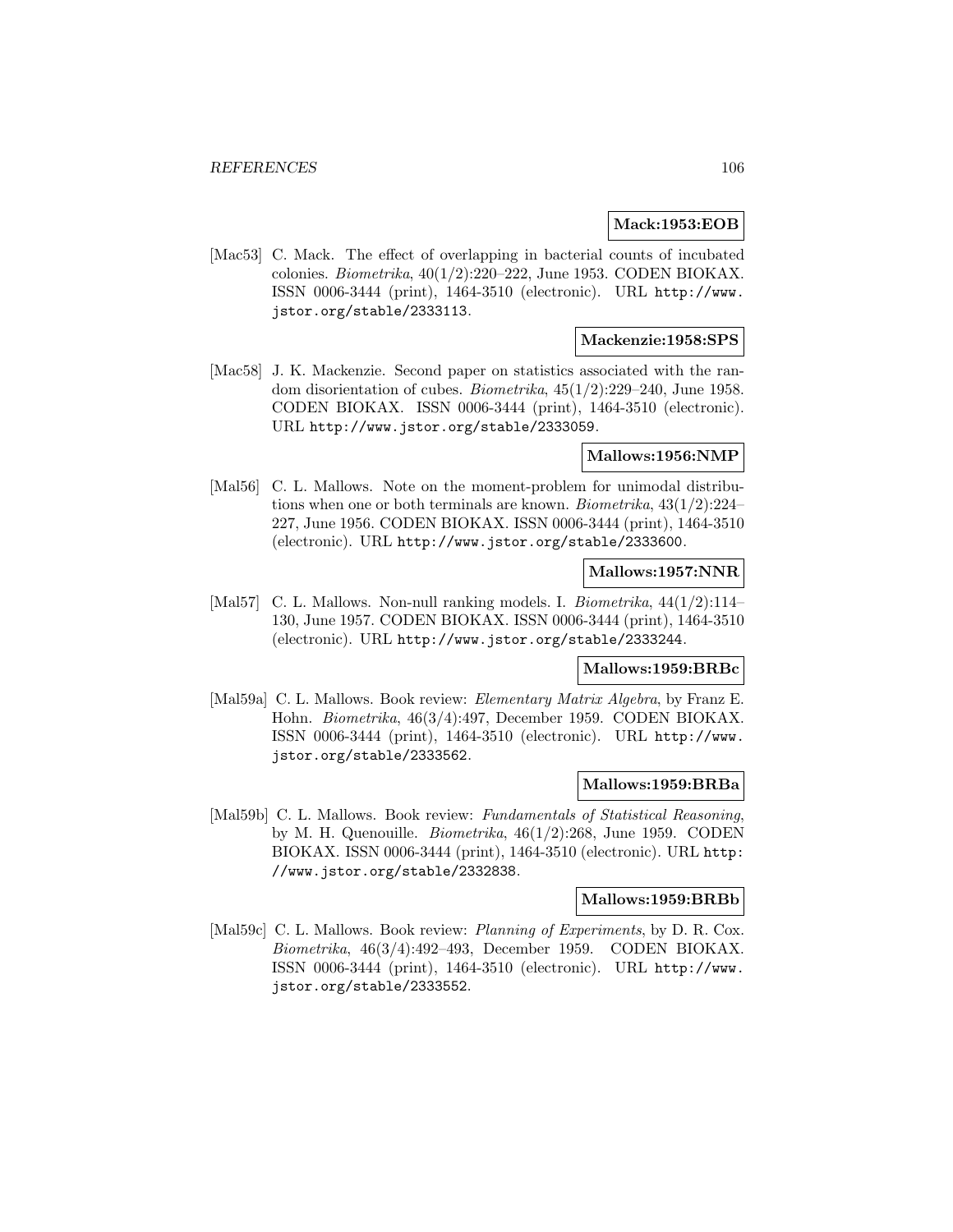#### **Mallows:1959:BRBd**

[Mal59d] C. L. Mallows. Book review: Surveys in Applied Mathematics. Vol. 1: Elasticity and Plasticity, by J. N. Goodier; P. G. Hodge,; Surveys in Applied Mathematics. Vol. 2: Dynamics and Nonlinear by E. Leimanis; N. Minorsky; Surveys in Applied Mathematics. Vol. 3: Mathematical Aspects of Subsonic and Transonic Gas Dynamics. by Lipman Bers; Surveys in Applied Mathematics. Vol. 4: Some Aspects of Analysis and Probability. by Irving Kaplansky; Marshall Hall; Edwin Hewitt; Robert Fortet; Surveys in Applied Mathematics. Vol. 5: Numerical Analysis and Partial Differential Equations. by George E. Forsythe; Paul C. Rosenbloom. Biometrika, 46(3/4):499–500, December 1959. CODEN BIOKAX. ISSN 0006-3444 (print), 1464-3510 (electronic). URL http://www.jstor.org/stable/2333566.

# **Mallows:1959:PIT**

[Mal59e] C. L. Mallows. On the probability integral transformation. Biometrika, 46(3/4):481–483, December 1959. CODEN BIOKAX. ISSN 0006- 3444 (print), 1464-3510 (electronic). URL http://www.jstor.org/ stable/2333548.

# **Maritz:1952:NCF**

[Mar52a] J. S. Maritz. Note on a certain family of discrete distributions. Biometrika, 39(1/2):196–198, April 1952. CODEN BIOKAX. ISSN 0006-3444 (print), 1464-3510 (electronic). URL http://www.jstor. org/stable/2332481.

#### **Marriott:1952:TSC**

[Mar52b] F. H. C. Marriott. Tests of significance in canonical analysis. Biometrika, 39(1/2):58–64, April 1952. CODEN BIOKAX. ISSN 0006-3444 (print), 1464-3510 (electronic). URL http://www.jstor. org/stable/2332463.

# **Maurice:1958:RMT**

[Mau58a] Rita Maurice. Ranking means of two normal populations with unknown variances. Biometrika, 45(1/2):250–252, June 1958. CODEN BIOKAX. ISSN 0006-3444 (print), 1464-3510 (electronic). URL http: //www.jstor.org/stable/2333061.

#### **Maurice:1958:SPL**

[Mau58b] Rita J. Maurice. Selection of the population with the largest mean when comparisons can be made only in pairs. *Biometrika*,  $45(3/4):581-$ 586, December 1958. CODEN BIOKAX. ISSN 0006-3444 (print), 1464- 3510 (electronic). URL http://www.jstor.org/stable/2333210.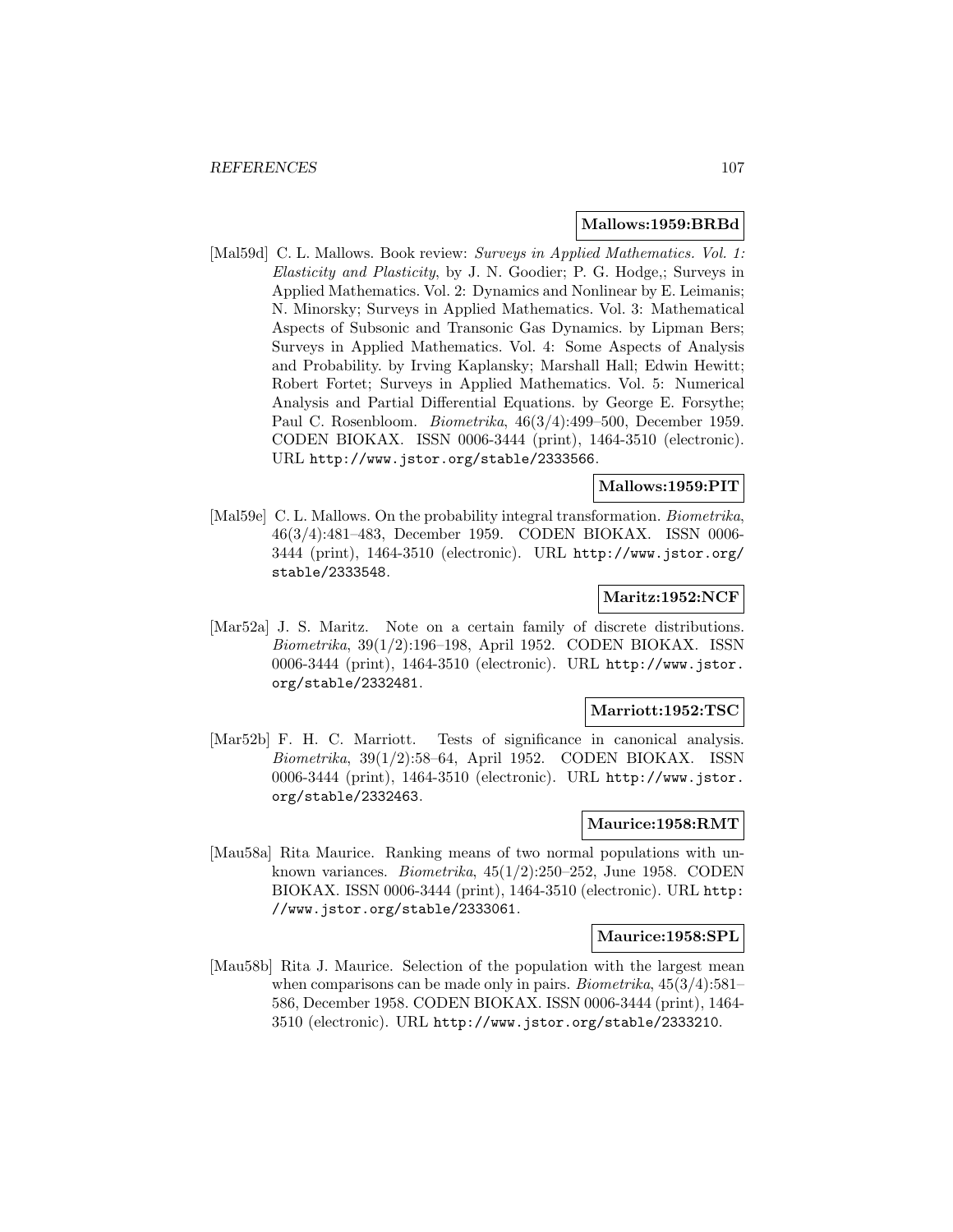# **May:1952:ECT**

[May52] Joyce M. May. Extended and corrected tables of the upper percentage points of the 'Studentized' range. *Biometrika*,  $39(1/2):192-193$ , April 1952. CODEN BIOKAX. ISSN 0006-3444 (print), 1464-3510 (electronic). URL http://www.jstor.org/stable/2332479.

# **Mayne:1954:SFR**

[May54] Alan J. Mayne. Some further results in the theory of pedestrians and road traffic. Biometrika, 41(3/4):375–389, December 1954. CODEN BIOKAX. ISSN 0006-3444 (print), 1464-3510 (electronic). URL http: //www.jstor.org/stable/2332718. See corrigenda [May58].

### **Mayne:1958:CSF**

[May58] Alan J. Mayne. Corrigenda: "Some Further Results in the Theory of Pedestrians and Road Traffic". Biometrika, 45(1/2):291, June 1958. CODEN BIOKAX. ISSN 0006-3444 (print), 1464-3510 (electronic). URL http://www.jstor.org/stable/2333085. See [May54].

# **McFadden:1956:ASQ**

[McF56] J. A. McFadden. An approximation for the symmetric, quadrivariate normal integral. Biometrika, 43(1/2):206–207, June 1956. CODEN BIOKAX. ISSN 0006-3444 (print), 1464-3510 (electronic). URL http: //www.jstor.org/stable/2333594.

## **McKinlay:1951:MG**

[McK51] P. L. McKinlay. Major Greenwood: 1880–1949. Biometrika, 38(1/2): 1–3, June 1951. CODEN BIOKAX. ISSN 0006-3444 (print), 1464-3510 (electronic). URL http://www.jstor.org/stable/2332311.

# **McMullen:1955:BRB**

[McM55] L. McMullen. Book review: Design and Analysis of Industrial Experiments, by O. L. Davies. Biometrika,  $42(1/2):272$ , June 1955. CODEN BIOKAX. ISSN 0006-3444 (print), 1464-3510 (electronic). URL http: //www.jstor.org/stable/2333450.

# **McMullen:1957:BRB**

[McM57] L. McMullen. Book review: Statistical Methods in Research and Production with Special Reference to the Chemical Industry, by O. L. Davies. Biometrika, 44(3/4):537, December 1957. CODEN BIOKAX. ISSN 0006-3444 (print), 1464-3510 (electronic). URL http://www. jstor.org/stable/2332894.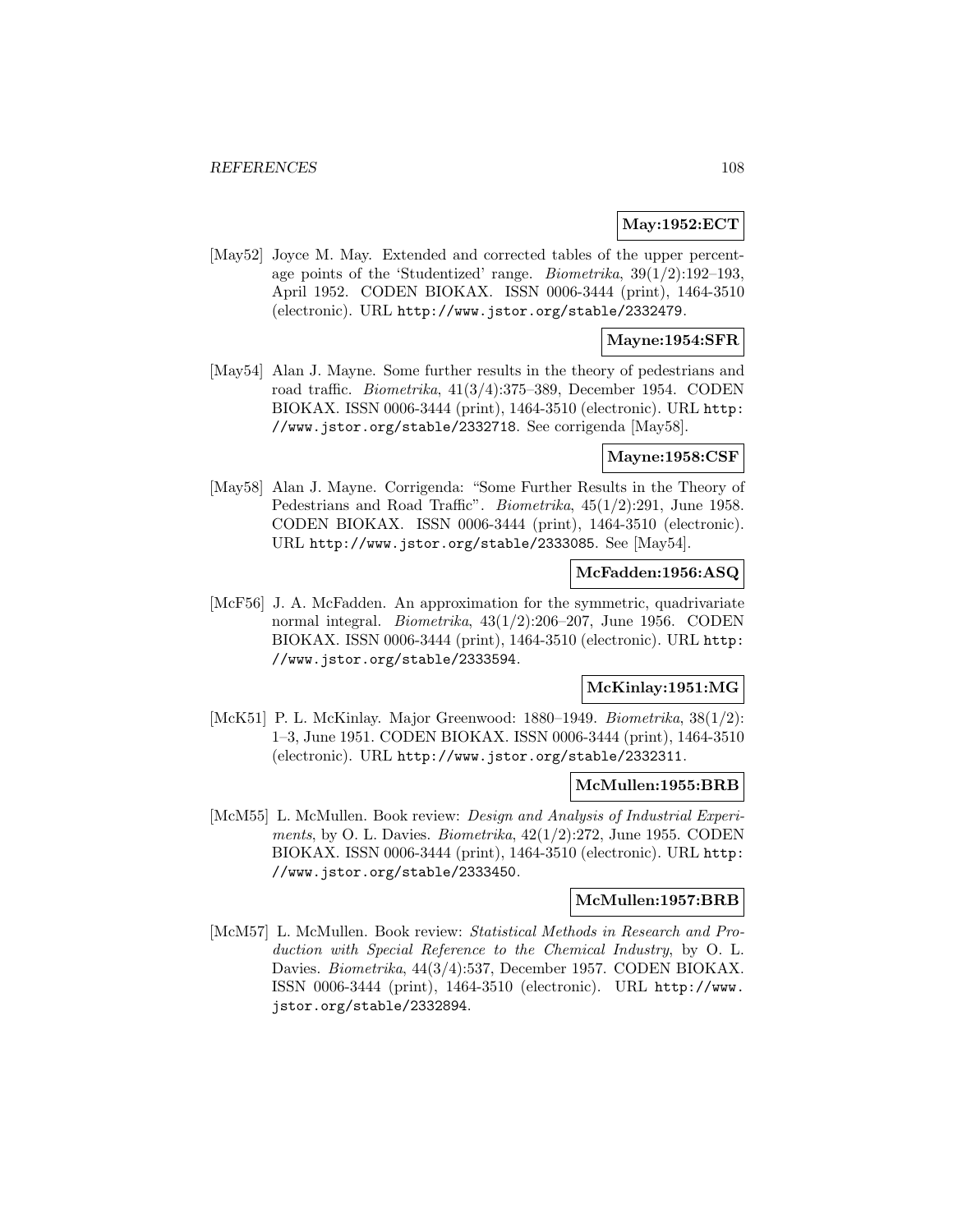#### **Medhi:1956:NRE**

[Med56] J. Medhi. A note on the risks of error involved in the sequential ratio test. Biometrika, 43(1/2):231–234, June 1956. CODEN BIOKAX. ISSN 0006-3444 (print), 1464-3510 (electronic). URL http://www. jstor.org/stable/2333602.

# **Mendenhall:1958:BLT**

[Men58] William Mendenhall. A bibliography on life testing and related topics. Biometrika, 45(3/4):521–543, December 1958. CODEN BIOKAX. ISSN 0006-3444 (print), 1464-3510 (electronic). URL http://www. jstor.org/stable/2333198.

#### **Merrington:1955:PN**

[Mer55] M. Merrington. Prefatory note. Biometrika, 42(??):??, 1955. CODEN BIOKAX. ISSN 0006-3444 (print), 1464-3510 (electronic). URL http: //www.jstor.org/stable/2331622.

## **Mendenhall:1958:EPM**

[MH58] William Mendenhall and R. J. Hader. Estimation of parameters of mixed exponentially distributed failure time distributions from censored life test data. Biometrika, 45(3/4):504–520, December 1958. CODEN BIOKAX. ISSN 0006-3444 (print), 1464-3510 (electronic). URL http://www.jstor.org/stable/2333197.

# **Miles:1959:CAB**

[Mil59] R. E. Miles. The complete amalgamation into blocks, by weighted means, of a finite set of real numbers. Biometrika, 46(3/4):317–327, December 1959. CODEN BIOKAX. ISSN 0006-3444 (print), 1464- 3510 (electronic). URL http://www.jstor.org/stable/2333529.

#### **Miller:1974:JR**

[Mil74] Rupert G. Miller. The jackknife — a review. Biometrika, 61(1):1– 15, April 1974. CODEN BIOKAX. ISSN 0006-3444 (print), 1464- 3510 (electronic). URL http://www.jstor.org/stable/2334280. See [Que49, Que56, Efr79].

#### **Mitton:1959:DFE**

[MM59] R. G. Mitton and F. R. Morgan. The design of factorial experiments: A survey of some schemes requiring not more than 256 treatment combinations. Biometrika, 46(1/2):251–259, June 1959. CODEN BIOKAX. ISSN 0006-3444 (print), 1464-3510 (electronic). URL http://www. jstor.org/stable/2332832.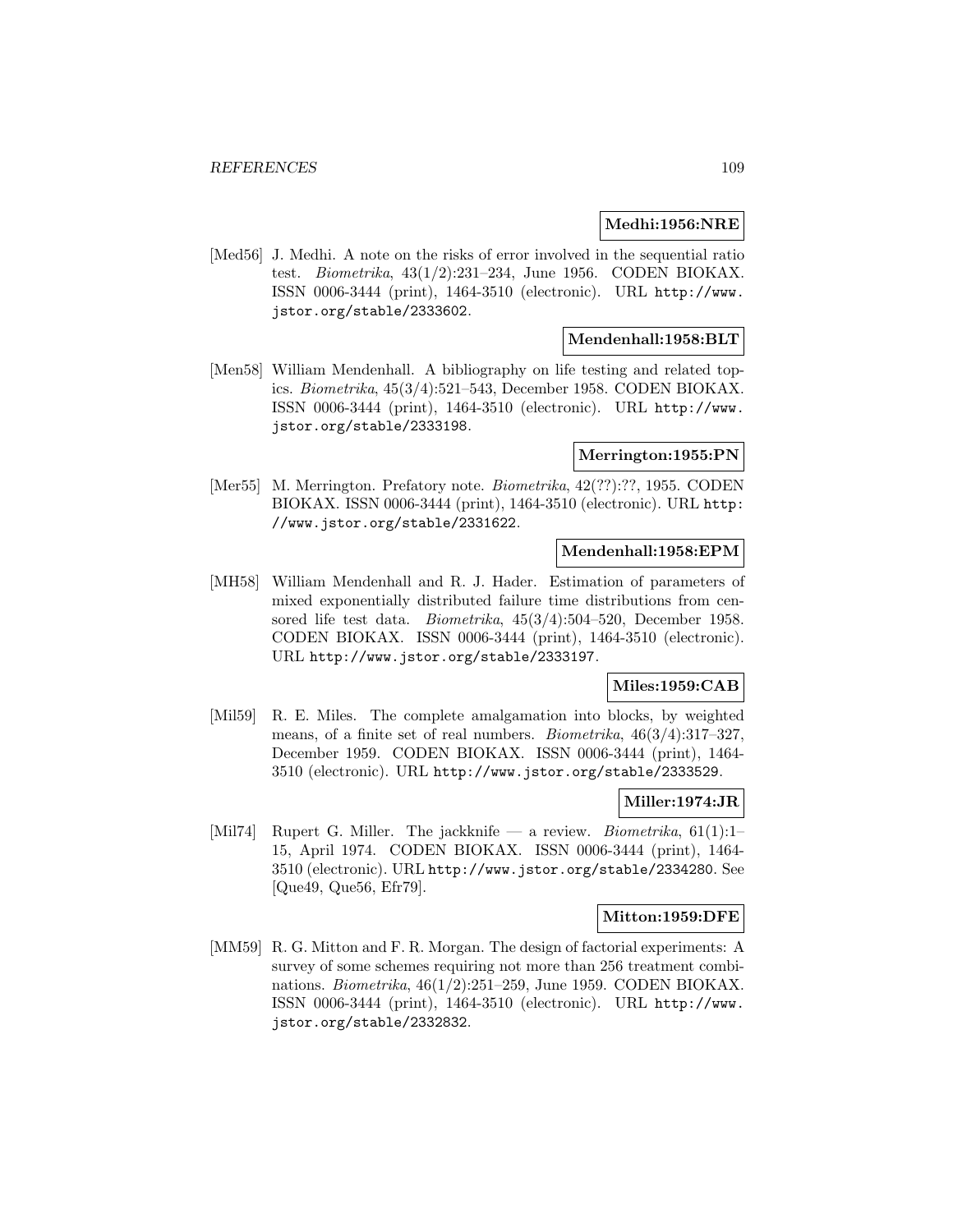#### **Mohan:1955:GRP**

[Moh55] C. Mohan. The Gambler's ruin problem with correlation. *Biometrika*, 42(3/4):486–493, December 1955. CODEN BIOKAX. ISSN 0006- 3444 (print), 1464-3510 (electronic). URL http://www.jstor.org/ stable/2333394.

# **Moore:1952:EPP**

[Moo52] P. G. Moore. The estimation of the Poisson parameter from a truncated distribution. Biometrika, 39(3/4):247–251, December 1952. CODEN BIOKAX. ISSN 0006-3444 (print), 1464-3510 (electronic). URL http: //www.jstor.org/stable/2334021.

# **Moore:1953:BRB**

[Moo53a] P. G. Moore. Book review: Statistical Theory with Engineering Applications, by A. Hald; Statistical Tables and Formulas, by A. Hald. Biometrika, 40(3/4):473–474, December 1953. CODEN BIOKAX. ISSN 0006-3444 (print), 1464-3510 (electronic). URL http://www. jstor.org/stable/2333372.

# **Moore:1953:STR**

[Moo53b] P. G. Moore. A sequential test for randomness. *Biometrika*,  $40(1/2)$ : 111–115, June 1953. CODEN BIOKAX. ISSN 0006-3444 (print), 1464- 3510 (electronic). URL http://www.jstor.org/stable/2333102.

## **Moore:1955:BRBc**

[Moo55a] P. G. Moore. Book review: A Million Random Digits with 100,000 Normal Deviates, by The Rand Corporation. Biometrika, 42(3/4):543, December 1955. CODEN BIOKAX. ISSN 0006-3444 (print), 1464- 3510 (electronic). URL http://www.jstor.org/stable/2333414.

#### **Moore:1955:BRBa**

[Moo55b] P. G. Moore. Book review: *Introduction to Mathematical Statistics*, by Paul G. Hoel. Biometrika, 42(1/2):271–272, June 1955. CODEN BIOKAX. ISSN 0006-3444 (print), 1464-3510 (electronic). URL http: //www.jstor.org/stable/2333449.

#### **Moore:1955:BRBb**

[Moo55c] P. G. Moore. Book review: Table of Binomial Coefficients by Royal Society Mathematical Tables. Biometrika, 42(1/2):275, June 1955. CO-DEN BIOKAX. ISSN 0006-3444 (print), 1464-3510 (electronic). URL http://www.jstor.org/stable/2333455.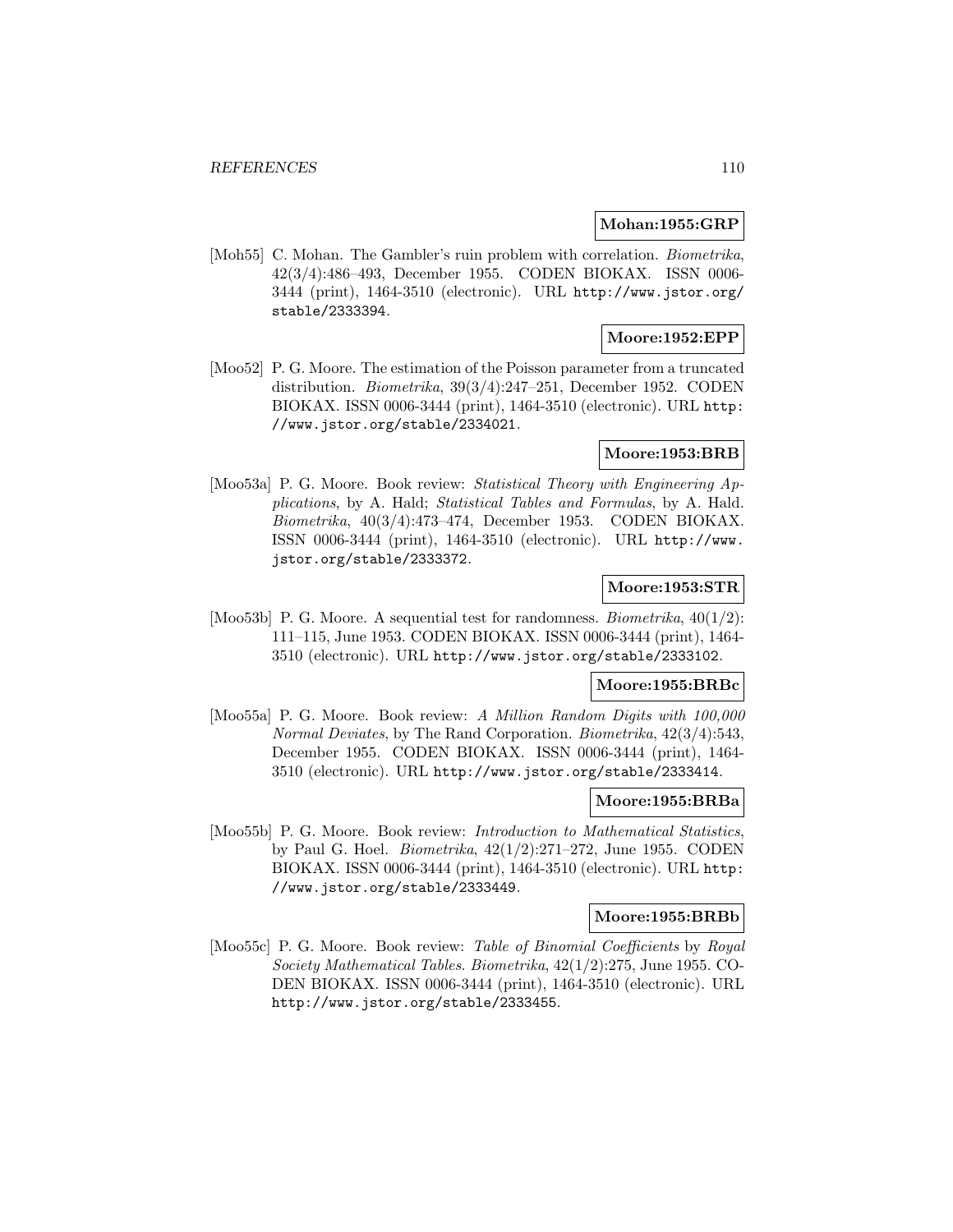#### **Moore:1956:BRBa**

[Moo56a] P. G. Moore. Book review: Mortality and Other Investigations by H. W. Haycocks; W. Perks. Biometrika, 43(1/2):238, June 1956. CODEN BIOKAX. ISSN 0006-3444 (print), 1464-3510 (electronic). URL http: //www.jstor.org/stable/2333609.

# **Moore:1956:BRBb**

[Moo56b] P. G. Moore. Book review: Numerical Analysis by Z. Kopal. Biometrika, 43(1/2):239, June 1956. CODEN BIOKAX. ISSN 0006- 3444 (print), 1464-3510 (electronic). URL http://www.jstor.org/ stable/2333611.

#### **Moore:1956:EMC**

[Moo56c] P. G. Moore. The estimation of the mean of a censored normal distribution by ordered variables. Biometrika, 43(3/4):482–485, December 1956. CODEN BIOKAX. ISSN 0006-3444 (print), 1464-3510 (electronic). URL http://www.jstor.org/stable/2332933.

# **Moore:1957:BRB**

[Moo57a] P. G. Moore. Book review: Statistical Methods in Quality Control, by D. J. Cowden. Biometrika, 44(3/4):537–538, December 1957. CODEN BIOKAX. ISSN 0006-3444 (print), 1464-3510 (electronic). URL http: //www.jstor.org/stable/2332895.

## **Moore:1957:TST**

[Moo57b] P. G. Moore. The two-sample t-test based on range. *Biometrika*, 44(3/4):482–489, December 1957. CODEN BIOKAX. ISSN 0006- 3444 (print), 1464-3510 (electronic). URL http://www.jstor.org/ stable/2332879.

## **Moore:1958:BRBb**

[Moo58a] P. G. Moore. Book review: Digital Computer Programming, by D. D. McCracken. Biometrika, 45(1/2):288, June 1958. CODEN BIOKAX. ISSN 0006-3444 (print), 1464-3510 (electronic). URL http://www. jstor.org/stable/2333081.

# **Moore:1958:BRBa**

[Moo58b] P. G. Moore. Book review: Regression Analysis of Production Costs and Factory Operation, by P. Lyle; L. H. C. Tippett. Biometrika, 45(1/2):286, June 1958. CODEN BIOKAX. ISSN 0006- 3444 (print), 1464-3510 (electronic). URL http://www.jstor.org/ stable/2333076.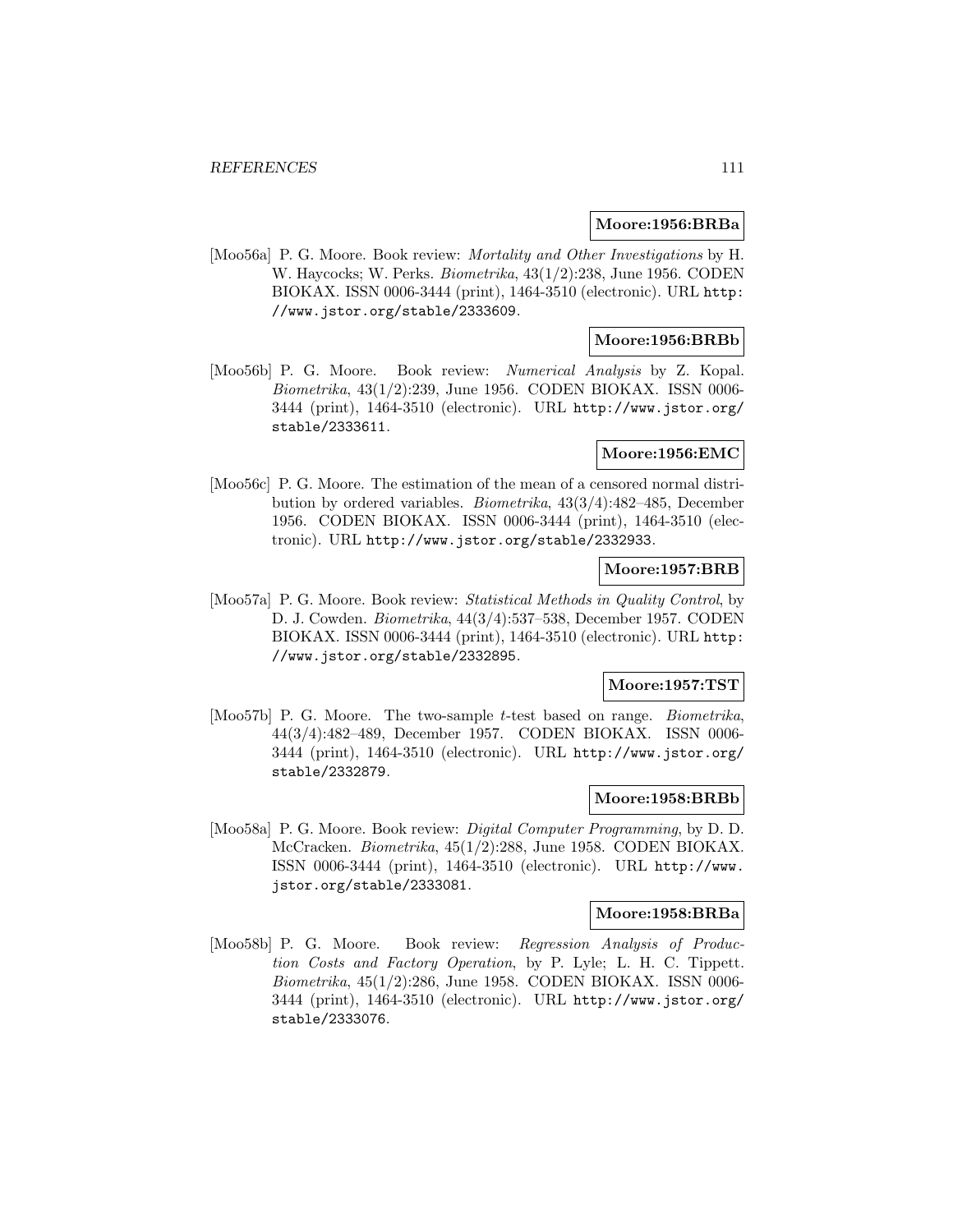#### **Moore:1958:BRBc**

[Moo58c] P. G. Moore. Book review: The Mathematical Theory of Epidemics, by N. T. J. Bailey. Biometrika, 45(3/4):589, December 1958. CODEN BIOKAX. ISSN 0006-3444 (print), 1464-3510 (electronic). URL http: //www.jstor.org/stable/2333214.

# **Moore:1958:SPR**

[Moo58d] P. G. Moore. Some properties of runs in quality control procedures. Biometrika, 45(1/2):89–95, June 1958. CODEN BIOKAX. ISSN 0006- 3444 (print), 1464-3510 (electronic). URL http://www.jstor.org/ stable/2333048. See corrigenda [Moo59].

#### **Moore:1959:CSP**

[Moo59] P. G. Moore. Corrigenda: "Some Properties of Runs in Quality Control Procedures". Biometrika, 46(1/2):279, June 1959. CODEN BIOKAX. ISSN 0006-3444 (print), 1464-3510 (electronic). URL http://www. jstor.org/stable/2332857. See [Moo58d].

# **Moran:1950:NCS**

[Mor50a] P. A. P. Moran. Notes on continuous stochastic phenomena. Biometrika, 37(1/2):17–23, June 1950. CODEN BIOKAX. ISSN 0006- 3444 (print), 1464-3510 (electronic). URL http://www.jstor.org/ stable/2332142.

## **Moran:1950:TSI**

[Mor50b] P. A. P. Moran. A test for the serial independence of residuals. Biometrika, 37(1/2):178–181, June 1950. CODEN BIOKAX. ISSN 0006-3444 (print), 1464-3510 (electronic). URL http://www.jstor. org/stable/2332162.

# **Moran:1951:BRB**

[Mor51a] P. A. P. Moran. Book review: Probability Theory and its Applications. Volume I by W. Feller. Biometrika, 38(1/2):259–260, June 1951. CO-DEN BIOKAX. ISSN 0006-3444 (print), 1464-3510 (electronic). URL http://www.jstor.org/stable/2332333.

#### **Moran:1951:MTA**

[Mor51b] P. A. P. Moran. A mathematical theory of animal trapping. Biometrika, 38(3/4):307–311, December 1951. CODEN BIOKAX. ISSN 0006-3444 (print), 1464-3510 (electronic). URL http://www. jstor.org/stable/2332576.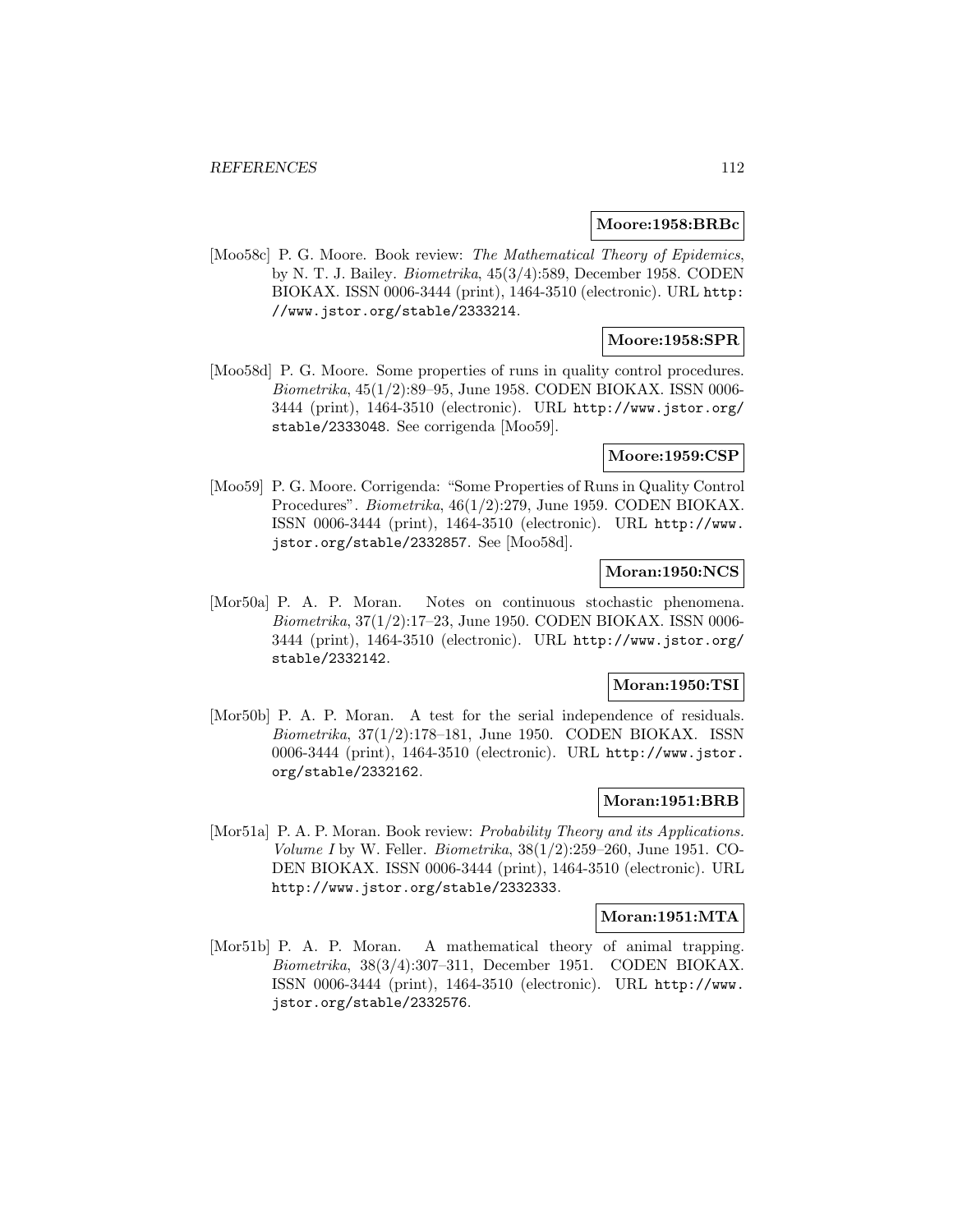#### **Moran:1951:PMR**

[Mor51c] P. A. P. Moran. Partial and multiple rank correlation. *Biometrika*, 38(1/2):26–32, June 1951. CODEN BIOKAX. ISSN 0006-3444 (print), 1464-3510 (electronic). URL http://www.jstor.org/ stable/2332314.

## **Moran:1952:EDR**

[Mor52] P. A. P. Moran. The estimation of death-rates from capture-markrecapture sampling. Biometrika, 39(1/2):181–188, April 1952. CODEN BIOKAX. ISSN 0006-3444 (print), 1464-3510 (electronic). URL http: //www.jstor.org/stable/2332476.

#### **Morton:1956:BRB**

[Mor56] G. Morton. Book review: Theory of Games and Statistical Decisions, by D. Blackwell; M. A. Girshick. Biometrika, 43(3/4):490, December 1956. CODEN BIOKAX. ISSN 0006-3444 (print), 1464-3510 (electronic). URL http://www.jstor.org/stable/2332937.

## **Morton:1957:BRB**

[Mor57] K. W. Morton. Book review: Symposium on Monte Carlo Methods by H. A. Meyer. Biometrika, 44(1/2):295–296, June 1957. CODEN BIOKAX. ISSN 0006-3444 (print), 1464-3510 (electronic). URL http: //www.jstor.org/stable/2333277.

## **Moser:1953:BRB**

[Mos53] C. A. Moser. Book review: The Design and Analysis of Experiments, by O. Kempthorne. Biometrika, 40(3/4):470–471, December 1953. CO-DEN BIOKAX. ISSN 0006-3444 (print), 1464-3510 (electronic). URL http://www.jstor.org/stable/2333369.

## **Moser:1959:BRB**

[Mos59] C. A. Moser. Book review: Probleme der Statistischen Methodenlehre in den Sozialwissenschaften, by O. Anderson. Biometrika,  $46(1/2)$ : 272, June 1959. CODEN BIOKAX. ISSN 0006-3444 (print), 1464- 3510 (electronic). URL http://www.jstor.org/stable/2332847.

# **Marriott:1954:BEA**

[MP54] F. H. C. Marriott and J. A. Pope. Bias in the estimation of autocorrelations. Biometrika, 41(3/4):390–402, December 1954. CODEN BIOKAX. ISSN 0006-3444 (print), 1464-3510 (electronic). URL http: //www.jstor.org/stable/2332719.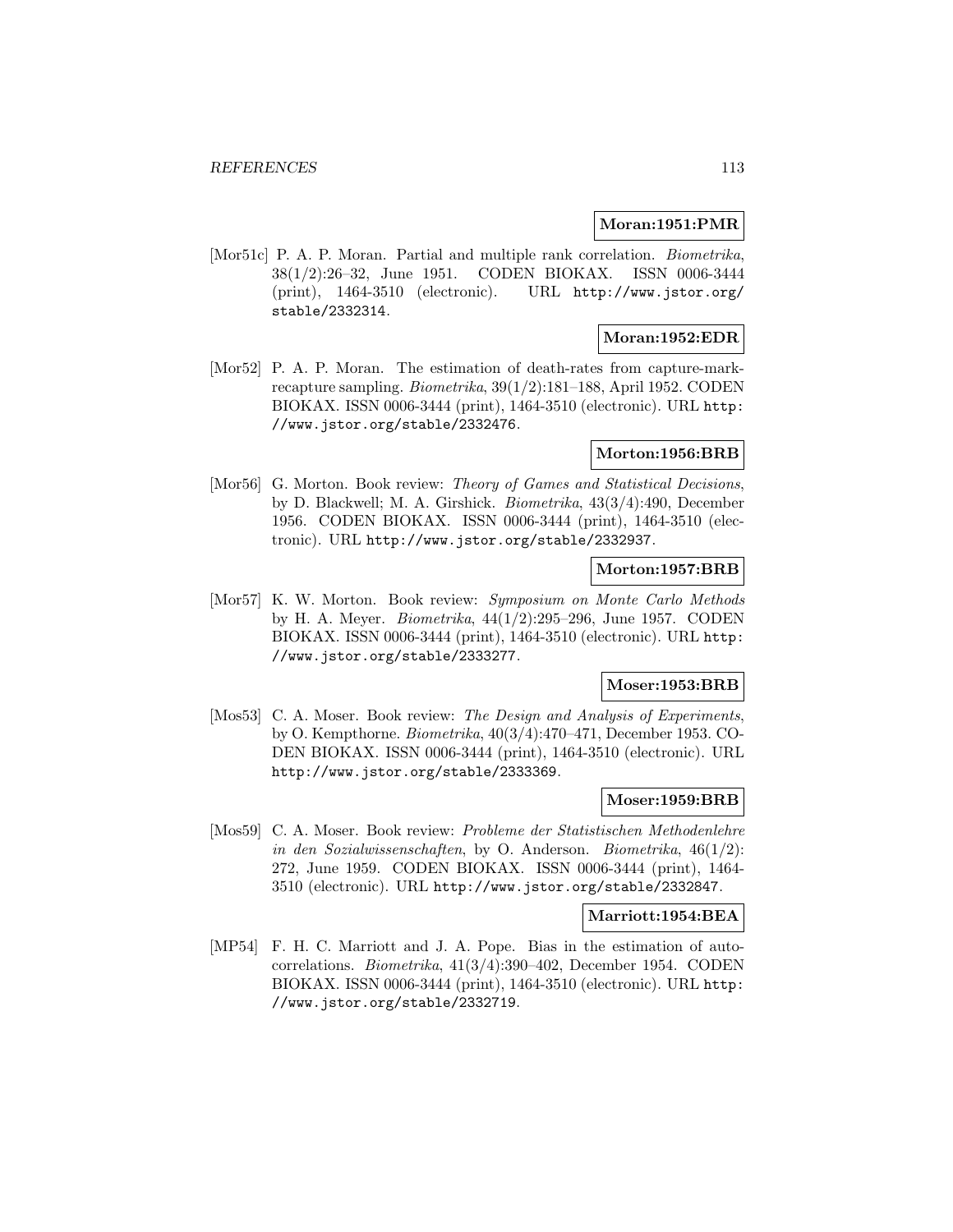#### **Merrington:1958:ADN**

[MP58] Maxine Merrington and E. S. Pearson. An approximation to the distribution of non-central t. Biometrika, 45(3/4):484–491, December 1958. CODEN BIOKAX. ISSN 0006-3444 (print), 1464-3510 (electronic). URL http://www.jstor.org/stable/2333195.

### **Maguire:1952:TIB**

[MPW52] B. A. Maguire, E. S. Pearson, and A. H. A. Wynn. The time intervals between industrial accidents. Biometrika, 39(1/2):168–180, April 1952. CODEN BIOKAX. ISSN 0006-3444 (print), 1464-3510 (electronic). URL http://www.jstor.org/stable/2332475.

# **Maguire:1953:FNA**

[MPW53] B. A. Maguire, E. S. Pearson, and A. H. A. Wynn. Further notes on the analysis of accident data. Biometrika,  $40(1/2):213-216$ , June 1953. CODEN BIOKAX. ISSN 0006-3444 (print), 1464-3510 (electronic). URL http://www.jstor.org/stable/2333110.

#### **Mercer:1959:RWW**

[MS59] A. Mercer and C. S. Smith. A random walk in which the steps occur randomly in time. *Biometrika*,  $46(1/2):30-35$ , June 1959. CODEN BIOKAX. ISSN 0006-3444 (print), 1464-3510 (electronic). URL http: //www.jstor.org/stable/2332805.

#### **Mackenzie:1957:SSA**

[MT57] J. K. Mackenzie and M. J. Thomson. Some statistics associated with the random disorientation of cubes. Biometrika, 44(1/2):205–210, June 1957. CODEN BIOKAX. ISSN 0006-3444 (print), 1464-3510 (electronic). URL http://www.jstor.org/stable/2333253.

#### **Mulholland:1951:DWH**

[Mul51] H. P. Mulholland. On distributions for which the Hartley-Khamis solution of the moment-problem is exact. Biometrika,  $38(1/2)$ :74–89, June 1951. CODEN BIOKAX. ISSN 0006-3444 (print), 1464-3510 (electronic). URL http://www.jstor.org/stable/2332318.

#### **Murteira:1951:NVD**

[Mur51] Bento Murteira. Note on the variate differences of auto-regressive series. Biometrika, 38(3/4):479–480, December 1951. CODEN BIOKAX. ISSN 0006-3444 (print), 1464-3510 (electronic). URL http://www. jstor.org/stable/2332597.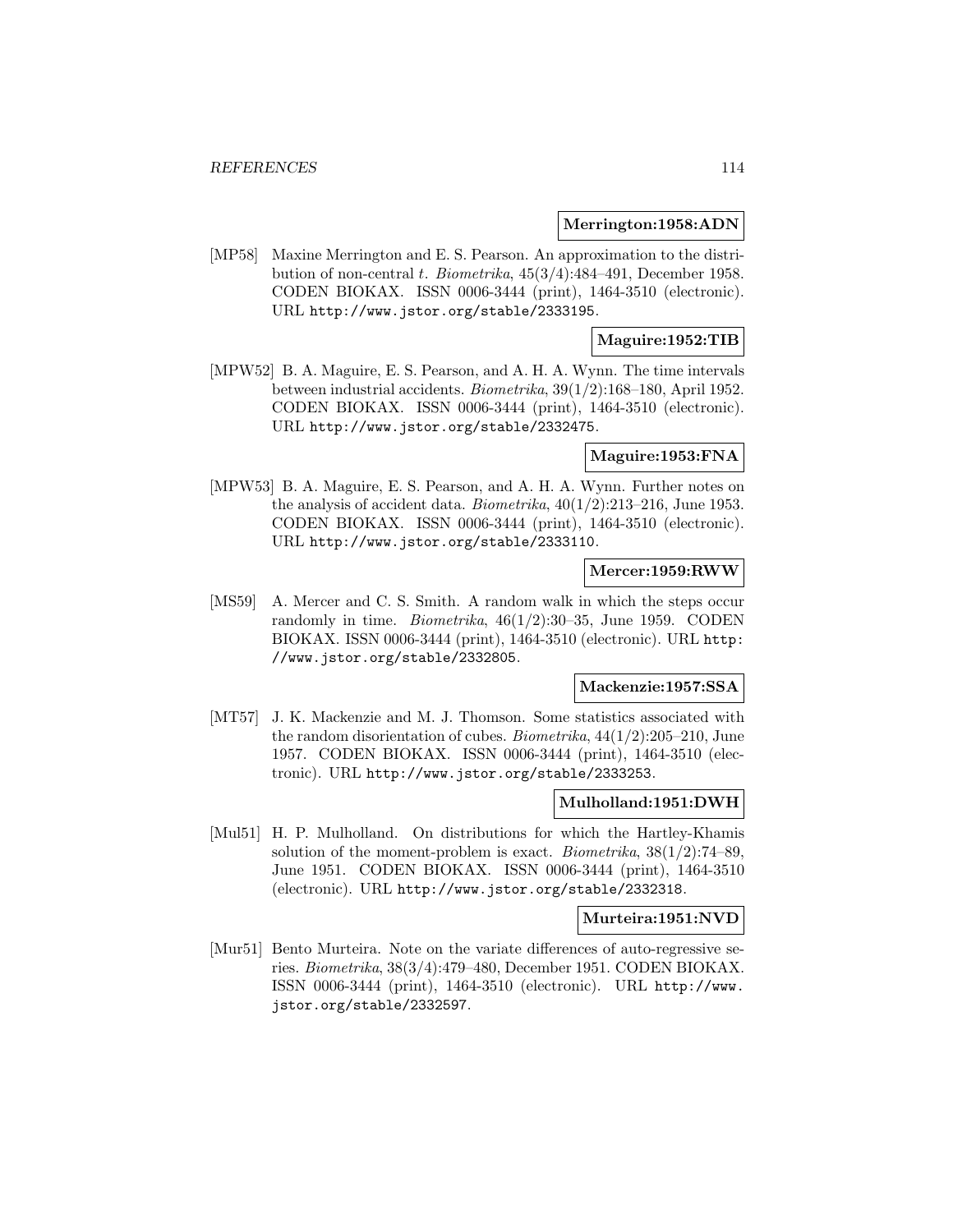## **Nagler:1950:BUQ**

[Nag50] H. Nagler. On the best unbiased quadratic estimate of the variance. Biometrika, 37(3/4):444–445, December 1950. CODEN BIOKAX. ISSN 0006-3444 (print), 1464-3510 (electronic). URL http://www. jstor.org/stable/2332394.

# **Nair:1950:ECL**

[Nai50] K. R. Nair. Efficiencies of certain linear systematic statistics for estimating dispersion from normal samples. *Biometrika*,  $37(1/2)$ :182–183, June 1950. CODEN BIOKAX. ISSN 0006-3444 (print), 1464-3510 (electronic). URL http://www.jstor.org/stable/2332163.

#### **Nair:1952:TPP**

[Nai52] K. R. Nair. Tables of percentage points of the 'Studentized' extreme deviate from the sample mean. Biometrika, 39(1/2):189–191, April 1952. CODEN BIOKAX. ISSN 0006-3444 (print), 1464-3510 (electronic). URL http://www.jstor.org/stable/2332478. See corrigenda [Ano53d].

# **Nass:1959:TSE**

[Nas59] C. A. G. Nass. The  $\chi^2$  test for small expectations in contingency tables, with special reference to accidents and absenteeism. Biometrika, 46(3/4):365–385, December 1959. CODEN BIOKAX. ISSN 0006- 3444 (print), 1464-3510 (electronic). URL http://www.jstor.org/ stable/2333534.

# **Nelder:1951:NSI**

[Nel51] J. A. Nelder. A note on the statistical independence of quadratic forms in the analysis of variance. Biometrika, 38(3/4):482–483, December 1951. CODEN BIOKAX. ISSN 0006-3444 (print), 1464-3510 (electronic). URL http://www.jstor.org/stable/2332599. See [Ait50].

#### **Nelder:1954:INC**

[Nel54] J. A. Nelder. The interpretation of negative components of variance. Biometrika, 41(3/4):544–548, December 1954. CODEN BIOKAX. ISSN 0006-3444 (print), 1464-3510 (electronic). URL http://www. jstor.org/stable/2332734.

## **Olkin:1953:NJC**

[Olk53] Ingram Olkin. Note on 'The Jacobians of certain matrix transformations useful in multivariate analysis'. *Biometrika*,  $40(1/2):43-46$ , June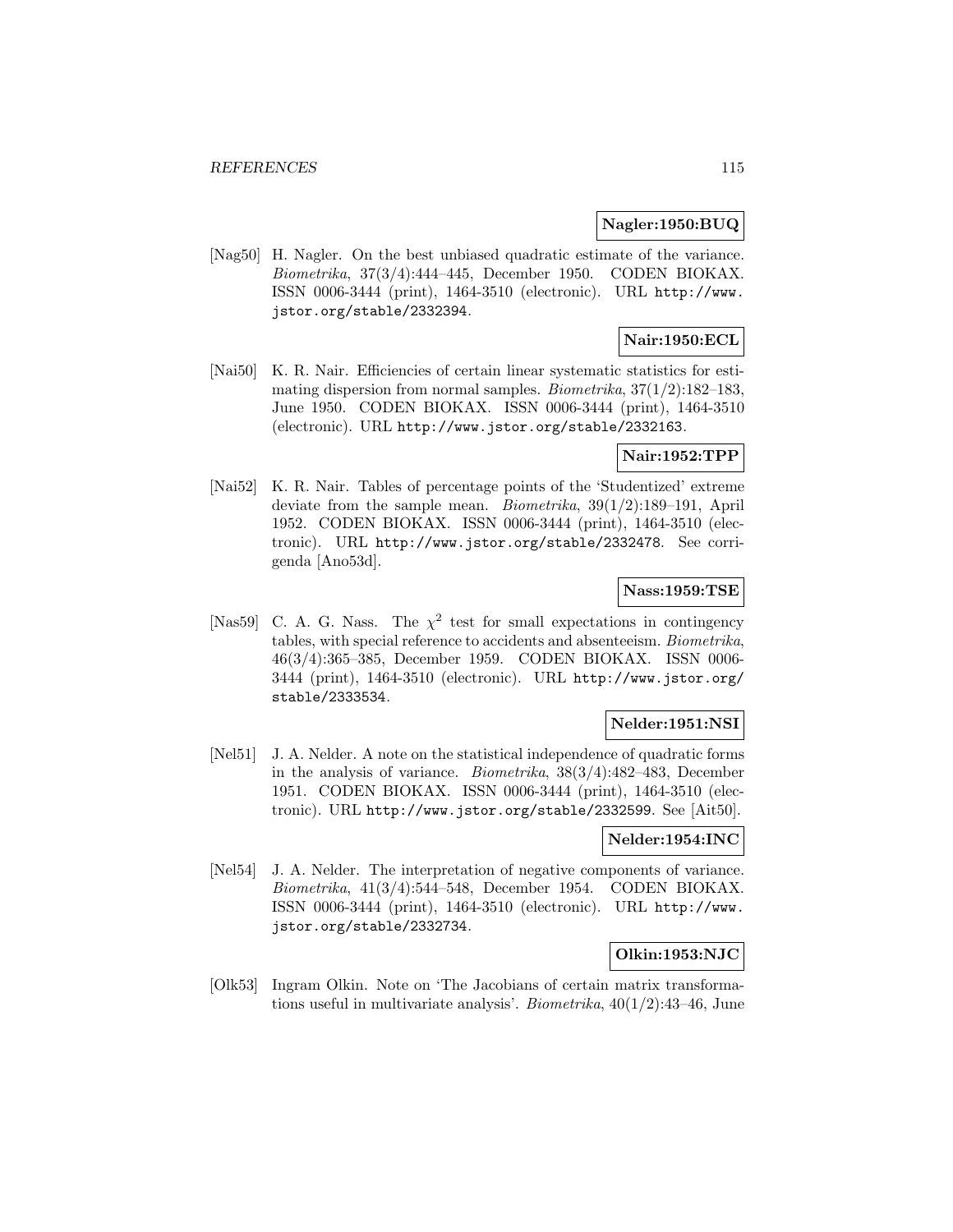1953. CODEN BIOKAX. ISSN 0006-3444 (print), 1464-3510 (electronic). URL http://www.jstor.org/stable/2333094.

#### **Olkin:1958:MRE**

[Olk58] Ingram Olkin. Multivariate ratio estimation for finite populations. Biometrika, 45(1/2):154–165, June 1958. CODEN BIOKAX. ISSN 0006-3444 (print), 1464-3510 (electronic). URL http://www.jstor. org/stable/2333053.

# **Owen:1958:BRB**

[Owe58] A. R. G. Owen. Book review: Variation and Heredity, by H. Kalmus. Biometrika, 45(3/4):589–590, December 1958. CODEN BIOKAX. ISSN 0006-3444 (print), 1464-3510 (electronic). URL http://www. jstor.org/stable/2333215.

# **Owen:1959:BRB**

[Owe59] A. R. G. Owen. Book review: Genetics and the Improvement of Tropical Crops, by Joseph Hutchinson. Biometrika, 46(1/2):273, June 1959. CODEN BIOKAX. ISSN 0006-3444 (print), 1464-3510 (electronic). URL http://www.jstor.org/stable/2332850.

#### **Pachares:1959:TUP**

[Pac59] J. Pachares. Table of the upper 10% points of the Studentized range. Biometrika, 46(3/4):461–466, December 1959. CODEN BIOKAX. ISSN 0006-3444 (print), 1464-3510 (electronic). URL http://www. jstor.org/stable/2333543. Accompanied by revised tables of 5% and 1% points.

# **Page:1954:CIS**

[Pag54] E. S. Page. Continuous inspection schemes. *Biometrika*,  $41(1/2):100-$ 115, June 1954. CODEN BIOKAX. ISSN 0006-3444 (print), 1464-3510 (electronic). URL http://www.jstor.org/stable/2333009.

#### **Page:1955:CCW**

[Pag55a] E. S. Page. Control charts with warning lines. Biometrika, 42(1/2): 243–257, June 1955. CODEN BIOKAX. ISSN 0006-3444 (print), 1464- 3510 (electronic). URL http://www.jstor.org/stable/2333440.

## **Page:1955:TCP**

[Pag55b] E. S. Page. A test for a change in a parameter occurring at an unknown point. Biometrika, 42(3/4):523–527, December 1955. CODEN BIOKAX. ISSN 0006-3444 (print), 1464-3510 (electronic). URL http: //www.jstor.org/stable/2333401.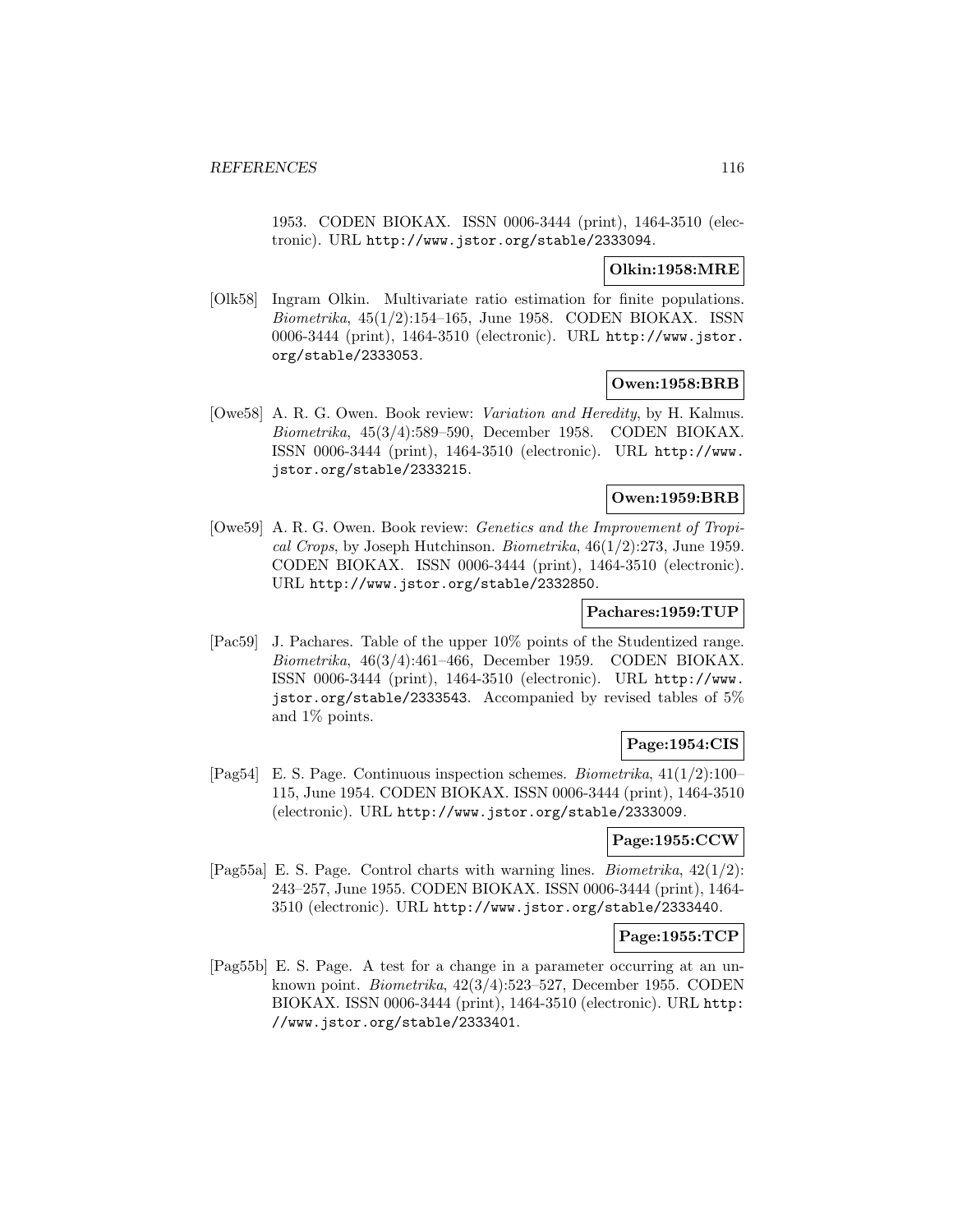## **Page:1957:PWC**

[Pag57] E. S. Page. On problems in which a change in a parameter occurs at an unknown point. *Biometrika*,  $44(1/2):248-252$ , June 1957. CODEN BIOKAX. ISSN 0006-3444 (print), 1464-3510 (electronic). URL http: //www.jstor.org/stable/2333258.

# **Palmer:1957:DIB**

[Pal57] D. S. Palmer. The distribution of intervals between successive maxima in a series of random numbers. Biometrika, 44(3/4):524–526, December 1957. CODEN BIOKAX. ISSN 0006-3444 (print), 1464-3510 (electronic). URL http://www.jstor.org/stable/2332883.

#### **Patnaik:1948:PFT**

[Pat48] P. B. Patnaik. The power function of the test for the difference between two proportions in a  $2 \times 2$  table. *Biometrika*,  $35(1/2)$ :157–175, May 1948. CODEN BIOKAX. ISSN 0006-3444 (print), 1464-3510 (electronic). URL http://www.jstor.org/stable/2332636. See corrigenda [Pat59].

# **Patnaik:1950:UMR**

[Pat50] P. B. Patnaik. The use of mean range as an estimator of variance in statistical tests. *Biometrika*,  $37(1/2)$ :78–87, June 1950. CODEN BIOKAX. ISSN 0006-3444 (print), 1464-3510 (electronic). URL http: //www.jstor.org/stable/2332149.

#### **Patterson:1952:CBD**

[Pat52] H. D. Patterson. The construction of balanced designs for experiments involving sequences of treatments. Biometrika, 39(1/2):32–48, April 1952. CODEN BIOKAX. ISSN 0006-3444 (print), 1464-3510 (electronic). URL http://www.jstor.org/stable/2332461.

# **Patankar:1954:GFF**

[Pat54] V. N. Patankar. The goodness of fit of frequency distributions obtained from stochastic processes. Biometrika, 41(3/4):450–462, December 1954. CODEN BIOKAX. ISSN 0006-3444 (print), 1464-3510 (electronic). URL http://www.jstor.org/stable/2332725.

## **Patil:1957:CAP**

[Pat57] V. T. Patil. The consistency and adequacy of the Poisson-Markoff model for density fluctuations. Biometrika, 44(1/2):43–56, June 1957. CODEN BIOKAX. ISSN 0006-3444 (print), 1464-3510 (electronic). URL http://www.jstor.org/stable/2333239.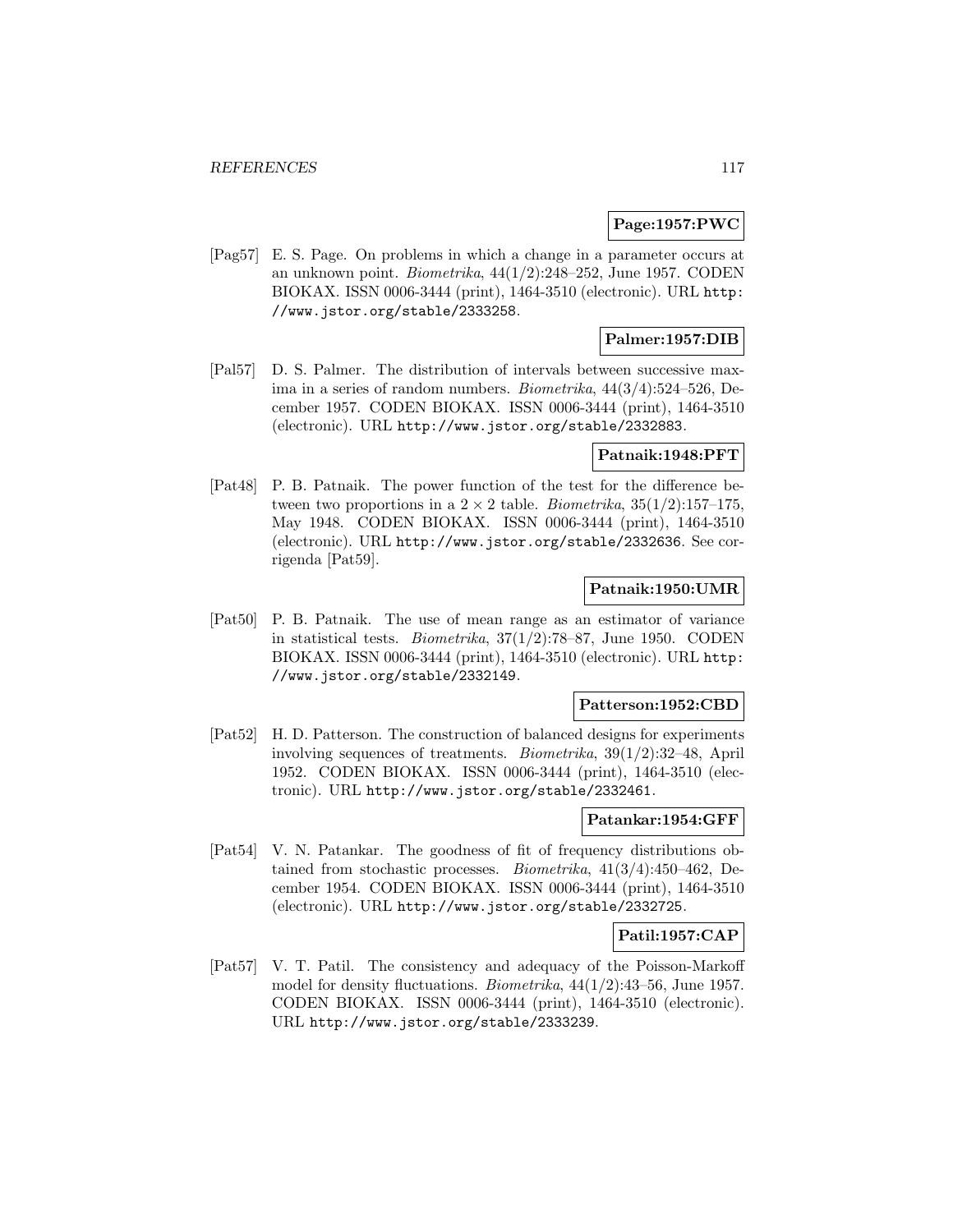#### **Patterson:1958:UAF**

[Pat58] H. D. Patterson. The use of autoregression in fitting an exponential curve. Biometrika, 45(3/4):389–400, December 1958. CODEN BIOKAX. ISSN 0006-3444 (print), 1464-3510 (electronic). URL http: //www.jstor.org/stable/2333186.

# **Patnaik:1959:CPF**

[Pat59] P. B. Patnaik. Corrigenda: "The Power Function of the Test for the Difference Between Two Proportions in a  $2 \times 2$  Table". Biometrika, 46(3/4):502, December 1959. CODEN BIOKAX. ISSN 0006-3444 (print), 1464-3510 (electronic). URL http://www.jstor. org/stable/2333568. See [Pat48].

## **Pillai:1959:DLS**

[PB59] K. C. Sreedharan Pillai and Celia G. Bantegui. On the distribution of the largest of six roots of a matrix in multivariate analysis. Biometrika, 46(1/2):237–240, June 1959. CODEN BIOKAX. ISSN 0006-3444 (print), 1464-3510 (electronic). URL http://www.jstor. org/stable/2332829.

## **Pearson:1950:QRC**

[Pea50a] E. S. Pearson. On questions raised by the combination of tests based on discontinuous distributions. Biometrika, 37(3/4):383–398, December 1950. CODEN BIOKAX. ISSN 0006-3444 (print), 1464-3510 (electronic). URL http://www.jstor.org/stable/2332389. See corrigenda [Pea51c].

## **Pearson:1950:SNU**

[Pea50b] E. S. Pearson. Some notes on the use of range. *Biometrika*,  $37(1/2)$ : 88–92, June 1950. CODEN BIOKAX. ISSN 0006-3444 (print), 1464- 3510 (electronic). URL http://www.jstor.org/stable/2332150.

#### **Pearson:1951:BRBa**

[Pea51a] E. S. Pearson. Book review: Contributions to Mathematical Statistics by R. A. Fisher. Biometrika, 38(1/2):257–259, June 1951. CODEN BIOKAX. ISSN 0006-3444 (print), 1464-3510 (electronic). URL http: //www.jstor.org/stable/2332332.

#### **Pearson:1951:BRBb**

[Pea51b] E. S. Pearson. Book review: First Course in Probability and Statistics by J. Neyman. Biometrika, 38(1/2):261–262, June 1951. CODEN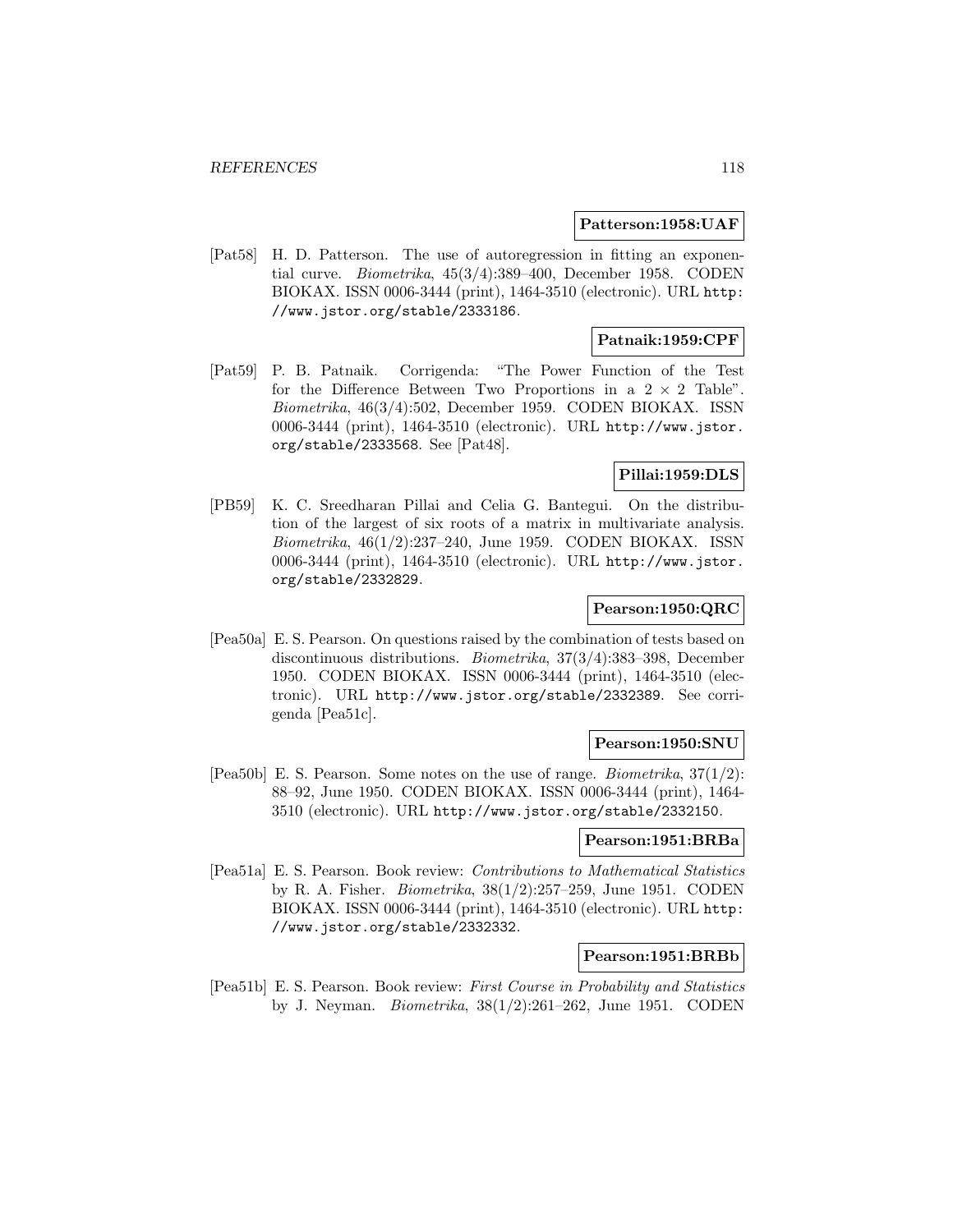BIOKAX. ISSN 0006-3444 (print), 1464-3510 (electronic). URL http: //www.jstor.org/stable/2332335.

#### **Pearson:1951:CQR**

[Pea51c] E. S. Pearson. Corrigenda: "On Questions Raised by the Combination of Tests Based on Discontinuous Distributions". Biometrika, 38(1/2): 265, June 1951. CODEN BIOKAX. ISSN 0006-3444 (print), 1464- 3510 (electronic). URL http://www.jstor.org/stable/2332338. See [Pea50a].

#### **Pearson:1952:BRB**

[Pea52a] E. S. Pearson. Book review: Applied Statistics, by Leonard H. C. Tippett. Biometrika, 39(3/4):440–441, December 1952. CODEN BIOKAX. ISSN 0006-3444 (print), 1464-3510 (electronic). URL http: //www.jstor.org/stable/2334043.

# **Pearson:1952:CTA**

[Pea52b] E. S. Pearson. Comparison of two approximations to the distribution of the range in small samples from normal populations. Biometrika, 39(1/2):130–136, April 1952. CODEN BIOKAX. ISSN 0006-3444 (print), 1464-3510 (electronic). URL http://www.jstor. org/stable/2332471.

#### **Pearson:1954:PID**

[Pea54] E. S. Pearson. Publications of U.S. Department of Commerce, National Bureau of Standards. Biometrika, 41(1/2):285–286, June 1954. CODEN BIOKAX. ISSN 0006-3444 (print), 1464-3510 (electronic). URL http://www.jstor.org/stable/2333038.

# **Pearce:1956:BRB**

[Pea56] S. C. Pearce. Book review: Experimental Design and its Statistical Basis, by D. J. Finney; Experimental Design. Theory and Application. by W. T. Federer. Biometrika, 43(3/4):491–492, December 1956. CO-DEN BIOKAX. ISSN 0006-3444 (print), 1464-3510 (electronic). URL http://www.jstor.org/stable/2332939.

# **Pearce:1957:EOB**

[Pea57a] S. C. Pearce. Experimenting with organisms as blocks. Biometrika, 44(1/2):141–149, June 1957. CODEN BIOKAX. ISSN 0006- 3444 (print), 1464-3510 (electronic). URL http://www.jstor.org/ stable/2333246.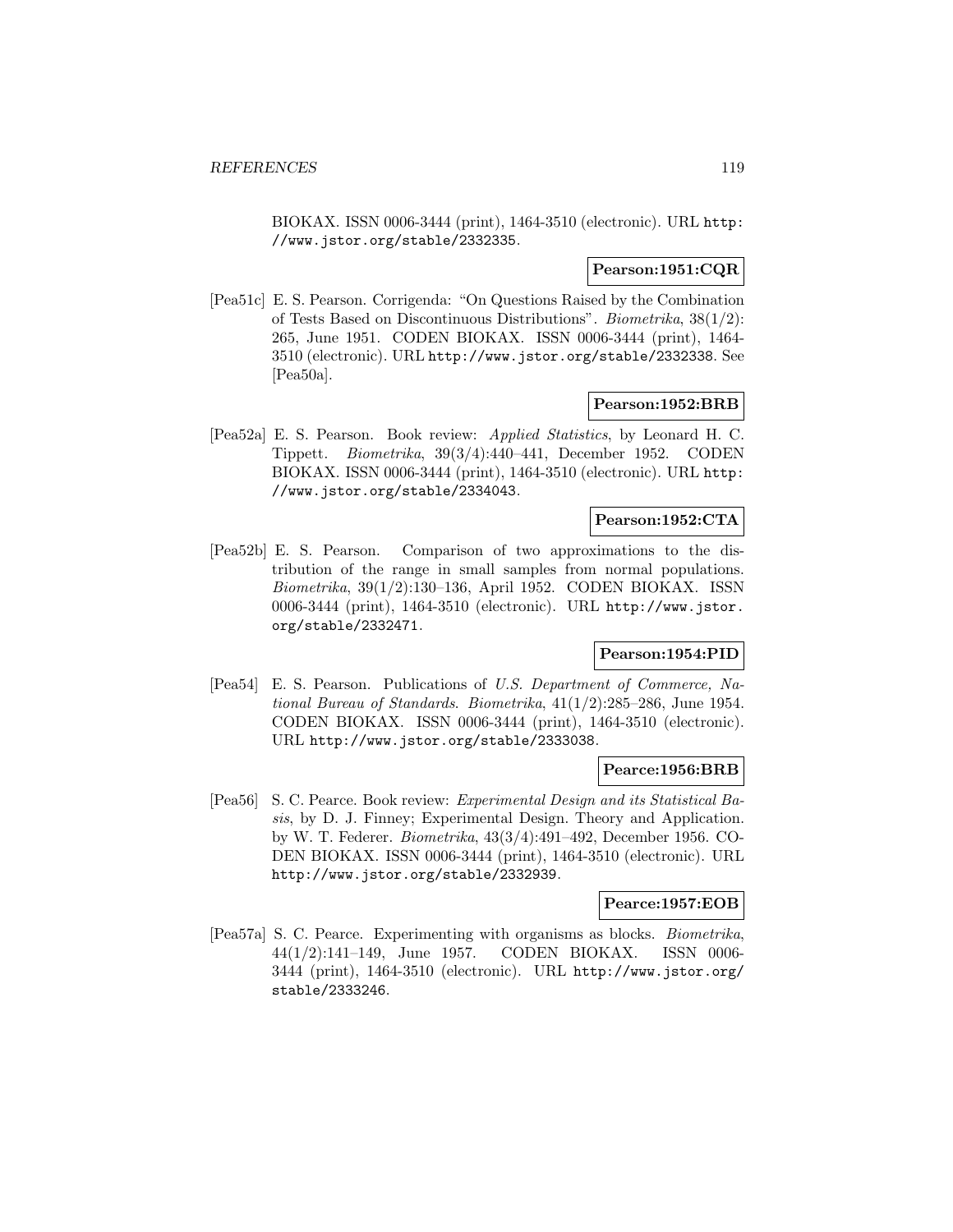#### **Pearson:1957:JW**

[Pea57b] E. S. Pearson. John Wishart, 1898–1956. Biometrika, 44(1/2):1–8, June 1957. CODEN BIOKAX. ISSN 0006-3444 (print), 1464-3510 (electronic). URL http://www.jstor.org/stable/2333236.

# **Pearson:1959:BRB**

[Pea59a] E. S. Pearson. Book review: The Advanced Theory of Statistics. Volume I, Distribution Theory, by Maurice G. Kendall; Alan Stuart. Biometrika, 46(3/4):491–492, December 1959. CODEN BIOKAX. ISSN 0006-3444 (print), 1464-3510 (electronic). URL http://www. jstor.org/stable/2333551.

# **Pearson:1959:NAD**

[Pea59b] E. S. Pearson. Note on an approximation to the distribution of non-central  $\chi^2$ . Biometrika, 46(3/4):364, December 1959. CODEN BIOKAX. ISSN 0006-3444 (print), 1464-3510 (electronic). URL http: //www.jstor.org/stable/2333533.

# **Pearson:1959:NMQ**

[Pea59c] E. S. Pearson. Note on Mr. Quenouille's Edgeworth Type A transformation. Biometrika, 46(1/2):203–204, June 1959. CODEN BIOKAX. ISSN 0006-3444 (print), 1464-3510 (electronic). URL http://www. jstor.org/stable/2332821.

#### **Penfold:1959:BRB**

[Pen59] A. P. Penfold. Book review: Principles of Statistical Techniques. A First Course from the Beginnings for Schools and Universities, by P. G. Moore. Biometrika, 46(1/2):276, June 1959. CODEN BIOKAX. ISSN 0006-3444 (print), 1464-3510 (electronic). URL http://www. jstor.org/stable/2332854.

# **Pearson:1951:CPF**

[PH51] E. S. Pearson and H. O. Hartley. Charts of the power function for analysis of variance tests, derived from the non-central F-distribution. Biometrika, 38(1/2):112–130, June 1951. CODEN BIOKAX. ISSN 0006-3444 (print), 1464-3510 (electronic). URL http://www.jstor. org/stable/2332321.

## **Phillips:1959:EPS**

[Phi59] A. W. Phillips. The estimation of parameters in systems of stochastic differential equations. Biometrika, 46(1/2):67–76, June 1959. CODEN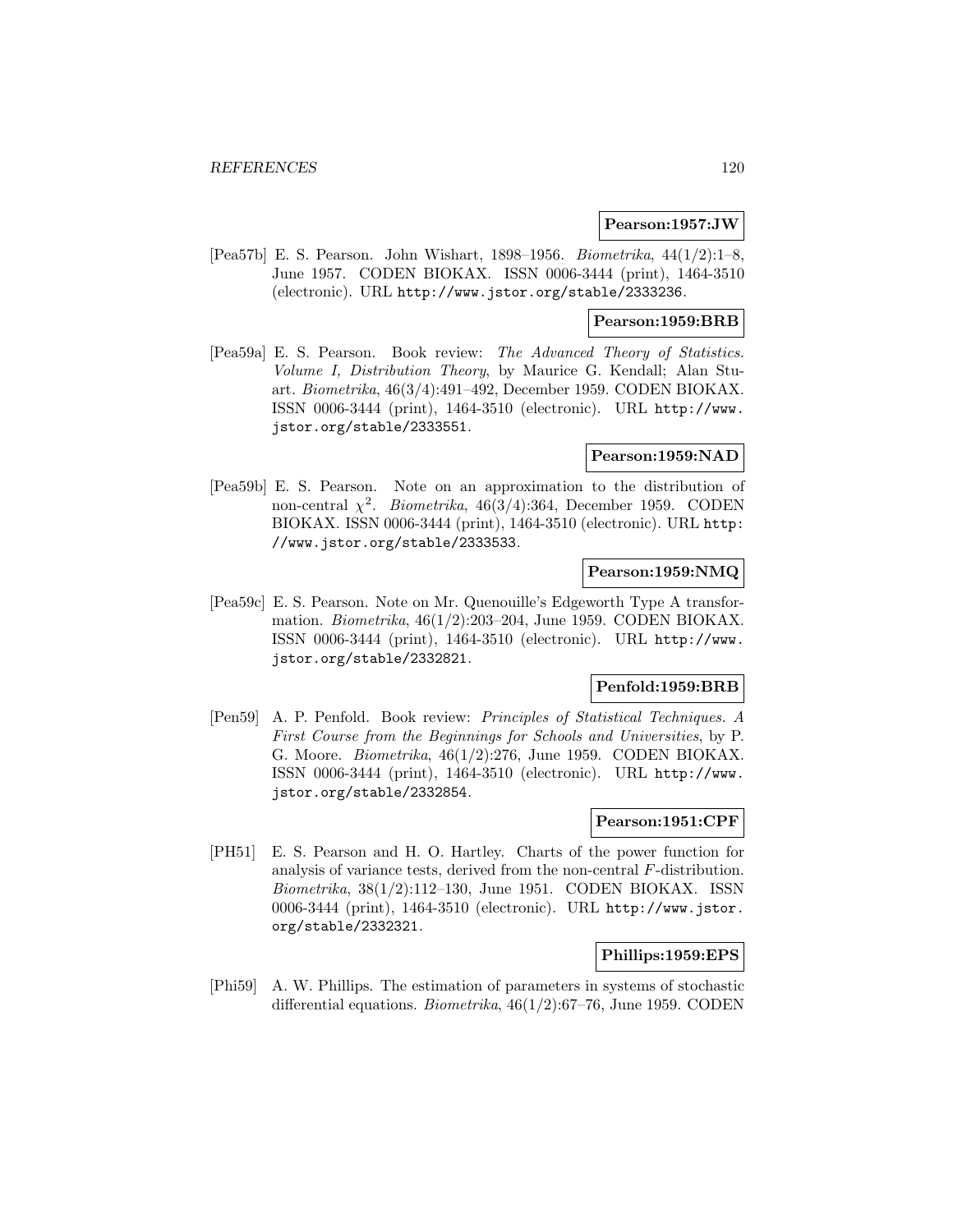BIOKAX. ISSN 0006-3444 (print), 1464-3510 (electronic). URL http: //www.jstor.org/stable/2332809.

# **Pillai:1952:DSR**

[Pil52] K. C. S. Pillai. On the distribution of 'Studentized' range. Biometrika, 39(1/2):194–195, April 1952. CODEN BIOKAX. ISSN 0006- 3444 (print), 1464-3510 (electronic). URL http://www.jstor.org/ stable/2332480.

# **Pillai:1956:DLS**

[Pil56] K. C. S. Pillai. On the distribution of the largest or the smallest root of a matrix in multivariate analysis. *Biometrika*,  $43(1/2):122-$ 127, June 1956. CODEN BIOKAX. ISSN 0006-3444 (print), 1464-3510 (electronic). URL http://www.jstor.org/stable/2333585.

# **Pillai:1959:UPP**

[Pil59] K. C. S. Pillai. Upper percentage points of the extreme Studentized deviate from the sample mean. Biometrika, 46(3/4):473–474, December 1959. CODEN BIOKAX. ISSN 0006-3444 (print), 1464-3510 (electronic). URL http://www.jstor.org/stable/2333545.

#### **Patterson:1959:IHM**

[PL59] H. D. Patterson and S. Lipton. An investigation of Hartley's method for fitting an exponential curve. Biometrika, 46(3/4):281–292, December 1959. CODEN BIOKAX. ISSN 0006-3444 (print), 1464-3510 (electronic). URL http://www.jstor.org/stable/2333525.

#### **Plackett:1950:STL**

[Pla50] R. L. Plackett. Some theorems in least squares. *Biometrika*,  $37(1/2)$ : 149–157, June 1950. CODEN BIOKAX. ISSN 0006-3444 (print), 1464- 3510 (electronic). URL http://www.jstor.org/stable/2332158.

## **Plackett:1954:RFN**

[Pla54] R. L. Plackett. A reduction formula for normal multivariate integrals. Biometrika, 41(3/4):351–360, December 1954. CODEN BIOKAX. ISSN 0006-3444 (print), 1464-3510 (electronic). URL http://www. jstor.org/stable/2332716.

#### **Plackett:1958:SHP**

[Pla58] R. L. Plackett. Studies in the history of probability and statistics: VII. The principle of the arithmetic mean. Biometrika, 45(1/2):130– 135, June 1958. CODEN BIOKAX. ISSN 0006-3444 (print), 1464-3510 (electronic). URL http://www.jstor.org/stable/2333051.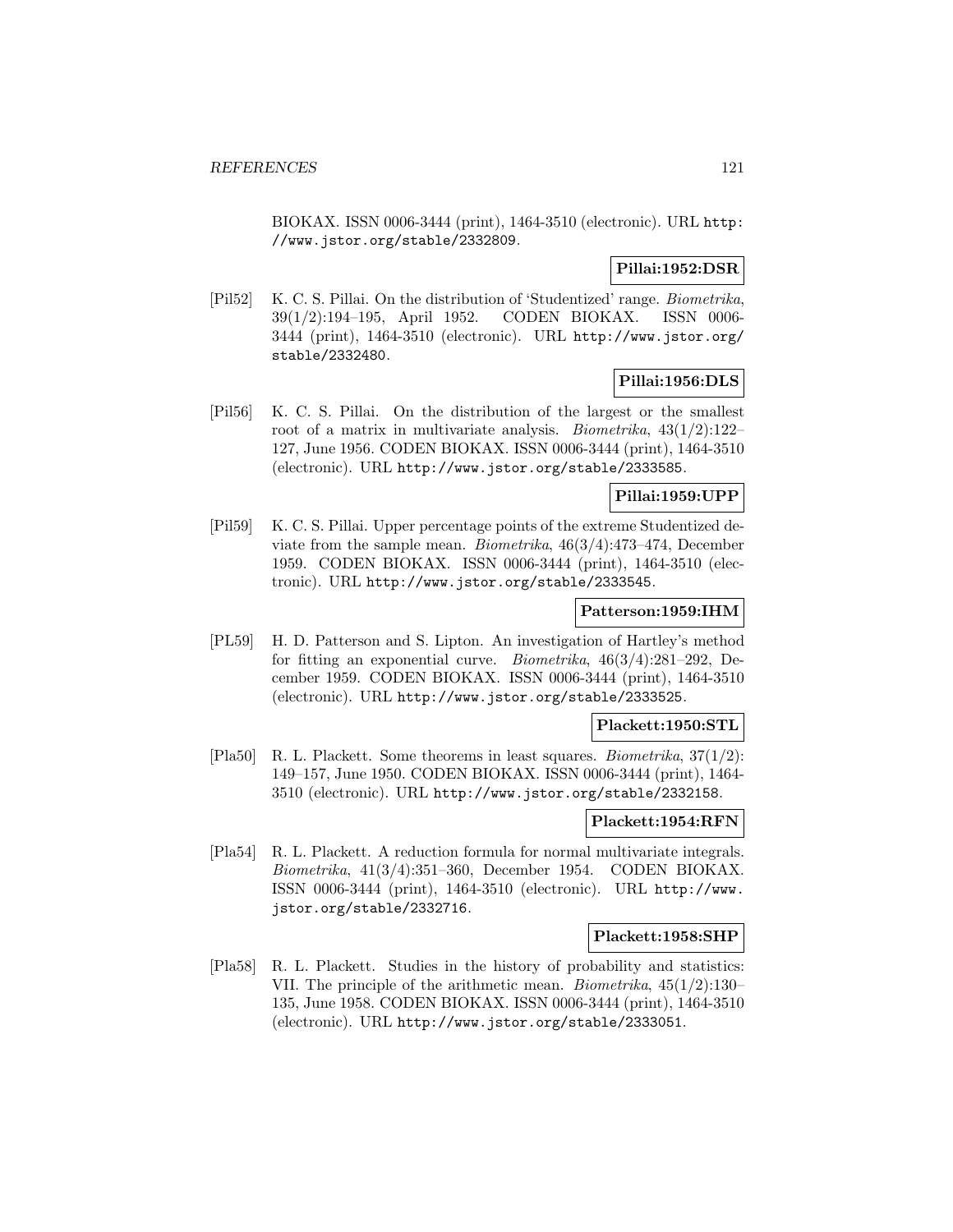#### **Pearson:1951:TPP**

[PM51] E. S. Pearson and Maxine Merrington. Tables of the 5% and 0 · 5% points of Pearson curves (with argument  $\beta_1$  and  $\beta_2$ ) expressed in standard measure. Biometrika, 38(1/2):4–10, June 1951. CODEN BIOKAX. ISSN 0006-3444 (print), 1464-3510 (electronic). URL http: //www.jstor.org/stable/2332312.

# **Powell:1955:SFG**

[Pow55] E. O. Powell. Some features of the generation times of individual bacteria. Biometrika, 42(1/2):16–44, June 1955. CODEN BIOKAX. ISSN 0006-3444 (print), 1464-3510 (electronic). URL http://www. jstor.org/stable/2333420.

## **Power:1958:BRB**

[Pow58] E. A. Power. Book review: Vector Analysis, by L. Brand. Biometrika, 45(3/4):598, December 1958. CODEN BIOKAX. ISSN 0006- 3444 (print), 1464-3510 (electronic). URL http://www.jstor.org/ stable/2333229.

# **Preston:1953:GMA**

[Pre53] Eric J. Preston. A graphical method for the analysis of statistical distributions into two normal components. Biometrika, 40(3/4):460– 464, December 1953. CODEN BIOKAX. ISSN 0006-3444 (print), 1464- 3510 (electronic). URL http://www.jstor.org/stable/2333366.

# **Pillai:1959:HG**

[PS59] K. C. Sreedharan Pillai and Pablo Samson, Jr. On Hotelling's generalization of  $T^2$ . Biometrika, 46(1/2):160–168, June 1959. CODEN BIOKAX. ISSN 0006-3444 (print), 1464-3510 (electronic). URL http: //www.jstor.org/stable/2332818.

# **Pillai:1959:DES**

[PT59] K. C. S. Pillai and Benjamin P. Tienzo. On the distribution of the extreme Studentized deviate from the sample mean. Biometrika, 46(3/4):467–472, December 1959. CODEN BIOKAX. ISSN 0006- 3444 (print), 1464-3510 (electronic). URL http://www.jstor.org/ stable/2333544.

## **Quenouille:1949:ATC**

[Que49] M. H. Quenouille. Approximate tests of correlation in time-series. Journal of the Royal Statistical Society. Series B (Methodological), 11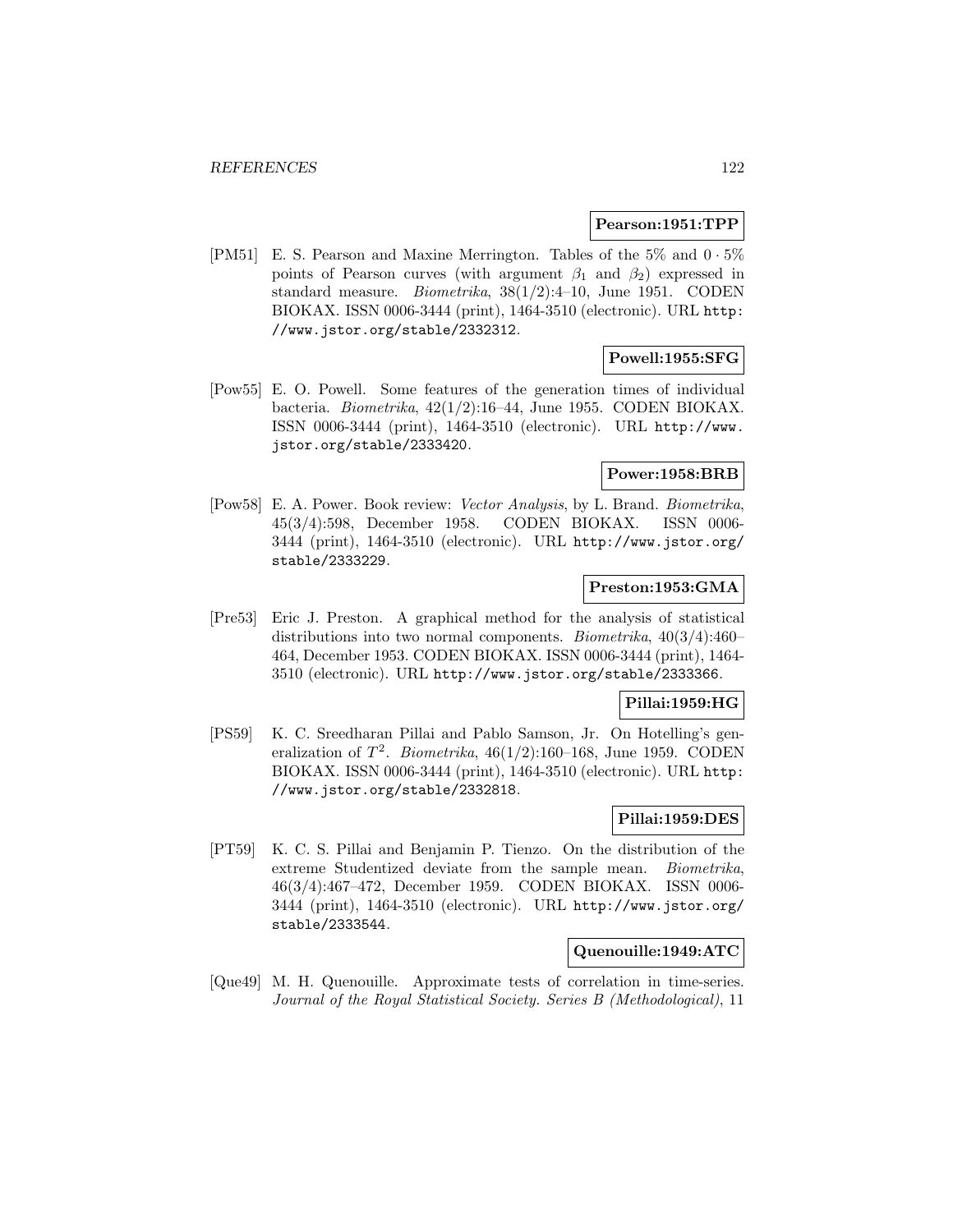(1):68–84, ???? 1949. CODEN JSTBAJ. ISSN 0035-9246. URL http: //www.jstor.org/stable/2983696. See extension in [Que56, Tuk58], and reviews [Mil74, Efr79].

# **Quenouille:1953:MVD**

[Que53] M. H. Quenouille. Modifications to the variate-difference method. Biometrika, 40(3/4):383–408, December 1953. CODEN BIOKAX. ISSN 0006-3444 (print), 1464-3510 (electronic). URL http://www. jstor.org/stable/2333356.

#### **Quenouille:1956:NBE**

[Que56] M. H. Quenouille. Notes on bias in estimation. Biometrika, 43 (3–4):353–360, December 1956. CODEN BIOKAX. ISSN 0006- 3444 (print), 1464-3510 (electronic). URL http://www.jstor.org/ stable/2332914. This extends earlier work [Que49, Tuk58] on what is now known as the Quenouille–Tukey jacknife technique. See reviews [Mil74, Efr79].

## **Quenouille:1957:ETV**

[Que57] M. H. Quenouille. The effect of transformations of variables upon their correlation coefficients. Biometrika, 44(1/2):272–273, June 1957. CODEN BIOKAX. ISSN 0006-3444 (print), 1464-3510 (electronic). URL http://www.jstor.org/stable/2333267.

## **Quenouille:1959:TRO**

[Que59] M. H. Quenouille. Tables of random observations from standard distributions. *Biometrika*,  $46(1/2)$ :178–202, June 1959. CODEN BIOKAX. ISSN 0006-3444 (print), 1464-3510 (electronic). URL http://www. jstor.org/stable/2332820.

#### **Ramasubban:1958:MDM**

[Ram58] T. A. Ramasubban. The mean difference and the mean deviation of some discontinuous distributions. Biometrika, 45(3/4):549–556, December 1958. CODEN BIOKAX. ISSN 0006-3444 (print), 1464-3510 (electronic). URL http://www.jstor.org/stable/2333200.

# **Ramasubban:1959:GMD**

[Ram59] T. A. Ramasubban. The generalized mean differences of the binomial and Poisson distributions. Biometrika, 46(1/2):223–229, June 1959. CODEN BIOKAX. ISSN 0006-3444 (print), 1464-3510 (electronic). URL http://www.jstor.org/stable/2332825.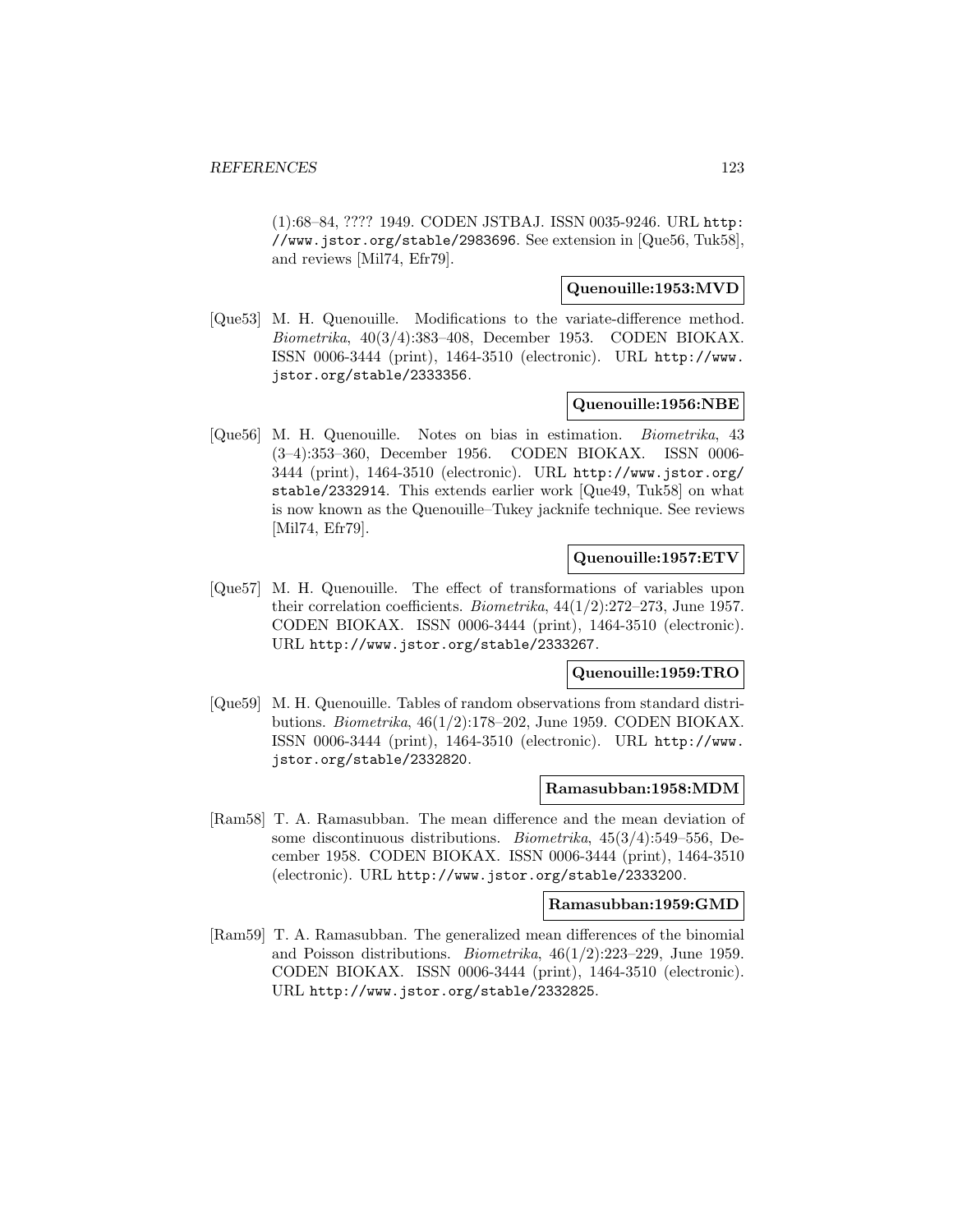# **Rao:1953:SMD**

[Rao53] K. S. Rao. A simple method of deriving best critical regions similar to the sample space in tests of an important class of composite hypotheses. Biometrika, 40(1/2):231–233, June 1953. CODEN BIOKAX. ISSN 0006-3444 (print), 1464-3510 (electronic). URL http://www.jstor. org/stable/2333118.

# **Rao:1959:SPI**

[Rao59] C. Radhakrishna Rao. Some problems involving linear hypotheses in multivariate analysis. Biometrika, 46(1/2):49–58, June 1959. CODEN BIOKAX. ISSN 0006-3444 (print), 1464-3510 (electronic). URL http: //www.jstor.org/stable/2332807.

# **Ray:1956:SAA**

[Ray56] W. D. Ray. Sequential analysis applied to certain experimental designs in the analysis of variance. Biometrika, 43(3/4):388–403, December 1956. CODEN BIOKAX. ISSN 0006-3444 (print), 1464-3510 (electronic). URL http://www.jstor.org/stable/2332917.

# **Russell:1958:OWV**

[RB58] Thomas S. Russell and Ralph Allan Bradley. One-way variances in a two-way classification. Biometrika, 45(1/2):111–129, June 1958. CO-DEN BIOKAX. ISSN 0006-3444 (print), 1464-3510 (electronic). URL http://www.jstor.org/stable/2333050.

#### **Reiersol:1956:NSG**

[Rei56] Olav Reiersøl. A note on the signs of Gross correlation coefficients and partial correlation coefficients. Biometrika, 43(3/4):480–482, December 1956. CODEN BIOKAX. ISSN 0006-3444 (print), 1464-3510 (electronic). URL http://www.jstor.org/stable/2332932.

# **Roy:1957:FCM**

[RG57] S. N. Roy and R. Gnanadesikan. Further contributions to multivariate confidence bounds. Biometrika, 44(3/4):399–410, December 1957. CO-DEN BIOKAX. ISSN 0006-3444 (print), 1464-3510 (electronic). URL http://www.jstor.org/stable/2332872. See corrigenda [RG61].

## **Roy:1958:NFC**

[RG58] S. N. Roy and R. Gnanadesikan. A note on 'further contributions to multivariate confidence bounds'. Biometrika, 45(3/4):581, December 1958. CODEN BIOKAX. ISSN 0006-3444 (print), 1464-3510 (electronic). URL http://www.jstor.org/stable/2333209.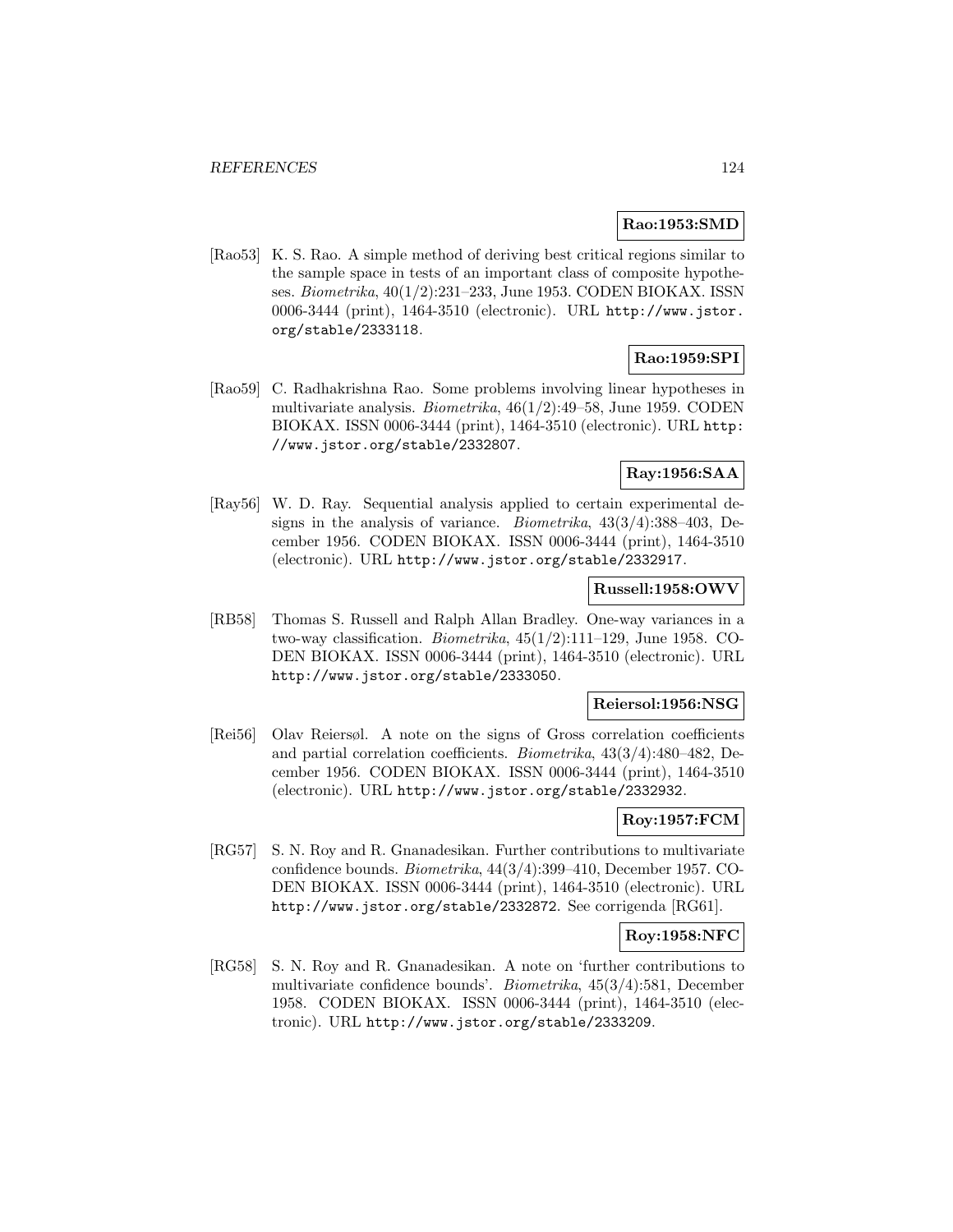# **Roy:1961:CFC**

[RG61] S. N. Roy and R. Gnanadesikan. Corrigenda: "Further Contributions to Multivariate Confidence Bounds". Biometrika, 48(3/4):474, December 1961. CODEN BIOKAX. ISSN 0006-3444 (print), 1464-3510 (electronic). URL http://www.jstor.org/stable/2332775. See [RG57].

# **Rao:1950:GSL**

[RK50] K. S. Rao and David G. Kendall. On the generalized second limittheorem in the calculus of probabilities. Biometrika, 37(3/4):224–230, December 1950. CODEN BIOKAX. ISSN 0006-3444 (print), 1464- 3510 (electronic). URL http://www.jstor.org/stable/2332375.

# **Rushton:1955:DMS**

[RM55] S. Rushton and A. J. Mautner. The deterministic model of a simple epidemic for more than one community. Biometrika,  $42(1/2):126-132$ , June 1955. CODEN BIOKAX. ISSN 0006-3444 (print), 1464-3510 (electronic). URL http://www.jstor.org/stable/2333429.

## **Roy:1956:ISN**

[RM56] S. N. Roy and S. K. Mitra. An introduction to some non-parametric generalizations of analysis of variance and multivariate analysis. Biometrika, 43(3/4):361–376, December 1956. CODEN BIOKAX. ISSN 0006-3444 (print), 1464-3510 (electronic). URL http://www. jstor.org/stable/2332915.

#### **Royston:1956:SHP**

[Roy56] Erica Royston. Studies in the history of probability and statistics: III. A note on the history of the graphical presentation of data. Biometrika, 43(3/4):241–247, December 1956. CODEN BIOKAX. ISSN 0006- 3444 (print), 1464-3510 (electronic). URL http://www.jstor.org/ stable/2332903.

# **Roy:1956:ICP**

[RS56] S. N. Roy and A. E. Sarhan. On inverting a class of patterned matrices. Biometrika, 43(1/2):227–231, June 1956. CODEN BIOKAX. ISSN 0006-3444 (print), 1464-3510 (electronic). URL http://www.jstor. org/stable/2333601.

## **Ruben:1954:MOS**

[Rub54] H. Ruben. On the moments of order statistics in samples from normal populations. *Biometrika*,  $41(1/2):200-227$ , June 1954. CODEN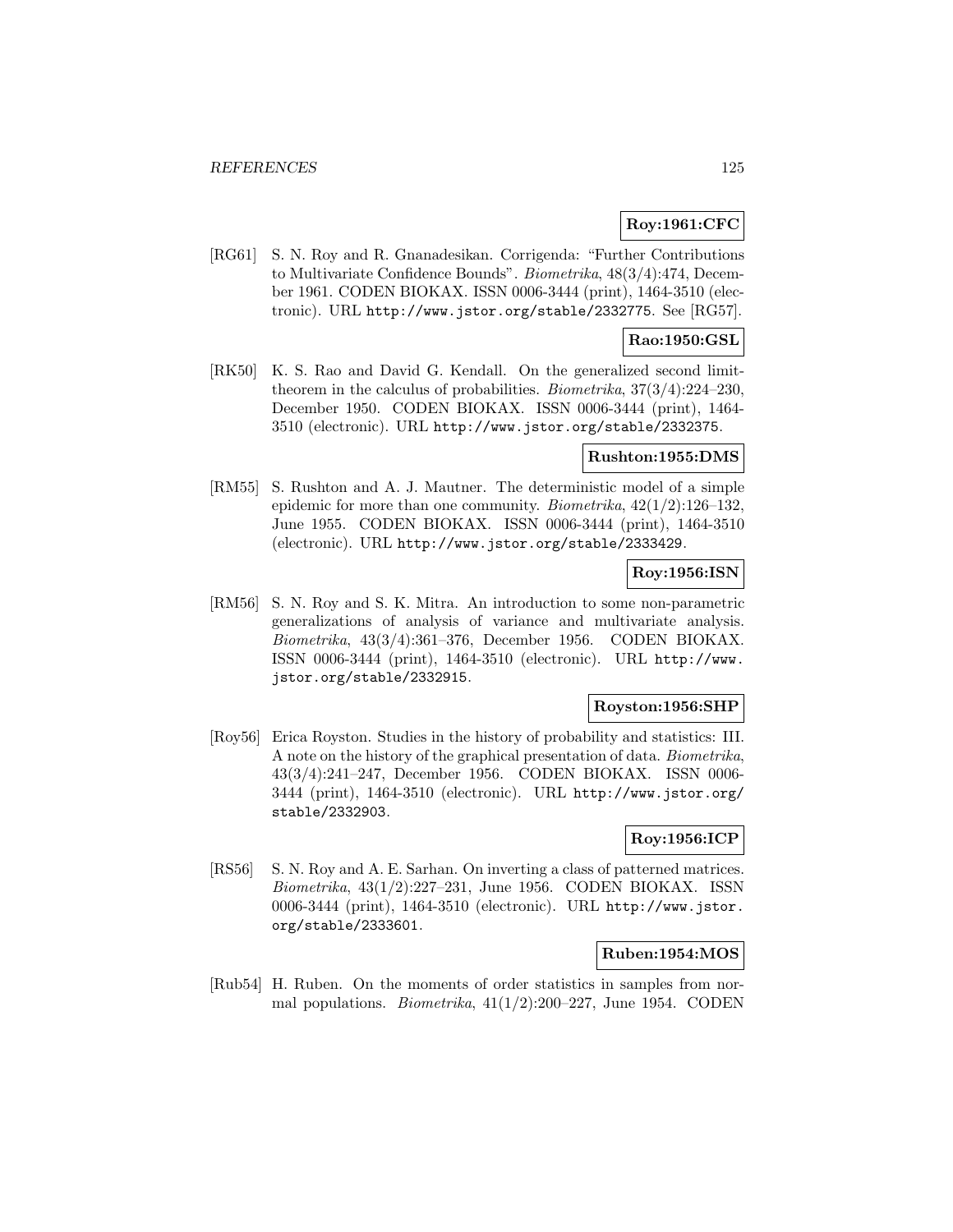BIOKAX. ISSN 0006-3444 (print), 1464-3510 (electronic). URL http: //www.jstor.org/stable/2333017. See corrigenda [Ano54d].

### **Ruben:1956:MRP**

[Rub56a] H. Ruben. On the moments of the range and product moments of extreme order statistics in normal samples. Biometrika, 43(3/4):458– 460, December 1956. CODEN BIOKAX. ISSN 0006-3444 (print), 1464- 3510 (electronic). URL http://www.jstor.org/stable/2332925.

## **Ruben:1956:SSN**

[Rub56b] H. Ruben. On the sum of squares of normal scores. Biometrika, 43(3/4):456–458, December 1956. CODEN BIOKAX. ISSN 0006- 3444 (print), 1464-3510 (electronic). URL http://www.jstor.org/ stable/2332924. See corrigenda [Rub65].

#### **Ruben:1965:CSS**

[Rub65] H. Ruben. Corrigenda: "On the sum of squares of normal scores". Biometrika, 52(3/4):669, December 1965. CODEN BIOKAX. ISSN 0006-3444 (print), 1464-3510 (electronic). URL http://www.jstor. org/stable/2333726. See [Rub56b].

# **Rudra:1952:DTS**

[Rud52] A. Rudra. Discrimination in time-series analysis. Biometrika, 39 (3/4):434–439, December 1952. CODEN BIOKAX. ISSN 0006- 3444 (print), 1464-3510 (electronic). URL http://www.jstor.org/ stable/2334040.

#### **Rushton:1950:ST**

[Rus50] S. Rushton. On a sequential t-test. Biometrika, 37(3/4):326–333, December 1950. CODEN BIOKAX. ISSN 0006-3444 (print), 1464-3510 (electronic). URL http://www.jstor.org/stable/2332385.

#### **Rushton:1952:TSS**

[Rus52] S. Rushton. On a two-sided sequential t-test. Biometrika, 39(3/4):302– 308, December 1952. CODEN BIOKAX. ISSN 0006-3444 (print), 1464- 3510 (electronic). URL http://www.jstor.org/stable/2334026. See corrigenda [Ano54c].

#### **Sampford:1955:TNB**

[Sam55] M. R. Sampford. The truncated negative binomial distribution. Biometrika, 42(1/2):58–69, June 1955. CODEN BIOKAX. ISSN 0006- 3444 (print), 1464-3510 (electronic). URL http://www.jstor.org/ stable/2333422.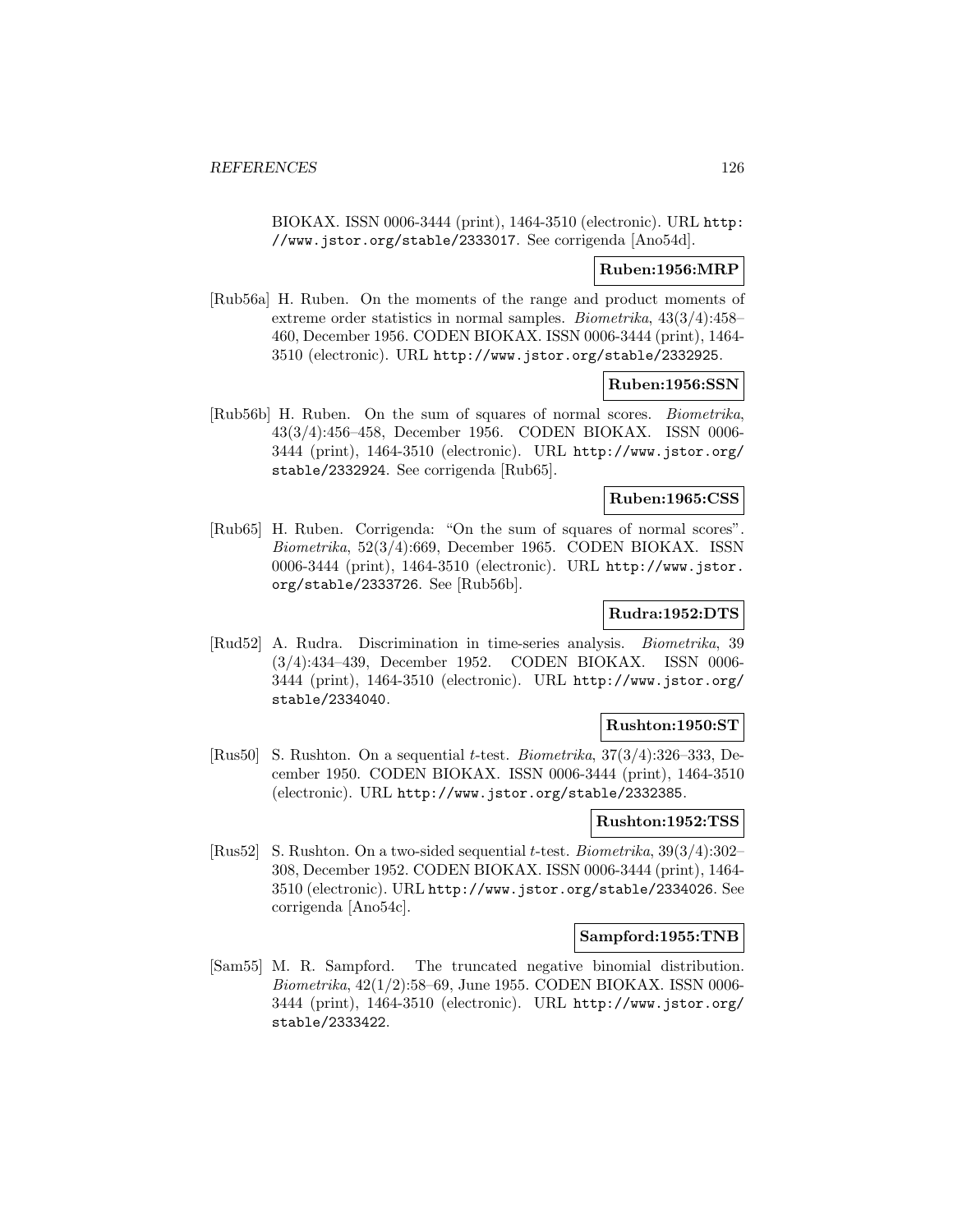#### **Sankaran:1958:NTC**

[San58] Munuswamy Sankaran. On Nair's transformation of the correlation coefficient. Biometrika, 45(3/4):567–571, December 1958. CODEN BIOKAX. ISSN 0006-3444 (print), 1464-3510 (electronic). URL http: //www.jstor.org/stable/2333205.

# **Sankaran:1959:NCC**

[San59] Munuswamy Sankaran. On the non-central chi-square distribution.  $Biometrika$ ,  $46(1/2):235-237$ , June 1959. CODEN BIOKAX. ISSN 0006-3444 (print), 1464-3510 (electronic). URL http://www.jstor. org/stable/2332828.

# **Saw:1958:CMS**

[Saw58a] J. G. Saw. Corrigenda: "Moments of Sample Moments of Censored Samples from a Normal Population". Biometrika, 45(3/4):587–588, December 1958. CODEN BIOKAX. ISSN 0006-3444 (print), 1464- 3510 (electronic). URL http://www.jstor.org/stable/2333213. See [Saw58b].

# **Saw:1958:MSM**

[Saw58b] J. G. Saw. Moments of sample moments of censored samples from a normal population. Biometrika, 45(1/2):211–221, June 1958. CODEN BIOKAX. ISSN 0006-3444 (print), 1464-3510 (electronic). URL http: //www.jstor.org/stable/2333057. See corrigenda [Saw58a, Saw79].

#### **Saw:1959:ENP**

[Saw59] J. G. Saw. Estimation of the normal population parameters given a singly censored sample. *Biometrika*,  $46(1/2):150-159$ , June 1959. CODEN BIOKAX. ISSN 0006-3444 (print), 1464-3510 (electronic). URL http://www.jstor.org/stable/2332817.

# **Saw:1979:ACM**

[Saw79] J. G. Saw. Amendments and corrections: "Moments of Sample Moments of Censored Samples from a Normal Population". Biometrika, 66 (1):194, April 1979. CODEN BIOKAX. ISSN 0006-3444 (print), 1464- 3510 (electronic). URL http://www.jstor.org/stable/2335267. See [Saw58b].

#### **Scheffe:1953:MJA**

[Sch<sub>53</sub>] Henry Scheffé. A method for judging all contrasts in the analysis of variance. Biometrika,  $40(1/2):87-104$ , June 1953. CODEN BIOKAX.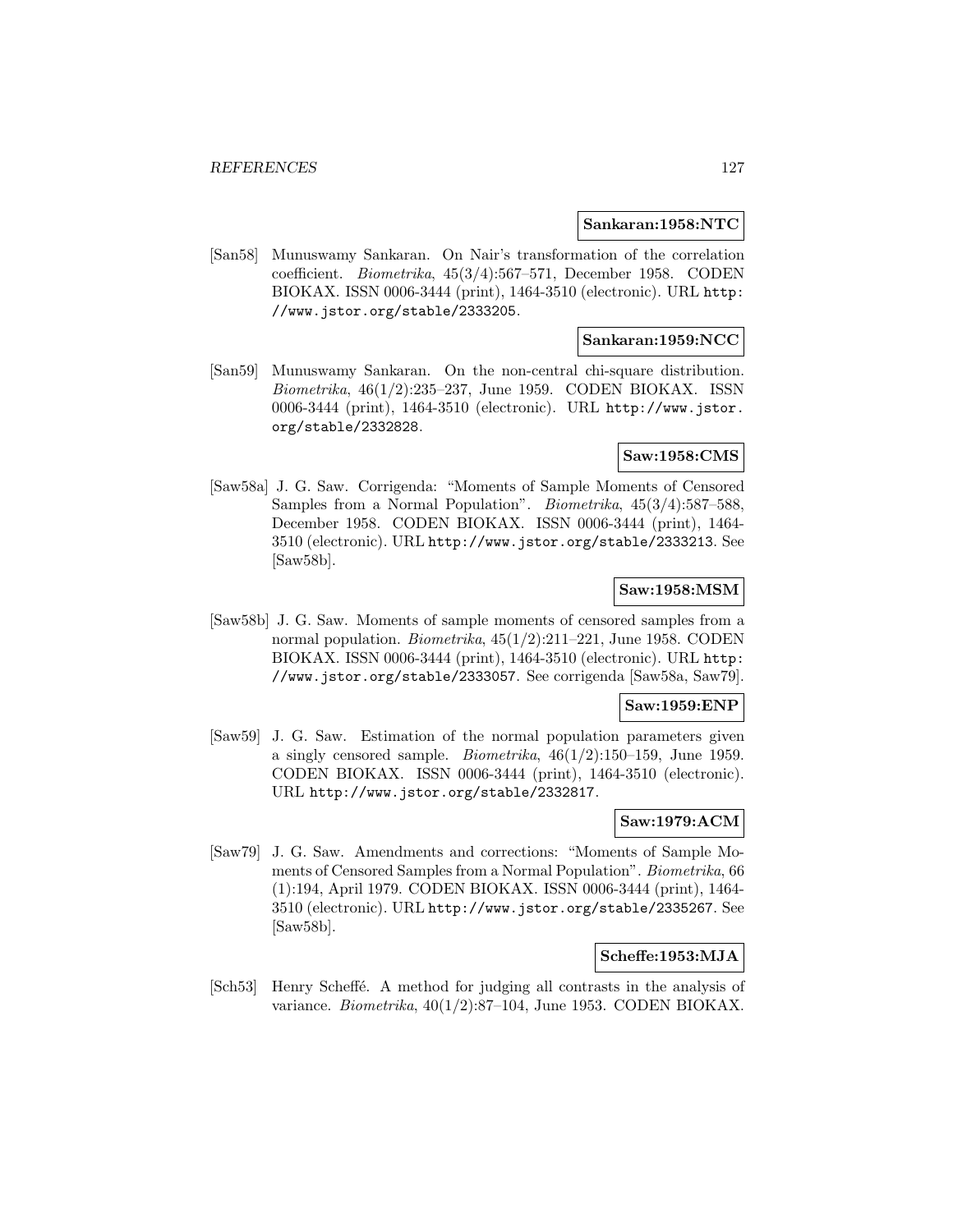ISSN 0006-3444 (print), 1464-3510 (electronic). URL http://www. jstor.org/stable/2333100. See correction [Sch69].

# **Scheffe:1969:CMJ**

[Sch69] Henry Scheffe. Corrections: "A Method for Judging All Contrasts in the Analysis of Variance". Biometrika, 56(1):229, March 1969. CO-DEN BIOKAX. ISSN 0006-3444 (print), 1464-3510 (electronic). URL http://www.jstor.org/stable/2334713. See [Sch53].

## **Shenton:1950:MLE**

[She50] L. R. Shenton. Maximum likelihood and the efficiency of the method of moments. Biometrika, 37(1/2):111–116, June 1950. CODEN BIOKAX. ISSN 0006-3444 (print), 1464-3510 (electronic). URL http: //www.jstor.org/stable/2332153.

#### **Shenton:1951:EMM**

[She51] L. R. Shenton. Efficiency of the method of moments and the Gram-Charlier Type A distribution. Biometrika, 38(1/2):58–73, June 1951. CODEN BIOKAX. ISSN 0006-3444 (print), 1464-3510 (electronic). URL http://www.jstor.org/stable/2332317.

# **Shenton:1954:INI**

[She54] L. R. Shenton. Inequalities for the normal integral including a new continued fraction. *Biometrika*,  $41(1/2)$ :177–189, June 1954. CODEN BIOKAX. ISSN 0006-3444 (print), 1464-3510 (electronic). URL http: //www.jstor.org/stable/2333015.

## **Shenton:1958:MEM**

[She58] L. R. Shenton. Moment estimators and maximum likelihood. Biometrika, 45(3/4):411–420, December 1958. CODEN BIOKAX. ISSN 0006-3444 (print), 1464-3510 (electronic). URL http://www. jstor.org/stable/2333188. See corrigenda [She59a, She61].

#### **Shenton:1959:CME**

[She59a] L. R. Shenton. Corrigenda: "Moment Estimators and Maximum Likelihood". Biometrika, 46(3/4):502, December 1959. CODEN BIOKAX. ISSN 0006-3444 (print), 1464-3510 (electronic). URL http://www. jstor.org/stable/2333569. See [She58].

#### **Shenton:1959:DME**

[She59b] L. R. Shenton. The distribution of moment estimators. Biometrika, 46(3/4):296–305, December 1959. CODEN BIOKAX. ISSN 0006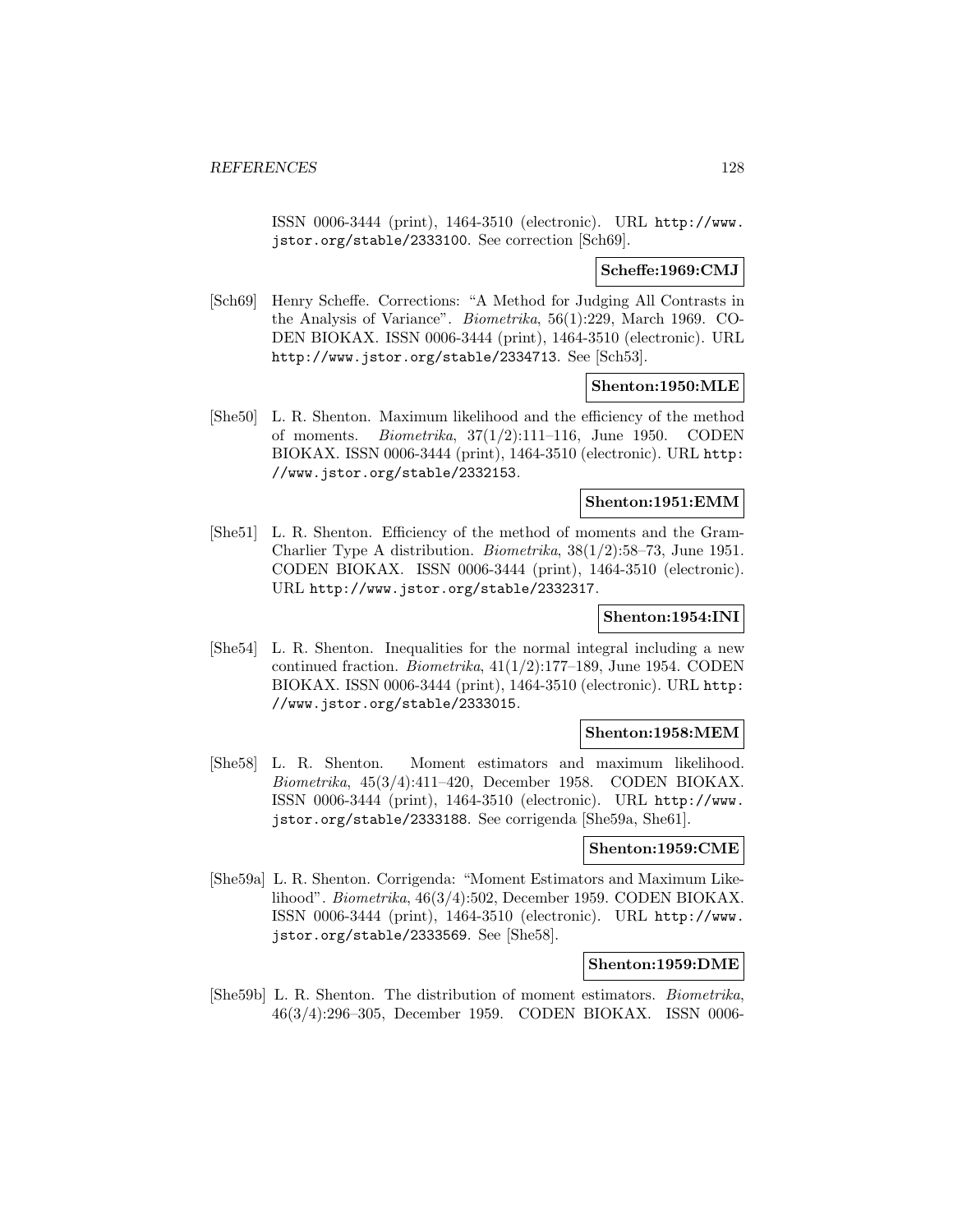3444 (print), 1464-3510 (electronic). URL http://www.jstor.org/ stable/2333527.

#### **Shenton:1961:CME**

[She61] L. R. Shenton. Corrigenda: "Moment Estimators and Maximum Likelihood". Biometrika, 48(3/4):474, December 1961. CODEN BIOKAX. ISSN 0006-3444 (print), 1464-3510 (electronic). URL http://www. jstor.org/stable/2332776. See [She58].

# **Silverstone:1950:NCK**

[Sil50] H. Silverstone. A note on the cumulants of Kendall's S-distribution. Biometrika, 37(3/4):231–235, December 1950. CODEN BIOKAX. ISSN 0006-3444 (print), 1464-3510 (electronic). URL http://www. jstor.org/stable/2332376.

# **Sillitto:1951:IBC**

[Sil51] G. P. Sillitto. Interrelations between certain linear systematic statistics of samples from any continuous population. Biometrika, 38(3/4):377– 382, December 1951. CODEN BIOKAX. ISSN 0006-3444 (print), 1464- 3510 (electronic). URL http://www.jstor.org/stable/2332583.

# **Sillitto:1957:EPC**

[Sil57] G. P. Sillitto. An extension property of a class of balanced incomplete block designs. Biometrika, 44(1/2):278–279, June 1957. CODEN BIOKAX. ISSN 0006-3444 (print), 1464-3510 (electronic). URL http: //www.jstor.org/stable/2333270.

#### **Simon:1955:CSD**

[Sim55] Herbert A. Simon. On a class of skew distribution functions. Biometrika, 42(3–4):425–440, December 1955. CODEN BIOKAX. ISSN 0006-3444 (print), 1464-3510 (electronic). URL http://www. jstor.org/stable/2333389.

# **Sathe:1957:ADS**

[SK57] Y. S. Sathe and A. R. Kamat. Approximations to the distributions of some measures of dispersion based on successive differences. Biometrika, 44(3/4):349–359, December 1957. CODEN BIOKAX. ISSN 0006-3444 (print), 1464-3510 (electronic). URL http://www. jstor.org/stable/2332867.

# **Skellam:1951:RDT**

[Ske51] J. G. Skellam. Random dispersal in theoretical populations. Biometrika,  $38(1/2)$ :196–218, June 1951. CODEN BIOKAX. ISSN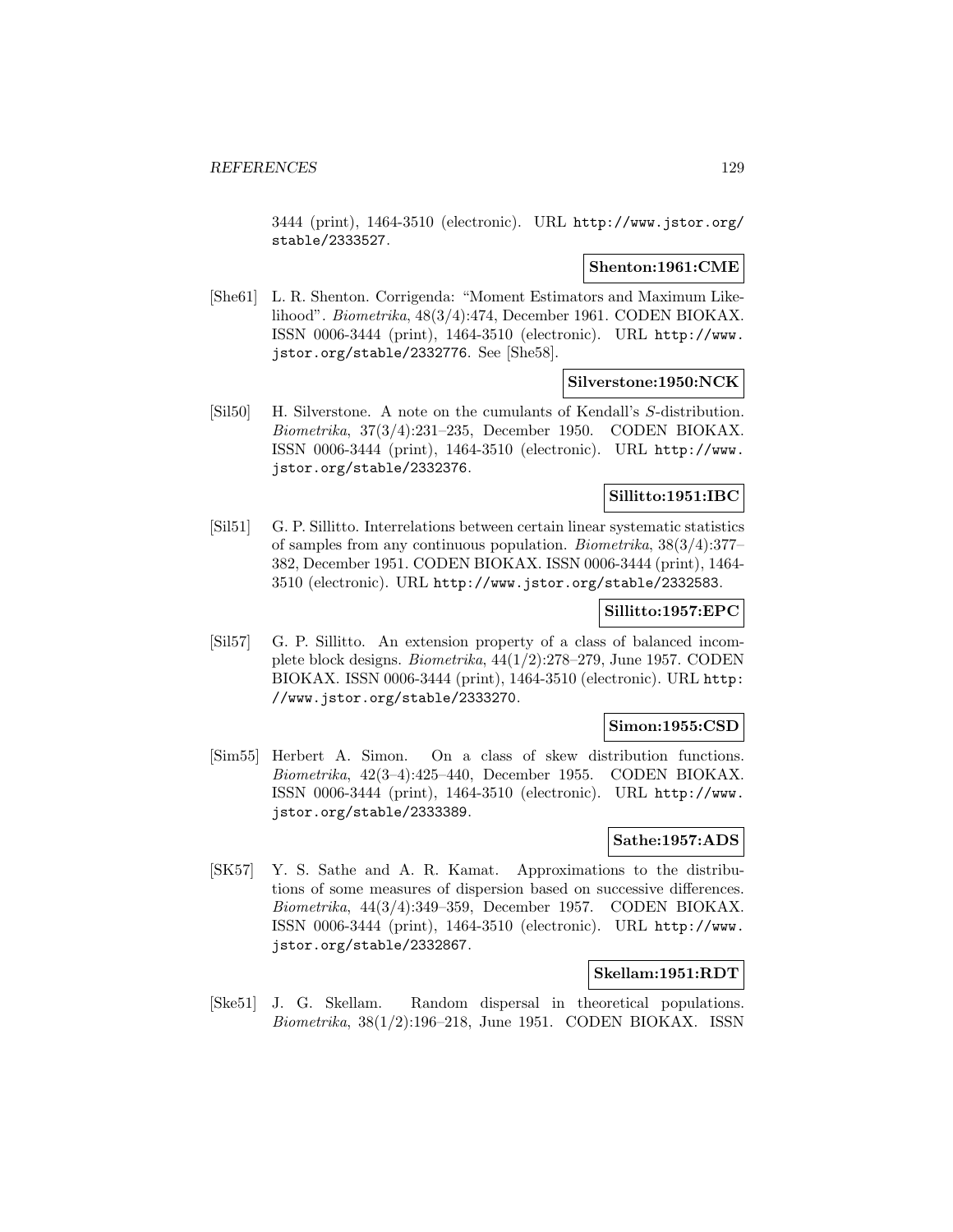#### *REFERENCES* 130

0006-3444 (print), 1464-3510 (electronic). URL http://www.jstor. org/stable/2332328.

#### **Skellam:1952:SSE**

[Ske52] J. G. Skellam. Studies in statistical ecology: I. Spatial pattern. Biometrika, 39(3/4):346–362, December 1952. CODEN BIOKAX. ISSN 0006-3444 (print), 1464-3510 (electronic). URL http://www. jstor.org/stable/2334030.

# **Skellam:1958:DAN**

[Ske58] J. G. Skellam. On the derivation and applicability of Neyman's type a distribution. Biometrika, 45(1/2):32–36, June 1958. CODEN BIOKAX. ISSN 0006-3444 (print), 1464-3510 (electronic). URL http: //www.jstor.org/stable/2333043.

## **Smith:1951:BRB**

[Smi51] Cedric A. B. Smith. Book review: Sampling Methods for Censuses and Surveys by F. Yates. Biometrika,  $38(1/2):262-263$ , June 1951. CODEN BIOKAX. ISSN 0006-3444 (print), 1464-3510 (electronic). URL http://www.jstor.org/stable/2332336.

# **Smith:1955:BRBa**

[Smi55a] Cedric A. B. Smith. Book review: Outline of Biometry and Statistics, by C. I. Bliss; D. W. Calhoun. Biometrika, 42(3/4):541, December 1955. CODEN BIOKAX. ISSN 0006-3444 (print), 1464-3510 (electronic). URL http://www.jstor.org/stable/2333411.

## **Smith:1955:BRBb**

[Smi55b] Cedric A. B. Smith. Book review: Statistics and Mathematics in Biology, by O. Kempthorne; T. A. Bancroft; J. W. Gowen; J. L. Lush. Biometrika, 42(3/4):542, December 1955. CODEN BIOKAX. ISSN 0006-3444 (print), 1464-3510 (electronic). URL http://www.jstor. org/stable/2333412.

# **Smith:1956:BRB**

[Smi56] Cedric A. B. Smith. Book review: Population Genetics, by Ching Chun Li. Biometrika, 43(3/4):492, December 1956. CODEN BIOKAX. ISSN 0006-3444 (print), 1464-3510 (electronic). URL http://www.jstor. org/stable/2332940.

# **Smith:1959:BRB**

[Smi59a] Cedric A. B. Smith. Book review: Contribuito allo Studio delle Tavole di Nuzialita, by G. Panizzon. Biometrika, 46(3/4):495, December 1959.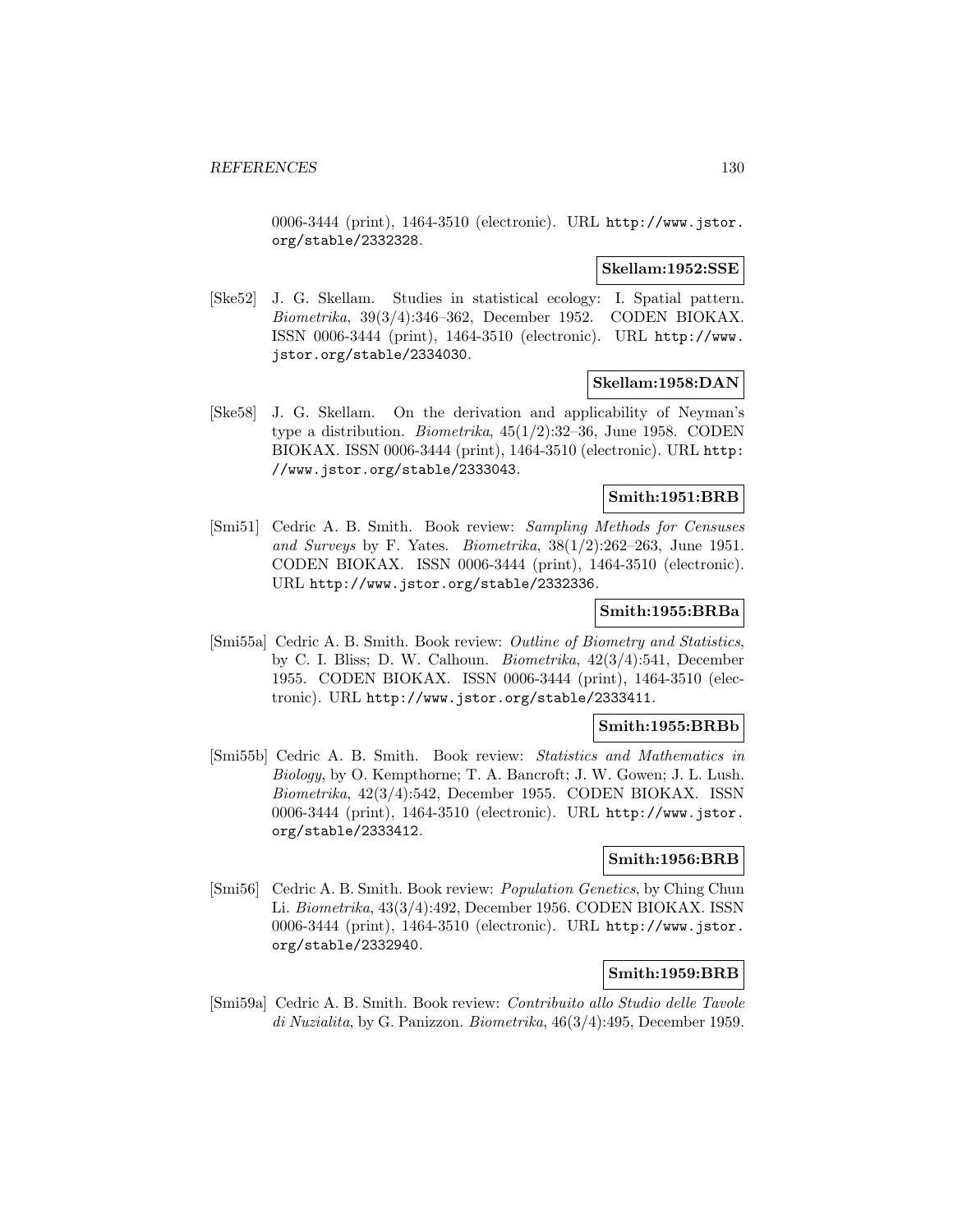CODEN BIOKAX. ISSN 0006-3444 (print), 1464-3510 (electronic). URL http://www.jstor.org/stable/2333557.

# **Smith:1959:CCR**

[Smi59b] W. L. Smith. Corrigenda: "On the Cumulants of Renewal Processes". Biometrika, 46(3/4):502, December 1959. CODEN BIOKAX. ISSN 0006-3444 (print), 1464-3510 (electronic). URL http://www.jstor. org/stable/2333570. See [Smi59c].

# **Smith:1959:CRP**

[Smi59c] Walter L. Smith. On the cumulants of renewal processes. Biometrika, 46(1/2):1–29, June 1959. CODEN BIOKAX. ISSN 0006-3444 (print), 1464-3510 (electronic). URL http://www.jstor.org/ stable/2332804. See corrigenda [Smi59b].

#### **Somerville:1954:SPO**

[Som54] Paul N. Somerville. Some problems of optimum sampling. Biometrika, 41(3/4):420–429, December 1954. CODEN BIOKAX. ISSN 0006- 3444 (print), 1464-3510 (electronic). URL http://www.jstor.org/ stable/2332722.

## **Somers:1959:RAP**

[Som59] Robert H. Somers. The rank analogue of product-moment partial correlation and regression, with application to manifold, ordered contingency tables. *Biometrika*,  $46(1/2):241-246$ , June 1959. CODEN BIOKAX. ISSN 0006-3444 (print), 1464-3510 (electronic). URL http: //www.jstor.org/stable/2332830.

#### **Srivastava:1958:ENN**

[Sri58] A. B. L. Srivastava. Effect of non-normality on the power function of t-test. Biometrika, 45(3/4):421–430, December 1958. CODEN BIOKAX. ISSN 0006-3444 (print), 1464-3510 (electronic). URL http: //www.jstor.org/stable/2333189.

# **Srivastava:1959:ENN**

[Sri59] A. B. L. Srivastava. Effect of non-normality on the power of the analysis of variance test. *Biometrika*,  $46(1/2)$ :114–122, June 1959. CODEN BIOKAX. ISSN 0006-3444 (print), 1464-3510 (electronic). URL http: //www.jstor.org/stable/2332813.

# **Stevens:1950:FLP**

[Ste50] W. L. Stevens. Fiducial limits of the parameter of a discontinuous distribution. *Biometrika*,  $37(1/2)$ :117–129, June 1950. CODEN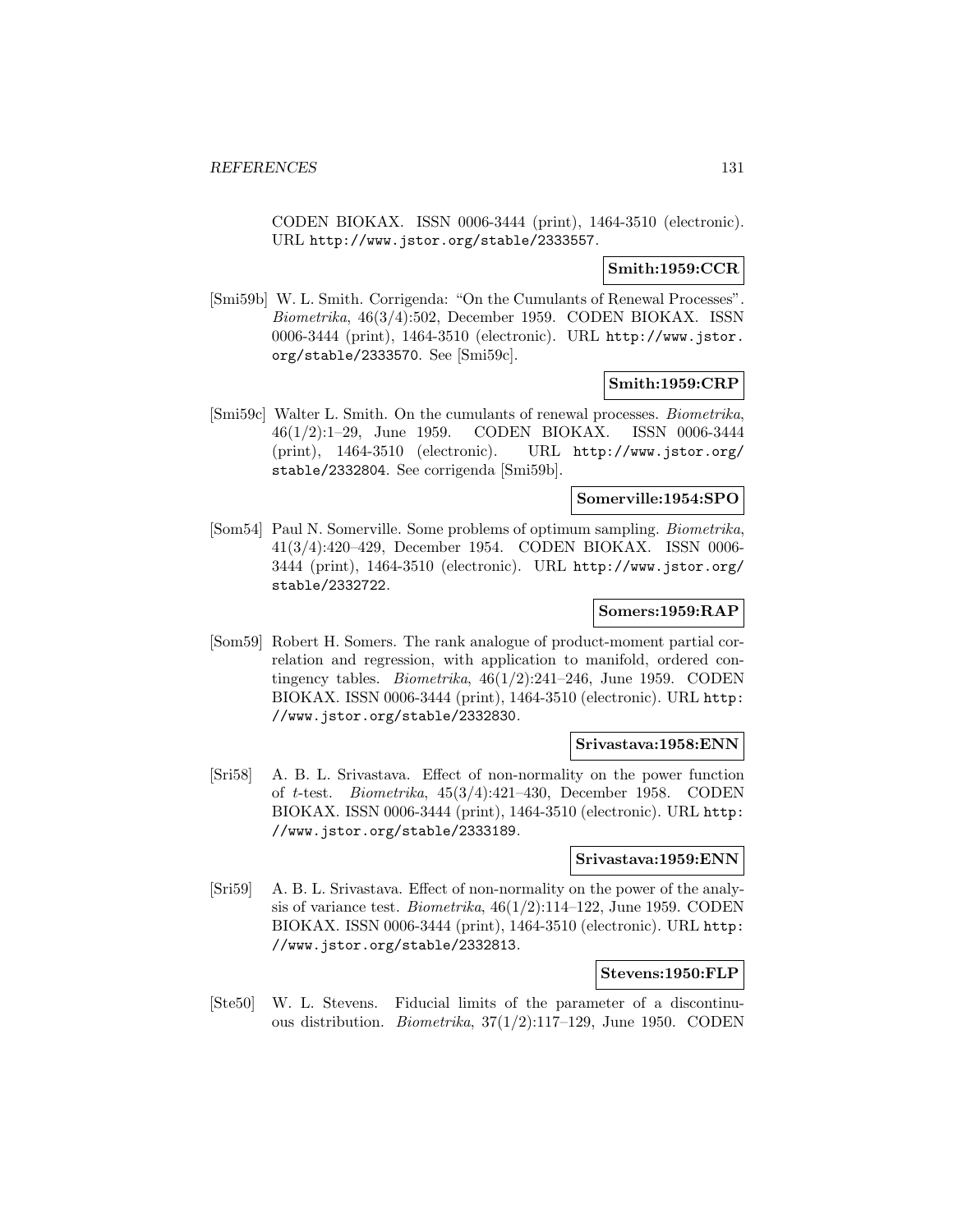BIOKAX. ISSN 0006-3444 (print), 1464-3510 (electronic). URL http: //www.jstor.org/stable/2332154.

#### **Stevens:1951:MVE**

[Ste51a] W. L. Stevens. Mean and variance of an entry in a contingency table. Biometrika, 38(3/4):468–470, December 1951. CODEN BIOKAX. ISSN 0006-3444 (print), 1464-3510 (electronic). URL http://www. jstor.org/stable/2332593.

## **Steyn:1951:WDD**

[Ste51b] H. S. Steyn. The Wishart distribution derived by solving simultaneous linear differential equations. Biometrika, 38(3/4):470–472, December 1951. CODEN BIOKAX. ISSN 0006-3444 (print), 1464-3510 (electronic). URL http://www.jstor.org/stable/2332594.

#### **Stevens:1952:SSN**

[Ste52] W. L. Stevens. Samples with the same number in each stratum. Biometrika, 39(3/4):414–417, December 1952. CODEN BIOKAX. ISSN 0006-3444 (print), 1464-3510 (electronic). URL http://www. jstor.org/stable/2334033.

#### **Stevens:1953:TAT**

[Ste53] W. L. Stevens. Tables of the angular transformation. Biometrika, 40(1/2):70–73, June 1953. CODEN BIOKAX. ISSN 0006-3444 (print), 1464-3510 (electronic). URL http://www.jstor.org/ stable/2333098.

#### **Sterne:1954:SRC**

[Ste54] Theodore E. Sterne. Some remarks on confidence or fiducial limits. Biometrika, 41(1/2):275–278, June 1954. CODEN BIOKAX. ISSN 0006-3444 (print), 1464-3510 (electronic). URL http://www.jstor. org/stable/2333026.

# **Stevens:1957:SIP**

[Ste57] W. L. Stevens. Shorter intervals for the parameter of the binomial and Poisson distributions. Biometrika, 44(3/4):436–440, December 1957. CODEN BIOKAX. ISSN 0006-3444 (print), 1464-3510 (electronic). URL http://www.jstor.org/stable/2332874.

#### **Stuart:1950:CFN**

[Stu50] A. Stuart. The cumulants of the first n natural numbers. Biometrika, 37(3/4):446, December 1950. CODEN BIOKAX. ISSN 0006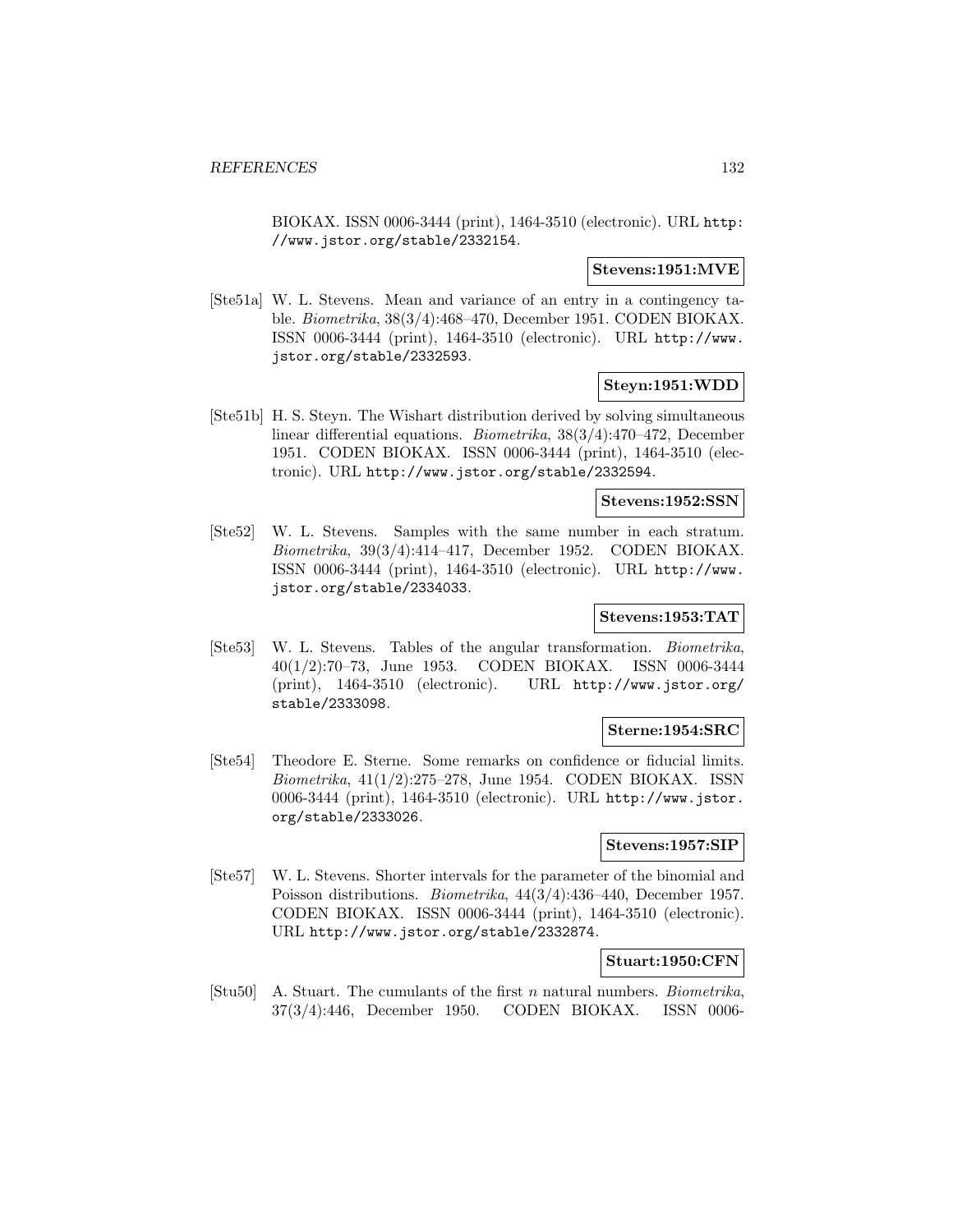3444 (print), 1464-3510 (electronic). URL http://www.jstor.org/ stable/2332395.

# **Stuart:1951:ADR**

[Stu51] A. Stuart. An application of the distribution of the ranking concordance coefficient. *Biometrika*,  $38(1/2):33-42$ , June 1951. CODEN BIOKAX. ISSN 0006-3444 (print), 1464-3510 (electronic). URL http: //www.jstor.org/stable/2332315.

# **Stuart:1952:BRB**

[Stu52] A. Stuart. Book review: Statistical Methodology Reviews, 1941–1950, by Oscar Krisen Buros. Biometrika, 39(1/2):215, April 1952. CODEN BIOKAX. ISSN 0006-3444 (print), 1464-3510 (electronic). URL http: //www.jstor.org/stable/2332489.

#### **Stuart:1953:ECS**

[Stu53] A. Stuart. The estimation and comparison of strengths of association in contingency tables. *Biometrika*,  $40(1/2):105-110$ , June 1953. CODEN BIOKAX. ISSN 0006-3444 (print), 1464-3510 (electronic). URL http: //www.jstor.org/stable/2333101.

# **Stuart:1954:BRB**

[Stu54] Alan Stuart. Book review: Sampling Methods for Censuses and Surveys by F. Yates. Biometrika,  $41(1/2):284$ , June 1954. CODEN BIOKAX. ISSN 0006-3444 (print), 1464-3510 (electronic). URL http: //www.jstor.org/stable/2333035.

#### **Stuart:1955:PSE**

[Stu55a] Alan Stuart. A paradox in statistical estimation. Biometrika, 42 (3/4):527–529, December 1955. CODEN BIOKAX. ISSN 0006- 3444 (print), 1464-3510 (electronic). URL http://www.jstor.org/ stable/2333402.

# **Stuart:1955:THM**

[Stu55b] Alan Stuart. A test for homogeneity of the marginal distributions in a two-way classification. Biometrika, 42(3/4):412–416, December 1955. CODEN BIOKAX. ISSN 0006-3444 (print), 1464-3510 (electronic). URL http://www.jstor.org/stable/2333387.

#### **Stuart:1956:BRBb**

[Stu56a] A. Stuart. Book review: Measuring Business Changes; a Handbook of Significant Business Indicators, by Richard M. Snyder. Biometrika,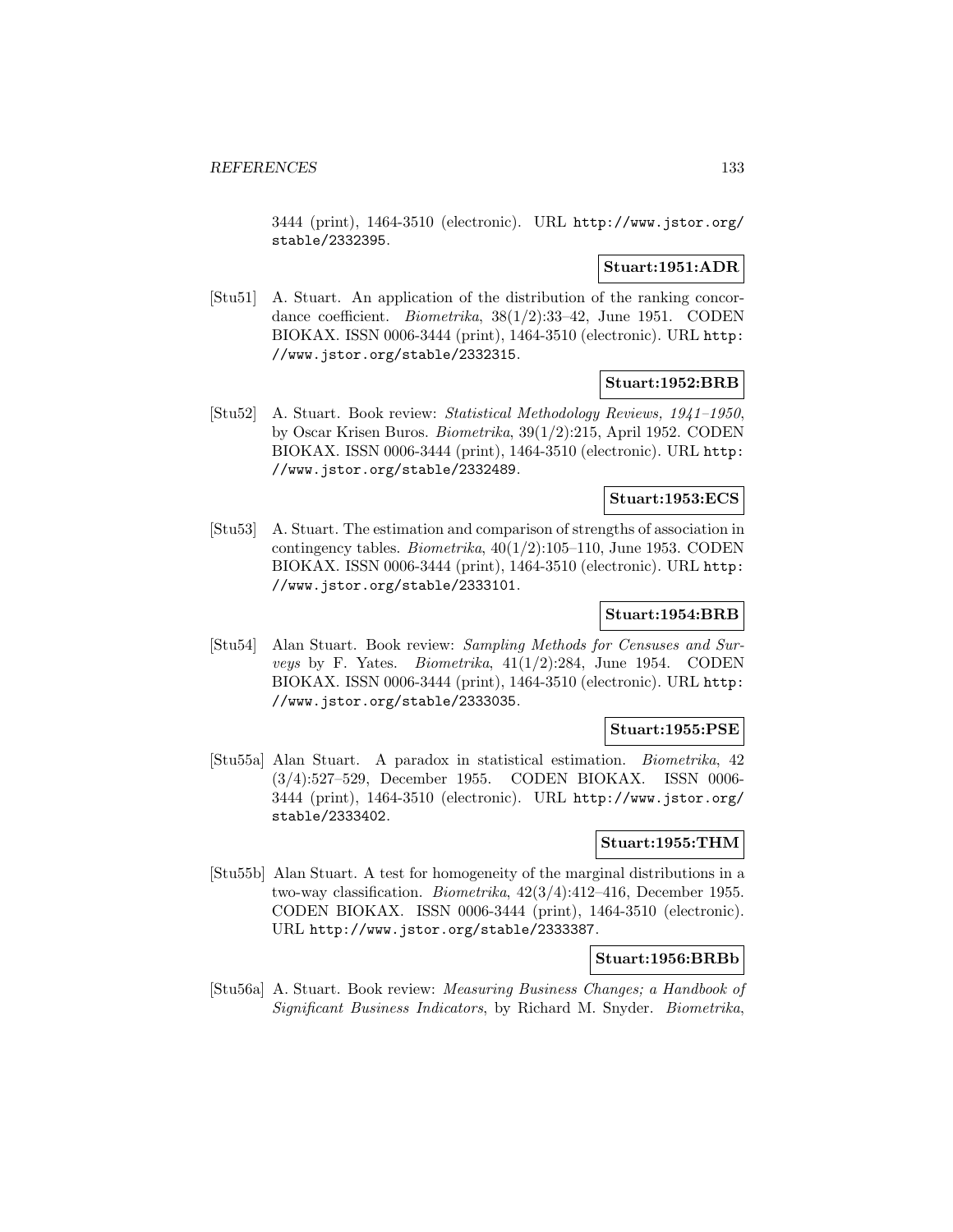43(3/4):493, December 1956. CODEN BIOKAX. ISSN 0006- 3444 (print), 1464-3510 (electronic). URL http://www.jstor.org/ stable/2332943.

# **Stuart:1956:BRBa**

[Stu56b] A. Stuart. Book review: The Art of Investment, by A. G. Ellinger. Biometrika, 43(3/4):493, December 1956. CODEN BIOKAX. ISSN 0006-3444 (print), 1464-3510 (electronic). URL http://www.jstor. org/stable/2332942.

# **Stuart:1956:BVK**

[Stu56c] Alan Stuart. Bounds for the variance of Kendall's rank correlation statistic. Biometrika, 43(3/4):474–477, December 1956. CODEN BIOKAX. ISSN 0006-3444 (print), 1464-3510 (electronic). URL http: //www.jstor.org/stable/2332930.

# **Stuart:1957:SEB**

[Stu57] Alan Stuart. A singularity in the estimation of binomial variance. Biometrika, 44(1/2):262–264, June 1957. CODEN BIOKAX. ISSN 0006-3444 (print), 1464-3510 (electronic). URL http://www.jstor. org/stable/2333262.

# **Stuart:1958:BRB**

[Stu58] A. Stuart. Book review: Non-Parametric Methods in Statistics, by D. A. S. Fraser. Biometrika, 45(3/4):591–592, December 1958. CODEN BIOKAX. ISSN 0006-3444 (print), 1464-3510 (electronic). URL http: //www.jstor.org/stable/2333218.

# **Sukhatme:1958:TSD**

[Suk58] Balkrishna V. Sukhatme. A two sample distribution free test for comparing variances. Biometrika, 45(3/4):544–548, December 1958. CO-DEN BIOKAX. ISSN 0006-3444 (print), 1464-3510 (electronic). URL http://www.jstor.org/stable/2333199.

#### **Sundrum:1953:MSS**

[Sun53a] R. M. Sundrum. A method of systematic sampling based on order properties. Biometrika, 40(3/4):452–456, December 1953. CODEN BIOKAX. ISSN 0006-3444 (print), 1464-3510 (electronic). URL http: //www.jstor.org/stable/2333363.

# **Sundrum:1953:MRC**

[Sun53b] R. M. Sundrum. Moments of the rank correlation coefficient  $\tau$  in the general case. Biometrika, 40(3/4):409–420, December 1953. CODEN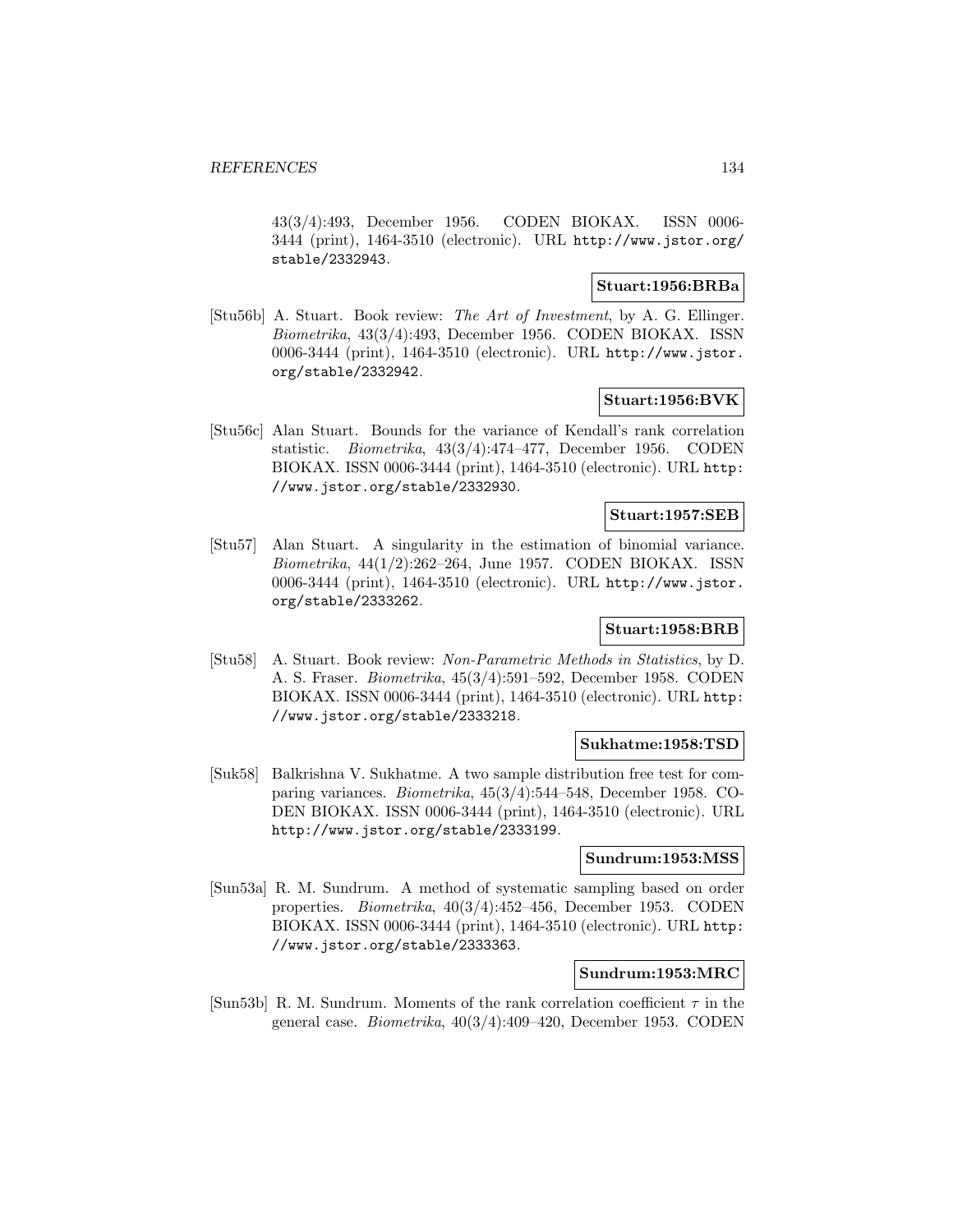BIOKAX. ISSN 0006-3444 (print), 1464-3510 (electronic). URL http: //www.jstor.org/stable/2333357.

#### **Sundrum:1954:RBE**

[Sun54] R. M. Sundrum. On the relation between estimating efficiency and the power of tests. Biometrika, 41(3/4):542–544, December 1954. CODEN BIOKAX. ISSN 0006-3444 (print), 1464-3510 (electronic). URL http: //www.jstor.org/stable/2332733.

#### **Tanner:1951:DPC**

[Tan51] J. C. Tanner. The delay to pedestrians crossing a road. Biometrika, 38(3/4):383–392, December 1951. CODEN BIOKAX. ISSN 0006- 3444 (print), 1464-3510 (electronic). URL http://www.jstor.org/ stable/2332584.

#### **Tanner:1953:PIB**

[Tan53] J. C. Tanner. A problem of interference between two queues. Biometrika, 40(1/2):58–69, June 1953. CODEN BIOKAX. ISSN 0006- 3444 (print), 1464-3510 (electronic). URL http://www.jstor.org/ stable/2333097.

# **Tanner:1958:PCA**

[Tan58] J. C. Tanner. A problem in the combination of accident frequencies. Biometrika, 45(3/4):331–342, December 1958. CODEN BIOKAX. ISSN 0006-3444 (print), 1464-3510 (electronic). URL http://www. jstor.org/stable/2333182.

# **Tate:1955:TCB**

[Tat55] Robert F. Tate. The theory of correlation between two continuous variables when one is dichotomized. *Biometrika*,  $42(1/2):205-216$ , June 1955. CODEN BIOKAX. ISSN 0006-3444 (print), 1464-3510 (electronic). URL http://www.jstor.org/stable/2333437.

# **Taylor:1950:CPT**

[Tay50] J. Taylor. The comparison of pairs of treatments in split-plot experiments. Biometrika, 37(3/4):443–444, December 1950. CODEN BIOKAX. ISSN 0006-3444 (print), 1464-3510 (electronic). URL http: //www.jstor.org/stable/2332393.

# **Taylor:1956:ELS**

[Tay56] J. Taylor. Exact linear sequential tests for the mean of a normal distribution. Biometrika, 43(3/4):452–455, December 1956. CODEN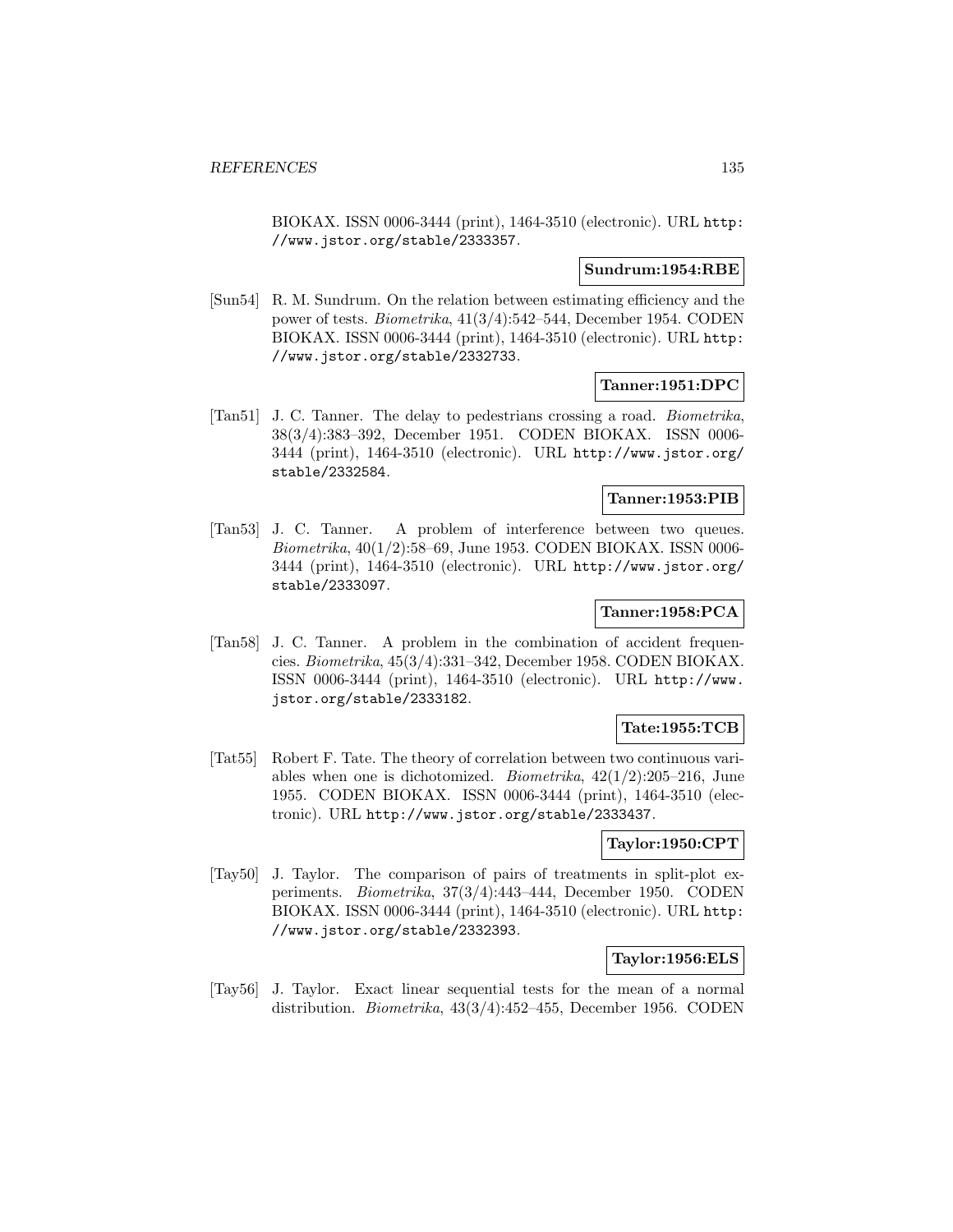BIOKAX. ISSN 0006-3444 (print), 1464-3510 (electronic). URL http: //www.jstor.org/stable/2332923.

## **Thatcher:1957:SHP**

[Tha57] A. R. Thatcher. Studies in the history of probability and statistics. VI. A note on the early solutions of the problem of the duration of play. Biometrika, 44(3/4):515–518, December 1957. CODEN BIOKAX. ISSN 0006-3444 (print), 1464-3510 (electronic). URL http://www. jstor.org/stable/2332881.

#### **Thomas:1951:STR**

[Tho51a] Marjorie Thomas. Some tests for randomness in plant populations. Biometrika, 38(1/2):102–111, June 1951. CODEN BIOKAX. ISSN 0006-3444 (print), 1464-3510 (electronic). URL http://www.jstor. org/stable/2332320.

# **Thompson:1951:TLD**

[Tho51b] H. R. Thompson. Truncated lognormal distributions: I. Solution by moments. Biometrika, 38(3/4):414–422, December 1951. CODEN BIOKAX. ISSN 0006-3444 (print), 1464-3510 (electronic). URL http: //www.jstor.org/stable/2332587.

#### **Thomson:1953:SFD**

[Tho53] George Wm. Thomson. Sacle factors and degrees of freedom for small sample sizes for  $\chi$ -approximation to the range. *Biometrika*, 40(3/4):449–450, December 1953. CODEN BIOKAX. ISSN 0006- 3444 (print), 1464-3510 (electronic). URL http://www.jstor.org/ stable/2333361.

#### **Thompson:1954:NCD**

[Tho54] H. R. Thompson. A note on contagious distributions. Biometrika, 41(1/2):268–271, June 1954. CODEN BIOKAX. ISSN 0006- 3444 (print), 1464-3510 (electronic). URL http://www.jstor.org/ stable/2333024.

#### **Thompson:1955:SPP**

[Tho55a] H. R. Thompson. Spatial point processes, with applications to ecology. Biometrika, 42(1/2):102–115, June 1955. CODEN BIOKAX. ISSN 0006-3444 (print), 1464-3510 (electronic). URL http://www.jstor. org/stable/2333426.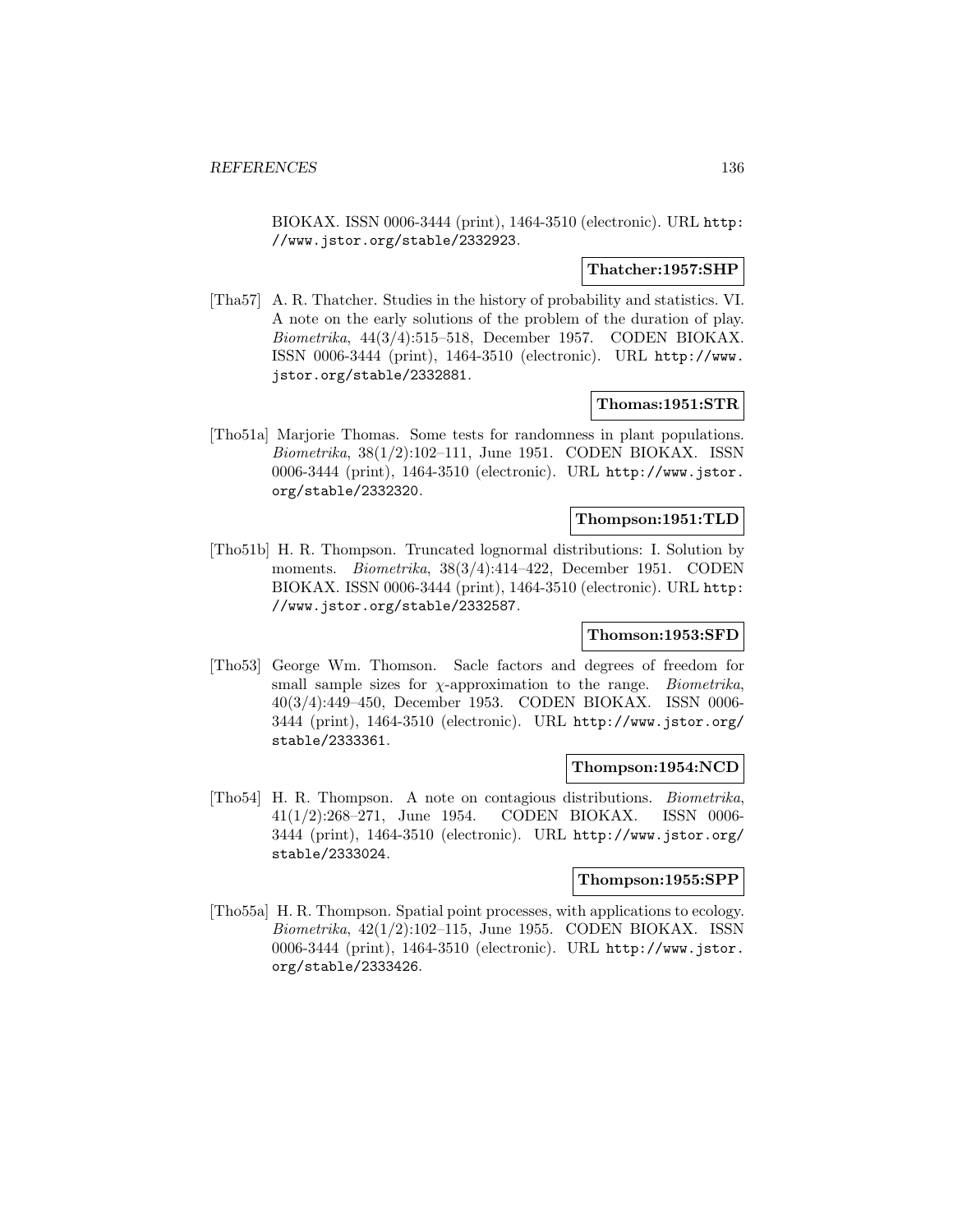#### **Thomson:1955:BRR**

[Tho55b] George W. Thomson. Bounds for the ratio of range to standard deviation. *Biometrika*,  $42(1/2):268-269$ , June 1955. CODEN BIOKAX. ISSN 0006-3444 (print), 1464-3510 (electronic). URL http://www. jstor.org/stable/2333446.

# **Tocher:1950:ENP**

[Toc50] K. D. Tocher. Extension of the Neyman-Pearson theory of tests to discontinuous variates. Biometrika, 37(1/2):130–144, June 1950. CO-DEN BIOKAX. ISSN 0006-3444 (print), 1464-3510 (electronic). URL http://www.jstor.org/stable/2332156.

## **Tocher:1952:NDP**

[Toc52a] K. D. Tocher. A note on the design problem. *Biometrika*,  $39(1/2)$ : 189, April 1952. CODEN BIOKAX. ISSN 0006-3444 (print), 1464-3510 (electronic). URL http://www.jstor.org/stable/2332477.

## **Tocher:1952:CSR**

[Toc52b] K. D. Tocher. On the concurrence of a set of regression lines. Biometrika, 39(1/2):109–117, April 1952. CODEN BIOKAX. ISSN 0006-3444 (print), 1464-3510 (electronic). URL http://www.jstor. org/stable/2332468.

# **Tukey:1955:IAR**

[Tuk55] John W. Tukey. Interpolations and approximations related to the normal range. Biometrika, 42(3/4):480–485, December 1955. CODEN BIOKAX. ISSN 0006-3444 (print), 1464-3510 (electronic). URL http: //www.jstor.org/stable/2333393.

## **Tukey:1957:AUP**

[Tuk57] John W. Tukey. Approximations to the upper 5% points of Fisher's B distribution and non-central  $\chi^2$ . Biometrika, 44(3/4):528–530, December 1957. CODEN BIOKAX. ISSN 0006-3444 (print), 1464-3510 (electronic). URL http://www.jstor.org/stable/2332885.

# **Tukey:1958:BCQ**

[Tuk58] John W. Tukey. Bias and confidence in not-quite large samples (abstract). Annals of Mathematical Statistics, 29(2):614, June 1958. CODEN AASTAD. ISSN 0003-4851 (print), 2168-8990 (electronic). URL http://projecteuclid.org/euclid.aoms/1177706647. This is the other half of the Quenouille–Tukey jackknife technique; see [Que49, Que56, Mil74, Efr79].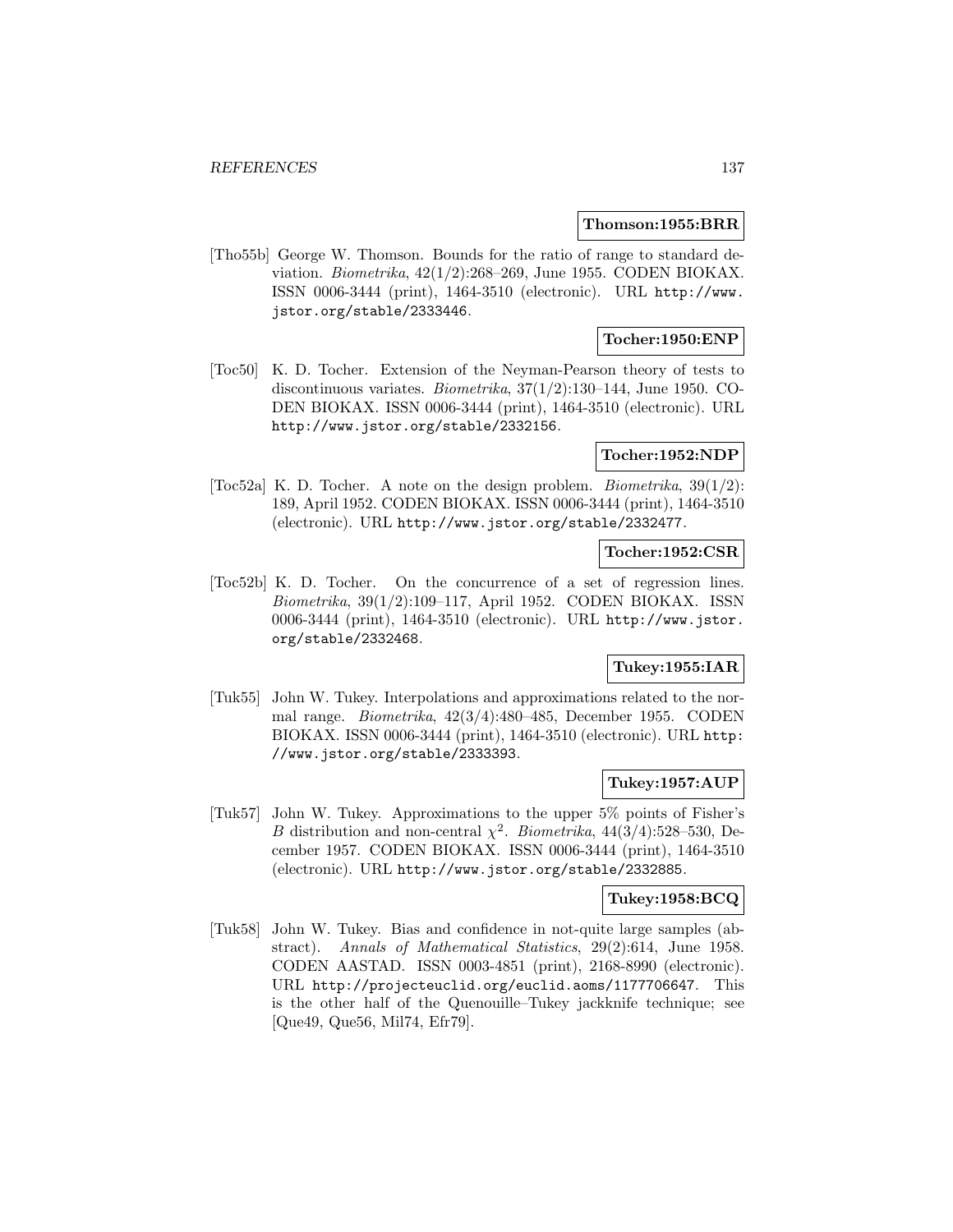## **Trickett:1954:CTM**

[TW54] W. H. Trickett and B. L. Welch. On the comparison of two means: Further discussion of iterative methods for calculating tables. Biometrika, 41(3/4):361–374, December 1954. CODEN BIOKAX. ISSN 0006- 3444 (print), 1464-3510 (electronic). URL http://www.jstor.org/ stable/2332717.

## **Trickett:1956:FCV**

[TWJ56] W. H. Trickett, B. L. Welch, and G. S. James. Further critical values for the two-means problem. *Biometrika*,  $43(1/2):203-205$ , June 1956. CODEN BIOKAX. ISSN 0006-3444 (print), 1464-3510 (electronic). URL http://www.jstor.org/stable/2333593.

#### **Vajda:1959:BRBb**

[Vaj59a] S. Vajda. Book review: Linear Programming: Methods and Applications, by Saul I. Gass. Biometrika, 46(3/4):494, December 1959. CODEN BIOKAX. ISSN 0006-3444 (print), 1464-3510 (electronic). URL http://www.jstor.org/stable/2333554.

## **Vajda:1959:BRBa**

[Vaj59b] S. Vajda. Book review: Scientific Programming in Business and Industry, by Andrew Vazsonyi. Biometrika, 46(1/2):274, June 1959. CO-DEN BIOKAX. ISSN 0006-3444 (print), 1464-3510 (electronic). URL http://www.jstor.org/stable/2332852.

#### **vanderHeiden:1952:CTM**

[vdH52] J. A. van der Heiden. On a correction term in the method of paired comparisons. Biometrika, 39(1/2):211–212, April 1952. CODEN BIOKAX. ISSN 0006-3444 (print), 1464-3510 (electronic). URL http: //www.jstor.org/stable/2332485.

#### **VanElteren:1959:AET**

[VN59] Ph. Van Elteren and G. E. Noether. The asymptotic efficiency of the  $\chi^2_r$ -test for a balanced incomplete block design. *Biometrika*, 46 (3/4):475–477, December 1959. CODEN BIOKAX. ISSN 0006- 3444 (print), 1464-3510 (electronic). URL http://www.jstor.org/ stable/2333546.

#### **Walker:1950:ACB**

[Wal50] Sir Gilbert Walker. Apparent correlation between independent series of autocorrelated observations. Biometrika, 37(1/2):184–185, June 1950. CODEN BIOKAX. ISSN 0006-3444 (print), 1464-3510 (electronic). URL http://www.jstor.org/stable/2332164.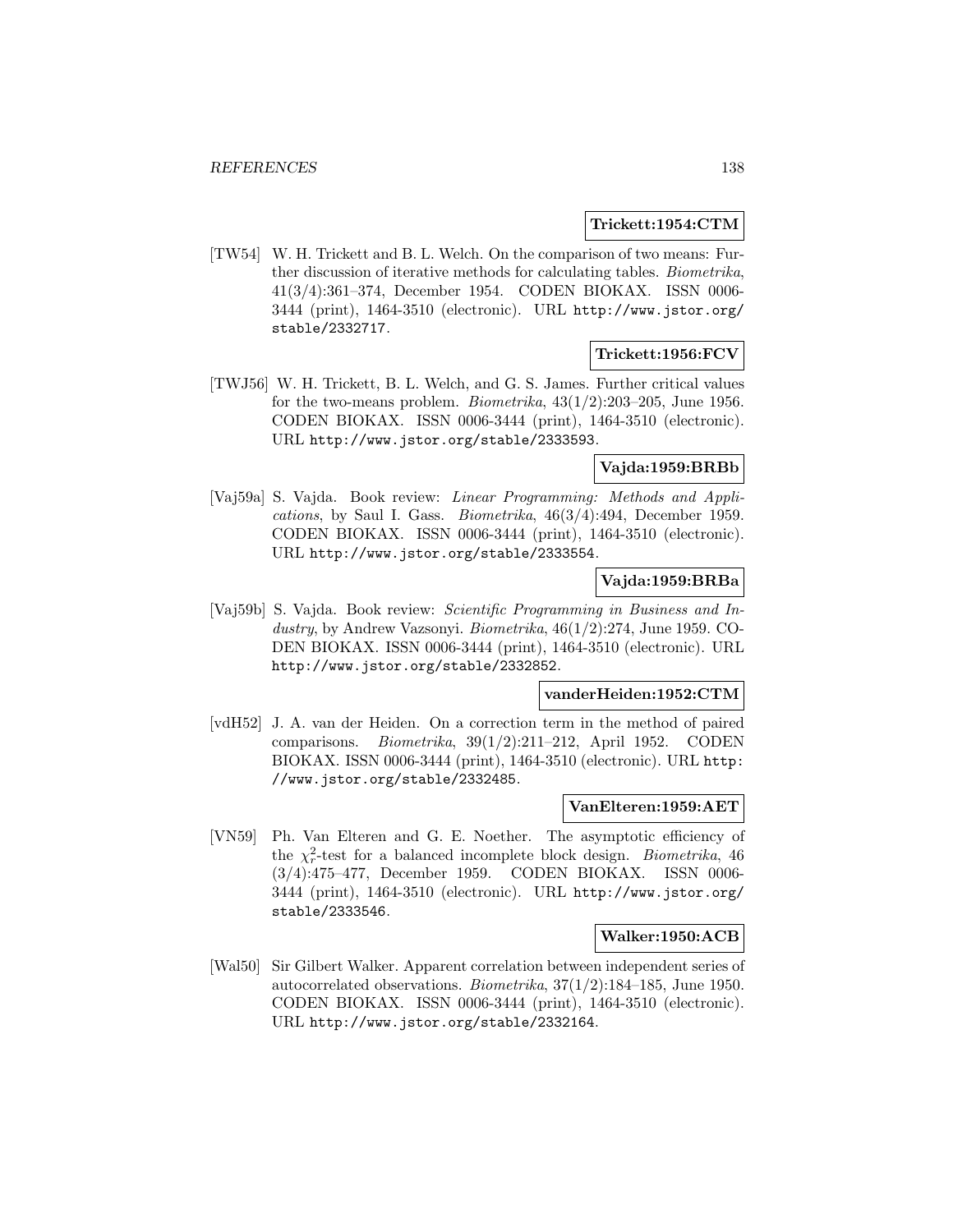#### **Walker:1956:GFT**

[Wal56] A. M. Walker. A goodness of fit test for spectral distribution functions of stationary time series with normal residuals. Biometrika, 43(3/4):257–275, December 1956. CODEN BIOKAX. ISSN 0006- 3444 (print), 1464-3510 (electronic). URL http://www.jstor.org/ stable/2332905.

#### **Watson:1955:SCR**

[Wat55] G. S. Watson. Serial correlation in regression analysis. I. Biometrika, 42(3/4):327–341, December 1955. CODEN BIOKAX. ISSN 0006- 3444 (print), 1464-3510 (electronic). URL http://www.jstor.org/ stable/2333382.

# **Watson:1956:NCM**

[Wat56a] G. S. Watson. A note on the circular multivariate distribution. Biometrika, 43(3/4):467, December 1956. CODEN BIOKAX. ISSN 0006-3444 (print), 1464-3510 (electronic). URL http://www.jstor. org/stable/2332928.

#### **Watson:1956:JDC**

[Wat56b] G. S. Watson. On the joint distribution of the circular serial correlation coefficients. Biometrika, 43(1/2):161–168, June 1956. CODEN BIOKAX. ISSN 0006-3444 (print), 1464-3510 (electronic). URL http: //www.jstor.org/stable/2333589.

## **Watson:1957:BRB**

[Wat57a] G. L. Watson. Book review: Irrationalzahlen by O. Perron. Biometrika, 44(1/2):299, June 1957. CODEN BIOKAX. ISSN 0006- 3444 (print), 1464-3510 (electronic). URL http://www.jstor.org/ stable/2333284.

#### **Watson:1957:GFT**

[Wat57b] G. S. Watson. The  $\chi^2$  goodness-of-fit test for normal distributions. Biometrika, 44(3/4):336–348, December 1957. CODEN BIOKAX. ISSN 0006-3444 (print), 1464-3510 (electronic). URL http://www. jstor.org/stable/2332866.

#### **Waugh:1955:ADB**

[Wau55] W. A. O'N. Waugh. An age-dependent birth and death process. Biometrika, 42(3/4):291–306, December 1955. CODEN BIOKAX. ISSN 0006-3444 (print), 1464-3510 (electronic). URL http://www. jstor.org/stable/2333379.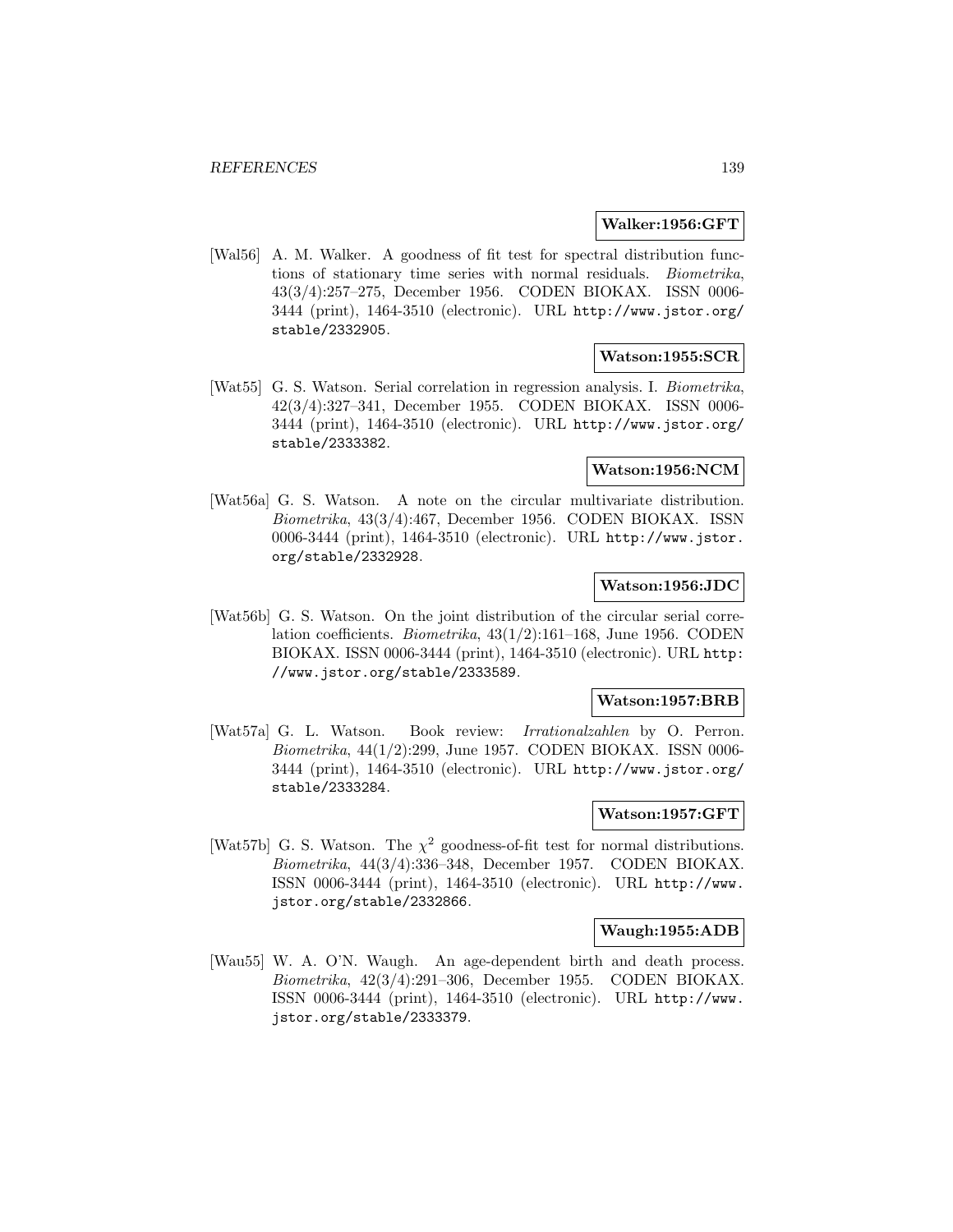#### **Waugh:1958:CMP**

[Wau58] W. A. O'N. Waugh. Conditioned Markov processes. Biometrika, 45(1/2):241–249, June 1958. CODEN BIOKAX. ISSN 0006- 3444 (print), 1464-3510 (electronic). URL http://www.jstor.org/ stable/2333060. See corrigenda [Wau59].

# **Waugh:1959:CCM**

[Wau59] W. A. O'N. Waugh. Corrigenda: "Conditioned Markoff Processes". Biometrika, 46(1/2):279, June 1959. CODEN BIOKAX. ISSN 0006- 3444 (print), 1464-3510 (electronic). URL http://www.jstor.org/ stable/2332858. See [Wau58].

# **Welch:1951:CSM**

[Wel51] B. L. Welch. On the comparison of several mean values: An alternative approach. Biometrika, 38(3/4):330–336, December 1951. CODEN BIOKAX. ISSN 0006-3444 (print), 1464-3510 (electronic). URL http: //www.jstor.org/stable/2332579.

# **Welch:1954:BRB**

[Wel54] B. L. Welch. Book review: Cambridge Elementary Statistical Tables by D. V. Lindley; J. C. P. Miller. Biometrika, 41(1/2):285, June 1954. CODEN BIOKAX. ISSN 0006-3444 (print), 1464-3510 (electronic). URL http://www.jstor.org/stable/2333037.

## **Welch:1958:BRB**

[Wel58] B. L. Welch. Book review: Tables of the Non-Central t-Distribution, by G. J. Resnikoff; G. J. Lieberman. Biometrika, 45(3/4):596, December 1958. CODEN BIOKAX. ISSN 0006-3444 (print), 1464-3510 (electronic). URL http://www.jstor.org/stable/2333225.

#### **Watson:1956:SCR**

[WH56] G. S. Watson and E. J. Hannan. Serial correlation in regression analysis. II. Biometrika, 43(3/4):436–448, December 1956. CODEN BIOKAX. ISSN 0006-3444 (print), 1464-3510 (electronic). URL http: //www.jstor.org/stable/2332921.

#### **Whittle:1951:BRB**

[Whi51] P. Whittle. Book review: Symposium on Stochastic Processes: Stochastic Processes and Statistical Physics by J. E. Moyal; Symposium on Stochastic Processes: Some Evolutionary Stochastic Processes by M. S. Bartlett; Symposium on Stochastic Processes: Stochastic Processes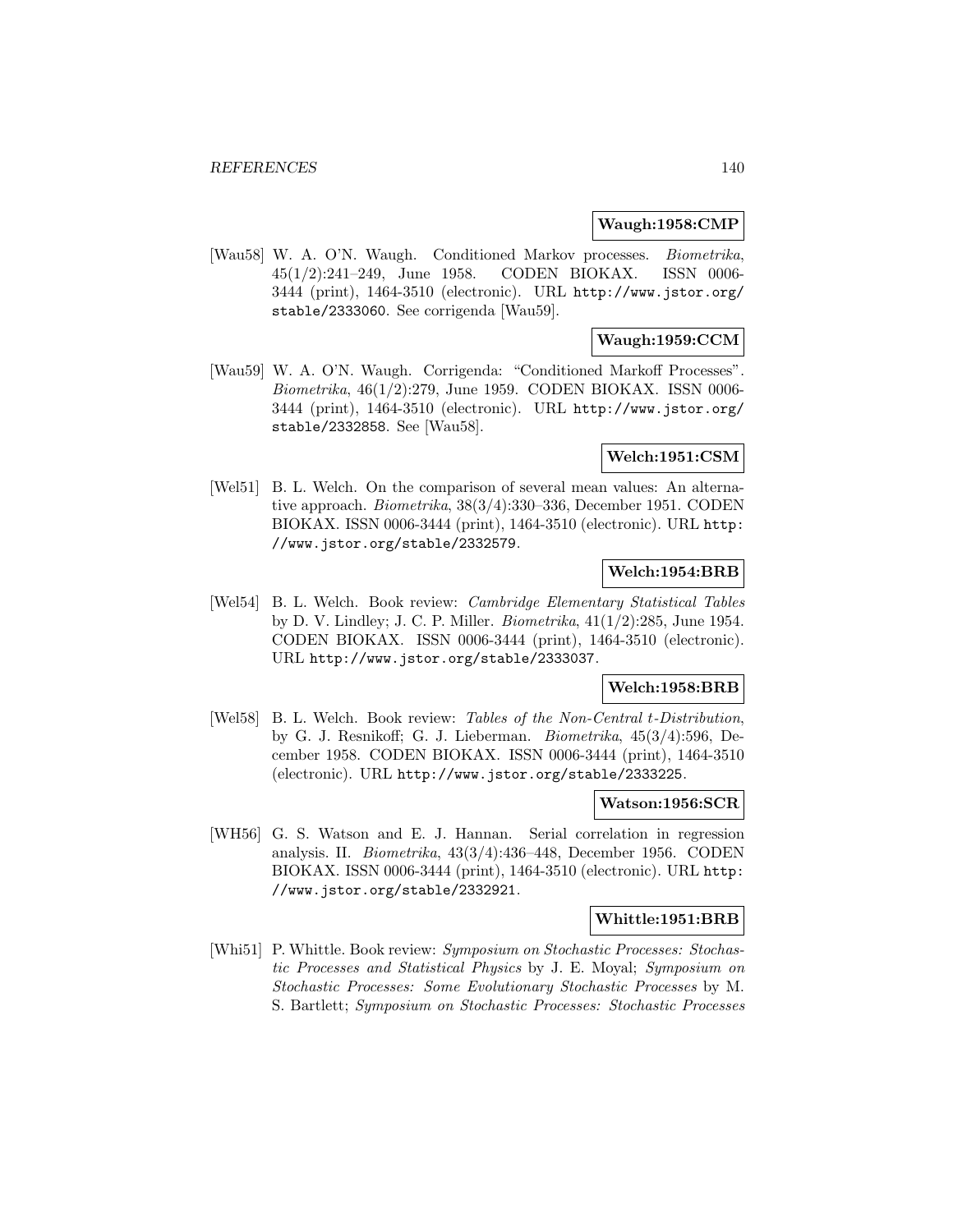and Population Growth by D. G. Kendall. Biometrika, 38(1/2):263– 265, June 1951. CODEN BIOKAX. ISSN 0006-3444 (print), 1464-3510 (electronic). URL http://www.jstor.org/stable/2332337.

### **Whittle:1952:TFT**

[Whi52] P. Whittle. Tests of fit in time series. Biometrika, 39(3/4):309–318, December 1952. CODEN BIOKAX. ISSN 0006-3444 (print), 1464- 3510 (electronic). URL http://www.jstor.org/stable/2334027.

#### **Whittle:1954:SPP**

[Whi54] P. Whittle. On stationary processes in the plane. Biometrika, 41 (3/4):434–449, December 1954. CODEN BIOKAX. ISSN 0006- 3444 (print), 1464-3510 (electronic). URL http://www.jstor.org/ stable/2332724. See corrigenda [Ano55f].

#### **Whittle:1955:OSE**

[Whi55] P. Whittle. The outcome of a stochastic epidemic — a note on Bailey's paper. Biometrika, 42(1/2):116–122, June 1955. CODEN BIOKAX. ISSN 0006-3444 (print), 1464-3510 (electronic). URL http://www. jstor.org/stable/2333427.

# **Whittle:1956:VYV**

[Whi56] P. Whittle. On the variation of yield variance with plot size. Biometrika, 43(3/4):337–343, December 1956. CODEN BIOKAX. ISSN 0006-3444 (print), 1464-3510 (electronic). URL http://www. jstor.org/stable/2332912.

# **Williams:1952:IIF**

[Wil52a] E. J. Williams. The interpretation of interactions in factorial experiments. Biometrika, 39(1/2):65–81, April 1952. CODEN BIOKAX. ISSN 0006-3444 (print), 1464-3510 (electronic). URL http://www. jstor.org/stable/2332464.

#### **Williams:1952:SET**

[Wil52b] E. J. Williams. Some exact tests in multivariate analysis. Biometrika, 39(1/2):17–31, April 1952. CODEN BIOKAX. ISSN 0006-3444 (print), 1464-3510 (electronic). URL http://www.jstor.org/ stable/2332460.

# **Williams:1952:USA**

[Wil52c] E. J. Williams. Use of scores for the analysis of association in contingency tables. Biometrika, 39(3/4):274–289, December 1952. CODEN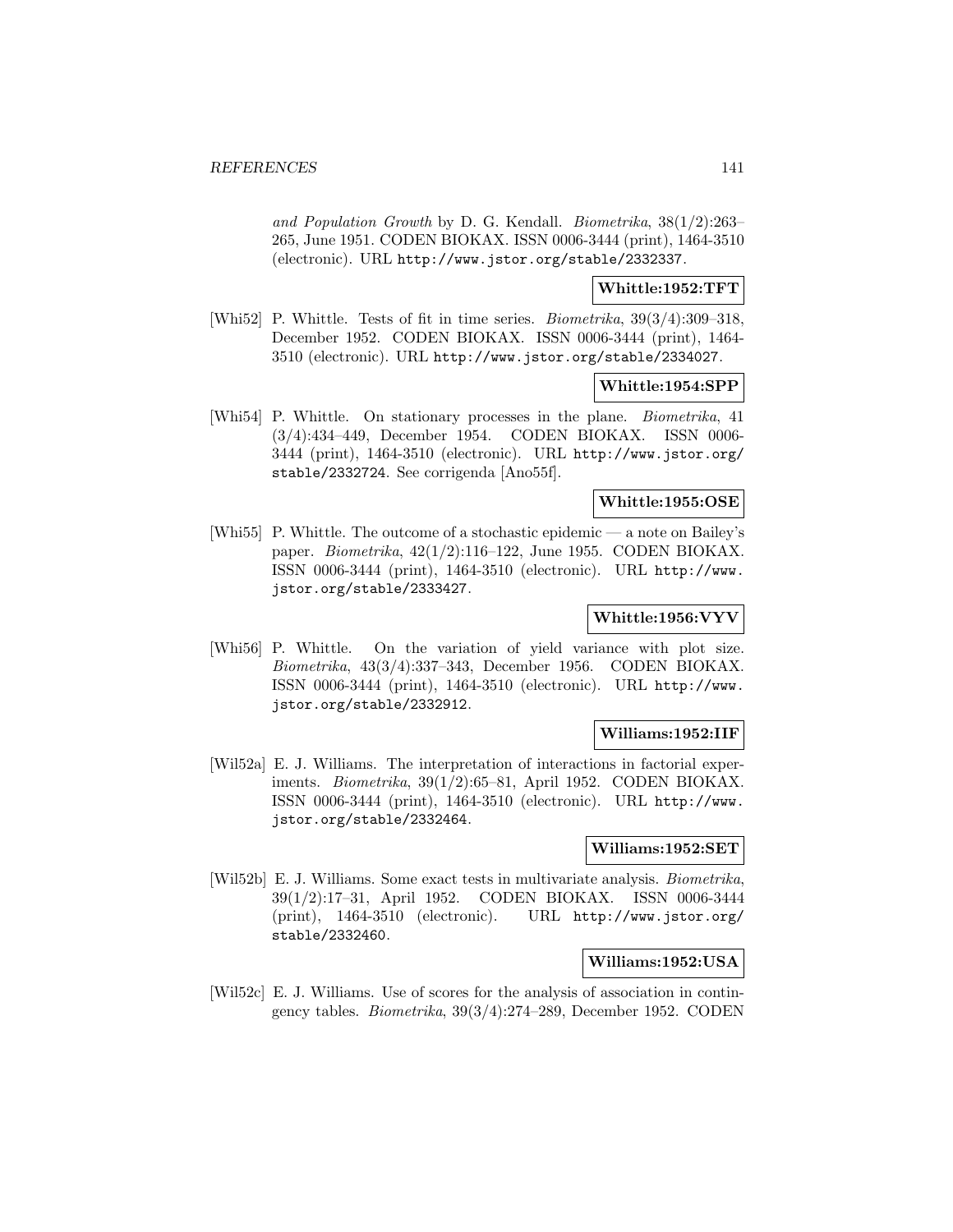BIOKAX. ISSN 0006-3444 (print), 1464-3510 (electronic). URL http: //www.jstor.org/stable/2334024.

#### **Williams:1952:EDS**

[Wil52d] R. M. Williams. Experimental designs for serially correlated observations. Biometrika, 39(1/2):151–167, April 1952. CODEN BIOKAX. ISSN 0006-3444 (print), 1464-3510 (electronic). URL http://www. jstor.org/stable/2332474.

# **Williams:1953:TSC**

[Wil53] E. J. Williams. Tests of significance for concurrent regression lines. Biometrika, 40(3/4):297–305, December 1953. CODEN BIOKAX. ISSN 0006-3444 (print), 1464-3510 (electronic). URL http://www. jstor.org/stable/2333348.

## **Wilkie:1954:BRB**

[Wil54] D. R. Wilkie. Book review: A Statistical Primer by F. N. David. Biometrika, 41(1/2):281–282, June 1954. CODEN BIOKAX. ISSN 0006-3444 (print), 1464-3510 (electronic). URL http://www.jstor. org/stable/2333030.

# **Wilk:1955:RAG**

[Wil55a] M. B. Wilk. The randomization analysis of a generalized randomized block design. Biometrika, 42(1/2):70–79, June 1955. CODEN BIOKAX. ISSN 0006-3444 (print), 1464-3510 (electronic). URL http: //www.jstor.org/stable/2333423. See corrigenda [Ano56d].

# **Williams:1955:STD**

[Wil55b] E. J. Williams. Significance tests for discriminant functions and linear functional relationships. Biometrika, 42(3/4):360–381, December 1955. CODEN BIOKAX. ISSN 0006-3444 (print), 1464-3510 (electronic). URL http://www.jstor.org/stable/2333384.

#### **Williams:1956:SHP**

[Wil56a] C. B. Williams. Studies in the history of probability and statistics: IV. A note on an early statistical study of literary style. Biometrika, 43(3/4):248–256, December 1956. CODEN BIOKAX. ISSN 0006- 3444 (print), 1464-3510 (electronic). URL http://www.jstor.org/ stable/2332904.

# **Williams:1956:VMS**

[Wil56b] R. M. Williams. The variance of the mean of systematic samples.  $Biometrika$ ,  $43(1/2):137-148$ , June 1956. CODEN BIOKAX. ISSN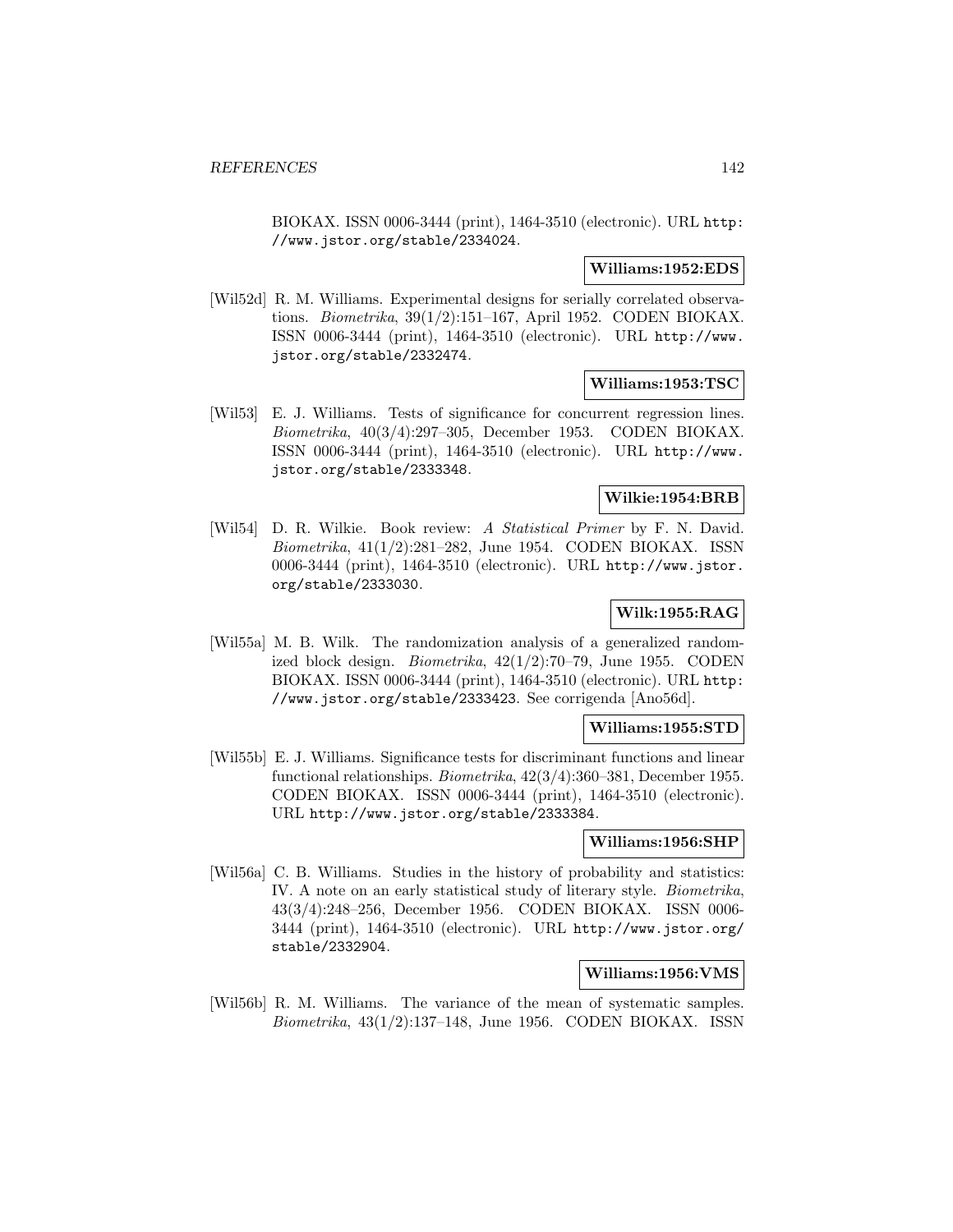0006-3444 (print), 1464-3510 (electronic). URL http://www.jstor. org/stable/2333587.

#### **Wilkinson:1957:APC**

[Wil57] John W. Wilkinson. An analysis of paired comparison designs with incomplete repetitions. Biometrika, 44(1/2):97–113, June 1957. CO-DEN BIOKAX. ISSN 0006-3444 (print), 1464-3510 (electronic). URL http://www.jstor.org/stable/2333243.

# **Wilkie:1958:BRB**

[Wil58a] D. R. Wilkie. Book review: Individual Differences in Night-Vision  $Efficiency$ , by M. H. Pirenne; F. H. C. Marriott; E. F. O'Doherty. Biometrika, 45(1/2):288–289, June 1958. CODEN BIOKAX. ISSN 0006-3444 (print), 1464-3510 (electronic). URL http://www.jstor. org/stable/2333082.

# **Williams:1958:SRE**

[Wil58b] E. J. Williams. Simultaneous regression equations in experimentation. Biometrika, 45(1/2):96–110, June 1958. CODEN BIOKAX. ISSN 0006-3444 (print), 1464-3510 (electronic). URL http://www.jstor. org/stable/2333049.

# **Wintner:1957:SDR**

[Win57] Aurel Wintner. Student's distribution and Riemann's elliptic geometry. Biometrika, 44(1/2):264–265, June 1957. CODEN BIOKAX. ISSN 0006-3444 (print), 1464-3510 (electronic). URL http://www.jstor. org/stable/2333263.

# **Wise:1950:IBF**

[Wis50] M. E. Wise. The incomplete beta function as a contour integral and a quickly converging series for its inverse. Biometrika, 37(3/4):208–218, December 1950. CODEN BIOKAX. ISSN 0006-3444 (print), 1464- 3510 (electronic). URL http://www.jstor.org/stable/2332373.

## **Wishart:1952:BRB**

[Wis52a] John Wishart. Book review: Introduction to Statistical Analysis, by Wilfred J. Dixon; Frank J. Massey. Biometrika, 39(3/4):441–442, December 1952. CODEN BIOKAX. ISSN 0006-3444 (print), 1464-3510 (electronic). URL http://www.jstor.org/stable/2334044.

# **Wishart:1952:MCS**

[Wis52b] John Wishart. Moment coefficients of the k-statistics in samples from a finite population. *Biometrika*,  $39(1/2):1-13$ , April 1952. CODEN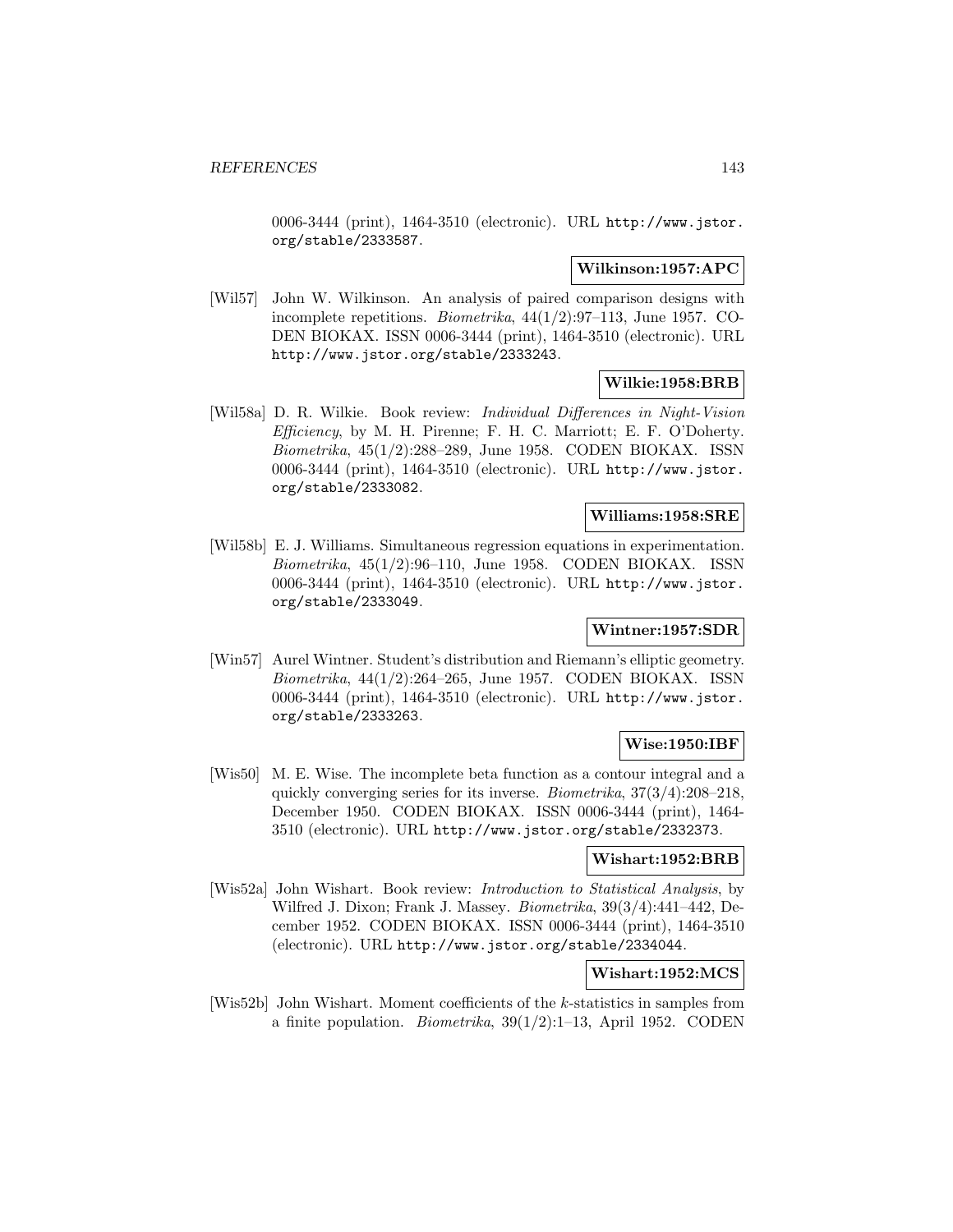BIOKAX. ISSN 0006-3444 (print), 1464-3510 (electronic). URL http: //www.jstor.org/stable/2332458.

# **Wise:1954:QCE**

[Wis54a] M. E. Wise. A quickly convergent expansion for cumulative hypergeometric probabilities, direct and inverse. Biometrika, 41(3/4):317–329, December 1954. CODEN BIOKAX. ISSN 0006-3444 (print), 1464-3510 (electronic). URL http://www.jstor.org/stable/2332712. See corrigenda [Ano55e].

## **Wishart:1954:BRB**

[Wis54b] J. Wishart. Book review: Statistical Tables, by Research Association of Statistical Sciences. Biometrika, 41(3/4):566, December 1954. CO-DEN BIOKAX. ISSN 0006-3444 (print), 1464-3510 (electronic). URL http://www.jstor.org/stable/2332743.

## **Wishart:1954:FMD**

[Wis54c] John Wishart. The factorial moments of the distribution of joins between line segments. Biometrika,  $41(3/4)$ :555–556, December 1954. CODEN BIOKAX. ISSN 0006-3444 (print), 1464-3510 (electronic). URL http://www.jstor.org/stable/2332737.

# **Wise:1955:AFS**

[Wis55] J. Wise. The autocorrelation function and the spectral density function. Biometrika, 42(1/2):151–159, June 1955. CODEN BIOKAX. ISSN 0006-3444 (print), 1464-3510 (electronic). URL http://www. jstor.org/stable/2333432.

# **Wise:1956:SCS**

[Wis56a] J. Wise. Stationarity conditions for stochastic processes of the autoregressive and moving-average type. Biometrika, 43(1/2):215–219, June 1956. CODEN BIOKAX. ISSN 0006-3444 (print), 1464-3510 (electronic). URL http://www.jstor.org/stable/2333598.

# **Wishart:1956:PLN**

[Wis56b] John Wishart.  $\chi^2$  probabilities for large numbers of degrees of freedom. Biometrika, 43(1/2):92–95, June 1956. CODEN BIOKAX. ISSN 0006-3444 (print), 1464-3510 (electronic). URL http://www.jstor. org/stable/2333581.

# **Wishart:1959:BRBb**

[Wis59a] D. M. G. Wishart. Book review: Finite Queueing Tables, by L. G. Peck; R. N. Hazelwood. Biometrika, 46(3/4):496, December 1959.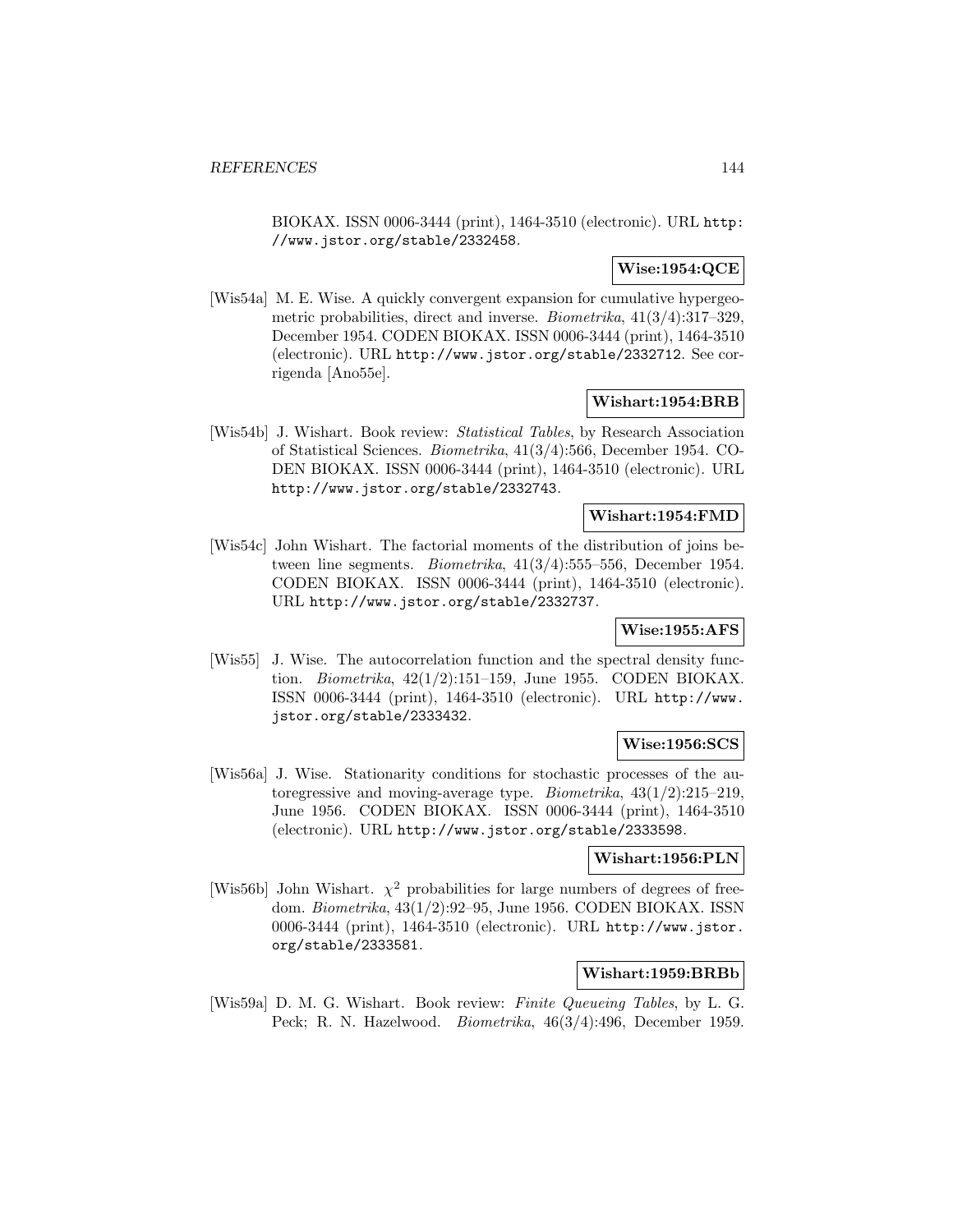CODEN BIOKAX. ISSN 0006-3444 (print), 1464-3510 (electronic). URL http://www.jstor.org/stable/2333560.

#### **Wishart:1959:BRBa**

[Wis59b] D. M. G. Wishart. Book review: Queues, Inventories and Maintenance, by Philip M. Morse. Biometrika, 46(3/4):496, December 1959. CODEN BIOKAX. ISSN 0006-3444 (print), 1464-3510 (electronic). URL http://www.jstor.org/stable/2333559.

## **Wishart:1953:OPF**

[WM53] John Wishart and Theocharis Metakides. Orthogonal polynomial fitting. Biometrika, 40(3/4):361–369, December 1953. CODEN BIOKAX. ISSN 0006-3444 (print), 1464-3510 (electronic). URL http: //www.jstor.org/stable/2333354.

### **Wooding:1956:MDC**

[Woo56] R. A. Wooding. The multivariate distribution of complex normal variables. Biometrika, 43(1/2):212–215, June 1956. CODEN BIOKAX. ISSN 0006-3444 (print), 1464-3510 (electronic). URL http://www. jstor.org/stable/2333597.

#### **Watson:1956:CST**

[WW56] G. S. Watson and E. J. Williams. On the construction of significance tests on the circle and the sphere. Biometrika, 43(3/4):344–352, December 1956. CODEN BIOKAX. ISSN 0006-3444 (print), 1464-3510 (electronic). URL http://www.jstor.org/stable/2332913.

# **Yates:1955:NAC**

[Yat55a] F. Yates. A note on the application of the combination of probabilities test to a set of  $2 \times 2$  tables. *Biometrika*,  $42(3/4):404-411$ , December 1955. CODEN BIOKAX. ISSN 0006-3444 (print), 1464-3510 (electronic). URL http://www.jstor.org/stable/2333386.

### **Yates:1955:UTM**

[Yat55b] F. Yates. The use of transformations and maximum likelihood in the analysis of quantal experiments involving two treatments. Biometrika, 42(3/4):382–403, December 1955. CODEN BIOKAX. ISSN 0006- 3444 (print), 1464-3510 (electronic). URL http://www.jstor.org/ stable/2333385.

## **Zinger:1958:CBA**

[ZSP58] A. Zinger and J. St-Pierre. On the choice of the best amongst three normal populations with known variances. Biometrika, 45(3/4):436–